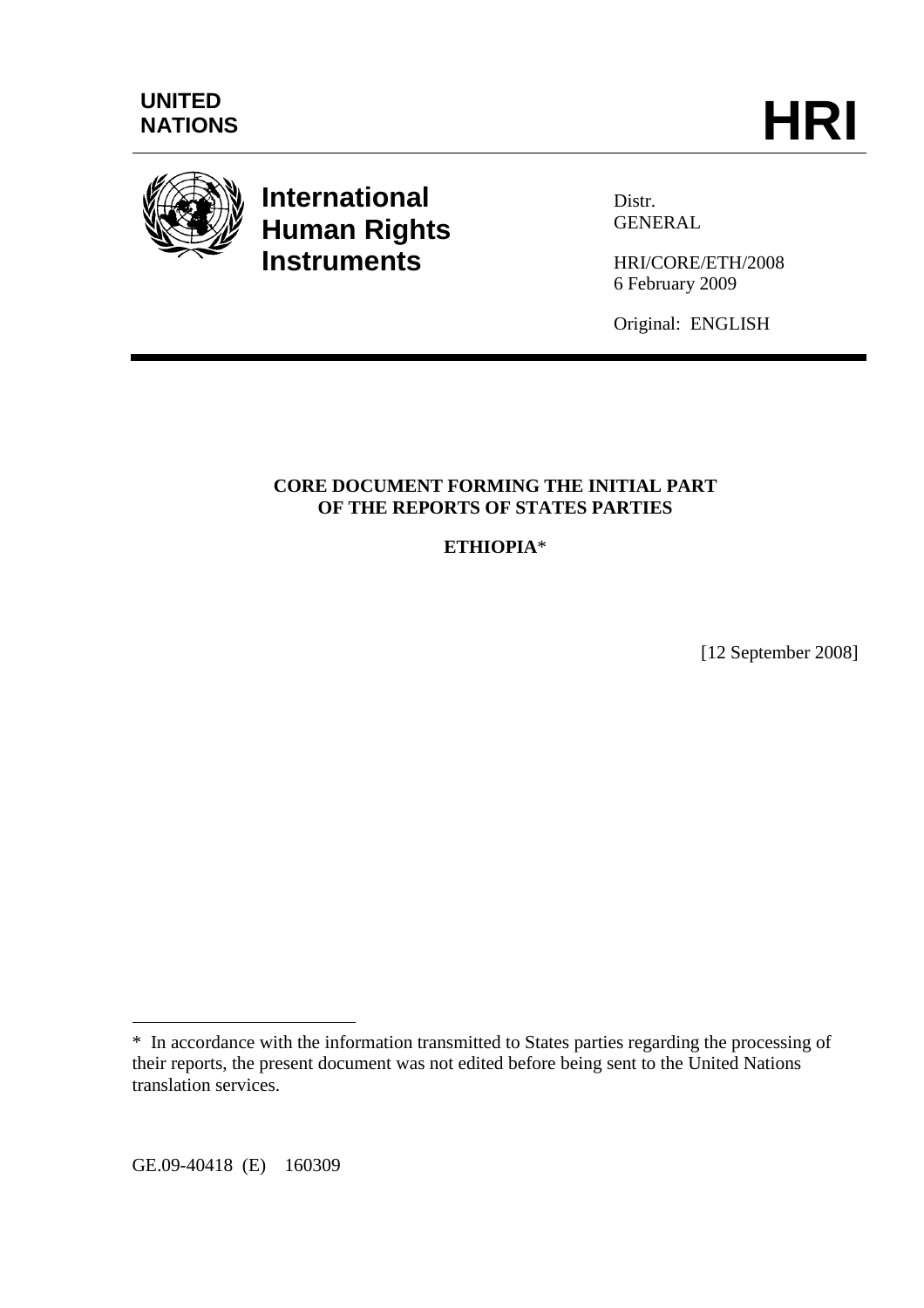#### **CONTENTS**

|         |                                                                         | Paragraphs  | Page |
|---------|-------------------------------------------------------------------------|-------------|------|
|         |                                                                         |             | 9    |
| I.      | $1 - 5$                                                                 |             | 10   |
| II.     | $6 - 89$                                                                |             | 11   |
|         | A. Demographic, economic, social and cultural characteristics           | $6 - 22$    | 11   |
|         | Constitutional, political and legal structure of the State<br><b>B.</b> | $23 - 89$   | 14   |
| III.    | GENERAL FRAMEWORK FOR THE PROTECTION AND                                | $90 - 261$  | 25   |
|         | A. Acceptance of international human rights norms                       | $90 - 98$   | 25   |
|         | B. Legal framework for the protection of human rights                   | $99 - 210$  | 27   |
|         | Framework within which human rights are promoted<br>$\mathbf{C}$ .      | $211 - 255$ | 47   |
|         | D.                                                                      | $256 - 260$ | 57   |
|         | Ε.                                                                      | 261         | 58   |
| IV.     | INFORMATION ON NON-DISCRIMINATION                                       |             | 58   |
|         | <b>Annexes</b>                                                          |             |      |
| 1.      |                                                                         |             | 63   |
| 2.      |                                                                         |             | 84   |
| 3.      |                                                                         |             | 119  |
| 4.      |                                                                         |             | 124  |
| 5.      |                                                                         |             | 145  |
|         | <b>Tables</b>                                                           |             |      |
| Table 1 |                                                                         |             | 63   |
| Table 2 |                                                                         |             | 63   |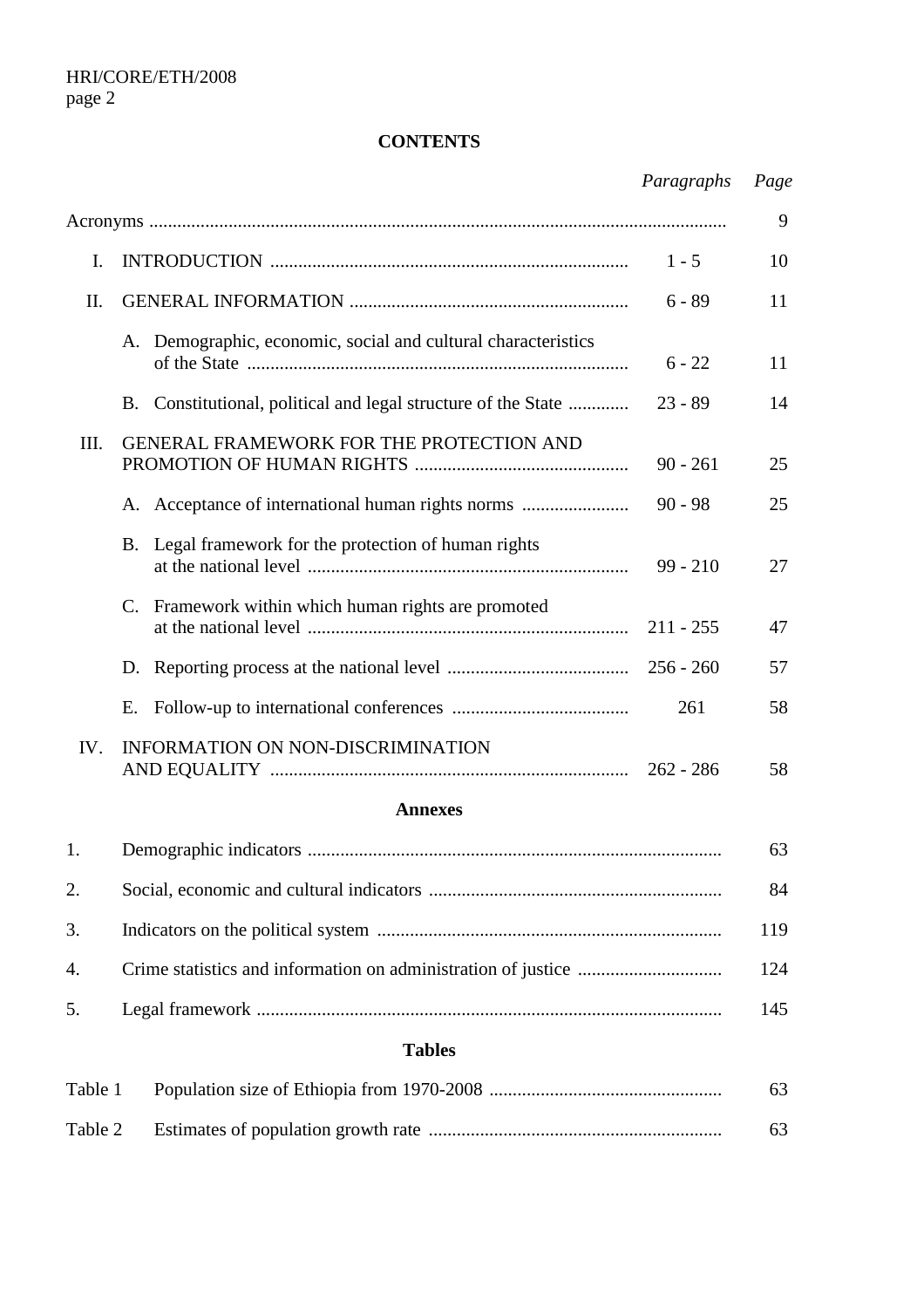| Table 3  | Ethiopian population by region, percentage, share and density            | 64 |
|----------|--------------------------------------------------------------------------|----|
| Table 4  | Distribution of mother tongue and second language, urban and rural,      | 65 |
| Table 5  |                                                                          | 69 |
| Table 6  | Percentage distribution of population by religion and region,            | 70 |
| Table 7  | Distribution of ethnic groups by sex, urban and rural, Ethiopia, 1991    | 71 |
| Table 8  | Percentage distribution of major ethnic groups with 500,000 or more      | 75 |
| Table 9  | Distribution of total population by age group, sex, sex ratio, urban and | 77 |
| Table 10 |                                                                          | 78 |
| Table 11 |                                                                          | 80 |
| Table 12 |                                                                          | 81 |
| Table 13 |                                                                          | 82 |
| Table 14 |                                                                          | 83 |
| Table 15 |                                                                          | 84 |
| Table 16 |                                                                          | 87 |
| Table 17 | Currently employed population aged ten years and above by sex, major     | 88 |
| Table 18 |                                                                          | 89 |
| Table 19 |                                                                          | 91 |
| Table 20 |                                                                          | 92 |
| Table 21 | Trends in pro-poor sectors allocated budget out of total                 | 93 |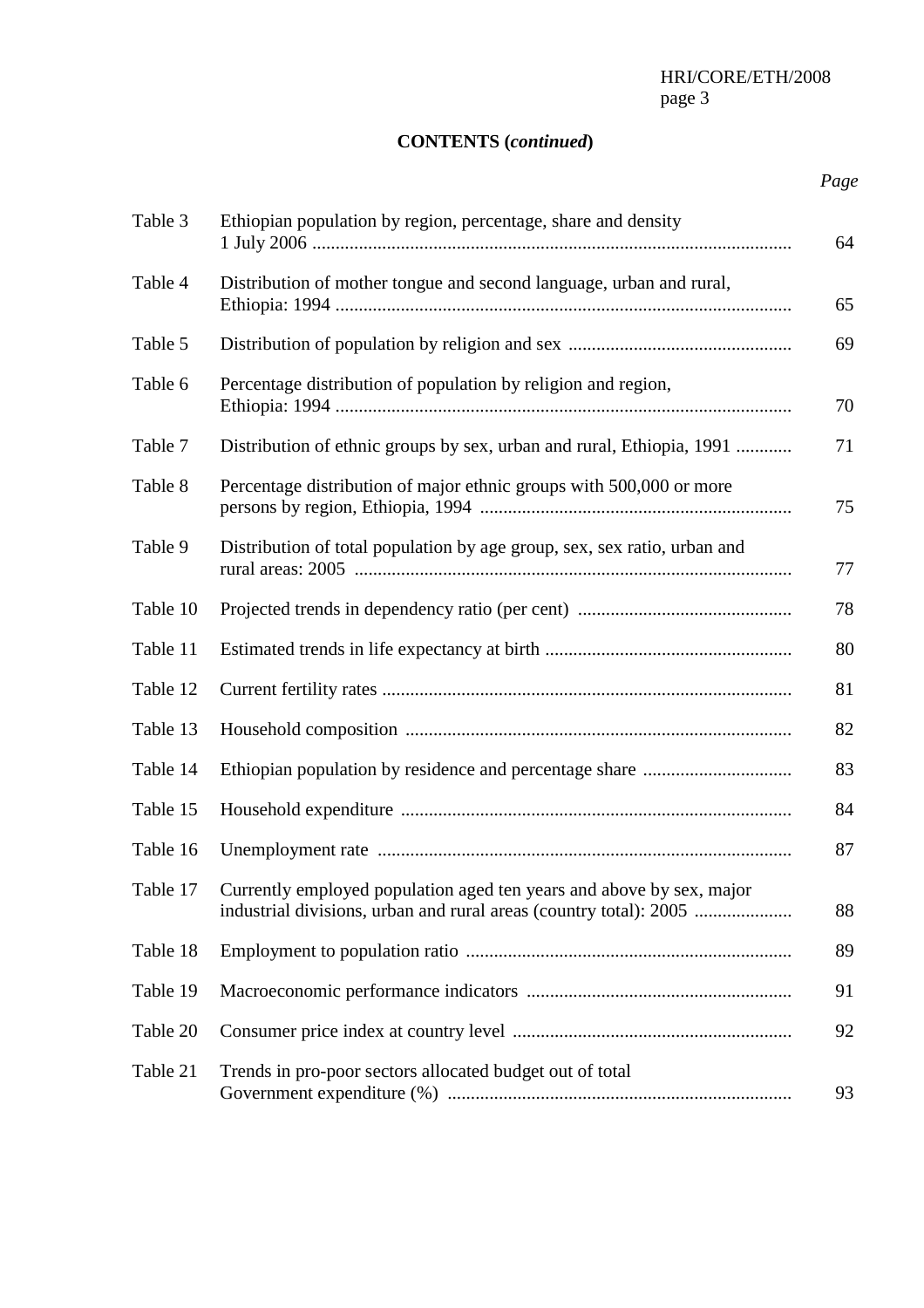|          |                                                                                                                                                    | Page |
|----------|----------------------------------------------------------------------------------------------------------------------------------------------------|------|
| Table 22 | External debt outstanding including arrears by source of financing                                                                                 | 94   |
| Table 23 | Domestic debt outstanding by types of borrowing instruments                                                                                        | 94   |
| Table 24 |                                                                                                                                                    | 95   |
| Table 25 | Prevalence of underweight children aged 3 to 59 months                                                                                             | 95   |
| Table 26 |                                                                                                                                                    | 97   |
| Table 27 | Direct estimates of maternal mortality for the period 0-6 years                                                                                    | 97   |
| Table 28 | Direct estimates of maternal mortality for the period 0-6 years                                                                                    | 98   |
| Table 29 | Current use of contraception: per cent distribution of all women, currently<br>married women, and sexually active unmarried women by contraceptive | 99   |
| Table 30 | HIV prevalence among women and men and disaggregated by age, 2005                                                                                  | 100  |
| Table 31 |                                                                                                                                                    | 101  |
| Table 32 |                                                                                                                                                    | 101  |
| Table 33 |                                                                                                                                                    | 102  |
| Table 34 |                                                                                                                                                    | 102  |
| Table 35 |                                                                                                                                                    | 103  |
| Table 36 |                                                                                                                                                    | 103  |
| Table 37 | Tigray Regional State, top ten leading causes of death,                                                                                            | 104  |
| Table 38 | Tigray Regional State, top ten leading causes of death for females,                                                                                | 104  |
| Table 39 | Somali Regional State, top ten leading causes of death, 2006/2007                                                                                  | 105  |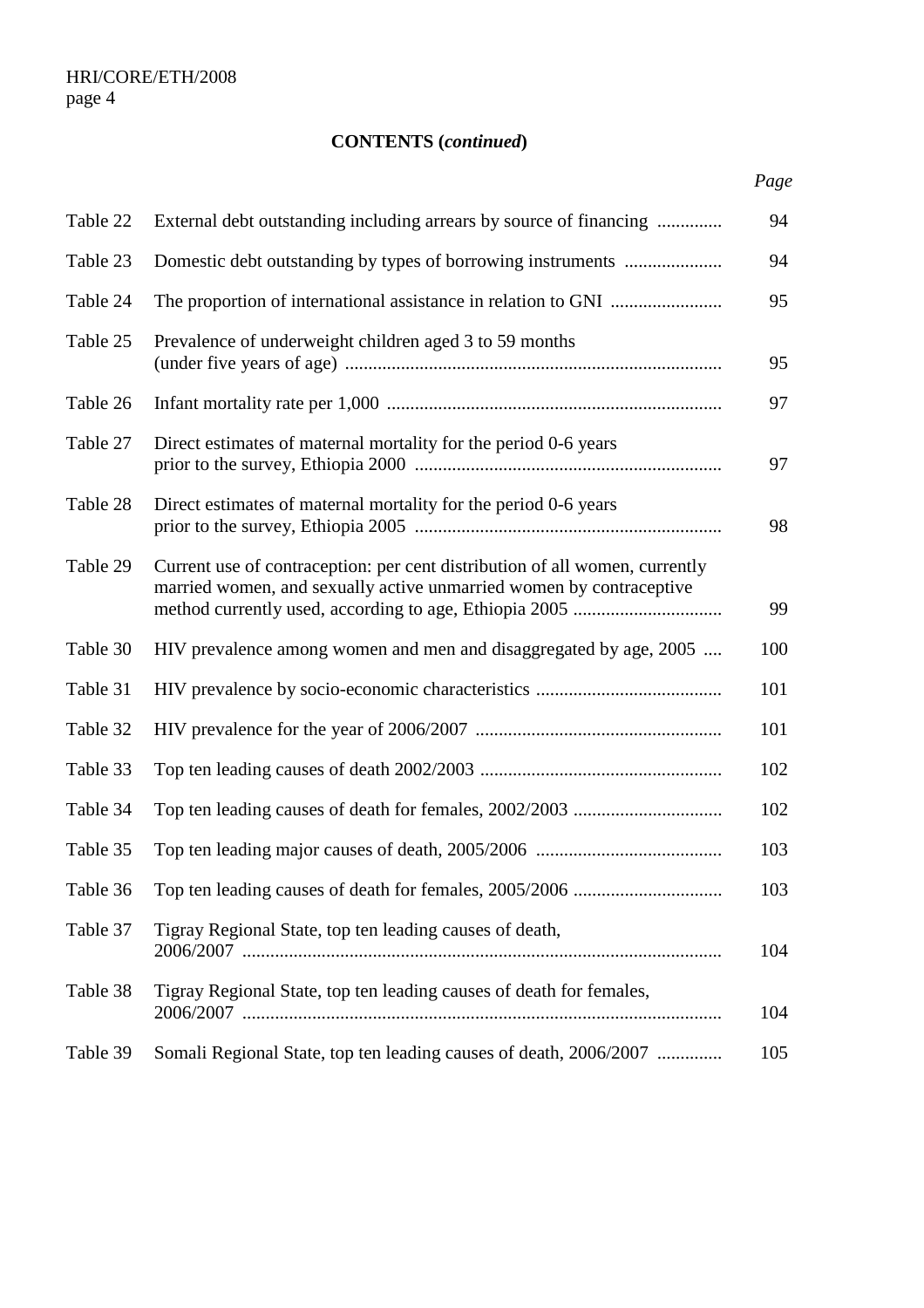|          |                                                                                                                                        | Page |
|----------|----------------------------------------------------------------------------------------------------------------------------------------|------|
| Table 40 | Harari Regional State, top ten leading causes of death, 2003/2004                                                                      | 105  |
| Table 41 | Harari Regional State, top ten leading causes of death, 2004/2005                                                                      | 106  |
| Table 42 | Harari Regional State, top ten leading causes of death, 2005/2006                                                                      | 106  |
| Table 43 | Harari Regional State, top ten leading causes of death, 2006/2007                                                                      | 107  |
| Table 44 | Gambella Regional State, top ten leading causes of death, 2007/2008                                                                    | 107  |
| Table 45 | Percentage distribution of immunized children under five years of age<br>by type of immunization and background variables, year - 2004 | 108  |
| Table 46 |                                                                                                                                        | 110  |
| Table 47 |                                                                                                                                        | 111  |
| Table 48 | Gross enrolment in preparatory programme (second cycle) (11-12)                                                                        | 112  |
| Table 49 |                                                                                                                                        | 113  |
| Table 50 |                                                                                                                                        | 114  |
| Table 51 |                                                                                                                                        | 114  |
| Table 52 |                                                                                                                                        | 115  |
| Table 53 |                                                                                                                                        | 116  |
| Table 54 |                                                                                                                                        | 119  |
| Table 55 | Broadcasters (television and radio) registered and authorized by the                                                                   | 119  |
| Table 56 | Press products that circulate beyond the confinement of one region                                                                     | 120  |
| Table 57 | Seats for the House of Peoples' Representatives in 1995 and 2000                                                                       | 121  |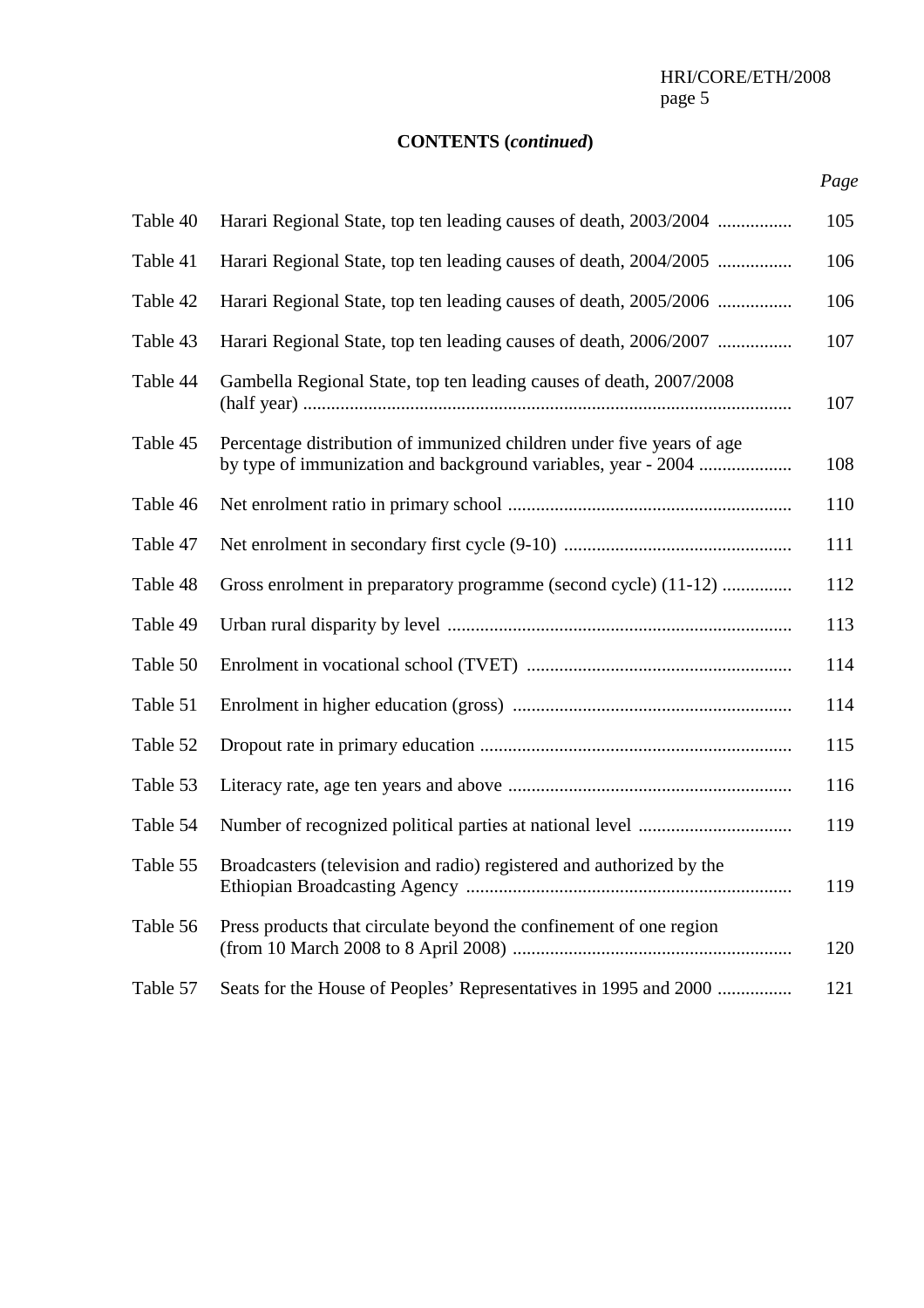|          |                                                                    | Page |
|----------|--------------------------------------------------------------------|------|
| Table 58 | Seats for House of Peoples' Representatives and regional councils  | 122  |
| Table 59 | Voter turnouts by regions for the 2005 elections for national      | 123  |
| Table 60 | Average voter turnout nationwide for the three regular elections   | 123  |
| Table 61 | Incidence of violent death and life threatening crimes reported    | 125  |
| Table 62 | Number of crimes and persons recorded as offenders by sex and      | 126  |
| Table 63 | Number of crimes and persons recorded as offenders by sex and      | 127  |
| Table 64 | Number of prisoners found in regional and central prisons by sex   | 129  |
| Table 65 | Number of prisoners found in regional and central prisons by sex   | 130  |
| Table 66 | Number of prisoners found in regional and central prisons by sex   | 131  |
| Table 67 | Number of prisoners found in regional and central prisons by sex   | 132  |
| Table 68 | Number of prisoners found in regional and central prisons by sex   | 133  |
| Table 69 | Number of prisoners found in regional and central prisons by sex   | 134  |
| Table 70 | Number of prisoners found in regional and central prisons by crime | 135  |
| Table 71 | Number of prisoners found in regional and central prisons by crime | 136  |
| Table 72 | Number of prisoners found in regional and central prisons by crime | 137  |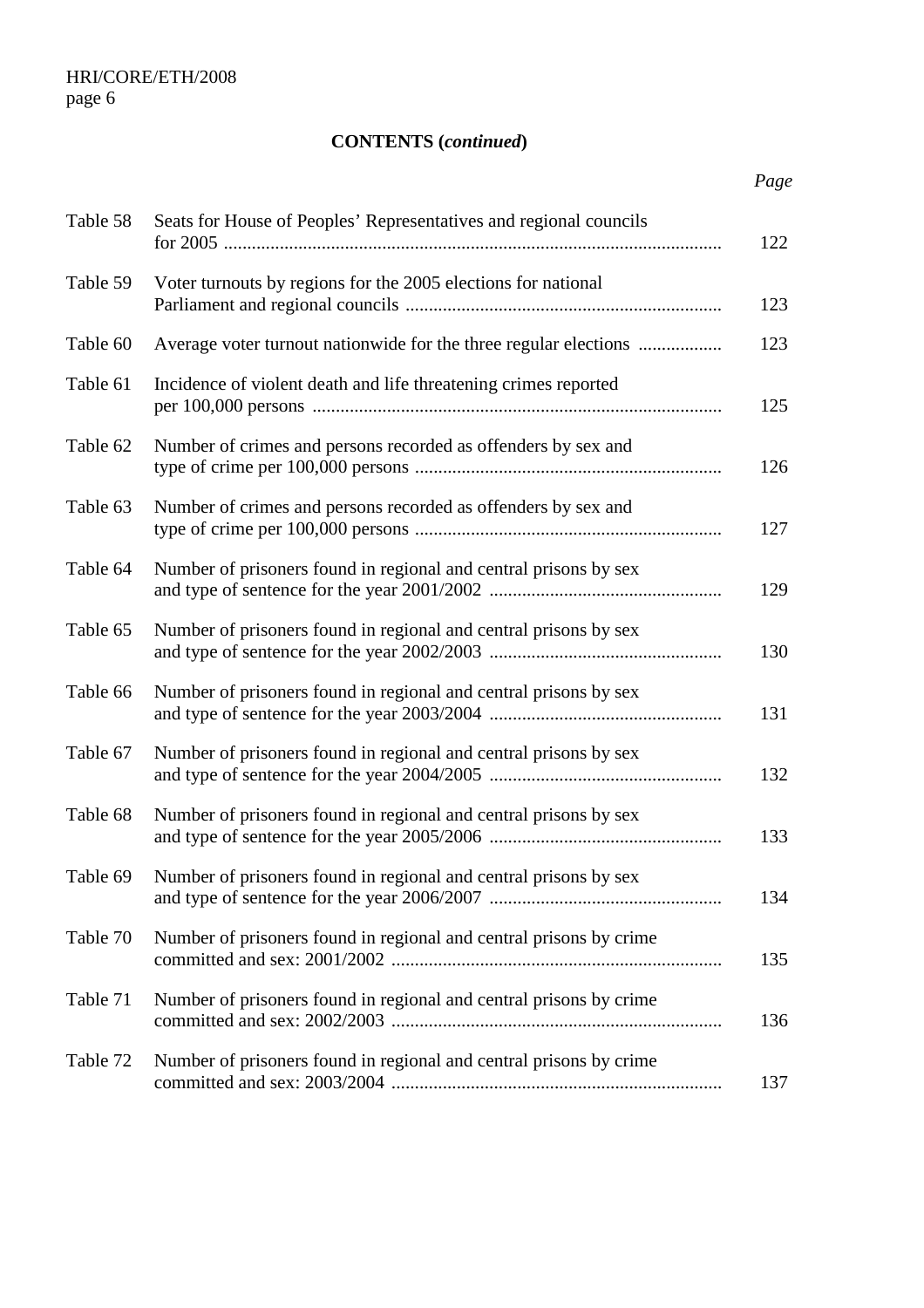|          |                                                                        | Page |
|----------|------------------------------------------------------------------------|------|
| Table 73 | Number of prisoners found in regional and central prisons by crime     | 138  |
| Table 74 | Number of prisoners found in regional and central prisons by crime     | 139  |
| Table 75 | Number of prisoners found in federal and regional prisons by crime     | 140  |
| Table 76 | Number of prosecutors (per 100,000 persons) serving at federal and     | 141  |
| Table 77 | Number of prosecutors (per 100,000 persons) serving at federal and     | 141  |
| Table 78 | Number of judges (per 100,000 persons) serving at federal and regional | 142  |
| Table 79 | Number of judges (per 100,000 persons) serving at federal and regional | 142  |
| Table 80 |                                                                        | 143  |
| Table 81 |                                                                        | 143  |
| Table 82 |                                                                        | 144  |
| Table 83 |                                                                        | 144  |
| Table 84 | Main international human rights conventions to which                   | 145  |
| Table 85 |                                                                        | 145  |
| Table 86 |                                                                        | 145  |
| Table 87 | Geneva Conventions and other treaties on international                 | 146  |
| Table 88 |                                                                        | 146  |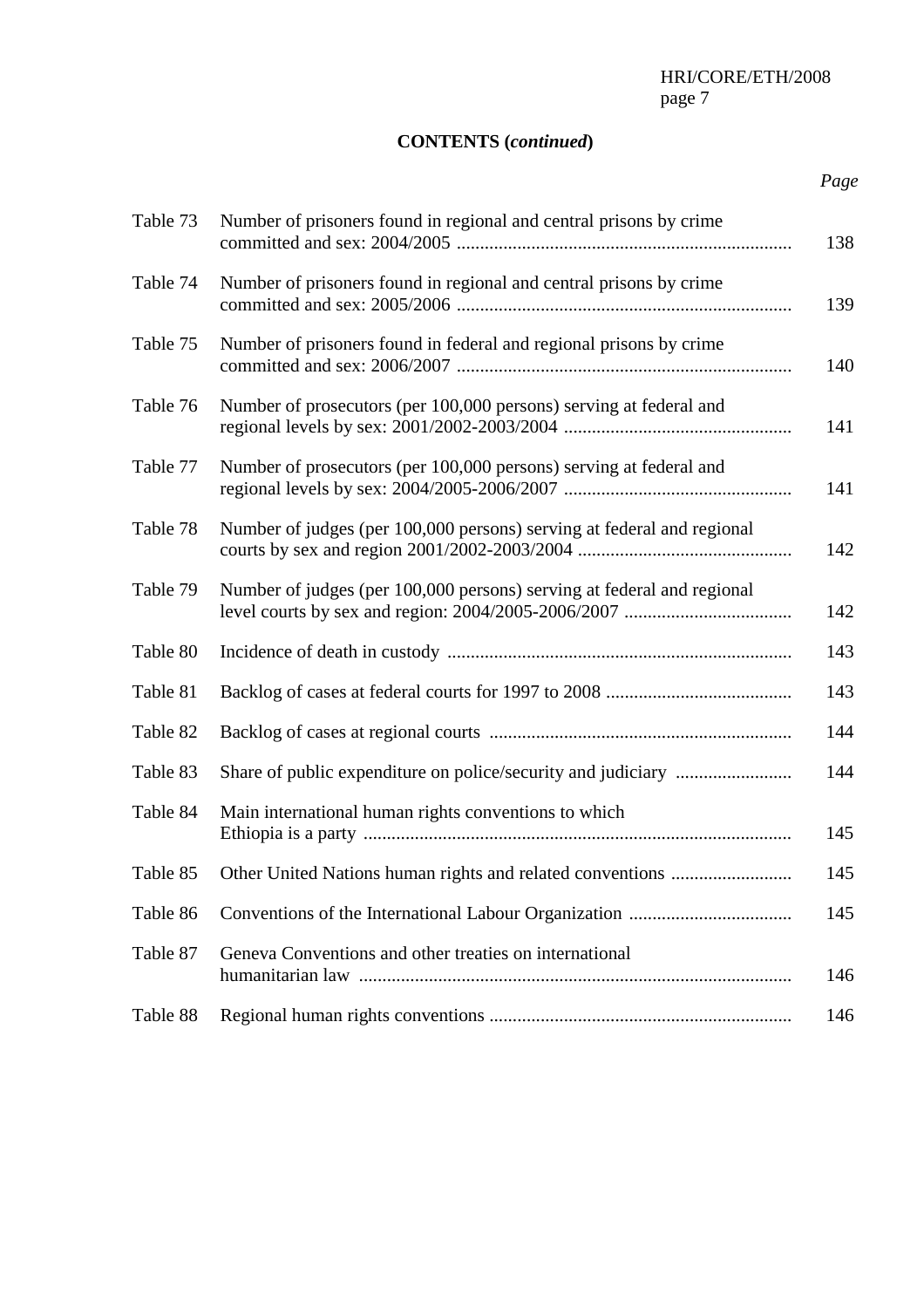# **Figures**

| Figure 1 |                                                                    | 78  |
|----------|--------------------------------------------------------------------|-----|
| Figure 2 |                                                                    | 79  |
| Figure 3 |                                                                    | 79  |
| Figure 4 | Trends in DPT 3 coverage, measles immunization coverage and        | 109 |
| Figure 5 |                                                                    | 111 |
| Figure 6 | Gross enrolment in preparatory programme (secondary cycle) (11-12) | 112 |
| Figure 7 |                                                                    | 115 |
| Figure 8 |                                                                    | 116 |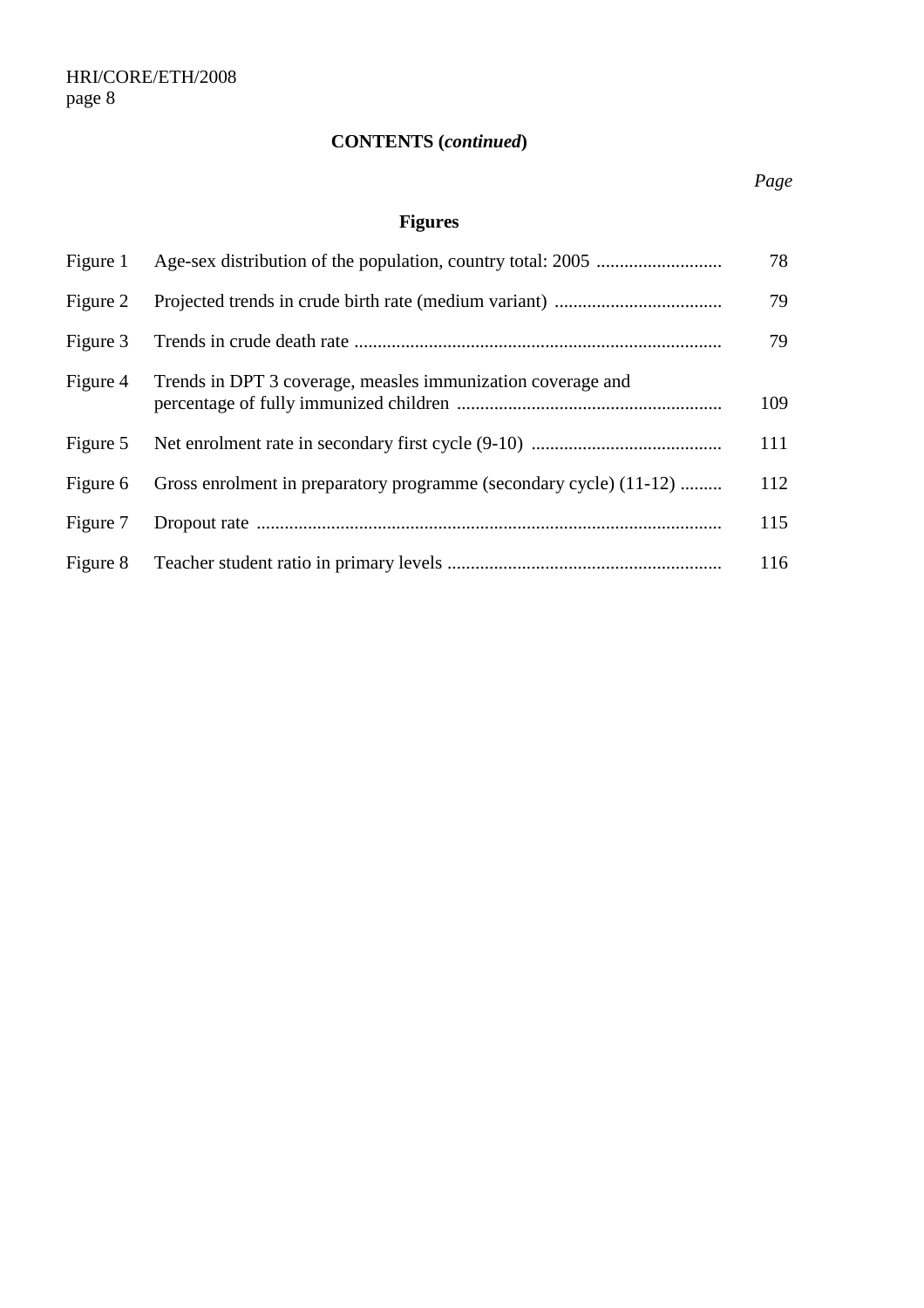# **Acronyms**

| AAGR            | Average annual gross rate                                       |
|-----------------|-----------------------------------------------------------------|
| <b>ANDP</b>     | <b>Afar National Democratic Party</b>                           |
| <b>APDM</b>     | Amhara People's Democratic Movement                             |
| <b>BGPDUF</b>   | Benishangul - Gumuz People's Democratic Unity Movement          |
| <b>BOH</b>      | <b>Bureau of Health</b>                                         |
| <b>CPI</b>      | Consumer price index                                            |
| <b>CSA</b>      | <b>Central Statistics Agency</b>                                |
| <b>CUD</b>      | Coalition for Unity and Democracy                               |
| <b>DPPA</b>     | Disaster Preparedness and Prevention Agency                     |
| <b>EDHS</b>     | Ethiopia Demographic and Health Survey                          |
| <b>EHRC</b>     | Ethiopian Human Rights Commission                               |
| <b>EPA</b>      | <b>Environmental Protection Authority</b>                       |
| <b>EPRDF</b>    | Ethiopian People's Revolutionary Democratic Front               |
| <b>FDRE</b>     | Federal Democratic Republic of Ethiopia                         |
| <b>GDP</b>      | Gross domestic product                                          |
| <b>GER</b>      | Gross enrolment rate                                            |
| <b>GFR</b>      | Gross fertility rate                                            |
| <b>GNI</b>      | Gross national income                                           |
| <b>GPDM</b>     |                                                                 |
| <b>HICES</b>    | Gambella Peoples' Democratic Movement                           |
| <b>HIV/AIDS</b> | Household income, consumption and expenditure survey            |
|                 | Human deficiency virus/Acquired immune deficiency syndrome      |
| <b>HNL</b>      | Harari National League<br><b>House of Federation</b>            |
| <b>HOF</b>      |                                                                 |
| <b>HPR</b>      | House of Peoples' Representatives                               |
| <b>ICRC</b>     | International Committee of the Red Cross                        |
| <b>JSRP</b>     | <b>Justice System Reform Programme</b>                          |
| <b>MMR</b>      | Maternal mortality rate                                         |
| <b>MOE</b>      | Ministry of Education                                           |
| <b>MoFED</b>    | Ministry of Finance and Economic Development                    |
| <b>MOH</b>      | Ministry of Health                                              |
| <b>NEBE</b>     | National Electoral Board of Ethiopia                            |
| <b>NGOs</b>     | Non-governmental organizations                                  |
| <b>NLFS</b>     | <b>National Labour Force Survey</b>                             |
| <b>NOP</b>      | National Office of Population                                   |
| <b>NPEW</b>     | National Policy on Ethiopian Women                              |
| <b>OAU</b>      | Organization of African Unity                                   |
| <b>OFDM</b>     | Oromo Federalist Democratic Movement                            |
| <b>PASDEP</b>   | Plan for accelerated and sustainable development to end poverty |
| <b>PRB</b>      | <b>Population Reference Bureau</b>                              |
| <b>SDRPP</b>    | Sustainable Development and Poverty Reduction Programme         |
| <b>SMPDUO</b>   | Sheko and Mezenger People's Democratic Unity Organization       |
| <b>SNNPRS</b>   | Southern Nation, Nationalities, and Peoples Regional State      |
| <b>SPDP</b>     | Somali Peoples' Democratic Party                                |
| <b>TVET</b>     | Technical and vocational education and training                 |
| <b>UEDF</b>     | <b>United Ethiopian Democratic Forces</b>                       |
| <b>WMS</b>      | <b>Welfare Monitoring Survey</b>                                |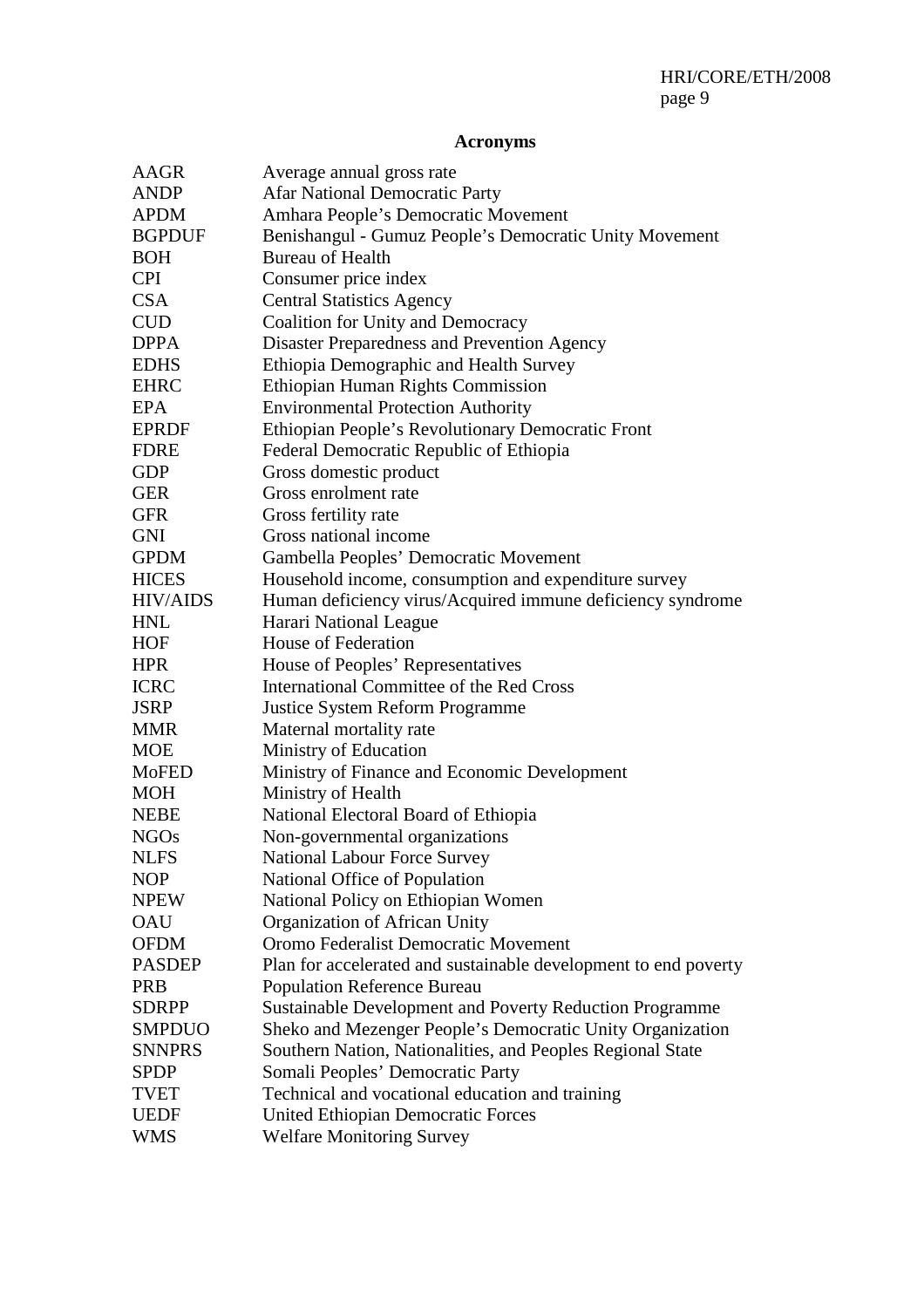#### **I. INTRODUCTION**

1. The State has long manifested its commitment to the enjoyment of human rights within its territory. It has taken several legislative measures to ensure the protection and promotion of human rights. As part of such legislative measures, the State has signed up to six of the core international human rights instruments. These are the International Convention on the Elimination of All Forms of Racial Discrimination, International Covenant on Civil and Political Rights, International Covenant on Economic, Social and Cultural Rights, Convention on the Elimination of All Forms of Discrimination against Women, Convention against Torture and Other Cruel, Inhuman or Degrading Treatment or Punishment, and Convention on the Rights of the Child. On the bases of these conventions and its domestic human rights legislations, the State has taken judicial and administrative measures to ensure the actual implementation of those rights.

2. As required under those international human rights instruments, the State recognizes its obligations to make initial and periodic reports to the treaty bodies detailing the extent of implementation of the country's human rights obligations. The State, to the extent its resources permitted, has been making those reports to some of the treaty bodies such as the Committee on the Rights of the Child and the Committee on the Elimination of All Forms of Discrimination against Women. In spite of the State's efforts, many of the State's reports are still over-due. This has happened due mainly to the dearth of financial and technical resources. However, this situation has changed. The State has been able to implement a project on its reporting obligations under the various international human rights agreements with the assistance of OHCHR East Africa Regional Office. The project, which is being implemented in collaboration with the Ethiopian Human Rights Commission, aims at the preparation of all the over-due reports under the various international and regional human rights instruments. To implement the project, a Legal Experts committee, a Drafting Committee, and an Ad hoc National Inter-Ministerial Committee, among others, have been organized. This document is one of the outcomes of the project, which have been further improved by the comments from the civil society groups in a consolidation workshop.

3. The State's previous reports were based solely on individual conventions and their treaty-specific guidelines. As such they did not reflect the integrated system of the international human rights implementation. This time around, however, recent developments to enhance the efficiency of the treaty reporting system have been taken into account and the State is able to make its reports in two parts: the common core document and the treaty-specific report. This document forms the first part of these reports.

4. The common core document, made in light of the harmonized guidelines on reporting to the international human rights treaty monitoring bodies (HRI/MC/2006/3), is believed to provide sufficient information and data relevant to all or several of the human rights treaties to which Ethiopia is a party. The present report, which should be considered in conjunction with future Treaty Specific Reports the country will make, consists of two major parts. The first part, which is presented in a form of narration, provides general information about the State (such as demography, economy, culture, etc), general framework for the protection and promotion of human rights (such as international human rights instruments, the Constitution, national human rights institutions, etc), and information on equality and non-discrimination. The second part,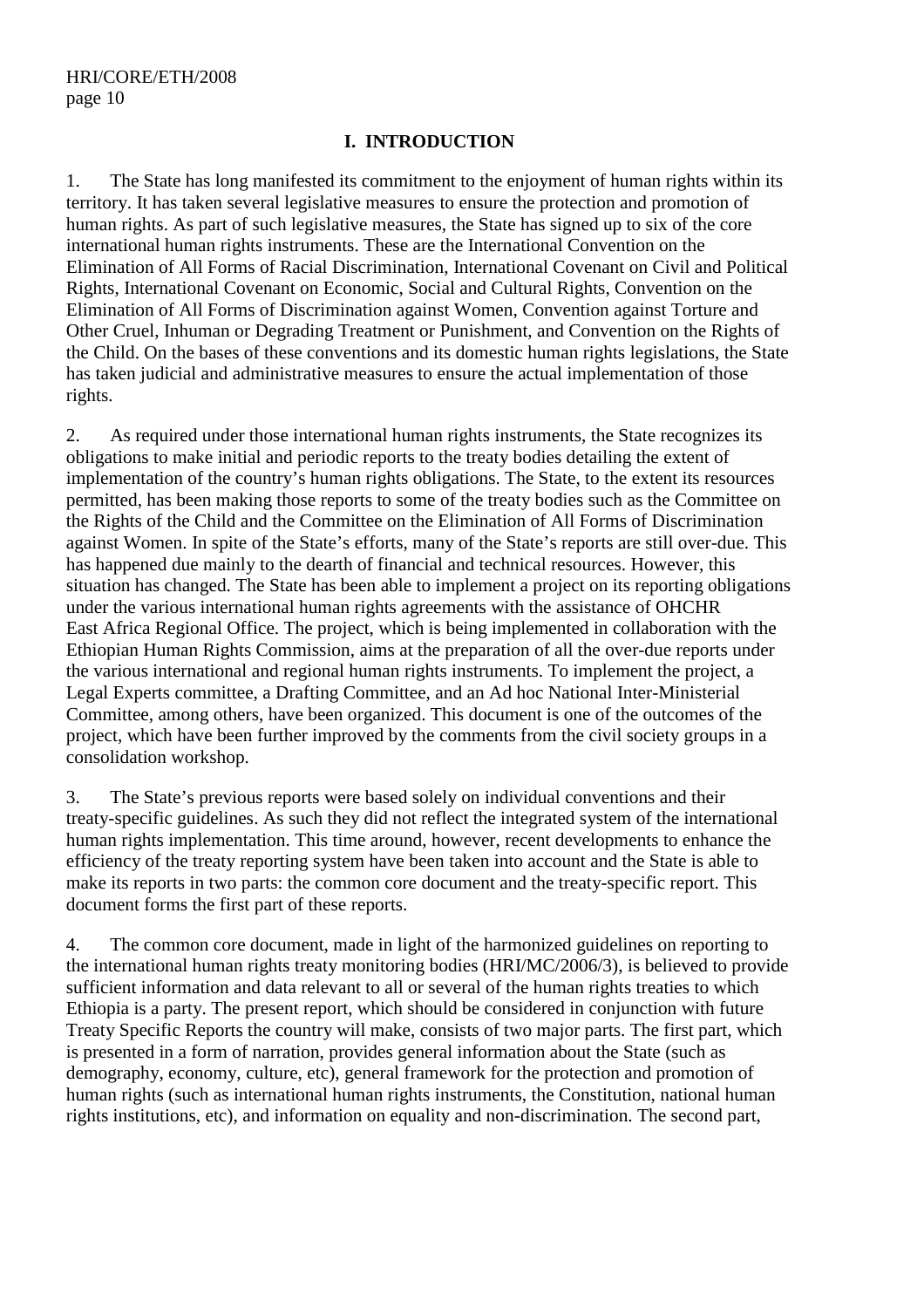which is the annexes and is mainly constituted of quantitative data, provides statistical information requested under appendices 2 and 3 of the harmonized guidelines with the necessary analysis.

5. The State hopes that this document will be invaluable for the treaty bodies in their review of the treaty-specific reports the country will present.

# **II. GENERAL INFORMATION**

#### **A. Demographic, economic, social and cultural characteristics of the State**

#### **Geography**

6. The Federal Democratic Republic of Ethiopia (FDRE) is a land-locked country in north east Africa, approximately between 3 and 15 north latitude and 33 and 48 east longitude. Ethiopia is the oldest independent country in Africa and one of the oldest in the world. Paleontological studies identify Ethiopia as one of the cradles of mankind. The country is also noted for its pioneering role in the establishment of international and regional inter-governmental organizations. Ethiopia was a member of the League of Nations and a founding member of both the United Nations and the Organization of African Unity (OAU). The headquarters of many regional organizations including the former OAU, the current African Union and the United Nations Economic Commission for Africa are located in the capital, Addis Ababa.

7. Geographically, the country is the seventh largest country in Africa, covering a land area of 1,133,380 sq km (437,600 sq mi) of which 0.7 per cent is covered by water bodies. It shares international borders with Somalia and Djibouti in the east and south east, Eritrea on the north and north east, Kenya on the south, and Sudan in the west.

8. The topography of the country is largely a high plateau. Elevations range from 100m below sea level in the Dallol Depression (Kobar sink) to the number of mountain peaks in excess of 4,000m above sea level. The rift valley dissects the western and the eastern highlands. Much of the country consists of high plateau and mountain ranges, which are dissected by numerous ranges, streams and rivers. Among the biggest rivers are Blue Nile, Awash, Baro, Omo, Tekkezze, Wabe Shebelle, and Genale.

#### **Temperature**

9. The climate of Ethiopia is highly influenced by altitude. It has also a considerable variation of temperature conditions from cool to cool temperate (*Dega*) where average temperature ranges from freezing to 16°c, and from warm to cool climate (*Woina Dega*) where annual temperature ranges from  $16^{\circ}$ c to  $20^{\circ}$ c and from warm to hot climate (*Kolla*) where the average temperature is between 20<sup>o</sup>c to 30<sup>o</sup>c and the hot and arid climate (*Bereha*) where the annual temperature is over 30°c. There are two distinct seasons in Ethiopia: the dry season which is from October to May and the rainy season from June to September.

# **History**

10. Ethiopian history as an organized and independent polity dates back to the beginning of the second century BC with the kingdom of Axum in the northern state of Tigrai. After the collapse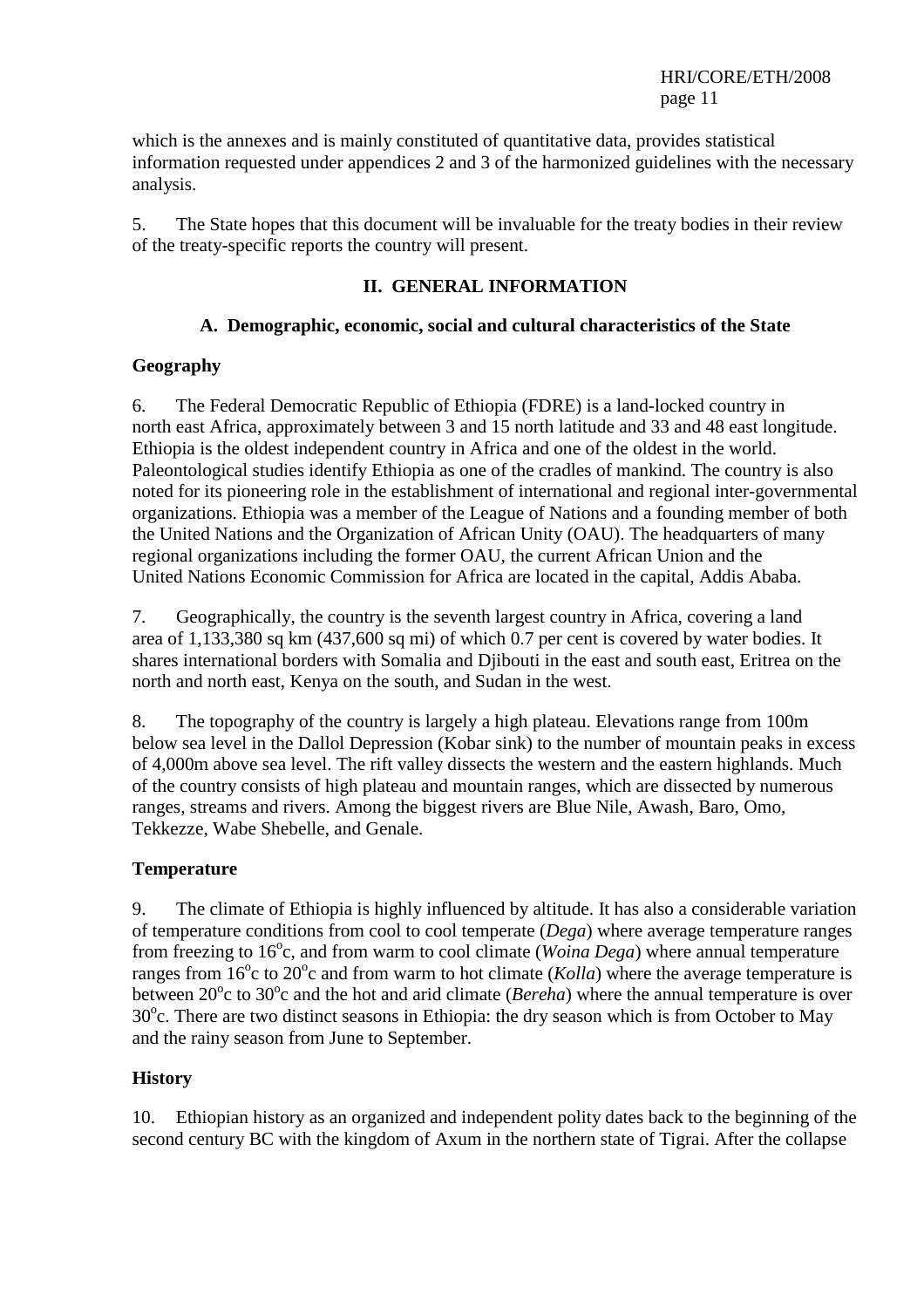of Axum, power shifted to Lasta and later to Shoa. In the eighteenth century, real power was in the hands of provincial nobles from the highlands of Ethiopia where during this period nations, nationalities and peoples of Ethiopia were administered by their own chiefs, rulers, sultans and kings as separate entities.

11. After 1880 it was the period of reuniting Ethiopia under one centralized government. During 1890s, Italian colonial powers arrived at the northern part of Ethiopia. They were defeated at the battle of Adowa in 1896 but Italy retained control of the northern part of Ethiopia and created its colony, Eritrea. Ethiopia had never experienced protracted period of colonialism although the country was occupied by Italians for five years from 1936-1941.

12. In the 1930s, Emperor Haile Selassie came to power and Ethiopia was under centralized autocracy. The first Constitution was adopted by Emperor Haile Selassie in 1931 which had no effect of limiting the power of the Emperor. Eritrea was federated with Ethiopia in 1952. The 1931 Constitution was revised in 1955 but Ethiopia still remained feudal. These and other factors provided the impetus for a revolution which led to the replacement of the Imperial regime by the military junta led by Mengistu Hailemariam. During this period there was unrest and civil war and the question of the rights of nations, nationalities, and peoples remained unanswered.

13. On May 29, 1991, the military regime was ousted by the Ethiopian People's Revolutionary Democratic Front (EPRDF). This period marked the transition to democratic rule with the implementation of a political reform process which has transformed the single party rule into a multiparty federal republic. In the transitional period (1991-1995) several measures were taken to stabilize the country, to reform the economy and to establish democracy. A Transitional Charter was adopted which guaranteed the fundamental rights recognized in international human rights instruments. On 21 August 1995 the Charter was replaced with the Constitution of the Federal Democratic Republic of Ethiopia that guarantees the protection of human rights, democracy and rule of law.

14. Ethiopia has nine regional states established by the Constitution which are Tigrai, Afar, Amhara, Oromia, Benishangul Gumuz, SNNPRS, Somali, Gambela, and Harari. There are also two self-administrative cities which are accountable to the Federal Government, namely Addis Ababa and Dire Dawa.

# **Demography**

15. The total projected population of the country for July 2008 is estimated to be 79,221,000, of whom 65,996,000 (close to 85 per cent) are rural and 13,225,000 are urban dwellers. The average population density is 52.2 per square km with more than 85 per cent of the population concentrated in barely 45 per cent of the total territory. The majority of the population lives in the highland areas of the country. This makes Ethiopia one of the least urbanized countries in the world. Among the nine regional states, Amhara, Oromia and SNNPRS comprise about 80 per cent of the total population of the country. This makes Ethiopia the second most populous country in Africa next to Nigeria. At an annual population growth rate of 2.9 per cent, Ethiopia is expected to be the tenth most populous country in the world by 2050.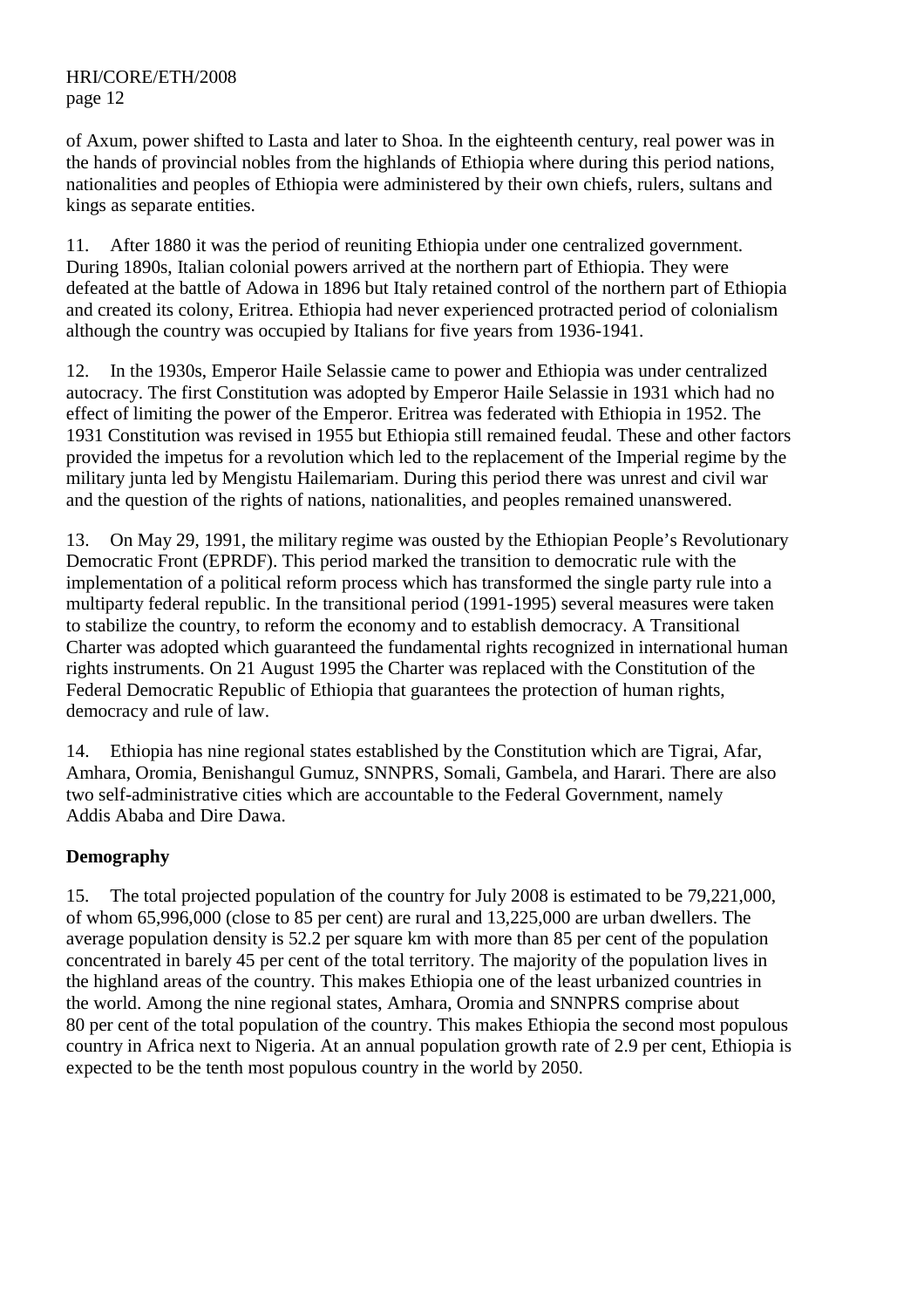16. Ethiopia is home to more than 80 ethnic groups that vary in population size from more than 18 million people to less than 100. According to the Ethiopian National Census of 1994, the Oromo are the largest ethnic group in Ethiopia (32 per cent). The Amhara represent 30.2 per cent while the Tigray people are 6.2 per cent of the population. The age structure of the population is extremely young and typical of many developing countries; with children under 15 constituting 45 per cent of the population. The child dependency ratio is 90 per cent. 2.8 per cent of the population is composed of persons above the age of 65.

17. Female life expectancy is 57.92, roughly two years higher than the average male life expectancy which is 55.92. The rate of fertility is 5.4 per woman. Rural women have two and a half children more than urban women. The average household size is 4.8. Child birth and death rates stand at 36.89 and 10.75 respectively. 77 in every 1000 children die before becoming a year old, whereas 123 children in every 1000 children die before reaching age five. 20 per cent of children between 12 to 23 are fully vaccinated. Nearly 47 per cent of children are stunted, 11 per cent wasted and 38 per cent underweight. On average, 14 per cent of married women use a modern method of family planning.

18. Christianity and Islam are the main religions. Orthodox Christians make up 50.6 per cent of the population, 32.8 per cent are Muslims, and 10.2 per cent are Protestants. Practitioners of traditional faith constitute 5.5 per cent of the total population.

19. Ethiopia has more than 80 different languages with up to 200 different dialects spoken. Ethiopian languages are divided into four major language groups, namely Semitic, Cushitic, Omotic, and Nilo-Saharan. Semitic languages are spoken in Northern, central and eastern Ethiopia (mainly in Tigray, Amhara, Harrari, and northern part of SNNPRS). The Cushitic languages are mostly spoken in central, southern and eastern Ethiopia (mainly in Afar, Oromia and Somali regions). The Omotic languages are predominantly spoken between the lakes of Southern Rift Valley and the Omo River. The Nilo-Saharan languages are largely spoken in western parts of the country along the border with Sudan (mainly in Gambella and Benishangul - Gumuz regions). Amharic is the official language of the Federal Government. Oromiffa, Tigrinya and Somali are among the many languages spoken in the country. (See annex 1 for demographic indicators).

#### **Economy**

20. Ethiopia has a booming economy with an average growth rate of 11.9 per cent for the last four years. It was even the fastest growing non-oil economy among Sub-Saharan African nations in 2007. Agriculture accounts for almost 45 per cent of the GDP, 63 per cent of exports and 80 per cent of the labour force. Many other economic activities depend on agriculture, including marketing, processing, and export of agricultural products. Recently, the manufacturing, construction and service sector have recorded significant expansion. The proportion of poor people in the country was estimated to be 38.7 per cent of the total population in 2004/05. The GDP per capita of the country reached 181 US\$ in 2006/07. Currently, inflation rate has been increasing and caught the utmost attention of the government. The country has also been struggling with shortage of food due to the failure of rain. But with the efforts of the Government and the international community it was possible to deliver food aid to the affected regions. (See annex 2 on social, economic and cultural indicators).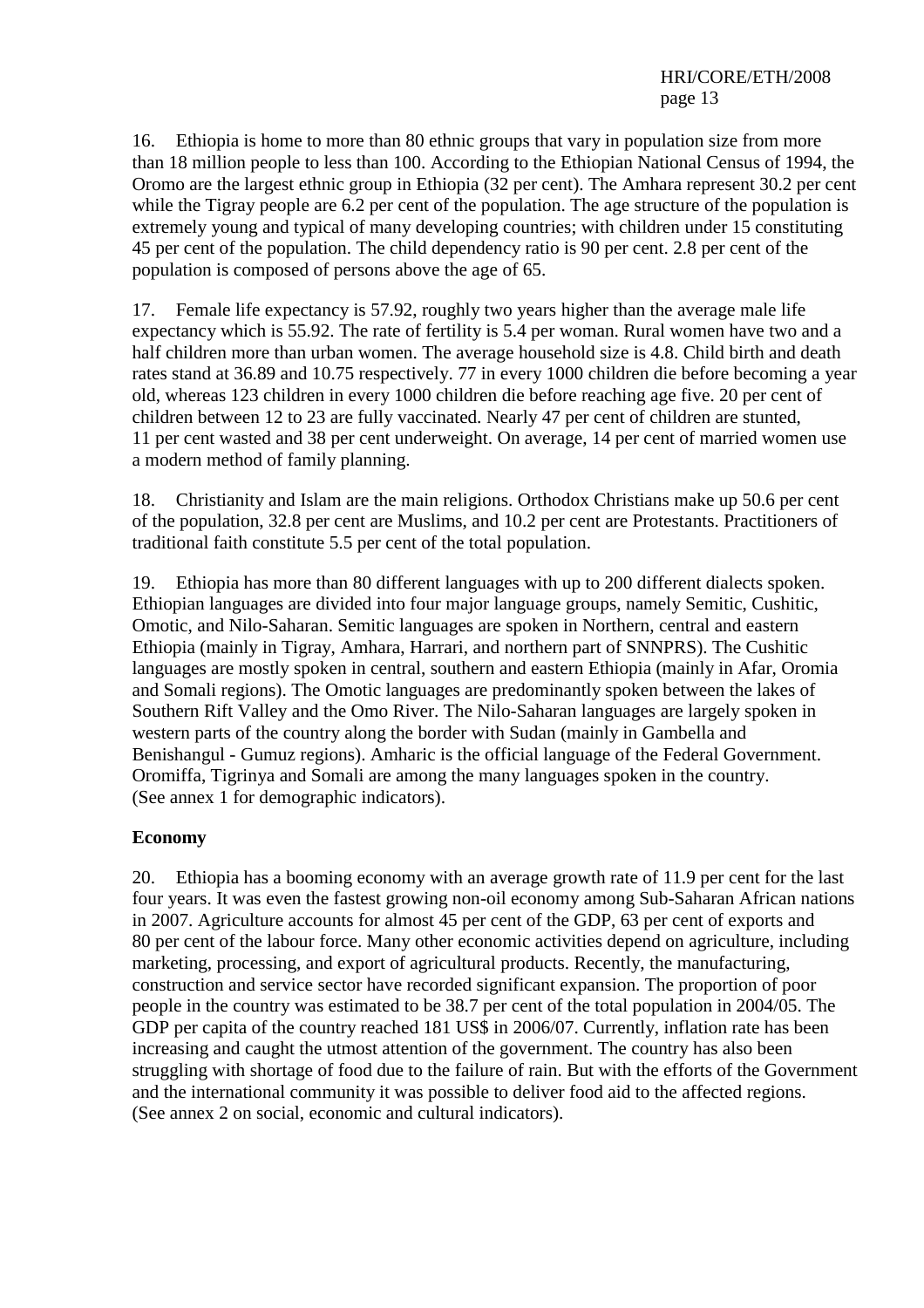# **Health and education**

21. Ethiopia ranks highest among HIV/AIDS affected countries with an official estimate of more than 1.5 million people living with HIV/AIDS. A report by the Ministry of Health places the national adult prevalence rate at 4.4 per cent (3.8 per cent male and 5 per cent female). Malaria is a leading public health problem in Ethiopia. Tuberculosis and acute upper respiratory tract as well constitute leading causes of morbidity.

22. The gross enrolment rate (GER) of primary level education at national level has been increasing continuously reaching 91.6 per cent in 2006/07. On the other hand, the gender gap by GER has been decreasing except for the 2006/07 academic year. The net enrolment rate of primary level education stands at 78.6. The GER at secondary level has risen to 36.2 per cent. (See annex 2).

# **B. Constitutional, political and legal structure of the State**

# **The Constitution of the Federal Democratic Republic of Ethiopia**

23. A Constitutional Assembly of Representatives, directly elected by the peoples of Ethiopia, ratified the Constitution of the Federal Democratic Republic of Ethiopia. It was adopted on December 1994 following public debate over the pros and cons of the draft constitution throughout the country, making it the first popular constitution of the land. It entered into force in 1995.

24. The Constitution is the cornerstone for the formation of the Federal Democratic Republic, which is a fundamental departure from the previous centralized form of government. The Constitution, which is the supreme Law of the land, provides that all sovereign power resides in the Nations, Nationalities and Peoples of Ethiopia.

25. The Constitution has enshrined the spirits of Universal Declaration of Human Rights (UDHR). It stipulates that all persons are equal before the law and are entitled to equal and effective protection of the law without discrimination on grounds of national or social origin, sex language, religion, political or other opinion, property, birth or other status. Further, the constitution provides that everyone has the right to freedom of thought, conscience and religion as well as inviolable and inalienable right to life, privacy, liberty and the security of person.

26. The Constitution also ensures democratic rights for every Ethiopian national without discrimination based on nationality, sex, language, religion, political opinion, or any other status. Everyone is entitled to the right to express him/her self freely and freedom of press is also enshrined in the constitution. In addition, every Ethiopian has the right to equal access to publicly funded social services. The right of access to justice within a reasonable time is also guaranteed.

27. In fact, ensuring the rights of nations, nationalities and peoples to self-determination including the right to secession, the Constitution has guaranteed a democratic condition in which national unity can be forged through the free will of the peoples of the country rather than by forceful means. Each nation and nationality has also the right to speak, write and nurture its own language, to express, develop and promote its culture as well as to preserve its history.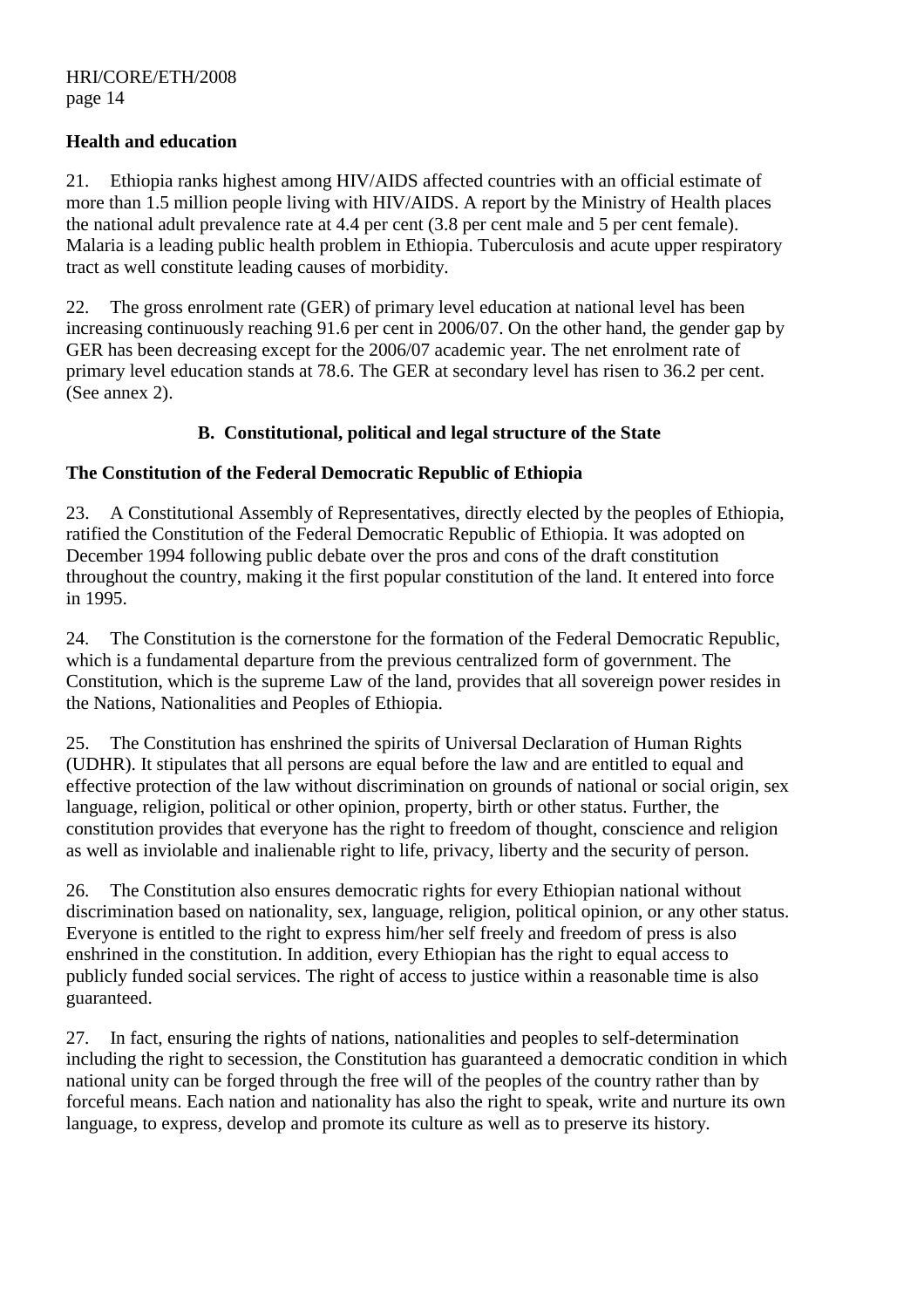28. According to the Constitution, the state and religion are separate, and all the languages of Ethiopia have won equal state recognition. The Constitution further ensures gender equality. Women are now equally able to own, administer and utilize as well as transfer property with men.

### **Structure of the Federal Government**

29. The Federal Democratic Republic of Ethiopia has a parliamentary form of government. The Federal Republic comprises the Federal Government and nine Regional States established on the basis of settlement patterns, language, identity and the consent of the people concerned. Member states are entitled to equal rights and powers. There are two self-governing cities: Addis Ababa and Dire Dawa.

30. The Federal Government and the regional states have legislative, executive, and judicial powers. The powers of federal and state governments are defined by the Constitution. It is incumbent upon regional states to respect the power of the Federal Government which likewise is bound to respect the powers of regional states. All powers not given expressly to the Federal Government alone or concurrently to the Federal Government and the states are reserved to the latter.

31. The federal arrangement, under the constitution, has guaranteed the rights of regional states to administer their own affairs. The regional states have their own constitutions and flags. They are empowered to formulate policies that are appropriate for their respective development, to lay the foundation for economic and social infrastructures, to directly participate in sectors that are critical for their economic development and to safeguard law and order in their own areas.

# **The legislative body**

32. The FDRE has two Federal Houses: the House of Peoples' Representatives (HPR) and the House of Federation (HOF).

#### *House of People's Representatives (HPR)*

33. The HPR is the highest authority of the Federal Government. The house has legislative powers in all matters assigned to federal jurisdiction by the Constitution. Members of the HPR are elected by the people for a term of five years. The members of the HPR, who shall not exceed 550, are the representatives of the people as a whole. Minority nationalities and peoples have special representation in the HPR. Accordingly, at least 20 seats are reserved for such nationalities and peoples.

34. In order to be able to discharge appropriately the duties entrusted to it by the Constitution, the House has established 12 standing committees. The committees are formed in accordance with the organizational set -up of the federal government organs. The committees enable the House to have effective legislative procedures.

#### *The House of Federation (HOF)*

35. The House of Federation (HOF) is composed of representatives of Nations, Nationalities and Peoples. Each Nation, Nationalities and Peoples has at least one representative in the HOF.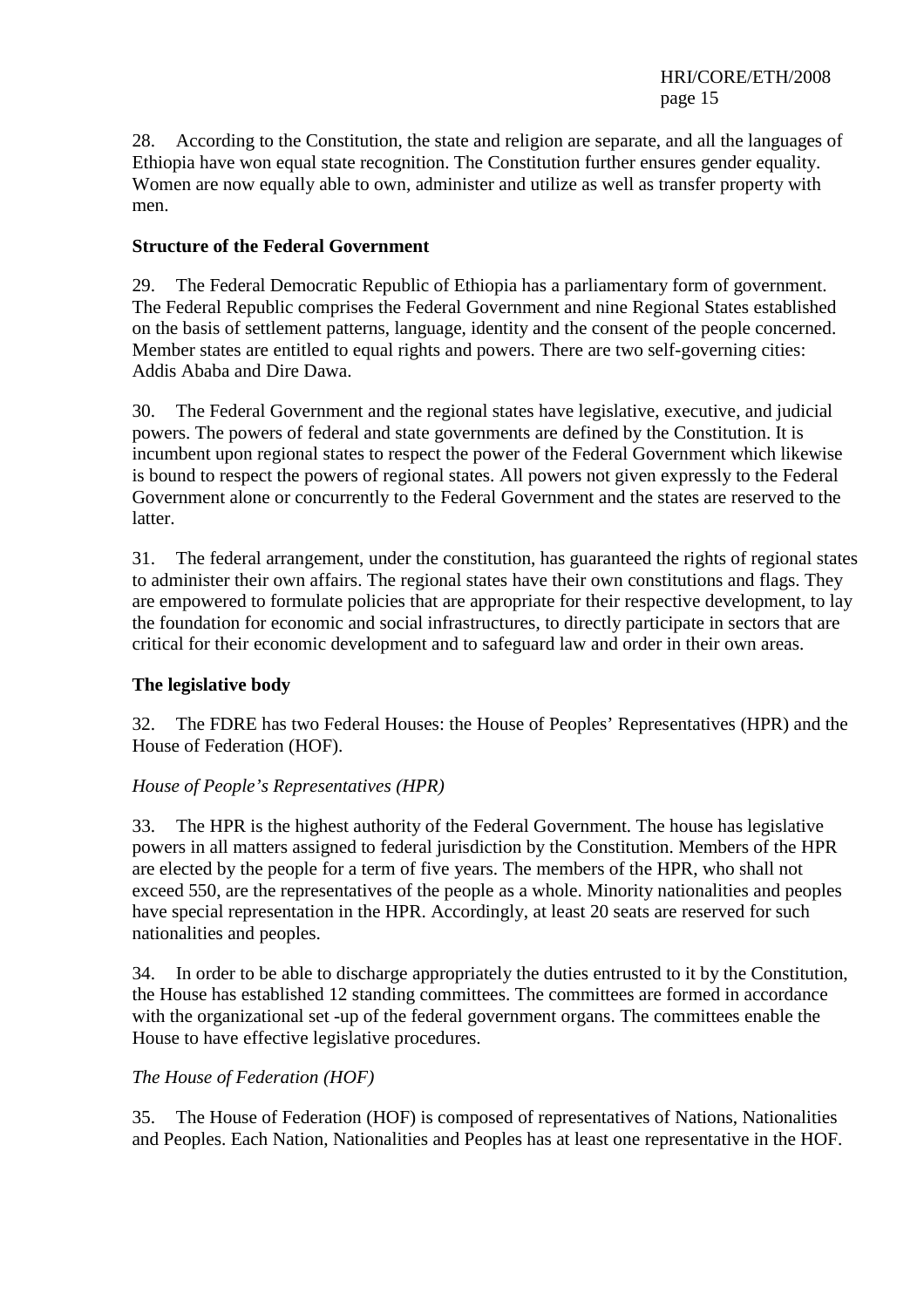One additional representative shall represent every nation or nationality for every one million people. The state councils elect members of the HOF. The state councils may themselves elect representatives to the HOF or they may hold elections to elect representatives by the people directly.

36. According to article 62 of the FDRE Constitution, the HOF has the power, inter alia, to interpret the Constitution, decide on the basis of the Constitution on issues relating to the right of Nations, Nationalities and Peoples' to self-determination including secession, to promote and consolidate the unity and equality of peoples and find solution to dispute or misunderstanding that might arise between states.

# **The Executive**

# *The President of the FDRE*

37. The President of the FDRE is the head of the State. The HPR nominates the candidates for presidency. The President is elected by a joint session of both Houses with the approval of a two third majority vote. The President's term of office is six years. A president can only be elected for two consecutive terms.

38. The President's powers and functions include opening the joint session of the two Houses, appointing ambassadors and other envoys, conferring high military titles upon the recommendation of the Prime Minister and granting pardon in accordance with the law.

#### *The Prime Minister*

39. A political party or a coalition of political parties that has the greatest number of seats in the HPR forms and leads the executive. The highest executive powers of the Federal Government are vested in the Prime Minister and in the Council of Ministers that are responsible to the HPR. In the exercise of state functions, members of the Council of Ministers are collectively responsible for all decisions they make as a body.

40. The Prime Minister is elected from among members of the HPR and his/her term of office is the duration of the mandate of the HPR. The Prime Minister is the Chief Executive, the Chairman of the Council of Ministers and the Commander-in-Chief of the national armed forces. The Prime Minister follows up and ensures the implementation of laws, policies, directives and other decisions adopted by the HPR. The Prime Minister submits nominees for ministerial posts, for posts of commissioners, the president and vice-president of the Federal Supreme Court and the Auditor General to HPR for approval. He further submits to the HPR periodic reports on the work accomplished by the Executive as well as on its plans and proposal.

41. The Council of Ministers comprises the Prime Minister, the Deputy Prime Minister, Ministers and other members as may be determined by the law. The Council is accountable to the Prime Minister. In all its decisions, the Council is responsible to the HPR. The Council, inter alia, ensures the implementation of laws and decisions adopted by HPR, draws up the annual federal budget and implements the same when approved by the HPR, formulates the country's foreign policy and exercises overall supervision over its implementation and submits draft laws to the HPR on any matter falling within its competence. It has the power to declare a state of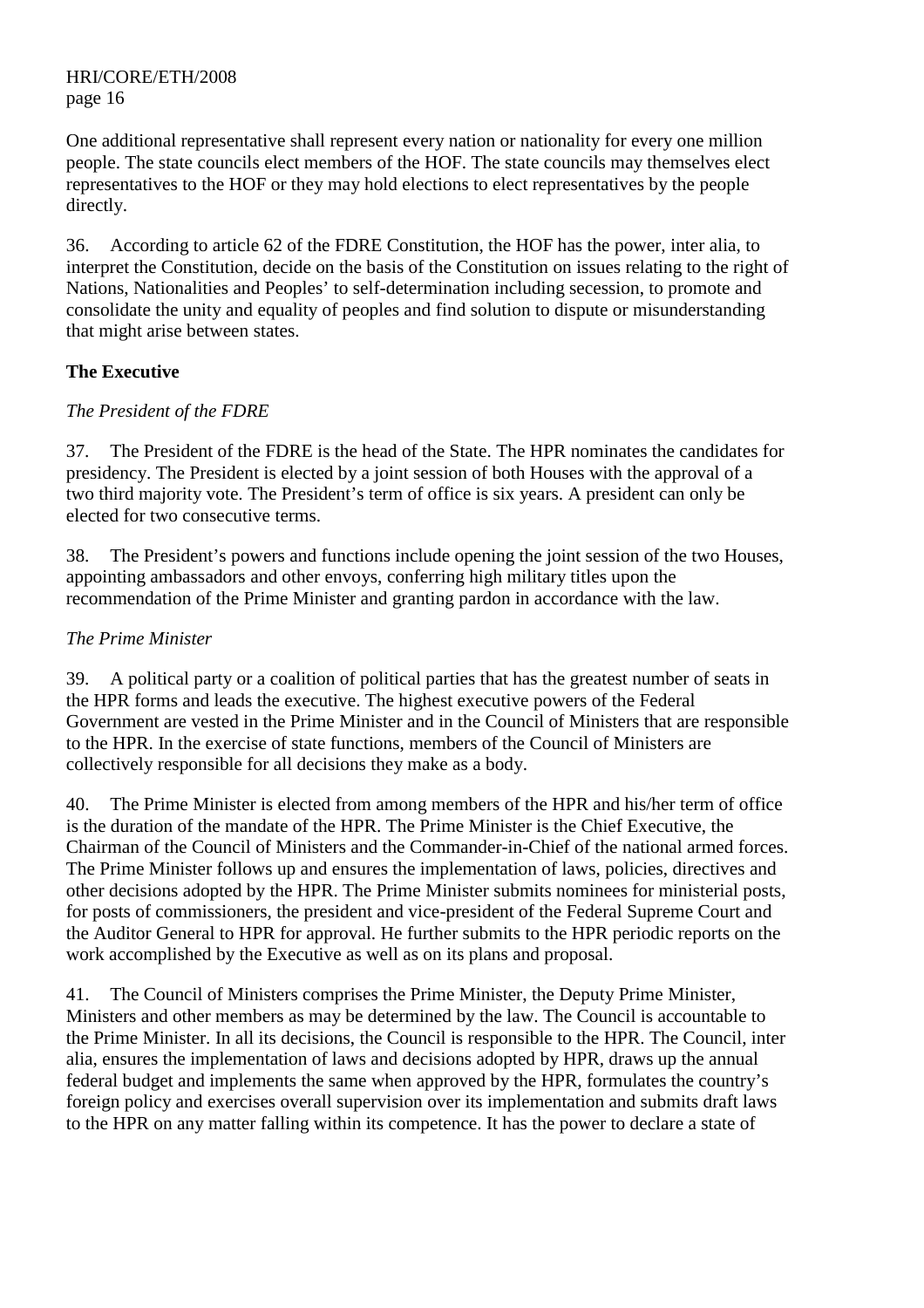emergency. In doing so, it submits the decree declaring state of emergency for approval by the HPR within 48 hours if the house is in session or with in 15 days where it is not in session.

#### **The judiciary**

42. An independent judiciary is established by the Constitution. Supreme Federal judicial authority is vested in the Federal Supreme Court. Judicial powers both at the Federal and State levels are vested in the Courts. Courts at all levels are free from any interference or influence of any governmental body, government official or from any other source. Judges exercise their functions in full independence and are directed solely by the law.

43. The House of Peoples' Representatives has the power to establish the Federal High Court and First-Instance Courts nation wide or in some parts of the country as it deems necessary. Unless arranged in this manner, the jurisdiction of the Federal High Court and the First-Instance Courts are delegated to the Regional State Courts.

44. The Federal Supreme Court has the highest and final judicial power over state matters. The Federal Supreme Court has a power of cassation over any final court decision containing a basic error of law. The State Supreme Court has power of cassation over any final court decision on state matters, which contains a basic error of law. Federal courts have jurisdiction over cases arising under the Constitution, Federal laws and international treaties.

45. No judge shall be removed from his duties before he reaches the retirement age determined by law except when the Judicial Administration Commission decides to remove him for violation of disciplinary rules or on grounds of gross incompetence or inefficiency; or that a judge can no longer carry out his responsibilities on account of illness, and when the HPR or the concerned state council approves by a majority vote the decisions of Judicial Administration Commission.

46. The judiciary is able to discharge powers independently and serves as a balancing element to the executive body, providing the "checks and balances" which are decisive for the observance of the rule of law, good governance and democratization.

#### *Sharia court*

47. Pursuant to chapter three of the Constitution, disputes arising in relation to marriage, personal and family laws could be adjudicated in accordance with religious or customary laws, with the consent of the parties thereof. The House of Peoples' Representatives and State Councils can establish or give official recognition to religious and customary courts. Accordingly, Sharia Courts have been established at federal and state levels.

48. The Federal Sharia Courts (Federal First Instance Court of Sharia, Federal High Court of Sharia and Federal Supreme Court of Sharia) are accountable to the Federal Judicial Administration Commission.

49. Federal Courts of Sharia have common jurisdiction over the following matters:

 (a) Any question regarding marriage, divorce, maintenance, guardianship of minors and family relationships; provided that the marriage to which the question relates was concluded, or the parties have consented to be adjudicated in accordance with Islamic Law;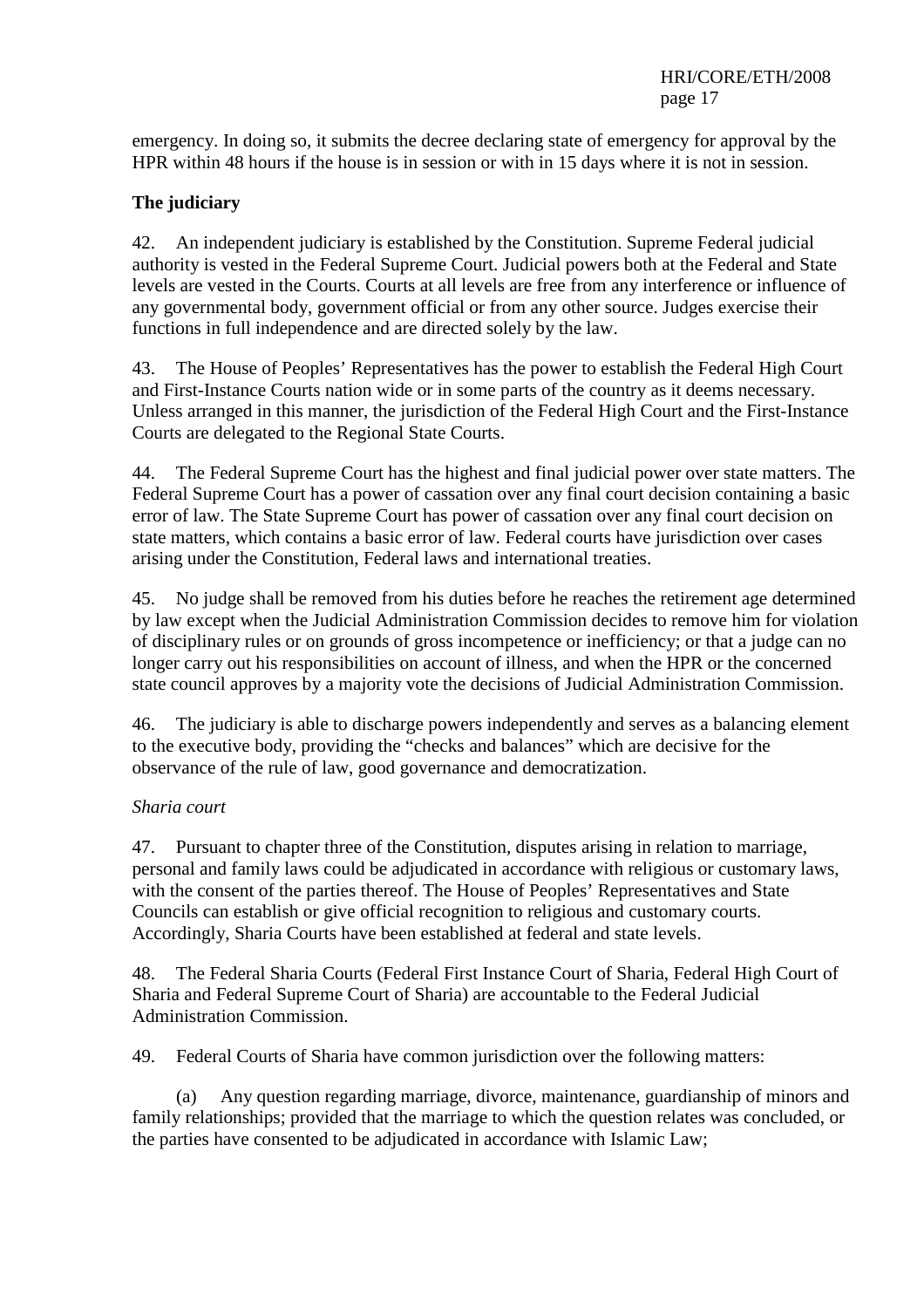(b) Any question regarding *waqf*, gift/*Hiba*/, succession of wills; provided that the endower or donor is a Muslim or the deceased is Muslim at the time of his death;

 (c) Any question regarding payment of costs incurred in any suit relating to the aforementioned matters.

50. The Sharia courts have jurisdiction over the aforementioned matters only where, the parties thereof have expressly consented to be adjudicated under Islamic law. Federal Courts of Sharia adjudicate cases under their jurisdiction in accordance with Islamic law. In conducting proceedings, the courts apply the civil procedure law in force. The law prohibits the transfer of a case brought before a Sharia Court, the jurisdiction of which has been consented to, to regular courts and for a case before a regular court be transferred to a Court of Sharia.

51. The Supreme Council for Islamic Affairs, upon request of the Federal Judicial Administration Commission, carries out the recruitment of judges known as *Kadis*. The appointment of *Kadis*, who are to be placed at any level, is approved by the Federal Judicial Administration Commission, upon recommendation by the President of the Federal Supreme Court. The budget of Federal Courts of Sharia is drawn from budgetary subsidy to be allocated by the Federal Government and assistance from other sources. Sharia courts are also established in various regions and administrative councils having the same jurisdiction as Federal Sharia Courts.

# **Structure of regional state Governments**

52. Each of the nine regional states has its own constitution. They are organized in state councils, zones, special *woredas* or *woredas* or municipalities and *kebelles*. However, the State Council of each Regional State may organize other administrative hierarchies and determine their powers and duties.

# *The State Council*

53. The State Council is the highest organ of the state authority. It is responsible to the people of the respective regional states. Each State Council has legislative power on matters falling under state jurisdiction. The people of respective regions elect members of regional states councils for a term of five years by direct, free and fair elections conducted through secret ballots. The Councils have powers to draft, adopt and amend state constitutions, which must be consistent with the provisions of the FDRE Constitution.

#### *Council of Nationalities*

54. In SNNPRS, there are two councils, the State Council and the Council of Nationalities. State Council has the same power and function as other state councils. What is unique in this region is the presence of Council of Nationalities, which is a feature not found in other states. The Council of Nationalities is composed of representatives of nations, nationalities and peoples at least by one member. Each nation, nationality or people are represented by one additional representative for every one million of its population.

55. The Council has the power, inter alia, to interpret the regional constitution; organize the council of constitutional enquiry; decide on issues relating to nation, nationalities and peoples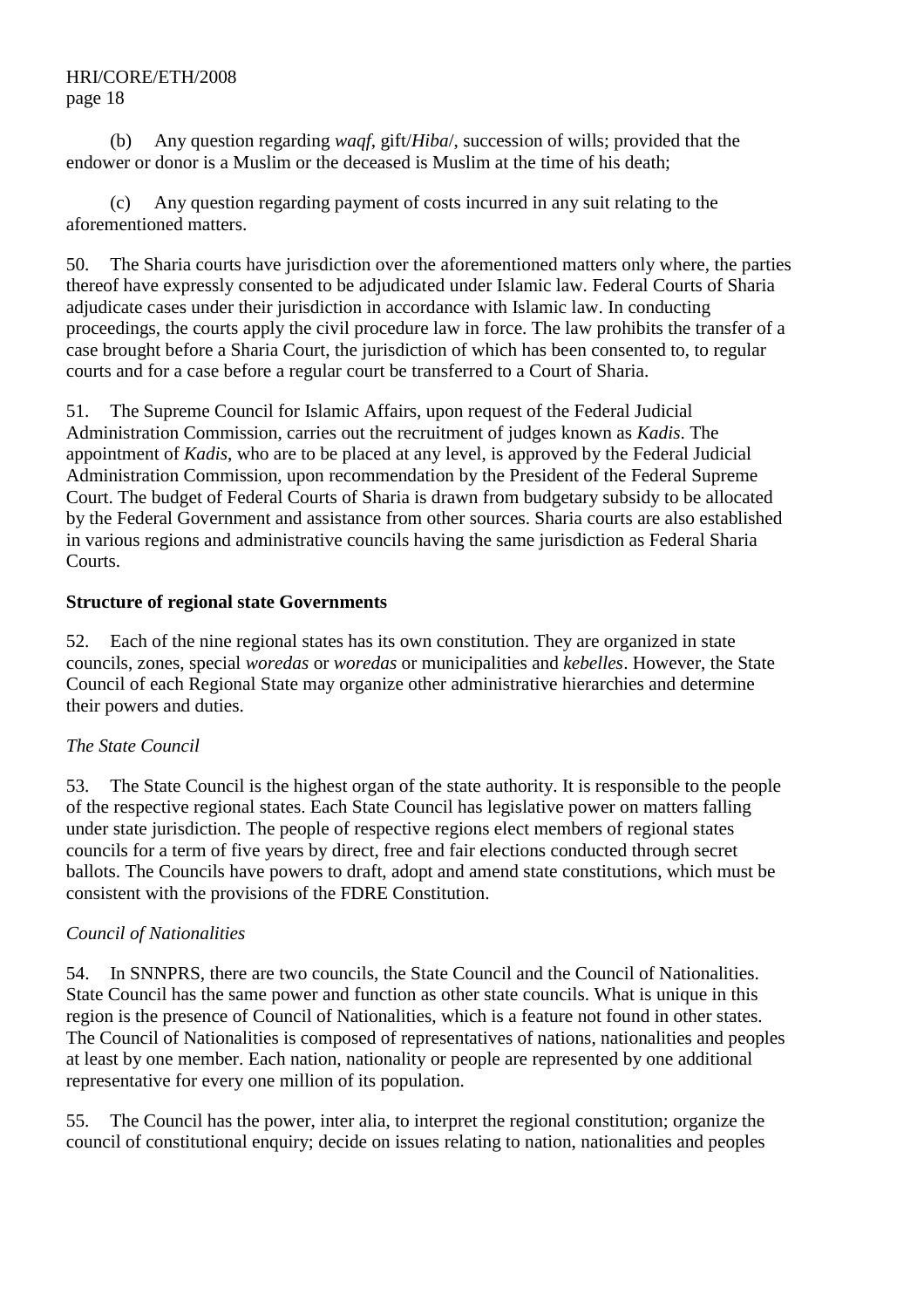right to zone, special *woreda* and *woreda* administration according to the state constitution; create favorable conditions in which the history, culture, and language of nationalities are studied; study disputes between neighboring states and the question of border delimitations, submit report to the House of Federation and follow up the implementation.

### **State executive organs**

56. A political party that has the greatest number of seats in the States Councils forms the executive and leads it. The Executive Council is the highest administrative body of the States and is accountable to the States Councils. The Executive Council is composed of the Chief Executive, Deputy Chief Executive, Head of Executive Bureaus and other members determined by the law. The Chief Executive is the Chairman of the regional states executive councils.

57. The executive councils have among others the powers and functions to: ensure the implementation of laws and decisions issued by the State Council and Federal Government; issue directives; draw up the state budget and when approved by the state council, implement the same; formulate economic and social policies and strategies of the state; submit draft laws to the state council, when approved, implement it and declare a state of emergency.

# **States judiciary**

58. Judicial power in the regions is exclusively vested in the courts. Independent judiciary of the Regional State is established by their Constitutions. Courts of any level are free from any interference or any influence of a governmental body, public official or any other source. Judges exercise their function in full independence and are solely directed by the law.

59. The judicial organ of the states comprises the State Supreme Court, Zonal High Court, *Woreda* Courts and *Kebele* Social Courts. The Social Courts are the lowest and first instance courts of the regions.

60. The Regional Supreme Court has the highest and final judicial power over state matters. It also exercises the jurisdiction of the Federal High Court over federal matters. It further exercises power of cassation over any final court decision on all State matters, which contain a basic error of law.

61. Regional High Courts, in addition to regional jurisdiction, exercise the jurisdiction of federal first instance courts. Decisions rendered by a Regional High Court exercising the jurisdiction of the federal first instance courts are appealable to the Regional Supreme Court.

62. The State Supreme Court draws up and submits directly to the respective regional state council for approval, the administrative budget of the regional courts and administers the same upon approval. The State Supreme Court requests the federal Supreme Court compensatory budget for those state courts which concurrently exercise the jurisdiction of federal courts.

#### *Structure of Addis Ababa and Dire Dawa City Governments*

63. Addis Ababa and Dire Dawa Cities are organized in City Council, Mayor, City Cabinet, and City Judicial Organs.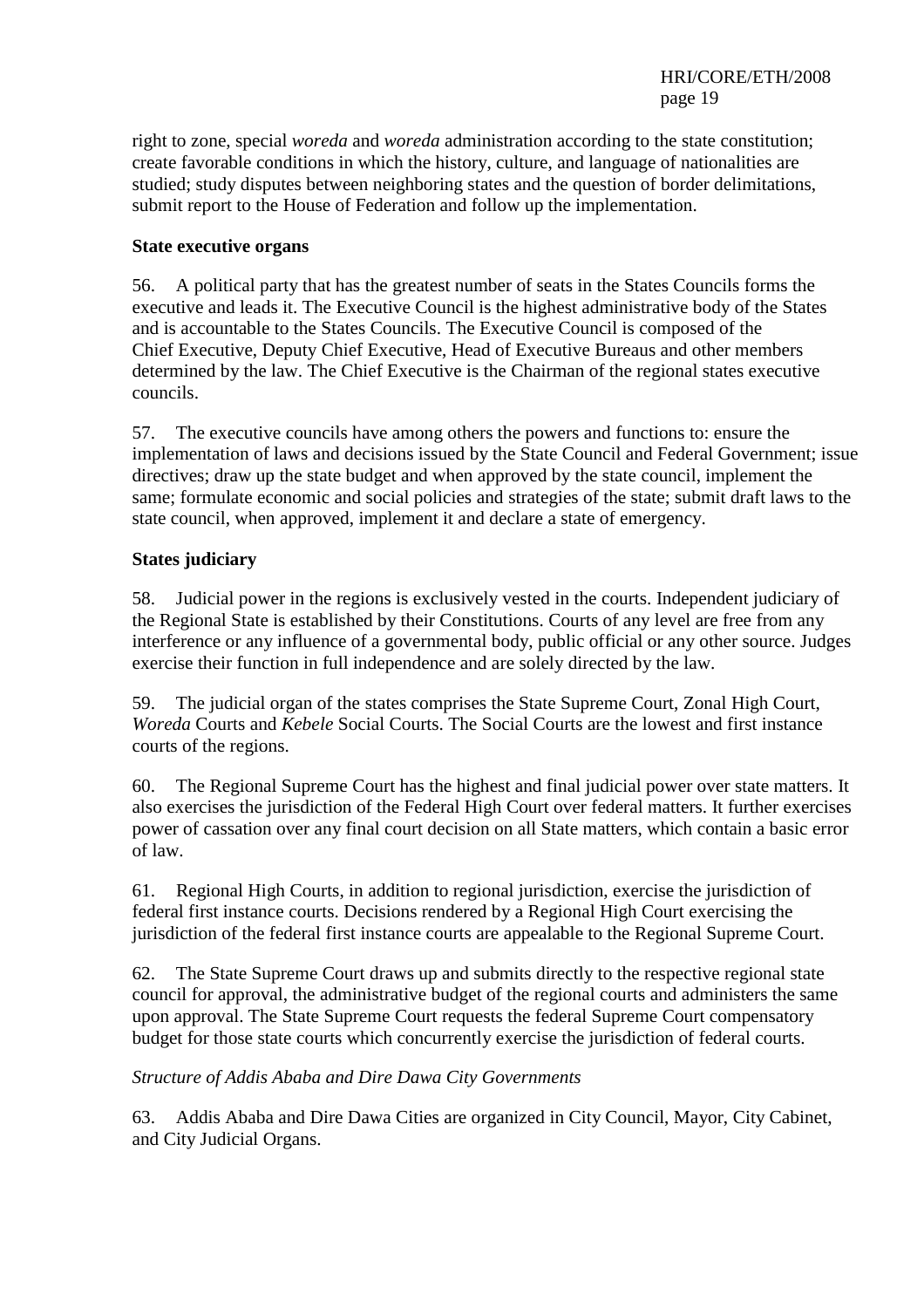#### *Addis Ababa and Dire Dawa City Councils*

64. The residents of the cities elect members of the Councils for a term of five years. The Cities Councils have the power to promulgate proclamations on matters such as master plan of the city and establishment of executive organs.

### *Addis Ababa and Dire Dawa Cities Executive Body*

65. The political party occupying the majority seats of the councils or, where such does not exist, the coalition of political parties constitutes the executive organ of the cities. The Mayor, being accountable to the respective City Council and the Federal Government, is the chief executive officer of the city.

#### *Addis Ababa and Dire Dawa City Court*

66. The City Governments of Addis Ababa and Dire Dawa have City Courts and Kebelle Social Courts. Addis Ababa or Dire Dawa City Courts comprise First Instance Courts and Appellate Courts. The First Instance Court has first instance jurisdiction over matters falling under the jurisdiction the respective city courts. The Appellate Courts entertain appeals over the decisions of the First Instance Court and other bodies entrusted with judicial power.

#### **The legal framework**

67. In Ethiopia, the law consists of:

(a) The Constitution of the Federal Democratic Republic of Ethiopia;

 (b) Laws passed by HPR in all matters assigned to the Federal jurisdiction (proclamations);

(c) International Treaties ratified by Ethiopia;

(d) Laws passed by State Councils on matters falling under State jurisdiction;

 (e) All previous laws (Laws promulgated before 1991) in force, which are not inconsistent with the Constitution;

 (f) Regulations enacted by the Council of Minister pursuant to the powers vested in it by HPR;

 (g) Regional Regulations passed by State administration pursuant to powers vested in it by State Council;

(h) Directives issued by executive organs of the Federal Government and States;

 (i) The Decisions of the Cassation Division of Federal Supreme Court that contain binding interpretation of laws;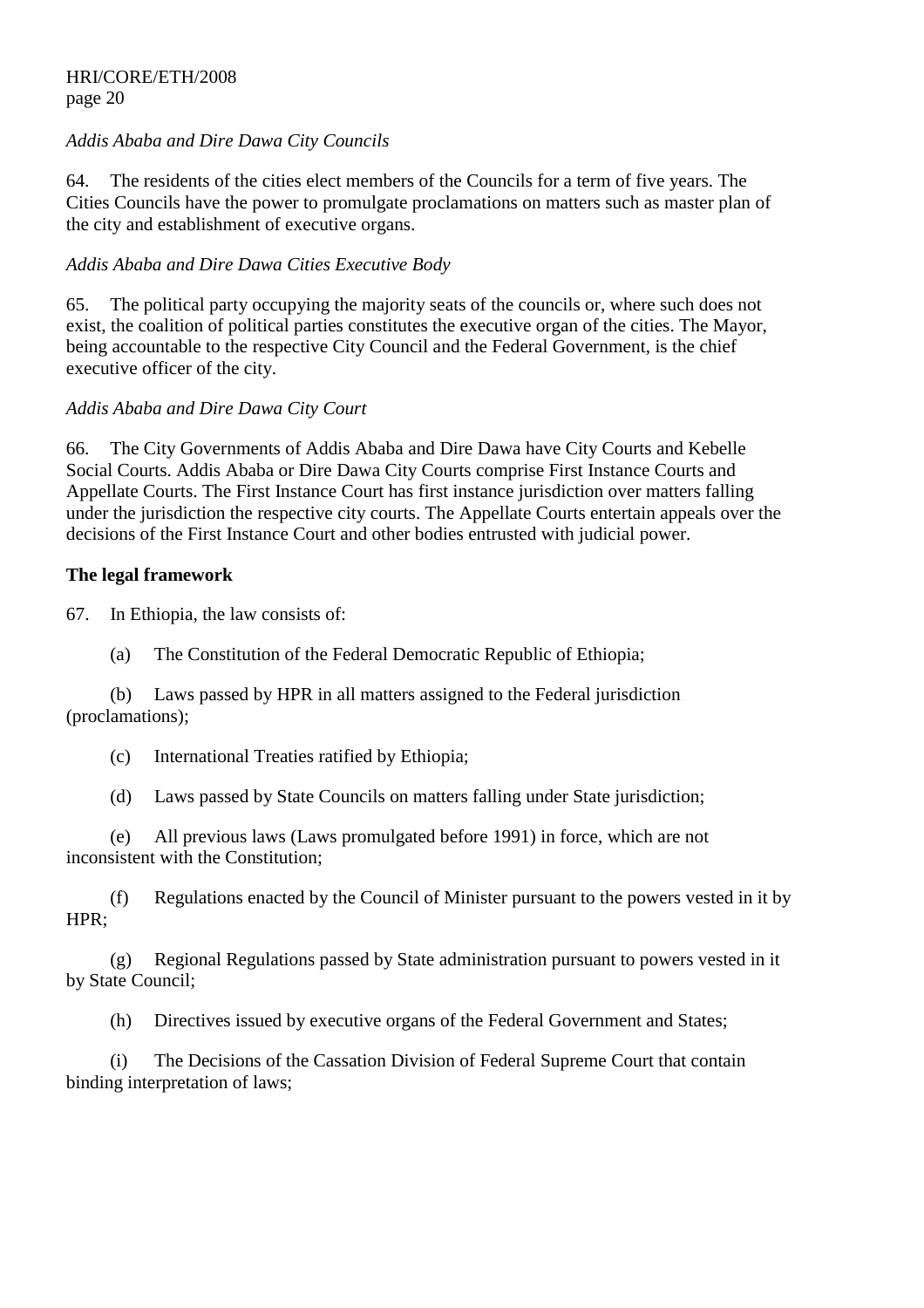(j) The final decision of HOF on constitutional Interpretation which is applicable on similar constitutional matters that may arise in the future;

Religious and customary laws with regard to family and personal matters where the parties consent to be adjudicated accordingly and so far as they don't contravene the constitution.

### **Electoral system**

68. In Ethiopia the right to elect and to be elected is enshrined in the Constitution. Under Chapter Three of the Constitution every Ethiopian national, without any discrimination, has the right to take part in the conduct of public affairs directly and through freely chosen representatives, to vote in accordance with the law and to be elected at genuine and periodic election to any office at any level of government.

69. The Constitution stipulates for a national election board to be established. Accordingly, the National Electoral Board of Ethiopia (NEBE) has been established by Proclamation No. 111/1995. This Proclamation has been recently replaced by Electoral Law of Ethiopia Amendment Proclamation No. 532/2007. The Proclamation, in addition to establishing NEBE and enumerating its tasks, deals with the process and principles of elections. On this basis every election must be free, direct and based on equal participation of the people. Moreover, it has been principally declared that the secrecy of the voting process must be respected. The amended proclamation also reiterates the same principle regarding electoral systems.

70. The NEBE handles all election matters at both federal and State levels. As an electoral executive body of the nation, the Board is entrusted with the responsibility of ensuring that all elections are held in accordance with the Constitution and the Electoral proclamation of the country.

71. The Board has a number of powers and responsibilities necessary for the implementation of the Proclamation. The Board has the duty to facilitate and ascertain that elections held periodically and at every level are conducted in a free and fair manner; investigate, cancel election results, order re-election or order injunction of the act and bring perpetrators before the court of law where it has received information about violation of law in the election process among others.

#### *Complaints on the conduct of elections*

72. Complaints regarding elections can be raised and presented in accordance with election laws. Initially they shall be directed to the Election Board, followed by an appeal to the Federal High Court by a party dissatisfied with the Board's ruling. Although there is no organized data regarding types of complaints and their numbers, several complaints have been raised by almost all participants of previous elections: by the ruling party, opposition political parties, and independent candidates. The overwhelming majority of complaints presented in the last few elections that took place since the beginning of multi-party elections lacked prima facie evidence. However, some complaints of irregularities alleged to have been caused in connection with voter and candidates' registrations or methods and means of campaign or in connection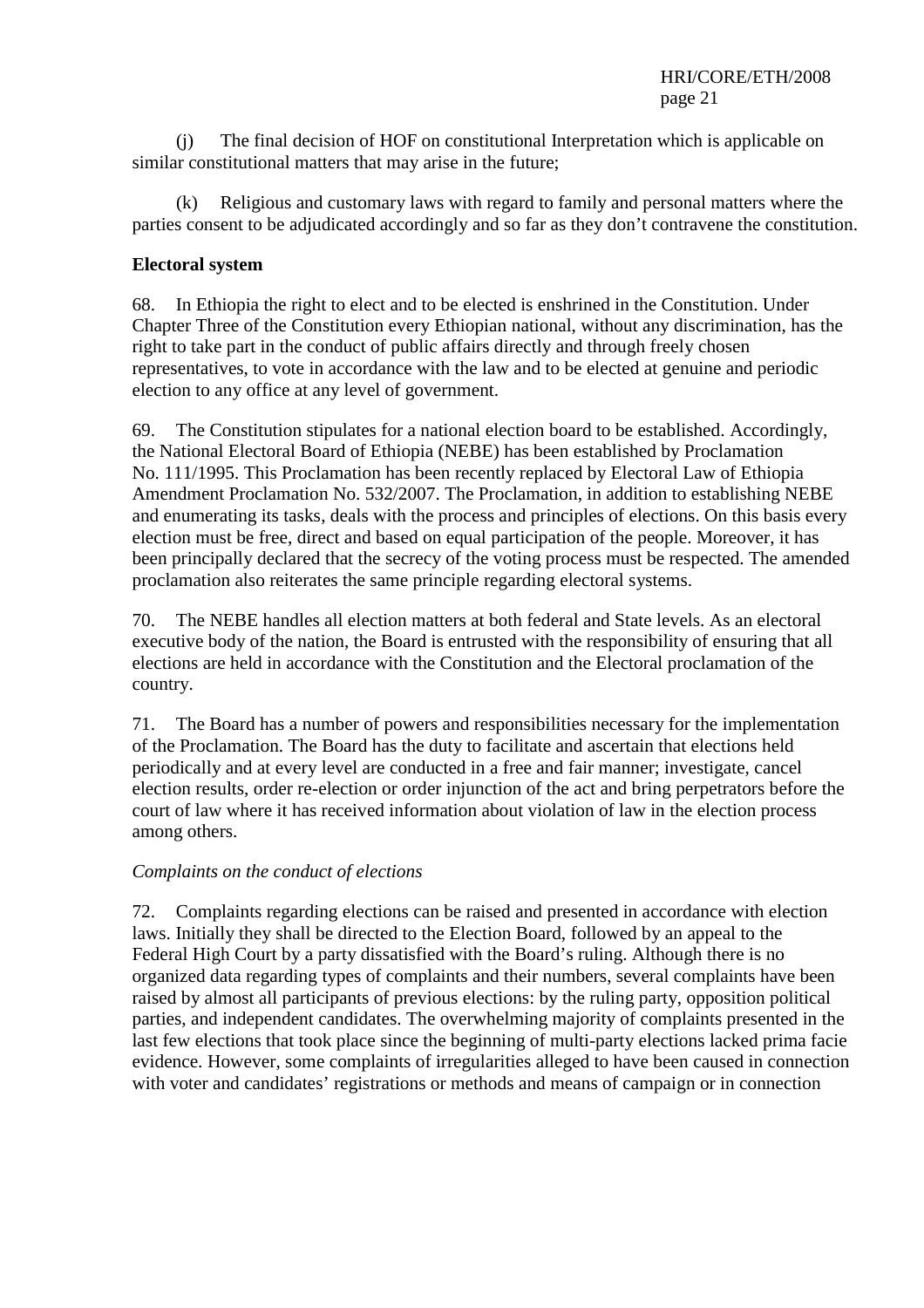with casting and counting of votes were investigated and resolved through various measures such as holding of a re-election in a constituency where the irregularity was found to affect the outcome of the election.

73. The Board is accountable to the HPR. This, however, does not mean that the House can interfere with the work of the Board. The House has the mandate only to follow up whether the board is doing its job according to the laws enacted to guide its work. To this effect the Board has a duty to submit to the House of Peoples' Representatives periodic reports on its activities. Members of the Board are appointed by the House of People's Representatives upon nomination by the Prime Minister.

74. The law has provided that every Ethiopian above the age of eighteen is eligible to vote. The only exceptions are persons incapable of making decision due to mental disorder, serving a term of imprisonment passed by a court of law and whose electoral rights are restricted by law. According to election statistics, 50 per cent of the population is believed to be eligible to vote. This figure represents Ethiopian citizens- citizenship is a requirement for participation under election laws and hence non-citizens are not allowed to vote - that are 18 years of age and above. Regarding persons falling under the exceptions, there is no organized data. Still it is believed that their number is small to significantly affect the percentage of eligible voters. Voter turnout in the country is among the highest by world standards. In the three successive elections carried out for both national and regional assemblies, the average voter turnout has been more than 85 per cent. (Tables 59 and 60).

75. For the purpose of holding elections, the territory of the country is divided into permanent constituencies that may be arranged in accordance with census results by taking the Woreda (district) as a base and without affecting state boundaries. According to the electoral system, a candidate who receives more votes than other candidates within a constituency is declared a winner (simple plurality system).

76. In accordance with the Constitution, elections at the national level take place every five years. Regional states have also issued the periods of elections for their councils' seats. At State Council level, the period of election, like the Federal Parliament, is every five years. The first regular election took place in 1995 for the House of Peoples' Representatives and regional councils' seats. Other two national and regional elections took place in 2000 and 2005. Other elections such as local elections (for instance at Woreda and Kebele levels), re-elections and by-elections took place at different times depending on circumstances and depending on the periods specified in the Constitutions of regional states.

77. Regular elections at national and regional levels were almost all conducted as scheduled. Some delays in few parts of the country were necessary in conducting local elections and in exceptional few constituencies at national and regional levels due mostly to logistics. For instance, elections for 2005 in the Regional State of Somali were held on 21 August 2005, while it was conducted in May through out the country. This deferral was due to logistical reasons, as the people in this region are pastoralists and mobile registration units are needed to register voters. Because this requires intensive use of the Board's resources, elections in this region could not be held at the same time as the other regions.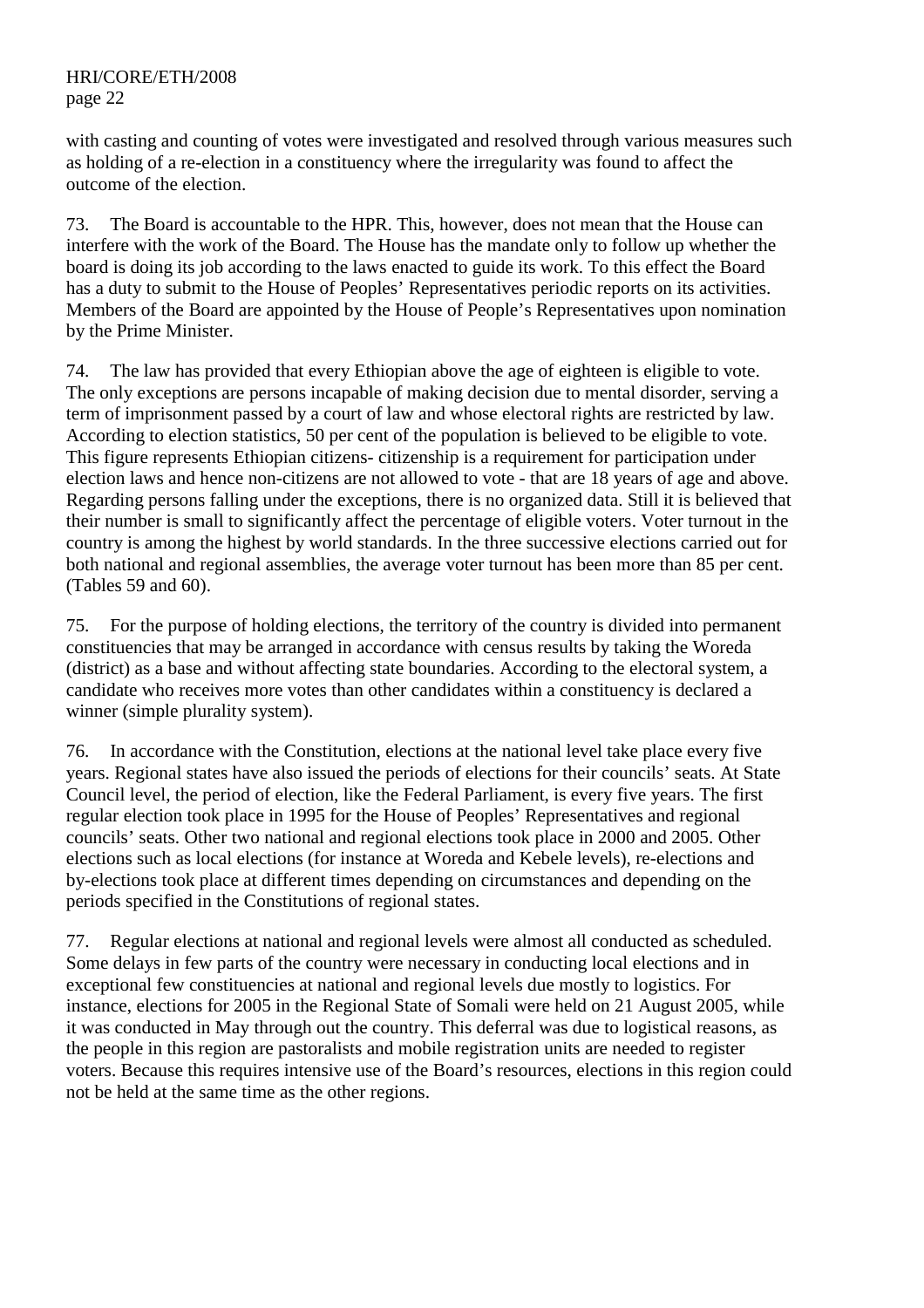78. Election laws allow political parties to register at national or regional levels. Presently there are 22 political parties recognized at national level. (See table 54). In the first two regular elections, legislative seats, especially the seats in the federal parliament, were substantially controlled by EPRDF, taking hold of more than 85 per cent of the seats. Nevertheless, the situation has been changing and in the last national election that took place in 2005, the share of EPRDF, the incumbent, was 60 per cent, while the rest was taken by other parties and independents. The share of women in the legislature presently stands at 21 per cent in the HPR and 26.1 per cent on average in regional councils. (See tables 57 and 58).

#### **Media coverage**

79. Due to the country's history of state-monopoly of the media, government-owned media channels were the principal sources for information for the public until recently. With the government's commitment to democratization and human rights, press and media laws were issued, aiming at the free ownership of media channels. As a result, more and more private and community channels have started and presently they constitute important sources of information and entertainment to the public. Most of the channels operating nation-wide use major languages of the country such as Amharic, Oromiffa and Tigrigna. Foreign languages such as English are also used. (See tables 55 and 56).

#### **Non-governmental organizations**

80. The Associations chapter of the Civil Code, the Associations Registration Regulations of 1966 and the Code of Conduct of Associations of 1996, among others, are the relevant legal instruments in which NGOs operate in Ethiopia. On the basis of these laws, the Ministry of Justice, at federal level, is empowered to register associations (which are generally classified into professional, civic, religious, development and others). The term NGO is not used in the registration process but most of the associations fall under the traditional category of NGOs. Up to 3,582 associations were registered at the Ministry of as at the 22 January 2008. Among these, 121 are civic associations directly involved in human rights promotion and protection. Although no complete data is available, hundreds of NGOs are believed to register and work at regional levels. For instance, in the two of the three largest regions, NGOs registered are 255 in SNNPRS and 235 in Oromia Regional State. Depending on circumstances, NGOs may be required to register with other government offices such as the Disaster Prevention and Preparedness Agency of the Federal Government.

81. NGOs are exempted from custom duties on imported capital goods if they are related to their projects. In addition, the law exempts all varieties of incomes of NGOs from taxation as long as the NGOs adhere to the principle of non-distribution and maintain their non-profit engagement. NGOs can form networking among themselves and can also create umbrella organizations. A new legislation is underway to improve recognition and licensing of associations (charities and societies) that are involved, among others, in promotion and protection of human rights.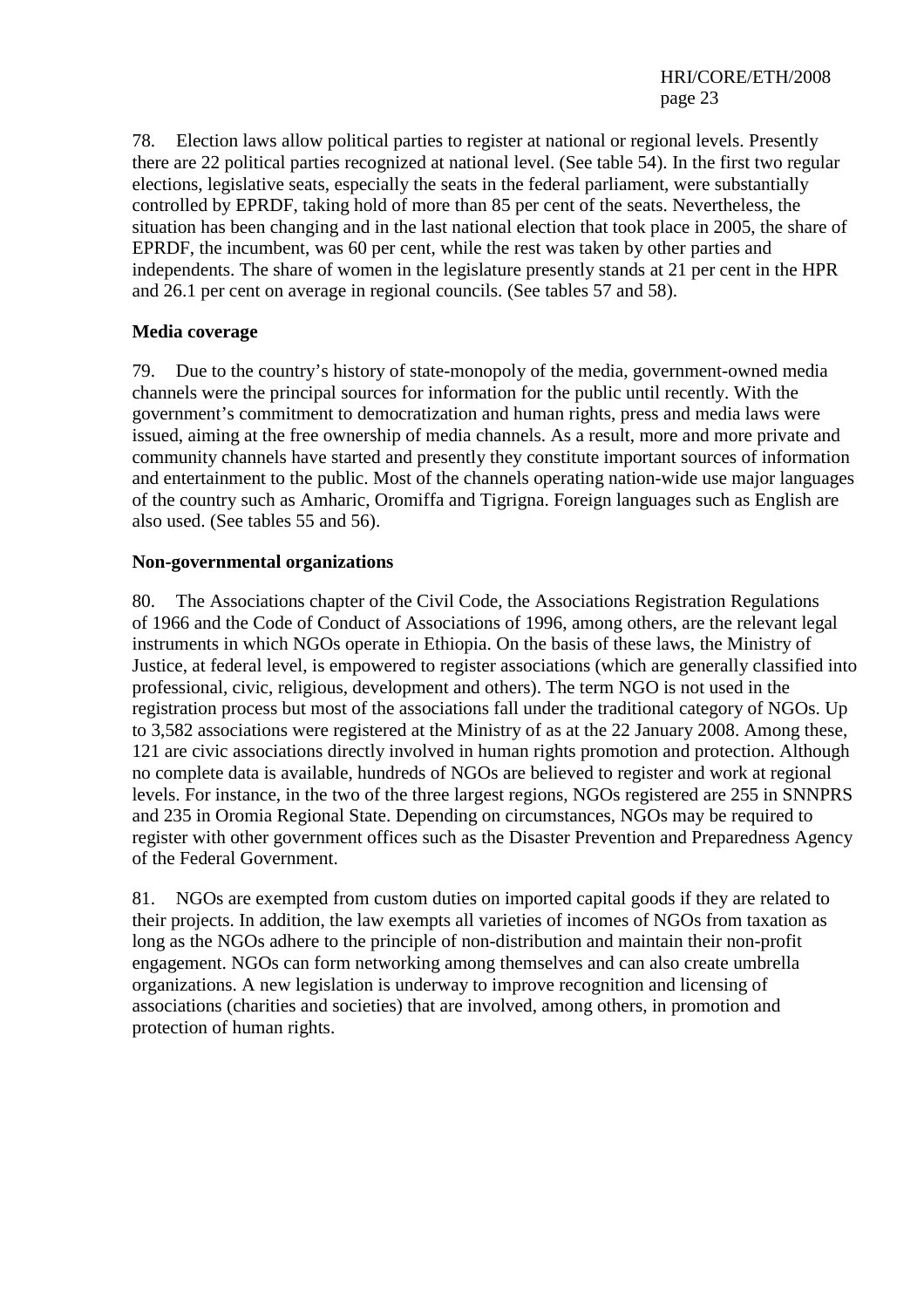# **Administration of justice**

#### *Crimes and prison*

82. The principal document of the State dealing with crimes and their punishment is the Criminal Code of 2004, which is applicable at both federal and State levels. Suspected criminals are charged and sentenced on the basis of this Code, which identifies crimes and their corresponding punishment. For serious crimes such as intentional homicide, rigorous imprisonment such as life sentence may be imposed, while other offences such as theft may entail simple imprisonment. Criminals sentenced for imprisonment are held in incarceration institutions located at federal and regional levels. (See tables 62-75). Sometimes, although unrelated to the conditions of their treatment in prison facilities, incidences of death at prisons occur. (Table 80).

#### *Judges and prosecutors*

83. The State understands the importance of increasing the number as well as the quality of its law enforcement officials, mainly of prosecutors and judges. Accordingly, it has designated available resources for this purpose. Despite this, the number of judges and prosecutors in the country has not reached a level considered satisfactory. The ratios of prosecutors-to-persons and judges-to-persons have shown improvements in the last five years but still remain 3.59 (for 100,000) and 3.53 (for 100,000) respectively. Although not significant, disparities of these ratios among regional states are observed. It may also be noted that the shortage of judges at different levels is believed to have caused backlogs witnessed in courts at both federal and regional levels. (See tables 76-79).

#### *Maximum and average time of pre-trial detention*

84. The Constitution and the Criminal Procedure Code require persons arrested to be brought before courts within 48 hours. As a result, persons suspected of a crime and detained are brought before courts immediately and are tried and/or are released upon producing a bail bond. Especially with the recent introduction of "Real Time Dispatch" in the justice administration (the system by which the Police, Prosecutors and Courts work together to immediately dispose a criminal case within a day or so), most minor and flagrant cases are tried and decided within a day or few days. There are few instances in which bail is not allowed under the law whereby arrested persons may stay detained before trial for few weeks or months at the most.

85. Over-all data indicates that pretrial-detention phase at the Federal level takes, on average, seven days. The State of Afar reported that the average pretrial detention lasts for 14 days while the maximum time will take close to one month. The State of Benishangul - Gumuz has set the maximum time a person should be detained before trial may not exceed two months while the average time for such detention lasts for seven days.

#### *Incidence of death penalty*

86. The Constitution allows the imposition of death penalty "as a punishment for a serious criminal offence determined by law". Implementing this provision, the Criminal Code allows death penalty "only in cases of grave crimes and on exceptionally dangerous criminals … as a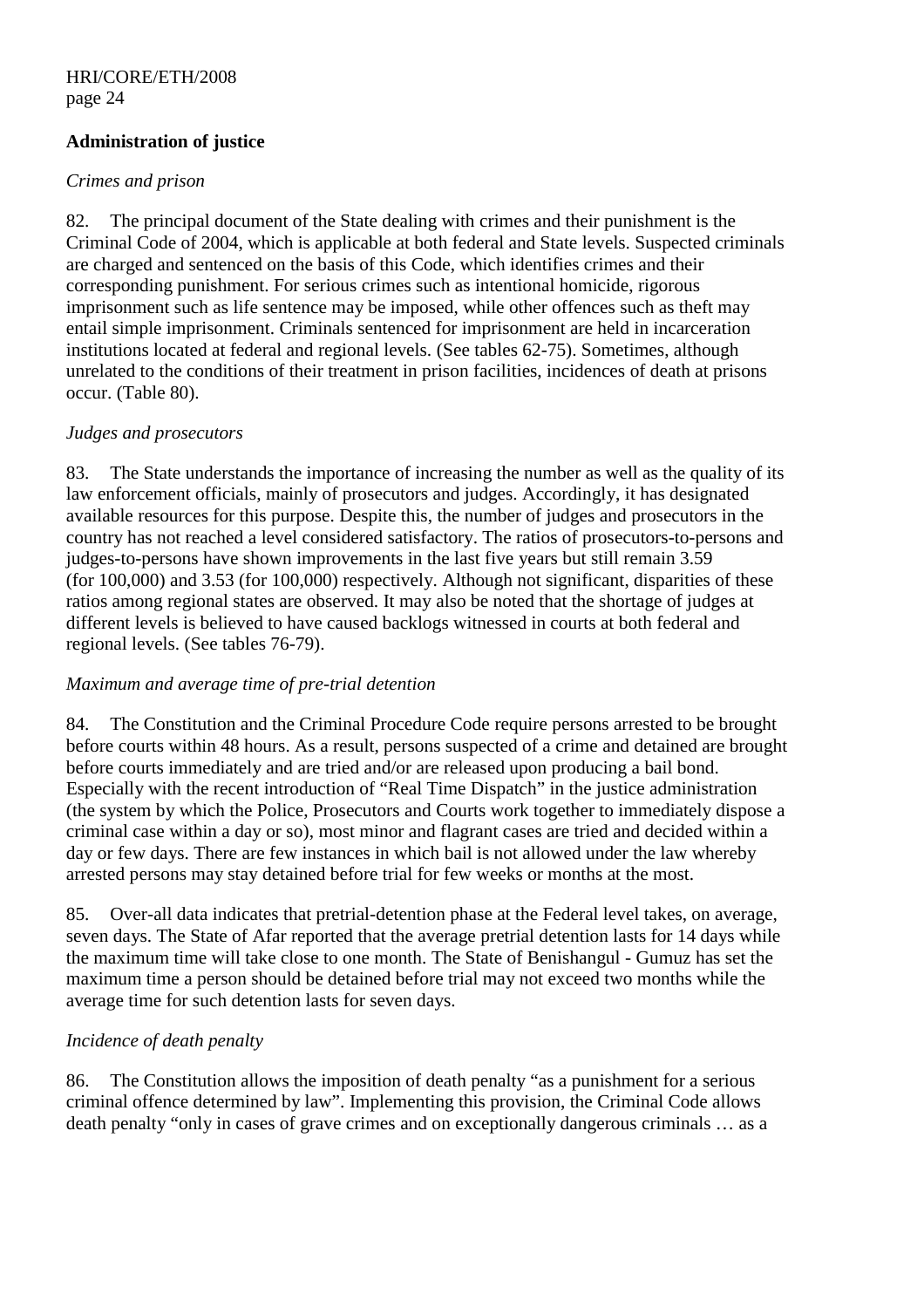punishment for completed crimes and in the absence of extenuating circumstances." Other requirements for imposition of such a penalty include the attainment of 18 years of age at the time of the commission of the crime, confirmation by the Head of the State, and "ascertainment of its non-remission or non-commutation by pardon or amnesty".

87. While this general legal framework explains the extreme exceptionality of imposition of death penalty, the absence of actual execution of this penalty in the State illustrates how capital punishment has been de facto non-applicable. During the last 15 years, it has been only three death penalties that were carried out throughout the country. This de facto non-application owes itself to the strict and numerous preconditions for imposition of the penalty and the extreme reluctance of courts to impose such a penalty.

# *Free legal aid*

88. The right of any accused person to be represented by legal council basis itself on article 20(6) of the Constitution. For accused persons who don't have the financial capacity, the Constitution has laid dawn an obligation on the state to provide legal representation at state expense where miscarriage of justice would otherwise arise. Though statistical data couldn't be found on proportion of persons who have benefited from free legal aid, a system by which accused persons get a defense lawyer free of charge by applying to the court exists.

#### *Proportion of victims compensated after adjudication*

89. Though statistical data regarding this indicator could not be found, victims of a crime can institute a civil suit in the courts to get compensation for the damage they sustained thereby. For victims of crime who do not have the means to institute a suit, a mechanism has been established to make this possible. Assisting victims of crimes or violations of human rights in civil proceedings to claim damages where such victims are unable to institute, such claims in the federal courts and to follow up - the proceedings is, one of the duties imposed on the Ministry of Justice according to the legislation enacted to define powers and duties of FDRE executive organs. Accordingly, the department of civil affairs has been instituted and is operational.

#### **III. GENERAL FRAMEWORK FOR THE PROTECTION AND PROMOTION OF HUMAN RIGHTS**

#### **A. Acceptance of international human rights norms**

#### **Ratification of main international human rights instruments**

90. The ratification status of international human rights instruments by Ethiopia is provided in detail in Table 84. Ethiopia is a party to six of the seven core international human rights treaties. Ethiopia has not yet become a party to the International Convention on the Protection of the Rights of All Migrant Workers and Members of their Families.

91. Ethiopia is not a party to the two Optional Protocols to the International Covenant on Civil and Political Rights relating to the individual complaints mechanism and the abolition of the death penalty. The Optional Protocols to the Convention on the Rights of the Child on the involvement of children in armed conflict and on the sale of children, child prostitution and child pornography have not been accepted. Furthermore, Ethiopia is not a signatory to the Optional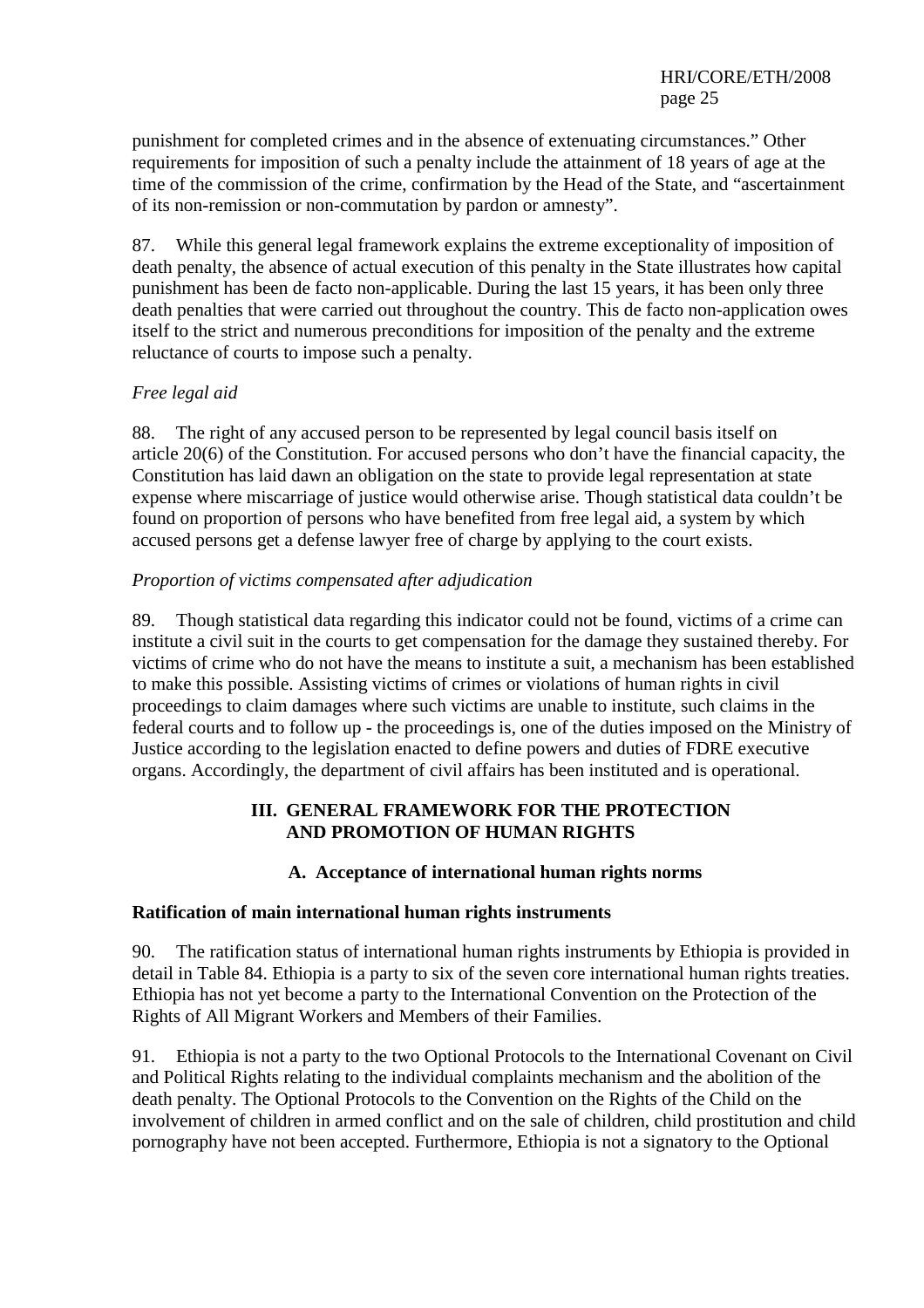Protocols to the Convention on the Elimination of All forms of Discrimination against Women and the Convention against Torture, and the competence of their respective treaty bodies to receive and consider petitions from individuals have also not been accepted.

92. The Ethiopian Government has not made a declaration under article 41 of the International Covenant on Civil and Political Rights accepting the optional procedure relating to the competence of the Human Rights Committee to consider complaints made by other States parties. Similarly, the optional procedure of accepting the competence of the Committee on the Elimination of Racial Discrimination to consider individual complaints and the optional procedure of the Committee against Torture to receive and consider individual and State complaints have not been recognized. (See table 84).

#### **Reservation and declarations**

93. Ethiopia has made a reservation to article 29, paragraph 2 of the Convention on the Elimination of All forms of Discrimination against Women. This reservation relieves the State from the obligation to submit disputes with other member states in connection with the interpretation or application of the Convention to arbitration and, in the absence of agreement on organization of the former, the International Court of Justice.

94. This reservation was entered into for fear of inclusion of provisions with far reaching consequences on the State's ability to provide. Since the reservation has little negative implications with regard to national laws and policies, there is no special legislative attempt to withdraw this reservation. However, its withdrawal may be considered to be part of the constant review and considerations of ratifications and accessions that are presently withheld due mostly to resource limitations.

#### **Derogations, restrictions, or limitations**

95. Although the Government has the power to derogate certain human rights in times of emergency as set out in Federal Constitution, there is currently no derogation placed on fundamental human rights and freedoms in the country.

#### **Acceptance of other relevant United Nations and regional human rights conventions**

#### *Ratification of other United Nations human rights and related treaties*

96. The State has ratified several other United Nations human rights and related treaties. (See table 85).

#### *Ratification of other relevant international conventions*

97. Other relevant international conventions to which the country is a party are provided. (See tables 86 and 87).

#### *Ratification of regional human rights conventions*

98. Ethiopia is a party to the African Charter on Human and People's Rights, the African Convention on the Rights and Welfare of the Child (ACRWC) and the Organization of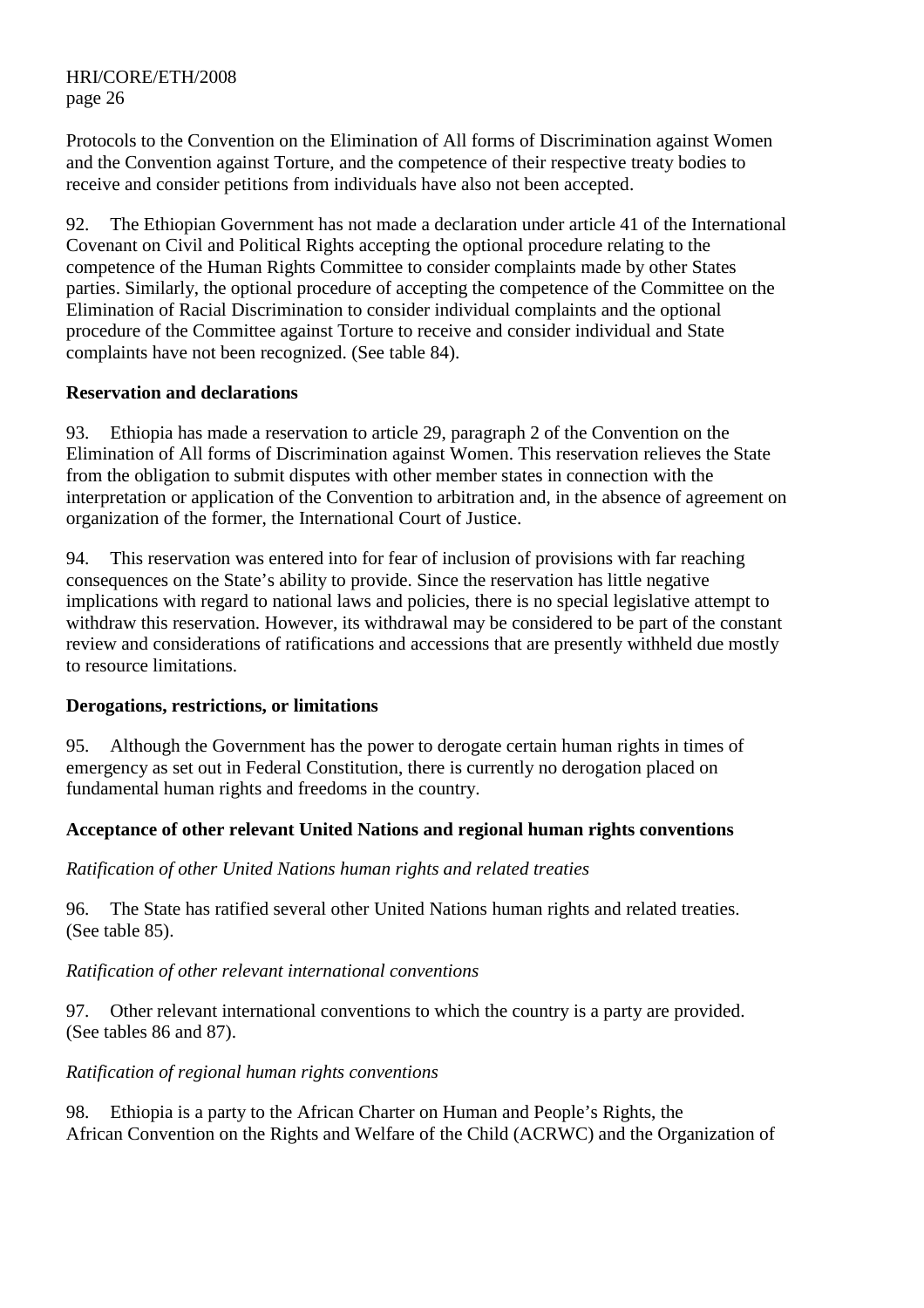African Unity (OAU) Convention Relating to the Specific Aspects of Refugee Problems in Africa. The Ethiopian Government has also signed the Protocol to the African Charter on Human and People's Rights for the Establishment of the African Human Rights Court. Ethiopia is signatory to the Protocol to the African Charter on Human and People's Rights on the Rights of Women in Africa, which is before the HPR for ratification. (See table 88).

# **B. Legal framework for the protection of human rights at the national level**

# **Domestic legislation on human rights**

99. The normative framework for the protection of human rights and fundamental freedoms are guaranteed under the Federal Constitution, State Constitutions and various pieces of domestic legislations.

# **Constitutional provisions on human rights**

100. The Constitution of the Federal Democratic Republic of Ethiopia recognizes human rights as one of the fundamental principles of the Constitution.**<sup>1</sup>** The Constitution dedicates a chapter on human rights and fundamental freedoms. The Constitutional Bill of Rights is divided into two parts: Part one guarantees fundamental human rights that are applicable to all individuals within the territorial jurisdiction of the country**<sup>2</sup>** and Part two on democratic rights providing political rights that can be enjoyed by citizens.**<sup>3</sup>** This chapter guarantees a broad range of rights and comprises of thirty-one articles from article 14 to 44. Furthermore, the Bill of Rights is constitutionally entrenched making amendment to Chapter Three possible only under very rigorous conditions.**<sup>4</sup>**

101. Almost all the rights provided in the core human rights instruments are guaranteed under the Constitution. Articles 14 to 17 guarantee the right to life, liberty and security of the person including freedom from arbitrary arrest, detention and conviction. Article 18 prohibits cruel, inhuman and degrading treatment and punishment, acts of slavery, servitude and human trafficking of any form.

102. Articles 19 to 23 deal with the criminal justice system and provide due process guarantees and fundamental human rights protections for persons arrested, accused, deprived of liberty and convicted prisoners. This includes the right to be promptly informed of reason for arrest, the right to be brought before a court of law within 48 hours, habeas corpus, freedom from self

 $\overline{a}$ 

<sup>&</sup>lt;sup>1</sup> Art 10, Proclamation No 1/1995 Proclamation of the Constitution of the Federal Democratic Republic of Ethiopia (1995) Art 10(1) Human rights and freedoms emanating from the nature of mankind, are inviolable and inalienable; (2) Human and democratic rights of citizens and peoples shall be respected.

**<sup>2</sup>** Part one, Art 14-28 Human Rights.

**<sup>3</sup>** Part two, Art 29- 44 Democratic Rights.

**<sup>4</sup>** Art 105 FDRE Constitution.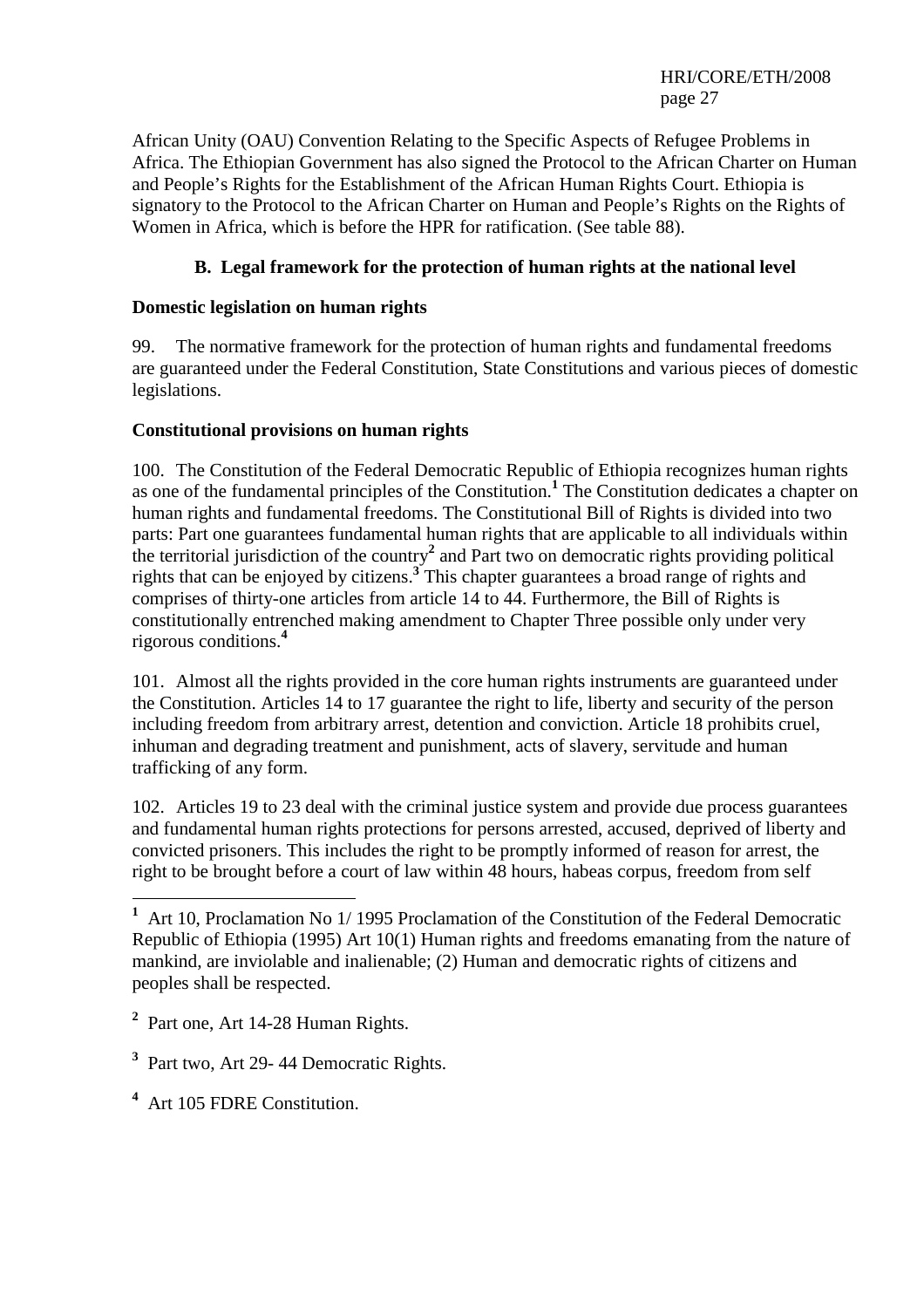incrimination, right to speedy trial, presumption of innocence, right to legal counsel and right to appeal to a competent court. Humane treatment of persons deprived of their liberty and basic principles such as non-retroactivity of criminal law and prohibition of double jeopardy have also been constitutionally protected.

103. Right to honour and reputation and to recognition everywhere as a person is protected under article 24. The equality and non-discrimination clause of the bill of rights is provided under article 25 which guarantees equality of everyone before the law and equal protection of the law and prohibits discrimination on multiple grounds including 'other status' leaving room for broad interpretation by the courts.

104. The right to privacy, freedom from unlawful search and seizure and inviolability of correspondence have been provided under article 26. Article 27 ensures freedom of religion, belief and opinion. Article 28 prohibits statute of limitation and amnesty or pardon for criminal liability of persons accused of crimes against humanity as defined by international agreements ratified by Ethiopia, such as genocide, summery executions, forcible disappearances and torture.

105. Part two on democratic rights guarantees freedom of expression, thought and opinion recognizing freedom of press, prohibition of censorship and right of access to information under article 29. Citizens right to assembly, peaceful demonstration and petition and freedom of association, movement and right to nationality are provided in articles 30 to 32.

106. Right of everyone to marry and establish a family is protected under article 34 which makes the society and state custodian of family as the natural and basic unit of society. Rights for specific categories such as women and children are also allotted a separate article under 35 and 36 of the bill of rights. In particular, article 35 on the rights of women recognizes affirmative measures to remedy the historical legacy of inequality and discrimination.

107. To ensure that all rights guaranteed under the Constitution and other legislations are enforced, the Constitution further guarantees under article 37 the right of access to justice and to get remedies from judicial bodies. The right to participate in the conduct of public affairs directly and through representatives elected through genuine, periodic, free and fair elections has been provided for in article 38.

108. Nations, nationalities, and peoples were accorded group protection under article 39 particularly of the right to self-determination, including the rights to use their own languages, to develop and promote their culture and to full measure of self government. The right to property including ownership and use of land is regulated under article 40.

109. Economic, social and cultural rights are also equally guaranteed under article 41 of the bill of rights. Particularly obligation of the state to allocate increasing resources to public health, education and other services, and to allocate resources for vulnerable sections of the society such as physically and mentally disabled, the elderly and children without guardian, is expressly prescribed in the constitution.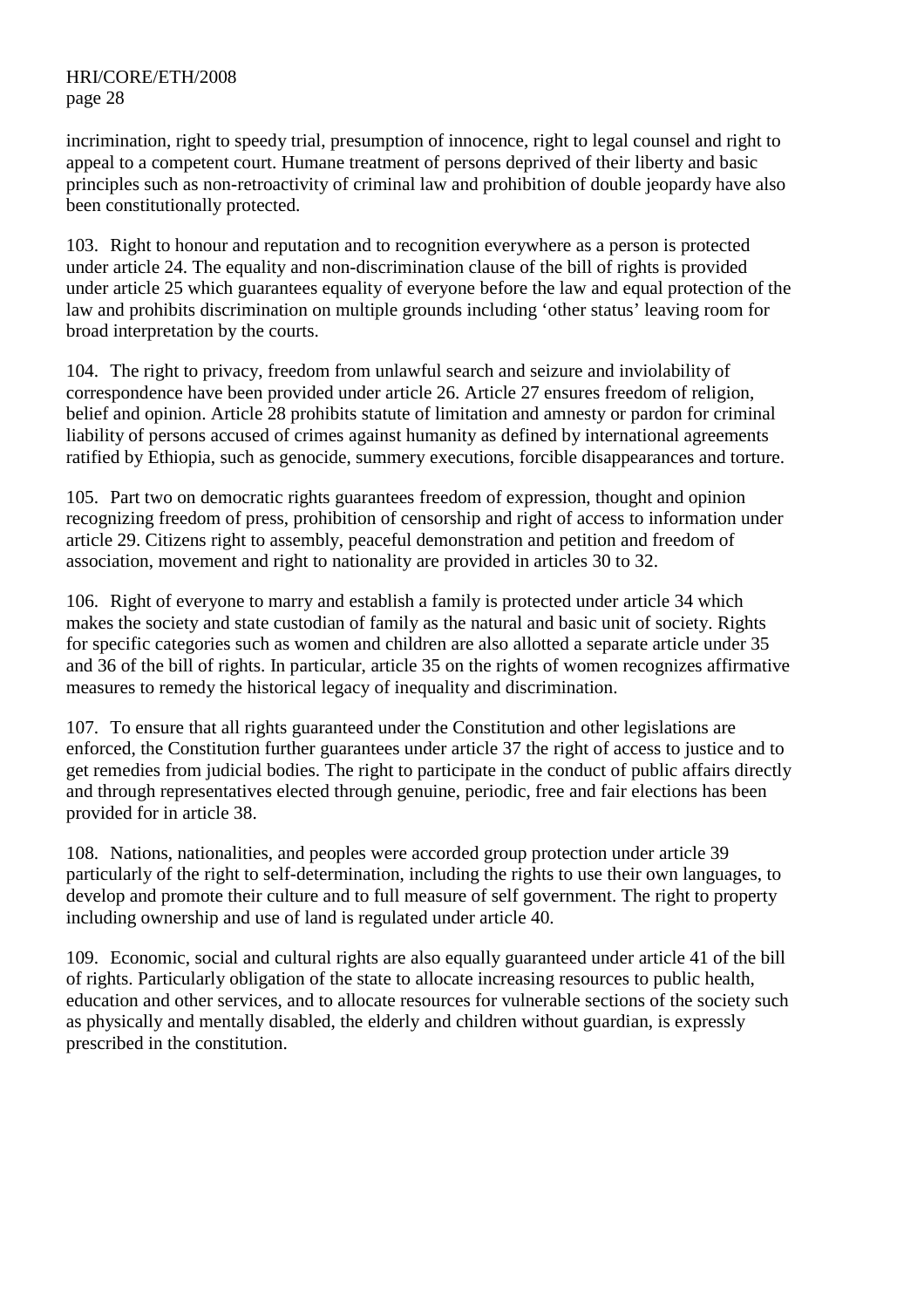110. Employment rights such as formation of trade unions, right to strike, to limited working hours, to rest and leisure, to healthy and safe working environment, rights of women to equal pay for equal work have been provided under article 42. Article 43 recognizes the right to development, including right to participation and consultation in national development and polices and projects affecting their communities.

111. The right of everyone to a clean and healthy environment has also been explicitly protected under article 44 of the constitution. (See chapter three of the Constitution in annex 5).

112. In addition to explicit protection of fundamental human rights, the Constitution enumerates some of these guarantees as guiding principles and objectives by which the implementation of legislations and policies of the state will be directed.**<sup>5</sup>**

#### **National regional state constitutional guarantees of human rights**

113. As provided earlier, the Federal Democratic Republic of Ethiopia comprises of Federal Government and State Governments. Both levels of Government exercise legislative, executive and judicial powers. Particularly, State Councils have the power to legislate on matters falling under their purview. Pursuant to the articles 50(5) and 52(2) (b), States have the mandate to enact and execute State Constitutions and other legislations. Accordingly, the respective States have drafted and adopted their own constitutions. Most of the State Constitutions have been modeled on the Federal Constitution and thus comprise extensive provisions that guarantee fundamental human rights and freedoms.

#### **Limitations, restrictions and derogations**

#### *Limitations*

114. The Constitutional guarantee of human rights and fundamental freedoms are not without qualifications. Several limitations have been provided in the constitutional provisions due to various considerations such as protection of rights or freedoms of others, human dignity, honour or reputation of individuals, national security, public health, public order, public morality, public peace, prevention of crimes and protection of democratic values on which the state is founded.

115. Limitations to fundamental human rights under the Constitution are not made arbitrarily but should be justifiable within the grounds provided above. Furthermore, constitutional rights can only be justifiably limited upon determination of a specific law whose purpose shall be safeguarding national security, public peace, prevention of crime, protection of public health and morality, preservation of democratic values, protection of rights of others or other similar public interest. Accordingly, limitation clauses are themselves further qualified by provisos such as "… except under compelling circumstances and in accordance with specific laws whose purpose

<sup>&</sup>lt;sup>5</sup> Chapter Ten of the Federal Constitution provides the National Policy Principles and Objectives Art 85-92 and provides for principles of External Relations, National Defence, Political Objectives, Economic Objectives, Social Objectives, Cultural Objectives, Environmental Objectives which will guide implementation of legislations and policies of the State.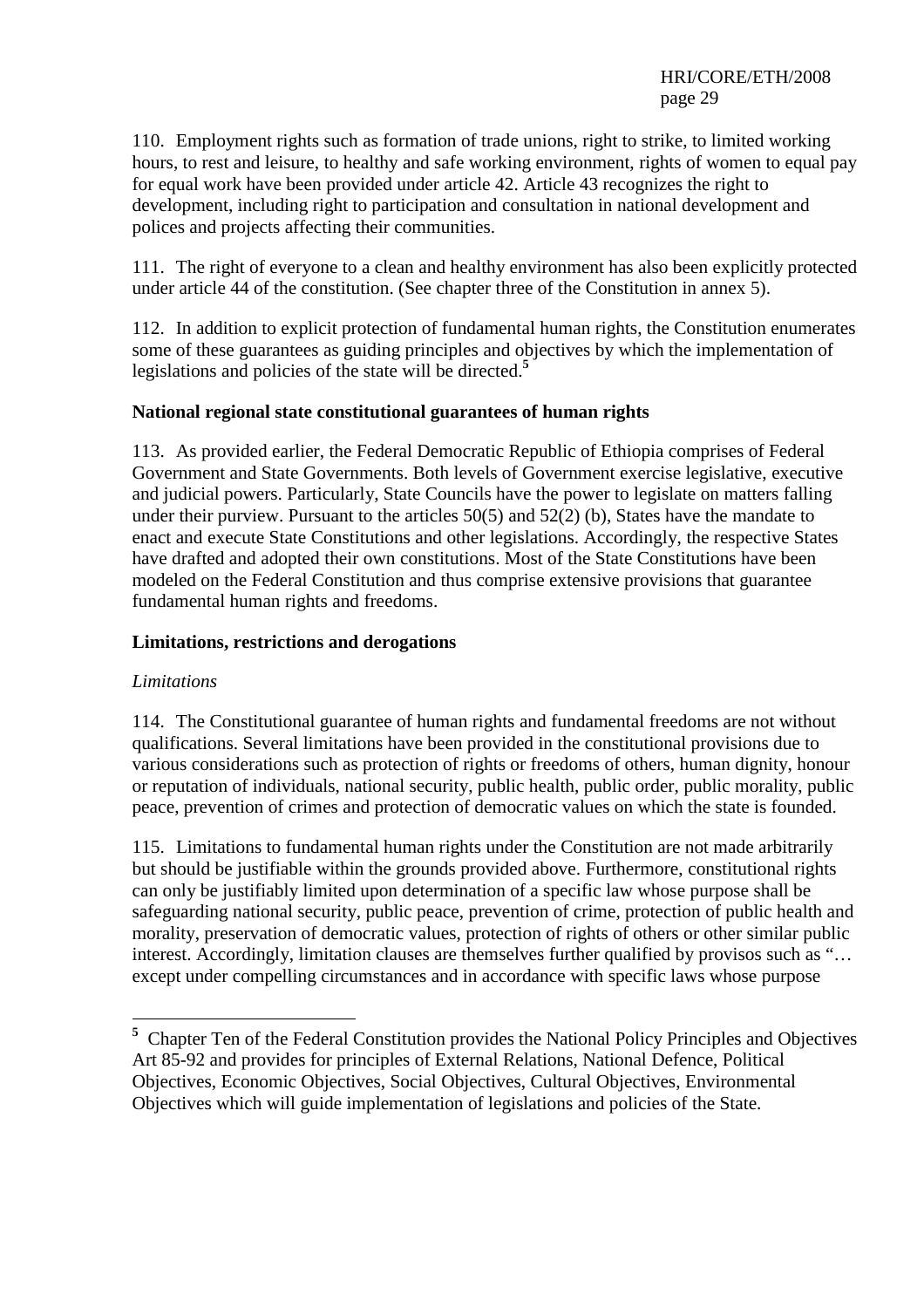shall be to safeguard national security …", "… as determined by law", "in accordance with such procedures as are established by law" and "… appropriate regulations shall be made in the interest of public convenience, protection of democratic rights".**<sup>6</sup>**

116. Article 29 (6) of the Constitution on freedom of thought, opinion and expression illustrates this point very well when it provides: "These rights can be limited only through laws which are guided by the principle that freedom of expression and information can not be limited on account of the content or effect of the point of view expressed. Legal limitation can be laid down in order to protect the well-being of the youth, and honour and reputation of individuals."

#### *Derogations*

117. Derogation may also be made to fundamental human rights in times of serious emergencies. Circumstances that warrant the declaration of a nation-wide state of emergency and trigger suspension of some constitutionally protected human rights are external invasion, a natural disaster or epidemic, a break down of law and order that endanger the constitutional order and which cannot be controlled by regular law enforcement agencies and personnel as set out under article 93 of the Constitution. State-wide state of emergencies can also be declared in the event of natural disaster or epidemic.

118. The Council of Ministers has the power to decree a state of emergency. The decree should be presented to the House of Peoples' Representatives within forty-eight hours if it is in session and within fifteen days if it is not in session. After consideration, the Council of Ministers' decree has to be accepted by a two third majority of the House of Peoples' Representatives to remain in effect through a State of Emergency Proclamation. Such a proclamation can stay in effect for six months and can be renewed for four months by a two third majority vote of the House of Peoples' Representatives. A State of Emergency Inquiry Board will also be established to ensure that derogation of human rights is not arbitrary; measures taken are consistent with the constitution; corrective measures are taken and perpetrators of acts contrary to the Constitution are appropriately punished.

119. A declaration of state of emergency empowers the executive body to issue regulations and take all necessary measures, including the suspension of fundamental rights and freedoms, to properly respond to and avert the catastrophe. Certain human rights, however, remain non-derogable even in the most extreme of circumstances. These are :article 18 which prohibits inhumane treatment; article 25 which guarantees equality of everyone before the law and equal protection of the law and non-discrimination and articles 39(1) and (2) which guarantee peoples' right to self determination up to secession and peoples' right to speak, write and develop their language, culture and preserve their history.**<sup>7</sup>** (See annex 5).

<sup>&</sup>lt;sup>6</sup> A good example would be article 26(3) of the FDRE Constitution on the Right to Privacy.

<sup>&</sup>lt;sup>7</sup> Art 93(4) (c) of the FDRE Constitution.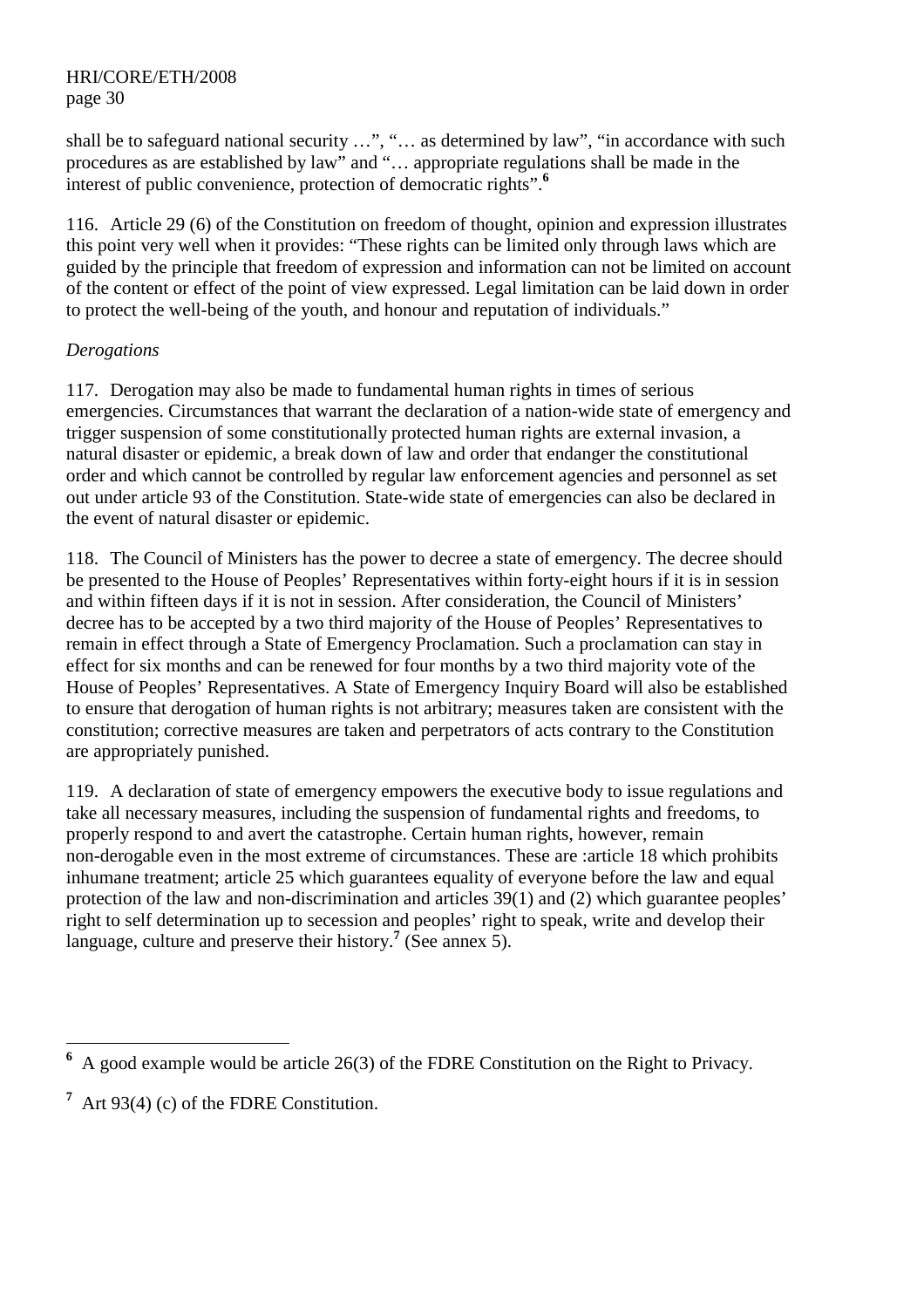#### **Specific legislations relating to human rights**

120. The broad and general human rights guarantees under the Constitution are further regulated by specific legislations enacted by the Federal legislature and the State Councils, regulations enacted by the Council of Ministers and Directives enacted by Executive organs to further implement the constitutional provisions. Some of these legislations are:

- (a) Ethiopian Human Rights Commission Establishment Proclamation No. 210/2000;
- (b) Office of the Ombudsperson Establishment Proclamation No. 211/2000;
- (c) Electoral Law of Ethiopia Amendment Proclamation No. 532/2007;
- (d) Political Parties Registration Proclamation (as amended) 46/1993;

 (e) Peaceful Demonstration and Public Political Meeting Procedure Proclamation 391/1991;

- (f) Broadcasting Service Proclamation No. 533/2007;
- (g) Nationality Proclamation 378/2003;
- (h) Labour Proclamation No. 377/2003;
- (i) Federal Civil Service Agency Establishment Proclamation (as amended) No 8/1995;
- (j) Federal Civil Servants Proclamation No. 515/2007;
- (k) Public Servants Pension Proclamation 345/2003;
- (l) The Revised Family Code Proclamation 213/2000;
- (m) Ethiopian Environmental Protection Authority Establishment (Proc 9/1995);

 (n) Relevant sections of the Civil Code regulating personal rights, property, association, succession, etc;

(o) Relevant sections of the Criminal Procedure Code.

#### **Incorporation of human rights in the national legal system**

121. In accordance with article 9(4) of the Constitution, all international agreements ratified by Ethiopia are part of the law of the land. (See annex 5.2). Accordingly, international human rights treaties ratified by the HPR form the law of the country. The HPR incorporates these instruments into the national law through what is called a "ratification proclamation", which is a piece of legislation by the HPR ratifying international agreements. (See annex 5.3). By this proclamation, the HPR identifies the international instrument, which is the subject of ratification, and declares that the instrument is ratified. (A sample of ratification proclamation is attached). Under normal circumstances, international instruments ratified are simply referred to and are not reproduced in the Official Gazette (*Negarit Gazette*).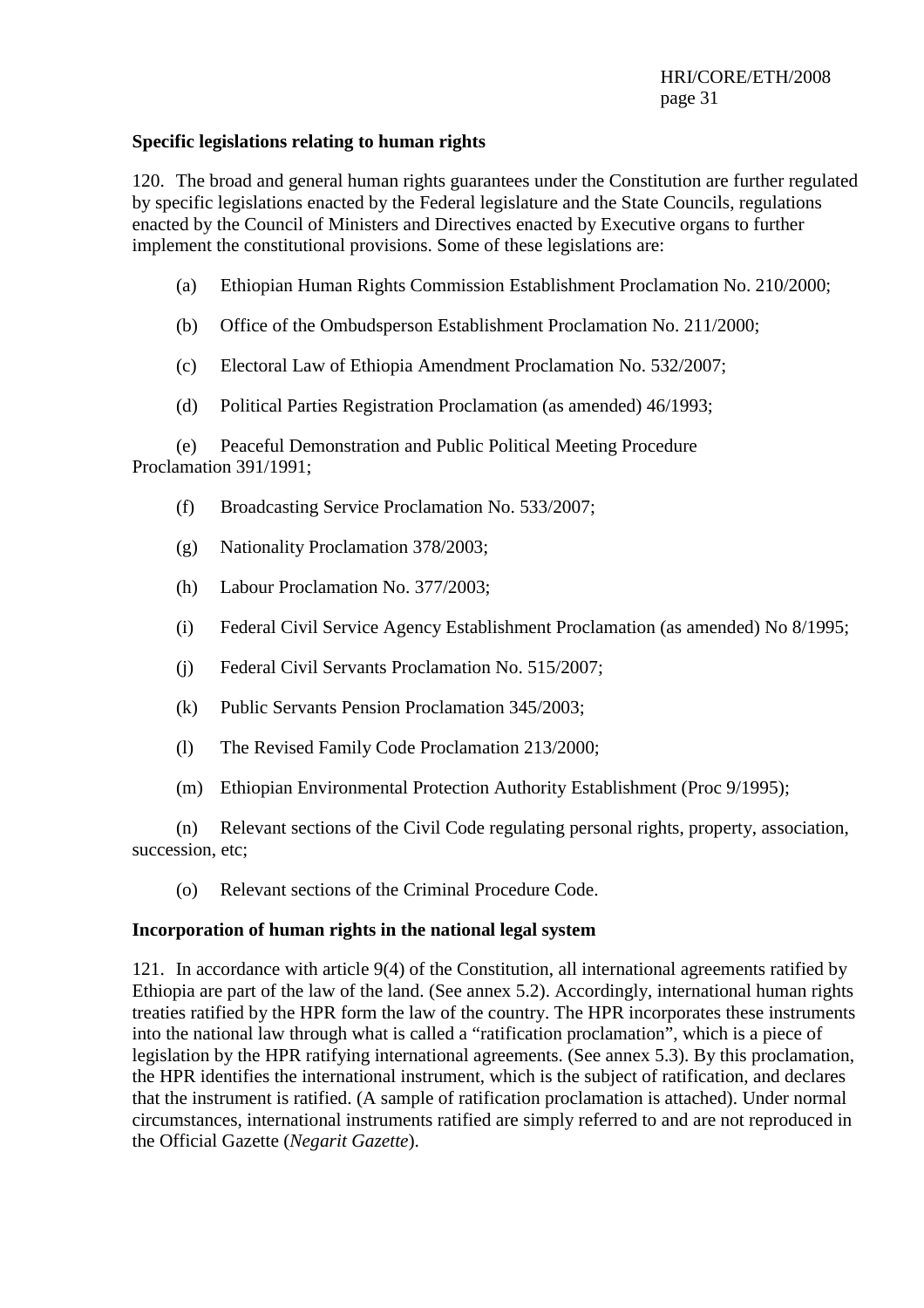122. Moreover, reproduction in the Official Gazette of all international human rights agreements ratified by Ethiopia with their translation in Amharic is recommended and preparation is underway to enact a special *Negarit* Gazette.

123. Since the federal legislature is charged with ratifying international agreements through proclamations, human rights conventions rank at least as high as other legislations enacted by this body. However, the Constitution, which enjoins the use of international human rights instruments (particularly the Universal Declaration of Human Rights, the two Covenants and international instruments adopted by Ethiopia) in interpreting its human rights provisions, affords those instruments a higher status than ordinary legislations. This means that as far as human rights and fundamental freedoms are concerned, international instruments are higher than ordinary legislations and are instruments of interpretation for human rights provisions of the Constitution, which is the supreme law of the land. In practice, international rules, irrespective of their consensual or customary base and irrespective of their subject matter, are applied beyond and above ordinary legislations. The one and only limitation, which has not so far occurred, is the possibility of their contradiction with the Constitution, in which case they may not be applicable.

#### **Organs competent in matters of human rights**

124. The Constitution tasks Federal as well as State legislative, executive and judicial organs at all levels with the duty and responsibility to respect and enforce the human rights provisions enumerated under Chapter Three of the Constitution.**<sup>8</sup>** All the organs of the State thus complement each other in ensuring the implementation of human rights law. The HPR issues laws concerning human rights through ratification of human rights treaties and issuance of legislations, such as the Criminal Code, which aim, among others, at prevention of violation of human rights. The executive ensures the putting into practice of those ratified conventions and legislations and the judiciary interprets these provisions.

#### **Judicial bodies**

125. **Courts**: The Constitution provides for an independent judiciary. Criminal trials are public with exceptional cases. Defendants have a right to legal counsel and a public defender's office exists to provide counsel to indigent defendants without whom gross miscarriage of justice would ensue.

126. In accordance with the decentralization policy, judicial bodies were established along federal lines with the establishment of courts at the district, zonal, and regional levels. The Federal High Court and the Federal Supreme Court hear and adjudicate original and appeal cases involving federal law, trans-regional issues, and national security. The regional judiciary was increasingly autonomous and hears cases that fall under their jurisdiction. Regional Justice Bureaus and the Ministry of Justice monitor local judicial developments.

 **8** Art 13(1) all federal and state legislative, executive and judicial organs at all levels shall have the responsibility and duty to respect and enforce the provisions of this chapter (FDRE Constitution Proc 1/1995).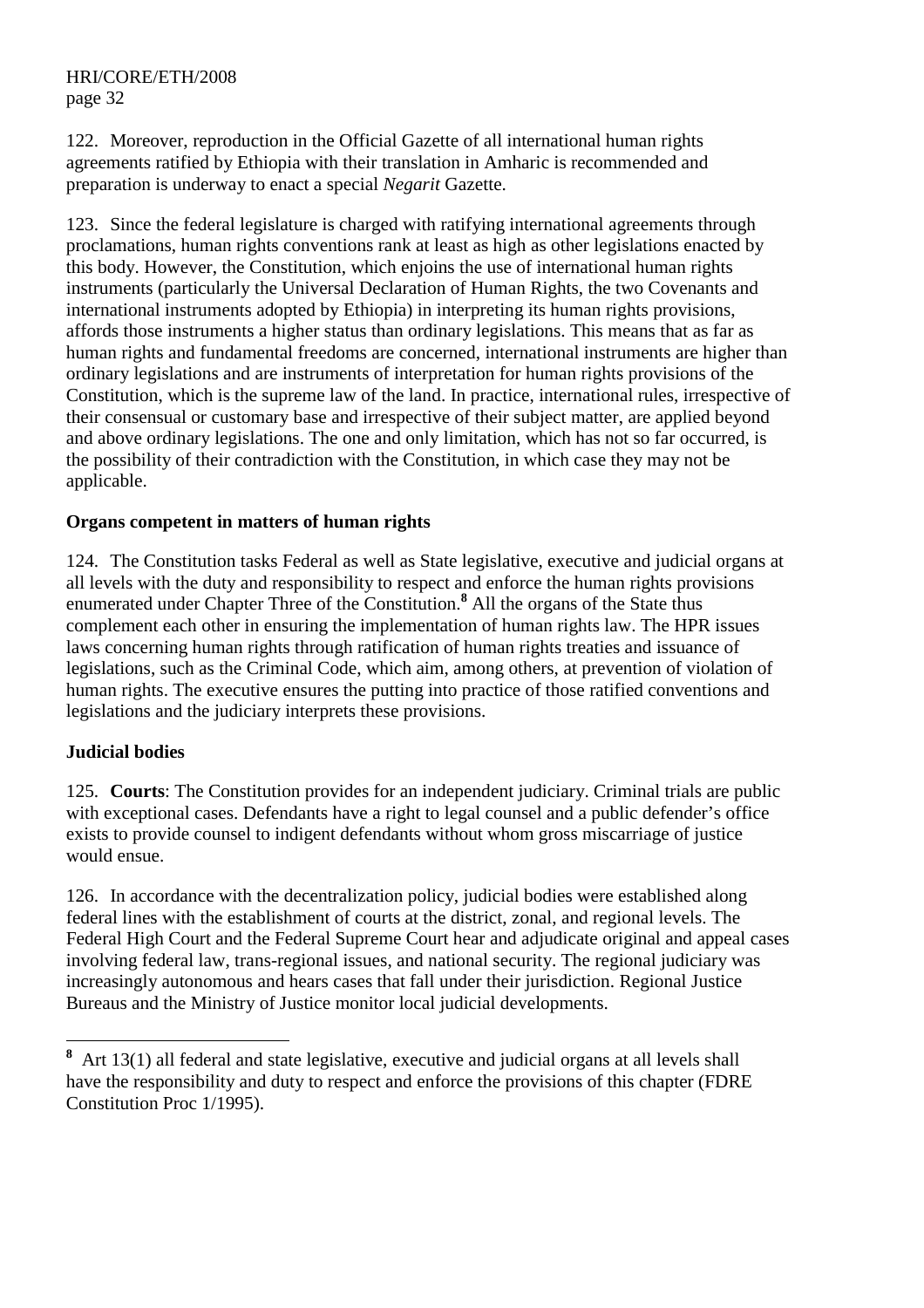127. To remedy the severe lack of experienced staff in the judicial system, the Government has embarked on a programme of identifying and training lower court judges and prosecutors through the establishment of the Judicial and Prosecutors Training Centre in 1995.

128. In accordance with Federal Courts Establishment Proclamation No 25/96, Federal courts have jurisdiction to decide upon all cases of violations of human rights, at least by way of appeal or cassation. As provided in article 3, Federal Courts have mandate to adjudicate cases that arise under the Constitution, Federal Laws and International Agreements. International agreements are further stipulated as substantive laws to be applied by the Federal Courts.**<sup>9</sup>**

129. **Federal courts of Sharia:**<sup>10</sup> Sharia Courts were established in accordance with Art 34(5) of the FDRE Constitution and have jurisdiction to settle disputes among consenting parties on issues of marriage, personal and family rights.

130. **The House of Federations**: The House of Federations is mandated with interpreting the Constitution. This organ has the exclusive jurisdiction to decide upon disputes on the interpretation of Constitution including Chapter Three relating to fundamental human rights and freedoms enshrined in the Constitution.**<sup>11</sup>** Particularly, it has the specific mandate of deciding on question of rights of Nations, Nationalities and peoples to self determination including the right to secession.**<sup>12</sup>** The House of Federations also has the mandate to promote equality among peoples of Ethiopia.**<sup>13</sup>** It is further charged with ordering Federal Intervention in states when the Federal Constitution has been endangered.**<sup>14</sup>** One of the grounds for intervention is widespread violation of human rights. Accordingly, the House of Federations has the mandate to assess the human rights situation in states and intervene when it feels that there is widespread violation that requires the Federal State to intervene.

131. **Council of Constitutional Inquiry**: This organ, as an advisory body to the House of Federations, has the power to investigate constitutional disputes and, upon finding it necessary, interpret the Constitution and forwards its recommendations to the House of Federations. Accordingly, it may decide on the interpretation of human rights provisions of the Constitution. Although this body does not have decision making power but merely makes recommendations to the House, which has the authority to accept or reject any recommendation, it exercises the mandate to reject or accept questions of interpretation at the initial stage of application.

- **<sup>11</sup>** Art 83(1) FDRE Constitution.
- **<sup>12</sup>** Art 62(3) FDRE Constitution.
- **<sup>13</sup>** Art 62(4) FDRE Constitution.
- **<sup>14</sup>** Art 62(9) FDRE Constitution.

 $\overline{a}$ **9** Art 6(1(a)) Federal Courts Proclamation 25/1996.

**<sup>10</sup>** Sharia Consolidation Proclamation No 188/1999.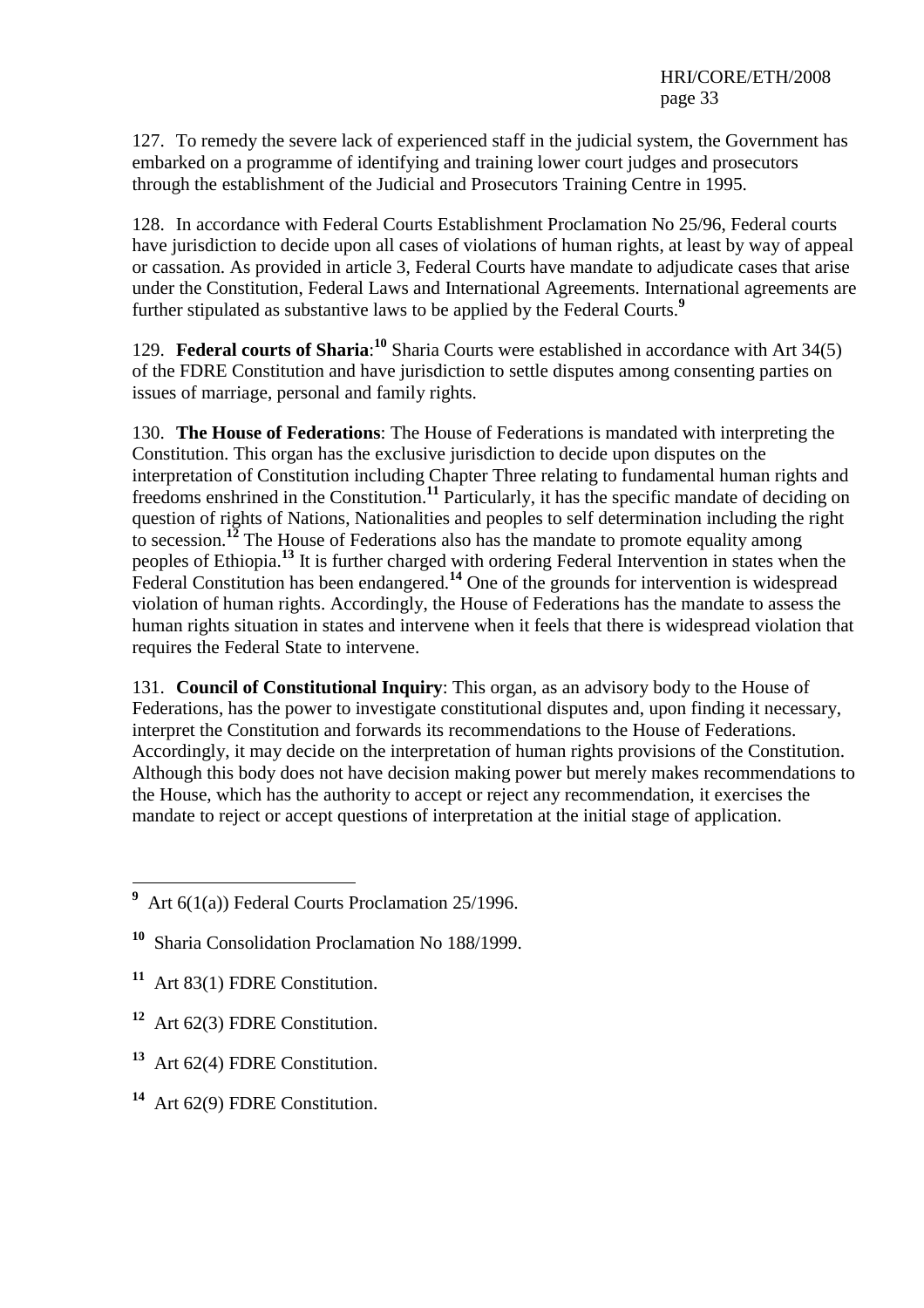132. **Military courts**: have jurisdiction over persons accused of military offences enumerated under the Criminal Code, offences committed by a member of the Defense Forces on active duty, and offences committed by prisoners-of-war. The military justice system is lacking in well trained staff to handle a growing caseload. Accordingly foreign assistance to train military justice officials has been sought.

# **Administrative bodies with competence affecting human rights**

133. It is important to note that most administrative bodies with respective tribunals have final say in matters that fall under their authority. However, their decisions are only administrative and can thus be challenged before regular courts.

# **The Council of Ministers**

134. The highest executive power of the Federal Government is vested in the Council of Ministers and the Prime Minister who are collectively responsible to the House of Peoples Representatives.**<sup>15</sup>** The main function of the Council is to ensure the implementation of laws and decisions adopted by the House of Peoples Representatives.**<sup>16</sup>** The Council of Ministers has budgetary power and draws up the annual federal budget for approval of the HPR.**<sup>17</sup>** It is also mandated explicitly mandated to protect patent and copy rights.**<sup>18</sup>**

135. Policy Making and Implementation: The Council also has the mandate to draw up and implement economic, social and development policies. This basically refers to the various policies and programmes that the government has in place to address various issues and implement legislations including human rights obligations undertaken.

136. The Council of Ministers also has the power to decree a state of emergency which could temporarily suspend the enjoyment of fundamental human rights with the exception of the non-derogable rights. The decree, however, has to be submitted to the House of Peoples Representatives within the time limit provided under the Constitution.

# **Police Commission**

137. The Federal Police Commission**<sup>19</sup>** and Regional Police are mandated with the power to prevent crimes, investigate crimes falling within their jurisdiction, execute orders and assistance in times of emergency. As a result, they may affect human rights in the discharge of their functions to prevent and prosecute crimes.

**<sup>17</sup>** Art 77(3) FDRE.

**<sup>18</sup>** Art 77(5) FDRE.

**<sup>19</sup>** Federal Police Proclamation No. 207/2000.

<sup>15</sup> **<sup>15</sup>** Art 72 FDRE.

**<sup>16</sup>** Art 77(1) FDRE.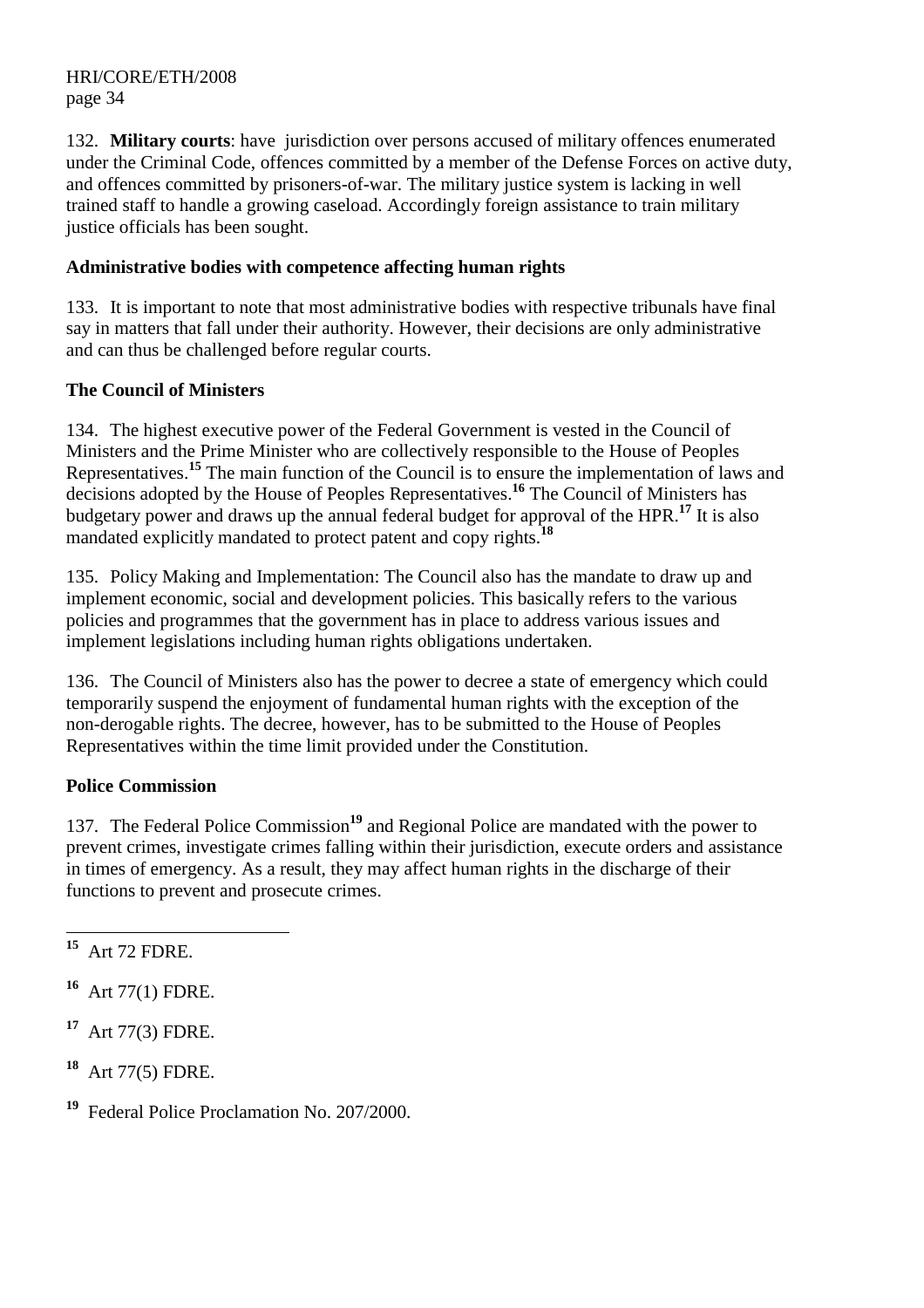138. **Prison Administration Commissions**: This organ has the power to affect the rights of persons deprived of their liberty.

139. **Local militia**: Militias also operate as local security forces largely independent of the police and the military. Particularly, in the rural areas where there are few police officers, the local militias play a central role in law enforcement and in maintaining law and order.

140. **National Electoral Board**: The National Electoral Board of Ethiopia has the mandate to organize elections at various levels. In addition to administering elections, it also receives and considers complaints from various stakeholders on election related matters. Its decision is appealed to regular courts.

141. **Federal Civil Service Agency**: Reconstituted by the Federal Civil Service Agency Establishment Proclamation (as amended) No. 8/1995, the Agency has the mandate to prepare laws and policies relating to civil servants. It also has final decision making power relating to certain issues pertaining to employment rights of civil servants. It has the authority to decide on human rights violations arising from employment relationships between government and civil servants.

142. **Labour Relations Board**: it has the authority to decide upon collective rights of workers under the county's labour law. The courts ensure the rights of individual workers.

143. **Federal Tax Appeals Tribunal**: the tribunal has the authority to decide upon matters of tax appeal. The Federal Tax Appeal Tribunal was established by Proclamation No 233/2001, A Proclamation to Provide for the Establishment of the Federal Tax Appeal Tribunal. The tribunal is established with the aim of examining and deciding on appeals lodged by the tax payers against tax assessment made by the Authority. The Tribunal holds tax appeal hearings and gives decisions on complaints made by tax payers regarding assessments. The decision of the Tribunal is appealable to the Federal High Court on grounds of error of law. The court of appeal does not go into the merits of the case and only decides on matters of error of law.

144. **Federal Ethics and Anti-Corruption Commission**: it has the power to detain, investigate and prosecute individuals suspected of corruptions.

145. **Social Security Agency**: it was established with the objective of strengthening and expanding currently existing social security schemes in the country. Particularly, it has the authority to decide on matters relating to the rights of public servants to monetary or other entitlements such as pension rights. The Authority additionally determines the amount of social security benefits that a claimant is entitled to.

146. **Social Security Appeal Tribunal**: it was established by Proclamation No. 38/1996. The tribunal has the mandate to examine and give final decisions on appeals made against decisions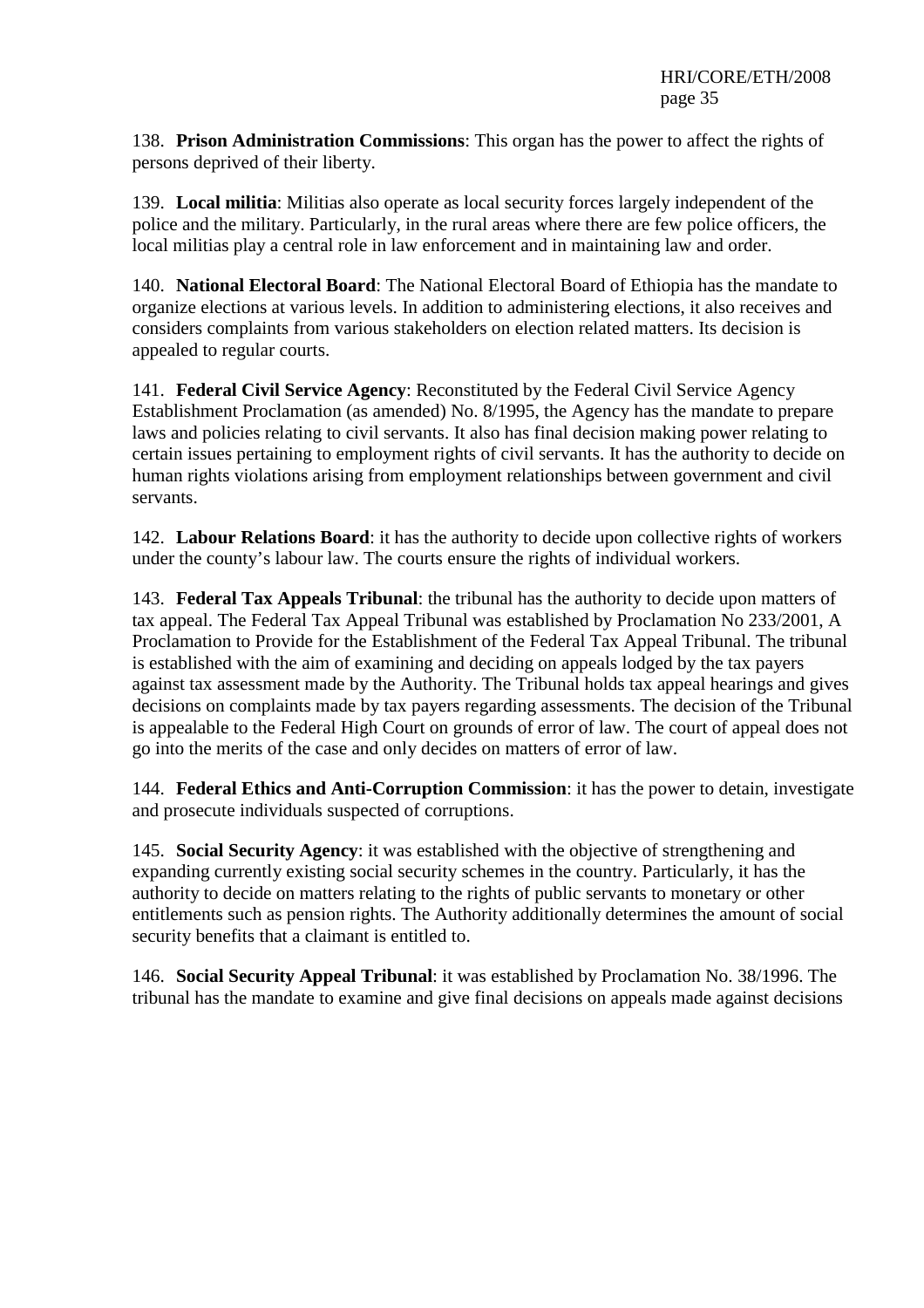of the Social Security Authority relating to social security rights and benefits.**<sup>20</sup>** The Tribunal has the mandate to confirm, reverse or vary the decisions of the Authority against which appeal has been made by individuals.

147. **Agency for Government Houses**: The agency has the power to decide on matters affecting houses owned by the State and available for rent.

148. **Environmental Protection Authority (EPA)**: it was established by Proclamation No. 9/1995, with the objective of ensuring that all developmental activities of the country are carried out in a manner that will protect welfare of human beings as well as protect, develop and utilize resources on which they depend for survival in a sustainable manner.

149. The Authority has the mandate to prepare environmental protection policies and laws and follow up its implementation, prepare directives and systems to evaluate social and economic development projects on the environment, and follow up and supervise their implementation and to provide instructions and create awareness on the need for environmental protection. It is further specifically mandated to follow up the implementation of international treaties on environmental protection to which Ethiopia is a party.**<sup>21</sup>**

150. **Ethiopian Broadcasting Authority**: it was established by Proclamation No. 178/1999, with the power to issue, suspend and cancel broadcasting service license. It also has the power to issue permits and control the manner of use of radio waves allocated for broadcasting. A Broadcasting Board exists with the authority to investigate and decide on the complaints of broadcasting service licensees and the public.

# **Other authorities**

151. **House of Peoples Representatives (HPR)**: the HPR has the power to approve or reject a state of emergency declared by the executive branch. This has far reaching implications as human rights are temporarily suspended to overcome the national emergency.

152. The House of Peoples Representatives has Legislative power (art. 55 (1) FDRE Constitution). Specifically it is mandated with ratifying international human rights instrument, making them part of the law of the land.

153. The HPR is also mandated to enact specific legislations on labour, patent and copy right, enforcement of the political rights established by the Constitution and electoral laws and procedures, Nationality and immigration issues and rights of refugees and issues of asylum, penal law, enact other laws deemed necessary for sustaining an economic community.

154. It is also charged with determining the organization of national defence, public security and a national police force which are institutions whose mandates has wide implications on the enjoyment and/or limitation of human rights.

**<sup>21</sup>** Art 6(7) Environmental Protection Authority Establishment Proclamation 9/1995.

**<sup>20</sup> <sup>20</sup>** Art 11(1) Social Security Authority Establishment Proclamation 38/1996.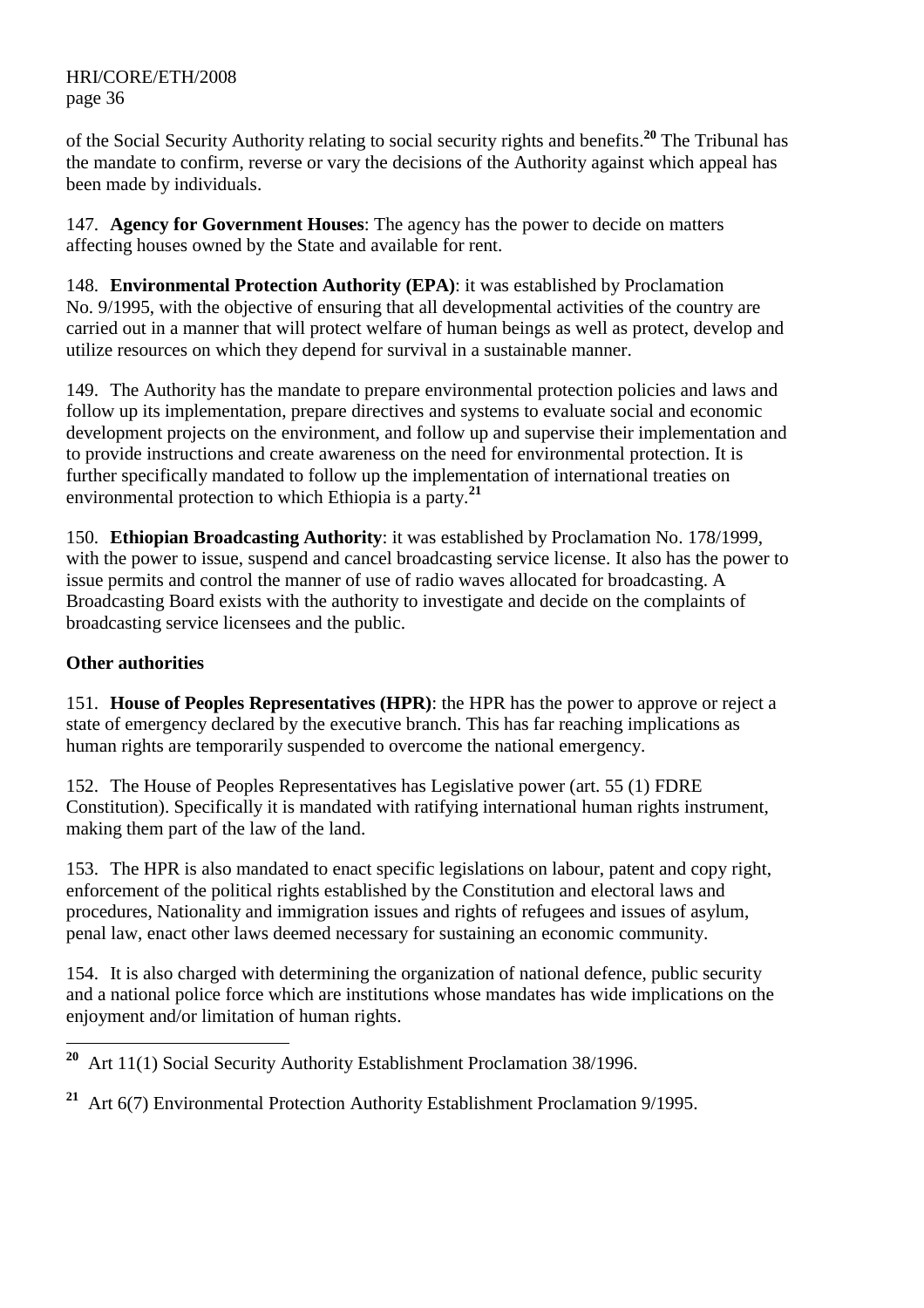155. The HPR also approves general policies and strategies for economic, social and development and fiscal and monetary policy of the country and ratify federal budget which has wide implications for the promotion and protection of human rights particularly socio-economic rights. The HPR also has established the Ethiopian Human Rights Commission and the Institution of the Ombudsperson and determined their powers and functions. It oversees the performance of their powers and responsibilities under the law.

156. In the event of widespread violations of human rights in regional states, the HPR is mandated to call a joint session with the House of Federation to determine appropriate measures to put a stop to such violations.

157. The House of Peoples Representatives also has power of oversight over the executive branch. Accordingly, it can call into question the conduct of Executive Officials including the Prime Minister in whom the highest executive power of the Federal Government is vested. (art. 72(1)). It is also mandated to discuss and take decisions on the power of the executive as it deems appropriate.

158. Standing Committees as well as ad hoc committees could also be established for specific purposes.**<sup>22</sup>** A good example is the Parliamentary Committee of Inquiry established in October 2005 to investigate an alleged use of excessive force by security forces during demonstrations, an allegation which the Commission found to be incorrect. In 2004, an independent parliamentary inquiry commission was also established to investigate violence that broke out in Gambella Region. The Commission's findings indicated that six members of the army were arrested and placed on trial for their involvement in the killings.

159. **State Councils**: State Councils have power of legislation on matters falling under state jurisdiction.**<sup>23</sup>**

160. **Ethiopian Women Development Fund**: it is empowered to assist in the capacity building of women and in the promotion and protection of the rights of women.

161. **Ethiopian Human Rights Commission**: the Ethiopian Human Rights Commission was established by Proclamation 210/2000. The Commission was established with the objective of providing human rights education to the public, to ensure that human rights are protected, respected and enforced and to ensure that necessary measures are taken when human rights violations occur.**<sup>24</sup>**

162. As the national human rights institution, it is mandated with ensuring that human rights provisions of the Constitution are respected by all organs of the state, political organizations, citizens and other associations,**<sup>25</sup>** ensuring that legislations, regulations and directives as well as

 $\overline{a}$ **<sup>22</sup>** Art 55, FDRE Constitution Proclamation No. 1/1995.

**<sup>23</sup>** Art 51 FDER Constitution.

**<sup>24</sup>** Art 5, Proc No 210/2000 Ethiopian Human Rights Commission Establishment Proclamation.

**<sup>25</sup>** Art 6(1) Human Rights Commission Proclamation.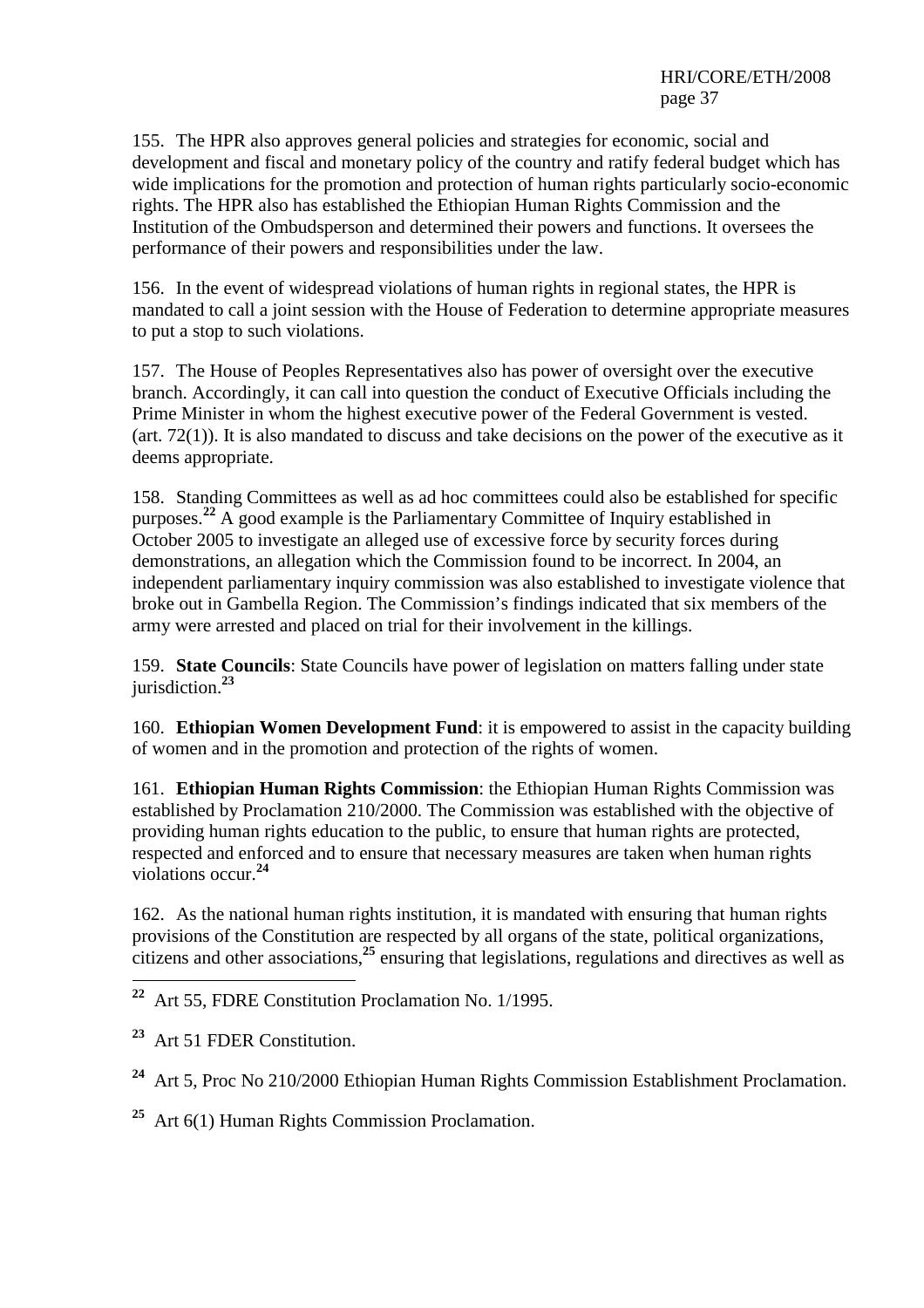government decisions and orders do not contravene the human right provisions of the constitution.**<sup>26</sup>** Providing public education using mass media and other with the aim of enhancing its tradition of respect for and demand for enforcement of rights;**<sup>27</sup>** receiving complaints and carrying out investigations in respect of human rights violations;**<sup>28</sup>** making recommendations for revision of existing laws, enactment of new laws and formulation of policies;**<sup>29</sup>** providing consultancy services on matters of human rights;**<sup>30</sup>** forwarding its opinion on human rights report to be submitted to international organs;**<sup>31</sup>** translating into local vernaculars, international human rights instruments adopted by Ethiopia and dispersing the same;**<sup>32</sup>** participating in international human rights meetings, conferences or symposia;**<sup>33</sup>** and carrying out other activities as may be necessary to attain its objective.**<sup>34</sup>**

163. Individuals have a right to lodge complaints before the Commission claiming violation of their rights.**<sup>35</sup>** After having received a complaint submitted to it, anonymously or otherwise, the commission investigates the complaints.**<sup>36</sup>** The Commission during its investigation of complaints can order the accused to appear before it and defend their case.**<sup>37</sup>**

164. The Commission can provide remedies through amicable settlement.**<sup>38</sup>** The Commission in providing its decision, shall also expressly state the act having caused the grievance to

- **<sup>27</sup>** Art 6(3) Human rights Commission Proclamation.
- **<sup>28</sup>** Art 6(4) Human rights Commission Proclamation.
- **<sup>29</sup>** Art 6(5) Human Rights Commission Proclamation.
- **<sup>30</sup>** Art 6(6) Human Rights Commission Proclamation.
- **<sup>31</sup>** Art 6(7) Human Rights Commission Proclamation.
- **<sup>32</sup>** Art 6(8) Human Rights Commission Proclamation.
- **<sup>33</sup>** Art 6(9) Human Rights Commission Proclamation.
- **<sup>34</sup>** Art 6(11) Human Rights Commission Proclamation.
- **<sup>35</sup>** Art 22 Human Rights Commission Proclamation.
- **<sup>36</sup>** Art 22(3) and (4) Human rights Commission Proclamation.
- **<sup>37</sup>** Art 25(1) Human rights Commission Proclamation.
- **<sup>38</sup>** Art 26(1) Human rights Commission Proclamation.

<sup>26</sup> **<sup>26</sup>** Art 6(2) Human rights Commission Proclamation.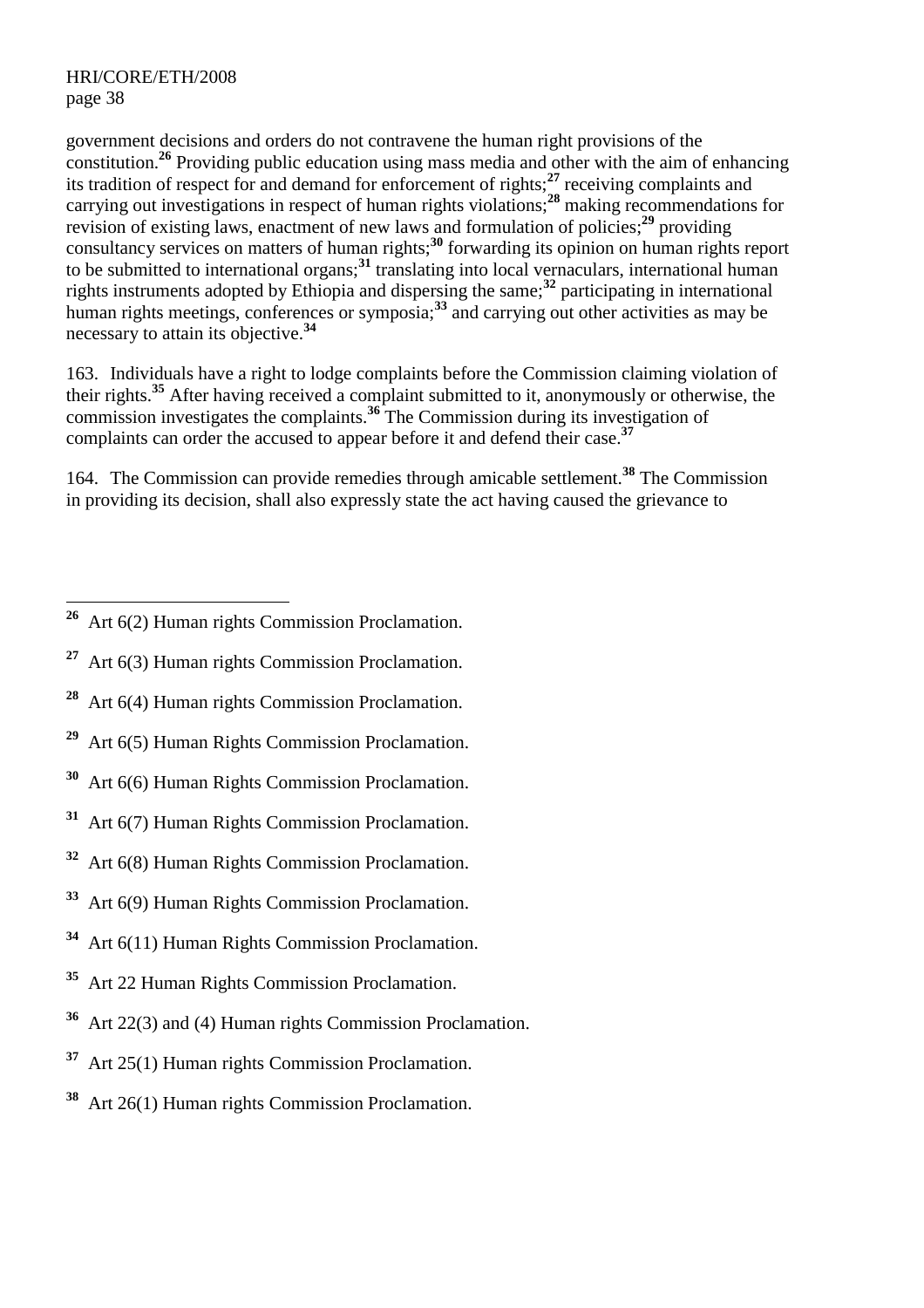be discontinued, that the directive having caused the grievance to be rendered inapplicable and the injustice committed to be redressed or that appropriate measures be taken.**<sup>39</sup>**

165. **The Institution of the Ombudsperson**: the institution of the Ombudsperson was established by the 1994 Constitution and its establishing proclamation 211/2000 with the aim of bringing about good governance with high quality, efficiency and transparency and based on rule of law by ensuring the rights and benefits of citizens are respected by executive organs.**<sup>40</sup>**

166. The office is charged with supervising the administrative directives issued, decisions given by executive organs and practices to ensure that they do not contravene with the constitutional rights of citizens,**<sup>41</sup>** receiving and investigating complaints with respect to maladministration and seeking remedies where it believes that maladministration has indeed occurred.**<sup>42</sup>** The institution also is mandated to carryout studies on ways of curbing maladministration and makes recommendations on laws, policies to bring about better governance.**<sup>43</sup>** One Ombudsperson is charged with heading Children's and Women's Affairs.**<sup>44</sup>**

167. The Office commenced operations on 14 July 2005. The institution is accountable to the House of Peoples Representatives (HPR).**<sup>45</sup>** The institute is hybrid human rights, ombudsperson body. In the event of an overlapping jurisdiction with the Ethiopian Human Rights Commission, decision will be made in consultation of the Ethiopian Human Rights Commission.**<sup>46</sup>**

## **Direct enforcement of international human rights by the courts, other tribunals or administrative authorities**

168. The provisions in the human rights instruments can be invoked before courts, tribunals and other administrative organs. This is principally borne out of the Constitutional assertion, referred above, that all international agreements ratified by Ethiopia are integral parts of the law of the land. For instance in a legislation providing for Federal Courts, the Courts are obliged to settle cases or disputes on the basis, among others, of "international treaties". Equally important are legislations such as the Criminal Code of the State that have provisions ascertaining the

- **<sup>41</sup>** Art 6(1) Ombudsperson Proclamation.
- **<sup>42</sup>** Art 6(2) Ombudsperson Proclamation.
- **<sup>43</sup>** Art 6(6) Ombudsperson Proclamation.
- Art 8(2) (c) Ombudsperson Proclamation 211/2000.
- **<sup>45</sup>** Art 13 Ombudsperson Proclamations 211/2000.
- **<sup>46</sup>** Art 29 Ombudsperson Proclamation.

 $\overline{a}$ **<sup>39</sup>** Art 26(3) Human rights commission Proclamation.

Art 5, Proclamation 211/2000 Proclamation establishing the Institution of the Ombudsman.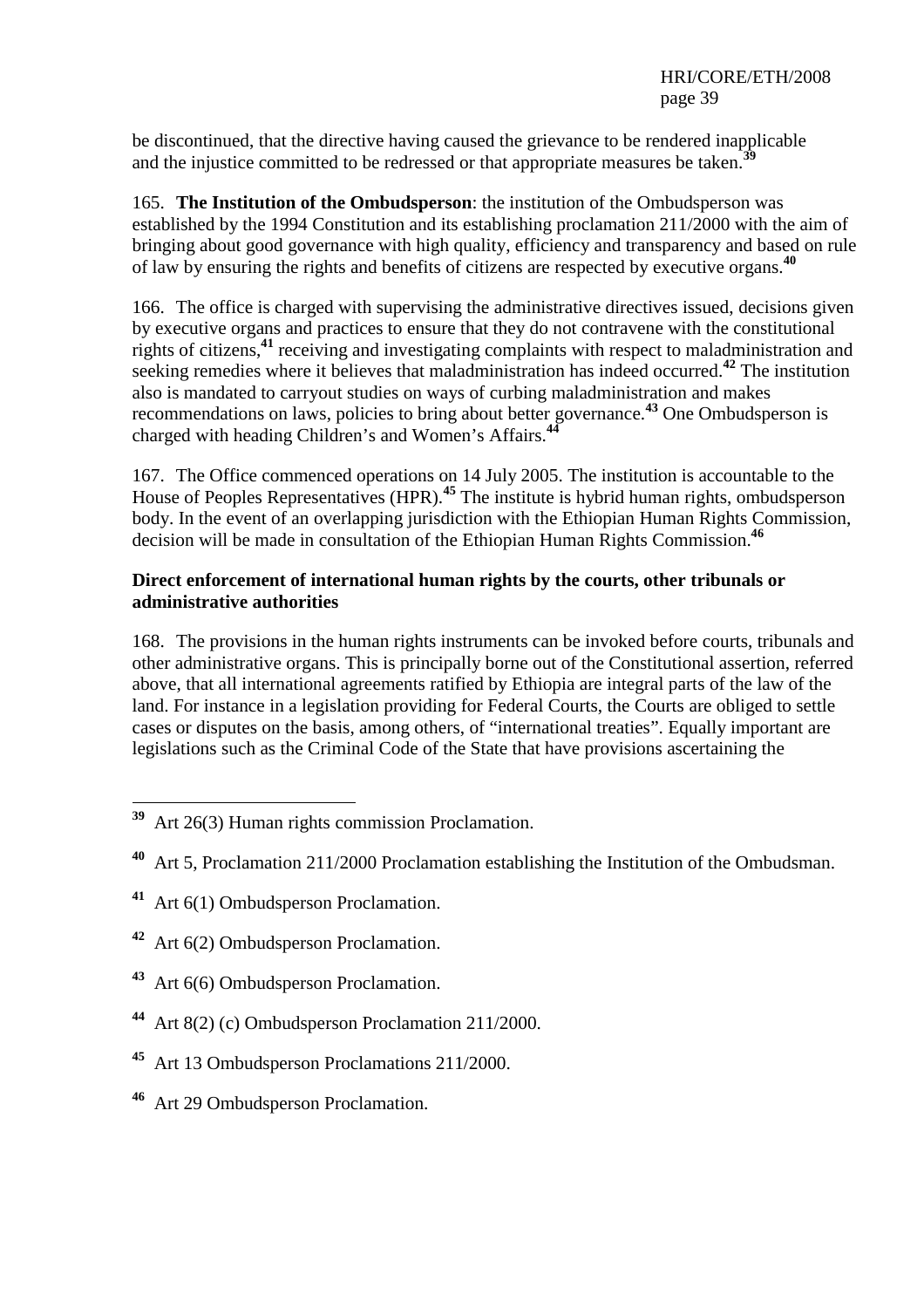application of international rules in courts by using phrases such as "international agreements", "public international law", "international custom", and "international humanitarian conventions".

169. In practice, courts routinely refer to international agreements and international customs as sources of rules that shall apply to cases before them. For instance, the Convention on the Rights of the Child in cases involving children and several of ILO Conventions in labour matters are frequently cited in judicial decisions at both Federal and regional courts. For illustration, two cases of direct enforcement of international human rights in domestic courts may be mentioned, one from Federal and another from regional courts. The first is the decision of the Cassation Division of the Federal Supreme Court which stated that the Convention on the Rights of the Child (1984) to which Ethiopia is a party forms part of the law of the land and hence is directly enforceable by courts. (Federal Supreme Court Cassation Division, Case No. 000/001/23632) The case revolved around whether it shall be the surviving father (who never cared for the child for the whole ten years) or a caring aunt (who cared for the child's entire life) that should be appointed as a guardian of the child after the latter's mother passed away. The Court used the "best interests of the child" of article 3, paragraph 1 of the Convention as a principal consideration in its ruling to appoint the aunt as a guardian. Although a surviving spouse (in the case, a surviving father) is the first to be a guardian under family laws, this priority must submit to the best interest of the child, which is the situation in the case before the Court. This is an important decision as the decision of the Cassation Division is binding on lower courts, both at federal and regional levels.

170. Another case is a case from Amhara Regional State. It is a genocide trial case (one of a series of trials of officials of the former military government). (Criminal Case No. 21/98, Nov. 2000, the Supreme Court of Amhara Regional State) The Court cited the Genocide Convention of 1948, the Convention against Torture, and the Convention on the Elimination of All Forms of Racial Discrimination to assert, inter alia, its jurisdiction, to show the conformity of the previous Penal Code to international standards and on the merits as well.

## **Remedies for persons who allege that their rights have been violated**

## **Constitutional remedies**

171. Almost all the rights enumerated in the Universal Declaration of Human Rights are guaranteed in the Constitution. Under the title fundamental rights and freedoms, Human rights and democratic rights are enumerated and divided in two parts in Chapter Three. Under this chapter the Constitution places a responsibility and duty on all federal and State government organs, to respect and enforce the provisions of the Chapter. Moreover, the Constitution orders for the rights and freedoms laid down under this Chapter, to be interpreted in a manner conforming to the principles of the UDHR, international covenants on human rights and international instruments adopted by Ethiopia. Accordingly, each government organ has an obligation to enforce the rights and where a person alleges that his rights guaranteed under this Chapter can get a remedy from appropriate organs established for this purpose.

172. The right of access to justice or the right to bring a justiciable matter to a court of law or any other competent body with judicial power and obtain a decision or a judgment is one of the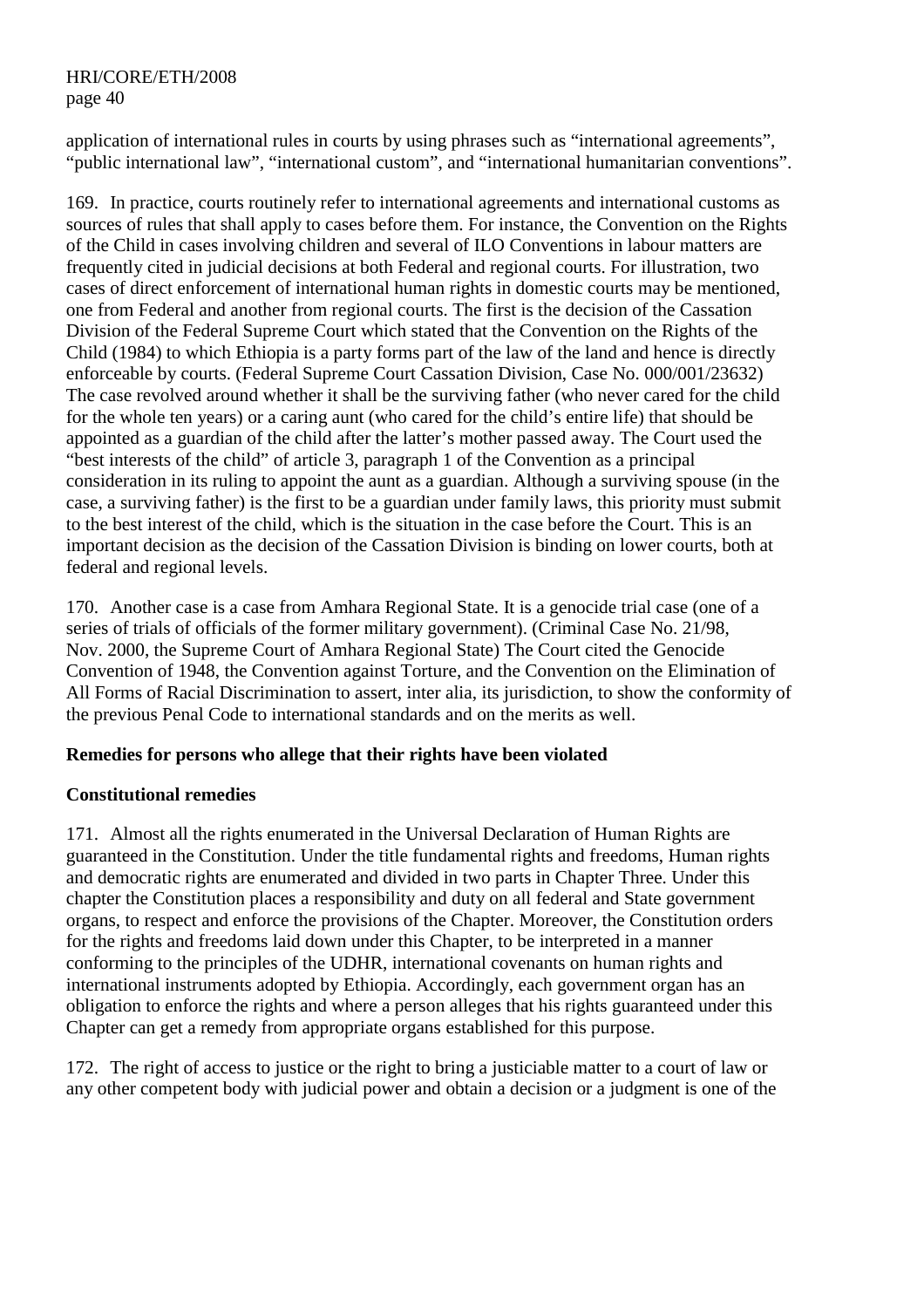rights guaranteed under this chapter.**<sup>47</sup>** An individual who claims that any of his or her rights have been violated can, thus, bring the matter to a court of law or any other competent body with judicial power and obtain a decision or judgment.

173. Any person who alleges that his fundamental rights and freedoms have been violated by the final decision of any governmental organ or official may present his case to the Council of Constitutional Inquiry for constitutional interpretation. Final decision means an adjudication that has been exhausted and from which no appeal can be made.

## *House of Federation*

174. The house has the power to interpret the Constitution and where the constitutional case submitted to it pertains to the fundamental rights and freedoms enshrined in the constitution, the interpretation is made in a manner conforming to the principles of the Universal Declaration of Human Rights and international instruments adopted by Ethiopia.

175. Where a case is directly submitted to the house, it will forward the same to the Council of Constitutional Inquiry. The final decision of the house on constitutional interpretation has the status of a precedent and therefore is applicable on similar matters that may arise subsequently.

# *The Council of Constitutional Inquiry*

176. The Council of Constitutional inquiry is a body established by the Constitution to give professional support to the house of federation in its task of interpreting the Federal Constitution. Where any law or decision given by any governmental organ or official which is alleged to contradict the Constitution is submitted to it, the Council will investigate the matter and submit its recommendations thereon to the HOF for a final decision.

177. Any party having a case before a court may, where he believes that there is a need for constitutional interpretation in deciding the issue, submit the issue to the Council of Constitutional Inquiry while the same case is being handled by the court. The Court before which the case is brought may also submit the issue to the Council. A party seeking for constitutional interpretation should, before submitting the issue to the council, submit the question before the court handling the case.

178. According to the rules of procedure of the Council, where a constitutional matter which is submitted to it relates to the fundamental rights and freedoms enshrined in the constitution, such matters shall be interpreted in a manner conforming to the principles of UDHR and international covenants on human rights adopted by Ethiopia which calls for the application of international human right instruments on the disputed issue.

# **Civil judicial procedures and remedies**

179. It is not only the Constitution that contains rights of individuals; the Civil Code enumerates rights endowed on a person under the title rights of personality. Under this section the right to

 $\overline{a}$ **<sup>47</sup>** Art 37, FDRE Constitution.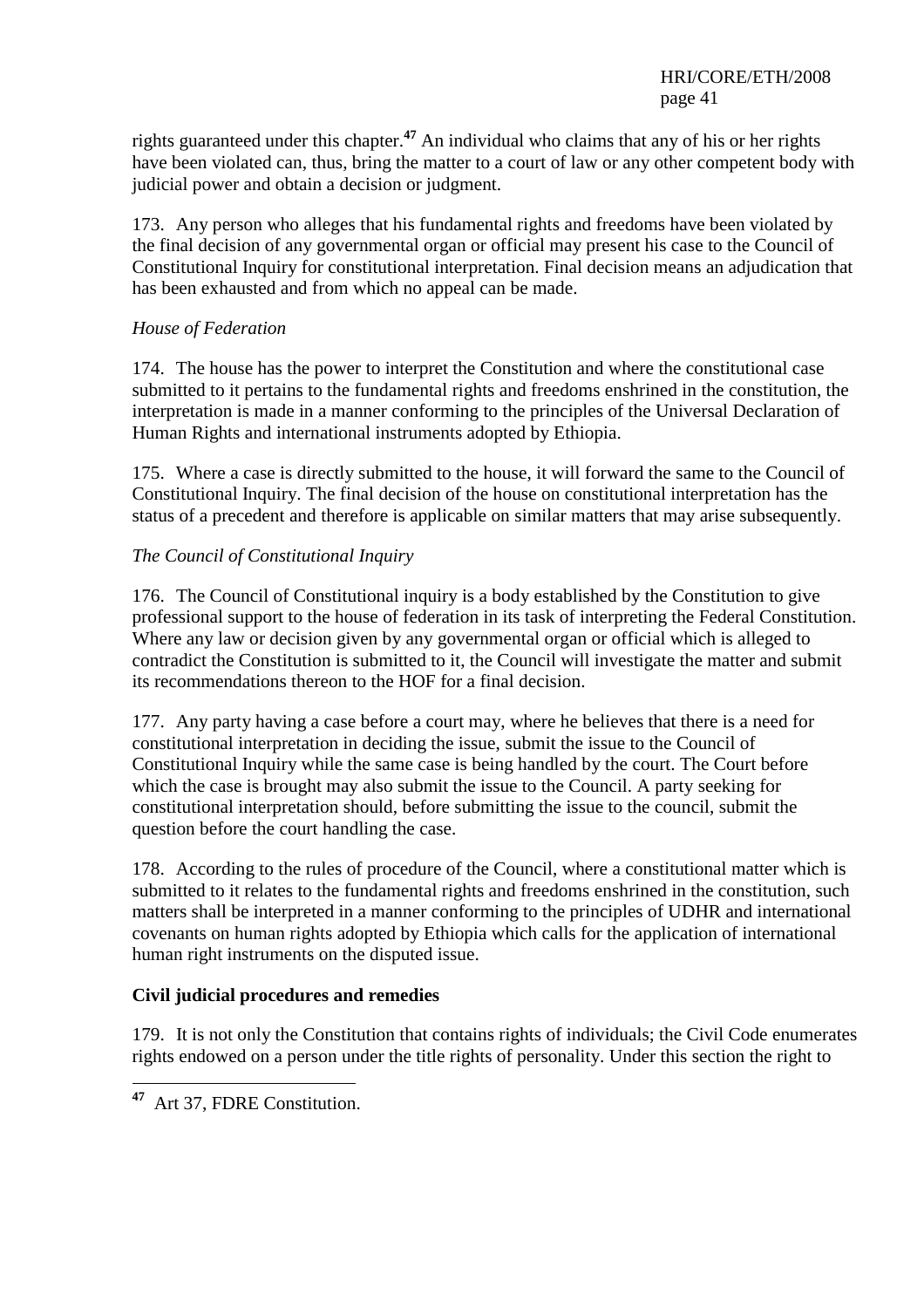privacy, freedom of residence, freedom of thought and religion, freedom of action and the like are enumerated. An individual can bring an action before civil divisions of the court, if there is any violation against these rights.

180. At the same time, the rights guaranteed in the Constitution have been elaborated through different legislations. Where there is an ordinary legislation intended to give effect to the rights contained in the Constitution, an individual alleging violations of his/her rights can submit his case to the court or other tribunals which are established to give remedy for violations under the specific legislation. An example is the Freedom of the Press Proclamation No. 34/92 which gave effect to the right to expression under the Constitution. Any person alleging a violation of their rights under this Proclamation can bring their case to courts.

181. At the same time, a Law has been enacted in order to give effect to political rights of citizens. Specific legislations have been enacted such as the electoral legislations (proclamation to ensure the conformity of the electoral law of Ethiopia proclamation with the Constitution of the Federal Democratic Republic of Ethiopia, Proclamation No. 111/1995 and now amended by Proclamation No. 532/2007) according to which grievances regarding a violation in the exercise of this right can be submitted to the body established under the legislation, the National Electoral Board of Ethiopia(NEBE) and depending on the nature of the grievance to different bodies instituted for such purpose by the board.

182. The Law provides citizens the right to appeal human rights violations in civil courts; however, no such cases were filed during the year. Additionally, the Ethiopian Human Rights Commission, an office established by parliament to record human rights violations, was intended to act as a clearinghouse for human rights complaints from individual citizens. The Commission had not yet established this capacity.

183. The Constitution also provides for writ of *habeas Corpus* where by a person who has been detained has not been brought before a court of law within the prescribed period provided under the law or where he has not been given reason for his arrest. The Detainee can get relief by petitioning a court.

## **Remedy from courts and other administrative tribunals**

184. One can bring a suit before the courts, to the civil division or criminal division as the case might be. According to article 2035 of the Ethiopian civil code, a person commits an offence where he infringes any specific and explicit provision of a law, decree or administrative regulation. The code uses the term offence in order to denote civil fault and the principle that whosoever causes damage to another by an offence shall make it good is laid dawn in article 2028.

185. For instance a person can go to civil division of a competent court for the subject matter and institute a suit based on a right violated under the civil code. The defendant will be extra contractually liable or the plaintiff may report the case of violation to the police in order to institute investigation and constitute a suit through the public prosecutor. One can also go to the labour board where his right under employment law is violated where the subject matter is not one falling under the jurisdiction of ordinary courts.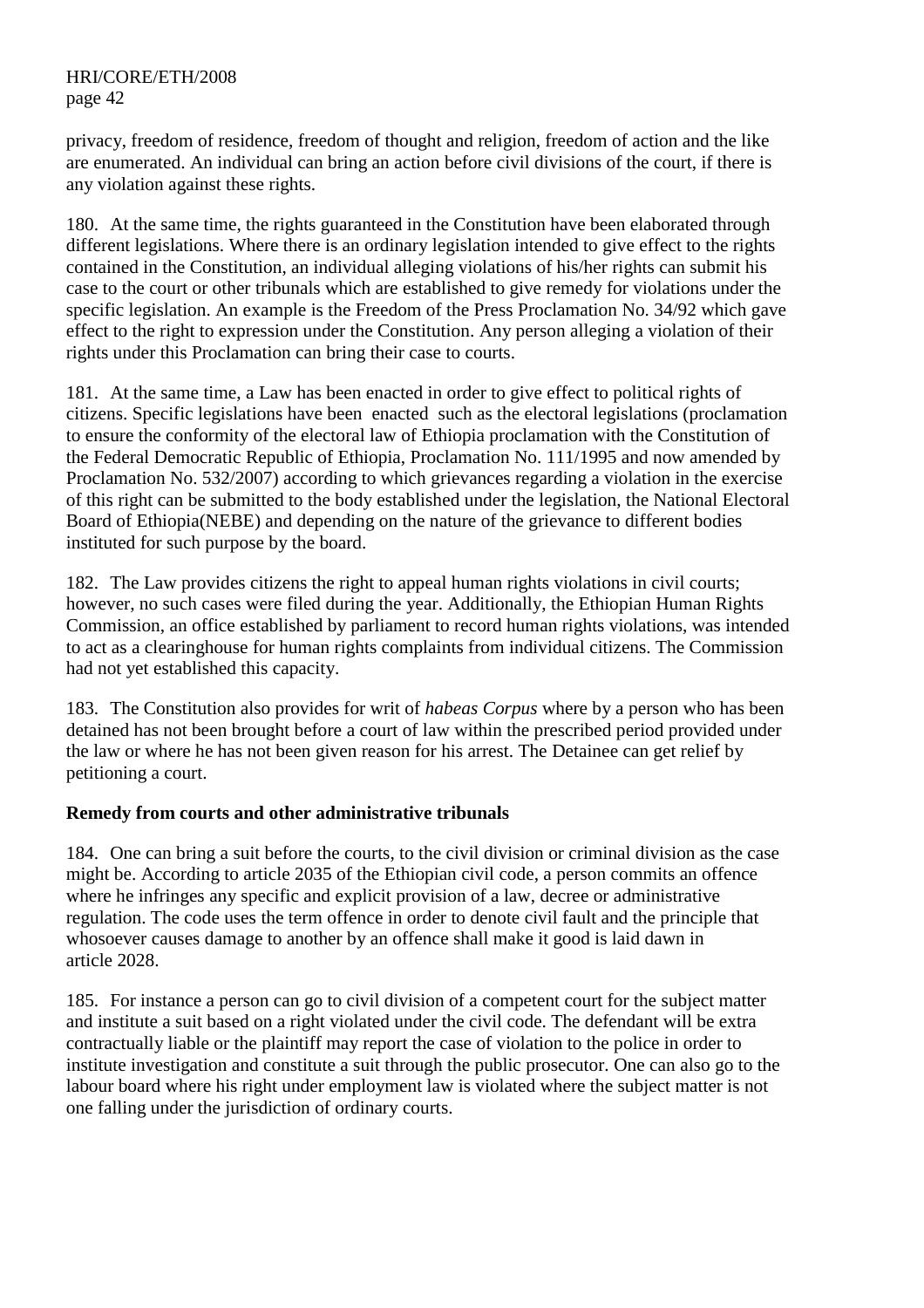#### **Modes of compensation to victims**

#### *In civil cases*

186. The victim of an offence is awarded an equivalent amount in damages that is equal to the damage done by the act giving rise to liability. In addition, to this the code allows for a moral damage to be compensated where the law expressly provides it. Other modes of compensation are restitution of property taken or its value and compensation for the cost incurred by the plaintiff; restitution in kind, retraction where honour and reputation is at stake and injunctions to stop acts prejudicial to the plaintiff.

### *In criminal cases*

187. In Criminal cases there is a system of compensation for criminal acts. Where a crime has caused considerable damage to the injured person or persons having rights from him, the injured person or those persons having rights from him are entitled to claim that the criminal be ordered to make good the damage or to make restitution or pay damage by way of compensation.

### **National mechanisms for overseeing the implementation of human rights**

### *The House of Peoples' Representatives (HPR)*

188. The HPR disposes its responsibility of overseeing the implementation of human rights through its different standing committees. For instance the Standing Committee on Women Affairs ensures and supervises that the rights guaranteed for women in the Constitution are being protected. Likewise, the Legal and Administrative Standing Committee supervises whether rights and freedoms guaranteed in the Constitution are being properly implemented. The HPR, upon receiving a complaint about a massive human right violation, also establishes an independent body that investigates the case and thereby passes a decision. However, there is no separate standing committee with the sole responsibility of monitoring human rights.

#### *Council of Nationalities*

189. This is a unique kind of regional State Council found in the Southern Nations, Nationalities and People's State; a state that comprises more than 65 per cent of the total nations and nationalities existing in the country. It is established by the regional constitution and is composed of representatives of all nations and nationalities, represented at least by one member.

190. The Council has the power to interpret the regional constitution and it oversees that the rights stated in both regional and federal constitutions of nations and nationalities are fully respected and to ensure that all nationalities are represented democratically in each hierarchy.

#### *The Ombudsperson*

191. The Institution of the Ombudsperson is a governmental institution established by the Federal parliament to oversee the protection of the rights and freedoms of citizens by the executive, to ensure good governance and rule of law and to duly rectify or prevent the unjust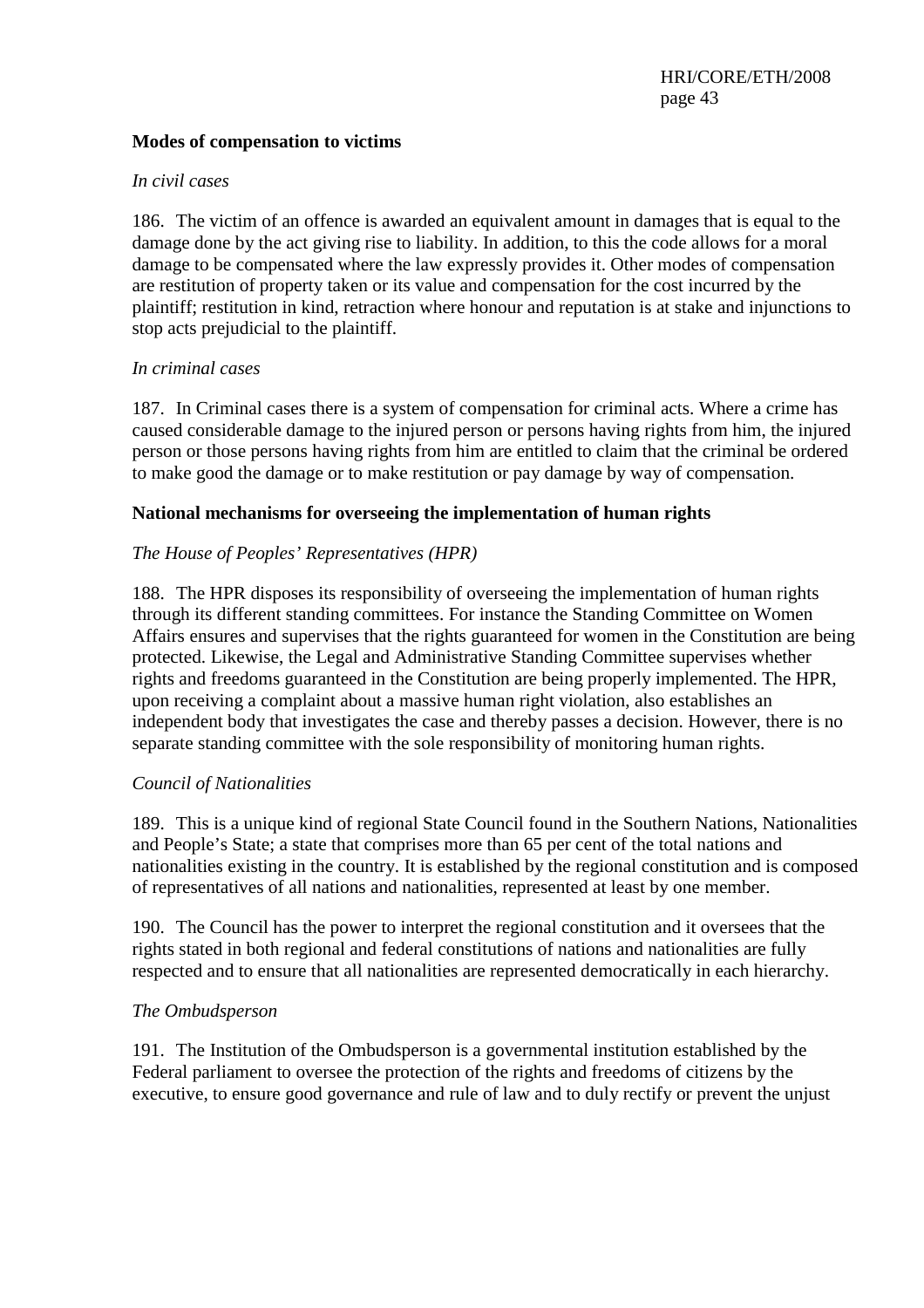decisions and orders of executive organs and officials. With a view to bring about good governance, the Ombudsperson makes recommendations for revision of existing laws, practices or directives and for the enactment of new laws and formulation of policies.

192. The Ombudsperson has the power to supervise that administrative directives issued and decisions given by executive organs, and that the practices thereof do not contravene the constitutional rights of citizens and the law. Moreover, the Institution is authorized to conduct supervision with a view to ensure the executive carries out its functions in accordance with the law and to prevent maladministration. The Institution receives and investigates complaints of maladministration and seeks remedies in case where it believes that the same has occurred.

193. The investigative mandate of the ombudsperson however, does not extend to the following matters:

(a) Decisions given by councils established by election in their legislative capacity;

- (b) Case pending in courts of law of any level;
- (c) Matters under investigation by the office of the Auditor-general;

 (d) Decisions given by security forces and units of defense forces in respect of matters of national security or defence.

## *Ethiopian Human Rights Commission*

194. The Ethiopian Human Rights Commission is an organ which plays a major role in enforcing and overseeing the implementation of human rights in the country. The Commission, since its establishment, has performed many activities on human rights protection. It has given remedies to several complaints of human rights violation by taking measures upon its initiation; investigating the matter and providing legal advice on the issue.

195. The Commission has the following duties and responsibilities in connection with its mandate of overseeing the implementation of human rights:

 (a) To promote awareness of human rights to the public, to ensure that human rights are protected, respected and fully enforced and to take measures during violation;

 (b) To ensure that laws, regulations, directives, government decisions and orders do not contravene the human rights of citizens guaranteed in the Constitution;

 (c) To undertake investigation, upon complaint or on its own initiation, in respect of human rights violations;

 (d) To make recommendations for the revision of existing laws, enactment of new laws and formulation of policies;

(e) To provide consultancy services on matters of human rights;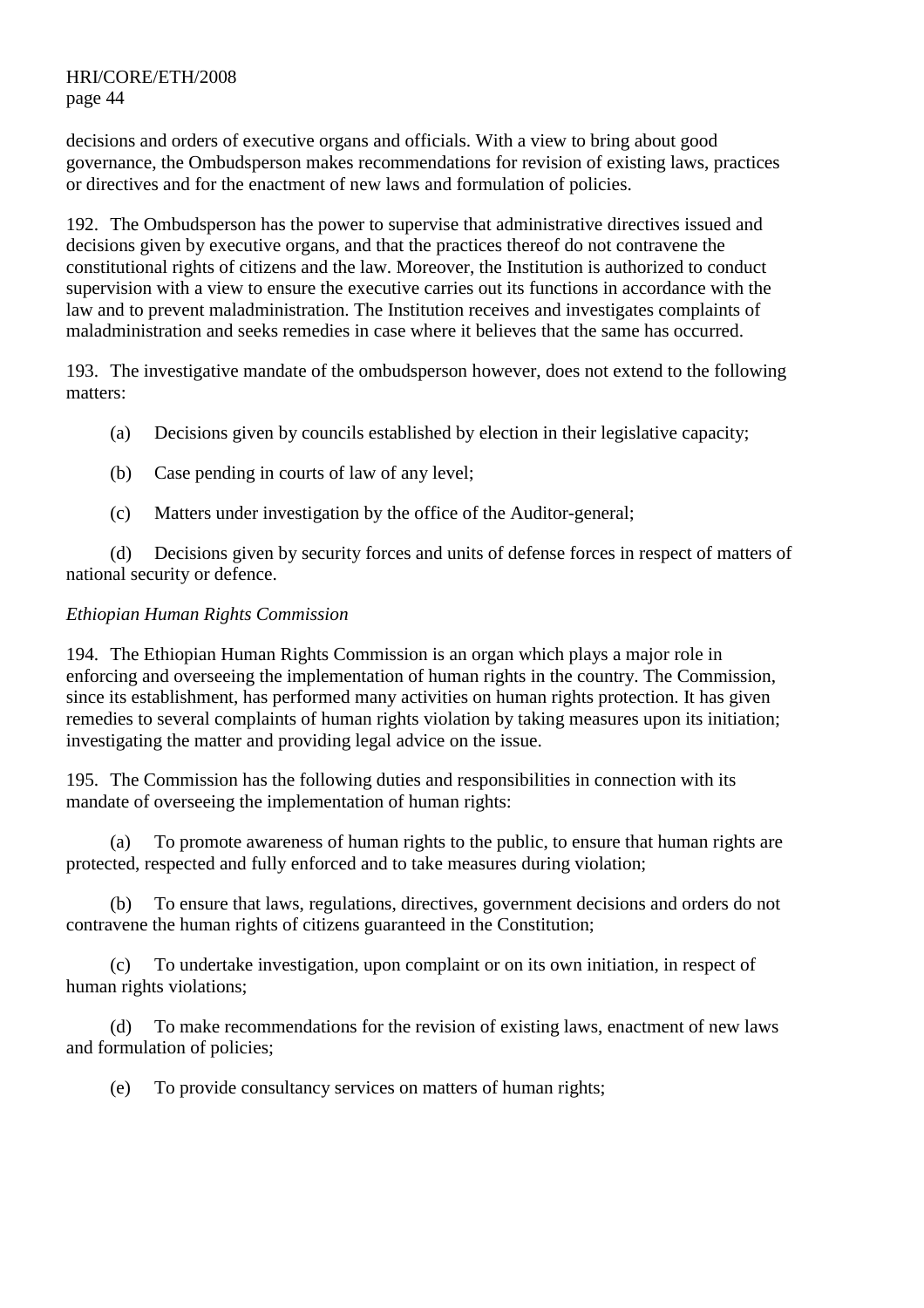(f) To translate into local vernaculars, international human rights instruments adopted by Ethiopia and disseminate the same.

## *Administration for Refugees and Returnees Affairs*

196. Regarding the case of refugees, the responsible body in the country is Administration for Refugee - Returnee Affairs office. The office executes laws, regulations and directives enacted to regulate the case of refugees. It coordinates and supervises the services given to refugees through its branch offices found in regions where refugee camps are located.

197. In collaboration with World Food Programme and United Nations High Commissioner for Refugees Regional Liaison Office and other charities, the office provides food, water, shelter and other social services including health services and education to refugees. Special care is accorded to children and women refugees to protect them from difficulties they may encounter owing to their special vulnerability. In addition to these welfare services, the Office commits itself to ensuring the security and well being of refugees during their stay in the camps.

### *Ministry of Labour and Social Affairs*

198. The Ministry of Labour and Social Affairs is the relevant body having the mandate and the responsibility to follow up the case of elderly persons and persons with disability. The Ministry has the duty to undertake and facilitate the implementation of studies on ensuring and improving the social well being of citizens, in particular, on the creation of equal opportunity for persons with disabilities and the provision of care to the elderly and the encouragement of their participation in all aspects of public life.

#### *Ministry of Women's Affairs*

199. The Ministry is established to specifically address the particular situation of women. The Ministry has the power and the duty, among others, to initiate recommendations on the protection of the rights and interests of women at national level and follow up the implementation of the same by devising strategies and follow up mechanisms, that the preparation of policies, legislations, development programmes and projects by federal government organs give due consideration to gender issues. Moreover the ministry has the mandate to undertake studies to promote the well being of mothers and children and implement the same in cooperation with other organs.

#### *Ethiopian Women's Development Fund*

200. This is one of the machineries existing in the country, established for the advancement of the situation of women in the country. The fund, among many other activities, assists organizations that work for the respect of the rights of women in acquiring managerial skills by coordinating implementing capacity building training and other similar programmes.

201. In order to enable women with low living standards to organize in income generating activities with the view to alleviating their economical and social problems, the fund provides financial, material and technical support to income generating activities run by organized women groups. The Office is accountable to the Ministry of Women's Affairs.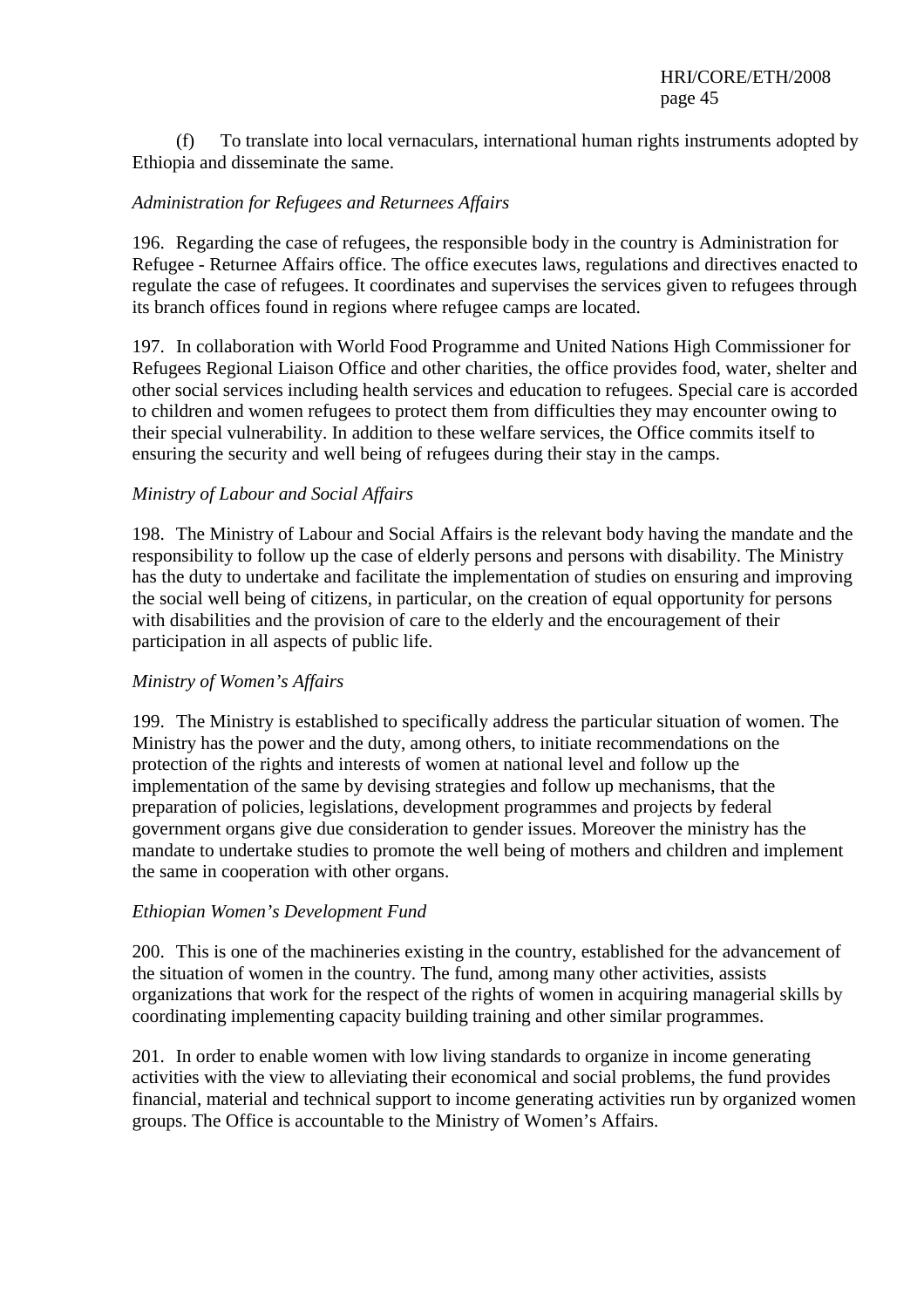# **Gender mainstreaming policy and strategy**

### *National policy on Ethiopian women*

202. The National Policy is based on the respect for human rights and democratic rights without distinction, as set out in the United Nations and other international agreements to which Ethiopia is a party. The Policy aims at facilitating the equality of men and women in all aspects be it political, social and economic life.

203. Including many other objectives, it aspires to make sure that women participate in the formulation of government policies and laws, regulations, programmes, plans and projects that directly or indirectly benefits and concern women. In order to achieve this aim the policy set out many implementation strategies including the establishment of a department of women affairs in all ministries and governmental organizations, entrusted with the responsibility of organizing women and promoting their interest. Ministry of Women Affairs is the body entrusted with the responsibility of following up and coordinating the implementation of this policy.

## *Plan for Accelerated and Sustainable Development to End Poverty (PASDEP)*

204. The PASDEP is a document defining the national development plan. It is a strategic framework guiding the country for the five-year period, 2005/06-2009/10. It carries forward important strategic directions pursued under the Sustainable Development and Poverty Reduction Program (SDPRP) that was in use before the adoption of PASDEP.

205. Unleashing the potential of Ethiopian women, who constitute about half of the population, is central to the PASDEP strategy. This involves liberating women from low-productivity tasks, and increasing their participation in the work force and social and political processes of the country. Specific measures have been set out to accomplish this goal including the major push to increase girl's and women's education.

206. In addition to these measures, safeguarding rights such as access to land, credit, and other productive resources are central to the strategy, as it protects women from the multiple forms of other deprivations, such as longer working days, and violence and discrimination against women, which are still widespread in the country. Measures to address these issues are also central to the PASDEP strategy.

207. The Government has moved decisively to advance the agenda on the gender dimensions of poverty during SDPRP and a significant number of initiatives are underway, including the National Action Plan on Gender, which forms the core of the gender strategy under PASDEP, as well as analytical initiatives such as mainstreaming of gender into the budgeting process, and strengthening gender-disaggregated data reporting to better inform and influence policy making.

## **Regional mechanisms**

208. Ethiopia is a party to two African human rights instruments that provide for certain mechanisms of monitoring the implementation of human rights. One is the African Charter on Human and Peoples' Rights, which established the African Commission on Human and Peoples' Rights to promote and protect the rights envisaged in the Charter. One of the monitoring mechanisms requires a periodic report of every two years to be submitted to the Commission on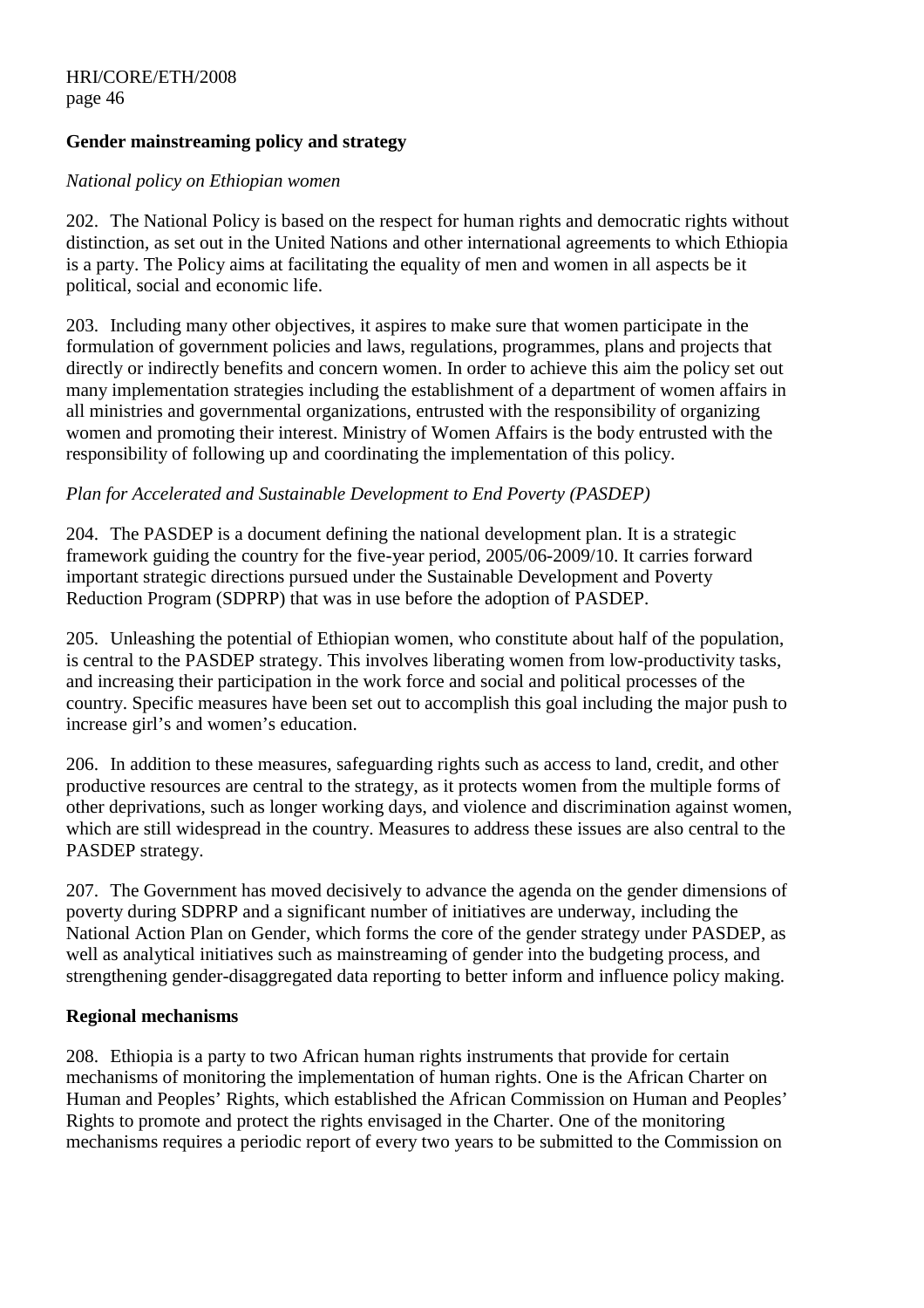legislative or other measures to give effect to the rights and freedoms protected under the Charter. Ethiopia expects to submit a report to the African Commission. Although it was not resorted to in matters where Ethiopia is involved, inter-state communication is also allowed in the Charter. Other communications such as communications from individuals or groups that believe that their human rights under the Charter are violated are also permitted. At the moment there are three communications relating to Ethiopia pending before the African Commission on Human Peoples' Rights. One relates to an alleged miscarriage of justice, the other to compatibility of certain Ethiopian legislation to a human rights convention, and the other to rights of accused persons. Since all are at the early stage of admissibility, a stage at which communications are confidential, details about the merits are not available.

209. The other is the African Charter on the Rights and Welfare of the Child, which established a Committee of Experts "to promote and protect the rights and welfare of the child". The Charter requires initial reporting within two years of the entry into force and periodic reporting every three years. The reports shall indicate measures adopted to give effect to the provisions of the Charter and progress made in the enjoyment of the rights. Ethiopia has not yet submitted a report to the Committee of Experts. Although communications by a person, a group or NGOs are allowed in the Charter, no communication has so far been instituted before the Committee relating to Ethiopia. The Ethiopian government has also signed the Protocol to the African Charter on Human and People's Rights for the Establishment of the Africa Court.

210. Ethiopia is also a party to the OAU Convention Relating to the Specific Aspects of Refugee Problems in Africa. The Protocol to the African Charter on Human and Peoples' Rights' on the Rights of Women in Africa is before the HPR for a discussion on ratification.

# **C. Framework within which human rights are promoted at the national level**

## **National and regional parliaments and assemblies**

211. The Constitution provides that all legislative organs of the government at different levels of governance shall respect and ensure the promotion and protection of human rights and fundamental freedoms. So far, various actions have been taken by the federal and regional parliaments in discharging this responsibility. By ensuring the compatibility of domestic laws with human rights norms, they are playing a crucial role in the promotion and protection of human rights.

212. In addition, in any decision of the House or the Council on economical, social and political matters, due consideration is given to its impact on the promotion and protection of human rights. In particular, in approving the hitherto Five Year Development Plan, the House ensured the incorporation of human rights and democratization as major components of the programmes.

213. The House of Peoples' Representatives and State Councils have different Standing Committees that supervise the actions of different organs of the executive in their respective jurisdictions. The federal and regional executive organs submit periodic performance reports to the Committees or the House or the Council in plenary. Such hearings enable the legislative organs to oversee compatibility of the actions of the executive organs with human rights norms. Trainings on human rights issues have been given to members of parliaments to equip them with better understanding of human rights so that they discharge their responsibilities effectively.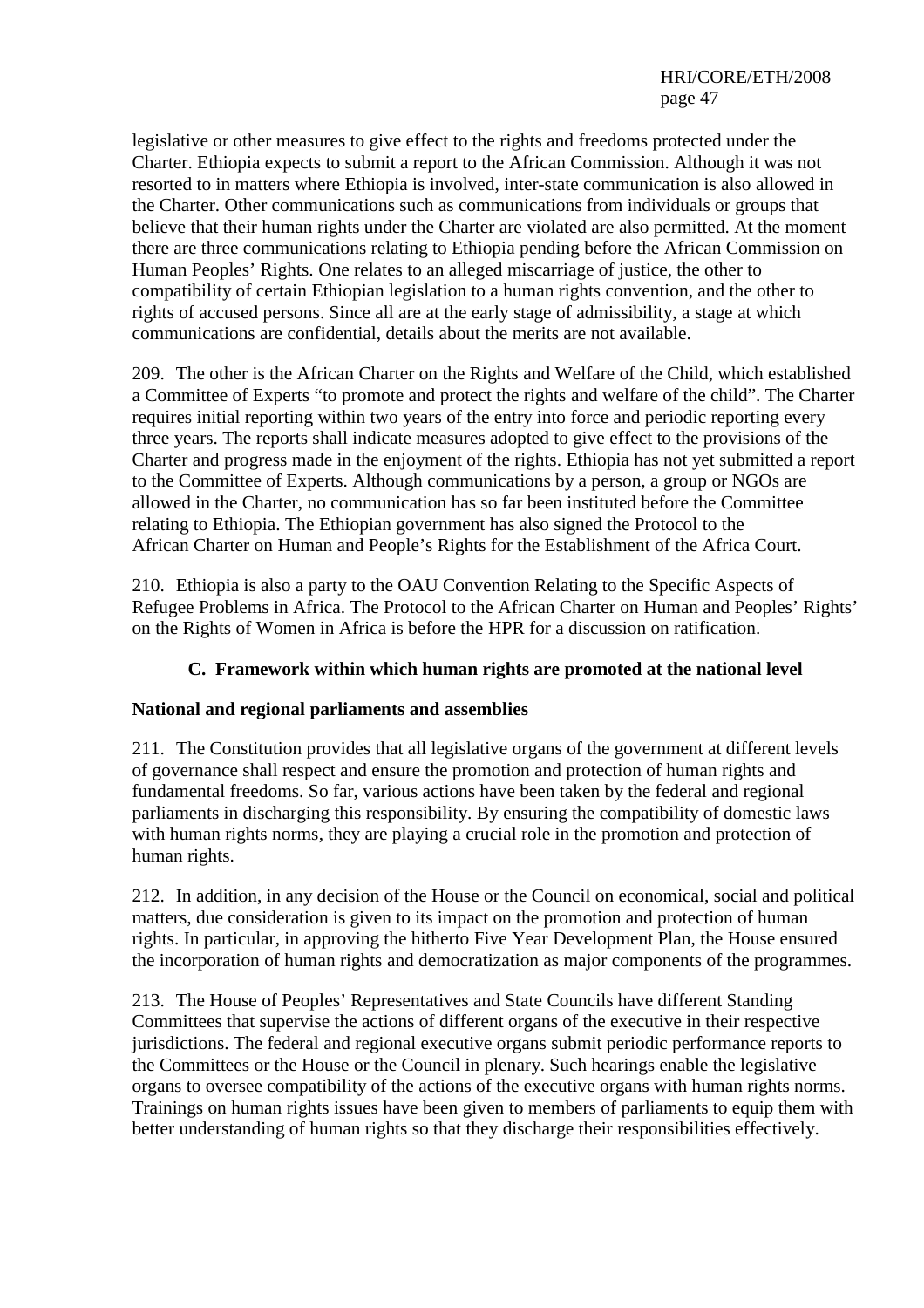214. As the supreme organ of the state, the House has been establishing Inquiry Commissions for the purpose of investigating allegations of gross violations of human rights in some parts of the country. Some of the councils of the regional states also have a procedure in place for entertaining allegations of gross human rights violations in their respective region. The House as well as the State Councils have the power to approve the declaration of State of Emergency in their respective jurisdictions. Such procedure enables the legislative organs to check the appropriateness of the decision of the executive to declare a state of emergency. The legislative organs are also mandated to establish a State of Emergency Inquiry Board to ensure that none of the measures taken by the executive involve inhumane treatment.

215. The House has established the Ethiopian Human Rights Commission and the Institution of Ombudsperson as institutions that are especially mandated to promote and protect human rights with direct accountability to itself. Such structure ensures the independence and integrity of the institutions.

## **National human rights institutions**

# *The Ethiopian Human Rights Commission*

216. The Ethiopian Human Rights Commission was established as an autonomous organ of the government in July 2000. The objectives of the Commission include educating the public about human rights; ensuring that human rights are protected, respected and fully enforced; and taking necessary measure where human rights are found to have been violated. It is established pursuant to the Paris Principles on the Status of National Human Rights Institutions. Accordingly, it maintains autonomous status and is made accountable directly to the House of People's Representatives. Such structure protects the Commission from any form of influence and interference by the executive.

217. The top leadership of the Commission is composed of the Chief Commissioner, the Deputy Chief Commissioner and the Commissioner for Children and Women Affairs all of which are directly appointed by HPR. The Commissioners and investigators of the Commission are provided with immunity from arrest or detention. They may not be arrested or detained without the permission of HPR or the Chief Commissioner except where they may be caught flagrante delicto for serious offences.

218. The Commission also has different departments and staff members. The Commission has an Executive Director responsible for coordinating its five Departments which are: the Education and Investigation Department; the Human Rights Complaints, Investigation and Protection Department; the Children's, Women's and Peoples' with Disabilities Rights Protection Department, the Plan and International Cooperation Department and Finance Department. The Commission's financial resource consists of the annual budget allocated by the government as well as various assistances and grants from local and international, governmental and non-governmental sources.

219. The Commission has been undertaking various activities in promoting, protecting and enforcing human rights since its operational inception. These activities include education and training on the protection of human rights programme (discussed below); human rights protection, complaint and investigation programme (receiving complaints and investigating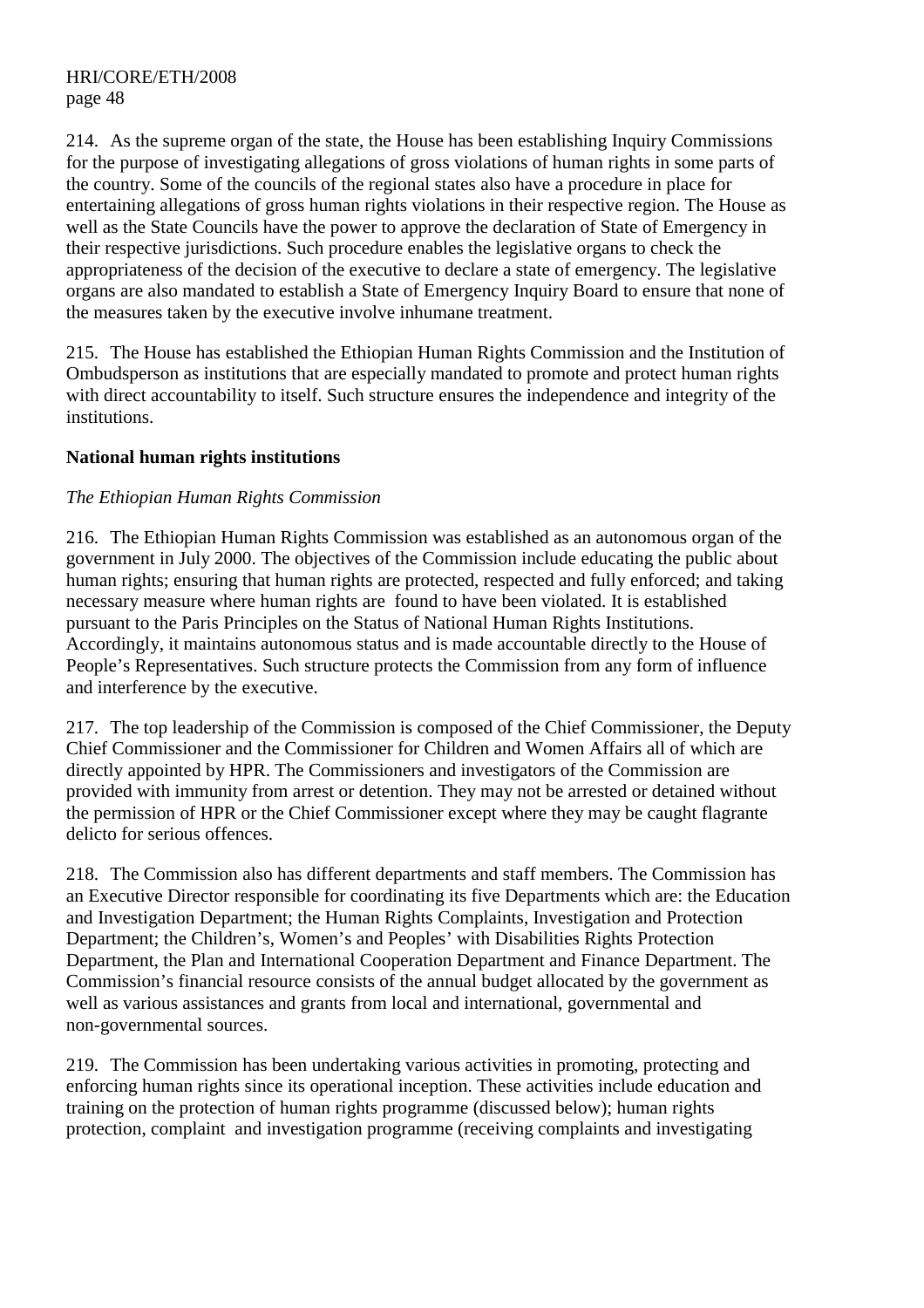them, legal consultancy and prison visit); assessing compatibility of the existing legislations with human rights norms; participation in international human rights meetings, conferences and symposia; distribution of books, articles, brochures, leaflets, posters and banners on human rights; coordination of the celebration of the United Nations Human Rights Day at national level. Currently, the Commission is undertaking preliminary study to open branches in some regions of the country.

220. The Commission investigates cases of human rights violations on the basis of complaints submitted to it or on its own initiative. Since its operational inception, it received 2399 complaints and accusations until 13 January 2008 of which it disposed of 2381. The remaining 18 are pending. It has also rendered free legal advice for 222 complainants. Prison visit has been undertaken in over seven police stations and ten prisons to asses the human rights conditions of detainees and prisoners. Some of the problems of the detention centres were resolved while the Commission is still working on solving problems that need the intervention of other government institutions. Such problems include overcrowding of the detention centres and prisons, the size and quality of the cells, inadequate health service provision and the confinement of children with their imprisoned mothers.

221. The Commission is undertaking an assessment of the compatibility of existing domestic laws and policies with international human rights treaties, guidelines and resolutions with the view to amend the existing laws to ensure their compliance with human rights norms or if need be to adopt new legislations and policies that promote and protect human rights.

222. In discharging its role to raise public awareness on human rights, the Commission has distributed 60,000 copies of a booklet on Election and Human Rights in three local vernaculars: Amharic, Oromiffa and Tigrigna, to various institutions and different sections of the society. Two hundred fifty copies of a booklet on Birth Registration prepared in the Amharic language have been distributed to institutions and different sections of the society. Various leaflets and brochures have also been distributed to the public, while posters and banners have been used to sensitize the latter on human rights issues and norms throughout the country.

223. The fifty-eighth anniversary of International Human Rights Day, 10 December 2006 was celebrated for the first time in the country nationwide upon the initiative of the Commission in coordination with other organizations under the motto "every person should promote human rights, and is responsible for avoiding gender based violence, poverty, exploitation and discrimination from all sections of the society and in particularly protect HIV positive women, children, refugees, internally displaced persons, persons with disability".

224. Currently, the Commission has a Head Office in Addis Ababa. Upon decision by the HPR, the Commission may open branch offices in the regions. The Commission has already prioritized areas where branch offices should be opened and preliminary feasibility studies have been conducted in Affar, Tigray, Oromia and Somalia regional states and report of the study is completed.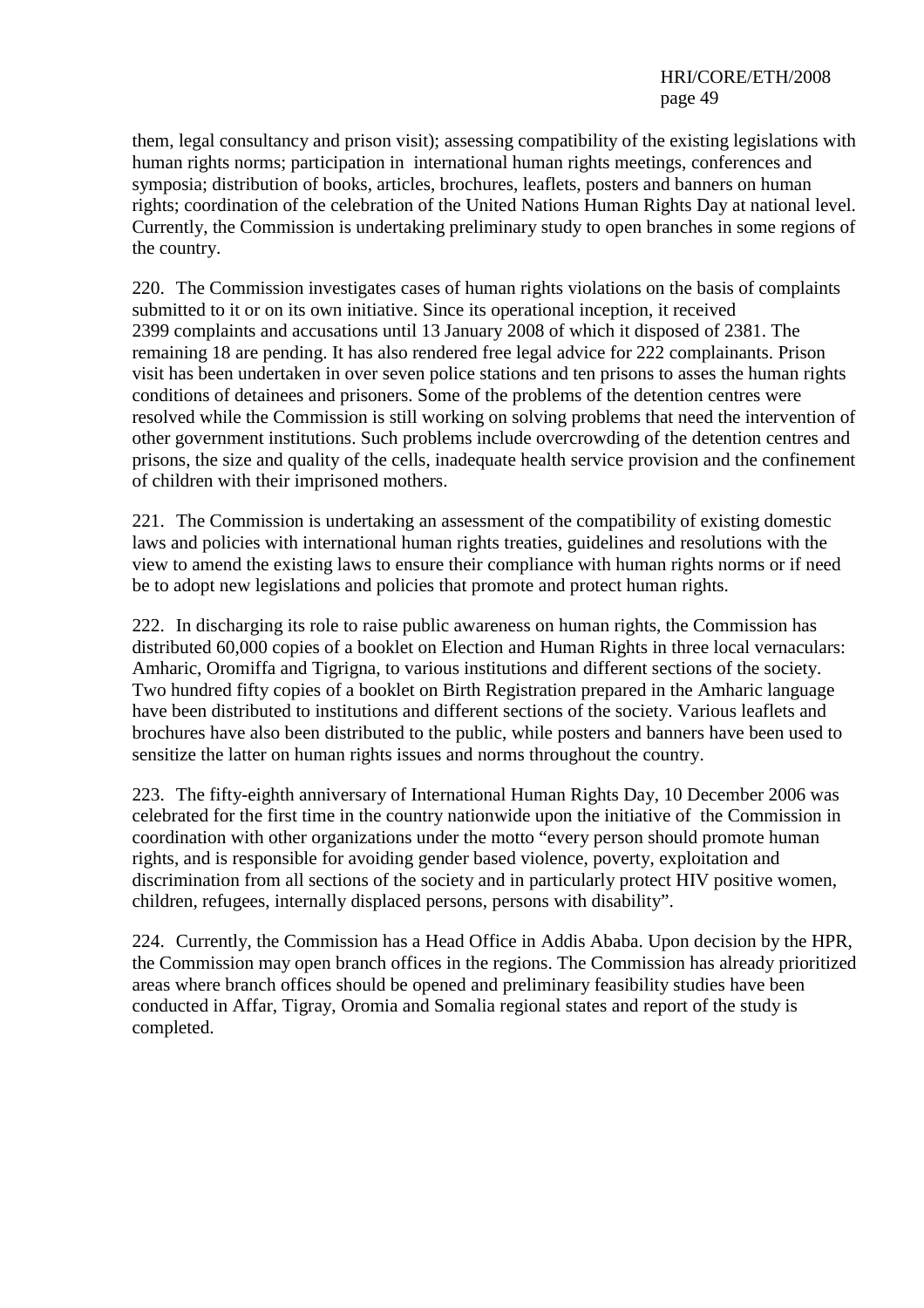#### *The Institution of the Ombudsperson*

225. The Institution of the Ombudsperson was established as an autonomous government organ directly accountable to the HPR. By doing so, the integrity of the Institution is guaranteed from the interference of the executive organ of the government. The Institution has a Chief Ombudsperson, a Deputy Chief Ombudsperson and an Ombudsperson heading the children's and women's affairs, investigators and other staff. The Ombudspersons and the investigators have immunity from arrest or detention to ensure their independence and smooth functioning.

226. The Institution has departments organized to suit the implementation of its programmes. The Institution's financial resource consists of the government budget allocated annually as well as assistances and grants from local and international governmental and non-governmental organizations. The Institutions has so far undertaken various activities which primarily consist of promoting its role in bringing good governance with a view to increase public awareness. It has also been engaged in promoting the rights of children, women and persons with disabilities and entertaining complaints of maladministration.

227. The Institution has organized various trainings and workshops on a wide range of topics for a variety of target groups. Education and training programmes have been organized for professional staff of the Institution itself in order to build their capacity. The trainings and workshops were conducted on many themes including the objectives and activities of the Institution, the responsibility of the Institution in the protection of children's rights and ensuring good governance, the responsibility of the Institution in ensuring good governance, the role of the Institution in the protection of human rights, the objective of the Institution from the perspective of protection of women's and children's rights, the protection of the rights of persons with disabilities and the need for the enactment of administrative law. In general, members of the legislature (federal and regional states), officials of the federal and regional states executive organs, members of civil society organizations , police officers of the federal and regional governments, and professionals from the federal and regional governmental and private mass media were target groups of the trainings and workshops. The Institution has been engaged in an extensive awareness raising training programmes- 30 trainings and workshops were conducted in a year and half period- with a view to build the capacity of various professional who in turn would promote good governance and the realization of rule of law.

228. The Institution has particularly been engaged in promoting its objectives and role in addressing administrative malpractices to the wider public by disseminating information regarding its objective, powers and duties; the types of petitions that can be brought before it, the procedure to be followed and the evidence that should be produced to substantiate allegations. Similarly, the Institution has been promoting public awareness through radio, television and magazine announcements and advertisements.

229. With regard to handling complaints of maladministration, the Institution is entertaining numerous complaints and has been commended by the public for its procedural efficacy. However, there remain constraints in respect of adequacy of manpower and material resources.

230. In order to ensure the participation of the public in the administration of the country at different levels, the Institution has designed a mechanism for children to participate in the process of good governance by establishing children parliaments. In September 2006, children's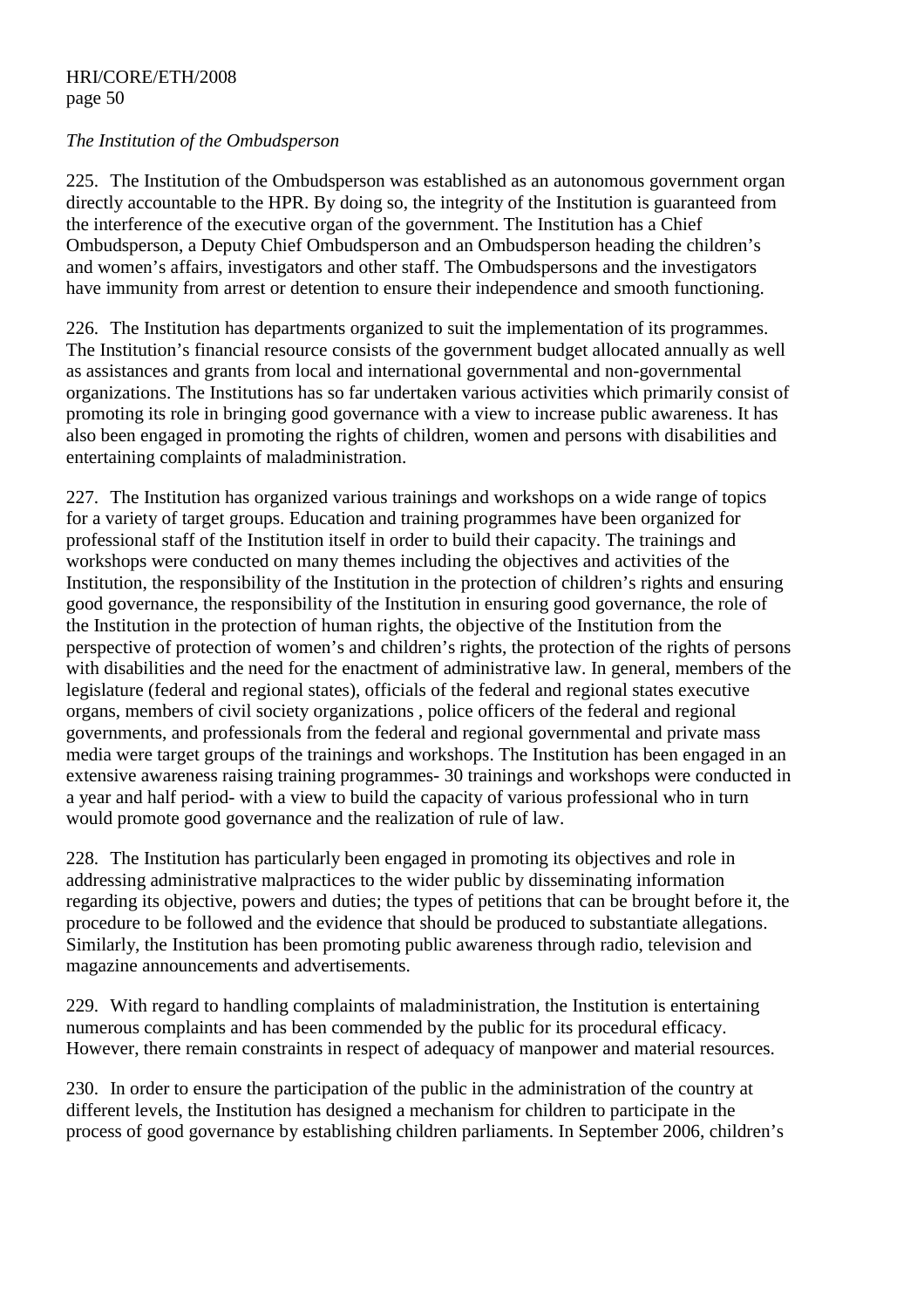parliament was established in Konso Woreda, a district in the Southern Region of the country, consisting of 96 children. The parliament has accomplished various tasks including, promoting the increase in the enrolment rate of girls and re-enrolment of drop out students; establishing children's clubs in some schools; and recommending that the youth be cautious of HIV/AIDS and appealing for the abolition of child labour and exploitation. The parliament has brought problems of children to the attention of the executive. This experience is believed to introduce children to principles of democratic process and good governance that would enable them to run Ethiopia's state machineries in the future.

231. In June 2007, Speakers of Regional State Council, representatives of regional states executives and representatives of relevant federal governments have underscored the importance of Konso Woreda Children Parliament and urged the establishment of such model parliaments in all regions. Accordingly, Assosa Woreda Model Children Parliament was established in December 9, 2007 in Benishangul - Gumuz Regional State. The trend will hopefully continue to flourish throughout the country. The Institution is also collecting administrative rules and regulations from every government institution in order to asses their compatibility with the Federal Constitution, other laws of the land and principles of good governance.

### **Dissemination of human rights instruments**

232. The Convention on the Rights of the Child is translated to eleven local languages and disseminated to institutions working on child rights as well as to the wider public and remains the widely disseminated international human rights instrument in Ethiopia. It is incorporated into elementary textbooks in some regional states. The Ministry of Justice, in cooperation with the French Embassy in Addis Ababa published a compilation of major regional and international instruments in English during the fiftieth anniversary of the UDHR and made them available free of charge to public prosecutors, law schools and law enforcement officers at various levels. The Ministry of Justice with the financial support of the Norwegian Embassy in Addis Ababa published another compilation of the major international human rights instruments in the Amharic language. The compilation was published in 5,000 copies and distributed to about 4,170 trainees who participated in the extensive human rights training programme organized jointly by the Ministry of Justice and the Norwegian Embassy in Ethiopia. The compilation has been widely distributed through sale and donation to various institutions and professionals. The Ethiopian Human Rights Commission re-published 10,000 copies of the Compilation and has been distributing same to training participants and law enforcement officials.

233. There are also translations and distributions of international human rights and humanitarian law instruments by civil society organizations. In this regard, the translation into local languages and publication of the major international human rights instruments by Ethiopian Human Rights Council; and the translation and publication of the 1949 Four Geneva Conventions and the two Additional Protocols by International Committee of the Red Cross (ICRC) - Ethiopia, are noticeable efforts. The United Nations High Commissioner for Refugees-Regional Liaison Office has also translated the major international human rights instruments into Somali language and distributed them widely among the Somali community.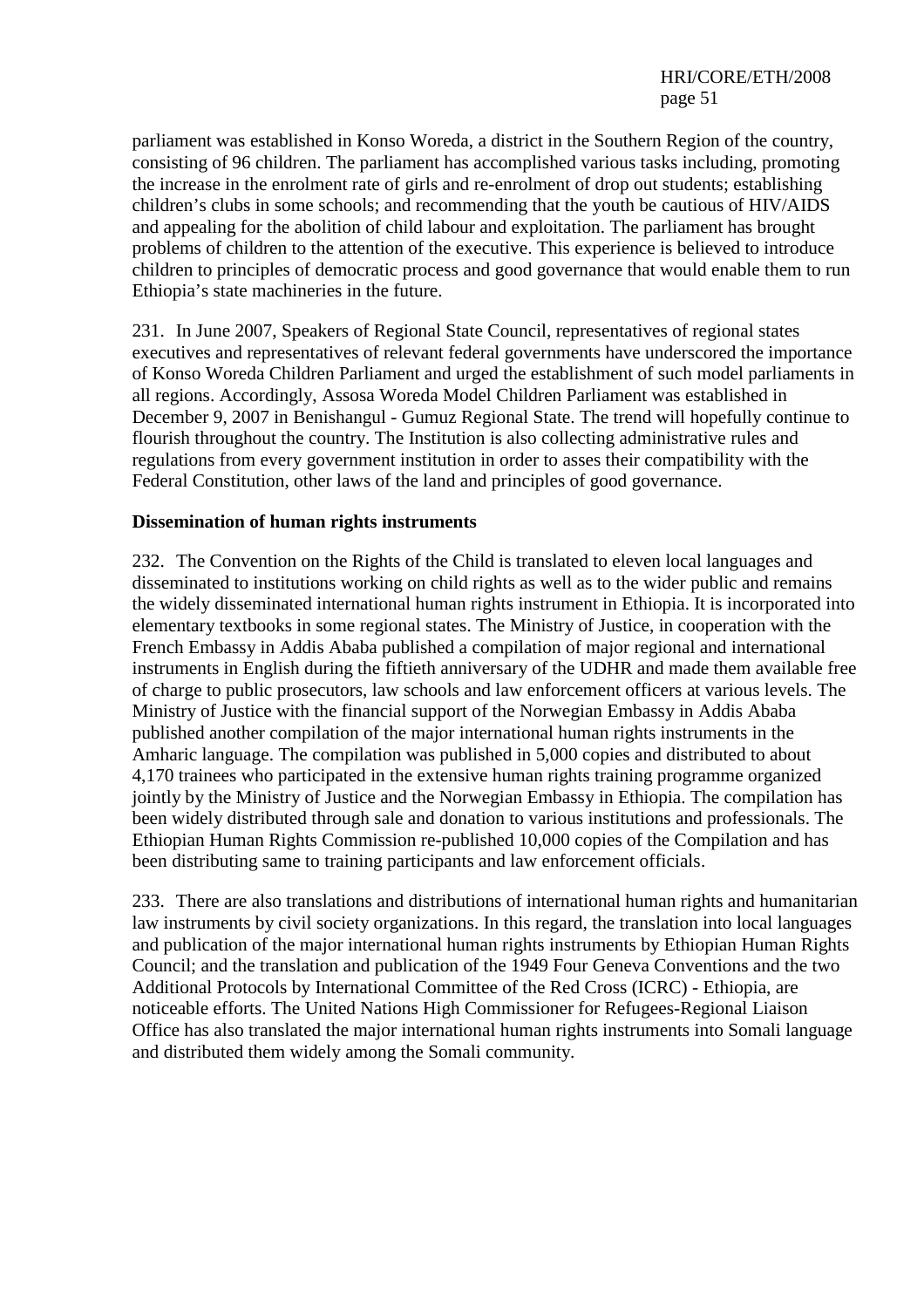234. The FDRE Constitution, a third of which contains human rights provisions, has been widely distributed by the House of Federation, the House of Peoples' Representatives, the Ministry of Justice, and the Ministry of Education. The electronic version of the Constitution is also available on the websites of the House of Federation, the House of Peoples' Representatives and the Federal Supreme Court.

# *Trainings and education on the promotion and protection of human rights*

235. Recognizing the lack of capacity on the part of the various actors engaged in the implementation of the poverty reduction strategy and other development programmes, and building the democratization process, the Ethiopian government has launched a nationwide capacity building programme. One of this National Capacity Building Programs is the five-year federal programme called the Public Sector Capacity Building Program (PSCAP). PSCAP which was launched in November 2004 was designed with the objectives of improving the scale, efficiency, and responsiveness of the public service delivery at the federal, regional and local levels to empower citizens to participate more efficiently in the economic development of their country as well as to promote good governance and accountability.

236. A Justice System Reform Program (JSRP) is also designed as a subprogramme under PSCAP. Its objective is to promote the rule of law as well as the efficient and effective function of the justice system as part of Ethiopia's broader democratization and public sector development process. At the designing stage, the justice system reform programme comprised of enhancing the effectiveness of law making organs and affiliated bodies, an efficient delivery of justice by judicial organs, an efficient law enforcement, training of legal professionals and researchers, and putting in place an efficient justice system. During the first implementation year it was realized that the judicial reform programme should be undertaken separately as the judiciary is an independent state organ. Currently, the judicial reform programme is undertaken by the Federal Supreme Court while JSRP is under the Justice and Legal System Research Institute which is accountable to the Ministry of Capacity Building. At regional states level, the JSRP is coordinated by the Capacity Building Bureaus and the judicial reform programmes by the Regional State Supreme Courts of each state.

237. Conducting extensive trainings and education on human rights for legislators, judges, public prosecutors, police officials and prison administration officials is one component of the JSRP. Accordingly, a number of training has been given to the members of the federal and regional parliament by the Ethiopian Human Rights Commission which is the organ responsible for conducting trainings on human rights under the JSRP. In 2006/07, a year after it started functioning, the Commission conducted the following trainings to federal and regional legislators on such topics as introduction to human rights and freedoms, the role of the legislative organs in the promotion and enforcement of human rights, women's rights and children's rights.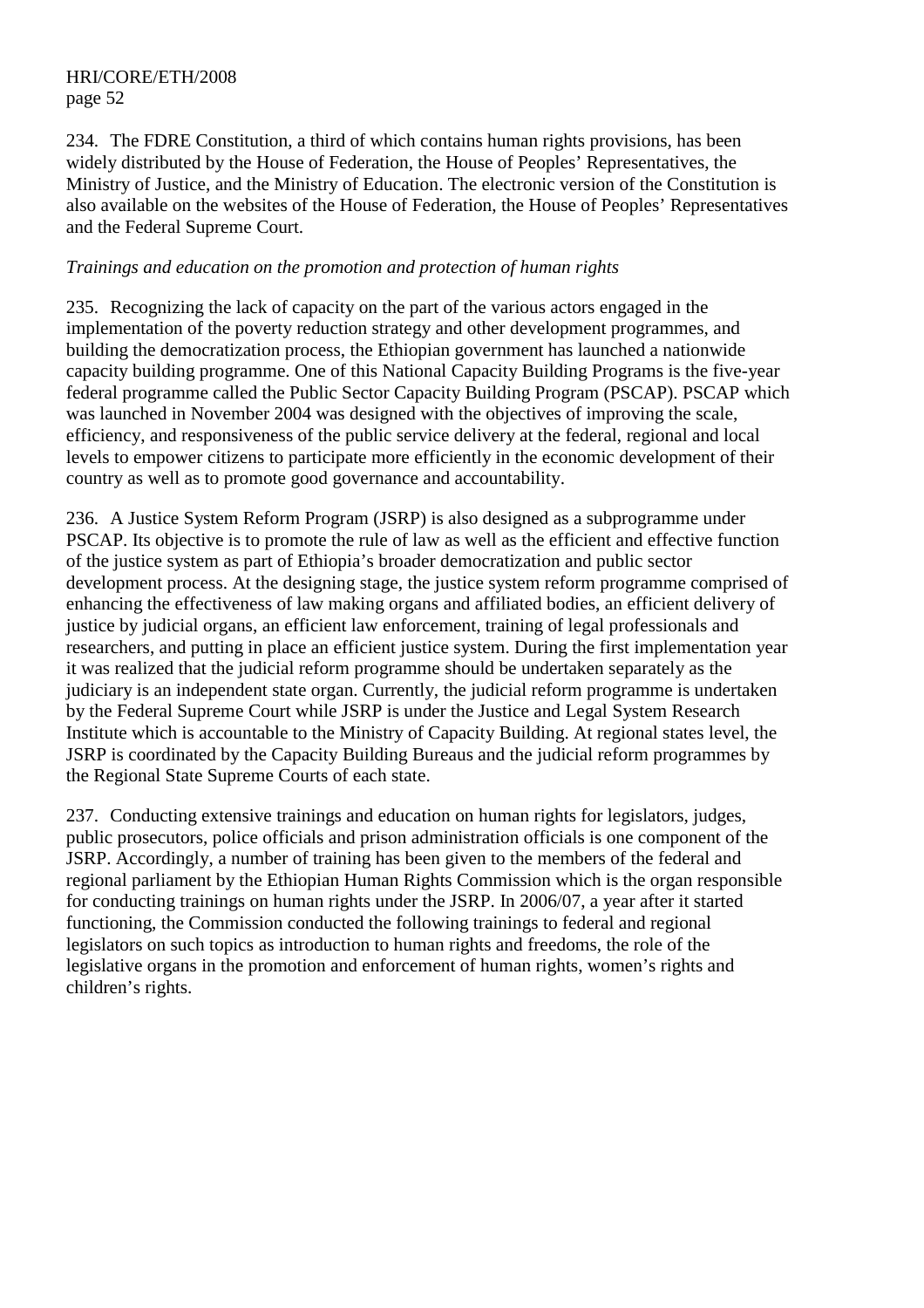| Participants' constituencies |        | No. of members of the |       |        | No. of other participants |       | Total |
|------------------------------|--------|-----------------------|-------|--------|---------------------------|-------|-------|
|                              |        | legislative organs    |       |        |                           |       |       |
|                              | Female | Male                  | Total | Female | Male                      | Total |       |
| HPR $1st$ Round              | 77     | 100                   | 177   |        | 5                         | 5     | 182   |
| HPR $2^{nd}$ Round           | 14     | 213                   | 227   | 6      | 14                        | 20    | 247   |
| <b>SNNPRS State Council</b>  | 78     | 302                   | 380   |        | 21                        | 22    | 402   |
| Amhara NRS State Council     | 70     | 152                   | 222   | C      | 38                        | 40    | 262   |
| Total                        |        |                       |       |        |                           |       | 1093  |

## **Trainings given by EHRC, 2006-2007**

238. Similar trainings on human rights targeting 877 members of the Council of Tigray, Gambella, Oromia and Benishangul- Gumuz regional states and their staff members have been conducted in the second half of 2007. Journalists have been the beneficiaries of the trainings in respect of their role in the promotion and protection of human rights. One hundred and fourteen reporters and editors of the government and private mass media were trained on the topic mentioned above. Eight hundred and fifty Woreda Election executives were trained on elections and human rights. TV spots promoting human rights have been produced and are now being televised. A project to make schools centres for human rights promotion is designed and ten model schools in Mekelle, the capital of Tigray Regional State and Hawassa, the capital of the SNNPRS are already selected for the implementation of the project. Teachers, students and their parents and administrators of the schools were trained to equip them with the knowledge and skills necessary to implement the project. Moreover trainings on human rights have been given to clan leaders and judges of Sh'aria Courts in Afar and Somali regional states.

239. Under the JSRP, the regional states also undertook successive trainings for the members of their respective State Council, judges, prosecutors, police and prison administration officials. In Tigray, in a training conducted for six days, 142 members of the State Council were trained on topics of human rights and democratization within the context of federalism and the challenges for the implementation of human rights. Within the last two years, 282 prosecutors attended workshops and seminars on the role of prosecutors in the promotion and protection of human rights. In Oromia Regional State, training on the revised Criminal Law from human rights perspective has been given for fifteen days to 980 judges, prosecutors and legal experts. In the SNNPRS, about 1300 police and prison administration officials and about 128 high ranking government officials have received training on the promotion and protection of human rights. In Benishangul – Gumuz Regional State, 40 prison police officials, 100 members of the State Council (twice) and 65 judges were trained on the promotion of human rights and their respective responsibilities in the protection and enforcement of human rights. The trainings mentioned so far are part of those conducted under the auspices of the Capacity Building Bureaus of the regional states through the JSRP.

240. With financial assistance from the Norwegian Government, the Ethiopian government has undertaken a nationwide human rights training for law enforcement officials at different levels with the view of enhancing their competence to enforce human rights norms enshrined in the FDRE Constitution and international human rights instruments ratified by Ethiopia. The project envisaged to train 4000 judges, prosecutors and police officers on national and international human rights standards applicable in the administration of justice. A ten-day training has been conducted in all regions of the State in several rounds. So far 4,300 law enforcement officers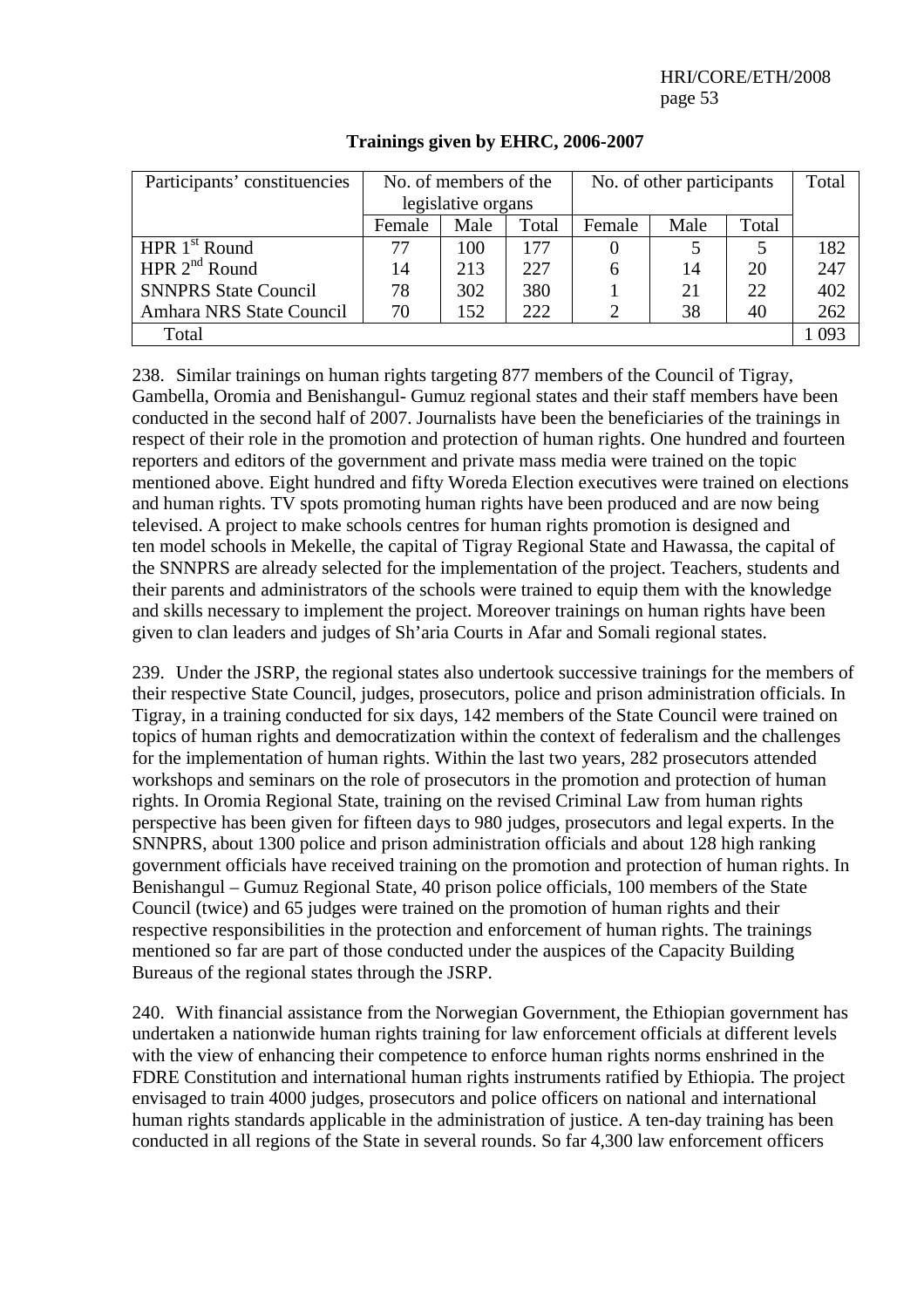have received training and a few more rounds of trainings remain to be conducted. A manual was prepared for the training under the title "Human Rights in the Administration Justice". The manual covered issues such as the basic features of human rights, the development of human rights, human rights and the Ethiopian legal system, human rights at the pre-trial stage and during trial, as well as the rights of women and children.

241. In addition to the training manual, all the participants were provided with reference materials necessary for enforcing human rights norms. These materials include a copy of the FDRE Constitution and the Universal Declaration of Human Rights in the Amharic language; a compilation in the Amharic language of the major international and regional human rights agreements ratified by Ethiopia and other instruments such as the UN Standard Rules for the Treatment of Prisoners, United Nations Body of Principles for the Protection of all Persons under any Form of Detention or Imprisonment, United Nations Declaration on Basic Principles of Justice for Victims of Crime and Abuse of Power, United Nations Declaration on the Elimination of Violence against Women, United Nations Standard Minimum Rules for the Administration of Juvenile Justice, United Nations resolution on independence of the Judiciary, United Nations Guidelines on the Role of Prosecutors, and United Nations Code of Conduct for Law Enforcement Officials. A reference material on human rights standards applicable during investigation and imprisonment was also distributed to the trainees and made available for sale to the public. Copies of the compilation prepared in Amharic containing the major human rights instruments were also donated to institutions engaged in the protection and promotion of human rights such as the Ethiopian Human Rights Commission and the Institution of the Ombudsperson. The booklet was also made available for sale to the public.

242. A comprehensive impact assessment of the project has not been carried out as yet. However, the feedback gathered from the trainees at the completion of the training sessions, the testimony of their superiors that acclaimed the training, and the early joint assessment made by the Ethiopian and the Norwegian governments indicate that the project has been a success.

243. Presently there is preparation under way by the Federal Government to take over the project by establishing a human rights institute under the Ministry of Justice with the objective, among others, of enhancing the human rights awareness of law enforcement officials. Various government organs have also organized awareness raising activities for their respective professionals on their own initiative from their own budget or with the assistance of outside financial or technical sources.

244. Civics education was introduced into the education system to promote and incorporate the ideals of human rights, democracy and constitutionalism into school curricula in 1993. The civics education curriculum was revised in 2002/03 and a new Civics and Ethical Education, which is based on major social values such as building a democratic system, rule of law, equality, justice, patriotism, responsibility, self-reliance, industriousness, active community participation, and the pursuit of wisdom is adopted across all grade levels. Appropriate textbooks were prepared for each grade and level and teachers were given specialized trainings. As a result, Civics and Ethical Education has started to be taught at the primary, secondary and tertiary level throughout the nation whether in public or private; secular or religious schools.

245. To promote the effectiveness of Civics and Ethical Education, the Ministry of Education has taken different measures so far. The social values of the subject are integrated in all subjects,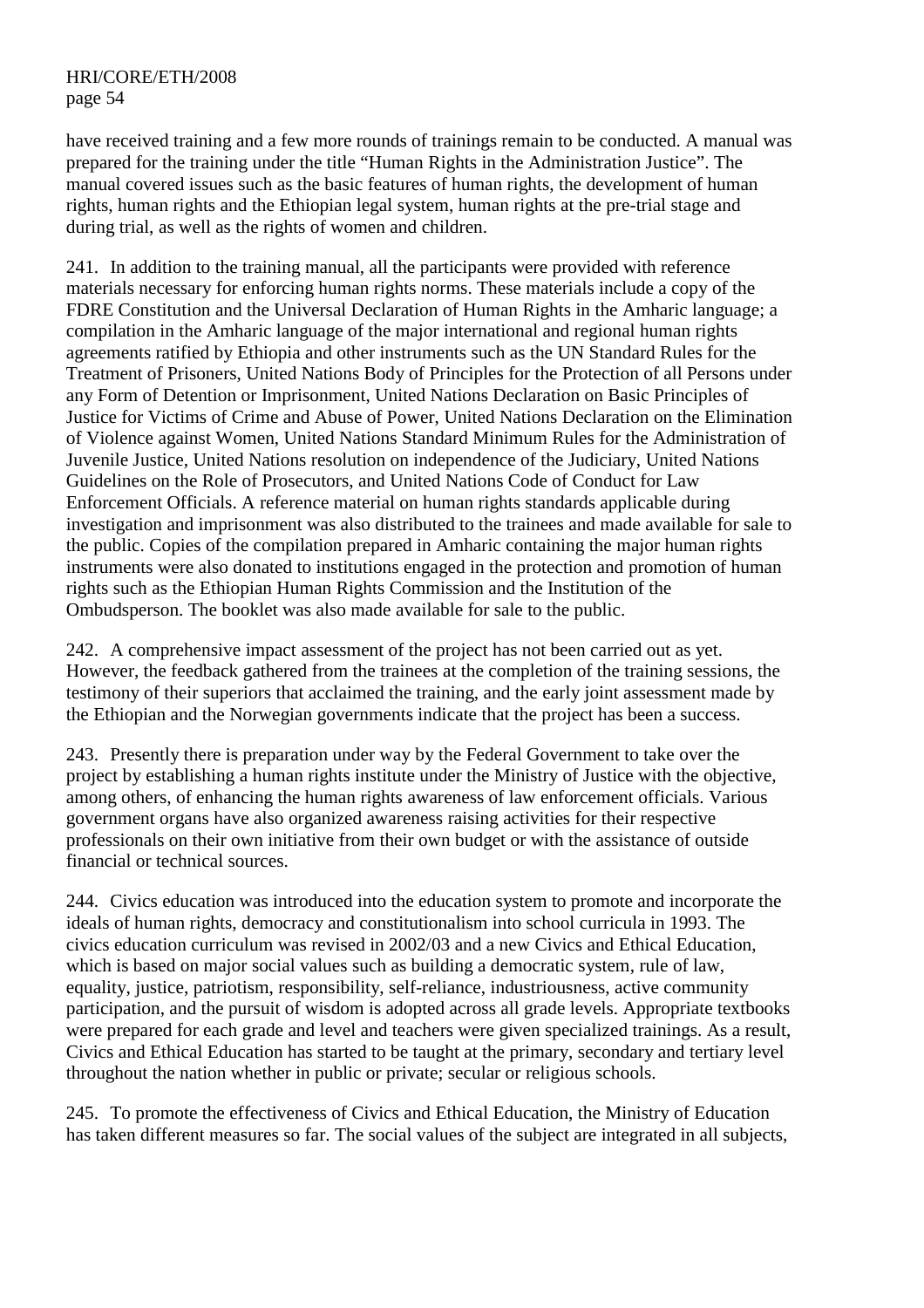both at primary and secondary levels, to help students acquire, understand and own the values. Efforts have also been made to build the capacity of teachers who teach Civics and Ethical Education. Moreover, Civics and Ethical Education Clubs have been established in all schools to enable students exercise what they have learned in their class rooms and develop their skills for active participation.

246. The Ethiopian Human Rights Commission has conducted a study on the extent of the incorporation of human rights education in the primary school curricula. The findings were presented and discussed in a forum in which the officials of the Ministry of Education and Regional Education Bureaus, curriculum designers, teachers and professionals of the Commission were participants. A consensus was reached to incorporate more human rights norms into the curricula in the event of the revision of textbooks. Accordingly, a trial programme in 50 (fifty) primary schools has been launched. Currently, the baseline study for expanding the programme to universities and teachers training institutes is being undertaken.

247. In higher educational institutions, the Civics and Ethical Education Course whose large portion consists of topics on human rights and democratization issues, is integrated into the curriculum of every professional programme. This move has familiarized all students with issues of human rights and the building of a democratic system. In addition, it enables them to discharge their professional duties with ethical standards that conform to the basic norms of human rights. Human Rights Law, Public International Law, Ethiopian Constitutional Law, Humanitarian Law, Law and Gender Issues, Family Law, Law of Persons, Criminal Procedure Law are some of the Courses given to law students in the undergraduate legal education programmes.

248. The Justice Professionals Training Center, a governmental training centre for prospective judges and public prosecutors is playing a crucial role in promoting human rights through its training programmes. The Centre has four training programmes: training for nominee judges and prosecutors of High Court, training for nominee judges and prosecutors of *Woreda* Court, trainings for judges and prosecutors who are serving at different levels and special custom designed trainings. The duration of the first two programmes is two years and the curricula for the programmes have been designed and are in the process of being implemented. The curricula comprise various law courses and are accompanied by practice. Courses such as Human Rights Law, Family Law, Criminal Procedure Law and many other human rights related courses are included in the curricula.

249. The Human Rights Law course is especially designed to give trainees deep insight into the constitutional and international basis of human rights norms, domestic application of human rights law and women's and children's rights. The trainees should hold a law diploma or degree in order to be admitted to the programmes. The other two programmes are however, short term training programmes on different legal topics. The Centre has been giving thematic trainings for judges and prosecutors on various human rights issues. In addition, special trainings have been organized on human rights and related issues for judges, prosecutors, police officers and prison administration officials.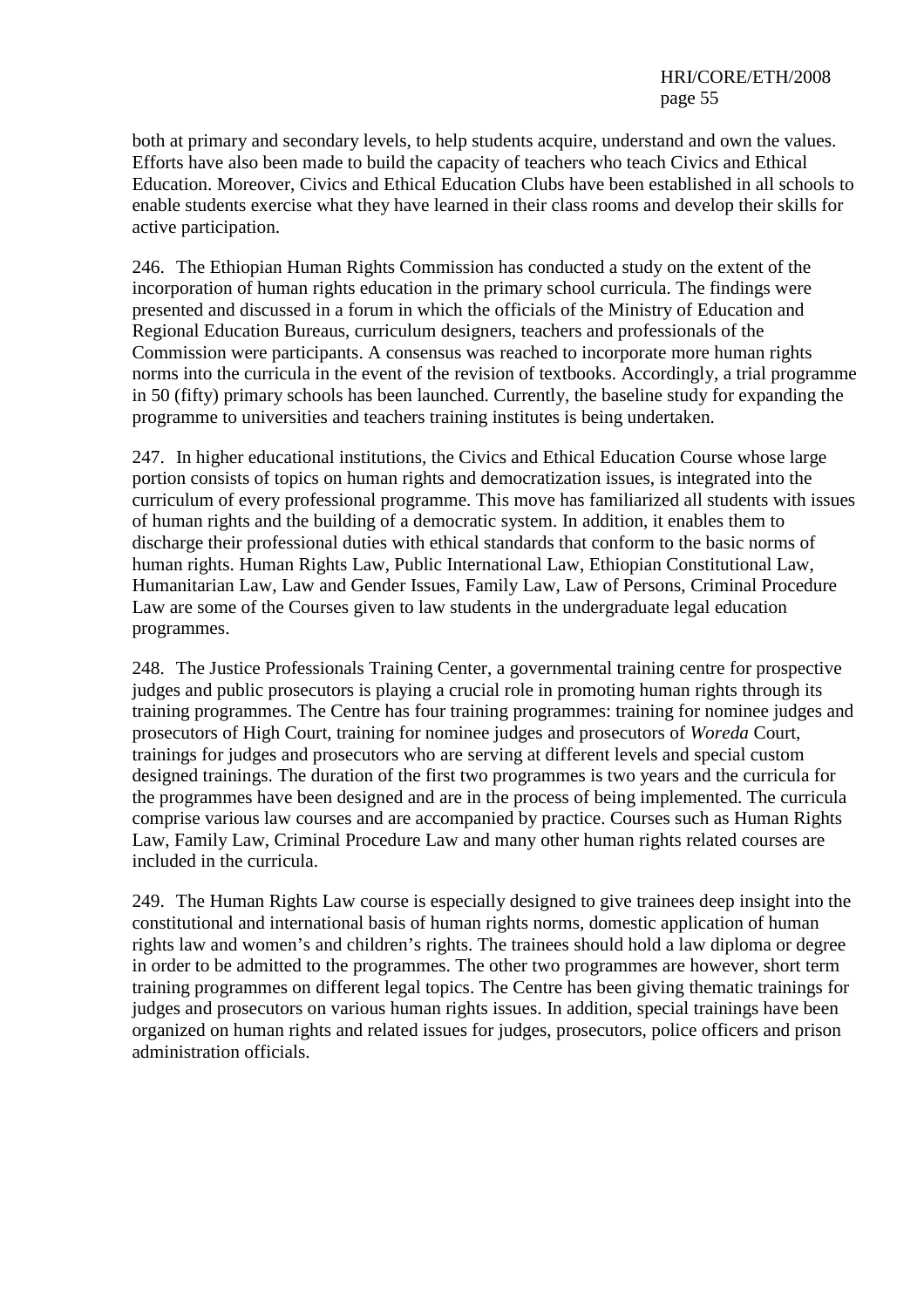## *Members of the defence forces*

250. The Ministry of Defense promotes human rights through the formal military training courses it gives and via the workshops and awareness programmes it conducts through the mass media. The Ministry transmits a regular radio programme whose target audience are members of the military. One of the objectives of the programme is to raise the awareness of the military personnel regarding their roles in the protection and promotion of human rights. Topics covered in the programme include people and the military, prisoners of war, the loyalty of the military to the Constitution and rights and freedoms of citizens, human rights trainings delivered by the ICRC, laws of war, the core values of the military, and lessons on the Constitution.

251. The Ministry also publishes and circulates among members of the military a biweekly newspaper entitled *Wugagen* (the dawn). The news, articles and columns in the newspaper mainly raise issues related with the protection of the fundamental human rights and freedoms enshrined in the Constitution. Human rights norms such as equality of religion, equality of nations and nationalities, freedom of opinion and other individual and group rights are featured in the paper. There is also a column in the newspaper dedicated to humanitarian law - prepared in collaboration with the ICRC.

252. Various workshops and trainings on human rights have also been given for high ranking military officers, justice professionals of the same, officials having participated in international peace keeping missions, and media workers of the military. Presently, as part of a campaign to educate the military on the norms of international humanitarian law, documentary films of the two world wars have been translated into Amharic and being shown to members of the military.

253. The human rights trainings given at military schools are extensive. Substantive human rights are included in the curricula of all military colleges and institutions. In the lessons, emphasis is placed on the role of the military in the protection of human rights and in the implementation of the laws of war. Pocket-size copies of the Constitution are handed out to all candidates to enable them to study, debate, and fully understand the fundamental human rights of citizens they stand for. Human rights related conferences and seminars are also frequently organized in all military training centres in collaboration with the ICRC.

#### **Development cooperation and assistance**

254. There is no definite information on development cooperation and assistance that the country benefits from, for the specific purpose of promoting human rights. However, data on the general assistance that the country gets has been provided.

255. Despite the fact that Ethiopia is a developing country, having limited capacity to extend development assistance to other countries in order to protect and promote human rights, the country has given peacekeeping forces to assist countries in keeping peace within their country, which is crucial for the existence of legal order and the protection of human rights. The Ethiopian peace keeping force has served in Rwanda, Burundi, Liberia and Somalia presenting aid to the countries forces to keep peace and stability within. The country is recently preparing a force to send to Sudan, Darfur for similar purpose. Moreover, Ethiopia is providing development cooperation and assistance to protect and promote human rights in Somalia.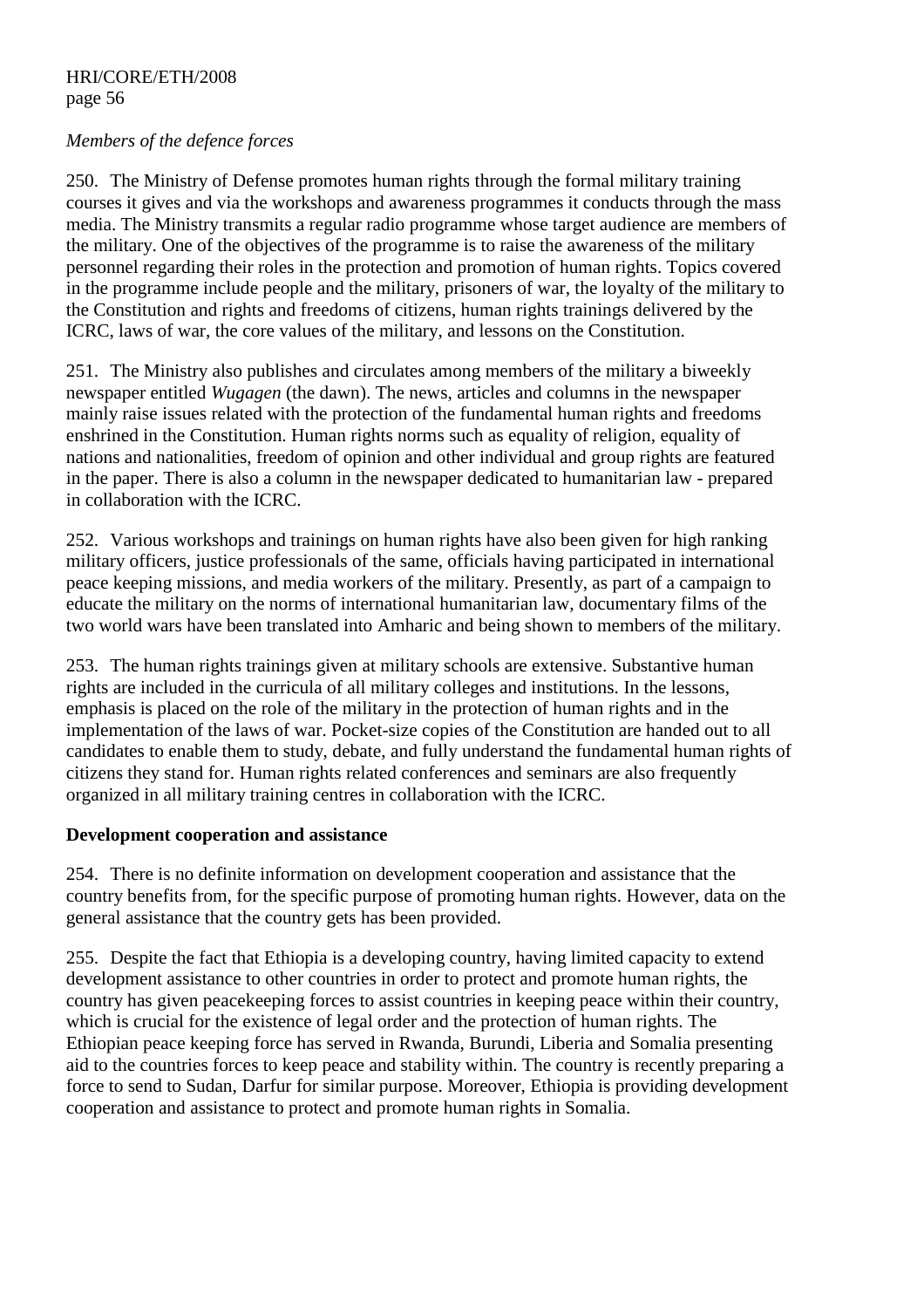## **D. Reporting process at the national level**

256. A project enabling Ethiopia to honor its international obligations to submit initial and periodic reports to treaty monitoring bodies under different international human rights treaties was initiated by the Ministry of Foreign Affairs and the Ethiopian Human Rights Commission with the technical assistance of United Nations Office of the High Commissioner for Human Rights (. A National Conference on Ethiopia's reporting obligations under international human rights instruments was held to this end. The National Conference had adopted long term and short term recommendations. One of the recommendations, to be implemented in the long term, was the adoption of the appropriate legislation to establish a permanent national committee by the Ethiopian government, which should be mandated to supervise the entire reporting process and follow-up of treaty bodies' recommendations.

257. In the mean time, the Conference recommended the establishment of an ad hoc inter-ministerial committee and a drafting committee mandated to oversee the drafting and submission of the overdue reports. The former is composed of Ministry of Foreign Affairs as coordinator, Ministry of Justice, Ministry of Finance and Economic Development, Ministry of Federal Affairs, Ministry of Labour and Social Affairs, Ministry of Education, Ministry of Health, Ministry of Defense, Central Statistics Agency and Federal Police Commission. It is mandated to oversee the report preparation process, to coordinate and facilitate data and information collection, to determine the delegation in the presentation of the reports to the relevant treaty bodies, and to oversee the dissemination of the treaty bodies' recommendations. The Drafting Committee consists of independent legal experts with competence in human rights laws and issues.

258. Different stakeholders including representatives of the federal government ministries and agencies, regional governments, United Nations offices and international and local NGOs participated in the National Conference. The National Conference had been given wide media coverage with the view to raising public awareness about the process and purpose of reporting to treaty bodies. The National Conference played a paramount role in sensitizing stakeholders and the public at large about the need to ensure participatory reporting process.

259. Following the National Conference three specialized trainings on human rights treaty reporting process had been conducted for persons who would be engaged in the reporting process, in gathering information, drafting the initial draft reports, editing and standardizing the final reports as well presenting them before treaty bodies. Experience-sharing has also featured in the finalization of the reports. A member of the drafting committee and one of the Commissioners of the EHRC were able to attend as observers the meetings of the Committee on the Elimination of Racial Discrimination and they shared their experience with the drafting committee, ad hoc committee and the legal experts.

260. Legislatures at different levels, ministries, agencies, authorities, commissions, regional governments, and supreme courts assigned focal persons within their institutions who would facilitate the flow of information between the institutions and the legal experts preparing the reports at the Ministry of Foreign Affairs. The legal experts contacted over 400 federal and regional government officials and held several briefing and consultative meetings which ensured the process to be participatory. The legal experts prepared the first draft of the common core document and submitted it to the drafting committee for feedback and additional inputs to come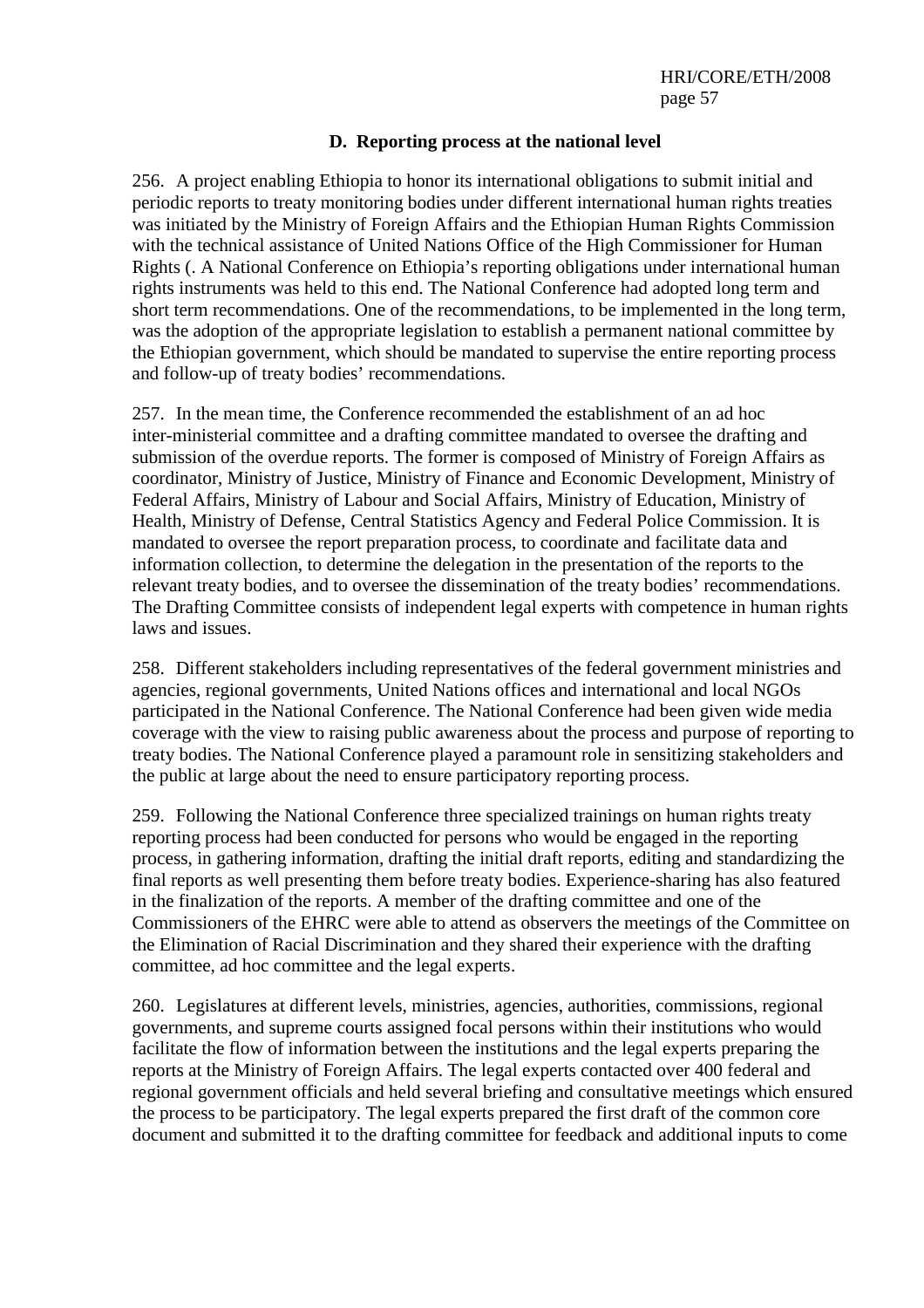up with the final draft. After the final draft by the Drafting Committee, a consolidation workshop has taken place to ensure the participation of non-governmental organizations. These organizations were given the opportunity to comment on the draft documents both orally and in writing. These comments by NGOs were incorporated in the draft report. Since the EHRC was given by Proclamation No. 210/2000 to comment on human rights reports the Government makes, the final draft, which was approved by the ad hoc committee, was sent to the EHRC for comments. The comments by the EHRC were included in the final reports presented.

## **E. Follow-up to international conferences**

261. Relevant government offices concerned with the theme of the conference participated in International conferences. The participant office will devise a mechanism of follow-up and subsequent review to the declarations, recommendations and commitments adopted at the conference in consultation with other government offices when necessary. For instance the Environmental Protection Authority is vested with the power to participate in world conferences on environmental issues and is also responsible to follow-up the results of such conferences thereof.

# **IV. INFORMATION ON NON-DISCRIMINATION AND EQUALITY**

## **Equality and non-discrimination**

262. The Ethiopian legal system unequivocally guarantees equality before the law and equal protection of the law. Accordingly, the FDRE Constitution states that all persons are equal before the law and are entitled without discrimination to equal protection of the law. In that light, the FDRE Constitution stipulates that the law shall guarantee to all persons equal and effective protection without discrimination on grounds of race, nation, nationality or other social origin, colour, sex, language, religion, political or other opinion, property, birth or other status. Pursuant to the FDRE Constitution, other specific laws have incorporated provisions on equality and non-discrimination. For example, the Criminal Code of Ethiopia prohibits discrimination on the basis of individual's social conditions, race, nation, nationality, social origin, colour, sex, language, religion, political or other opinion, property, birth or other status.

263. The FDRE Constitution also provides that its provision on human and democratic rights should be interpreted in line with international treaties to which the country is a party, which means that the provisions on equality and non-discrimination are to be interpreted in a manner conforming to the principles of the UDHR as well to the relevant human rights instruments to which the country is a party.

264. The Constitutions of all the regional states of Ethiopia also guarantee equality and non-discrimination in the same way as the FDRE Constitution. Apart from making provisions dealing with equality and non-discrimination, the FDRE Constitution clearly states that all federal and State legislative, executive and judicial organs at all levels shall have the responsibility and duty to respect and enforce the provisions of Chapter Three, providing for fundamental rights and freedoms including the rights to equality and non-discrimination.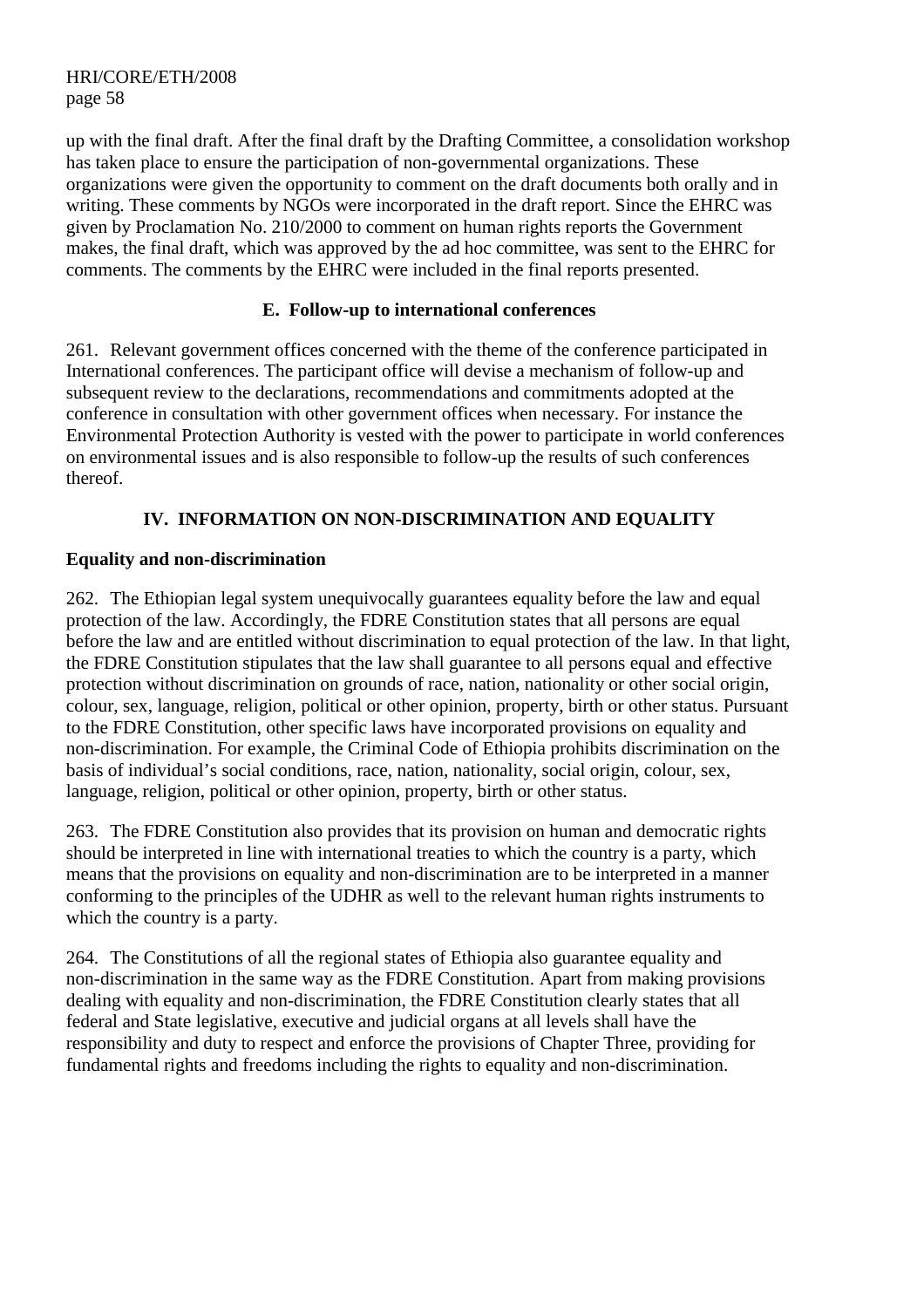265. The Ethiopian Human Rights Commission and the Office of the Ombudsperson would play important roles in addressing human rights violations including the right to equality and non-discrimination.

266. In an attempt to address the rights to equality of individuals accused of committing crimes, efforts have been made to provide free legal representation to individuals accused of serious crimes, with no resource to secure representation.

267. The Criminal Code of Ethiopia prohibits discrimination on the basis of individual's social conditions, race, nation, nationality, social origin, colour, sex, language, religion, political or other opinion, property, birth or other status. All actors involved in the enforcement of the Criminal Code such as the courts, prosecution and Police, have the responsibility to enforce the provisions on nondiscrimination. Different institutions play important roles in combating and preventing discrimination in all its forms. Chief among such institutions are: the courts at all levels, the Police, the prosecution, the Council of Constitutional Inquiry, the Human Rights Commission, the Ombudsman and the Anticorruption Commission. As stated earlier, the FDRE Constitution clearly states that all federal and State legislative, executive and judicial organs at all levels shall have the responsibility and duty to respect and enforce the human rights provisions including those providing for the rights to equality and non-discrimination.

268. Ethiopian laws call for specific attention to the human rights of people who for different reasons require special attention such as women, children, persons with disability and the elderly. Despite the multifaceted and significant role women play in the society, they have not been enjoying the fruits of their contribution and lag behind men due to political economic and cultural bias against them in the past. Women have often been considered inferior to men and were subjected to discrimination.

269. To rectify this, the FDRE Constitution has come up with different provisions dealing with the rights of women. Accordingly, the FDRE Constitution has enshrined the right to equality of men and women in the enjoyment of rights and protections provided for by the Constitution as well as the equal rights of women with men in marriage, in employment as well as in property ownership and administration. In addition, the FDRE Constitution has provides for the elimination of customs harmful to women and prohibits laws, customs and practices that oppress or cause bodily or mental harm to women.

270. The FDRE Constitution has also recognized the historical legacy of inequality and discrimination suffered by women in Ethiopia and provides for affirmative measures with a view to remedy the legacy. These measures shall provide special attention to women so as to enable them to compete and participate on the basis of equality with men in political, social and economic life as well as in public and private institutions. The provisions of the FDRE Constitution on economic objectives impose a duty on the government to ensure the participation of women with men in all economic and social development endeavors. The constitutional provision on affirmative action has been translated into practice in different areas such as in employment and entrance to higher learning institutions.

271. The Constitutional provisions dealing with the rights of women have further been elaborated in the specific laws of the country. Chief among these laws are the Revised Family Law, the Criminal Code and the employment laws. The Revised Family Law has brought what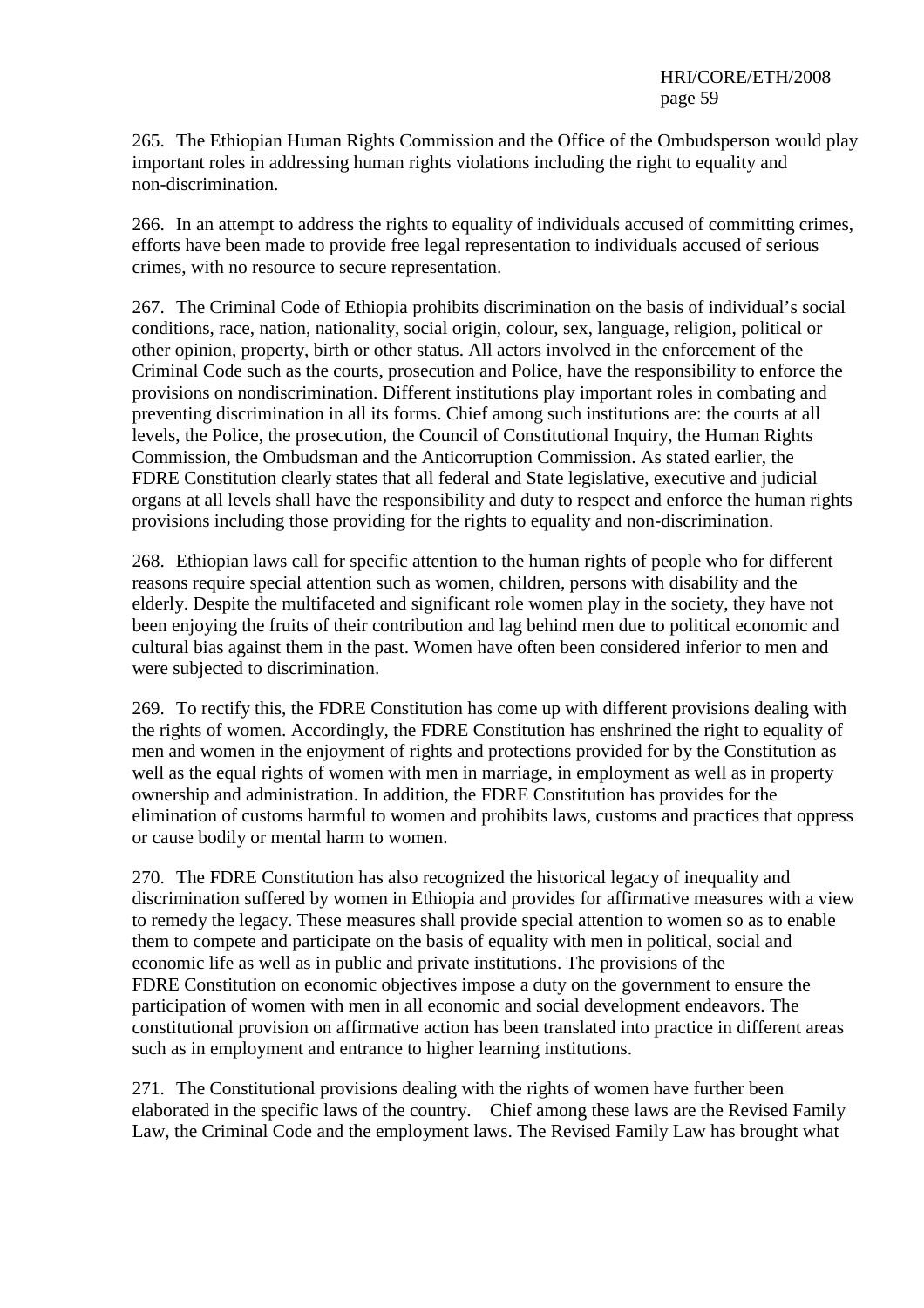may be considered a revolutionary change to parts of the Civil Code dealing with marriage and by abolishing most of the discriminatory provisions of the 1960 Civil Code. The fundamental underpinning of the Revised Family Code is thus the principle of equality of men and women which has been reflected in the different provisions dealing with the relation between the spouses. It, for example, provides that marriage should be based on mutual respect, support and assistance of the spouses, and entitles both spouses to administer and direct their family affairs including the upbringing of their children.

272. At the regional level Amhara, Tigray, and Southern Nations and Nationalities and Peoples National Regional states have similarly adopted their revised family codes based on the principle of equality of women and men.

273. The Revised Criminal Code of Ethiopia, which came into force in May 2005 replacing the 1957 Penal Code, includes new and revised provisions relevant to the protection of women's human rights in general. Accordingly, the Criminal Code addresses violence against women in its different forms either in the form of elaborating the existing vague provision or by introducing new offences. Furthermore, the Criminal Code has redefined the elements of some existing offences, added aggravating circumstances and revised the penalties applicable in cases of violation.

274. Both the new Labour Proclamation (Proclamation No. 262/2002) and the new Federal Civil Servants Proclamation (Proclamation No. 515/2007), the currently applicable laws governing employment, have fully incorporated equality of men and women in employment and outlawed discrimination in employment on the grounds of, among other things, sex. The Federal Civil Servants Proclamation has actually gone a step further by providing affirmative action in favor of women in employment. Accordingly, priority would be given to female candidates with the same qualification as men to a particular employment.

275. In 1993, a National Policy on Ethiopian Women (NPEW) was adopted by the Transitional Government of Ethiopia. The NPEW was the first policy document showing the intention of the government to promote and protect the rights of women in Ethiopia. The NPEW had made an assessment of the situation of women in Ethiopia and made the conclusion that discrimination against women has been perpetuated in various forms depending on their ethnic background, culture and religion. It further noted that Ethiopian women experience a ban from owning the means of production, are victims of natural as well as man-made disasters, face prejudicial attitudes in the country's political social and economic life and are still subjected to discriminatory laws. The main objectives of the NPEW include:

(a) Facilitating conditions conducive to speeding up equality between men and women;

 (b) Facilitating the necessary conditions whereby rural women can have access to basic social services and to ways and means of lightening their work load;

Eliminating prejudices as well as customary and other practices that are based on male supremacy and enabling women to head public office and participate in decision making process at all levels.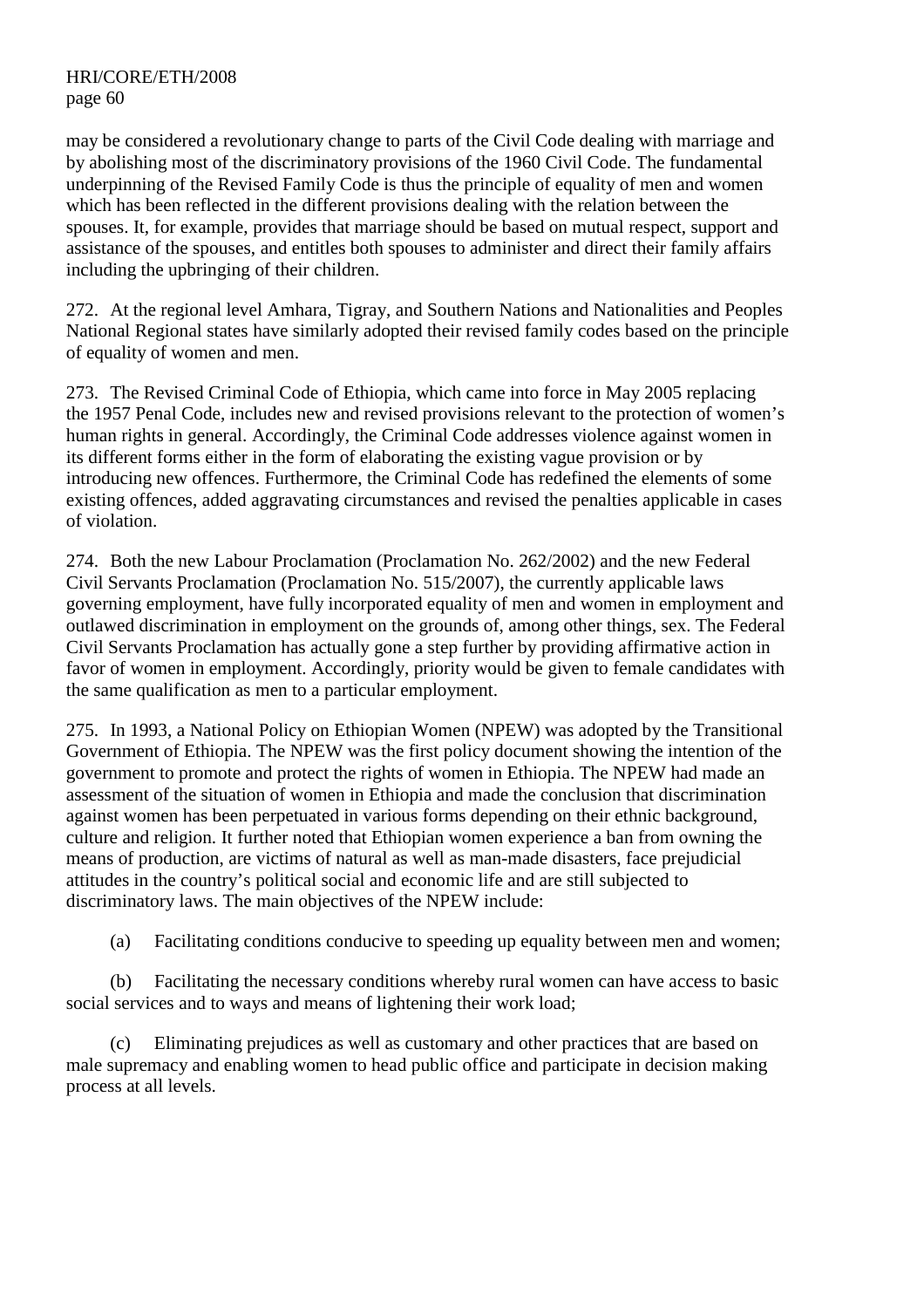276. The NPEW also states that Government policies, laws and regulations as well as other relevant activities should be guided by the objective of ensuring equality between men and women, with a particular attention to rural women enabling them to equally participate with men in the field of development.

277. The Ethiopian Government in formulating its policy, strategy and programme took due notice of gender mainstreaming. As such, various policies, strategies and programmes adopted by the Government have taken into consideration gender issues. Some of the major policies, strategies and programmes that comprise gender friendly provisions include:

- (a) Development and Social Welfare Policy;
- (b) Sustainable Development and Poverty Reduction Programme;
- (c) Micro and Small Enterprise Development Strategy;
- (d) National Agricultural Policy;
- (e) Environmental policy;
- (f) Population policy;
- (g) Health policy;
- (h) HIV/AIDS policy;
- (i) Comprehensive Education and Training Policy.

278. Similarly, Ethiopia has taken different measures to protect and promote the rights of children. The FDRE Constitution provides for a catalogue of rights of children including the right to life, name and nationality, to know and be cared for by parents or guardians, not to be subject to exploitative practices, to be free from corporal punishment or cruel or inhumane treatment. It also imposes a duty on the Government to allocate resources, within the available means, to provide rehabilitation and assistance to such vulnerable groups as children with no parents or guardians. The Revised Family Code has also come up with several provisions with a view to protecting the rights of children and provides that the overarching principle guiding any decision concerning the family shall be the best interest of the child.

279. With a view to address one of the serious problems affecting persons with disabilities, a specific law providing for the right to employment of persons with disability has been issued. The Law states that persons with disabilities shall have the right to employment without discrimination unless the nature of the work dictates otherwise. It further states that any law, practice, custom, attitude or other discriminatory situation that impairs the equal opportunities to employment of a person with disability are illegal.

280. The FDRE Constitution imposes a duty on the government to allocate resources, within the available means, to provide rehabilitation and assistance to physically and mentally disabled, the aged, and children with no parents or guardians.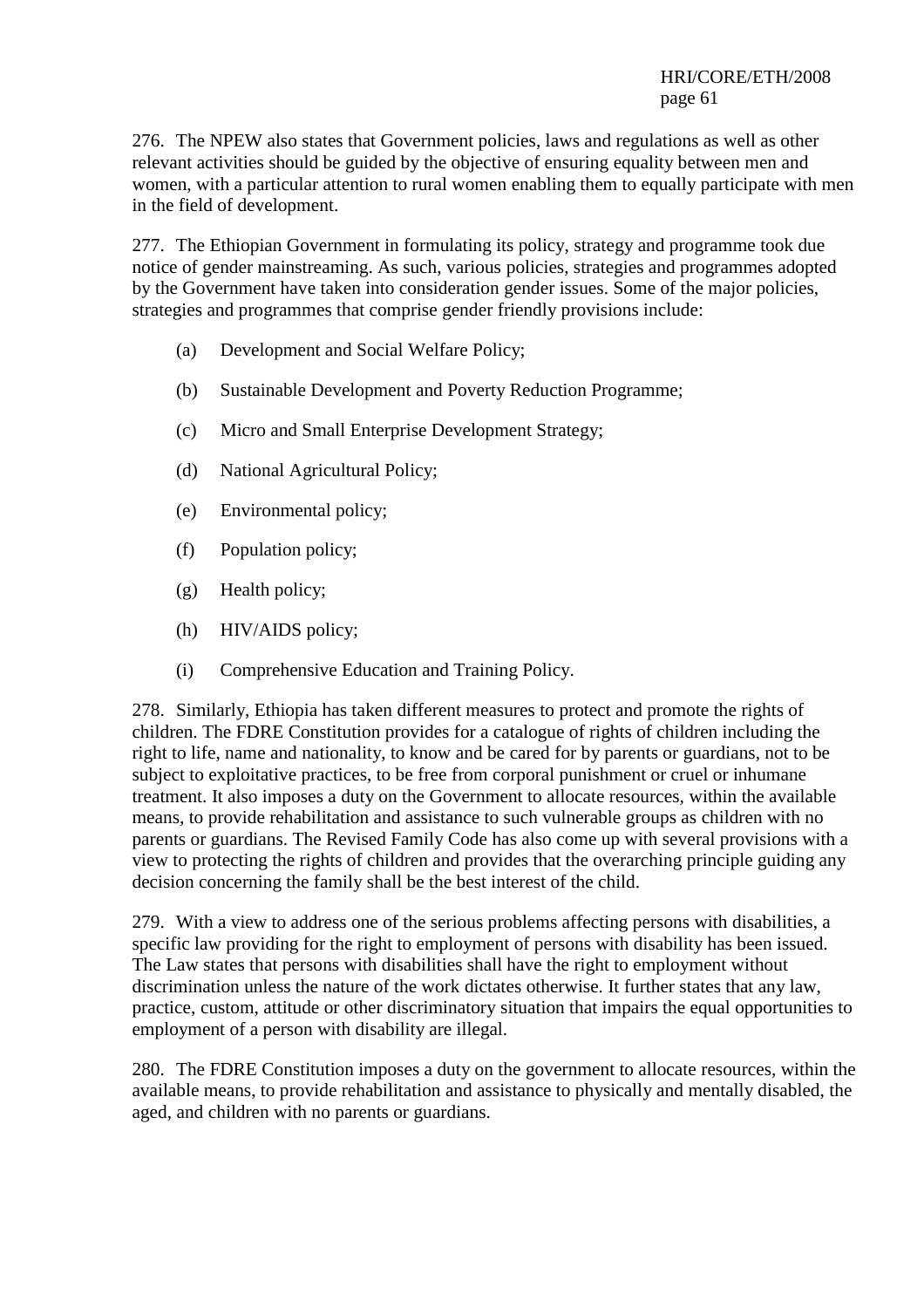281. The Government has recently raised the amount of pension with a view to addressing the peculiar needs of the elderly to meet their socio-economic needs in view of the increased inflation and increasing trend of the prices of commodities.

282. With respect to the advancement in economic and social development, the constitution in its chapter ten imposes duty on the government to provide special assistance to nation, nationalities and peoples least advantaged in economic and social development. To this effect particular law (regulation) are also enacted to implement affirmative support for less developed regions which are Afar, Somali, Gambela, Benishangul Gumuz and pastoral areas in Oromia and Southern Nations and Nationalities and People's Regions (see annex 5 for chapter ten of the Constitution).

283. The FDRE Constitution also provides the need for special representation of minorities in the parliament where it constitutes twenty (20) seats. Specific proclamations and regulations are promulgated in order to implement this constitutional right. Practically, nations, nationalities and peoples are widely represented in the parliament at the federal and State level, where 20 seats of the parliament is filled by minority groups.

284. The House of the Federation has adopted a new grant formula in 2007 that has taken into account the peculiar needs and circumstances of the less developed Regions. In the area of employment, affirmative action is given to nations and nationalities that are less represented in government offices. This is widely practiced in every government office at the federal and regional level.

285. Affirmative measures are also undertaken in the area of education. Accordingly, a lower admission requirement is designed for a student who has completed high school education in a developing Region and who is native of the nationality of such region or a student from the nationality whose participation in higher education is low. Apart from a special entry privilege, such students would be given a special support during their stay in the institution.

286. The Government, in order to increase primary and secondary education enrolment for children in pastoralist and semi-pastoralist areas, has designed mechanisms such as boarding schools and the Food and Education Programme. It has also established schools for refugees. These measures are believed to have contributed for the increase in the enrolment rate of children.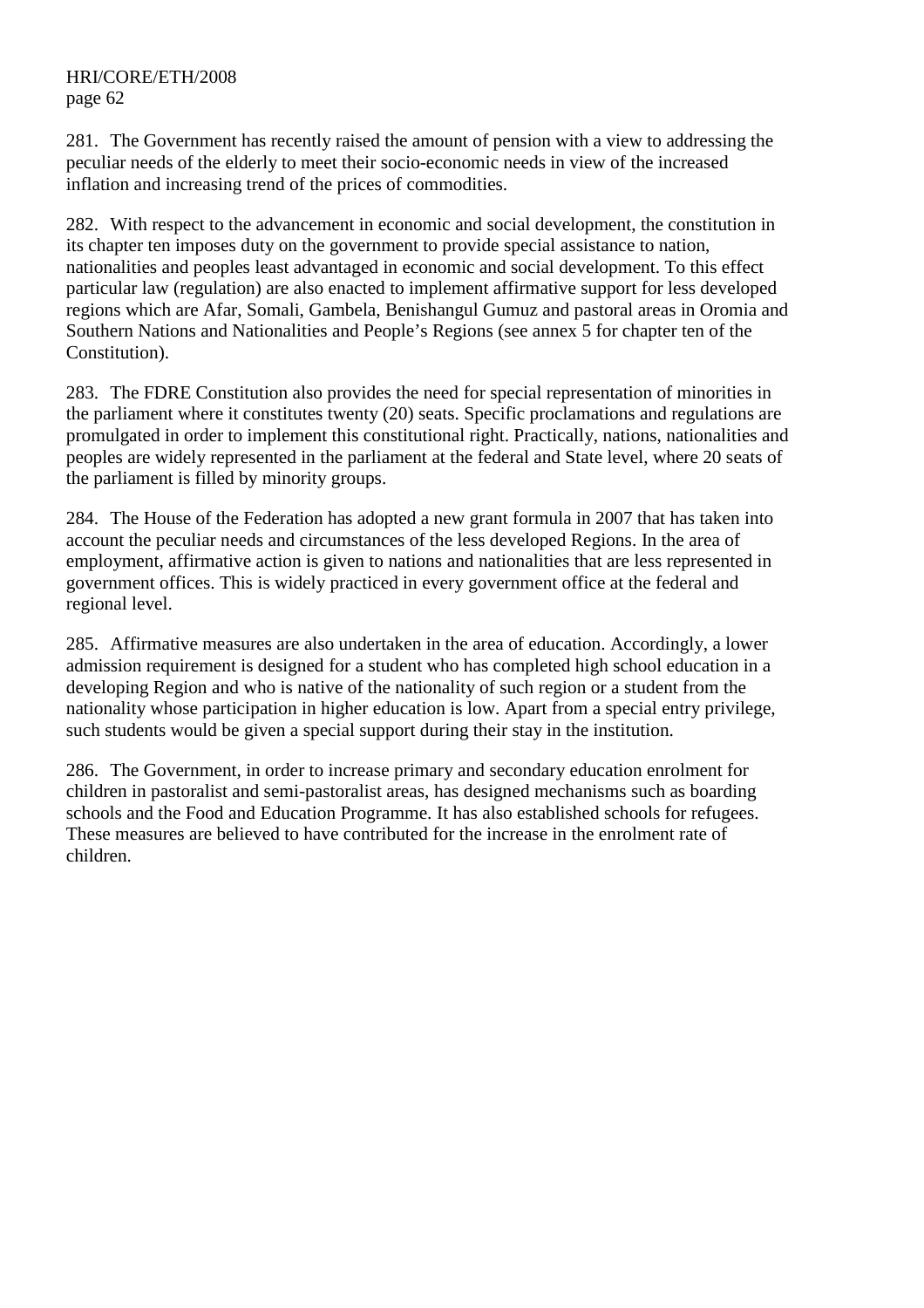#### **Annex 1**

#### **Demographic indicators**

#### **Population size**

1. The total projected population of the country for July 2008 is estimated to be 79,221,000, of whom 65,996,000 are rural and 13,225,000 urban.

#### **Table 1**

#### **Population size of Ethiopia from 1970-2008**

| Year           | 1970       | 1075            | 1980            | 1985         | 1990     | 1995      | 2000      | 2005   | 2008           |
|----------------|------------|-----------------|-----------------|--------------|----------|-----------|-----------|--------|----------------|
| Population     | 29 4 8 8.2 | 085.8<br>$\sim$ | 684.7<br>$\sim$ | 43 350<br>43 | 50 774.1 | 649<br>54 | 495<br>63 | 73 044 | 79.221<br>$-1$ |
| (In thousands) |            |                 |                 |              |          |           |           |        |                |

 *Source*: *CSA, 1994 Census Analytic Report, 1999*.

#### **Population growth rate**

2. Ethiopian population growth rate was 2.62 per cent per annum in July 2006. There was a slight decline in the population growth rate over the decade, from 2.96 per cent in 1996 to 2.62 per cent in 2006.

#### **Table 2**

#### **Estimates of population growth rate**

| Period           | 1970-75 | 1975-80 | 1980-85 | 1985-90 | 1990-95    | 1995-00 | 2000-05        | 2005-10 |
|------------------|---------|---------|---------|---------|------------|---------|----------------|---------|
| Growth           | ∠.∪     | ∠.ە     | تنظ     | 3.0     | າ ດ<br>دمه | 2.92    | 272<br>ر ، ، ، | 2.62    |
| (9/0, 1)<br>Rate |         |         |         |         |            |         |                |         |

 *Source*: *CSA, 1994 Census Analytic Report, 1999*.

#### **Population density**

3. Ethiopia's population density at July 1, 2006 was 68 persons per square kilometer. Addis Ababa had the highest  $(5,608 \text{ persons per km}^2)$ , followed by Harari and Dire Dawa. Gambella, Benishangul Gumuz, Afar and Somali are sparsely populated regions.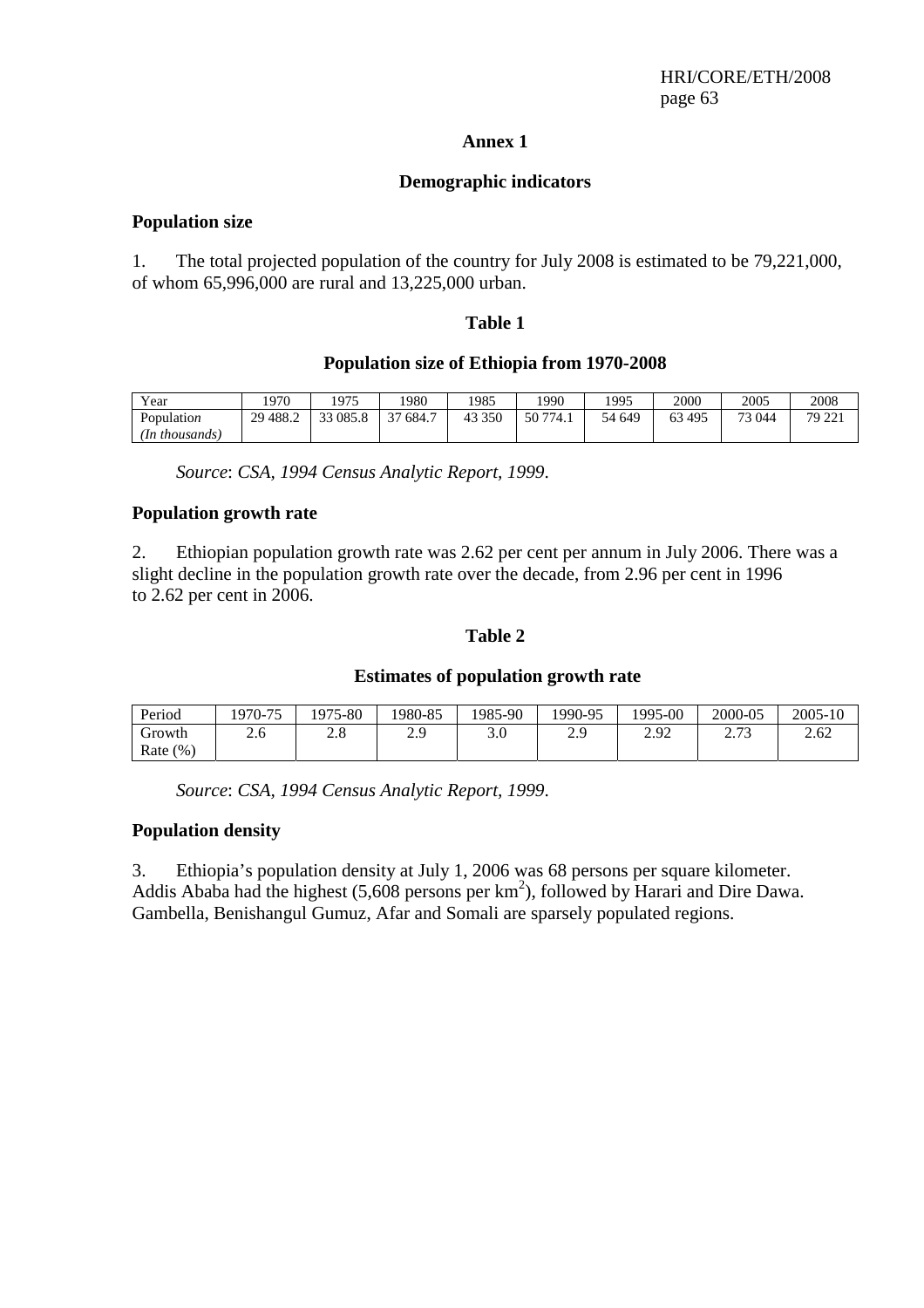#### **Table 3**

| <b>Regions</b>      | <b>Population</b> | % share of total | <b>Population density</b> |
|---------------------|-------------------|------------------|---------------------------|
|                     |                   | population       | persons/km <sup>2</sup>   |
| <b>Tigray</b>       | 4 3 3 4 9 9 6     | 5.78             | 87                        |
| Afar                | 1 389 004         | 1.85             | 16                        |
| Amhara              | 19 120 004        | 25.47            | 120                       |
| Oromia              | 26 553 000        | 35.37            | 75                        |
| Somalia             | 4 3 29 0 0 1      | 5.77             | 17                        |
| Benishangul - Gumuz | 625 000           | 0.84             | 13                        |
| S.N.N.P             | 14 901 990        | 19.85            | 133                       |
| Gambella            | 247 000           | 0.33             | 10                        |
| Harari              | 196 000           | 0.26             | 630                       |
| Addis Ababa         | 2 973 004         | 3.96             | 5 608                     |
| Dire Dawa           | 398 000           | 0.35             | 328                       |
| Ethiopia            | 75 067 000        | 100              | 68                        |

#### **Ethiopian population by region, percentage, share and density (1 July 2006)**

 *Sources*: *CSA, Statistical Abstract, 2006*.

### *MoFED*, *Ethiopian Population Images 2006*.

### **Population distribution by mother tongue, religion and ethnicity in rural and urban areas**

#### *Language*

4. The population distribution by mother tongue and second language spoken is presented in Table 4. According to the data on Table 4, the overwhelming majority (32.7 per cent) of the population use Amharic language as their mother tongue. Oromifa, used by 31.6 per cent of the population, is the second largest language spoken as a mother tongue, followed by Tigrigna with 6.07 per cent. The remaining Ethiopian languages are used by about 29.6 per cent of the population. Only 0.04 per cent of the population use foreign languages as mother tongue.

5. As to second language, figures in Table 4 indicate that 84.2 per cent of the population did not have second language. Amharic is spoken by the highest proportion (9.61 per cent) of the population as second language followed by Oromifa with 2.9 per cent. The remaining Ethiopian languages are spoken as second language by only 2.6 per cent of the population. Only 0.43 per cent of the population spoke foreign languages as second language while 0.24 per cent did not report their second language. In summary about 42.31 per cent of the population speak Amharic either as a mother tongue or as a second language. The corresponding figure for Oromifa language is 34.67 per cent.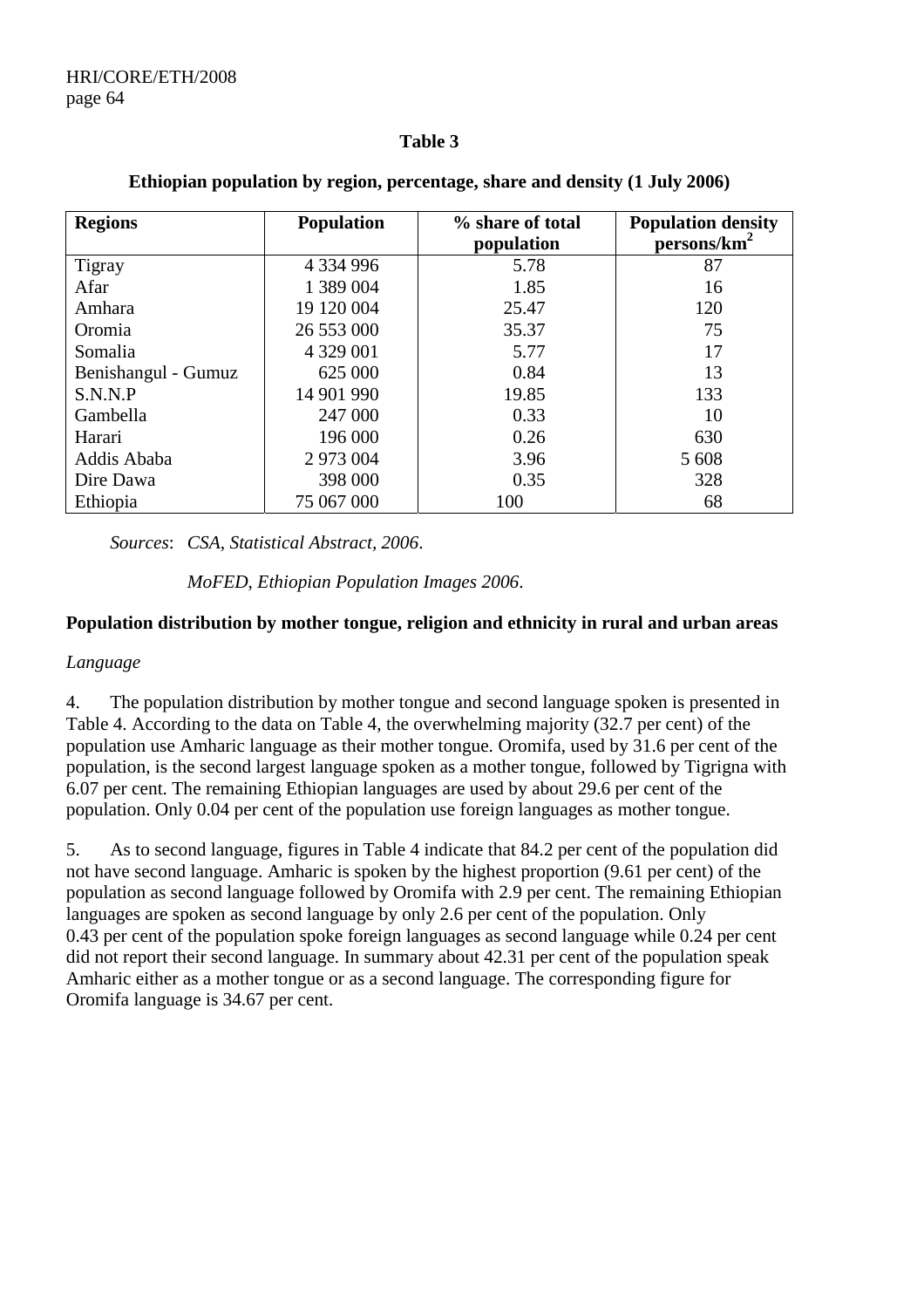#### **Table 4**

# **Distribution of mother tongue and second language, urban and rural, Ethiopia: 1994**

| Languages      | Urban + Rural |        |                      |      | Urban         |        |                 | Rural  |               |        |                 |        |
|----------------|---------------|--------|----------------------|------|---------------|--------|-----------------|--------|---------------|--------|-----------------|--------|
|                | Mother tongue |        | Second language      |      | Mother tongue |        | Second language |        | Mother tongue |        | Second language |        |
|                | No.           | $\%$   | No.                  | $\%$ | No.           | $\%$   | No.             | $\%$   | No.           | $\%$   | No.             | $\%$   |
| All persons    | 53 130 779    | 100.00 | 53 130 777<br>100.00 |      | 7 314 742     | 100.00 | 7 3 1 4 7 4 3   | 100.00 | 45 816 037    | 100.00 | 45 816 034      | 100.00 |
| Affarigna      | 965 462       | 1.82   | 22 848               | 0.04 | 23 4 28       | 0.32   | 11 213          | 0.15   | 942 034       | 2.06   | 11 635          | 0.03   |
| Agew/Awingigna | 356 980       | 0.67   | 64 4 25              | 0.12 | 17 592        | 0.24   | 9 2 9 6         | 0.13   | 339 388       | 0.74   | 55 129          | 0.12   |
| Agew/Kamyrgna  | 143 369       | 0.27   | 0.02<br>11 026       |      | 5 2 9 3       | 0.07   | 1745            | 0.02   | 138 076       | 0.30   | 9 2 8 1         | 0.02   |
| Amarigna       | 17 372 913    | 32.70  | 5 104 150            | 9.61 |               | 56.46  | 1755 511        | 24.00  | 13 243 219    | 28.91  | 3 3 4 8 6 3 9   | 7.31   |
| Anyiwakgna     | 45 646        | 0.09   | 0.00<br>2 1 1 4      |      | 10 028        | 0.14   | 390             | 0.01   | 35 618        | 0.08   | 1724            | 0.00   |
| Arboriegna     | 4 4 4 1       | 0.01   | 3 1 0 8<br>0.01      |      | 386           | 0.01   | 599             | 0.01   | 4 0 5 5       | 0.01   | 2509            | 0.01   |
| Argobigna      | 10 860        | 0.02   | 3 2 3 6              | 0.01 | 1870          | 0.03   | 875             | 0.01   | 8 9 9 0       | 0.02   | 2 3 6 1         | 0.01   |
| Arigna         | 158 857       | 0.30   | 13 3 19              | 0.03 | 3 2 7 3       | 0.04   | 3714            | 0.05   | 155 584       | 0.34   | 9 605           | 0.02   |
| Basketigna     | 57 805        | 0.11   | 8 9 6 1              | 0.02 | 3 0 0 5       | 0.04   | 1 0 3 4         | 0.01   | 54 800        | 0.12   | 7927            | 0.02   |
| Benchigna      | 173 586       | 0.33   | 22 640               | 0.04 | 2 4 6 9       | 0.03   | 1973            | 0.03   | 171 117       | 0.37   | 20 667          | 0.05   |
| Shegna         | 13 116        | 0.02   | 3 5 1 4              | 0.01 | 21            | 0.00   | 17              | 0.00   | 13 0 95       | 0.03   | 3 4 9 7         | 0.01   |
| Merigna        | 989           | 0.00   | 75                   | 0.00 | 18            | 0.00   | 11              | 0.00   | 971           | 0.00   | 64              | 0.00   |
| Burijgna       | 35 731        | 0.07   | 3 0 4 5              | 0.01 | 6981          | 0.10   | 1 1 0 3         | 0.02   | 28 750        | 0.06   | 1942            | 0.00   |
| Charrigna      | 6932          | 0.01   | 668                  | 0.00 | 26            | 0.00   | 5               | 0.00   | 6 906         | 0.02   | 663             | 0.00   |
| Dasenechgna    | 32 064        | 0.06   | 231                  | 0.00 | 399           | 0.01   | 85              | 0.00   | 31 665        | 0.07   | 146             | 0.00   |
| Dimegna        | 6501          | 0.01   | 529                  | 0.00 | 330           | 0.00   | 77              | 0.00   | 6 1 7 1       | 0.01   | 452             | 0.00   |
| Dizigna        | 21 075        | 0.04   | 2054                 | 0.00 | 2 0 0 8       | 0.03   | 1012            | 0.01   | 19 067        | 0.04   | 1 042           | 0.00   |
| Ganijuligna    | 1 3 9 0       | 0.00   | 196                  | 0.00 | 25            | 0.00   | 6               | 0.00   | 1 3 6 5       | 0.00   | 190             | 0.00   |
| Gedeogna       | 637 082       | 1.20   | 47 950               | 0.09 | 13578         | 0.19   | 4 1 4 7         | 0.06   | 623 504       | 1.36   | 43 803          | 0.10   |
| Gewadigna      | 32 698        | 0.06   | 1 3 6 7              | 0.00 | 400           | 0.01   | 100             | 0.00   | 32 298        | 0.07   | 1 267           | 0.00   |
| Gidoligna      | 50 328        | 0.09   | 1974<br>0.00         |      | 2 1 1 5       | 0.03   | 221             | 0.00   | 48 213        | 0.11   | 1753            | 0.00   |
| Guagugna       | 103           | 0.00   | 51                   | 0.00 | 55            | 0.00   | 21              | 0.00   | 48            | 0.00   | 30              | 0.00   |
| Gumuzigna      | 120 424       | 0.23   | 4 3 7 9              | 0.01 | 712           | 0.01   | 466             | 0.01   | 119712        | 0.26   | 3 9 1 3         | 0.01   |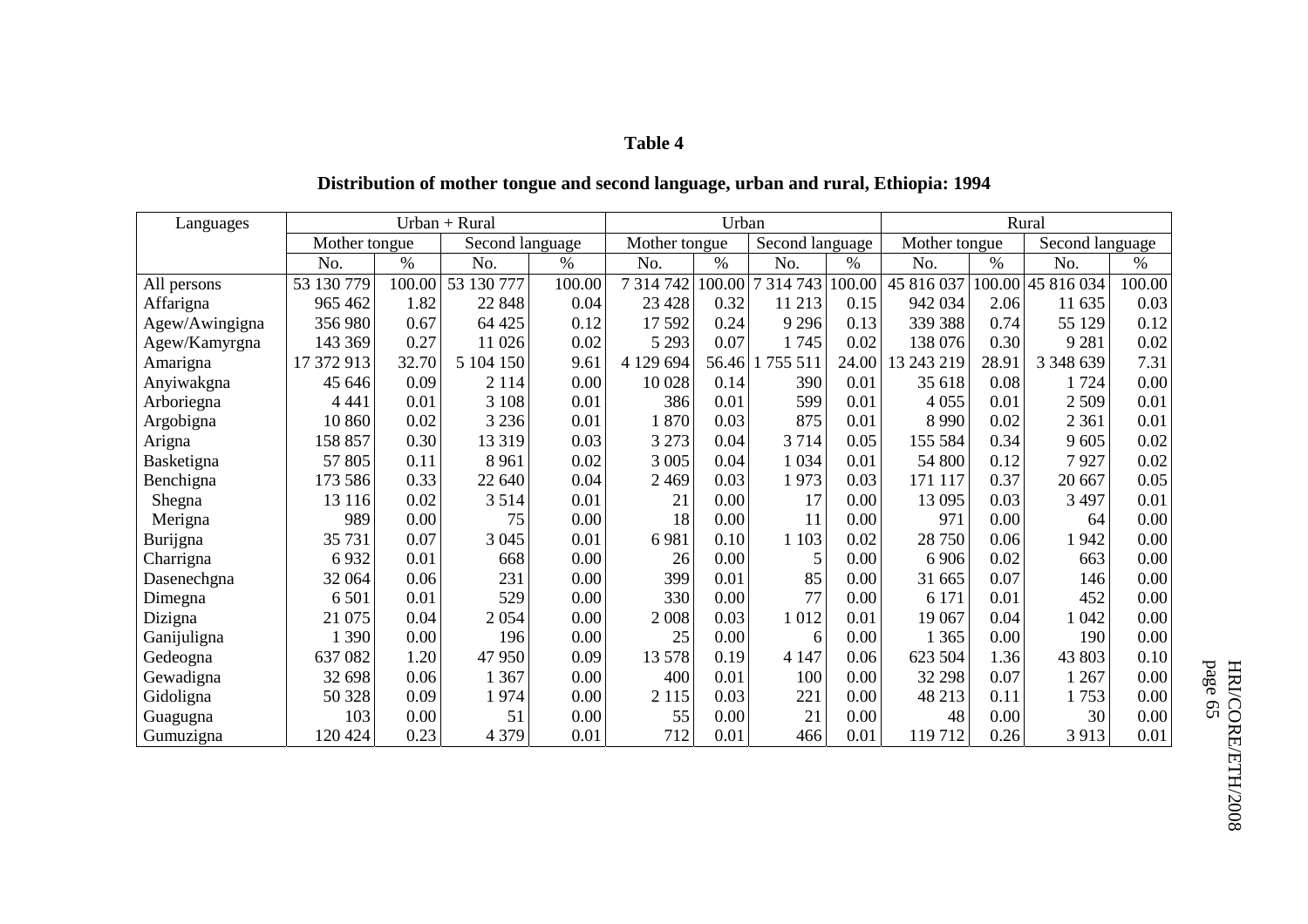HRI/CORE/ETH/2008<br>page 66

| Languages   |               |      | $Urban + Rural$ |      |               | Urban |                 |      |               | Rural |                 |      |
|-------------|---------------|------|-----------------|------|---------------|-------|-----------------|------|---------------|-------|-----------------|------|
|             | Mother tongue |      | Second language |      | Mother tongue |       | Second language |      | Mother tongue |       | Second language |      |
|             | No.           | $\%$ | No.             | $\%$ | No.           | $\%$  | No.             | $\%$ | No.           | $\%$  | No.             | $\%$ |
| Guragigna   | 881 574       | 3.54 | 208 358         | 0.39 | 334 944       | 4.58  | 89856           | 1.23 | 546 630       | 3.38  | 118 502         | 0.26 |
| Hadiyigna   | 923 958       | 1.74 | 150 889         | 0.28 | 44 324        | 0.61  | 15 842          | 0.22 | 879 634       | 1.92  | 135 047         | 0.29 |
| Marekogna   | 36 612        | 0.07 | 9 2 0 8         | 0.02 | 1 624         | 0.02  | 414             | 0.01 | 34 988        | 0.08  | 8764            | 0.02 |
| Hamerigna   | 42 838        | 0.08 | 7 1 2 0         | 0.01 | 318           | 0.00  | 595             | 0.01 | 42 5 20       | 0.09  | 6525            | 0.01 |
| Harerigna   | 21 283        | 0.04 | 7766            | 0.01 | 20 9 64       | 0.29  | 7453            | 0.10 | 319           | 0.00  | 313             | 0.00 |
| Jebelawigna | 116 084       | 0.22 | 15 738          | 0.03 | 3 2 0 3       | 0.04  | 3 2 7 7         | 0.04 | 112 881       | 0.25  | 12 4 61         | 0.03 |
| Fadashigna  | 8715          | 0.02 | 795             | 0.00 | 238           | 0.00  | 44              | 0.00 | 8 4 7 7       | 0.02  | 751             | 0.00 |
| Gamiligna   | 144           | 0.00 | 45              | 0.00 | 60            | 0.00  | 11              | 0.00 | 84            | 0.00  | 34              | 0.00 |
| Gebatogna   | 78            | 0.00 | 52              | 0.00 | 12            | 0.00  | 8               | 0.00 | 66            | 0.00  | 44              | 0.00 |
| Kechamigna  | 2682          | 0.01 | 223             | 0.00 | 58            | 0.00  | 6               | 0.00 | 2 6 2 4       | 0.01  | 217             | 0.00 |
| Keffigna    | 569 626       | 1.07 | 46 720          | 0.09 | 38 214        | 0.52  | 6495            | 0.09 | 531 412       | 1.16  | 40 225          | 0.09 |
| Mochagna    | 54 894        | 0.10 | 3 4 7 6         | 0.01 | 5 2 9 9       | 0.07  | 551             | 0.01 | 49 5 95       | 0.11  | 2925            | 0.01 |
| Kemantigna  | 1650          | 0.00 | 3 1 8 1         | 0.01 | 58            | 0.00  | 106             | 0.00 | 1592          | 0.00  | 3 0 7 5         | 0.01 |
| Kembatigna  | 487 655       | 0.92 | 68 607          | 0.13 | 41 441        | 0.57  | 6489            | 0.09 | 446 214       | 0.97  | 62 118          | 0.14 |
| Alabigna    | 126 257       | 0.24 | 25 271          | 0.05 | 2 1 5 2       | 0.03  | 1856            | 0.03 | 124 105       | 0.27  | 23 4 15         | 0.05 |
| Kebenagna   | 35 783        | 0.07 | 4 4 2 8         | 0.01 | 1 4 9 0       | 0.02  | 217             | 0.00 | 34 29 3       | 0.07  | 4 2 1 1         | 0.01 |
| Timbarogna  | 82 803        | 0.16 | 10715           | 0.02 | 2718          | 0.04  | 419             | 0.01 | 80 085        | 0.17  | 10 29 6         | 0.02 |
| Kewamigna   | 99            | 0.00 | 44              | 0.00 | 12            | 0.00  | $\overline{7}$  | 0.00 | 87            | 0.00  | 37              | 0.00 |
| Komigna     | 1 4 3 5       | 0.00 | 148             | 0.00 | 51            | 0.00  | 9               | 0.00 | 1 3 8 4       | 0.00  | 139             | 0.00 |
| Konsogna    | 149 508       | 0.28 | 5 6 5 8         | 0.01 | 2959          | 0.04  | 631             | 0.01 | 146 549       | 0.32  | 5 0 27          | 0.01 |
| Koyrigna    | 103 879       | 0.20 | 2 3 7 1         | 0.00 | 4 1 3 0       | 0.06  | 368             | 0.01 | 99 749        | 0.22  | 2 0 0 3         | 0.00 |
| Kunamigna   | 1883          | 0.00 | 144             | 0.00 | 185           | 0.00  | 32              | 0.00 | 1698          | 0.00  | 112             | 0.00 |
| Mabaangna   | 25            | 0.00 | 19              | 0.00 | 11            | 0.00  | 14              | 0.00 | 14            | 0.00  | 5               | 0.00 |
| Maogna      | 13 657        | 0.03 | 527             | 0.00 | 70            | 0.00  | 24              | 0.00 | 13 5 87       | 0.03  | 503             | 0.00 |
| Meenigna    | 52 015        | 0.10 | 5958            | 0.01 | 1 1 2 7       | 0.02  | 1 2 4 8         | 0.02 | 50 888        | 0.11  | 4710            | 0.01 |
| Bodigna     | 4570          | 0.01 | 342             | 0.00 | 17            | 0.00  | 86              | 0.00 | 4 5 5 3       | 0.01  | 256             | 0.00 |
| Maliegna    | 53 779        | 0.10 | 6730            | 0.01 | 182           | 0.00  | 95              | 0.00 | 53 597        | 0.12  | 6 6 3 5         | 0.01 |
| Mesengogna  | 15 15 2       | 0.03 | 438             | 0.00 | 161           | 0.00  | 19              | 0.00 | 41 991        | 0.03  | 419             | 0.00 |
| Mosiyagna   | 6 6 2 4       | 0.01 | 920             | 0.00 | 68            | 0.00  | 19              | 0.00 | 6556          | 0.01  | 901             | 0.00 |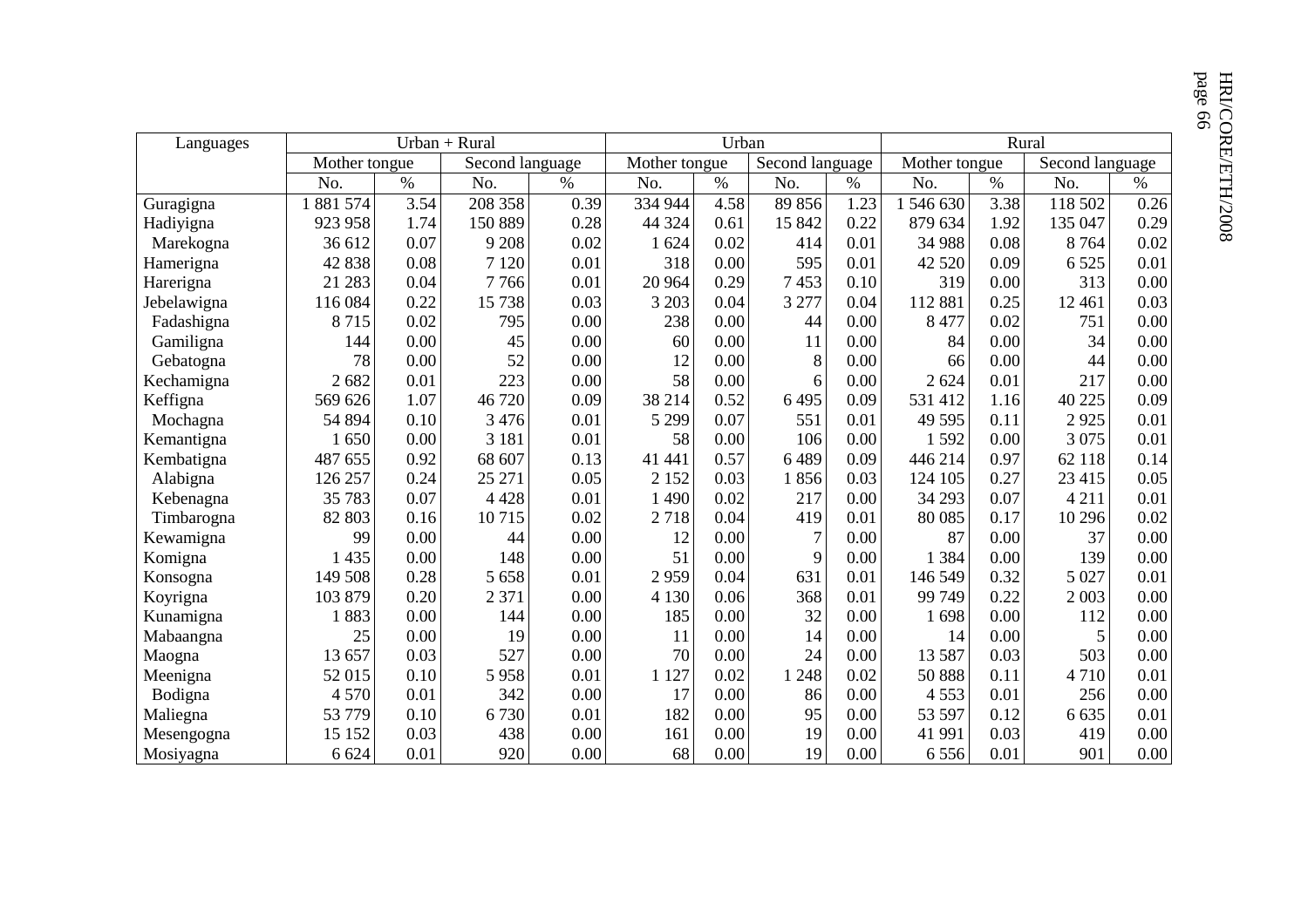| Languages     | Urban + Rural |       |                 |      | Urban         |       |                 | Rural |               |       |                 |      |
|---------------|---------------|-------|-----------------|------|---------------|-------|-----------------|-------|---------------|-------|-----------------|------|
|               | Mother tongue |       | Second language |      | Mother tongue |       | Second language |       | Mother tongue |       | Second language |      |
|               | No.           | $\%$  | No.             | $\%$ | No.           | $\%$  | No.             | $\%$  | No.           | $\%$  | No.             | $\%$ |
| Mursygna      | 3 2 7 8       | 0.01  | 34              | 0.00 | 10            | 0.00  | 8               | 0.00  | 3 2 6 8       | 0.01  | 26              | 0.00 |
| Naogna        | 3656          | 0.01  | 1876            | 0.00 | 21            | 0.00  | 6               | 0.00  | 3 6 3 5       | 0.01  | 1870            | 0.00 |
| Nuwerigna     | 64 907        | 0.12  | 1 1 2 2         | 0.00 | 3 4 0 8       | 0.05  | 315             | 0.00  | 61 499        | 0.13  | 807             | 0.00 |
| Nyangatomigna | 14 177        | 0.03  | 123             | 0.00 | 37            | 0.00  | 3               | 0.00  | 14 140        | 0.03  | 120             | 0.00 |
| Oromigna      | 16 777 976    | 31.58 | 1 535 434       | 2.89 | 1 267 309     | 17.33 | 545 071         | 7.45  | 15 510 667    | 33.85 | 990 363         | 2.16 |
| Oydigna       | 16 597        | 0.03  | 4 0 4 0         | 0.01 | 355           | 0.00  | 170             | 0.00  | 16 24 2       | 0.04  | 3870            | 0.01 |
| Sahogna       | 22759         | 0.04  | 3 3 7 8         | 0.01 | 1599          | 0.02  | 315             | 0.00  | 21 160        | 0.05  | 3 0 6 3         | 0.01 |
| Shekogna      | 24 10 6       | 0.05  | 4 9 20          | 0.01 | 284           | 0.00  | 227             | 0.00  | 23 822        | 0.05  | 4 6 9 3         | 0.01 |
| Shinashigna   | 19734         | 0.04  | 2 2 3 1         | 0.00 | 3 100         | 0.04  | 335             | 0.00  | 16 634        | 0.04  | 1896            | 0.00 |
| Shitagna      | 301           | 0.00  | 72              | 0.00 | 28            | 0.00  | 23              | 0.00  | 273           | 0.00  | 49              | 0.00 |
| Sidamigna     | 1876329       | 3.53  | 101 340         | 0.19 | 35 40 6       | 0.48  | 29 082          | 0.40  | 1 840 923     | 4.02  | 72 258          | 0.16 |
| Somaligna     | 3 187 053     | 6.00  | 95 572          | 0.18 | 432 172       | 5.91  | 26 539          | 0.36  | 2754881       | 6.01  | 69 033          | 0.15 |
| Surigna       | 19 622        | 0.04  | 212             | 0.00 | 32            | 0.00  | 34              | 0.00  | 19 590        | 0.04  | 178             | 0.00 |
| Tigrigna      | 3 2 2 4 8 7 5 | 6.07  | 146 933         | 0.28 | 609 926       | 8.34  | 85 711          | 1.17  | 2 614 949     | 5.71  | 61 222          | 0.13 |
| Tsamaigna     | 8621          | 0.02  | 1 200           | 0.00 | 135           | 0.00  | 88              | 0.00  | 8486          | 0.02  | 1 1 1 2         | 0.00 |
| Welayitigna   | 1 231 673     | 2.32  | 89 801          | 0.17 | 102 631       | 1.40  | 20 17 1         | 0.28  | 1 129 042     | 2.46  | 69 630          | 0.15 |
| Dorzigna      | 20782         | 0.04  | 3 5 9 7         | 0.01 | 18 2 8 5      | 0.25  | 3 4 7 5         | 0.05  | 2 4 9 7       | 0.01  | 122             | 0.00 |
| Gamogna       | 690 069       | 1.30  | 24 4 38         | 0.05 | 38 771        | 0.53  | 12837           | 0.18  | 651 298       | 1.42  | 11 601          | 0.03 |
| Goffigna      | 233 340       | 0.44  | 33 449          | 0.06 | 17470         | 0.24  | 6476            | 0.09  | 215 870       | 0.47  | 26 973          | 0.06 |
| Kontigna      | 48 987        | 0.09  | 2920            | 0.01 | 2532          | 0.03  | 195             | 0.00  | 46 455        | 0.10  | 2725            | 0.01 |
| Kulogna       | 313 228       | 0.59  | 19 9 96         | 0.04 | 17996         | 0.25  | 2 300           | 0.03  | 295 232       | 0.64  | 17 696          | 0.04 |
| Mellogna      | 20 15 1       | 0.04  | 4 6 5 7         | 0.01 | 200           | 0.00  | 49              | 0.00  | 19 951        | 0.04  | 4 608           | 0.01 |
| Yemsagna      | 81 613        | 0.15  | 4 3 5 6         | 0.01 | 6733          | 0.09  | 544             | 0.01  | 74 880        | 0.16  | 3812            | 0.01 |
| Zeysigna      | 10 172        | 0.02  | 1017            | 0.00 | 283           | 0.00  | 33              | 0.00  | 9889          | 0.02  | 984             | 0.00 |
| Zerguligna    | 7625          | 0.01  | 1798            | 0.00 | 36            | 0.00  | $\overline{4}$  | 0.00  | 7589          | 0.02  | 1794            | 0.00 |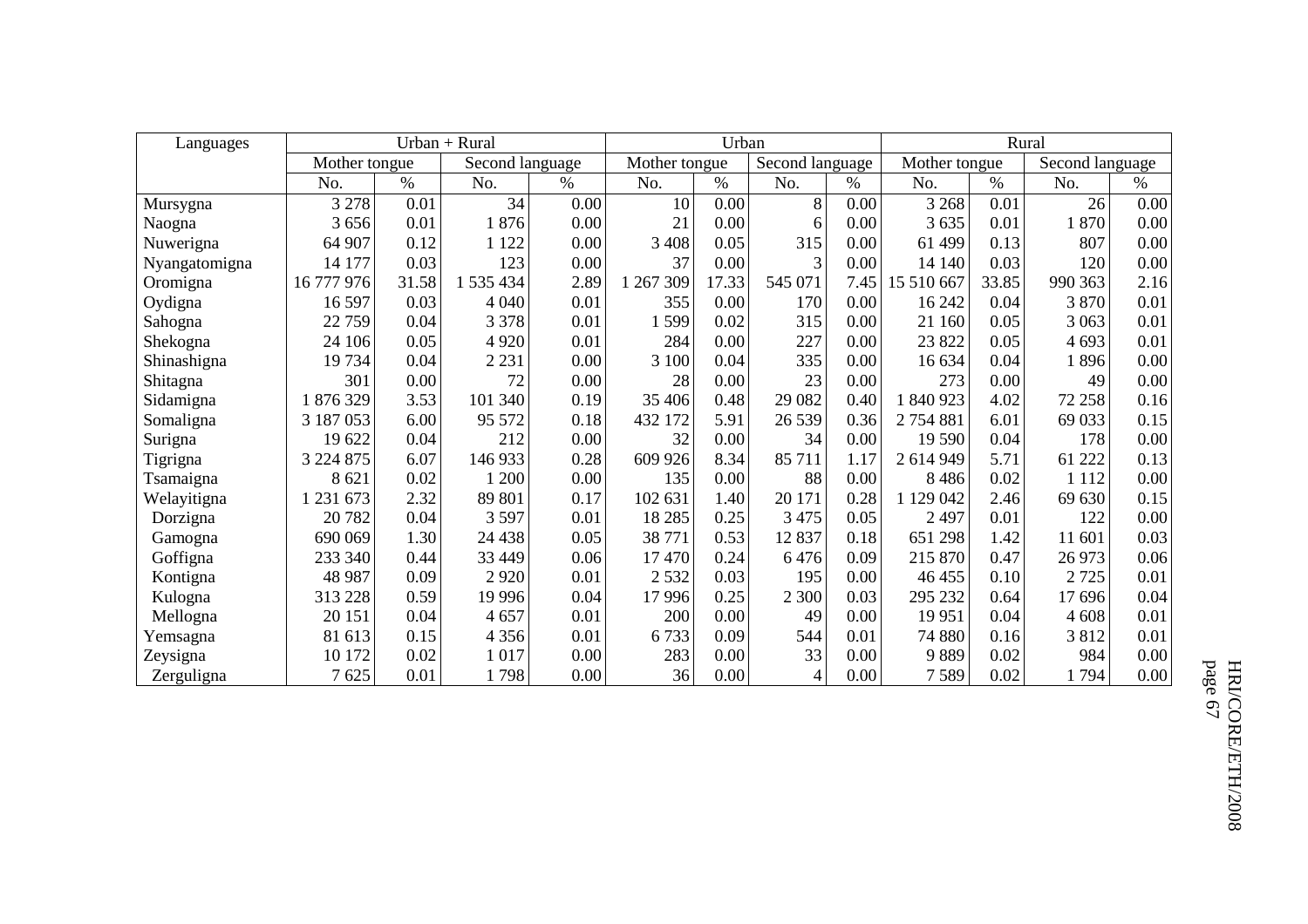| Languages                  |               |      | Urban + Rural   |       |               | Urban |                 |       |               |      | Rural           |       |
|----------------------------|---------------|------|-----------------|-------|---------------|-------|-----------------|-------|---------------|------|-----------------|-------|
|                            | Mother tongue |      | Second language |       | Mother tongue |       | Second language |       | Mother tongue |      | Second language |       |
|                            | No.           | %    | No.             | %     | No.           | %     | No.             | %     | No.           | %    | No.             | $\%$  |
| Other eth. lang.           | 139 047       | 0.26 | 24 4 4 7        | 0.05  | 7621          | 0.10  | 3757            | 0.05  | 131 426       | 0.29 | 20 690          | 0.05  |
| English                    | 986           | 0.00 | 169 726         | 0.32  | 1700          | 0.02  | 156 492         | 2.14  | 286           | 0.00 | 13 2 34         | 0.03  |
| Other foreign<br>languages | 20418         | 0.04 | 58 372          | 0.11  | 15 25 9       | 0.21  | 30 40 3         | 0.42  | 5 1 5 9       | 0.01 | 27 9 69         | 0.06  |
| Not stated                 | 4 0 8 3       | 0.01 | 126 705         | 0.24  | 607           | 0.02  | 45 4 94         | 0.62  | 2476          | 0.01 | 81 211          | 0.18  |
| No second language         |               |      | 44 759 260      | 84.24 |               |       | 4 4 1 4 7 7 4   | 60.35 |               |      | 40 344 486      | 88.06 |

*Source*: CSA, 1994 Census Analytic Report, 1999.

 Note: Mother tongue, in this Table, is a language used by a person for communication with his/her family members or guardians during childhood; whereas "second language" is additional language used by respondents. If the respondent uses more than one additional language, the one used more frequently is recorded.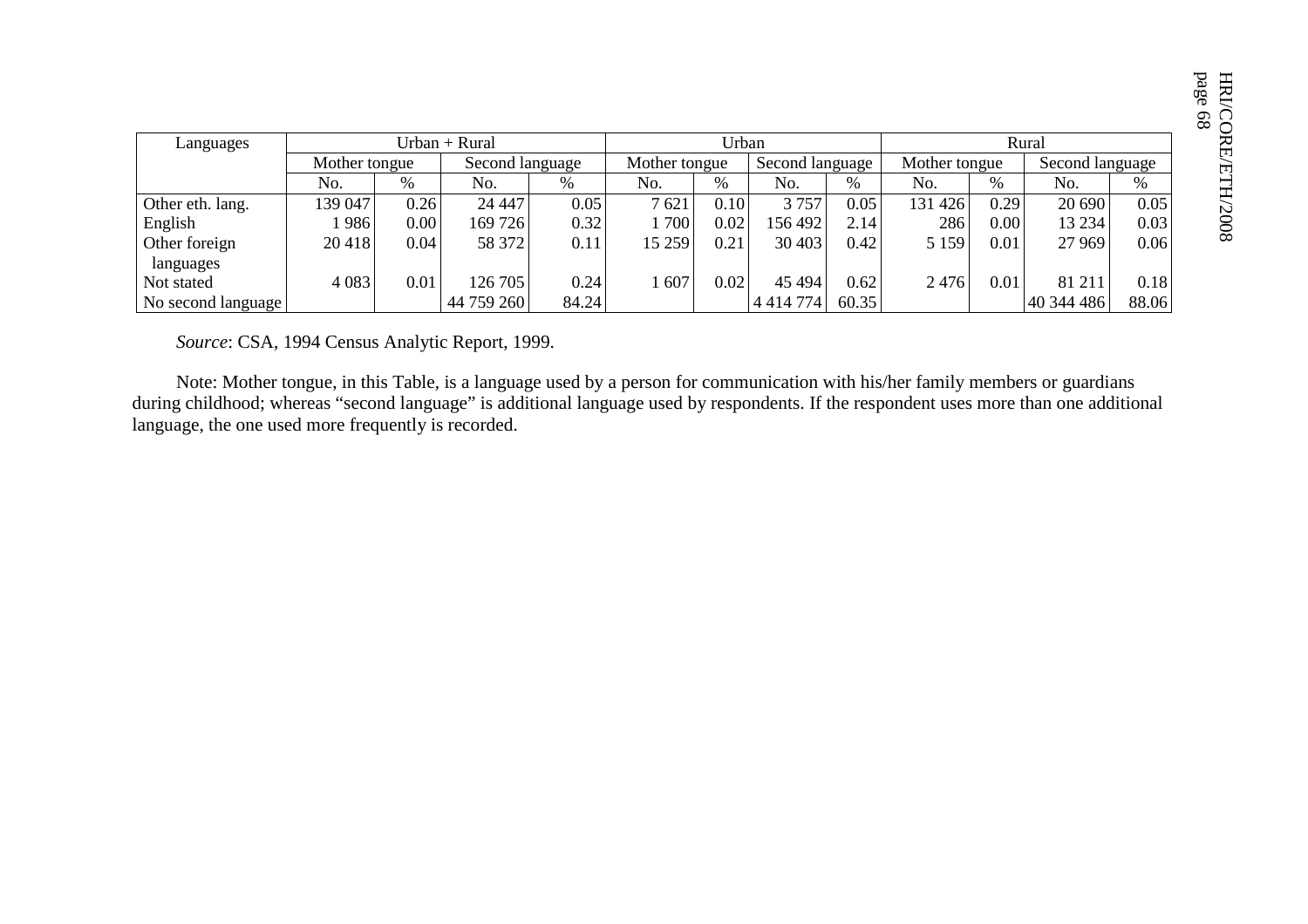## *Religion*

6. Religion is an affiliation with a group having specific religious and spiritual tenet. Table 5 shows the classification of the population of Ethiopia by sex and religion.

7. According to the census (1994) result the overwhelming majority (50.6 per cent) of residents of Ethiopia are orthodox Christians. Next to orthodox Christians are Muslims with 32.8 per cent. Protestants comprise 10.2 per cent of the total population of the country. Followers of traditional religion constitute 4.6 per cent. Followers of Catholic Christianity (0.9 per cent) and other religions are very small. The religious composition of the population in urban and rural areas resembles that of the country, except for followers of traditional religion that was about 5.3 per cent in rural and only 0.2 per cent in urban areas.

8. The data on Table 6 show modest variation in religious composition of residents by region. Orthodox Christians reside in all regions with a proportion varying from 95.4 per cent in Tigray to 0.9 per cent in Somali region. The proportion of Muslims ranges from 98.8 per cent in Somali region to 4.1 per cent in Tigray region.

| Religion      | Total         |       | Male          |       | Female     |       |
|---------------|---------------|-------|---------------|-------|------------|-------|
|               | No.           | $\%$  | No.           | $\%$  | No.        | $\%$  |
| Urban + Rural |               |       |               |       |            |       |
| All persons   | 53 130 781    | 100.0 | 26 732 559    | 100.0 | 26 398 222 | 100.0 |
| Orthodox      | 26 877 660    | 50.6  | 13 378 379    | 50.0  | 13 499 281 | 51.1  |
| Protestant    | 5 405 107     | 10.2  | 2 693 955     | 10.1  | 2711152    | 10.3  |
| Catholic      | 459 548       | 0.9   | 230 945       | 0.9   | 228 603    | 0.9   |
| Muslim        | 17412431      | 32.8  | 8 9 3 5 2 0 5 | 33.4  | 8 477 226  | 32.1  |
| Others        | 478 226       | 0.9   | 242 276       | 0.9   | 235 950    | 0.9   |
| Traditional   | 2 455 053     | 4.6   | 1 229 743     | 4.6   | 1 225 310  | 4.6   |
| Not stated    | 42756         | 0.1   | 22 056        | 0.1   | 20 700     | 0.1   |
| Urban         |               |       |               |       |            |       |
| All persons   | 7 3 1 4 7 4 6 | 100.0 | 3 530 110     | 100.0 | 3784636    | 100.0 |
| Orthodox      | 5 064 417     | 69.2  | 2 373 339     | 67.2  | 2 691 078  | 71.1  |
| Protestant    | 395 652       | 5.4   | 193 924       | 5.5   | 201 728    | 5.3   |
| Catholic      | 46 698        | 0.6   | 23 24 3       | 0.7   | 23 455     | 0.6   |
| Muslim        | 1758398       | 24.0  | 914 170       | 25.9  | 844 228    | 22.3  |
| Others        | 26 037        | 0.4   | 13 3 26       | 0.4   | 12711      | 0.3   |
| Traditional   | 17 635        | 0.2   | 8937          | 0.3   | 8698       | 0.2   |
| Not stated    | 5 9 0 9       | 0.1   | 3 1 7 1       | 0.1   | 2738       | 0.1   |
| Rural         |               |       |               |       |            |       |
| All persons   | 45 816 035    | 100.0 | 23 202 449    | 100.0 | 22 613 586 | 100.0 |
| Orthodox      | 21 813 243    | 47.6  | 11 005 040    | 47.4  | 10 808 203 | 47.8  |
| Protestant    | 5 009 455     | 10.9  | 2 500 031     | 10.8  | 2 509 424  | 11.1  |
| Catholic      | 412 850       | 0.9   | 207 702       | 0.9   | 205 148    | 0.9   |
| Muslim        | 15 654 033    | 34.2  | 8 0 21 0 35   | 34.6  | 7632998    | 33.8  |
| Others        | 452 189       | 1.0   | 228 950       | 1.0   | 223 239    | 1.0   |
| Traditional   | 2 437 418     | 5.3   | 1 220 806     | 5.3   | 1 216 612  | 5.4   |
| Not stated    | 36 847        | 0.1   | 18885         | 0.1   | 17962      | 0.1   |

## **Distribution of population by religion and sex**

**Table 5** 

*Source*: CSA, 1994 Census Analytic Report, 1999.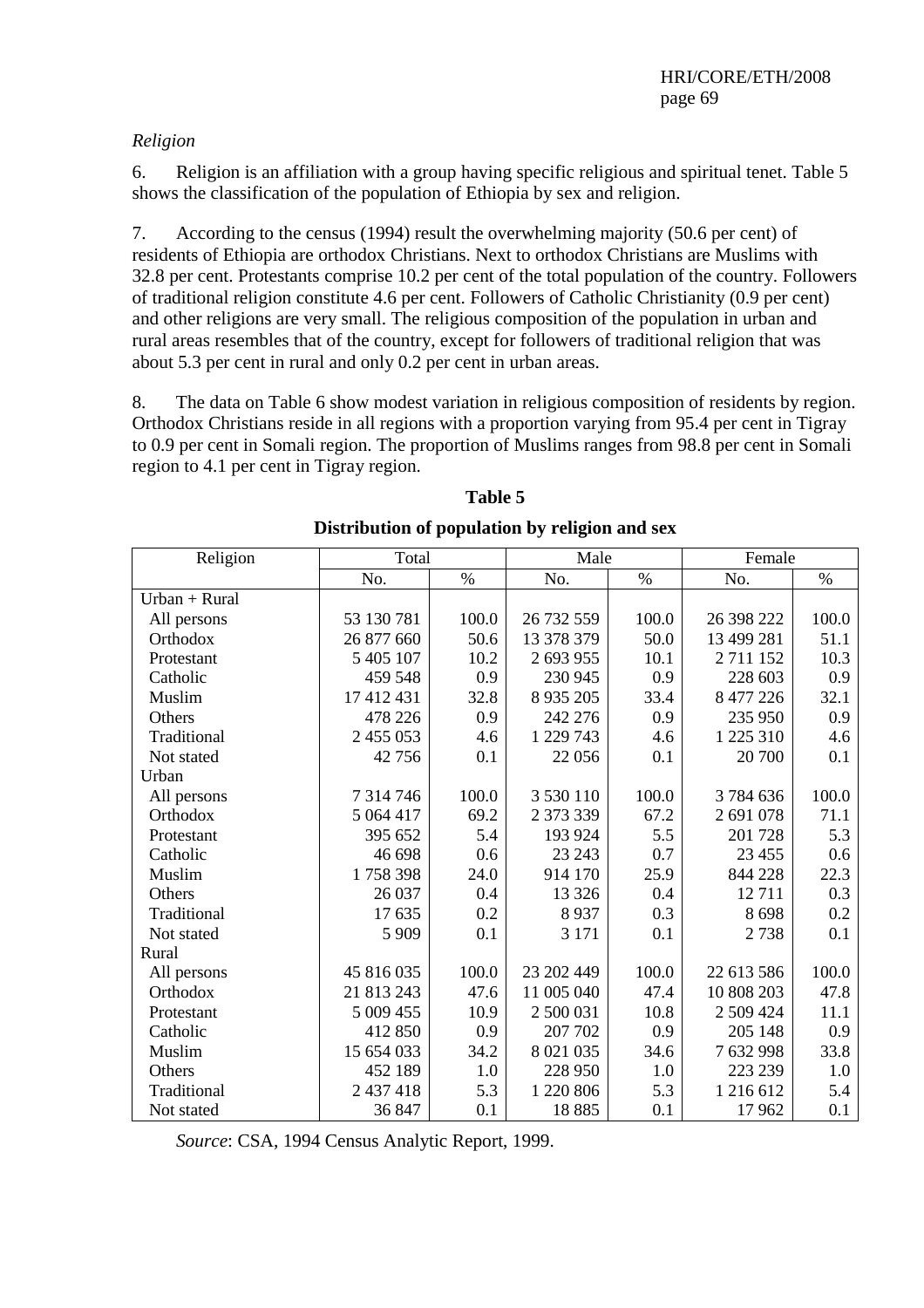#### **Table 6**

| Regions      |            |            |          | Religion   |                  |                  |            |                   |
|--------------|------------|------------|----------|------------|------------------|------------------|------------|-------------------|
|              | Orthodox   | Protestant | Catholic | Muslim     | Others           | Traditional      | Not stated | Total             |
| Tigray       | 95.4       | 0.0        | 0.4      | 4.1        | 0.0              | 0.0              | 0.1        | 100.00            |
| Affar        | 3.8        | 0.4        | 0.1      | 95.7       | 0.0              | 0.0              | 0.0        | 100.00            |
| Amhara       | 81.4       | 0.1        | 0.0      | 18.4       | 0.0              | 0.0              | 0.0        | 100.00            |
| Oromiya      | 41.3       | 8.6        | 0.6      | 44.3       | 1.0              | 4.2              | 0.1        | 100.00            |
| Somali       | 0.9        | 0.1        | 0.1      | 98.8       | 0.0              | 0.1              | 0.0        | 100.00            |
| Benishangul- | 34.8       | 5.8        | 0.5      | 44.1       | 1.5              | 13.1             | 0.1        | 100.00            |
| Gumuz        |            |            |          |            |                  |                  |            |                   |
| <b>SNNP</b>  | 27.6       | 34.8       | 3.0      | 16.7       | 2.4              | 15.4             | 0.1        | 100.00            |
| Gambella     | 24.1       | 44.0       | 3.2      | 5.1        | 12.7             | 10.3             | 0.5        | 100.00            |
| Harari       | 38.1       | 0.9        | 0.5      | 60.2       | 0.1              | 0.0 <sub>l</sub> | 0.2        | 100.00            |
| Addis Ababa  | 82.0       | 3.9        | 0.8      | 12.7       | 0.6              | 0.0              | 0.1        | 100.00            |
| Dire Dawa    | 34.5       | 1.5        | 0.7      | 63.1       | 0.1              | 0.0 <sub>l</sub> | 0.1        | 100.00            |
| Prov. Admi.  |            |            |          |            |                  |                  |            |                   |
| Total<br>No. | 26 877 657 | 5 405 106  | 459 550  | 17 412 430 | 478 225          | 2 455 052        |            | 42 758 53 130 778 |
| $\%$         | 50.6       | 10.2       | 0.9      | 32.8       | 0.9 <sup>°</sup> | 4.6              | 0.1        | 100.00            |

#### **Percentage distribution of population by religion and region, Ethiopia: 1994**

*Source*: CSA, 1994 Census Analytic Report, 1999.

### *Ethnic composition*

9. Ethiopia is home to about 80 ethnic groups that vary in population size from more than 18 million people to less than 100.

10. Ethnic identity of a person is traced through his/her ethnic origin. Distribution of ethnic groups by sex is presented in Table 7. The Oromo is the largest ethnic group constituting 32.1 per cent of the population of the country. Amhara comprise 30.1 per cent, Tigray 6.2 per cent, and Somali 5.9 per cent. Other ethnic groups constitute 7.9 per cent of the total population while only 0.2 per cent are foreigners.

11. In urban areas, Amhara, Oromo, Tigray, Guragie and Somalie form the largest ethnic groups in size in a given order. As regards rural areas, the situation has different picture. Here Amhara stood second next to Oromo, while Somalie and Tigray follow.

12. Regarding regional distribution of ethnic groups, figures in Table 8 show that Oromo is the largest ethnic group in Oromia and Harari Regions and Dire Dawa City Administration. Amhara ethnic group is also the largest in Amhara Region and Addis Ababa.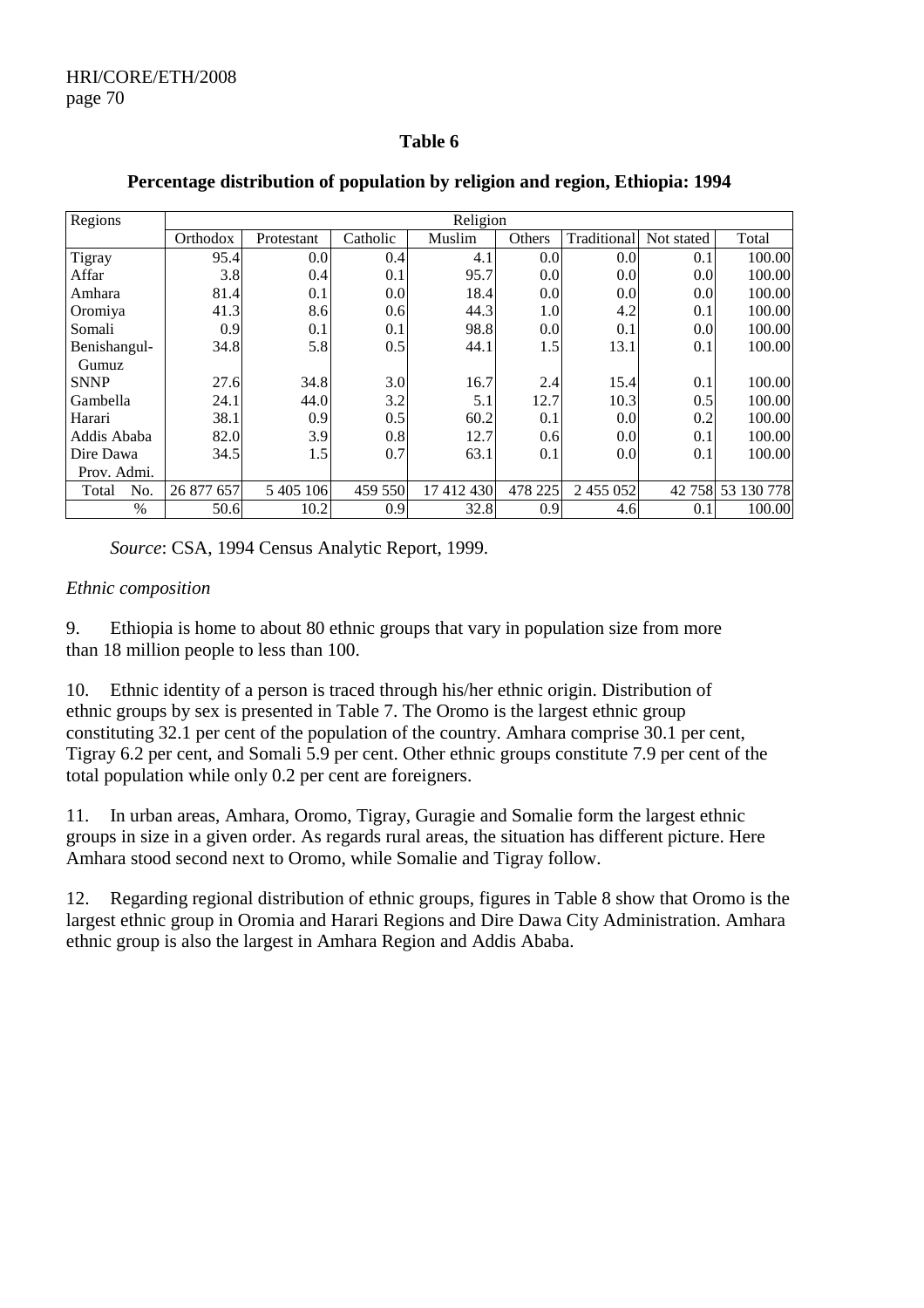#### **Table 7**

# **Distribution of ethnic groups by sex, urban and rural, Ethiopia, 1991**

| Ethnic group   |               |       | $Urban + rural$ |             |           |       | Urban     |         | Rural      |      |                  |            |  |
|----------------|---------------|-------|-----------------|-------------|-----------|-------|-----------|---------|------------|------|------------------|------------|--|
|                | Total         |       | Male            | Female      | Total     |       | Male      | Female  | Total      |      | Male             | Female     |  |
|                | No.           | $\%$  |                 |             | No.       | $\%$  |           |         | No.        | $\%$ |                  |            |  |
| All persons    | 53 132 276    | 100.0 | 26 733 855      | 26 398 421  | 7 315 687 | 100.0 | 3 531 031 | 3784656 | 45 816 589 |      | 100.0 23 202 824 | 22 613 765 |  |
| Affar          | 979 367       | 1.8   | 557973          | 421 394     | 29 879    | 0.4   | 16 644    | 13 2 35 | 949 488    | 2.1  | 541 329          | 408 159    |  |
| Agew/Awingi    | 397 491       | 0.7   | 198 011         | 199 480     | 25 347    | 0.3   | 11 571    | 13 776  | 372 144    | 0.8  | 186 440          | 185 704    |  |
| Agew/Kamyr     | 158 231       | 0.3   | 79 679          | 78 552      | 9 2 5 7   | 0.1   | 3956      | 5 3 0 1 | 148 974    | 0.3  | 75 723           | 73 251     |  |
| Amara          | 16 007 933    | 30.1  | 7968988         | 8 0 38 9 45 | 3 104 997 | 42.4  | 1 417 145 | 1687852 | 12 902 936 | 28.2 | 6 5 5 1 8 4 3    | 6 351 093  |  |
| Anyiwak        | 45 665        | 0.1   | 21 9 12         | 23 753      | 10 037    | 0.1   | 5 0 8 0   | 4957    | 35 628     | 0.1  | 16832            | 18796      |  |
| Arboric        | 6559          | 0.0   | 3 2 3 5         | 3 3 2 4     | 824       | 0.0   | 409       | 415     | 5 7 3 5    | 0.0  | 2826             | 2909       |  |
| Argoba         | 62 831        | 0.1   | 31 450          | 31 381      | 10958     | 0.1   | 5 1 9 0   | 5768    | 51 873     | 0.1  | 26 260           | 25 613     |  |
| Ari            | 155 002       | 0.3   | 77 793          | 77 209      | 3 8 0 8   | 0.1   | 2 2 4 0   | 1568    | 151 194    | 0.3  | 75 553           | 75 641     |  |
| <b>Basketo</b> | 51 097        | 0.1   | 25 4 18         | 25 679      | 3 2 4 9   | 0.0   | 1 6 6 4   | 1585    | 47 848     | 0.1  | 23 7 54          | 24 094     |  |
| Bench          | 173 123       | 0.3   | 85 300          | 87 823      | 3 1 0 6   | 0.0   | 1750      | 1 356   | 170 017    | 0.4  | 83 550           | 86467      |  |
| She            | 13 290        | 0.0   | 6463            | 6 8 2 7     | 74        | 0.0   | 44        | 30      | 13 216     | 0.0  | 6419             | 6797       |  |
| Mer            | 1 270         | 0.0   | 591             | 679         | 62        | 0.0   | 29        | 33      | 1 208      | 0.0  | 562              | 646        |  |
| Burji          | 46 5 65       | 0.1   | 23 294          | 23 271      | 13 0 20   | 0.2   | 6 6 5 8   | 6 3 3 2 | 33 545     | 0.1  | 16 636           | 16 909     |  |
| Charra         | 6984          | 0.0   | 3586            | 3 3 9 8     | 34        | 0.0   | 19        | 15      | 6950       | 0.0  | 3567             | 3 3 8 3    |  |
| Dasenech       | 32 099        | 0.1   | 16 544          | 15 555      | 450       | 0.0   | 303       | 147     | 31 649     | 0.1  | 16 241           | 15 408     |  |
| Dime           | 6 1 9 7       | 0.0   | 3 0 6 6         | 3 1 3 1     | 307       | 0.0   | 207       | 100     | 5 8 9 0    | 0.0  | 2859             | 3 0 3 1    |  |
| Dizi           | 21 894        | 0.0   | 10 530          | 11 364      | 2439      | 0.0   | 1 1 2 9   | 1 3 1 0 | 19 455     | 0.0  | 9 4 0 1          | 10 054     |  |
| Felasha        | 2 3 2 1       | 0.0   | 1 100           | 1 2 2 1     | 2098      | 0.0   | 985       | 1 1 1 3 | 223        | 0.0  | 115              | 108        |  |
| Ganjule        | 1 1 4 6       | 0.0   | 538             | 608         | 37        | 0.0   | 15        | 22      | 1 1 0 9    | 0.0  | 523              | 586        |  |
| Gedeo          | 639 905       | 1.2   | 320 561         | 319 344     | 15 5 23   | 0.2   | 8615      | 6 9 0 8 | 624 382    | 1.4  | 311946           | 312 436    |  |
| Gewada         | 33 971        | 0.1   | 16916           | 17 055      | 893       | 0.0   | 450       | 443     | 33 078     | 0.1  | 16466            | 16 612     |  |
| Gidole         | 54 354        | 0.1   | 26 5 31         | 27 823      | 3 9 2 0   | 0.1   | 1996      | 1924    | 50 434     | 0.1  | 24 5 35          | 25 8 99    |  |
| Guagu          | 173           | 0.0   | 94              | 79          | 110       | 0.0   | 63        | 47      | 63         | 0.0  | 31               | 32         |  |
| Gumuz          | 121 487       | 0.2   | 62 067          | 59 4 20     | 1 0 4 8   | 0.0   | 679       | 369     | 120 439    | 0.3  | 61 388           | 59 051     |  |
| Guragie        | 2 2 9 2 2 2 4 | 4.3   | 1 144 275       | 1 145 999   | 667 630   | 9.1   | 360 280   | 307 350 | 622 644    | 3.5  | 783 995          | 838 649    |  |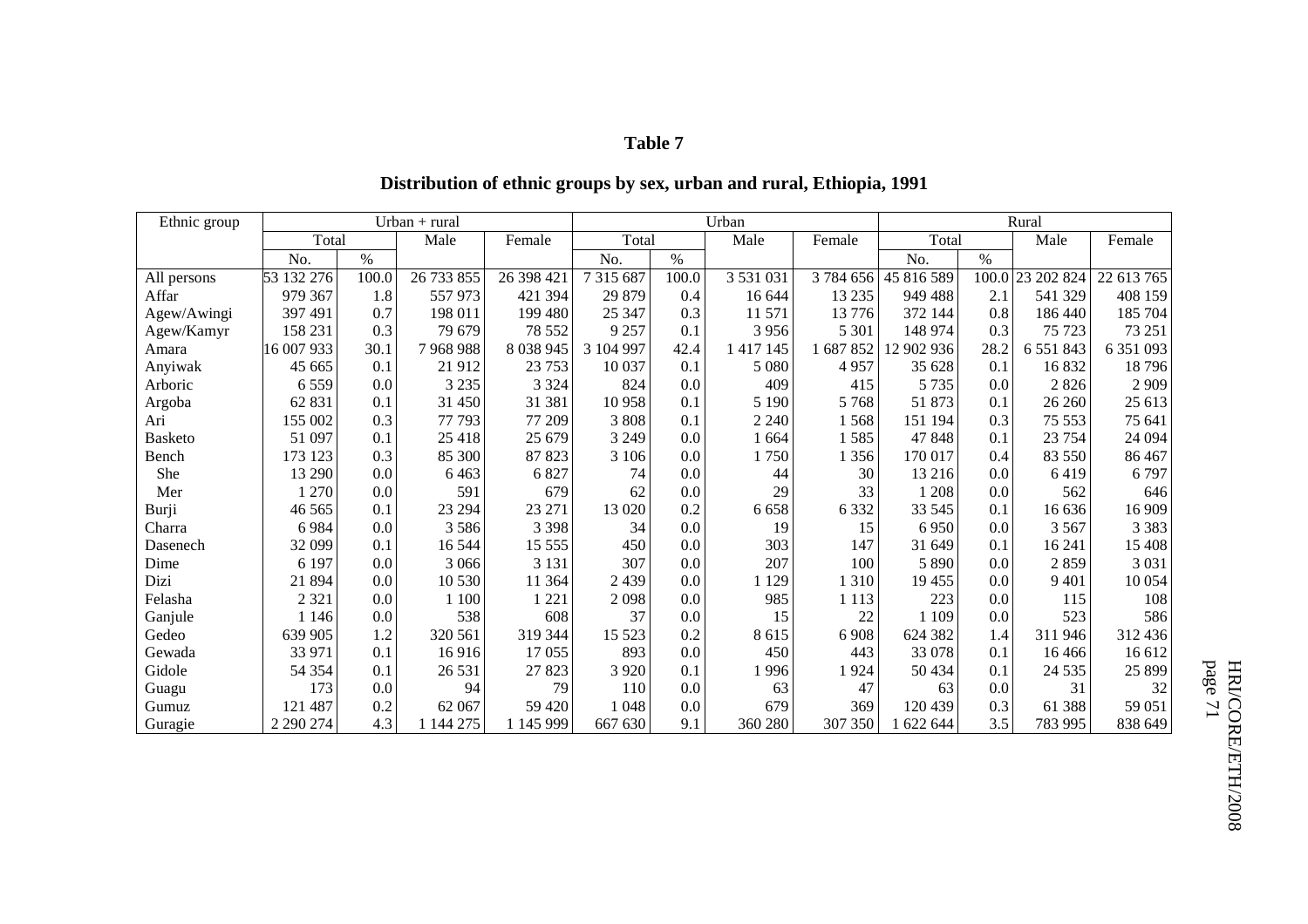| Ethnic group |                   |                  | $\overline{U}$ rban + rural |          |         |      | Urban            |         |         |                  | Rural   |         |
|--------------|-------------------|------------------|-----------------------------|----------|---------|------|------------------|---------|---------|------------------|---------|---------|
|              | Total             |                  | Male                        | Female   | Total   |      | Male             | Female  | Total   |                  | Male    | Female  |
|              | $\overline{No}$ . | $\%$             |                             |          | No.     | $\%$ |                  |         | No.     | $\%$             |         |         |
| Hadiya       | 927 933           | $\overline{1.7}$ | 464 391                     | 463 542  | 60 221  | 0.8  | 31096            | 29 1 25 | 867712  | $\overline{1.9}$ | 433 295 | 434 417 |
| Mareko       | 38 096            | 0.1              | 19511                       | 18 5 8 5 | 2 4 2 5 | 0.0  | 1 2 7 8          | 1 1 4 7 | 35 671  | 0.1              | 18 2 33 | 17438   |
| Hamer        | 42 4 6 6          | 0.1              | 21 142                      | 21 324   | 399     | 0.0  | 287              | 112     | 42 067  | 0.1              | 20 855  | 21 21 2 |
| Harari       | 21 757            | 0.0              | 10588                       | 11 169   | 21 146  | 0.3  | 10 29 3          | 10853   | 611     | 0.0              | 295     | 316     |
| Jebelawi     | 118 530           | 0.2              | 59 833                      | 58 697   | 3592    | 0.0  | 2 0 4 1          | 1551    | 114 938 | 0.3              | 57 792  | 57 146  |
| Fadashi      | 7323              | 0.0              | 3 5 6 7                     | 3756     | 276     | 0.0  | 155              | 121     | 7047    | 0.0              | 3 4 1 2 | 3 6 3 5 |
| Gamili       | 186               | 0.0              | 107                         | 79       | 68      | 0.0  | 41               | 27      | 118     | 0.0              | 66      | 52      |
| Gebato       | 75                | 0.0              | 38                          | 37       | 26      | 0.0  | 14               | 12      | 49      | 0.0              | 24      | 25      |
| Kechama      | 2740              | 0.0              | 1 3 6 4                     | 1 3 7 6  | 59      | 0.0  | 26               | 33      | 2 681   | 0.0              | 1 3 3 8 | 1 3 4 3 |
| Keffa        | 599 188           | 1.1              | 293 371                     | 305 817  | 48 5 51 | 0.7  | 22 042           | 26 509  | 550 637 | 1.2              | 271 329 | 279 308 |
| Mocha        | 53 897            | 0.1              | 26 088                      | 27 809   | 5 0 6 9 | 0.1  | 2 4 3 7          | 2 6 3 2 | 48 828  | 0.1              | 23 651  | 25 177  |
| Kemant       | 172 327           | 0.3              | 86 906                      | 85 421   | 6715    | 0.1  | 2711             | 4 0 0 4 | 165 612 | 0.4              | 84 195  | 81 417  |
| Kembata      | 499 825           | 0.9              | 251 677                     | 248 148  | 56 324  | 0.8  | 29 548           | 26 776  | 443 501 | 1.0              | 222 129 | 221 372 |
| Alaba        | 125 900           | 0.2              | 63 596                      | 62 304   | 3 5 0 7 | 0.0  | 1812             | 1 6 9 5 | 122 393 | 0.3              | 61 784  | 60 609  |
| Kebena       | 35 072            | 0.1              | 17 744                      | 17 328   | 2 1 7 7 | 0.0  | 1 2 4 0          | 937     | 32 895  | 0.1              | 16 504  | 16 391  |
| Timbaro      | 86 510            | 0.2              | 42 289                      | 44 221   | 3 0 3 7 | 0.0  | 1 472            | 1 5 6 5 | 83 473  | 0.2              | 40 817  | 42 656  |
| Kewama       | 141               | 0.0              | 64                          | 77       | 41      | 0.0  | 20               | 21      | 100     | 0.0              | 44      | 56      |
| Koma         | 1526              | 0.0              | 768                         | 758      | 100     | 0.0  | 53               | 47      | 1 4 2 6 | 0.0              | 715     | 711     |
| Konso        | 153 419           | 0.3              | 76 049                      | 77 370   | 5 0 5 4 | 0.1  | 2765             | 2 2 8 9 | 148 365 | 0.3              | 73 284  | 75 081  |
| Koyra        | 107 595           | 0.2              | 54 3 32                     | 53 263   | 5 900   | 0.1  | 3 3 7 1          | 2529    | 101 695 | 0.2              | 50 961  | 50734   |
| Kunama       | 2 0 0 7           | 0.0              | 985                         | 1 0 2 2  | 248     | 0.0  | 129              | 119     | 1759    | 0.0              | 856     | 903     |
| Mabaan       | 23                | 0.0              | 11                          | 12       | 17      | 0.0  | $\boldsymbol{7}$ | 10      | 6       | 0.0              |         |         |
| Mao          | 16 23 6           | 0.0              | 8048                        | 8 1 8 8  | 88      | 0.0  | 46               | 42      | 16 148  | 0.0              | 8 0 0 2 | 8 1 4 6 |
| Me'en        | 52 815            | 0.1              | 27 018                      | 25 797   | 1 3 1 0 | 0.0  | 711              | 599     | 51 505  | 0.1              | 26 307  | 25 198  |
| Bodi         | 4 6 8 6           | 0.0              | 2 2 5 7                     | 2 4 2 9  | 52      | 0.0  | 31               | 21      | 4 6 3 4 | 0.0              | 2 2 2 6 | 2 4 0 8 |
| Malie        | 46 458            | 0.1              | 24 105                      | 22 3 5 3 | 214     | 0.0  | 155              | 59      | 46 244  | 0.1              | 23 950  | 22 294  |
| Mesengo      | 15 341            | 0.0              | 7688                        | 7653     | 182     | 0.0  | 136              | 46      | 15 15 9 | 0.0              | 7552    | 7607    |
| Mossiya      | 9 207             | 0.0              | 4 6 5 2                     | 4 5 5 5  | 306     | 0.0  | 151              | 155     | 8 9 0 1 | 0.0              | 4501    | 4 4 0 0 |
| Mursi        | 3 2 5 8           | 0.0              | 1 645                       | 1 613    | 14      | 0.0  | 9                | 5       | 3 2 4 4 | 0.0              | 1636    | 1608    |
| Nao          | 4 0 0 5           | 0.0              | 1951                        | 2054     | 14      | 0.0  | 3                | 11      | 3 9 9 1 | 0.0              | 1948    | 2043    |
| Nuwer        | 64 534            | 0.1              | 33 398                      | 31 136   | 3 0 5 2 | 0.0  | 1648             | 1 4 0 4 | 61 482  | 0.1              | 31 750  | 29 732  |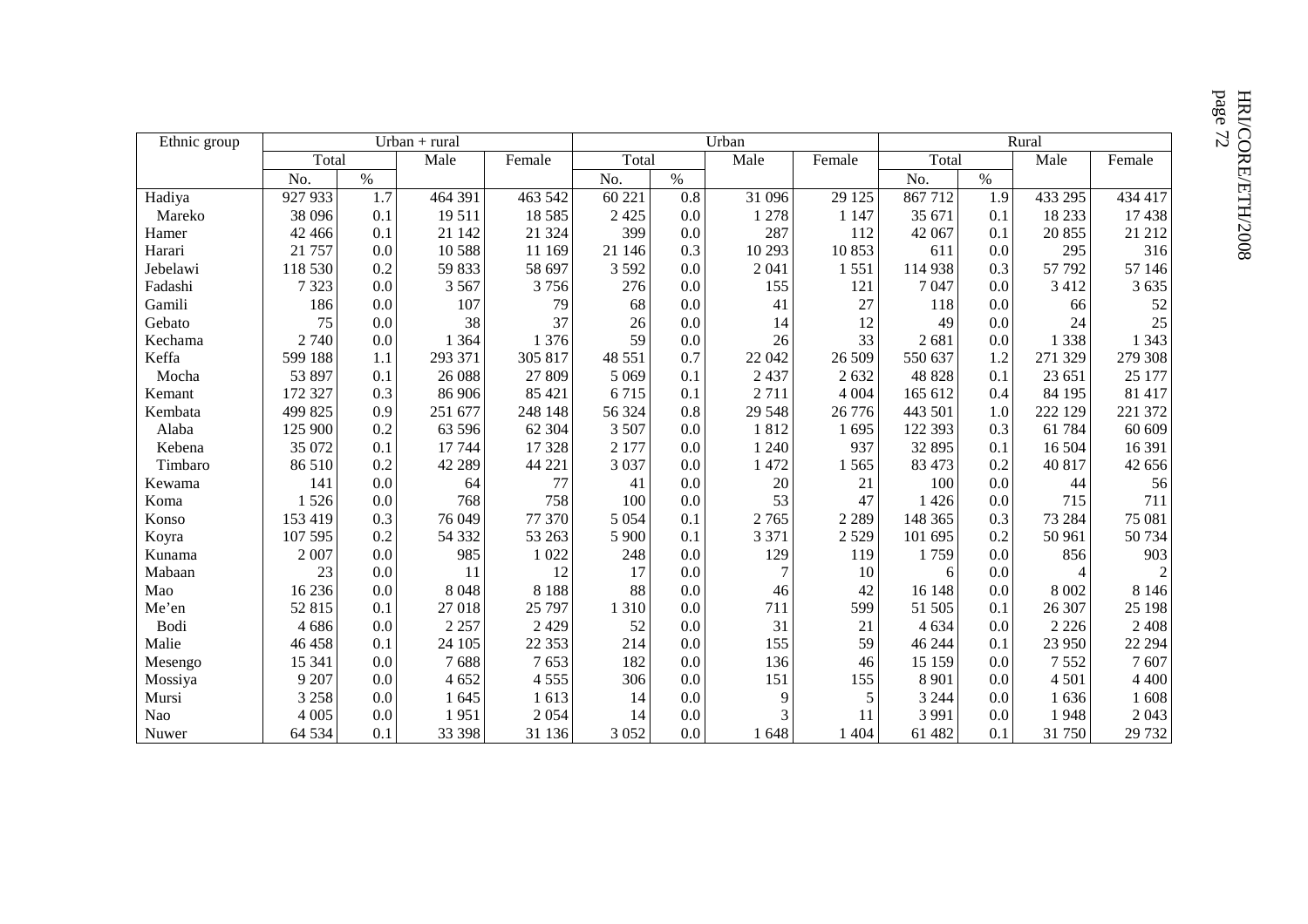| Ethnic group |            |      | $Urban + rural$ |           |         |      | Urban   |         | Rural      |      |           |           |
|--------------|------------|------|-----------------|-----------|---------|------|---------|---------|------------|------|-----------|-----------|
|              | Total      |      | Male            | Female    | Total   |      | Male    | Female  | Total      |      | Male      | Female    |
|              | No.        | $\%$ |                 |           | No.     | $\%$ |         |         | No.        | $\%$ |           |           |
| Nyangatom    | 14 201     | 0.0  | 7024            | 7 1 7 7   | 51      | 0.0  | 45      | 6       | 14 150     | 0.0  | 6979      | 7 1 7 1   |
| Oromo        | 17 080 318 | 32.1 | 8 542 318       | 8 538 000 | 629 735 | 22.3 | 793 666 | 836 069 | 15 450 583 | 33.7 | 7748652   | 7701931   |
| Werji        | 20 536     | 0.0  | 10 20 6         | 10 330    | 13 188  | 0.2  | 6 4 5 5 | 6733    | 7 3 4 8    | 0.0  | 3751      | 3 5 9 7   |
| Oyda         | 14 075     | 0.0  | 7 2 2 4         | 6851      | 440     | 0.0  | 236     | 204     | 13 635     | 0.0  | 6988      | 6 6 4 7   |
| Saho         | 23 275     | 0.0  | 11 472          | 11 803    | 1866    | 0.0  | 941     | 925     | 21 409     | 0.0  | 10 5 31   | 10878     |
| Sheko        | 23 7 85    | 0.0  | 11785           | 12 000    | 341     | 0.0  | 197     | 144     | 23 4 4 4   | 0.1  | 11588     | 11856     |
| Shinasha     | 32 698     | 0.1  | 16 23 6         | 16 4 62   | 3826    | 0.1  | 1945    | 1881    | 28 872     | 0.1  | 14 291    | 14 5 8 1  |
| Oyda         | 14 075     | 0.0  | 7 2 2 4         | 6851      | 440     | 0.0  | 236     | 204     | 13 635     | 0.0  | 6988      | 6 6 4 7   |
| Saho         | 23 275     | 0.0  | 11 472          | 11 803    | 1866    | 0.0  | 941     | 925     | 21 409     | 0.0  | 10 5 31   | 10878     |
| Sheko        | 23 7 85    | 0.0  | 11785           | 12 000    | 341     | 0.0  | 197     | 144     | 23 4 4 4   | 0.1  | 11 588    | 11856     |
| Shinasha     | 32 698     | 0.1  | 16 236          | 16 4 62   | 3826    | 0.1  | 1945    | 1881    | 28 872     | 0.1  | 14 291    | 14 5 8 1  |
| Shita        | 307        | 0.0  | 144             | 163       | 41      | 0.0  | 26      | 15      | 266        | 0.0  | 118       | 148       |
| Sidama       | 1 842 314  | 3.5  | 937 367         | 904 947   | 37 660  | 0.5  | 20 536  | 17 124  | 1 804 654  | 3.9  | 916831    | 887823    |
| Somalie      | 3 160 540  | 5.9  | 1726538         | 1 434 002 | 420 146 | 5.7  | 224 411 | 195 735 | 2740394    | 6.0  | 1 502 127 | 1 238 267 |
| Suri         | 19 632     | 0.0  | 9731            | 9 9 0 1   | 56      | 0.0  | 31      | 25      | 19 576     | 0.0  | 9700      | 9876      |
| Tigraway     | 3 284 568  | 6.2  | 1 615 265       | 1 669 303 | 688 849 | 9.4  | 322 222 | 366 627 | 2 595 719  | 5.7  | 1 293 043 | 1 302 676 |
| Tsamay       | 9 702      | 0.0  | 5 1 9 6         | 4 5 0 6   | 319     | 0.0  | 187     | 132     | 9 3 8 3    | 0.0  | 5 0 0 9   | 4 3 7 4   |
| Welaita      | 1 269 216  | 2.4  | 631 029         | 638 187   | 128 516 | 1.8  | 64 924  | 63 592  | 1 140 700  | 2.5  | 566 105   | 574 595   |
| Dorzie       | 28 990     | 0.1  | 18 4 8 2        | 10 508    | 26 021  | 0.4  | 16 657  | 9 3 6 4 | 2969       | 0.0  | 1825      | 1 1 4 4   |
| Gamo         | 719 847    | 1.4  | 360 118         | 359 729   | 57 692  | 0.8  | 31 657  | 26 035  | 662 155    | 1.4  | 328 461   | 333 694   |
| Goffa        | 241 530    | 0.5  | 120 496         | 121 034   | 16 967  | 0.2  | 8 3 4 5 | 8 6 2 2 | 224 563    | 0.5  | 112 151   | 112 412   |
| Konta        | 49 627     | 0.1  | 23 967          | 25 660    | 2448    | 0.0  | 1 1 3 2 | 1 3 1 6 | 47 179     | 0.1  | 22 8 35   | 24 344    |
| Kulo         | 331 483    | 0.6  | 162 311         | 169 172   | 26 5 44 | 0.4  | 12 538  | 14 006  | 304 939    | 0.7  | 149 773   | 155 166   |
| Mello        | 20 189     | 0.0  | 10 038          | 10 15 1   | 1706    | 0.0  | 842     | 864     | 18 4 83    | 0.0  | 9 1 9 6   | 9 2 8 7   |
| Weyito       | 1631       | 0.0  | 820             | 811       | 463     | 0.0  | 230     | 233     | 1 1 6 8    | 0.0  | 590       | 578       |
| Yemsa        | 165 184    | 0.3  | 82 087          | 83 097    | 10 4 75 | 0.1  | 4789    | 5 686   | 154 709    | 0.3  | 77 298    | 77411     |
| Zeysie       | 10 842     | 0.0  | 5 5 8 3         | 5 2 5 9   | 538     | 0.0  | 287     | 251     | 10 304     | 0.0  | 5 2 9 6   | 5 0 0 8   |
| Zergula      | 390        | 0.0  | 186             | 204       | 78      | 0.0  | 38      | 40      | 312        | 0.0  | 148       | 164       |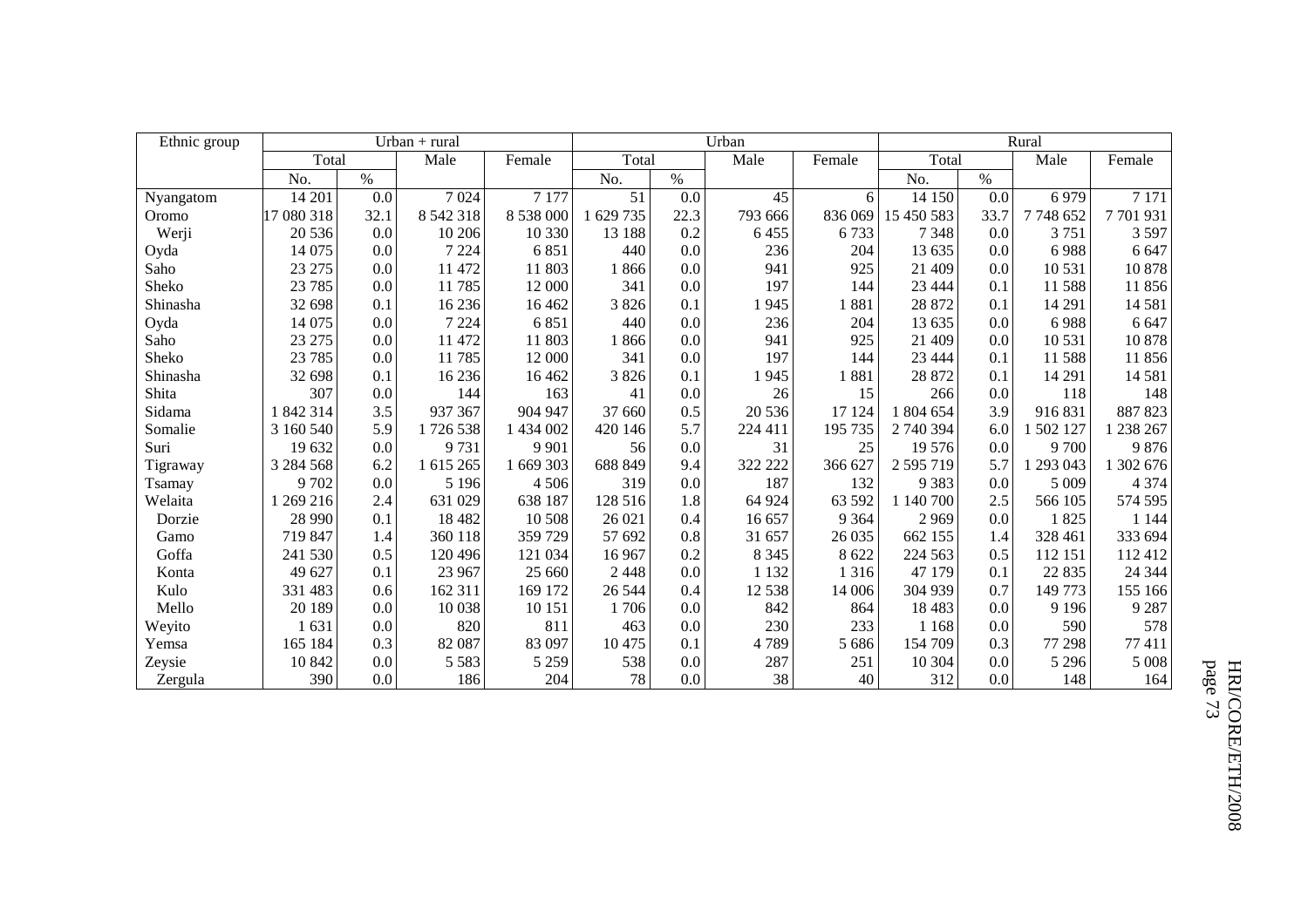| Ethnic group     | $Urban + rural$ |      |         |         |         |         | Urban   |          |         |      | Rural   |         |
|------------------|-----------------|------|---------|---------|---------|---------|---------|----------|---------|------|---------|---------|
|                  | Total           |      | Male    | Female  | Total   |         | Male    | Female   | Total   |      | Male    | Female  |
|                  | No.             | $\%$ |         |         | No.     | $\%$    |         |          | No.     | $\%$ |         |         |
| Other eth.       | 107 073         | 0.2  | 55 519  | 51 554  | 11 160  | 0.2     | 5 7 5 4 | 5 4 0 6  | 95 913  | 0.2  | 49 7 65 | 46 148  |
| national groups  |                 |      |         |         |         |         |         |          |         |      |         |         |
| From different   | 26 770          | 0.1  | 13 577  | 13 193  | 20 5 62 | 0.3     | 10 25 6 | 10 30 6  | 6 2 0 8 | 0.0  | 3 3 2 1 | 2887    |
| parents          |                 |      |         |         |         |         |         |          |         |      |         |         |
| Eritreans        | 61 857          | 0.1  | 31 625  | 30 232  | 36 928  | 0.5     | 18 5 42 | 18 3 8 6 | 24 9 29 | 0.1  | 13 083  | 11 846  |
| Djebutians       | 367             | 0.0  | 186     | 181     | 357     | 0.0     | 181     | 176      | 10      | 0.0  |         |         |
| Somalians        | 24 7 26         | 0.0  | 12 865  | 11 861  | 20 090  | 0.3     | 10 4 63 | 9 6 27   | 4 6 3 6 | 0.0  | 2402    | 2 2 3 4 |
| Kenyans          | 134             | 0.0  | 75      | 59      | 101     | 0.0     | 54      | 47       | 33      | 0.0  | 21      | 12      |
| Sudanese         | 2 0 3 5         | 0.0  | 366     | 669     | 661     | 0.0     | 139     | 522      | 374     | 0.0  | 227     | 147     |
| Other foreigners | 16 302          | 0.0  | 8650    | 7 652   | 14 8 83 | 0.2     | 7872    | 7011     | 1 419   | 0.0  | 778     | 641     |
| Not stated       | 5 827           | 0.0  | 3 2 7 1 | 2 5 5 6 | 2688    | $0.0\,$ | 584     | 1 104    | 3 1 3 9 | 0.0  | 1687    | 452     |

*Source*: CSA, 1994 Census Analytic Report, 1999.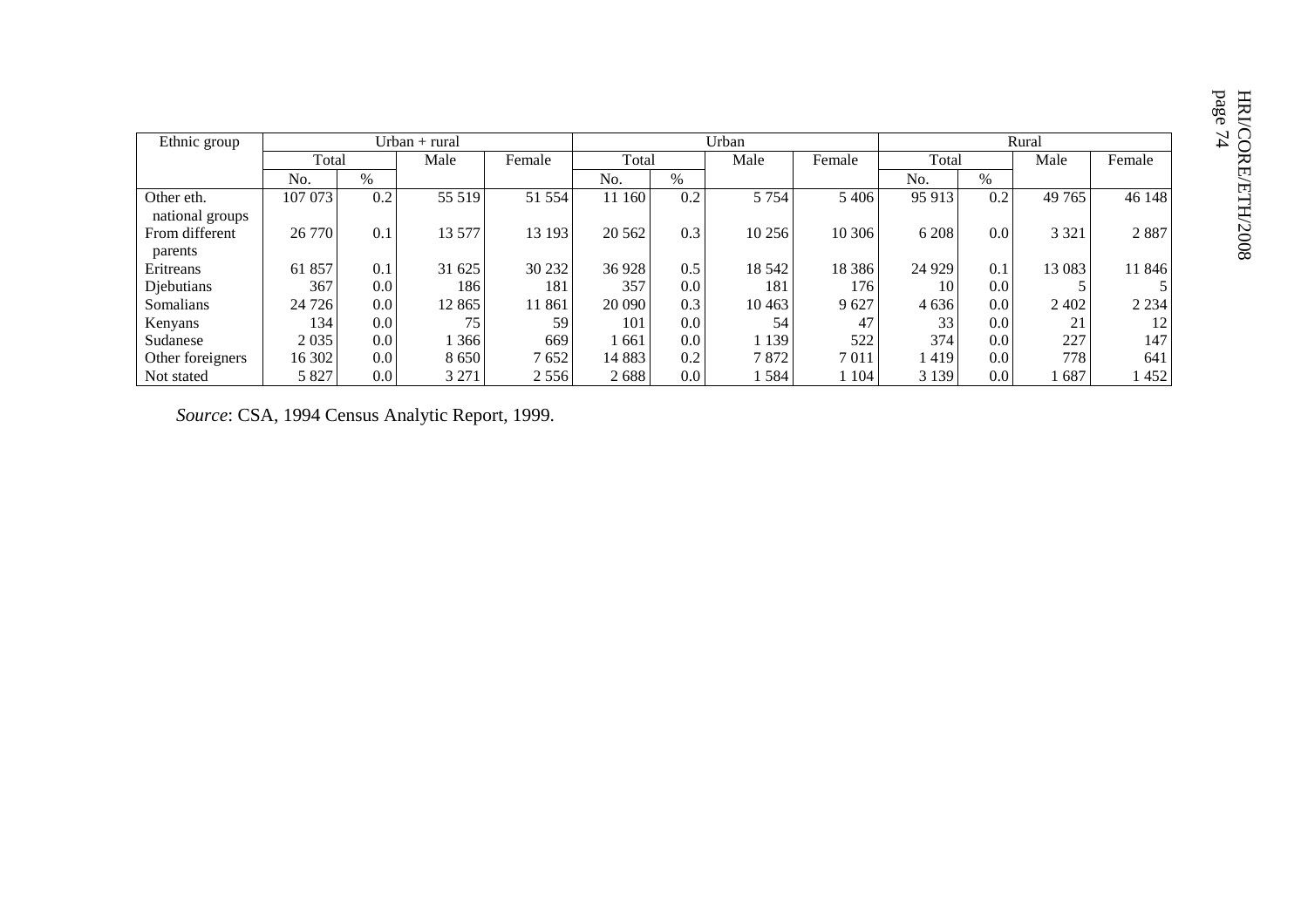| Ethnic     |        |       |        |         |         |       | Regions     |          |         |       |             |               |       |
|------------|--------|-------|--------|---------|---------|-------|-------------|----------|---------|-------|-------------|---------------|-------|
| group      | Tigray | Affar | Amhara | Oromiya | Somalie | Gumuz | <b>SNNP</b> | Gambella | Hararai | Addis | Dire Dawa   | Total         |       |
|            |        |       |        |         |         |       |             |          |         | Ababa | Prov. Admi. | No.           | $\%$  |
| Affar      | 0.2    | 92.0  | 0.0    | 0.0     | 0.0     | 0.0   | 0.0         | 0.0      | 0.0     | 0.0   | 0.0         | 979 368       | 1.8   |
| Amara      | 2.6    | 4.4   | 91.2   | 9.1     | 0.7     | 22.2  | 3.0         | 7.7      | 32.6    | 48.3  | 27.7        | 16 007 934    | 30.1  |
| Gedeo      | 0.0    | 0.0   | 0.0    | 1.0     | 0.0     | 0.0   | 4.4         | 0.0      | 0.0     | 0.0   | 0.0         | 639 905       | 1.2   |
| Guragie    | 0.0    | 0.2   | 0.0    | 1.3     | 0.1     | 0.1   | 15.9        | 0.4      | 3.2     | 17.5  | 4.5         | 2 290 274     | 4.3   |
| Hadiya     | 0.0    | 0.2   | 0.0    | 0.2     | 0.0     | 0.5   | 8.4         | 0.6      | 0.0     | 0.4   | 0.5         | 927 935       | 1.7   |
| Keffa      | 0.0    | 0.0   | 0.0    | 0.2     | 0.0     | 0.0   | 5.3         | 4.2      | 0.0     | 0.1   | 0.0         | 599 187       | 1.1   |
| Oromo      | 0.1    | 0.8   | 3.0    | 85.0    | 2.2     | 12.8  | 2.0         | 6.5      | 52.3    | 19.2  | 48.0        | 17 080 318    | 32.1  |
| Sidama     | 0.0    | 0.0   | 0.0    | 0.1     | 0.0     | 0.0   | 17.5        | 0.0      | 0.0     | 0.1   | 0.0         | 1 842 314     | 3.5   |
| Somalie    | 0.0    | 0.0   | 0.0    | 0.6     | 95.7    | 0.0   | 0.0         | 0.0      | 1.7     | 0.2   | 13.9        | 3 160 541     | 5.9   |
| Tigraway   | 94.8   | 0.8   | 0.3    | 0.4     | 0.0     | 0.9   | 0.2         | 1.6      | 1.7     | 7.6   | 1.8         | 3 284 567     | 6.2   |
| Welaita    | 0.0    | 0.5   | 0.0    | 0.2     | 0.0     | 0.1   | 11.7        | 0.2      | 0.1     | 0.5   | 0.2         | 1 269 216     | 2.4   |
| Gamo       | 0.0    | 0.0   | 0.0    | 0.0     | 0.0     | 0.0   | 6.7         | 0.0      | 0.0     | 0.9   | 0.0         | 719 846       | 1.4   |
| Other eth. | 1.3    | 1.1   | 5.4    | 1.8     | 0.5     | 63.5  | 24.8        | 78.7     | 8.2     | 3.0   | 2.2         | 4 2 1 9 6 4 3 | 7.9   |
| national   |        |       |        |         |         |       |             |          |         |       |             |               |       |
| group      |        |       |        |         |         |       |             |          |         |       |             |               |       |
| Foreigners | 1.9    | 0.1   | 0.0    | 0.0     | 0.6     | 0.0   | 0.0         | 0.0      | 0.1     | 2.0   | 0.9         | 105 420       | 0.2   |
| Not stated | 0.0    | 0.0   | 0.0    | 0.0     | 0.0     | 0.0   | 0.0         | 0.0      | 0.1     | 0.1   | 0.1         | 5 8 2 8       | 0.0   |
| Total      | 100.0  | 100.0 | 100.0  | 100.0   | 100.0   | 100.0 | 100.0       | 100.0    | 100.0   | 100.0 | 100.0       | 53 132 296    | 100.0 |

# **Percentage distribution of major ethnic groups with 500,000 or more persons by region, Ethiopia, 1994**

*Source*: CSA, 1994 Census Analytic Report, 1999.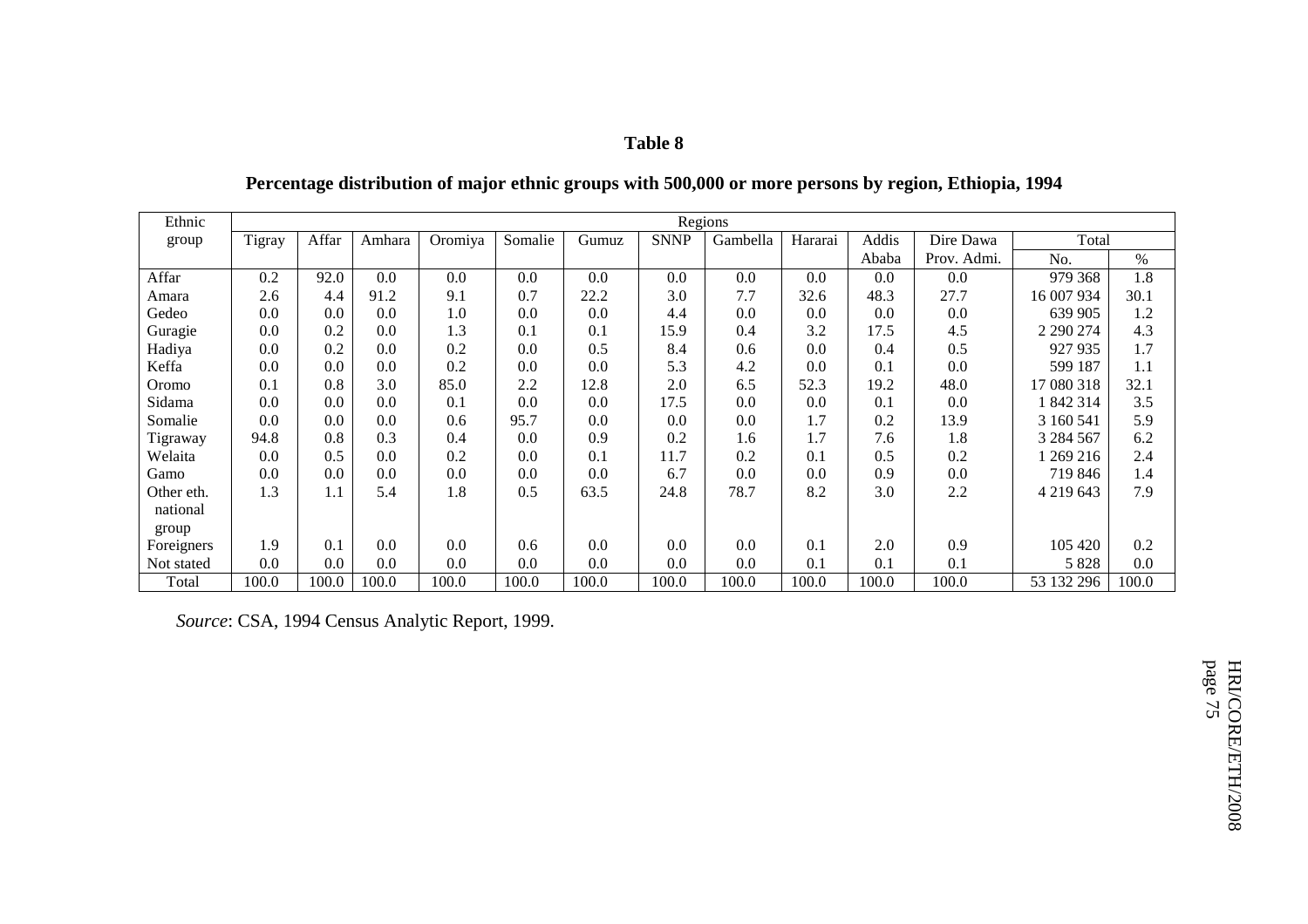## HRI/CORE/ETH/2008 page 76

#### *Age composition*

13. The age structure of the population of Ethiopia, which is typical for a developing country, is characterized by much higher proportion at young ages and low proportion at older ages, reflecting the prevailing high fertility rate. The population aged less than 15 years make up 47.1 per cent of the total population and those at old age group (> 65 years old) constitute 3.2 per cent for the year 2005. The proportion of the population age 15-64 years constitute 49.6 per cent of the total population in 2005.

14. The age-sex composition showed variation by urban and rural areas. The age-sex pattern of the rural population resembles that of the country. The age-sex pattern for urban population is different from the rural area. Overall sex ratio for 2005 is 9 to 8, showing excess of females over males.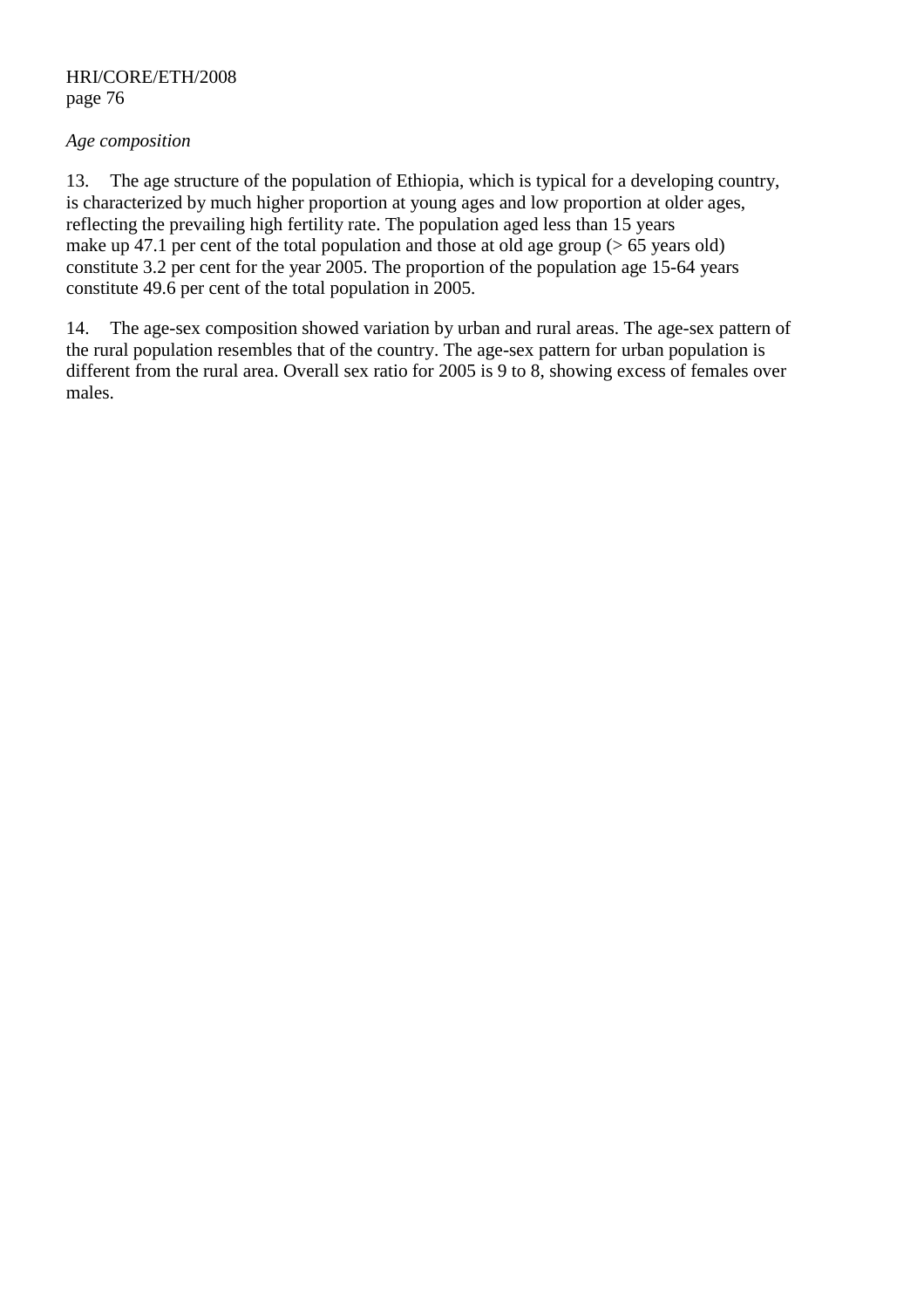| Age       |            |               | Urban + rural |           |           |               | Urban     |           |            |            | Rural      |           |
|-----------|------------|---------------|---------------|-----------|-----------|---------------|-----------|-----------|------------|------------|------------|-----------|
| group     | Total      | Male          | Female        | Sex ratio | Total     | Male          | Female    | Sex ratio | Total      | Male       | Female     | Sex ratio |
| All ages  | 63 228 598 | 390<br>31 281 | 31 947 208    | 98.0      | 8 974 597 | 4 2 3 8 1 9 4 | 4 736 403 | 89.0      | 54 254 001 | 27 043 196 | 27 210 805 | 99.0      |
|           | 100        | 100           | 100           |           | 100.0     | 100.0         | 100.0     |           | 100.0      | 100.0      | 100.0      |           |
|           |            |               |               |           |           |               |           |           |            |            |            |           |
| $0 - 4$   | 19.1       | 19.8          | 18.4          | 105.0     | 11.6      | 12.4          | 10.9      | 102.0     | 20.3       | 21.0       | 19.7       | 106.0     |
| $5-9$     | 16.0       | 16.6          | 15.5          | 104.0     | 11.9      | 12.4          | 11.4      | 98.0      | 16.7       | 17.2       | 16.3       | 105.0     |
| $10-14$   | 12.0       | 12.5          | 11.4          | 107.0     | 12.3      | 12.5          | 12.2      | 92.0      | 11.9       | 12.6       | 11.3       | 110.0     |
| $15-19$   | 10.6       | 10.3          | 10.8          | 94.0      | 15.9      | 16.0          | 15.8      | 91.0      | 9.7        | 9.5        | 9.9        | 95.0      |
| $20 - 24$ | 8.0        | 7.2           | 8.7           | 81.0      | 10.8      | 10.1          | 11.4      | 79.0      | 7.5        | 6.7        | 8.3        | 81.0      |
| 25-29     | 7.4        | 6.6           | 8.2           | 79.0      | 9.2       | 8.4           | 10.0      | 75.0      | 7.1        | 6.4        | 7.9        | 80.0      |
| 30-34     | 5.6        | 5.6           | 5.6           | 97.0      | 6.2       | 6.3           | 6.1       | 93.0      | 5.5        | 5.4        | 5.5        | 98.0      |
| 35-39     | 5.0        | 4.8           | 5.1           | 93.0      | 5.8       | 5.7           | 5.8       | 88.0      | 4.9        | 4.7        | 5.0        | 94.0      |
| $40 - 44$ | 3.7        | 3.6           | 3.7           | 94.0      | 4.0       | 4.2           | 3.8       | 99.0      | 3.6        | 3.5        | 3.7        | 93.0      |
| 45-49     | 3.3        | 3.2           | 3.4           | 91.0      | 3.4       | 3.4           | 3.4       | 89.0      | 3.3        | 3.2        | 3.4        | 91.0      |
| 50-54     | 2.5        | 2.4           | 2.7           | 88.0      | 2.4       | 2.2           | 2.5       | 79.0      | 2.5        | 2.4        | 2.7        | 89.0      |
| 55-59     | 1.9        | 1.9           | 1.8           | 101.0     | 1.8       | 1.7           | 1.9       | 83.0      | 1.9        | 1.9        | 1.8        | 105.0     |
| 60-64     | 1.7        | 1.8           | 1.7           | 107.0     | 1.6       | 1.5           | 1.7       | 77.0      | 1.8        | 1.9        | 1.6        | 113.0     |
| $65+$     | 3.2        | 3.6           | 2.9           | 123.0     | 3.2       | 3.1           | 3.2       | 85.0      | 3.3        | 3.7        | 2.8        | 131.0     |

# **Distribution of total population by age group, sex, sex ratio, urban and rural areas: 2005**

 *Source*: CSA, 1994 Census Analytic Report, 1999.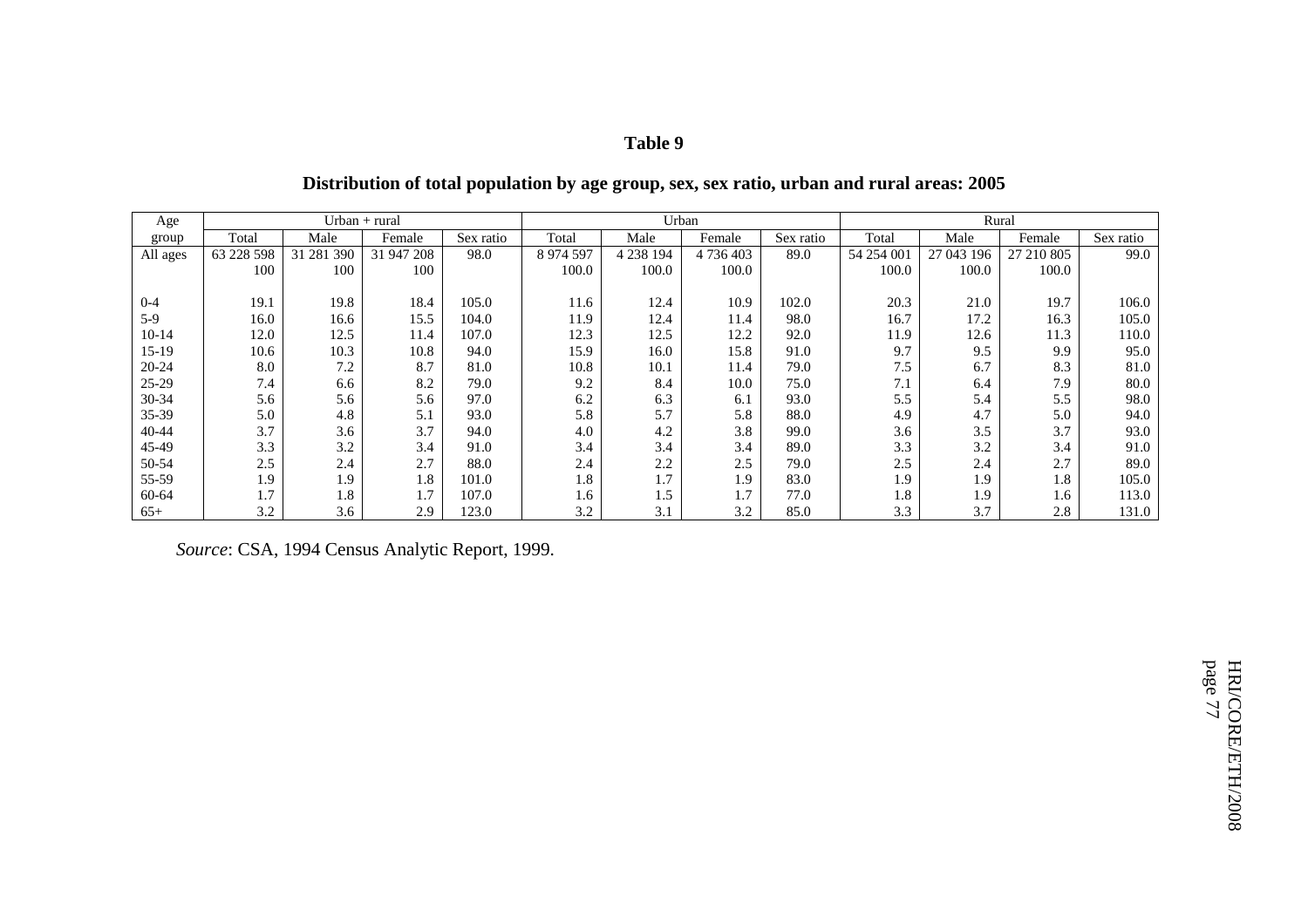## **Figure 1**



### **Age-sex distribution of the population, country total: 2005**



## *Dependency ratio*

15. The dependency ratio, the number of the people under age 15 and over age 65 years in relation to the productive age group (15-64 ages) is very high. In 2006, every 100 persons in the productive ages had to support 85 dependants for their basic and other needs. When the dependency ratio is disaggregated, the youth dependency and old dependency ratios are 80 and 5, respectively. This shows that the high dependency burden is contributed mainly by child dependency which is generated by rapid population growth.

#### **Table 10**

## **Projected trends in dependency ratio (per cent)**

| Age              | Indicator | 1995 | 2000          | 2005        | 2006 |
|------------------|-----------|------|---------------|-------------|------|
|                  | Young age | 83.8 | റെ റ<br>ے . ت | 79.5        | 85   |
| $65+$            | Old age   | 6.6  | 5.6           | < ^<br>ے. ب |      |
| $>15$ and $< 65$ | Young+Old | 90.4 | 87.8          | 84.7        | 80   |

 *Source*: CSA, 1994 Country Level Population and Housing Census Analytical Report, 1999 NOP, Population Profile of Ethiopia, 1999.

#### *Crude birth rate*

16. Crude birth rate is the number of births per 1,000 populations during specified period. Crude birth rate per 1,000 in 2000 was 39.9 and slightly declined in 2005 to 36.89.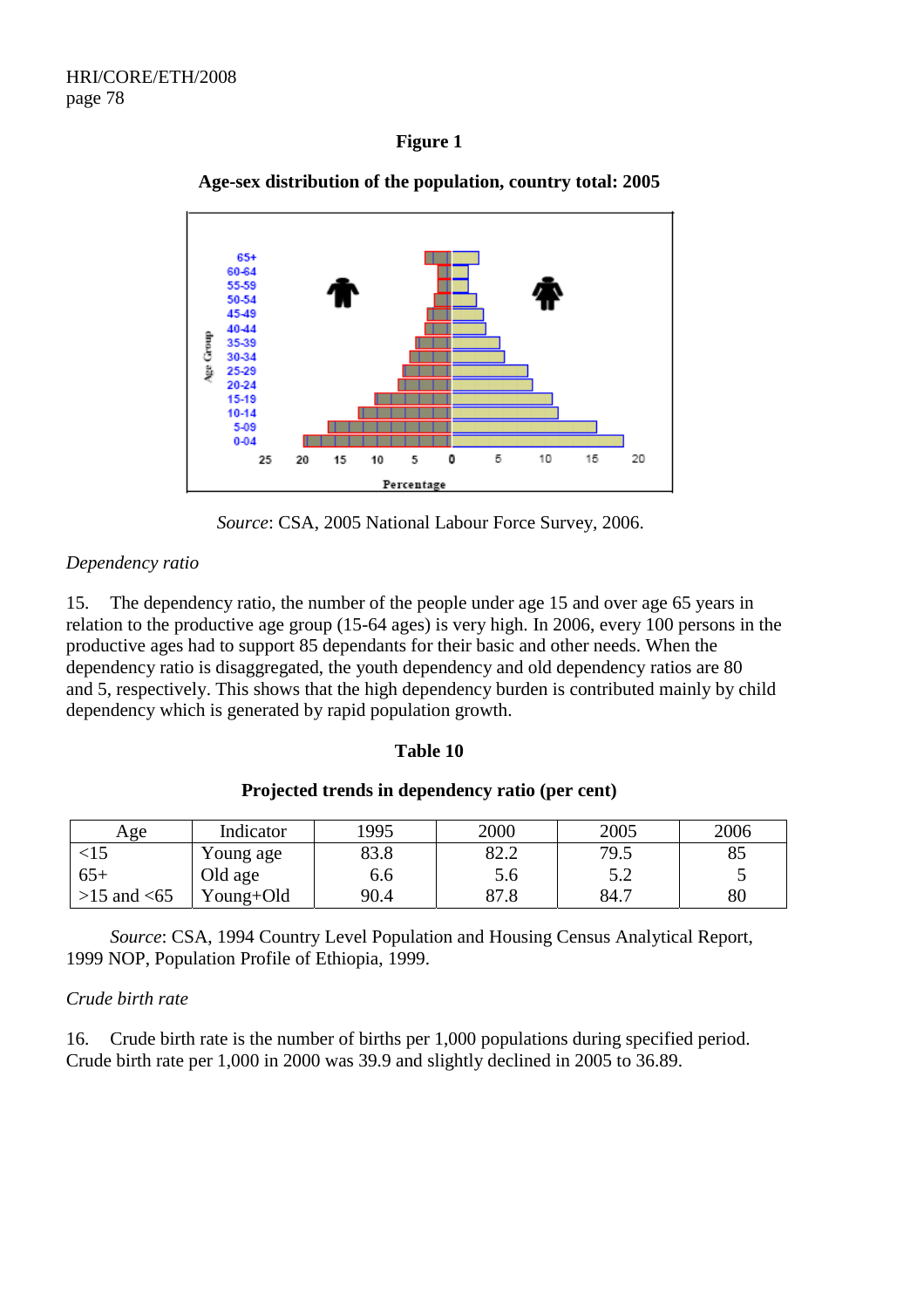# **Figure 2**



## **Projected trends in crude birth rate (medium variant)**

 *Source*: NOP, Population Profile of Ethiopia, 1999.

## *Crude death rate*

17. Although there has been a declining trend in all causes of mortality and improvements in the health sector service provisions systems, mortality level still remains high. The crude death rate has shown modest decline in the last two decades.

#### **Figure 3**

#### **Trends in crude death rate**



 *Source*: NOP, population profile of Ethiopia, 1999.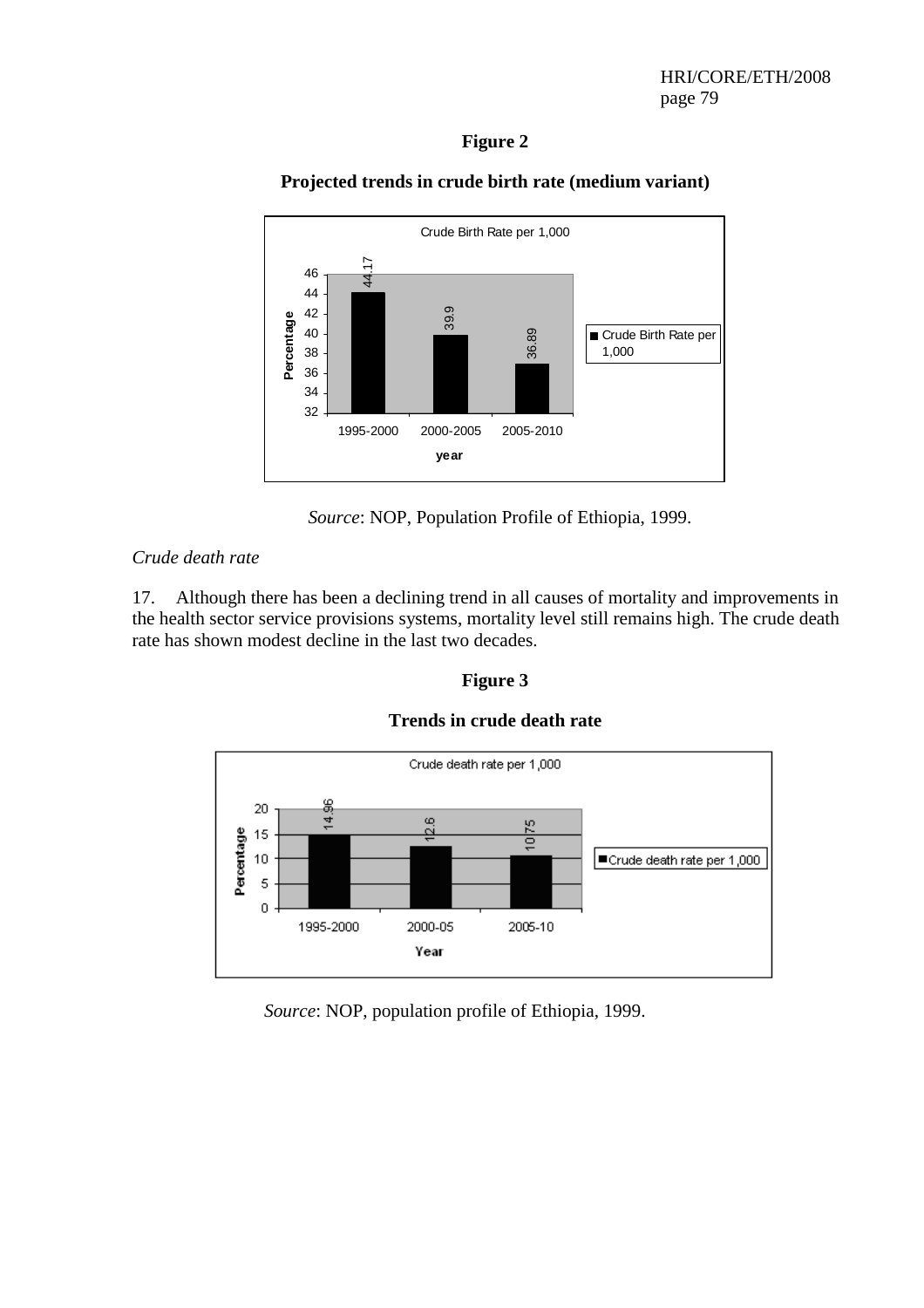#### *Life expectancy*

18. Life expectancy at birth refers to the average number of years a new born infant can expect to live under current mortality levels. Life expectancy at birth in 2006 was 48 years for males and 50 years for females. Female life expectancy is about two years higher than male life expectancy. Over the decade, life expectancy for both males and females did not improve.

#### **Table 11**

| Year      | Male | Female | Total |
|-----------|------|--------|-------|
| 1990-1995 | 49.8 | 51.8   | 50.7  |
| 1995-2000 | 50.9 | 53     | 52    |
| 2000-2005 | 53.4 | 55.4   | 54    |
| 2006      | 48   | 50     | 49    |

## **Estimated trends in life expectancy at birth**

 *Source*: NOP, Population Profile of Ethiopia, 1999. PRB, World Population Data Sheet, 2006.

## *Fertility rate*

19. Total fertility rate refers to the total number of births a women would have by the end of her childbearing period if she were to pass through those years bearing children at the currently observed age specific fertility rates. The total fertility rate for Ethiopia was 5.4 births per women in 2005. Fertility is considerably higher in rural areas than urban areas. The fertility rate in the rural area is 6.0, which is two and half times higher than the total fertility rate in urban areas (2.4). The overall age pattern of fertility indicates that childbearing begins early. Fertility is low among adolescents and increases to a peak of 241 births per 1,000 among women age 25-29 and declines thereafter.

20. There are substantial differentials in fertility among regions, ranging from a low of 1.4 children per woman in Addis Ababa to a high of 6.2 children per woman in Oromia. With the exception of Oromia, Somali and SNNP, fertility levels in the other regions are less than the national average.

21. The level of fertility is inversely related to women's educational attainment, decreasing rapidly from 6.1 children among women with no education to 2.0 children among women who have at least some secondary education. Fertility is also associated with wealth quintile. Women in the lowest wealth quintile have a total fertility rate of 6.6, twice as high as that of women in the highest quintile (3.2).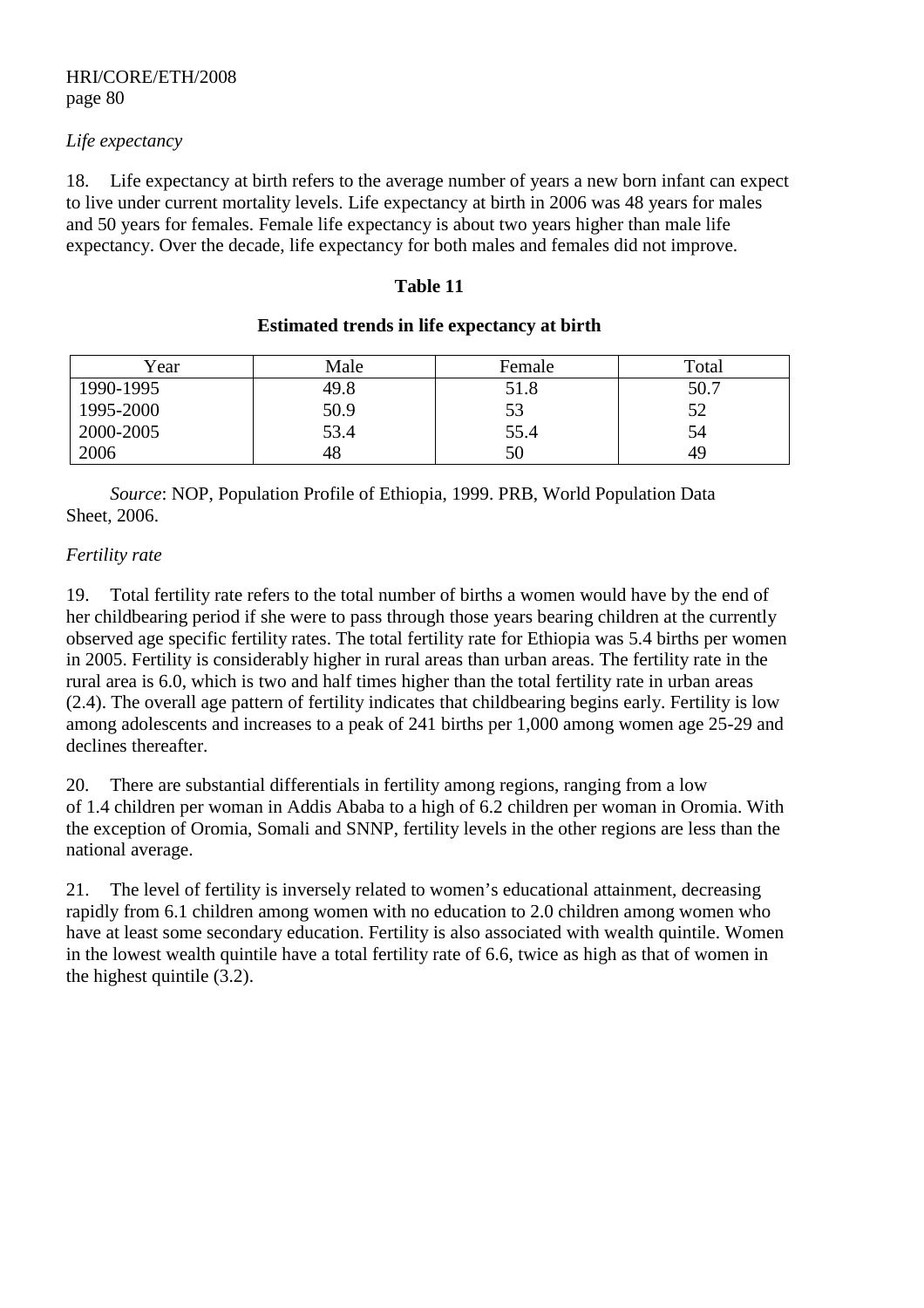#### **Current fertility rates**

|             |                                                               | Age-specific and total fertility rate, the general fertility rate and the crude birth rate for the |       |
|-------------|---------------------------------------------------------------|----------------------------------------------------------------------------------------------------|-------|
|             | three years preceding the survey, by residence, Ethiopia 2005 |                                                                                                    |       |
| Age group   | Residence                                                     |                                                                                                    | Total |
|             | Urban                                                         | Rural                                                                                              |       |
| $15-19$     | 35                                                            | 122                                                                                                | 104   |
| $20 - 24$   | 105                                                           | 260                                                                                                | 228   |
| $25-29$     | 133                                                           | 261                                                                                                | 241   |
| 30-34       | 101                                                           | 253                                                                                                | 231   |
| $35 - 39$   | 58                                                            | 178                                                                                                | 160   |
| 40-44       | 28                                                            | 94                                                                                                 | 84    |
| 45-49       | 14                                                            | 38                                                                                                 | 34    |
|             |                                                               |                                                                                                    |       |
| TFR (15-49) | 2.4                                                           | 6.0                                                                                                | 5.4   |
| <b>GFR</b>  | 77                                                            | <b>200</b>                                                                                         | 179   |
| <b>CBR</b>  | 23.4                                                          | 37.3                                                                                               | 35.7  |

Note: Age-specific fertility rates are per 1,000 women.

Rates for age group 45-49 may be slightly biased due to truncation.

TFR: Total fertility rate for ages 15-49, expressed per woman.

GFR: General fertility rate (births divided by the number of women age 15-44), expressed per 1,000 women.

CBR: Crude birth rate, expressed per 1,000 population.

 *Source*: Ethiopia demographic and health survey, 2005.

#### *Average household size*

22. Table 13 shows the distribution of households by the sex of the head of household and by the number of household members in urban and rural areas.

23. Households in Ethiopia are predominantly male headed, a common feature of most African countries. More than one in five households are headed by women, with the proportion of female-headed household much higher in urban than in rural areas.

24. The average household size observed in the survey in 2005 is 5 persons, which is slightly higher than the 2000 Ethiopia demographic and health survey (4.8 persons). Rural households have 5.2 persons per household and are larger than the urban households (4.2 persons). Single-person households are more common in urban areas (13 per cent) than in rural areas (4 per cent). Only 7 per cent of households have nine or more members.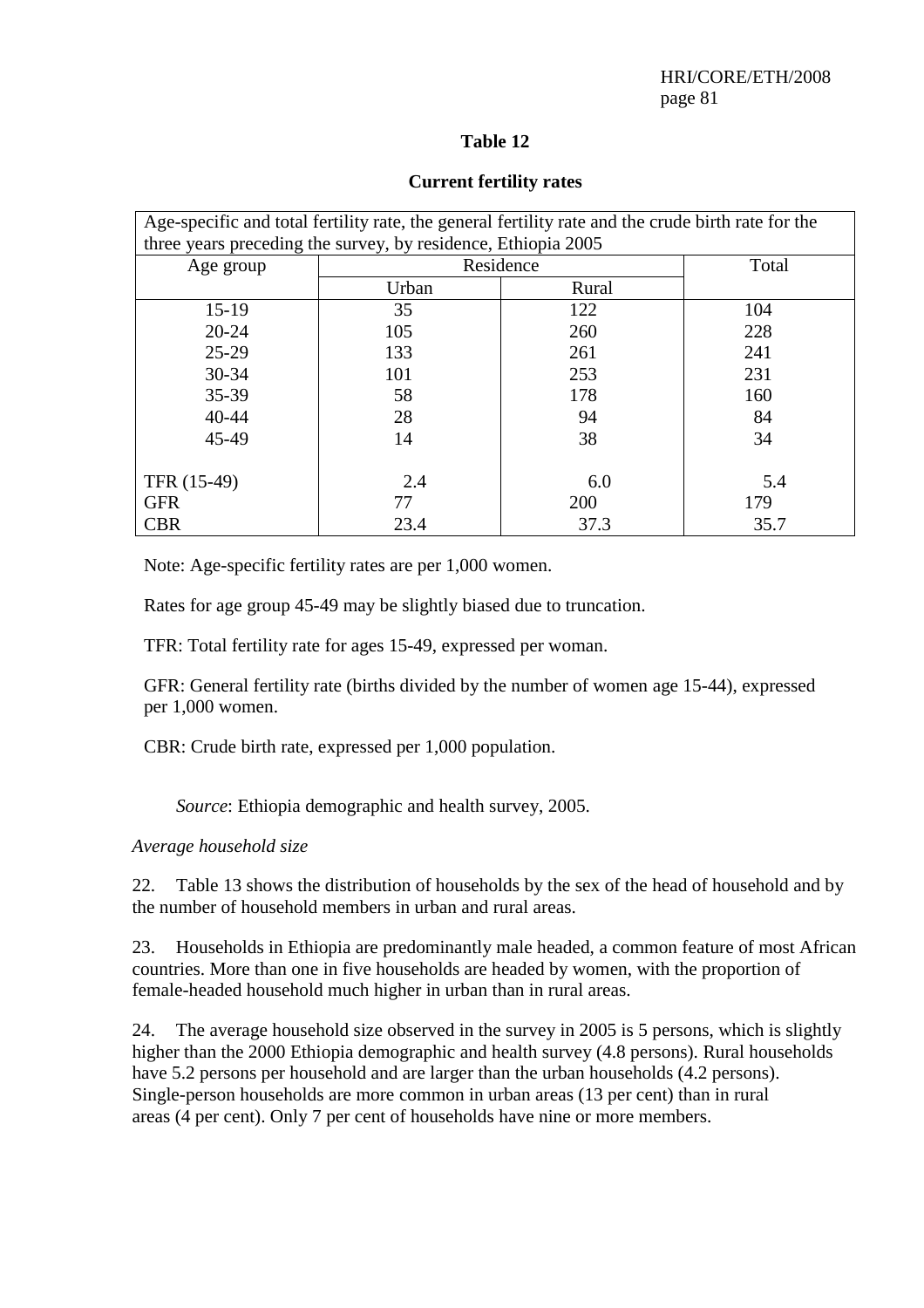## **Household composition**

| Per cent distribution of households by sex of head of household and by household size, |           |       |       |
|----------------------------------------------------------------------------------------|-----------|-------|-------|
| according to residence, Ethiopia 2005                                                  |           |       |       |
| Characteristic                                                                         | Residence |       | Total |
|                                                                                        | Urban     | Rural |       |
| Household headship                                                                     |           |       |       |
| Male                                                                                   | 61.4      | 79.9  | 77.2  |
| Female                                                                                 | 38.6      | 20.1  | 22.8  |
| Total                                                                                  | 100.0     | 100.0 | 100.0 |
| Number of usual members                                                                |           |       |       |
|                                                                                        | 13.0      | 3.7   | 5.0   |
| 2                                                                                      | 13.0      | 8.4   | 9.0   |
| 3                                                                                      | 16.4      | 13.4  | 13.8  |
| 4                                                                                      | 17.6      | 15.3  | 15.7  |
| 5                                                                                      | 14.4      | 17.2  | 16.8  |
| 6                                                                                      | 10.5      | 14.6  | 14.0  |
| 7                                                                                      | 6.4       | 11.9  | 11.1  |
| 8                                                                                      | 3.9       | 7.7   | 7.2   |
| $9+$                                                                                   | 4.8       | 7.8   | 7.4   |
| Total                                                                                  | 100.0     | 100.0 | 100.0 |
| Number of households                                                                   | 1974      | 11747 | 13721 |
| Mean size                                                                              | 4.2       | 5.2   | 5.0   |
| Note: Table is based on de jure members, i.e., usual residents.                        |           |       |       |

 *Source*: Ethiopia demographic and health survey, 2005.

## *Proportion of population in rural and urban areas*

25. In Ethiopia, population distribution is highly uneven. The overwhelming majority (83.3 per cent) resides in rural areas. Only 16.7 per cent of the population is urban dweller.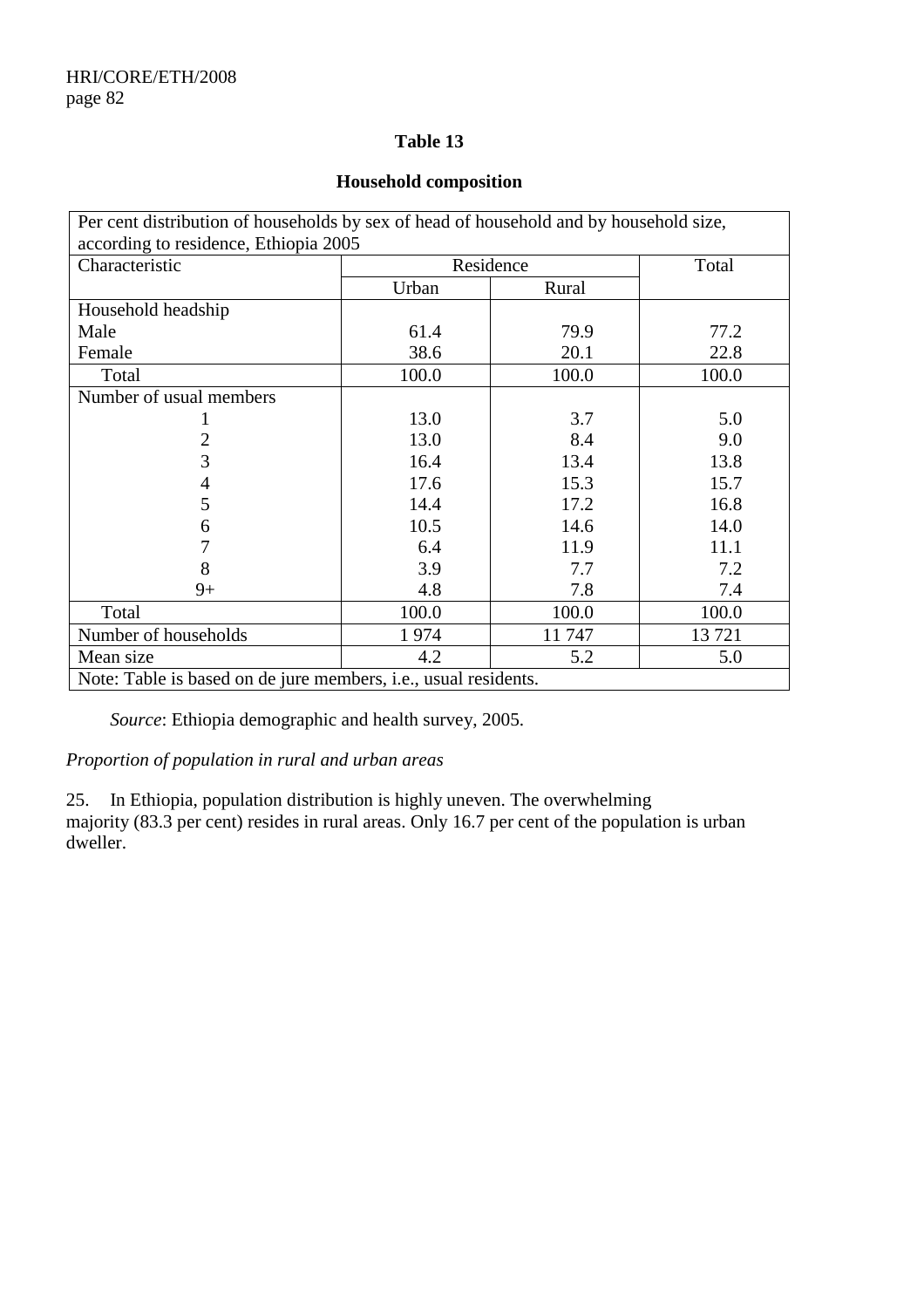| Residence |               | 994        |               | 2000       |            | 2005       |            | 2008       |
|-----------|---------------|------------|---------------|------------|------------|------------|------------|------------|
|           | Population    | Percentage | Population    | Percentage | Population | Percentage | Population | Percentage |
|           | size          | share      | size          | share      | size       | share      | size       | share      |
| Urban     | 7 3 1 5 6 8 0 | 13.8       | 9 4 7 3 0 0 0 | 14.92      | 675 000    | 16         | 13 225 000 | 16.7       |
| Rural     | 45 816 577    | 86.2       | 54 022 000    | 85.08      | 61 369 000 | 84         | 65 996 000 | 83.3       |
| Total     | 53 132 257    | 100        | 63 495 000    | 100        | 73 044 000 | 1000       | 79 221 000 | 100        |

# **Ethiopian population by residence and percentage share**

*Source: CSA, 1994 Census Analytical Report, 1999.* 

 *CSA, Statistical Abstract, 2007.*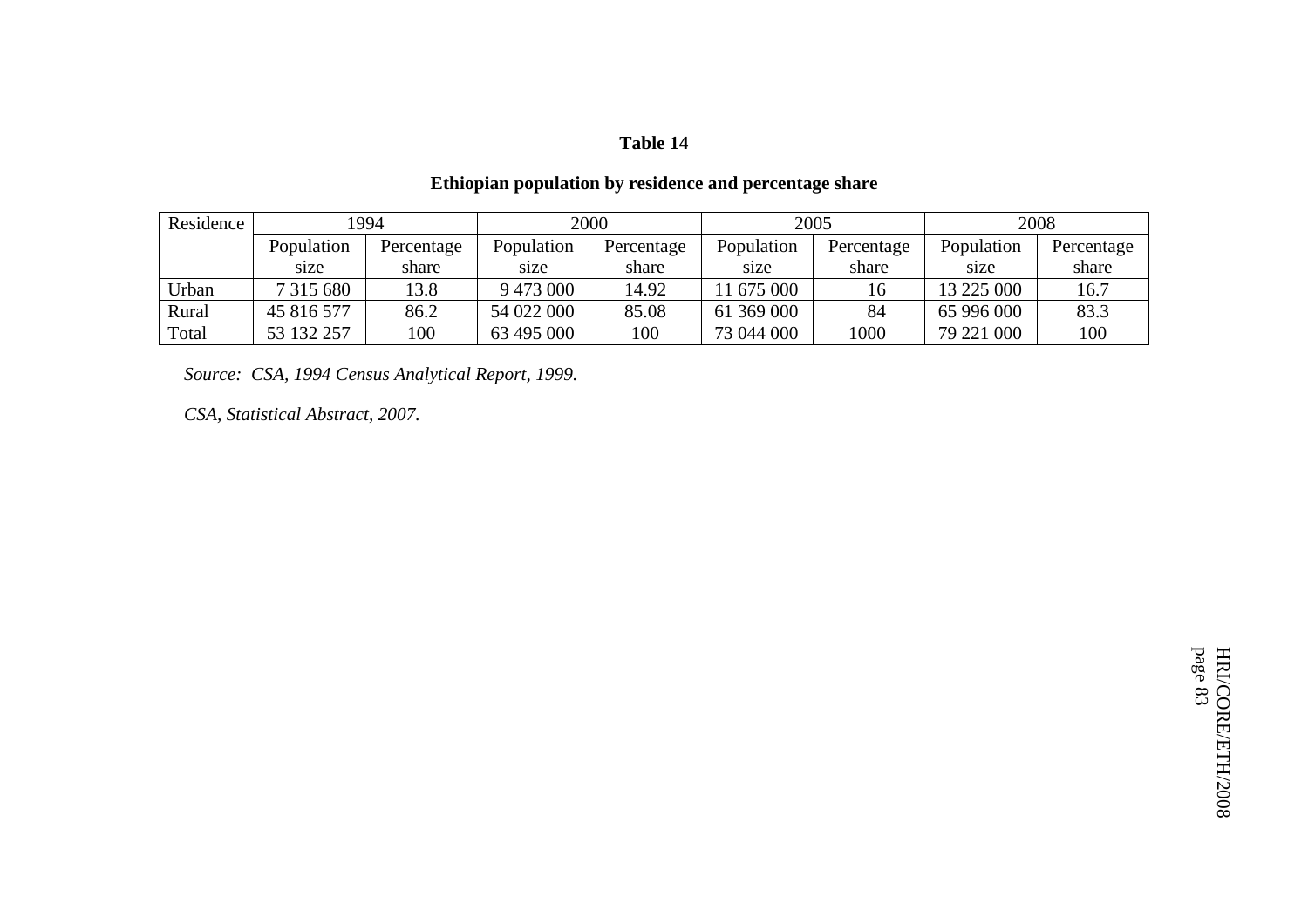#### **Annex 2**

### **Social, economic and cultural indicators**

#### **Household expenditure**

1. One of the dimensions of well-being is the monetary dimension of poverty called lack of opportunity or material deprivation. The income dimension of poverty is measured by real consumption expenditure since in most developing countries income report of households is likely to be understated compared to consumption expenditure report.

## **Table 15**

| Item                                            |         | 1995/96 |         | 1999/2000 |       |         |         | 2004/05 |         |
|-------------------------------------------------|---------|---------|---------|-----------|-------|---------|---------|---------|---------|
|                                                 | Rural   | Urban   | Total   | Rural     | Urban | Total   | Rural   | Urban   | Total   |
| Real total expenditure<br>per capita            | 1 0 3 5 | 1411    | 1 0 8 8 | 995       | 1453  | 1 0 5 7 | 1 1 4 7 | 1 9 0 9 | 1 2 5 6 |
| Real total expenditure<br>per adult             | 1 250   | 1693    | 1 3 1 2 | 1 2 6 1   | 1751  | 1 3 2 7 | 1422    | 2 2 6 0 | 1 5 4 1 |
| Kcal consumed per<br>day per adult              | 1938    | 2 0 5 0 | 1954    | 2 7 2 3   | 1861  | 2606    | 2806    | 2 3 8 7 | 2 7 4 6 |
| Share of food in total<br>expenditure           | 0.6     | 0.56    | 0.60    | 0.67      | 0.53  | 0.65    | 0.57    | 0.50    | 0.56    |
| Household size                                  | 5.1     | 4.7     | 5.0     | 4.9       | 4.6   | 4.9     | 4.9     | 4.3     | 4.8     |
| Adult equivalent<br>household size              | 4.2     | 3.9     | 4.2     | 3.9       | 3.8   | 3.9     | 4.0     | 3.6     | 3.9     |
| Gini coefficient<br>(consumption)<br>(per cent) | 27      | 34      | 29      | 26        | 38    | 28      | 26      | 44      | 30      |

#### **Household expenditure**

 *Source: The 2007 Annual Ministerial Level Substantive Review of the ECOSO-Voluntary National Report, June 2007.* 

2. The level of real total per capita household consumption expenditure stood at 1,256 Birr (US\$ 146) in 2004/05 with food accounting for 577 Birr and the rest 678 Birr for non-food. Compared to that of 1999/00, real total per capita household consumption expenditure increased by 19 per cent in 2004/05, which is mainly due to an increase in real non-food expenditure by 50 per cent. In 2004/05, real per capita food expenditure declined by 6 per cent compared to 1999/00 and by 5 per cent against that of 1995/96. The decline in real food expenditure was witnessed mainly in rural areas. This is in part due to higher food-inflation, which is computed to be 34 per cent from 1999/00 to 2004/05. Similarly the share of food in total expenditure declined from 65 per cent in 1995/96 to 56 per cent in 2004/05.

3. However, the national average level of calorie consumed per adult is higher in 2004/05 (2,746.4 kilocalorie per day per adult) than the level indicated during the previous two surveys: 1995/96 and 1999/00. The corresponding level in 1995/96 and in 1999/00 was estimated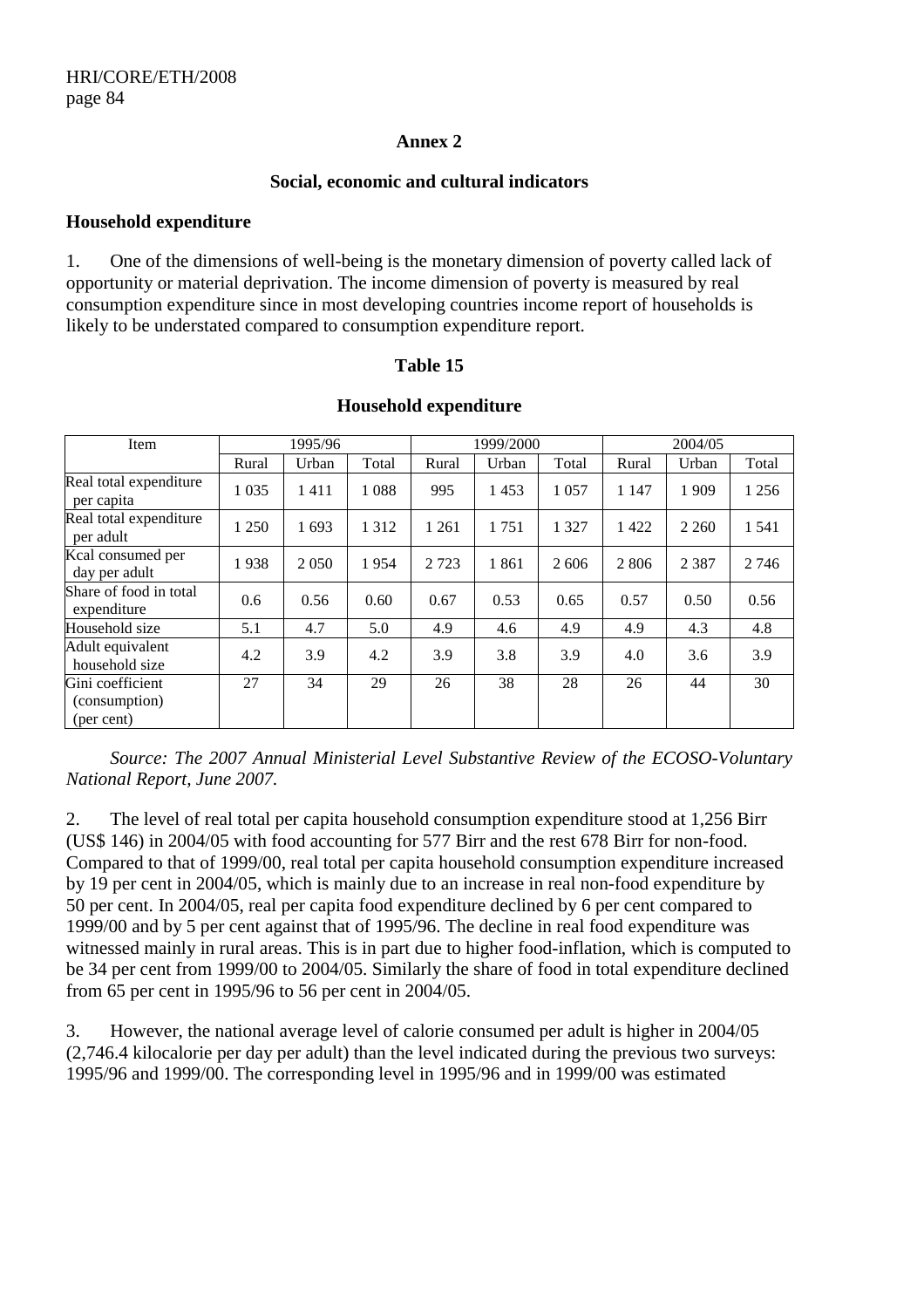## HRI/CORE/ETH/2008 page 85

at 1,954.0 and 2,606.2 kilocalorie per adult equivalent, respectively. This perhaps could be that, in 2004/05, households have shifted to cheaper calorie sources when food became relatively expensive.

4. The level of real total per adult household consumption expenditure, which is used to calculate poverty, was 1,542 Birr. This magnitude is higher than the level in 1999/00 and 1995/96 by about 16 per cent and 17 per cent in real terms, respectively. This is tantamount at least to overall increase in material welfare over the years.

5. According to the 2004/5 Household Income, Consumption and Expenditure Survey, the largest expenditure grouping is food with the share of 56 per cent of the total expenditure. Housing, water and fuel account for the second largest component of expenditure with 18.1 per cent and clothing and footwear is the third largest component share of expenditure.

## **Inequality**

6. As indicated by the Gini Coefficient relating to consumption expenditure, inequality has increased consistently over time in urban areas from 0.34 in 1995/96 to 0.38 in 1999/00 and further to 0.44 in 2004/05 while inequality has not changed in rural areas over the period. The Gini coefficient for rural consumption is almost identical with that of the Gini coefficient for national level consumption.

## **Total poverty**

7. According to the 2004/05 HICES, the proportion of poor people (poverty head count index) in the country is estimated to be 38.7 per cent in 2004/05. In 2004/05, while the proportion of the population below the poverty line stood at 39.3 per cent in rural areas, it is estimated to be 35.1 per cent in urban areas. Both the statistical test and the stochastic dominance analysis confirmed that urban areas have lower poverty than that of rural areas indicating that poverty is still more of a rural phenomenon. However, over time the gap in poverty between rural and urban areas is narrowing. Compared to 1999/2000, proportion of poor people has declined by 12 per cent which indicate a substantial decline in poverty during the five-year period ending in 2004/05.

8. Much of the decline in national poverty is attributed to a decline in poverty in rural areas. The head count, poverty gap, and poverty severity indices in 2004/05 for rural areas are lower by 13 per cent, 31 per cent, and 41 per cent, respectively than the levels in 1999/00. The difference in the indices between 2004/05 and 1999/00 is statistically significant. In general, the significant decline in rural poverty is clearly attributed to the wide-ranging and multi-faceted pro-poor programmes that have been implemented in rural areas such as menu based extension programmes to support marketization of smallholder agriculture; the food security programmes; and the recent productive safety net programmes among others.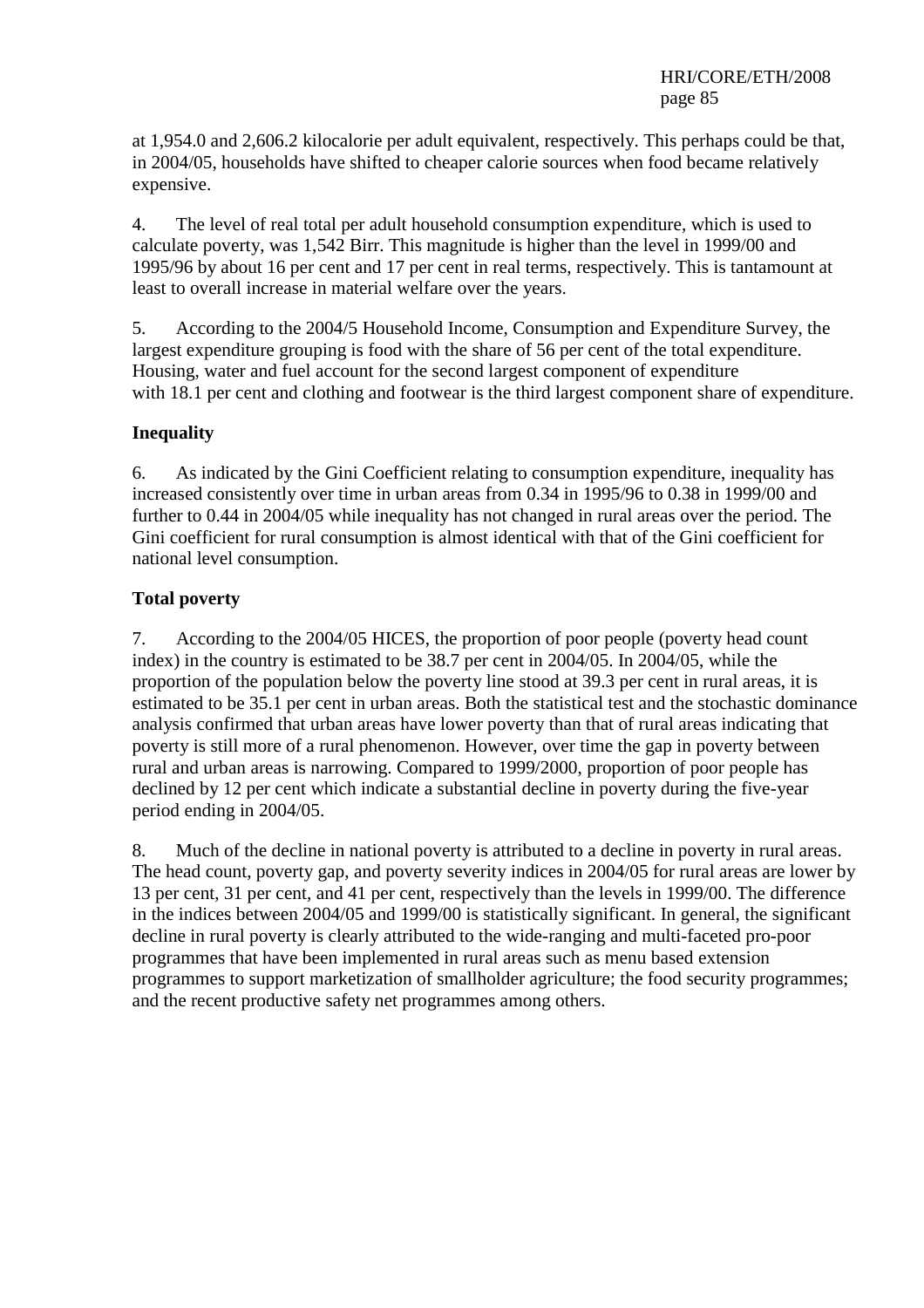HRI/CORE/ETH/2008 page 86

9. The decline in urban poverty between 2004/05 and 1999/2000 was only limited to the depth and severity of poverty. The decline in urban poverty gap and severity could be attributed to government policies indicated in sector development programmes as articulated in the SDPRP as well as the on-going efforts waged by the Government to creating favorable environment for private sector investment and job creations in urban areas.

10. The decline in relative aggregate measures such as poverty head count indices may not give a complete picture of poverty situation overtime unless it is complemented by the trends in the absolute number of poor people. Overall, at national level, the absolute number of poor people declined from 28,063,909 in 1999/00 to 27,523,414 in 2004/05. In other words, the number of poor people has declined by about 2 per cent from 1999/00 to 2004/05.

# **Food poverty**

11. In 2004/05, 38 per cent of the population was below the food poverty line. This showed that the food poverty index declined by 9 per cent from 1999/00 (42 per cent). Poverty reduction and its ultimate eradication being the overriding development agenda of the government, on-going programmes/ interventions in pro-poor sectors such as rural development, food security, water, health and education, seem to have contributed to the decline in food poverty.

12. When food poverty is decomposed into rural and urban areas, it is found that both rural and urban food poverty head count index has declined by 7 per cent and 25 per cent respectively, although the decline in the food poverty head count index for rural areas is not statistically significant.

# **Unemployment rate**

13. The survey result reveals that in March 2005 there were 1,653,685 unemployed persons, out of whom males were 427,915 and females were 1,225,770. This means that the rate of unemployment in the current status approach for urban areas of the country is 20.6 per cent. Unemployment rate for rural areas is only 2.6 per cent. Unemployment rate for the male and female are 13.7 per cent and 27.2 per cent, respectively. This indicates unemployment is more of a problem for females than males.

14. The result depicts that unemployment rate is highest in Addis Ababa City Administration (31.2 per cent) followed by Gambela Region (25.6 per cent) and Dire Dawa Administrative Council (23.9 per cent). Whereas the unemployment rate for SNNP, Amhara and Oromia regions are found to be lowest. The highest discrepancy between female unemployment rate (22.8 and 18.0 percentage point) are observed in Gambela and Dire Dawa Administrative Council.

15. In 1994 Population and Housing Census, the urban unemployment rate was 22 per cent and then increased to 26.4 per cent in 1999 (CSA, 1997, 2000). The unemployment rate as registered in the Urban Biannual Employment and Unemployment surveys of October 2003 and April 2004 were 26.2 per cent and 22.9 per cent, respectively. In the March 2005 NLFS survey (National Labour Force Survey, 2005), the rate has declined to 20.6 per cent. The decline in unemployment could be attributed to either creation of jobs or shift from unemployment to inactive status.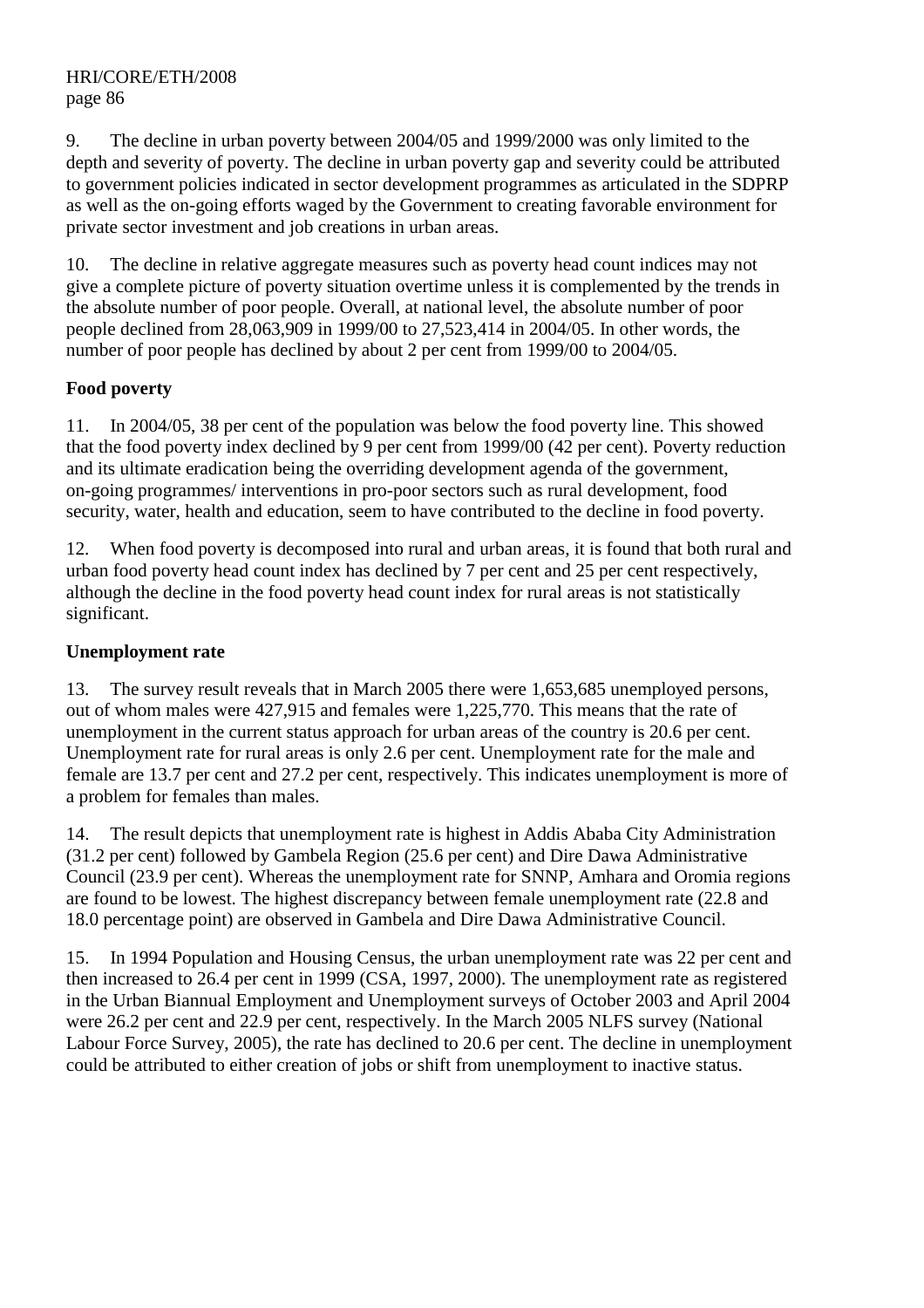| Variables     |           | Total unemployed population |           |       | Unemployment rate |        |
|---------------|-----------|-----------------------------|-----------|-------|-------------------|--------|
|               | Total     | Male                        | Female    | Total | Male              | Female |
| National      | 1 653 685 | 427 915                     | 1 225 770 | 5.0   | 2.5               | 7.8    |
| Urban         | 894 177   | 292 709                     | 601 468   | 20.6  | 13.7              | 27.2   |
| Rural         | 759 508   | 135 206                     | 624 302   | 2.6   | 0.9               | 4.6    |
| Regions       |           |                             |           |       |                   |        |
| Tigray        | 110711    | 34 220                      | 76 491    | 5.3   | 3.3               | 7.4    |
| Afar          | 12 003    | 3 104                       | 8899      | 11.4  | 5.2               | 19.5   |
| Amhara        | 293 367   | 71 496                      | 221 871   | 3.2   | 1.5               | 5.2    |
| Oromia        | 533 502   | 114 889                     | 418 613   | 4.1   | 1.7               | 6.9    |
| Somalia       | 32 080    | 11 128                      | 20 952    | 11.1  | 7.1               | 15.9   |
| Benishangul - | 15 7 34   | 4 1 3 5                     | 11 599    | 4.4   | 2.2               | 6.6    |
| Gumuz         |           |                             |           |       |                   |        |
| S.N.N.P       | 241 031   | 42 933                      | 198 098   | 3.5   | 1.2               | 5.9    |
| Gambella      | 2 4 8 0   | 688                         | 1792      | 25.6  | 14.2              | 37.0   |
| Harari        | 12899     | 4 0 21                      | 8878      | 16.8  | 10.2              | 23.8   |
| Addis Ababa   | 361 964   | 130 021                     | 231 736   | 31.2  | 22.5              | 39.8   |
| City Admi.    |           |                             |           |       |                   |        |
| Dire Dawa     | 37915     | 11 073                      | 26 842    | 23.9  | 14.6              | 32.8   |
| Council       |           |                             |           |       |                   |        |

### **Unemployment rate**

 *Source: Report on the 2005 National Labour Force Survey, CSA May 2006.* 

## **Industrial division of the employed population**

16. Table 17 presents the percentage distribution of currently employed population aged ten years and over by major industrial divisions, sex, urban and rural areas of the country. Overall, agriculture, which includes crop production, animal husbandry, hunting, forestry and fishing make up 80.2 per cent of all industries of the employed person. Similarly from the total of all employed persons in rural areas, 88.5 per cent were engaged in agricultural activities. Ninety-two per cent of rurally-employed males were engaged in these activities while 83.6 per cent of females of rurally employed were hired in this sector.

17. On the other hand, 21.8 per cent of the employed persons in urban areas were engaged in the wholesale and retail trades, followed by manufacturing (14.3 per cent) and hotel and restaurant (10.8 per cent). Higher proportion of females than males in urban areas participated in the wholesale and retail trade, manufacturing and hotel and restaurant industrial divisions compared to male counter part. The gap is particularly wide in hotel and restaurant industry - 3.4 per cent for males and 19.2 per cent for females.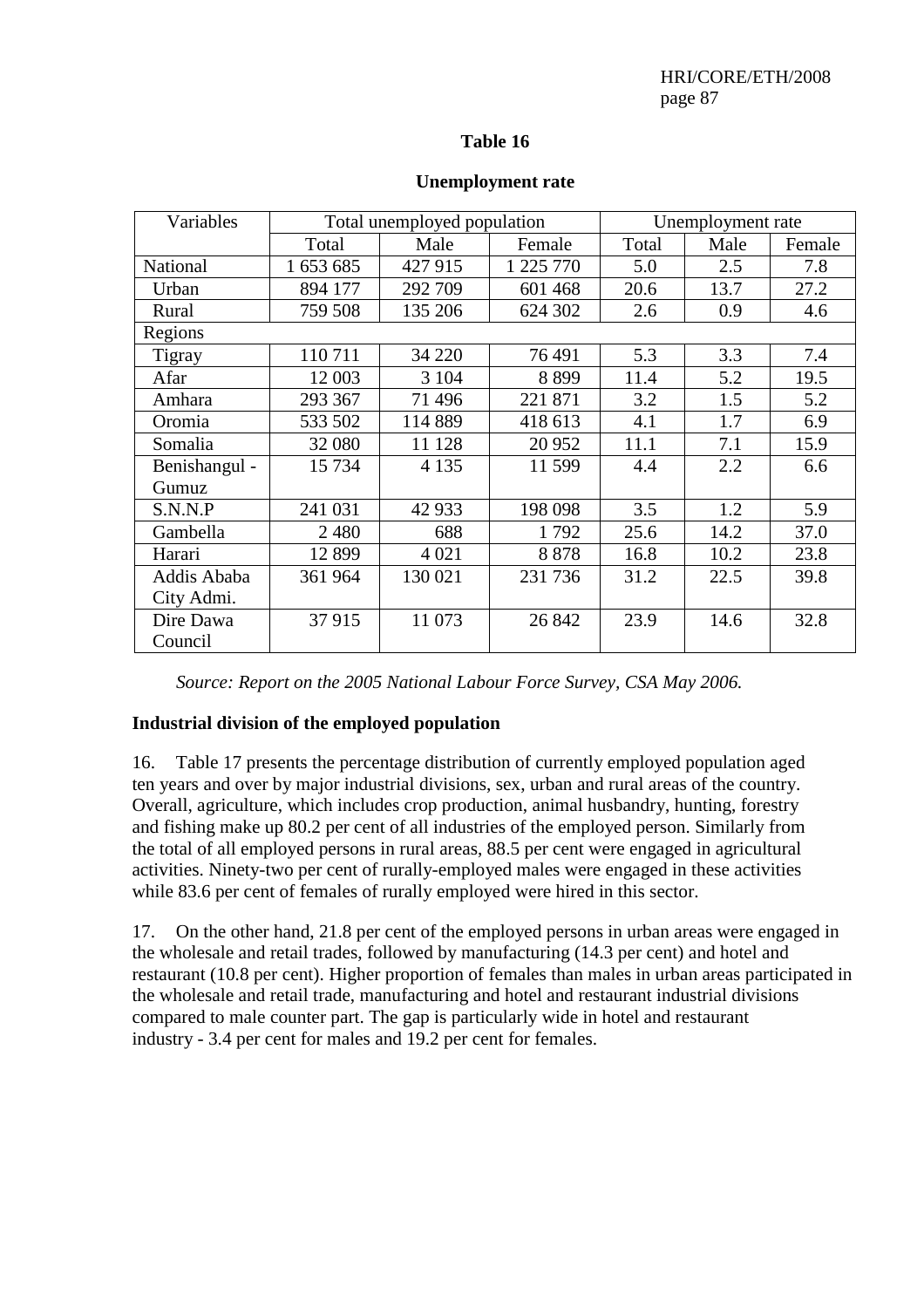|                                                                                  |                                                                                                                                           |                 | Table 17 |       |       |        |       |       |        |
|----------------------------------------------------------------------------------|-------------------------------------------------------------------------------------------------------------------------------------------|-----------------|----------|-------|-------|--------|-------|-------|--------|
|                                                                                  | Currently employed population aged ten years and above by sex, major<br>industrial divisions, urban and rural areas (country total): 2005 |                 |          |       |       |        |       |       |        |
| Major industrial division                                                        |                                                                                                                                           | $Urban + rural$ |          |       | Urban |        |       | Rural |        |
|                                                                                  | Total                                                                                                                                     | Male            | Female   | Total | Male  | Female | Total | Male  | Female |
| Agriculture, hunting, forestry and<br>fishing                                    | 80.2                                                                                                                                      | 84.3            | 75.5     | 13.0  | 15.9  | 9.6    | 88.5  | 92.7  | 83.6   |
| Mining and quarrying                                                             | 0.3                                                                                                                                       | 0.3             | 0.2      | 0.5   | 0.7   | 0.3    | 0.2   | 0.3   | 0.2    |
| Manufacturing                                                                    | 4.9                                                                                                                                       | 2.6             | 7.5      | 14.3  | 13.2  | 15.5   | 0.7   | 1.3   | 6.5    |
| Construction                                                                     | 1.4                                                                                                                                       | 2.1             | 0.7      | 5.4   | 8.3   | 2.1    | 0.9   | 1.3   | 0.5    |
| Wholesale & retail trade, repair of<br>vehicles, personal and household<br>goods | 5.2                                                                                                                                       | 3.9             | 6.8      | 21.8  | 20.3  | 23.4   | 3.2   | 1.9   | 4.7    |
| Hotels & restaurants                                                             | 2.5                                                                                                                                       | 0.6             | 4.6      | 10.8  | 3.4   | 19.2   | 1.4   | 0.2   | 2.8    |
| Transport and communication                                                      | 0.5                                                                                                                                       | 0.8             | 0.1      | 3.5   | 5.9   | 0.7    | 0.1   | 0.2   | 0.0    |
| Financial inter-mediation                                                        | 0.1                                                                                                                                       | 0.1             | 0.1      | 1.1   | 1.1   | 1.0    | 0.0   | 0.0   | 0.0    |
| Real estate, renting business and<br>activities                                  | 0.2                                                                                                                                       | 0.2             | 0.1      | 1.4   | 1.8   | 0.9    | 0.0   | 0.1   | 0.0    |
| Public administration, defense,<br>compulsory social security                    | 1.2                                                                                                                                       | 1.4             | 0.9      | 7.1   | 9.1   | 4.8    | 0.4   | 0.5   | 0.4    |
| Education, health, and social work                                               | 1.2                                                                                                                                       | 1.3             | 0.9      | 6.5   | 7.2   | 5.7    | 0.5   | 0.6   | 0.4    |
| Other social, cultural, personal and<br>household activities                     | 1.4                                                                                                                                       | 1.8             | 0.9      | 7.6   | 10.3  | 4.6    | 0.6   | 0.8   | 0.5    |
| Private households with employed<br>persons                                      | 0.8                                                                                                                                       | 0.1             | 1.6      | 5.9   | 1.1   | 11.3   | 0.2   | 0.0   | 0.3    |
| Extra-territorial organizations and<br>bodies                                    | 0.2                                                                                                                                       | 0.3             | 0.2      | 0.7   | 0.9   | 0.4    | 0.2   | 0.2   | 0.1    |
| Not stated                                                                       | 0.0                                                                                                                                       | 0.0             | 0.0      | 0.1   | 0.1   | 0.1    | 0.0   | 0.0   | 0.0    |

 *Source: Report on the 2005 National Labour Force Survey, CSA May 2006.*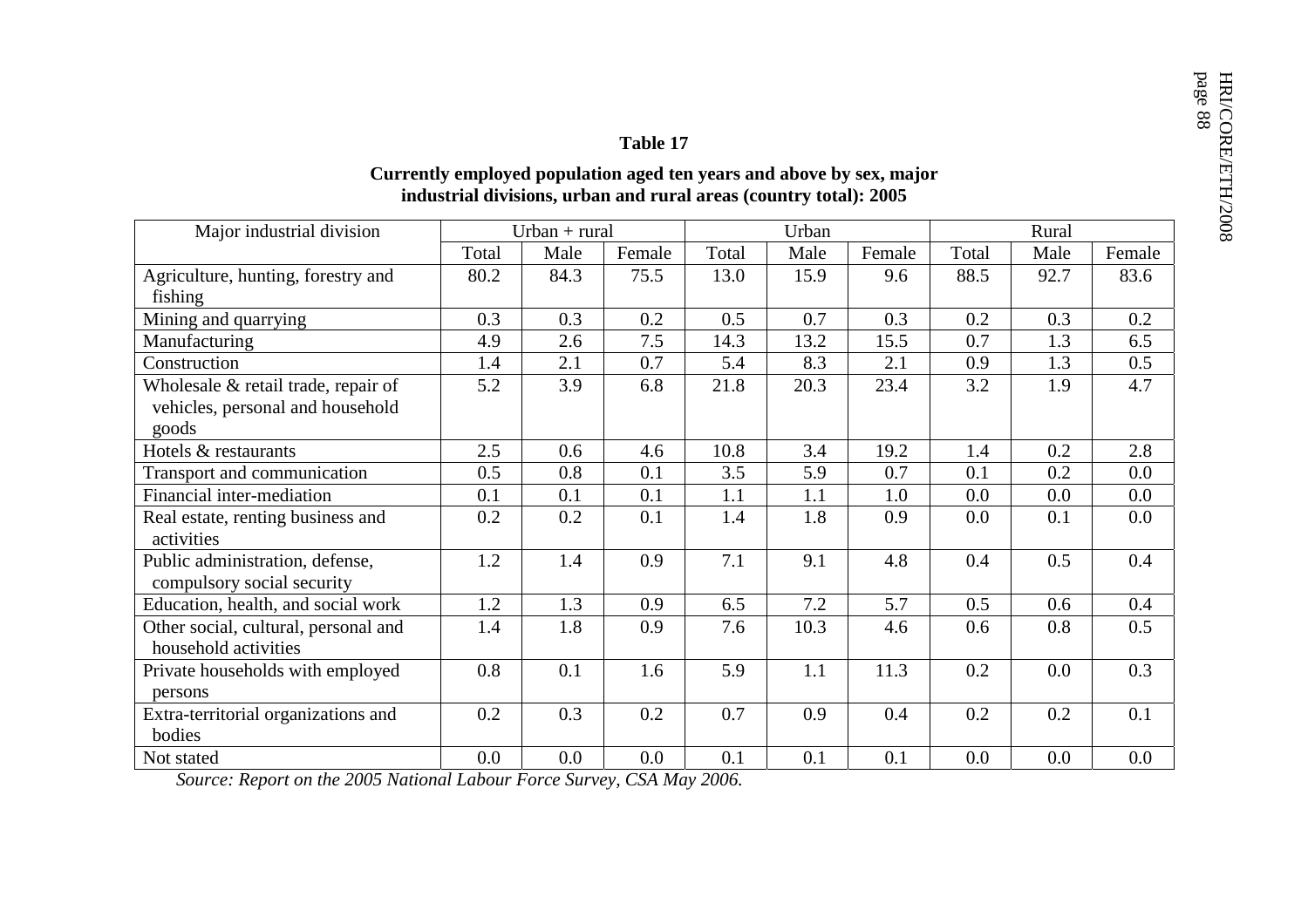### **Employment to population ratio**

18. Employment to Population Ratio is calculated as a percentage of total employment to that of the total working age population. According to the data in Table 18, the employment to population ratio for the country is reported to be 76.7 per cent. This means about 77.0 per cent of the total population of the country aged ten years and above were working during the reference period. The employment (male) to population (male) ratio is 84.7 per cent, which is substantially higher than the ratio for females (69 per cent).

19. The proportion employed in rural areas (82 per cent) is substantially higher than urban areas (50.2 per cent). The illiterate had higher working population (81.4 per cent) as compared to literate population (68.7 per cent). Apparently, in the 2005 NLFS the highest employment to population ratio was observed for Amhara and SNNP regions, (80.5 and 79.8 per cent), respectively. The lowest employment to population ratio was recorded for Harari Region (38.1 per cent).

#### **Table 18**

| Background<br>variables      |                         | Total population |            | Total employed population |               | Employment to population<br>ratio |       |      |        |
|------------------------------|-------------------------|------------------|------------|---------------------------|---------------|-----------------------------------|-------|------|--------|
|                              | Total                   | Male             | Female     | Total                     | Male          | Female                            | Total | Male | Female |
| Country                      | 41 018 088              | 19 908 690       | 21 109 398 | 31 435 108                | 16 860 264    | 14 574 844                        | 76.6  | 84.7 | 69.0   |
| Urban                        | 6 867 045               | 3 185 720        | 3 681 325  | 3 446 092                 | 1838313       | 1 607 779                         | 50.2  | 57.7 | 43.7   |
| Rural                        | 34 151 043              | 16 722 970       | 17 428 073 | 27 989 016                | 15 021 951    | 12 967 065                        | 82.0  | 89.8 | 74.4   |
| <b>Literacy Status</b>       |                         |                  |            |                           |               |                                   |       |      |        |
| Literate                     | $\overline{15}$ 477 691 | 9816315          | 5 661 376  | 10 638 271                | 7615191       | 3 023 080                         | 68.7  | 77.6 | 53.4   |
| Illiterate                   | 25 540 397              | 10 092 375       | 15 448 022 | 20 79 6 83 6              | 9 245 072     | 11 551 764                        | 81.4  | 91.6 | 74.8   |
| Regions                      |                         |                  |            |                           |               |                                   |       |      |        |
| Tigray                       | 2 682 727               | 1 261 203        | 1 421 524  | 1963356                   | 1 0 1 1 1 2 4 | 952 232                           | 73.2  | 80.2 | 67.0   |
| Affar                        | 143 432                 | 72 309           | 71 123     | 93 064                    | 56 364        | 36 700                            | 64.9  | 77.9 | 51.6   |
| Amhara                       | 10 917 015              | 5 368 956        | 5 548 059  | 8791120                   | 4752810       | 4 0 38 310                        | 80.5  | 88.5 | 72.8   |
| Oromia                       | 15 999 486              | 7872142          | 8 127 344  | 12 396 534                | 6 724 541     | 5 671 993                         | 77.5  | 85.4 | 69.8   |
| Somali                       | 391 667                 | 192 265          | 199 402    | 257 198                   | 146 581       | 110 617                           | 65.7  | 76.2 | 55.5   |
| Benishangul-<br>Gumuz        | 462 675                 | 221 003          | 241 672    | 345 214                   | 181 905       | 163 309                           | 74.6  | 82.3 | 67.6   |
| <b>SNNP</b>                  | 8 2 6 5 9 7 7           | 3 9 28 7 45      | 4 337 232  | 6 597 567                 | 3 4 3 4 2 2 2 | 3 163 345                         | 79.8  | 87.4 | 72.9   |
| Gambella                     | 18878                   | 9 2 7 9          | 9599       | 7 1 9 6                   | 4 1 4 7       | 3 0 4 9                           | 38.1  | 44.7 | 31.8   |
| Harrari                      | 110 767                 | 53 014           | 57 753     | 63 845                    | 35 361        | 28 4 84                           | 57.6  | 66.7 | 49.3   |
| Addis Ababa<br>City Admin.   | 1 800 669               | 822 427          | 978 242    | 799 562                   | 448 258       | 351 304                           | 44.4  | 54.5 | 35.9   |
| Dire Dawa<br>Adm.<br>Council | 224 796                 | 107 348          | 117448     | 120 453                   | 64 951        | 55 502                            | 53.6  | 60.5 | 47.3   |

#### **Employment to population ratio**

 *Source: Report on the 2005 National Labour Force Survey, CSA May 2006.* 

#### **Gross domestic product**

20. Ethiopia's social and economic activities showed encouraging results since the early 1990s. The government has done well in terms of achieving economic stability and keeping inflation low. The Ethiopian economy has registered encouraging but mixed results with negative real GDP growth rate of 3.7 and 2.0 in 1997/98 and 2002/03 respectively, as a result of the impact of Ethiopia-Eritrea war for the former while drought was the cause for the latter. The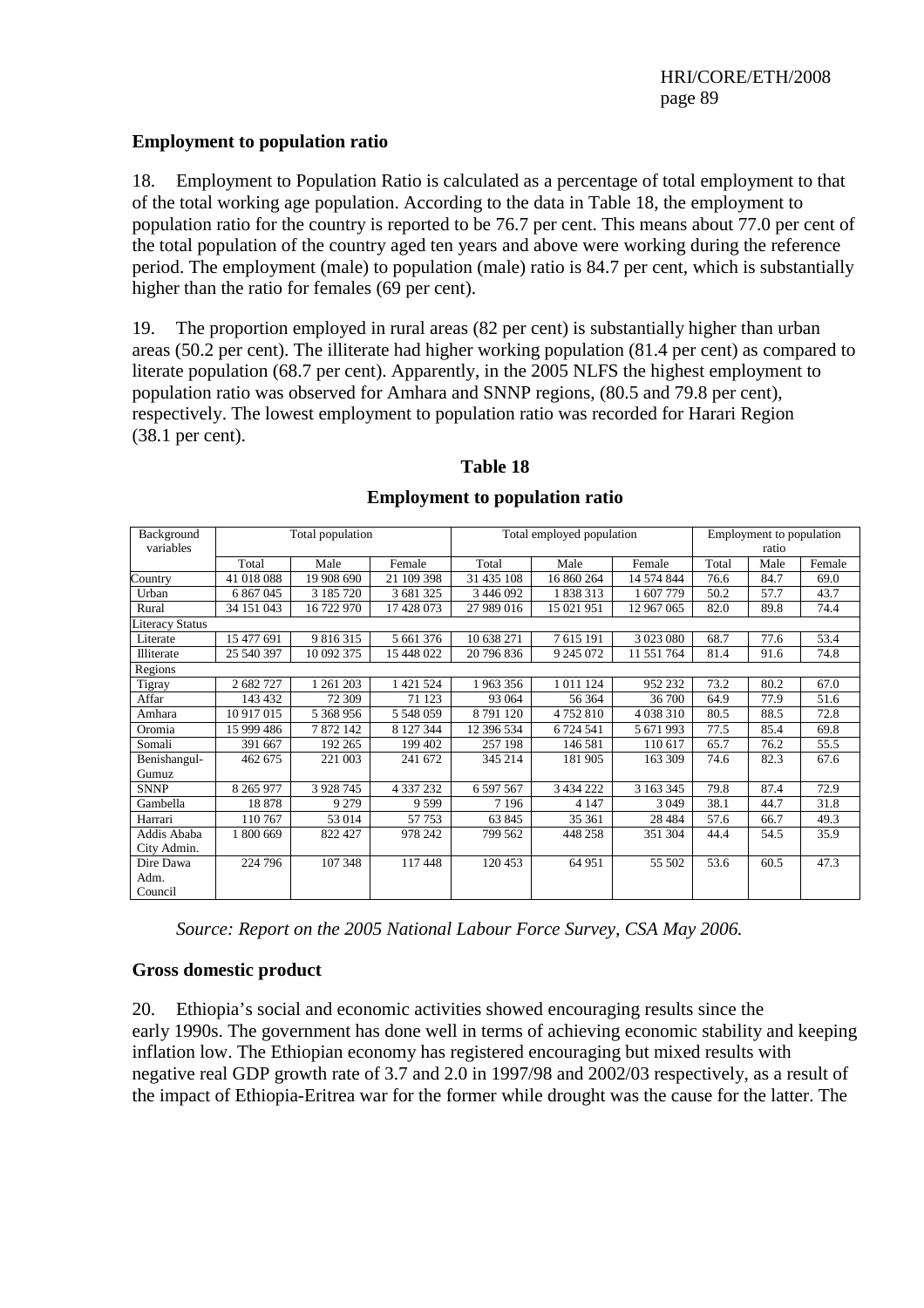years following the war have marked continued economic growth until the eve of the drought year. After 2002/03, a strong positive performance of 11.8 per cent, 12.7 per cent, 11.8 per cent and 11.3 per cent during the subsequent four years was registered. In 2007/08, the economy is projected to register a growth rate of 10.1 per cent. During the years 2000/01 to 2006/07, the economy registered average growth rate of 6.7 per cent, which is above the average of 5.8 per cent realized in Sub-Saharan African countries. An average real GDP growth rate of 11.9 per cent was registered between 2003/04-2006/07.

21. Even though the agricultural sector continued to be major driver of the economy, the recent expansion has been broad with significant contribution from manufacturing, construction and service sectors. Although the growth of agriculture value added declined by 11.4 per cent following the drought in 2002/03, due to the prevalence of favorable conditions including adequate rain and provision of adequate supply of agricultural inputs, agricultural production increased by 17.3 per cent, 13.4 per cent, 10.9 per cent and 9.4 per cent in the following four years respectively. During the same period, the industrial and service sectors registered a consistent average growth rate of 10.6 and 11.5 respectively. The 2007/08 agricultural sector growth rate is expected to be 7.5 per cent, while 12 per cent and 14 per cent are for industrial and service sectors respectively.

22. Inflation, which was on average in single digits for most of 2003/04 and 2004/05, had accelerated by the end of 2005/06 and remained high at 12.3 per cent. It rocketed in 2006/07 and remained high at 17.6 per cent. As of March 2008, a record of 19 per cent has been registered. The causes of such ever growing inflation are varied and complex. One of the main causes for the current rate of inflation is price increases in the global market. Since the price of domestically produced goods is inevitably linked to the global market, international price increases not only affect the price of imports, but also country is paying premium prices. The additional costs for the transportation and other areas compound the problem. The additional cost on most products is up by 30 per cent or more than the production cost in the countries of origin. Based on this, sufficient local production of some major import items avoids transport and related cost, thus minimizing the impact of global inflation. In fact, efforts are already underway to locally produce in sufficient quantity.

23. Reducing transport and related costs will help to control inflation but, this will not prevent price increases as long as global prices remain high. Since global price increases are unlikely to change in the short and medium term, the only sustainable solution is to increase people's income. It is with this conviction that the government has given priority to efforts aimed at realizing rapid economic growth and has taken various measures to increase the income of the population including that of civil servants.

24. These two measures are significant in ensuring lasting solutions and deserve utmost attention but they also have their limitations, like the length of time necessary for implementation. Therefore, the government is taking appropriate temporary measures to minimize the burden on the public to the extent possible. These measures include direct and indirect subsides. The former includes government expenditure to stabilize fuel prices and provision of wheat and edible oil for low-income population for lower cost. The latter includes the government indirect support of withdrawing duty levied on imported cement which allows the construction sector with its significant work force to continue to flourish. In addition, the government has lifted Value Added Tax and Turn-Over Tax on grains.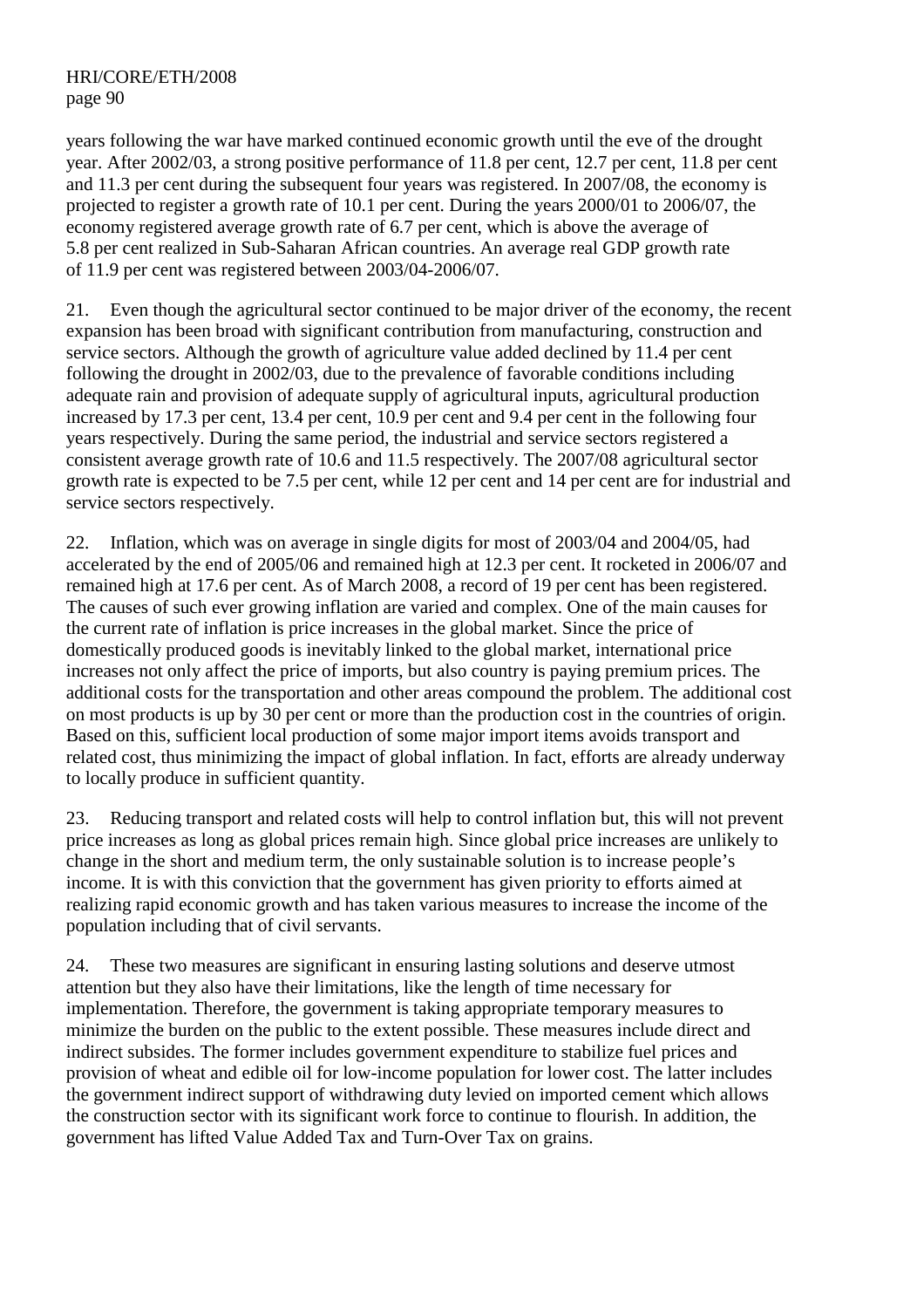# **Macroeconomic performance indicators**

| Variables                     | 1997/98  | 1998/99  | 1999/00  | 2000/01              | 2001/02    | 2002/03               | 2003/04  | 2004/05   | 2005/06   | 2006/07   | 2007/08   |
|-------------------------------|----------|----------|----------|----------------------|------------|-----------------------|----------|-----------|-----------|-----------|-----------|
| Total GDP at 1999/00          | 56 375.8 | 59 330.2 | 62 907.8 | 67 552.4             | 68 417.6   | 67 049.8              | 74 945.8 | 84 443.2  | 94 392.8  | 105 044.9 | 116 337.6 |
| <b>Constant Prices</b>        |          |          |          |                      |            |                       |          |           |           |           |           |
| Agriculture and               | 29 161.6 | 30 152.4 | 31 073.0 | 34 063.5             | 33 4 24.7  | 29 9 20.2             | 34 990.2 | 39 728.8  | 44 062.6  | 48 225.8  | 51 842.7  |
| <b>Allied Activities</b>      |          |          |          |                      |            |                       |          |           |           |           |           |
| Industry                      | 6 9 27.0 | 7 307.0  | 7697.7   | 8 0 9 1.4            | 8 7 6 5 .0 | 9 3 3 2.6             | 10419.4  | 11 402.3  | 12 561.0  | 13 943.4  | 15 616.6  |
| <b>Services</b>               | 20 287.2 | 21 870.8 | 24 137.1 | $\overline{25}397.4$ | 26 227.9   | $\overline{27}$ 797.0 | 29 536.2 | 33 312.1  | 37 769.1  | 42 875.7  | 48 878.3  |
| <b>GDP</b> at Constant Market | 59 748.2 | 62 832.6 | 66 648.3 | 72 181.1             | 73 274.4   | 71 690.9              | 81 421.1 | 91 044.1  | 100 928.8 | 112 134.4 | 124 377.1 |
| Prices                        |          |          |          |                      |            |                       |          |           |           |           |           |
| Annual Growth Rate at         | $-3.7$   | 5.2      | 6.0      | 7.4                  | 1.3        | $-2.0$                | 11.8     | 12.7      | 11.8      | 11.3      | 10.8      |
| 1999/00 Constant Prices       |          |          |          |                      |            |                       |          |           |           |           |           |
| Agriculture and               | $-9.6$   | 3.4      | 3.1      | 9.6                  | $-1.9$     | $-10.5$               | 16.9     | 13.5      | 10.9      | 9.4       | 7.5       |
| <b>Allied Activities</b>      |          |          |          |                      |            |                       |          |           |           |           |           |
| Industry                      | 5.2      | 5.5      | 5.3      | 5.1                  | 8.3        | 6.5                   | 11.6     | 9.4       | 10.2      | 11.0      | 12.0      |
| <b>Services</b>               | 3.2      | 7.8      | 10.4     | 5.2                  | 3.3        | 6.0                   | 6.3      | 12.8      | 13.4      | 13.5      | 14.0      |
| Annual Growth Rate at         | $-3.5$   | 5.2      | 6.1      | 8.3                  | 1.5        | $-2.2$                | 13.6     | 11.8      | 10.9      | 11.1      | 10.9      |
| <b>Constant Market Prices</b> |          |          |          |                      |            |                       |          |           |           |           |           |
| Gross National Income at      | 51 954.2 | 54 981.0 | 62 095.4 | 62 788.5             | 61 569.3   | 67 973.4              | 78 850.4 | 98 113.0  | 122 211.6 | 159 207.4 | 193 309.8 |
| <b>Current Basic Prices</b>   |          |          |          |                      |            |                       |          |           |           |           |           |
| Gross National Income at      | 55 466.3 | 58 718.2 | 66 444.4 | 67 746.1             | 66 347.3   | 73 201.4              | 86 326.4 | 106 580.0 | 131 909.6 | 171 336.3 | 208 228.3 |
| <b>Current Market Prices</b>  |          |          |          |                      |            |                       |          |           |           |           |           |
| Mid-year Population           | 59.0     | 60.8     | 62.6     | 64.4                 | 66.3       | 68.2                  | 70.1     | 72.1      | 74.1      | 76.1      | 78.2      |
| (in million)                  |          |          |          |                      |            |                       |          |           |           |           |           |
| Average Exchange Rate         | 6.86     | 7.51     | 8.14     | 8.33                 | 8.54       | 8.58                  | 8.63     | 8.65      | 8.68      | 8.79      | 8.79      |
| Per Capita GDP (USD)          | 137      | 129      | 131      | 127                  | 118        | 126                   | 143      | 171       | 205       | 255       | 302       |
| Nominal                       |          |          |          |                      |            |                       |          |           |           |           |           |
| Per Capita GDP (USD)          | 124      | 127      | 131      | 138                  | 136        | 129                   | 143      | 155       | 167       | 181       | 195       |
| Real                          |          |          |          |                      |            |                       |          |           |           |           |           |

 *(In millions of Ethiopian Birr).* 

 *Source: MoFED April, 2008.* 

 HRI/CORE/ETH/2008 page 91 HRI/CORE/ETH/2008<br>page 91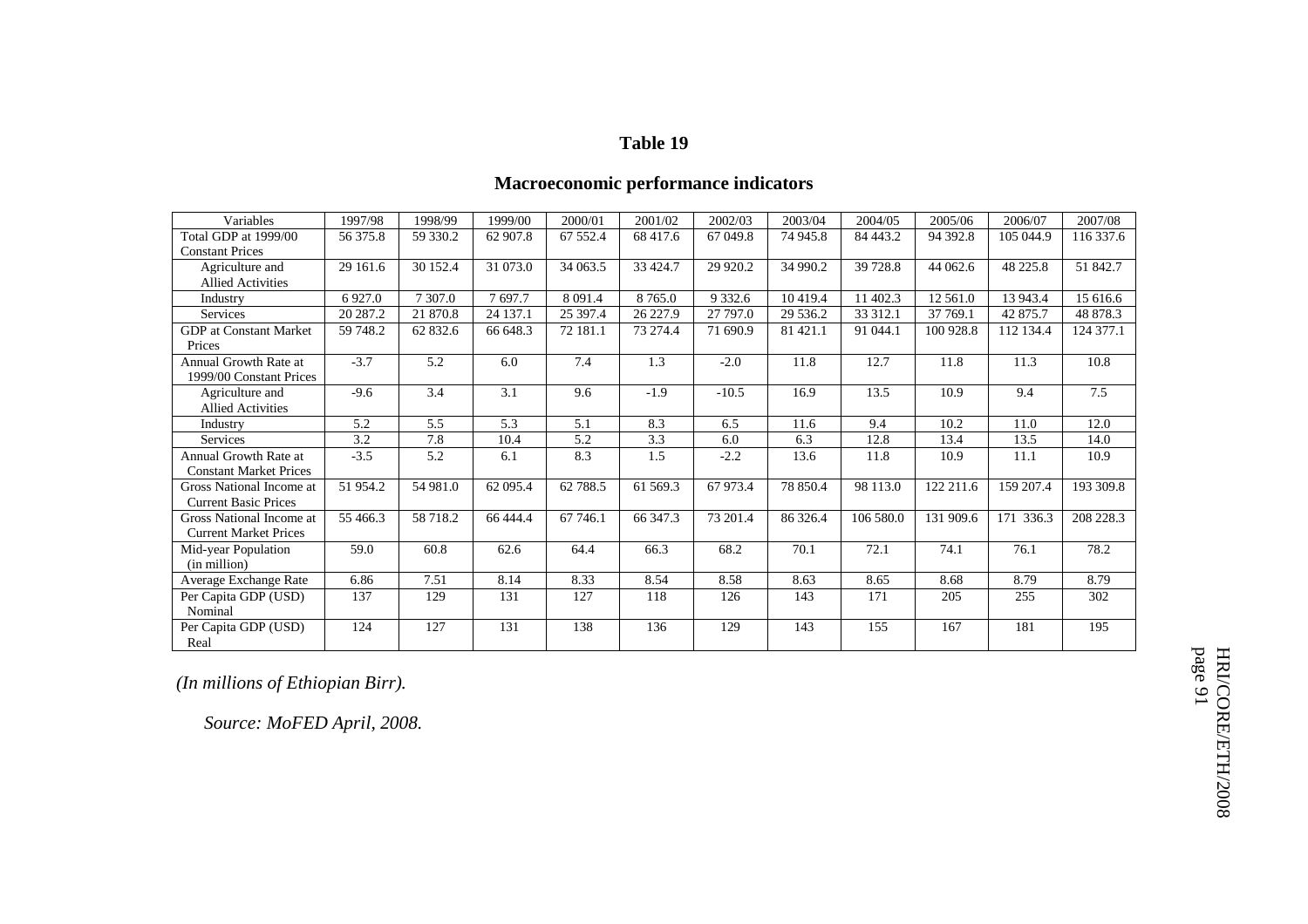#### **December 2000 = 100**

| General Index                       | 2002/03 | 2003/04 | 2004/05 | 2005/06 | 2006/07 |
|-------------------------------------|---------|---------|---------|---------|---------|
| Yearly average                      | 110.5   | 120.4   | 128.2   | 143.9   | 169.6   |
| Food                                | 115.7   | 128.4   | 139.3   | 158.8   | 188.7   |
| <b>Beverages</b>                    | 99.7    | 99.4    | 100.3   | 107.2   | 118.9   |
| Cigarettes and tobacco              | 107.2   | 104.3   | 93.4    | 103.9   | 106.7   |
| Clothing and footwear               | 95.5    | 96.0    | 96.9    | 100.0   | 108.5   |
| House rent, construction materials, | 106.1   | 112.8   | 123.2   | 139.1   | 168.9   |
| water, and fuel and power           |         |         |         |         |         |
| Furniture, furnishings, household   | 97.6    | 97.3    | 99.6    | 105.4   | 119.8   |
| equipment and operation             |         |         |         |         |         |
| Medical care and health             | 94.7    | 93.4    | 98.1    | 99.7    | 105.0   |
| <b>Transport and Communication</b>  | 105.5   | 107.5   | 116.0   | 123.4   | 149.8   |
| Recreation, entertainment &         | 113.7   | 112.8   | 116.4   | 121.3   | 130     |
| education                           |         |         |         |         |         |
| Personal care and effects           | 100.6   | 107.5   | 120.0   | 133.9   | 156.4   |
| Miscellaneous goods                 | 103.7   | 133.3   | 103.7   | 103.7   | 103.7   |

 *Source: CSA, Statistical Abstract, 2003/04/05/06/07.*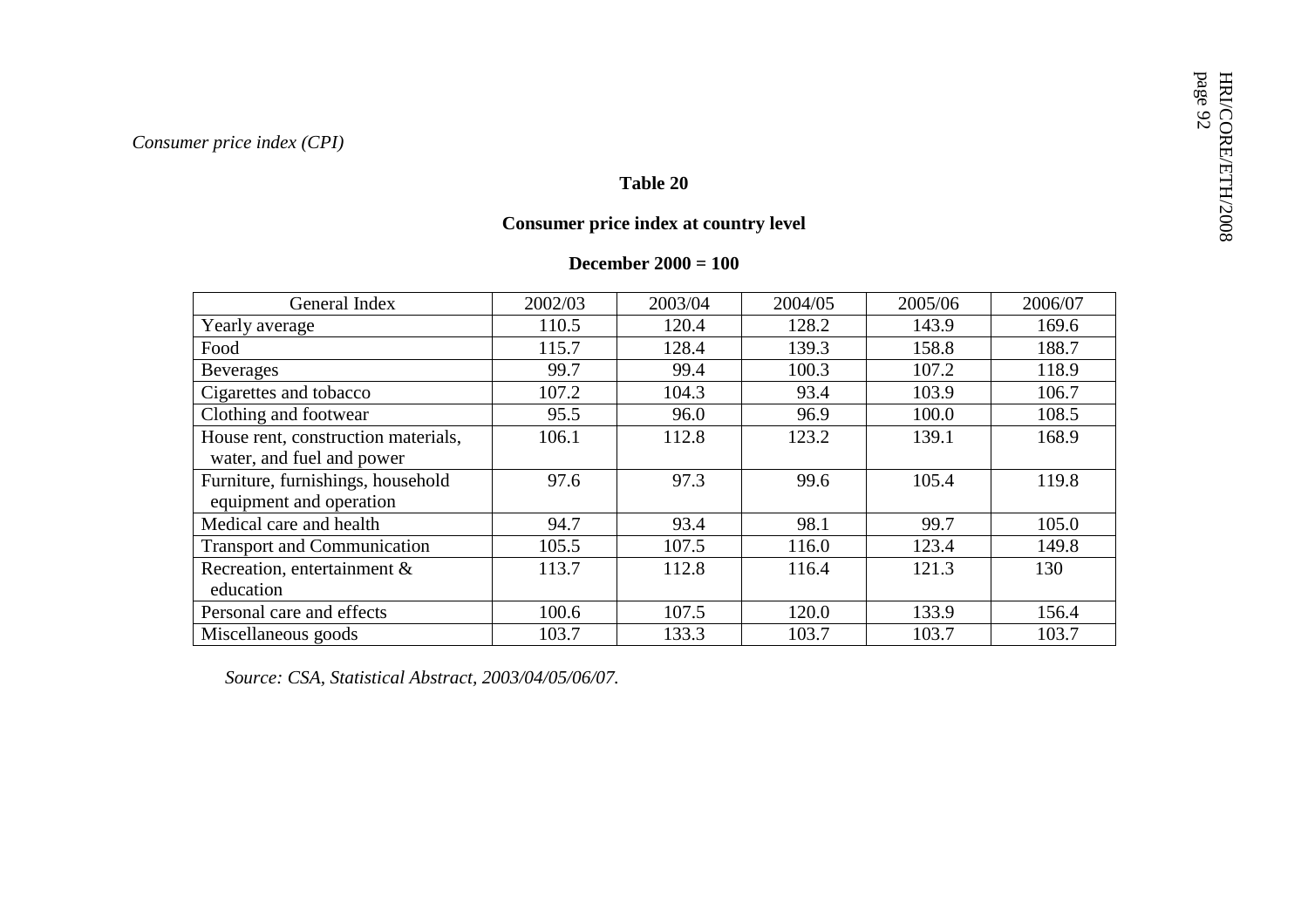HRI/CORE/ETH/2008 page 93

25. There are also two additional domestic reasons, unconnected to the international market that exacerbates the problem. These are the significant increase in circulation of money and the deficiencies in the marketing system that require particular attention. To minimize the amount of money circulating in the economy, the amount of money that banks are required to hold in reserve from money they have collected has doubled from 5 per cent to 10 per cent. Similarly, government borrowing to cover budgetary deficits has been maintained at a minimum level, only 2.7 per cent of the national income.

26. The establishment of a modern commodities exchange centre, which the government has done recently, will hopefully alleviate some deep-rooted problems of the State's marketing system in commodities. Attempts have also been made to encourage people to establish consumer associations. In close cooperation with the public and the law-abiding majority of business people, the government is also taking strong legal measures to tackle problems that are being created by illegal business activities distorting the market.

## **Government expenditure on pro-poor sectors**

27. The Government resource allocation and implementation has long been geared towards investments on development and pro-poor sectors. As indicated in Table 21 below, from the total government expenditure, spending on poverty-oriented sectors has increased to 62.4 per cent in 2005/06 from 43 per cent in 2001/02. In 2006/07, the figure constituted 60 per cent of government expenditure. This means the government pro-poor sectors expenditure had 16.6 per cent of the GDP. The Government's commitment towards achieving social and economic justice in the country has been unfolding through such endeavors as targeting the poor.

| Sector               | 2001/02 | 2002/03 | 2003/04 | 2004/05 | 2005/06 | 2006/07 |
|----------------------|---------|---------|---------|---------|---------|---------|
| Education            | 14.2    | 16.1    | 20.4    | 19.7    | 21.8    | 16.5    |
| Health               | 5.9     | 4.9     | 4.3     | 4.8     | 4.6     | 6.1     |
| Agriculture and food | 9.2     | 8.1     | 13.4    | 16.3    | 16.8    | 16.4    |
| security             |         |         |         |         |         |         |
| Road                 | 10.7    | 9.9     | 9.6     | 11.3    | 14.8    | 12.7    |
| Water and sanitation | 2.8     | 2.9     | 2.0     | 4.5     | 4.4     | 6.9     |
| Total                | 43      | 42      | 50      | 57      | 62.4    | 59.7    |

#### **Table 21**

#### **Trends in pro-poor sectors allocated budget out of total Government expenditure (%)**

 *Source: The 2007 Annual Ministerial Level Substantive Review of the ECOSO-Voluntary National Report, June 2007.* 

## **External and domestic public debt**

28. The total external outstanding debt of the country as of the end of the year 2006/07 stood at US\$ 2282.2 million showing a 62.2 per cent decline compared to the previous fiscal year's outstanding amount owing to the debt relief obtained and a decline in external loan disbursement. Out of the total external debt outstanding in 2006/07, 51.5 per cent is due to multilateral creditors while the remaining 34.8 per cent  $\&$  13.7 per cent is accounted as bilateral and commercial outstanding debt respectively.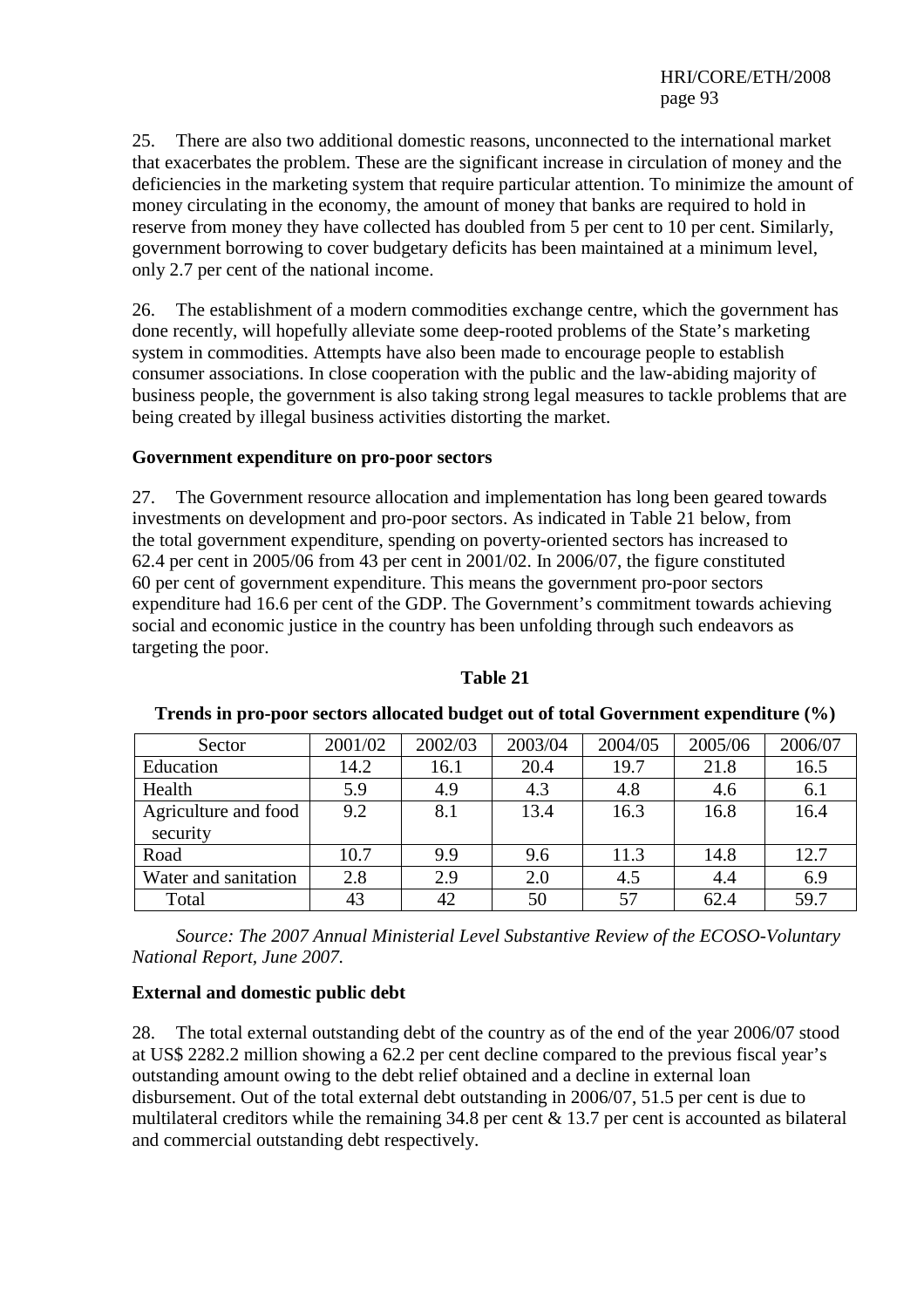| Fiscal year | Multilateral  | <b>Bilateral</b> | Others       | Total debt  | Percentage |
|-------------|---------------|------------------|--------------|-------------|------------|
|             | organizations |                  | (commercial) | outstanding | change     |
| 2002/03     | 4 2 4 6 .5    | 2438.2           | 86.8         | 6 7 7 1 .5  |            |
| 2003/04     | 4 6 7 9.9     | 2 4 4 4 .3       | 253.3        | 7 3 7 7 .5  | 8.9        |
| 2004/05     | 4 8 8 0.8     | 787.6            | 352.6        | 6 0 2 1 .0  | $-18.4$    |
| 2005/06     | 4884.7        | 796.8            | 354.2        | 6 0 35.7    | 0.2        |
| 2006/07     | 1 175.1       | 794.6            | 312.6        | 2 2 8 2 .2  | $-62.2$    |

### **External debt outstanding including arrears by source of financing**

**(In million USD)** 

 *Source: Credit Administration Department (MoFED), November 2007.* 

29. During 2006/07, the total domestic debt outstanding was about Birr 47.8 billion. Looking the outstanding debt by instruments, direct advance accounted 43.5 per cent while the share of the bonds and treasury bills stood at 30.6 and 25.8 per cent respectively. Compared to the previous fiscal year, the amount of domestic debt outstanding has increased by 18.4 per cent. When we see the components of internal debt outstanding, while direct advance and bond increased by 33.5 and 17.5 per cent respectively, Treasury bill showed a marginal increase of 0.1 per cent in the fiscal year 2006/07. Unlike external debt, domestic debt is increasing consistently during the period.

#### **Table 23**

#### **Domestic debt outstanding by types of borrowing instruments**

| Fiscal  | Direct  | $\%$  | <b>Bond</b> | %     | Treasury | $\%$  | Total debt  | %      |
|---------|---------|-------|-------------|-------|----------|-------|-------------|--------|
| year    | advance | Share |             | Share | Bill     | Share | outstanding | Change |
| 2002/03 | 4.7     | 17.6  | 13.1        | 49.4  | 8.8      | 33.0  | 26.5        |        |
| 2003/04 | 4.1     | 12.4  | 13.2        | 40.5  | 15.4     | 47.1  | 32.6        | 23.1   |
| 2004/05 | 13.3    | 39.9  | 12.8        | 38.4  | 7.2      | 21.7  | 33.3        | 1.9    |
| 2005/06 | 15.6    | 38.6  | 12.5        | 30.9  | 12.3     | 30.6  | 40.4        | 21.4   |
| 2006/07 | 20.8    | 43.5  | 14.7        | 30.6  | 12.4     | 25.8  | 47.8        | 18.4   |

#### **(In billion Birr)**

 *Source: Credit Administration Department (MoFED), November 2007.*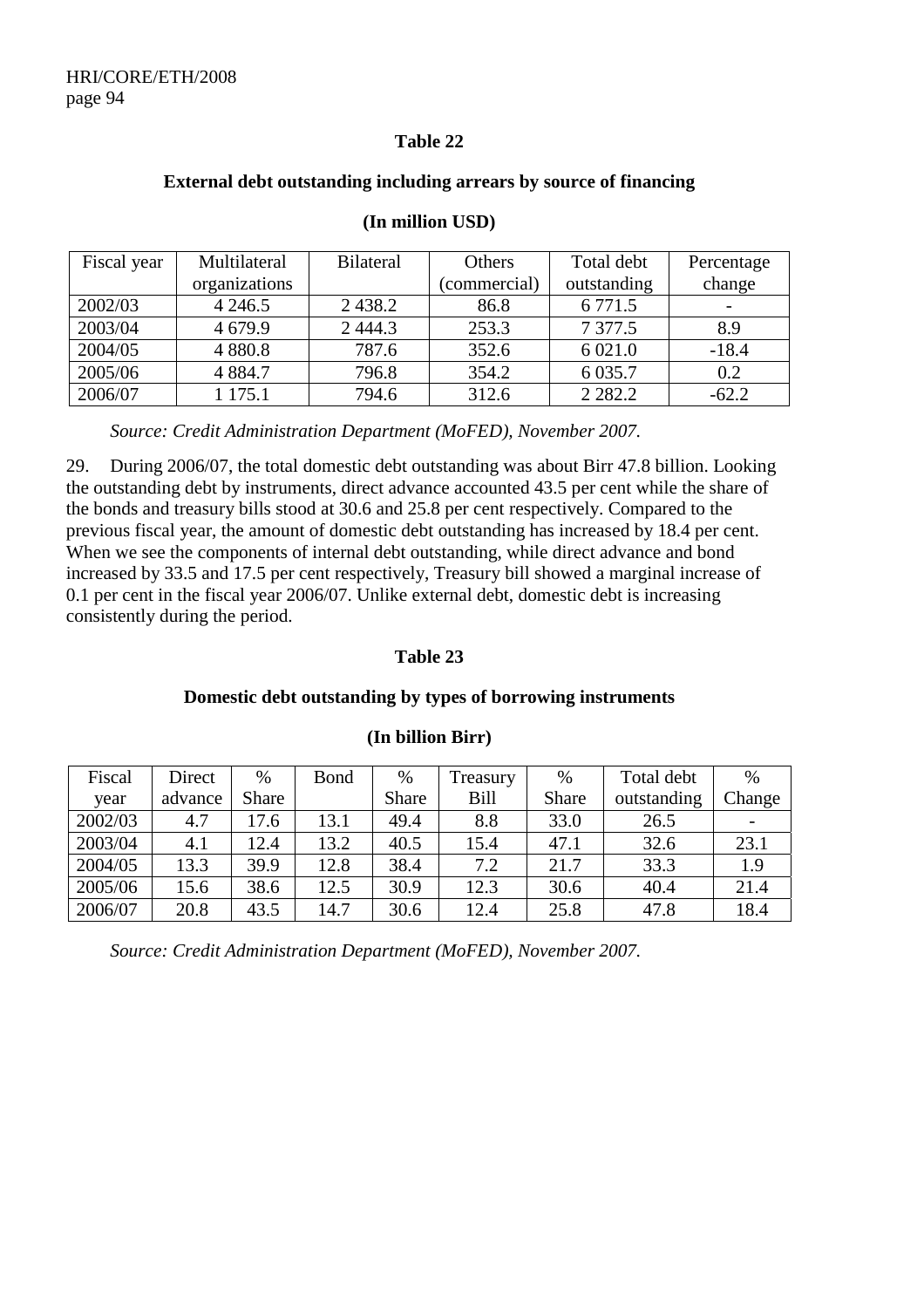## **International assistance**

30. The proportion of international assistance to the government's budget during the period was on average 5.14 per cent of the GNI. Despite the decrement of budgetary assistance in 2004/05, which has made the share to decline too, international assistance has been constantly increasing in amount. However, in proportion to the GNI, international assistance seems to be constant and even declining, failing to catch up with the steadily and highly growing GNI.

#### **Table 24**

## **The proportion of international assistance in relation to GNI**

| <b>Items</b>                    | 2003/04  | 2004/5    | 2005/06   | 2006/07   | 2007/08   |
|---------------------------------|----------|-----------|-----------|-----------|-----------|
| Gross National Income at        | 86 326.4 | 106 580.0 | 131 909.6 | 171 336.3 | 208 228.3 |
| <b>Current Market Prices</b>    |          |           |           |           |           |
| <b>International Assistance</b> | 4 670.1  | 3 8 1 6.7 | 7492.7    | 9,745.7   | 10 983.6  |
| Share of International          | 5.4      | 3.6       | 5.7       | 5.7       | 5.3       |
| Assistance to the GNI           |          |           |           |           |           |

 *Source: MoFED, March 2008 and HPR, April 2008.* 

## **Health**

*Underweight* 

## **Table 25**

## **Prevalence of underweight children aged 3 to 59 months (under five years of age)**

| Region | Sub population | 1996 | 1998 | 2000 | 2004  |
|--------|----------------|------|------|------|-------|
| Tigray | Female         |      |      |      | 41.87 |
|        | Male           |      |      |      | 38.89 |
|        | Rural          | 57   | 57.6 | 55.9 | 42.47 |
|        | Urban          |      |      |      | 27.27 |
|        | Total          |      |      |      | 40.32 |
| Afar   | Female         |      |      |      | 37.61 |
|        | Male           |      |      |      | 37.81 |
|        | Rural          | 39   | 36.4 | 30.5 | 40.66 |
|        | Urban          |      |      | 20.3 | 32.14 |
|        | Total          |      |      | 29.2 | 37.72 |
| Amhara | Female         |      |      |      | 45.39 |
|        | Male           |      |      |      | 45.4  |
|        | Rural          | 55.6 | 54.8 | 53.5 | 46.32 |
|        | Urban          |      |      | 37.1 | 29.68 |
|        | Total          |      |      | 52.6 | 45.4  |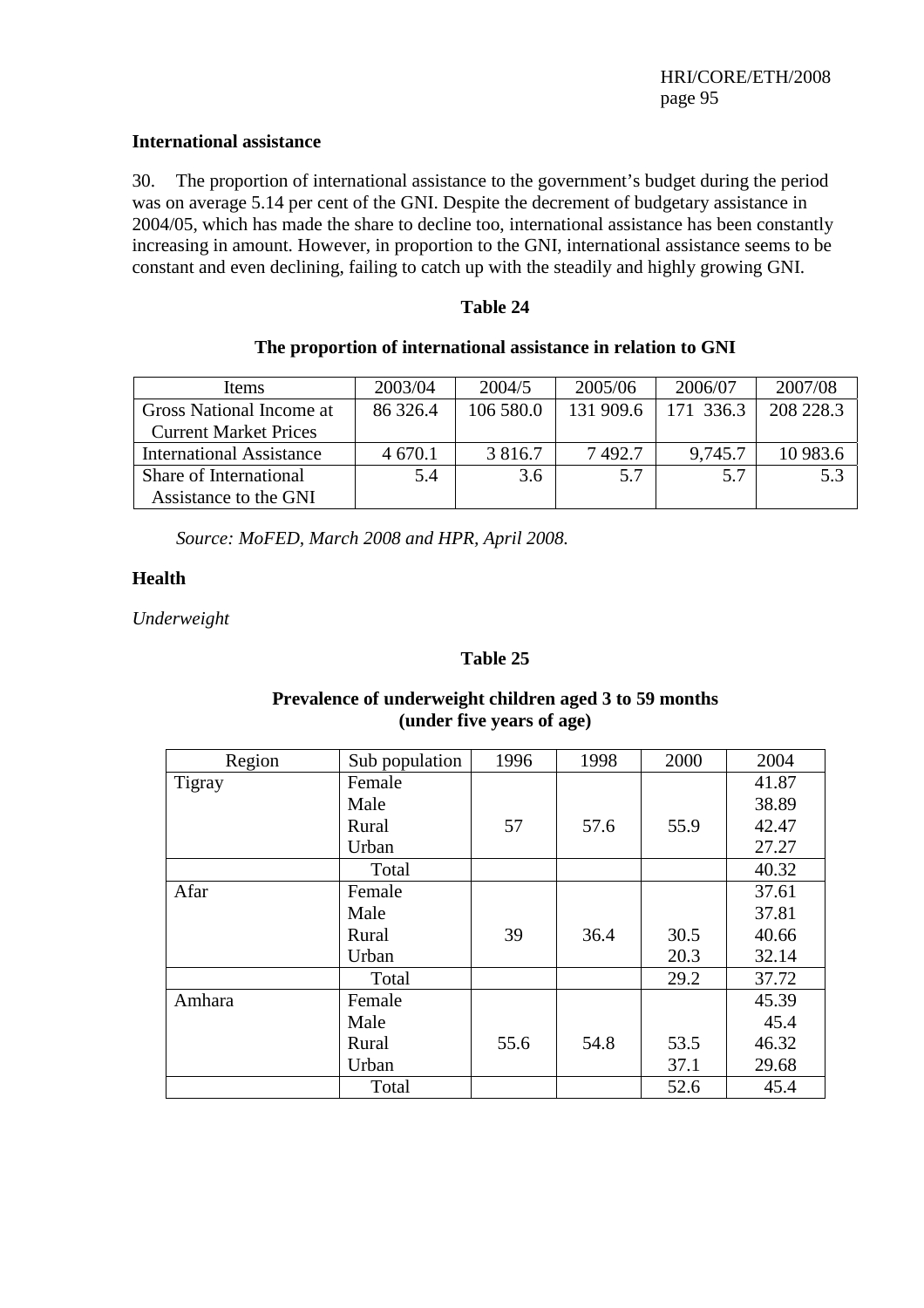# HRI/CORE/ETH/2008 page 96

| Region            | Sub population | 1996    | 1998 | 2000  | 2004  |
|-------------------|----------------|---------|------|-------|-------|
| Oromia            | Female         |         |      |       | 32.16 |
|                   | Male           |         |      |       | 34.89 |
|                   | Rural          | 37.4    | 41   | 41.5  | 34.76 |
|                   | Urban          |         |      | 26.2  | 16.93 |
|                   | Total          |         |      | 40.4  | 33.55 |
| Somalia           | Female         |         |      |       | 32.27 |
|                   | Male           |         |      |       | 34.73 |
|                   | Rural          | 41.2    | 43.1 | 43.6  | 35.82 |
|                   | Urban          |         |      | 23.8  | 27.94 |
|                   | Total          |         |      | 37.2  | 33.5  |
| Benishangul Gumuz | Female         |         |      |       | 38.47 |
|                   | Male           |         |      |       | 40.03 |
|                   | Rural          | 4 3 0 8 | 49.9 | 44.8  | 41.09 |
|                   | Urban          |         |      | 43.7  | 39.23 |
|                   | Total          |         |      | 28.2  | 23.92 |
| <b>SNNP</b>       | Female         |         |      |       |       |
|                   | Male           |         |      |       | 36.2  |
|                   | Rural          | 49.6    | 43.2 | 47.1  | 35.81 |
|                   | Urban          |         |      | 28.1  | 22.28 |
|                   | Total          |         |      | 46.2  | 36.2  |
| Harari            | Female         |         |      |       |       |
|                   | Male           |         |      |       |       |
|                   | Rural          | 27.8    | 27.6 | 33.2  | 28.44 |
|                   | Urban          |         |      | 17.2  | 15.89 |
|                   | Total          |         |      | 28.3  | 24.83 |
| Addis Ababa       | Female         |         |      |       | 11.6  |
|                   | Male           |         |      |       | 14.09 |
|                   | Rural          | 45.4    | 28.2 | 38    | 31.98 |
|                   | Urban          |         |      | 17.16 | 12.18 |
|                   | Total          |         |      | 18.2  | 12.72 |
| Dire Dawa         | Female         |         |      |       | 25.53 |
|                   | Male           |         |      |       | 23.05 |
|                   | Rural          | 42.5    | 29.6 | 40.7  | 30.85 |
|                   | Urban          |         |      | 24.2  | 17.02 |
|                   | Total          |         |      | 31    | 24.29 |
| Ethiopia          | Female         | 42.9    | 43.2 | 44.1  | 36.68 |
|                   | Male           | 47.8    | 46.5 | 45.9  | 37.58 |
|                   | Rural          | 46.7    | 46.3 | 46.7  | 38.7  |
|                   | Urban          | 34.4    | 30.7 | 27    | 20.78 |
|                   | Total          | 45.4    | 44.9 | 45    | 37.14 |

 *Source: www.csa.gov.et.*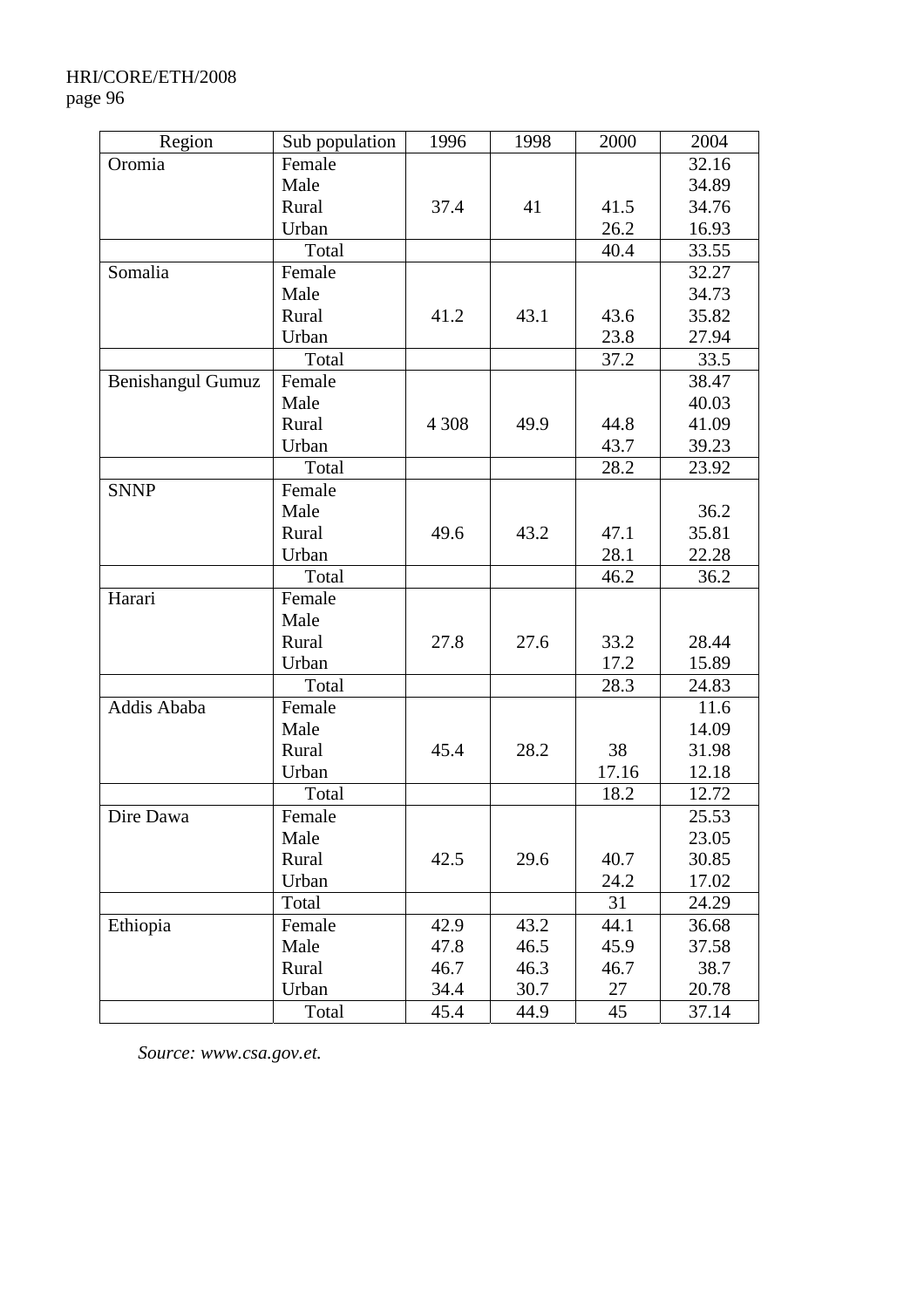*Infant and maternal mortality rate* 

## **Table 26**

#### **Infant mortality rate per 1,000**

| Regions       | 2000  | 2002/03 | 2005-2008 |
|---------------|-------|---------|-----------|
| <b>Tigray</b> | 103.6 | 102.2   | 67        |
| Afar          | 129.2 | 99.9    | 61        |
| Amhara        | 112.4 | 96.0    | 94        |
| Oromia        | 116.2 | 98.0    | 76        |
| Somali        | 99.4  | 83.0    | 57        |
| Ben-Gumz      | 97.6  | 117.0   | 84        |
| <b>SNNPR</b>  | 113.4 | 107.0   | 85        |
| Gambela       | 122.6 | 80.0    | 92        |
| Hararie       | 118.3 | 93.0    | 66        |
| Addis Abeba   | 81.0  | 61.0    | 45        |
| Diredawa      | 105.6 | 94.0    | 71        |
| National      | 112.9 | 96.8    | 77        |

 *Source: Vital statistics of health and health indicators 1999, 1998, 1995 EDHS 2000 and 2005.* 

## **Table 27**

## **Direct estimates of maternal mortality for the period 0-6 years prior to the survey, Ethiopia 2000**

| Age                                         | Maternal | Exposure | Mortality | Proportion of maternal  |
|---------------------------------------------|----------|----------|-----------|-------------------------|
|                                             | deaths   | vears    | rates     | deaths to female deaths |
| $15-19$                                     | 32       | 34 277   | 0.919     | 18.8                    |
| $20 - 24$                                   | 63       | 34 082   | 1.843     | 30.6                    |
| $25-29$                                     | 56       | 28 641   | 1.957     | 31.8                    |
| 30-34                                       | 61       | 23 7 5 7 | 2.585     | 31.6                    |
| 35-39                                       | 34       | 17445    | 1.940     | 22.9                    |
| $40 - 44$                                   | 12       | 10 968   | 1.102     | 13.3                    |
|                                             | 5        | 7 1 6 4  | 0.690     | 8.6                     |
| Total                                       | 263      | 156 334  | 1.680     | 25.3                    |
| General Fertility Rate (GFR)                |          |          | 0.190     |                         |
| Maternal Mortality Ratio (MMR) <sup>2</sup> |          |          | 871       |                         |

*Source: CSA, EDHS 2000.* 

<sup>1</sup> Expressed per 1,000 woman-years of exposure.

<sup>2</sup> Expressed per 100,000 live-births; calculated as the maternal mortality rate divided by the general fertility rate Age-adjusted rate.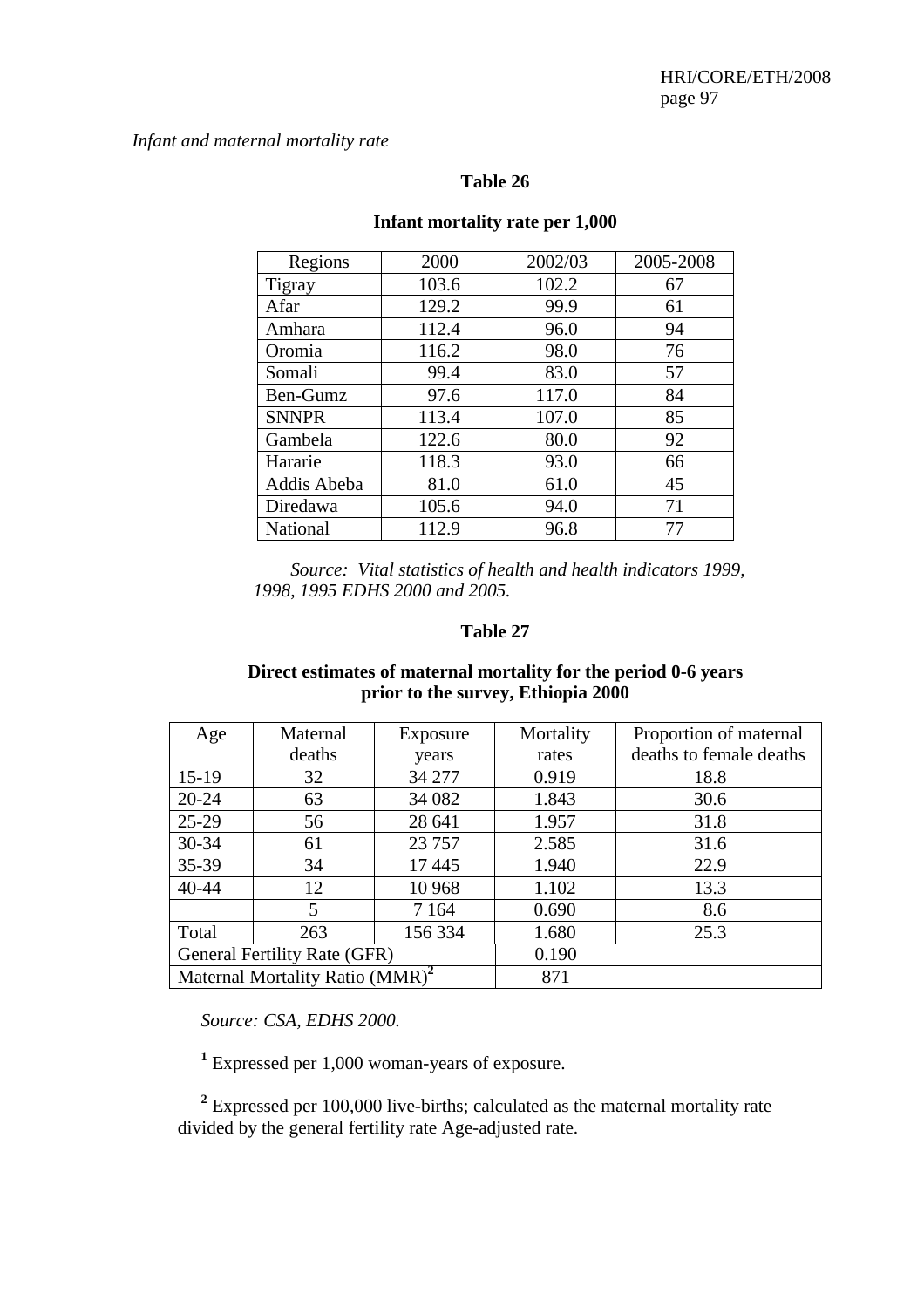#### **Direct estimates of maternal mortality for the period 0-6 years prior to the survey, Ethiopia 2005**

| Age                          | Maternal                           | Exposure | Mortality          | Proportion of maternal |
|------------------------------|------------------------------------|----------|--------------------|------------------------|
|                              | deaths                             | years    | rates <sup>1</sup> | deaths to female       |
|                              |                                    |          |                    | deaths                 |
| $15-19$                      | 15                                 | 32 168   | 0.470              | 12.1                   |
| $20 - 24$                    | 44                                 | 32 171   | 1.353              | 25.4                   |
| $25-29$                      | 53                                 | 28 30 5  | 1.870              | 29.0                   |
| 30-34                        | 45                                 | 22 881   | 1.960              | 24.4                   |
| $35 - 39$                    | 35                                 | 16 170   | 2.170              | 26.6                   |
| 40-44                        | $\overline{4}$                     | 9742     | 0.433              | 5.7                    |
| 45-49                        |                                    | 5 9 9 7  | 0.202              | 2.1                    |
| Total                        | 197                                | 147 433  | $1.336^{a}$        | 21.3                   |
| General fertility rate (GFR) |                                    |          | 0.193              |                        |
|                              | Maternal mortality ratio $(MMR)^2$ |          | 673                |                        |

*Source: CSA, EDHS, 2005.* 

<sup>1</sup> Expressed per 1,000 woman-years of exposure.

<sup>2</sup> Expressed per 100,000 live births; calculated as the maternal mortality rate divided by the general fertility rate.

<sup>a</sup> Age-adjusted rate.

31. Ever use of contraception provides a measure of the cumulative experience of a population with family planning. Table 29 presents ever use of contraception among three groups of women: all women; currently married women, and unmarried, sexually active women, by current age. The data indicate that 18 per cent of all women and 24 per cent of currently married women have used a method at some time. Among currently married women, ever use of any method rises from 16 per cent among those age 15-19, peaks at 27 per cent among those age 25-29, and remains consistently high until age 40-44, before falling markedly to 14 per cent among the oldest age group. Although based on a small number of cases, ever use of any method is highest among sexually active unmarried women. Sixty-five per cent of sexually active unmarried women have used a contraceptive method at some time in the past.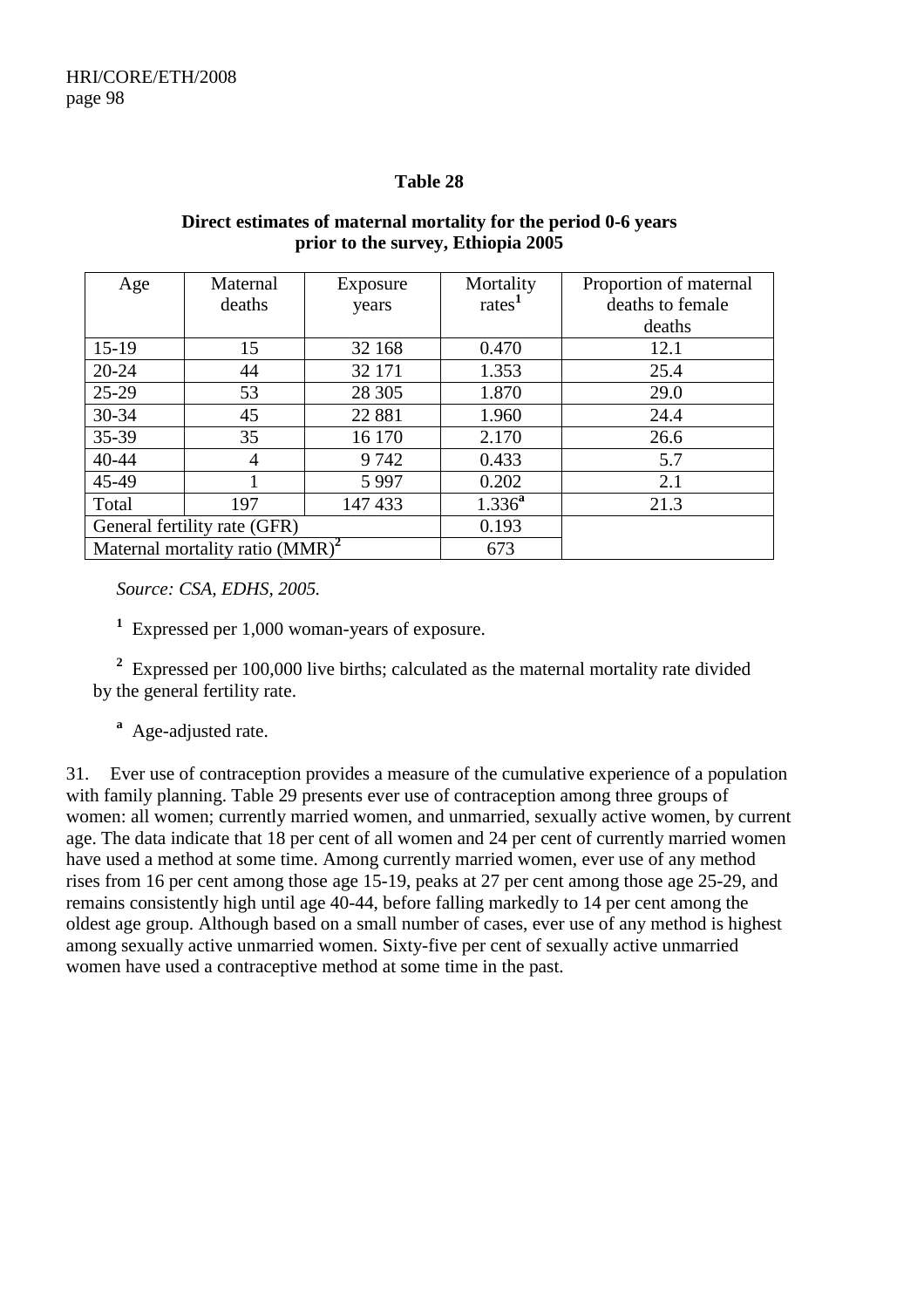## *Ever use of contraceptive methods*

#### **Table 29**

## **Current use of contraception: per cent distribution of all women, currently married women, and sexually active unmarried women by contraceptive method currently used, according to age, Ethiopia 2005**

| Age       | Any    | Any    |               |      |            | Modern method |                                              |                  |            | Any         |        | Traditional method | Not       | Total | Number  |
|-----------|--------|--------|---------------|------|------------|---------------|----------------------------------------------|------------------|------------|-------------|--------|--------------------|-----------|-------|---------|
|           | method | modern | Female        | Pill | <b>IUD</b> | Injectables   | Condom                                       | Implants         | <b>LAM</b> | traditional | Rhythm | Withdrawal         | currently |       | of      |
|           |        | method | sterilization |      |            |               |                                              |                  |            | method      |        |                    | using     |       | women   |
|           |        |        |               |      |            |               |                                              | <b>ALL WOMEN</b> |            |             |        |                    |           |       |         |
| 15-19     | 2.5    | 2.5    | 0.0           | 0.3  | 0.0        | 1.8           | 0.0                                          | 0.3              | 0.0        | 0.1         | 0.0    | 0.1                | 97.5      | 100.0 | 3 2 6 6 |
| $20 - 24$ | 11.4   | 10.4   | 0.0           | 2.3  | 0.1        | 7.3           | 0.1                                          | 0.5              | 0.0        | 1.1         | 0.9    | 0.2                | 88.6      | 100.0 | 2 5 4 7 |
| 25-29     | 15.2   | 14.4   | 0.1           | 3.3  | 0.1        | 10.0          | 0.2                                          | 0.3              | 0.4        | 0.8         | 0.6    | 0.2                | 84.8      | 100.0 | 2517    |
| 30-34     | 13.2   | 12.6   | 0.2           | 2.4  | 0.1        | 9.4           | 0.2                                          | 0.2              | 0.0        | 0.7         | 0.5    | 0.1                | 86.8      | 100.0 | 1808    |
| 35-39     | 15.3   | 14.4   | 0.2           | 3.9  | 0.5        | 9.1           | 0.4                                          | 0.2              | 0.2        | 0.9         | 0.6    | 0.3                | 84.7      | 100.0 | 1602    |
| 40-44     | 11.9   | 11.1   | 0.6           | 1.9  | 0.3        | 8.0           | 0.1                                          | 0.2              | 0.0        | 0.8         | 0.6    | 0.2                | 88.1      | 100.0 | 1 1 8 7 |
| 45-49     | 6.3    | 5.7    | 0.5           | 1.0  | 0.3        | 3.9           | 0.0                                          | 0.0              | 0.0        | 0.5         | 0.5    | 0.0                | 93.7      | 100.0 | 1 1 4 3 |
| Total     | 10.3   | 9.7    | 0.2           | 2.1  | 0.1        | 6.8           | 0.1                                          | 0.3              | 0.1        | 0.7         | 0.5    | 0.2                | 89.7      | 100.0 | 14 070  |
|           |        |        |               |      |            |               | <b>CURRENTLY MARRIED WOMEN</b>               |                  |            |             |        |                    |           |       |         |
| 15-19     | 8.9    | 8.6    | 0.0           | 1.3  | 0.0        | 7.0           | 0.0                                          | 0.3              | 0.0        | 0.3         | 0.0    | 0.3                | 91.1      | 100.0 | 711     |
| $20 - 24$ | 16.7   | 15.4   | 0.0           | 3.7  | 0.1        | 11.2          | 0.2                                          | 0.1              | 0.0        | 1.3         | 1.0    | 0.3                | 83.3      | 100.0 | 1574    |
| 25-29     | 16.9   | 16.2   | 0.0           | 3.9  | 0.1        | 11.3          | 0.2                                          | 0.2              | 0.5        | 0.7         | 0.4    | 0.3                | 83.1      | 100.0 | 2066    |
| 30-34     | 14.4   | 13.7   | 0.0           | 2.8  | 0.1        | 10.3          | 0.2                                          | 0.2              | 0.0        | 0.7         | 0.5    | 0.2                | 85.6      | 100.0 | 1551    |
| 35-39     | 17.2   | 16.4   | 0.2           | 4.3  | 0.5        | 10.5          | 0.4                                          | 0.1              | 0.3        | 0.9         | 0.5    | 0.4                | 82.8      | 100.0 | 1 343   |
| 40-44     | 14.2   | 13.2   | 0.6           | 2.1  | 0.4        | 9.8           | 0.2                                          | 0.1              | 0.0        | 1.0         | 0.7    | 0.3                | 85.8      | 100.0 | 960     |
| 45-49     | 8.1    | 7.4    | 0.6           | 1.3  | 0.4        | 5.0           | 0.0                                          | 0.0              | 0.0        | 0.7         | 0.7    | 0.0                | 91.9      | 100.0 | 862     |
| Total     | 14.7   | 13.9   | 0.2           | 3.1  | 0.2        | 9.9           | 0.2                                          | 0.2              | 0.2        | 0.8         | 0.6    | 0.3                | 85.3      | 100.0 | 9 0 6 6 |
|           |        |        |               |      |            |               | SEXUALLY ACTIVE UNMARRIED WOMEN <sup>1</sup> |                  |            |             |        |                    |           |       |         |
| 15-24     | 60.7   | 48.9   | 0.0           | 4.4  | 0.0        | 8.4           | 0.0                                          | 36.1             | 0.0        | 11.8        | 11.8   | 0.0                | 39.3      | 100.0 | 28      |
| 25-49     | 48.3   | 36.9   | 0.0           | 1.7  | 0.0        | 26.4          | 0.0                                          | 8.8              | 0.0        | 11.4        | 11.4   | 0.0                | 51.7      | 100.0 | 25      |
| Total     | 54.9   | 43.3   | 0.0           | 3.1  | 0.0        | 16.9          | 0.0                                          | 23.3             | 0.0        | 11.6        | 11.6   | 0.0                | 45.1      | 100.0 | 52      |

Note: If more than one method is used, only the most effective method is considered in this tabulation.

LAM = Lactational amenorrhoea method.

**<sup>1</sup>** Had sexual intercourse in the month preceding the survey.

 *Source: CSA, EDHS, 2005.* 

 HRI/CORE/ETH/2008 HRI/CORE/ETH/2008<br>page 99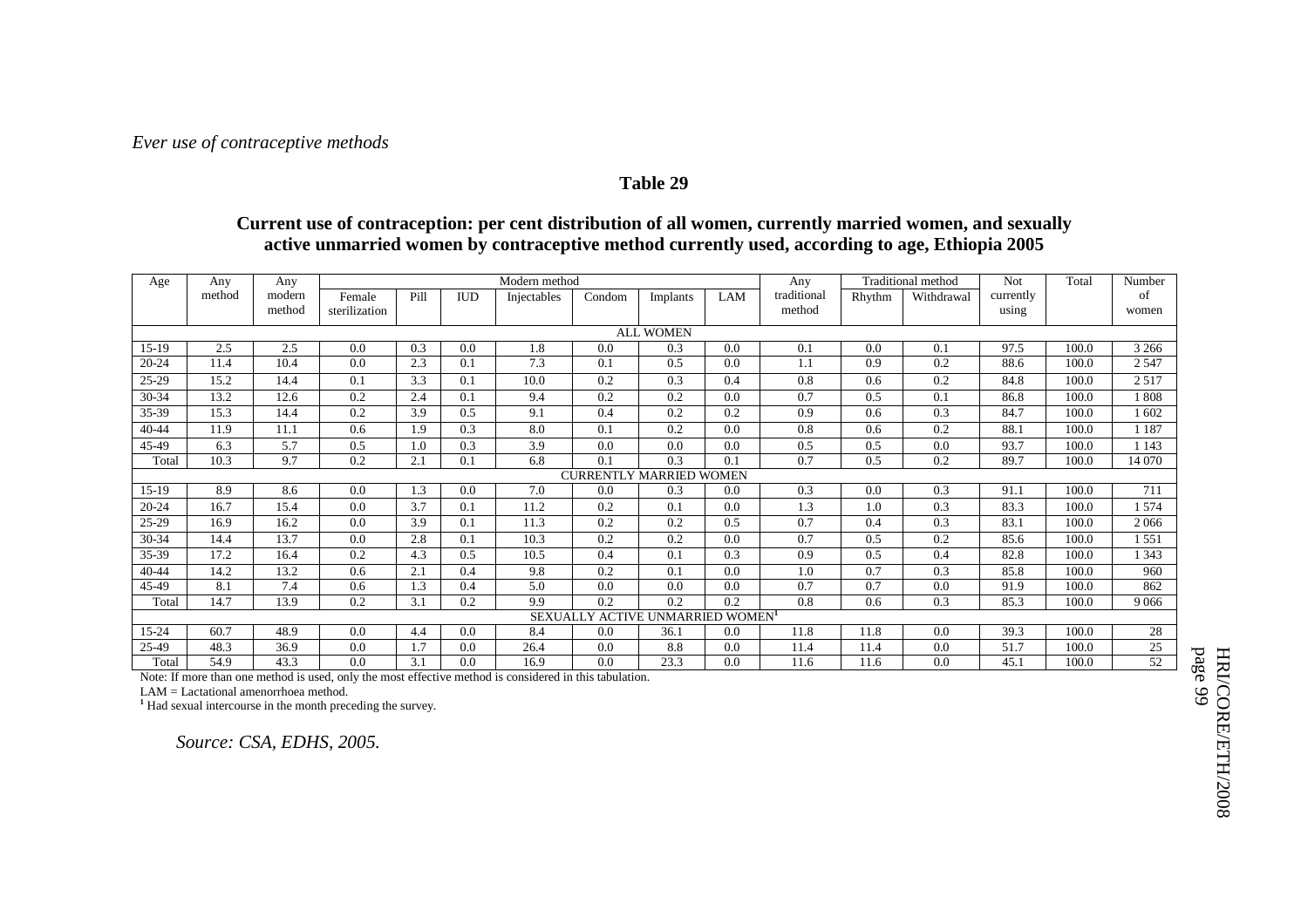### *HIV prevalence*

#### **Table 30**

|                 |            | <b>Women 15-49</b> |            | Men 15-59 |            | <b>Total 15-49</b> |
|-----------------|------------|--------------------|------------|-----------|------------|--------------------|
|                 | Percentage |                    | Percentage |           | Percentage |                    |
| Age             | <b>HIV</b> | Number             | <b>HIV</b> | Number    | <b>HIV</b> | Number             |
|                 | positive   |                    | positive   |           | positive   |                    |
| $15-19$         | 0.7        | 1 3 9 7            | 0.1        | 1 1 7 5   | 0.4        | 2 5 7 2            |
| $20 - 24$       | 1.7        | 1 0 2 5            | 0.4        | 929       | 1.1        | 1954               |
| 25-29           | 2.1        | 1 0 0 4            | 0.7        | 640       | 1.6        | 1 645              |
| 30-34           | 1.5        | 734                | 1.9        | 664       | 1.7        | 1 3 9 8            |
| 35-39           | 4.4        | 650                | 1.8        | 581       | 3.2        | 1 2 3 1            |
| 40-44           | 3.1        | 487                | 2.8        | 438       | 3.0        | 925                |
| 45-49           | 0.8        | 439                | 0.0        | 376       | 0.5        | 815                |
| 50-54           | na         | na                 | 0.9        | 293       | na         | na                 |
| 55-59           | na         | na                 | 0.3        | 208       | na         | na                 |
| Total age 15-49 | 1.9        | 5736               | 0.9        | 4 8 0 4   | 1.4        | 10 540             |
| Total age 15-59 | na         | na                 | 0.9        | 5 3 0 6   | na         | na                 |

## **HIV prevalence among women and men and disaggregated by age, 2005**

 $na = Not applicable.$ 

### *Source: CSA, EDHS 2005.*

32. Table 30 shows for both men and women that HIV prevalence levels rise with age, peaking among women in their late 30s and among men in their early 40s. The age patterns suggest that young women are particularly vulnerable to HIV infection compared with young men. Among women age 15-19, for example, 0.7 per cent are HIV infected, compared with 0.1 per cent of men age 15-19. HIV prevalence among women 20-24 is over three times that of men in the same age group (1.7 per cent and 0.4 per cent, respectively).

#### *Prevalence by socioeconomic characteristics and regional disparity*

33. According to the EDHS 2005 (Table 31), urban residents have a significantly higher risk of HIV infection (6 per cent) than rural residents (0.7 per cent). The risk of HIV infection among rural women and men is almost identical, while urban women are more than three times as likely as urban men to be infected.

34. Regional variations in HIV prevalence are also presented in Table 32. Prevalence levels are highest in Gambela (6 per cent) and Addis Ababa (5 per cent), whereas in the year 2006/07 the highest prevalence rate is recorded in Addis Ababa (7.5) and Dire Dawa (4.2). Somali Region has the lowest overall prevalence (0.8 per cent).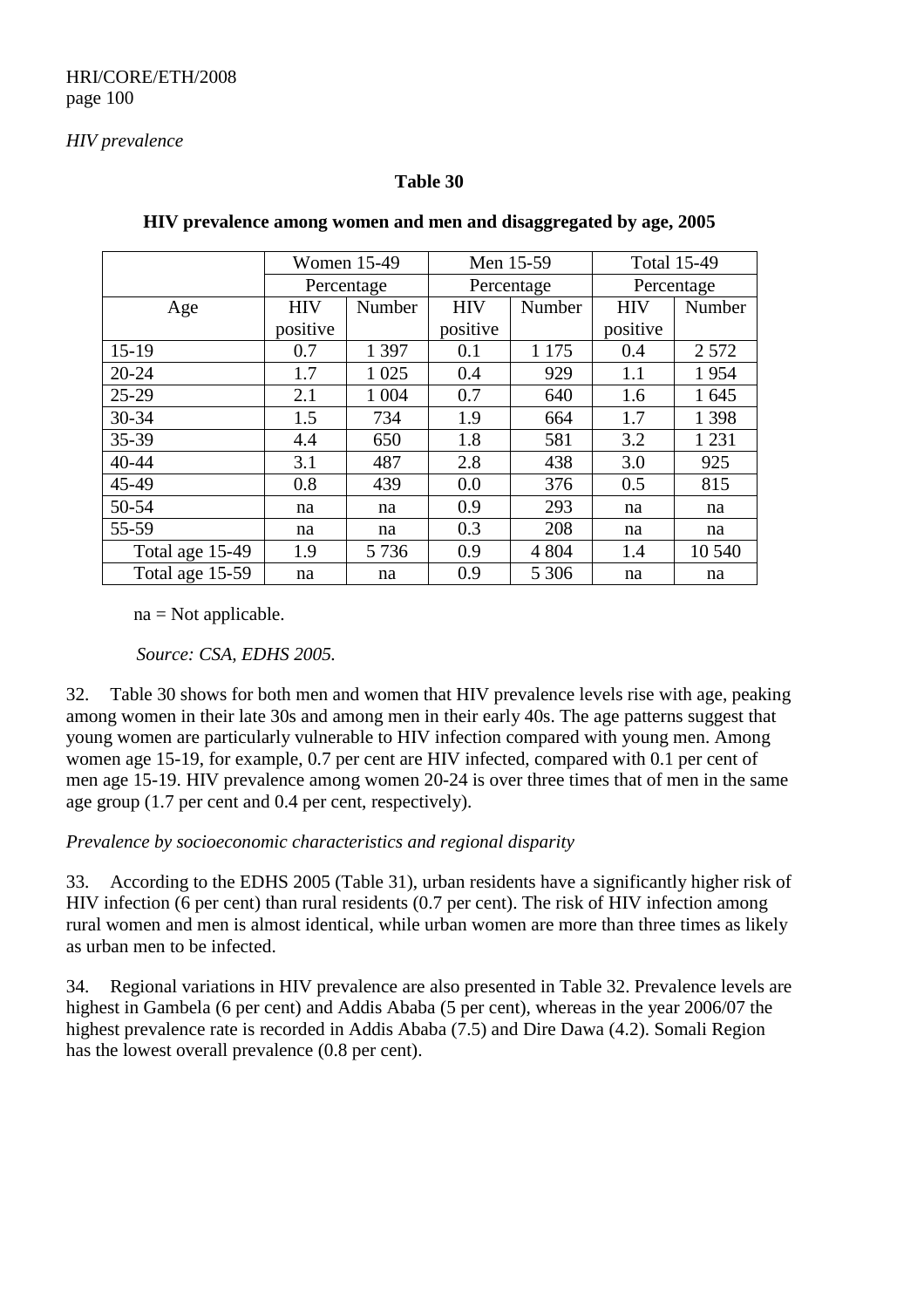#### **HIV prevalence by socioeconomic characteristics**

| HIV prevalence by socioeconomic characteristics |                                                           |                                                              |              |         |       |        |  |
|-------------------------------------------------|-----------------------------------------------------------|--------------------------------------------------------------|--------------|---------|-------|--------|--|
|                                                 | Percentage HIV positive among women and men age 15-49 who |                                                              |              |         |       |        |  |
|                                                 |                                                           | were tested, by socioeconomic characteristics, Ethiopia 2005 |              |         |       |        |  |
| Characteristic                                  | Women                                                     |                                                              | Men          |         |       |        |  |
|                                                 | HIV positive                                              |                                                              | HIV positive |         |       |        |  |
| Residence                                       | Percentage                                                | Number                                                       | Percentage   | Number  | Total | Number |  |
| Urban                                           | 7.7                                                       | 980                                                          | 2.4          | 684     | 5.5   | 1 664  |  |
| Rural                                           | 0.6                                                       | 4756                                                         | 0.7          | 4 1 2 0 | 0.7   | 8875   |  |

 *Source: CSA, EDHS, 2005.*

#### **Table 32**

## HIV prevalence 2005 2006/07 Regions Male | Female | Total | Male | Female | Total Tigray 1.6 2.6 2.1 2.2 3.2 2.7 Afar 2.4 3.3 2.9 1.5 2.3 1.9 Amhara | 1.6 | 1.8 | 1.7 | 2.2 | 3.2 | 2.7 Oromia | 0.4 | 2.2 | 1.4 | 1.2 | 1.8 | 1.5 Somali 0.0 1.3 0.7 0.6 0.9 0.8 Ben-Gumz 0.0 0.9 0.5 1.5 2.2 1.8 SNNPR | 0.4 | 0.1 | 0.2 | 1.2 | 1.7 | 1.4 Gambela 6.7 5.5 6.0 1.9 2.8 2.4 Hararie 2.2 4.6 3.5 2.6 3.8 3.2 Addis Abeba | 3.0 | 6.1 | 4.7 | 6.0 | 8.9 | 7.5 Diredawa | 1.9 | 4.4 | 3.2 | 3.3 | 5.0 | 4.2 National 0.9 1.9 1.4 1.7 2.6 2.1

#### **HIV prevalence for the year of 2006/2007**

 *Source: MOH, Health and Health Related Indicators 2006/07.*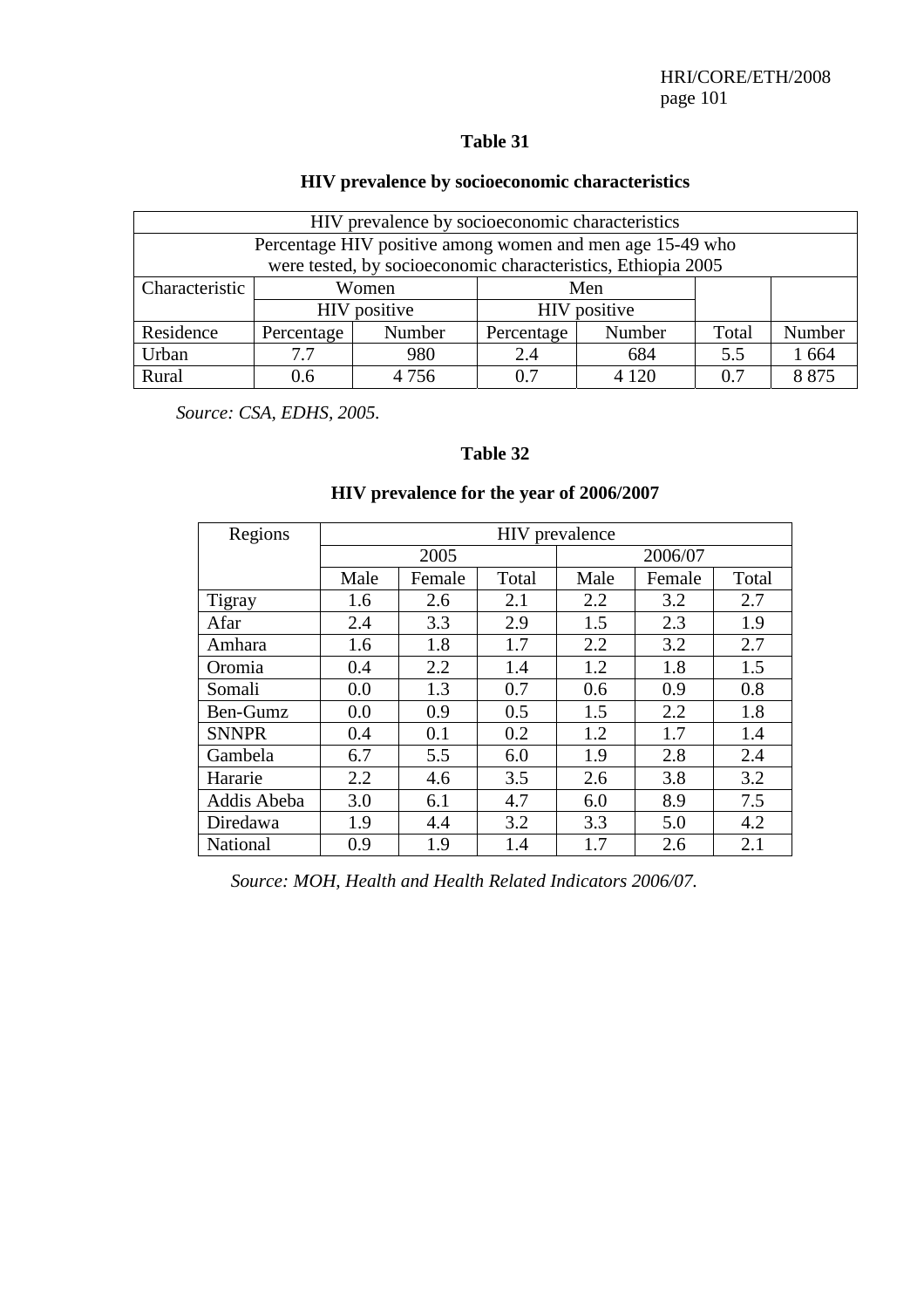## *Top ten leading causes of death (national)*

### **Table 33**

#### **Top ten leading causes of death 2002/2003**

| Rank                     | Diagnosis                               | Cases | $\%$ |
|--------------------------|-----------------------------------------|-------|------|
|                          | All types of malaria                    | 1 204 | 27.0 |
| $\overline{2}$           | All types of TB                         | 511   | 11.5 |
| 3                        | Bronchopneumonia                        | 278   | 6.2  |
| $\overline{4}$           | Primary atypical, other and unspecified | 194   | 4.4  |
|                          | pneumonia                               |       |      |
| $\overline{\phantom{0}}$ | <b>Tetanus</b>                          | 101   | 2.3  |
| 6                        | Relapsing fever                         | 42    | 0.9  |
| 7                        | Lobar Pneumonia                         | 89    | 2.0  |
| 8                        | Dysentery                               | 82    | 1.8  |
| 9                        | Hypertension without mention of heart   | 90    | 2.0  |
| 10                       | Pyrexia unknown origin (fever)          | 68    | 1.5  |
|                          | Total of 10 leading causes              | 2659  | 59.6 |
|                          | Total of all causes                     | 4459  | 100  |

 *Source: MOH, Health and Health Related Indicators, 2002/2003.* 

## **Table 34**

## **Top 10 leading causes of death for females, 2002/2003**

| Rank           | Diagnosis                        | Cases | $\%$  |
|----------------|----------------------------------|-------|-------|
| 1              | All types of malaria             | 524   | 26.7  |
| $\overline{2}$ | All types of TB                  | 231   | 11.8  |
| 3              | Bronchopneumonia                 | 98    | 5.0   |
| $\overline{4}$ | Primary atypical, other and      | 92    | 4.7   |
|                | unspecified pneumonia            |       |       |
| 5              | Relapsing fever                  | 45    | 2.3   |
| 6              | Other complication of pregnancy, | 42    | 2.1   |
|                | child birth and puerperium       |       |       |
| 7              | Dysentery                        | 38    | 1.9   |
| 8              | Hypertension without mention of  | 38    | 1.9   |
|                | heart                            |       |       |
| 9              | Labour pneumonia                 | 36    | 1.8   |
| 10             | Typhoid fever                    | 33    | 1.7   |
|                | Total of 10 leading causes       | 1 177 | 60.0  |
|                | Total of all causes              | 1961  | 100.0 |

 *Source: MOH, Health and Health Related Indicators, 2002/2003.*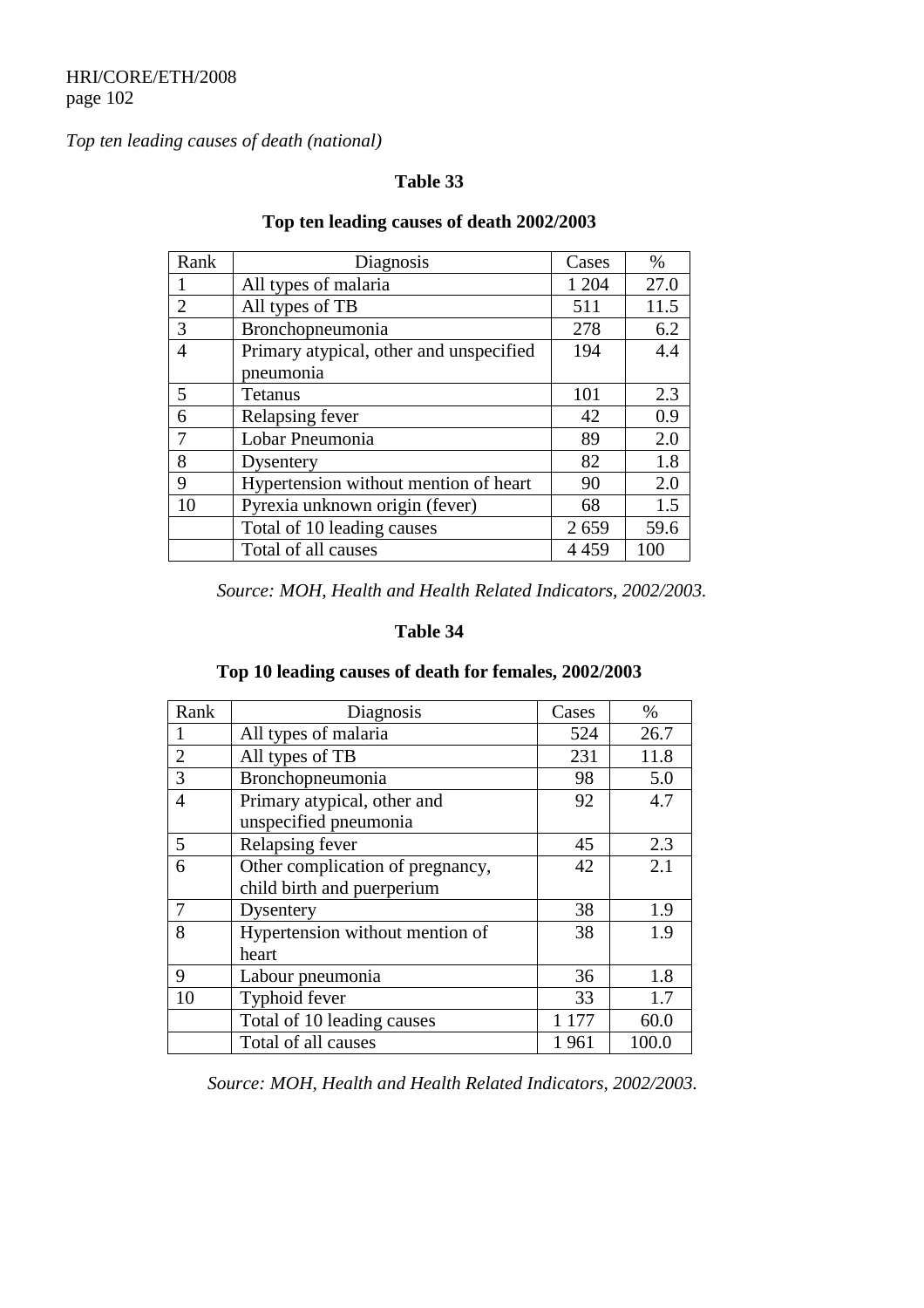| Rank           | Diagnosis                               | Cases   | $\%$ |
|----------------|-----------------------------------------|---------|------|
|                | All types of malaria                    | 1 4 3 4 | 21.8 |
| $\overline{2}$ | Tuberculosis of respiratory system      | 671     | 10.2 |
| 3              | Bronchopneumonia                        | 435     | 6.6  |
| $\overline{4}$ | Primary atypical, other and unspecified | 358     | 5.4  |
|                | pneumonia                               |         |      |
| $\overline{5}$ | Gastro-entries and colitis              | 269     | 4.1  |
| 6              | Hypertension without mention of heart   | 199     | 3.0  |
| 7              | Other meningitis (except                | 178     | 2.7  |
|                | meningococcal)                          |         |      |
| 8              | Lobar pneumonia                         | 164     | 2.5  |
| 9              | <b>Tetanus</b>                          | 161     | 2.4  |
| 10             | Intestinal obstruction without hernis   | 149     | 2.3  |
|                | Total of 10 leading causes              | 4018    | 61.1 |
|                | Total of all diseases                   | 6 5 9 1 | 100  |

## **Top ten leading major causes of death, 2005/2006**

 *Source: MOH, Health and Health Related Indicators, 2005/2006.* 

## **Table 36**

## **Top ten leading causes of death for females, 2005/2006**

| Rank           | Diagnosis                               | Cases | $\%$ |
|----------------|-----------------------------------------|-------|------|
|                | All types of malaria                    | 729   | 25.5 |
| $\overline{2}$ | Tuberculosis of respiratory system      | 280   | 9.4  |
| 3              | Bronchopneumonia                        | 196   | 6.6  |
| $\overline{4}$ | Primary atypical, other and unspecified | 161   | 5.4  |
|                | pneumonia                               |       |      |
| 5              |                                         |       |      |
| 6              | Hypertension without mention of heart   | 72    | 2.4  |
|                | Other meningitis (except                | 57    | 1.9  |
|                | meningococcal)                          |       |      |
| 8              | Lobar pneumonia                         | 56    | 1.9  |
| 9              | Other unspecified anaemia               | 51    | 1.7  |
| 10             | Other complication of pregnancy         | 46    | 1.6  |
|                | Total of 10 leading causes              | 1648  | 55.4 |
|                | Total of all causes                     | 2976  | 100  |

 *Source: MOH, Health and Health Related Indicators, 2005/2006.*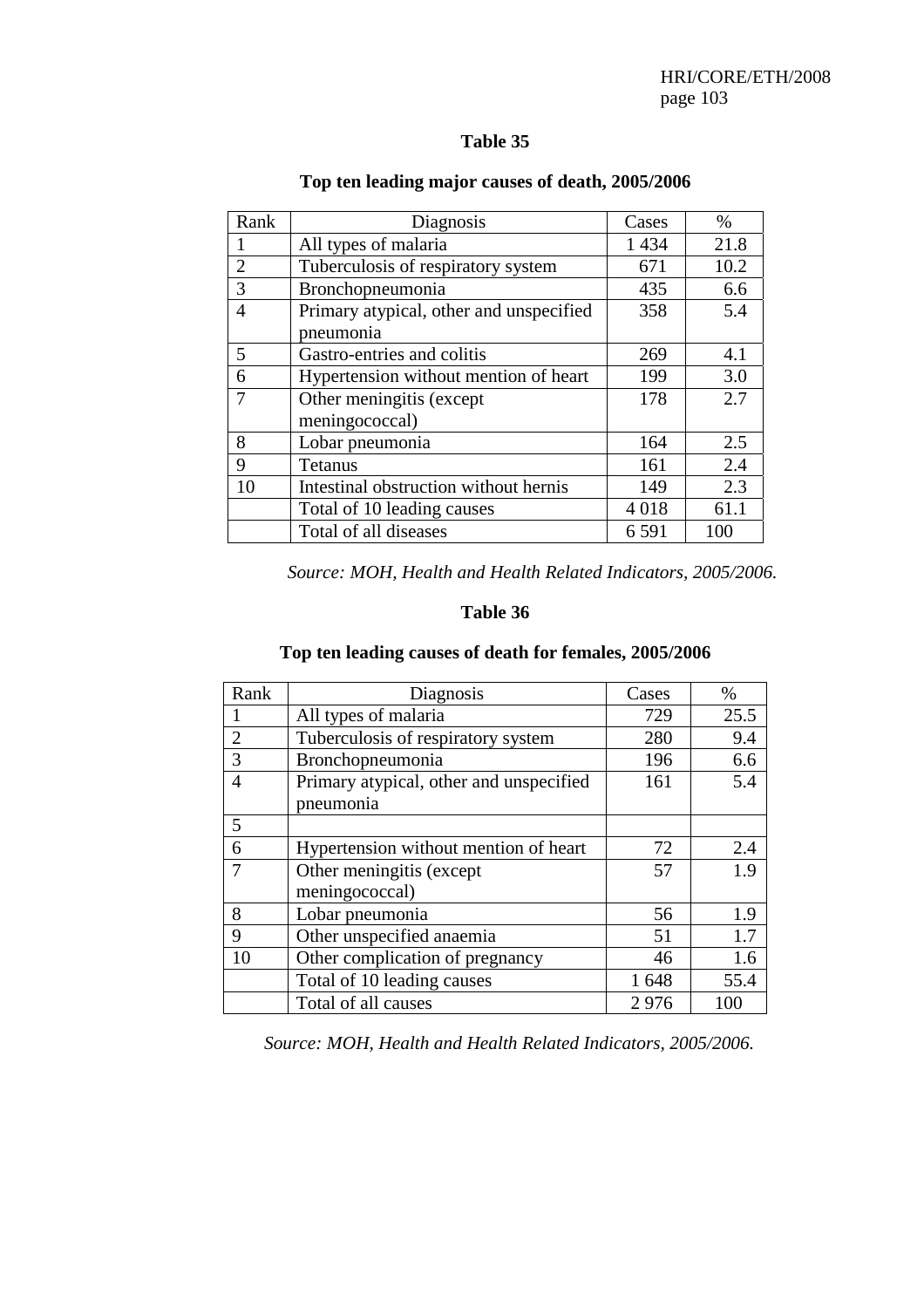*Top ten leading causes of death (Regional)* 

## **Table 37**

## **Tigray Regional State, top ten leading causes of death, 2006/2007**

| Rank           | Diagnosis              | Total |
|----------------|------------------------|-------|
|                | Malaria, unspecified   | 169   |
| $\overline{2}$ | Aids                   | 141   |
| 3              | Pneumonia, broncho     | 118   |
| $\overline{4}$ | TB, respiratory        | 99    |
| 5              | Pneumonia, other       | 91    |
| 6              | Malaria, pf            | 62    |
| 7              | Leishmaniasis          | 41    |
| 8              | Htn                    | 33    |
| 9              | Infectious, parasitic  | 31    |
| 10             | Dysentery, unspecified | 27    |
|                | Total of top 10 deaths | 812   |
|                | <b>Total causes</b>    | 1589  |

 *Source: BOH, April 2008.* 

## **Table 38**

## **Tigray Regional State, top ten leading causes of death for females, 2006/2007**

| Rank           | Diagnosis                  | Total |
|----------------|----------------------------|-------|
|                | Malaria, unspecified       | 67    |
| $\overline{2}$ | <b>AIDS</b>                | 60    |
| 3              | TB, respiratory            | 54    |
| $\overline{4}$ | pneumonia, broncho         | 43    |
| 5              | pneumonia, other           | 39    |
| 6              | Malaria, pf                | 27    |
| 7              | <b>HTN</b>                 | 19    |
| 8              | Infectious, parasitic      | 19    |
| 9              | Anaemia, unspecified       | 15    |
| 10             | Dysentery, unspecified     | 15    |
|                | Total of top female deaths | 358   |
|                | Total female deaths        | 701   |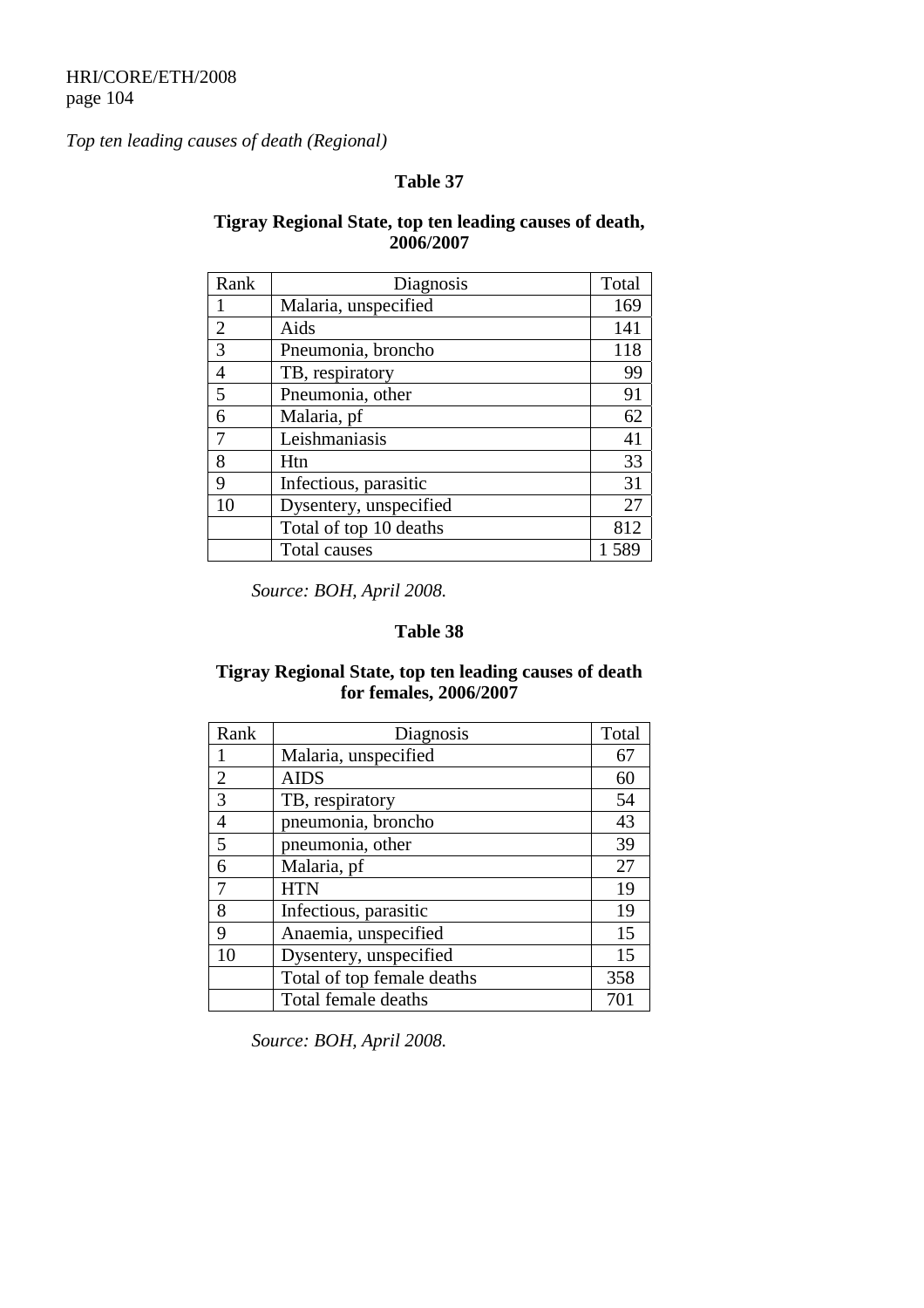| S.N | Diagnosis                     | <b>Total causes</b> | $\%$  |
|-----|-------------------------------|---------------------|-------|
|     | All forms of malaria          | 492                 | 29.46 |
| 2   | <b>Bronchopneumonia</b>       | 271                 | 16.23 |
| 3   | Dysentery                     | 134                 | 8.02  |
| 4   | Malnutrition                  | 111                 | 6.65  |
| 5   | Bacillary dysentery bacillary | 107                 | 6.41  |
| 6   | TB                            | 93                  | 5.57  |
|     | Gastro-entries and Colitis    | 86                  | 5.15  |
| 8   | Bronchial asthma              | 50                  | 2.99  |
| 9   | Accident                      | 33                  | 1.98  |
| 10  | G.u.t.i                       | 25                  | 1.50  |
|     | Total of 10 top death         | 1 402               | 83.95 |
|     | Total death                   | 1 670               |       |

# **Somali Regional State, top ten leading causes of death, 2006/2007**

 *Source: BOH, April 2008.* 

## **Table 40**

# **Harari regional State, top ten leading causes of death, 2003/2004**

| Rank                        | Diagnosis                             | No. of cases | $\%$   |
|-----------------------------|---------------------------------------|--------------|--------|
|                             | All f. including malaria              | 136          | 16.89  |
| $\mathcal{D}_{\mathcal{L}}$ | Pneumonia                             | 105          | 13.04  |
| 3                           | All types of TB                       | 76           | 9.44   |
| $\overline{4}$              | Disease of heart                      | 47           | 5.84   |
| 5                           | Malnutrition                          | 37           | 4.6    |
| 6                           | Hiv/Aids                              | 32           | 3.98   |
| 7                           | Other diseases of circulatory system  | 27           | 3.35   |
| 8                           | Disease of liver                      | 24           | 2.98   |
| 9                           | Other disease of digestive system     | 23           | 2.86   |
| 10                          | Other meningitis (exc. meningococcal) | 19           | 2.36   |
|                             | Total of 10 leading causes            | 526          | 65.34  |
|                             | Total of all deaths                   | 805          |        |
|                             |                                       | Female=382   | 100.00 |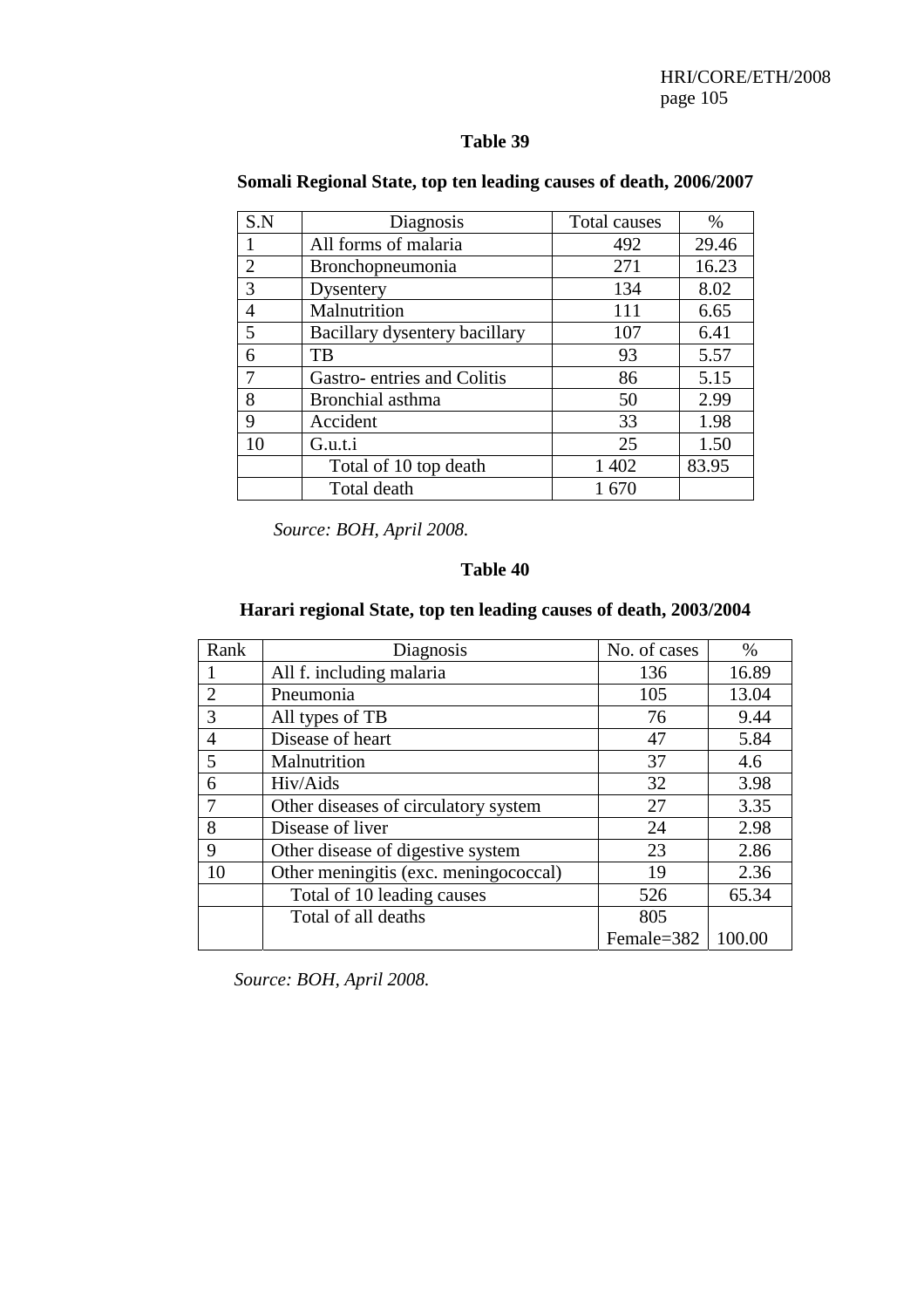| Rank           | Diagnosis                         | No. of cases | $\%$   |
|----------------|-----------------------------------|--------------|--------|
|                | Malaria pneumonia                 | 72           | 16.89  |
| $\overline{2}$ | All types of TB                   | 67           | 13.04  |
| 3              | All f. including                  | 52           | 9.44   |
| $\overline{4}$ | Disease of liver                  | 37           | 5.84   |
| 5              | Other disease of digestive system | 37           | 4.6    |
| 6              | Disease of heart                  | 36           | 3.98   |
| 7              | Hiv/aids                          | 28           | 3.35   |
| 8              | Malnutrition                      | 27           | 2.98   |
| 9              | Gastro enteritis                  | 25           | 2.86   |
| 10             | Anaemia                           | 24           | 2.36   |
|                | Total of 10 leading causes        | 405          | 65.34  |
|                | Total of all deaths               | 677          | 100.00 |
|                |                                   | $F = 289$    |        |

# **Harari Regional State, top ten leading causes of death, 2004/2005**

 *Source: BOH, April 2008.* 

## **Table 42**

# **Harari Regional State, top ten leading causes of death, 2005/2006**

| Rank           | Diagnosis                              | No. of cases | $\%$   |
|----------------|----------------------------------------|--------------|--------|
|                | <b>HIV/AIDS</b>                        | 61           | 10.36  |
| $\overline{2}$ | All types of TB                        | 60           | 10.19  |
| 3              | Pneumonia                              | 53           | 9.00   |
| $\overline{4}$ | All f. including                       | 44           | 7.47   |
| 5              | Disease of liver malnutrition          | 24           | 4.07   |
| 6              | Other diseases of circulatory system   | 23           | 3.90   |
| 7              | Disease of heart                       | 22           | 3.74   |
| 8              | Intestinal obstruction with out hernia | 21           | 3.57   |
| 9              | Gastro enteritis                       | 20           | 3.40   |
| 10             | Al other accidentals causes            | 19           | 3.23   |
|                | Total of 10 leading causes             | 347          | 58.91  |
|                | Total of all deaths                    | 589          | 100.00 |
|                |                                        | Female=280   |        |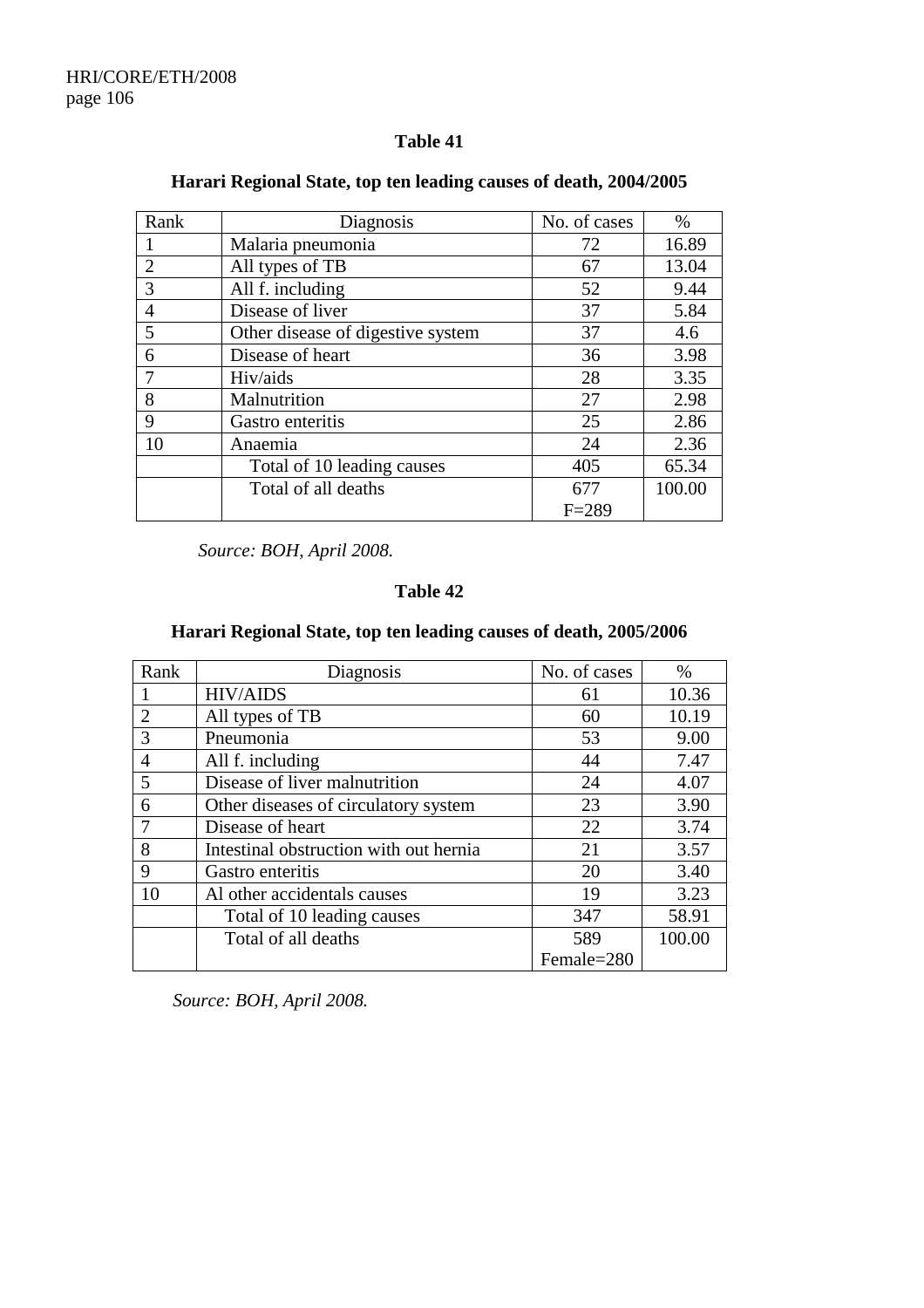| Rank           | Diagnosis                              | No. of cases | %      |
|----------------|----------------------------------------|--------------|--------|
|                | All forms of TB                        | 79           | 13.64  |
| 2              | <b>HIV/AIDS</b>                        | 76           | 13.13  |
| $\overline{3}$ | Pneumonia                              | 53           | 9.15   |
| $\overline{4}$ | All f. including                       | 29           | 5.01   |
| 5              | Disease of liver                       | 28           | 4.84   |
| 6              | Homicide and injury                    | 20           | 3.45   |
| 7              | Other disease of circulatory system    | 20           | 3.45   |
| 8              | Intestinal obstruction with out hernia | 19           | 3.28   |
| 9              | Disease of heart                       | 18           | 3.11   |
| 10             | P.U.D                                  | 17           | 2.94   |
|                | Total of 10 leading causes             | 359          | 62     |
|                | Total of all deaths                    | 579          | 100.00 |
|                |                                        | Female=254   |        |

# **Harari Regional State, top ten leading causes of death, 2006/07**

 *Source: BOH, April 2008.* 

## **Table 44**

## **Gambella Regional State, top ten leading causes of death 2007/08 (half year)**

| Rank                        | Diagnosis                                 | No. of cases                | $\%$ |
|-----------------------------|-------------------------------------------|-----------------------------|------|
|                             | Malaria                                   | 27                          | 36   |
| $\mathcal{D}_{\mathcal{L}}$ | All other disease of genitourinary system | 22                          | 16   |
| 3                           | Tuberculosis of respiratory system        | 8                           | 11   |
|                             | Primary, typical, other unspecified       |                             |      |
|                             | pneumonia                                 |                             |      |
|                             | Diarrhoea of new born                     | 6                           | 8    |
| 6                           | Other unspecified anaemia                 | 5                           |      |
|                             | Gastro-mentis colitis                     |                             |      |
| 8                           | Food poisoning                            | 3                           |      |
| 9                           | <b>Bacillary decently</b>                 | $\mathcal{D}_{\mathcal{A}}$ | 2.7  |
| 10                          | Acute upper respiratory infection         |                             |      |
|                             | Total                                     | 75                          | 100  |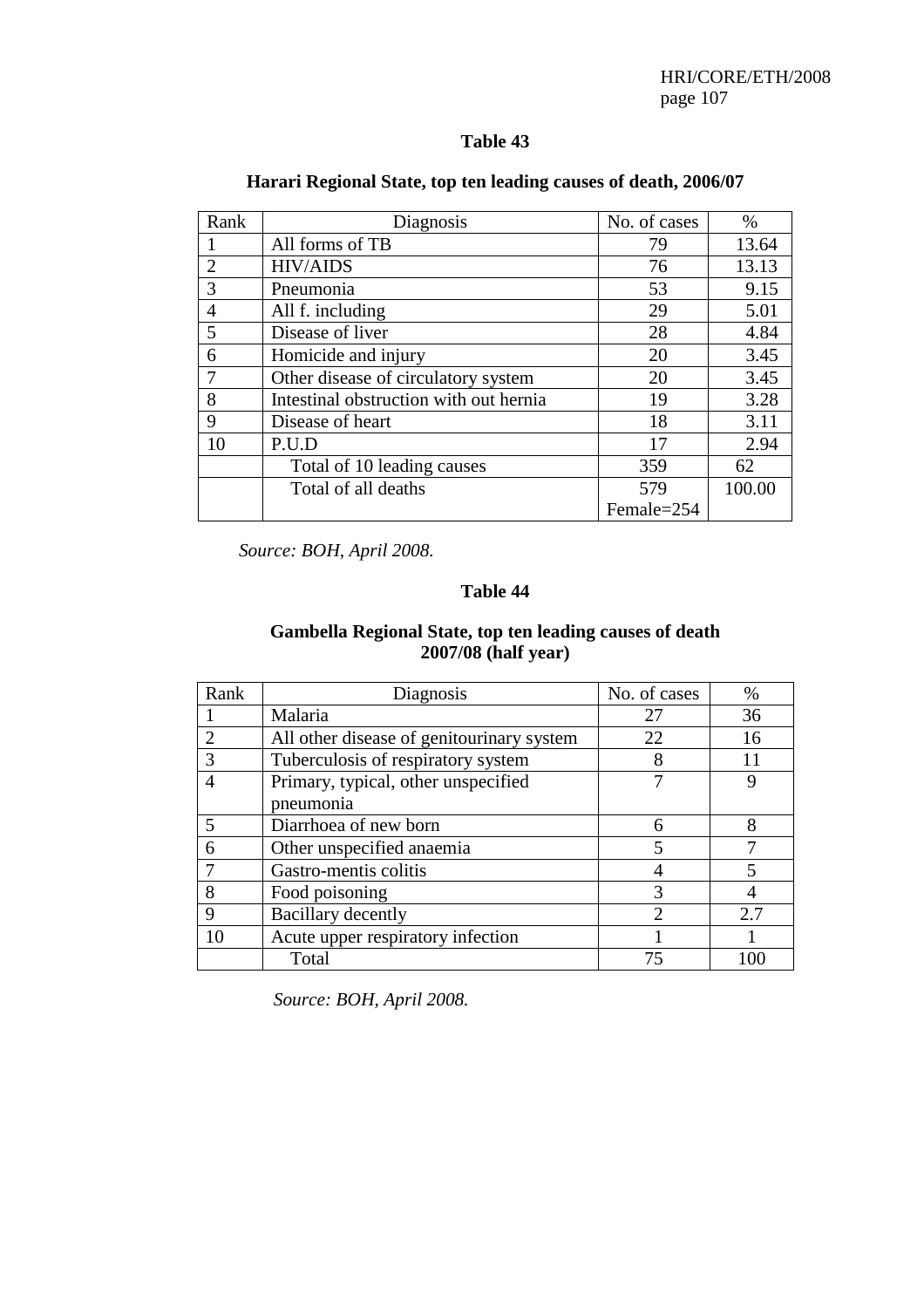#### *Immunization status*

#### **Table 45**

| Place of residence | Survey year | Type of immunization |            |            |       |
|--------------------|-------------|----------------------|------------|------------|-------|
| and                |             | Measles              | <b>BCG</b> | <b>DPT</b> | Polio |
| country            | 1996        | 39.1                 | 40.1       | 40.0       |       |
|                    | 1998        | 46.9                 | 50.9       | 51.6       | 79.4  |
|                    | 2000        | 48.1                 | 49.1       | 50.5       | 83.6  |
|                    | 2004        | 56.8                 | 54.9       | 58.1       | 83.1  |
| Rural              | 1996        | 34.6                 | 35.1       | 35.0       |       |
|                    | 1998        | 43.4                 | 47.2       | 48.0       | 77.9  |
|                    | 2000        | 44.8                 | 45.9       | 47.4       | 82.6  |
|                    | 2004        | 54.7                 | 52.5       | 55.5       | 82.1  |
| Urban              | 1996        | 77.6                 | 82.5       | 82.4       |       |
|                    | 1998        | 80.8                 | 86.6       | 86.8       | 94.0  |
|                    |             |                      |            |            |       |

 $\begin{array}{|c|c|c|c|c|c|c|c|c|c|c|} \hline \sim & 2000 & \mid & 82.9 & \mid & 83.0 & \mid & 83.8 & \mid & 94.1 \ \hline \end{array}$  $\begin{array}{|c|c|c|c|c|c|c|c|c|} \hline \text{2004} & \text{77.8} & \text{78.8} & \text{83.6} & \text{93.0} \ \hline \end{array}$ 

## **Percentage distribution of immunized children under five years of age by type of immunization and background variables, year - 2004**

 *Source: CSA, Welfare Monitoring Survey, 2004.* 

Note:

1. Data in 1996 and 1998 WMS surveys pertains to children aged 3 to 59 months, while the 2000 and 2004 surveys cover all children under five years of age.

2. Vaccination coverage of DPT and Polio pertains to any type of the different revels (i.e. DPT1-3 *and Polio 0-3 and campaign*).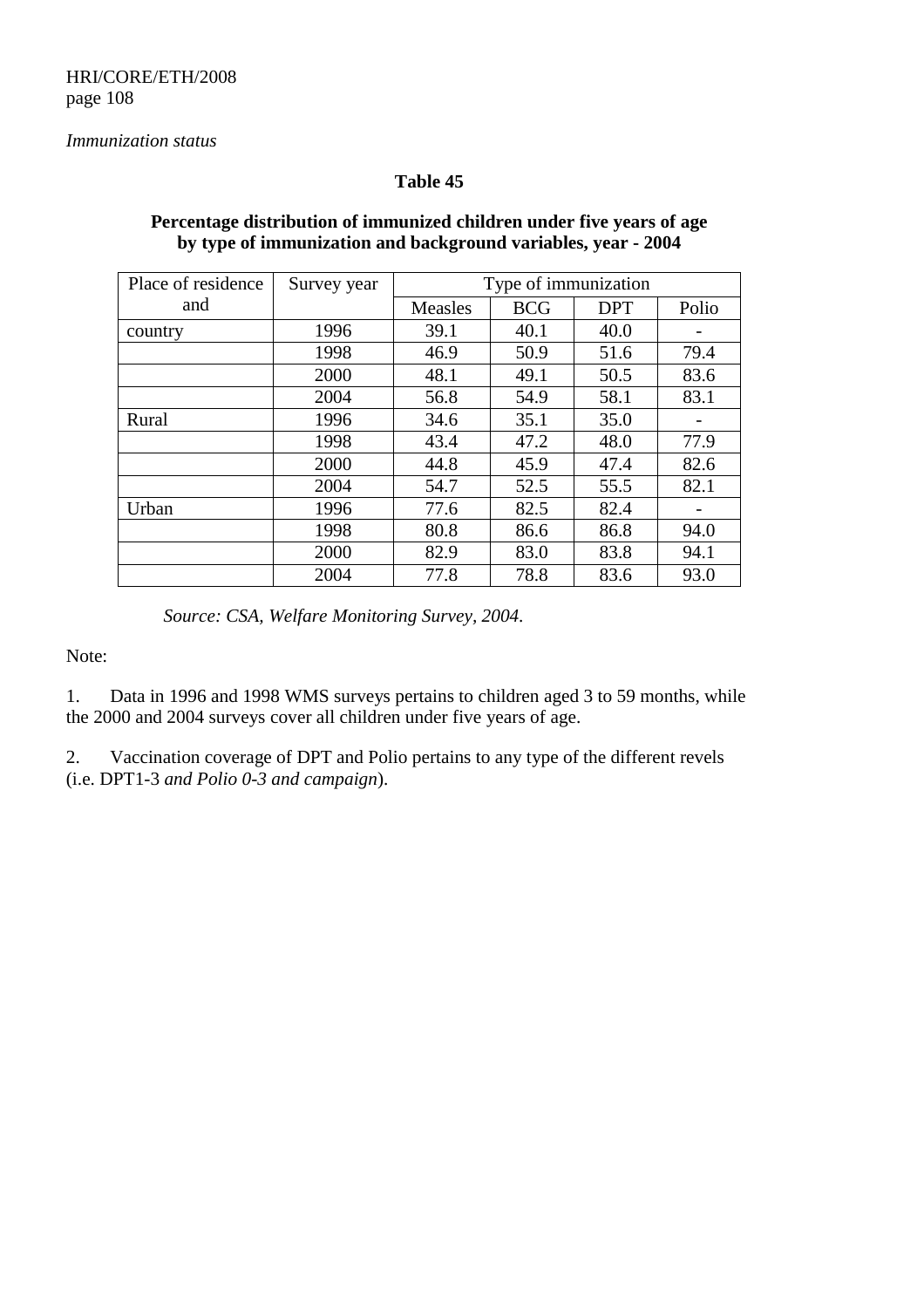## **Figure 4**





 *Source from Health and Health related indicators 1999 EC (2007/2008).* 

35. Immunization coverage among children under five years of age over time has show an increasing trend in rural areas and a falling trend in urban areas (Table 47). The coverage in rural areas has increased from 1996 to 2004 by 20 percentage points for Measles, 17 percentage points for BCG and 21 percentage points for DPT. In urban areas the coverage in 2004 stands at similar level as of 1996 for Measles, 1.2 percentage point increment for DPT and a decrease by 4 percentage points for BCG. The survey has also indicated that in the year 2004 the coverage of Polio vaccination has higher rate in urban (93 per cent) than in rural areas (82 per cent).

36. As compared to the 2000, the coverage of Measles and BCG in 2004 has decreased in urban areas while in rural areas the coverage of Measles, BCG, and DPT vaccinations has considerably increased. Polio vaccination has similar rate in both rural and urban areas for 2004 as compared to the year 2000. Nationally, measles vaccination stands in the year 2007/08 to 65 and DPT3 73 and full immunization coverage is 53 which decreased by 1 point the last year.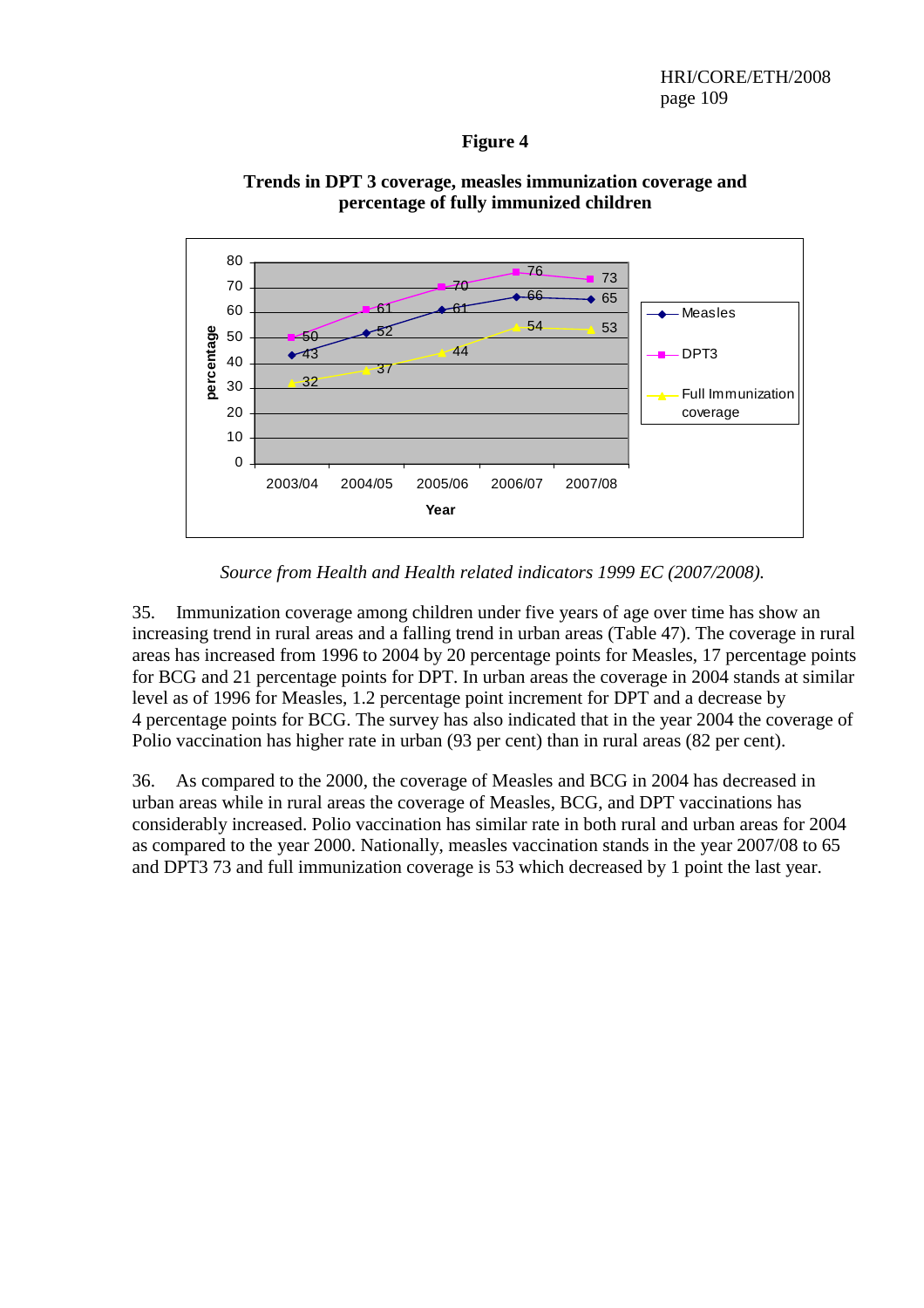## **Net enrolment ratio in primary school**

| Region       |      | 2002/03 |      |      | 2003/04 |      |      | 2004/05      |      |      | 2005/06 |      |       | 2006/2007 |       |
|--------------|------|---------|------|------|---------|------|------|--------------|------|------|---------|------|-------|-----------|-------|
|              | M    | F       | T    | M    | F       | T    | M    | $\mathbf{F}$ | T    | M    | F       | T    | M     | F         | T     |
| Tigray       |      |         |      | 63.6 | 68.7    | 66.1 | 73.8 | 78.9         | 76.3 |      |         |      | 90.0  | 92.8      | 91.4  |
| Afar         |      |         |      | 12.6 | 9.0     | 11.0 | 13.9 | 11.0         | 12.6 |      |         |      | 17.9  | 14.6      | 16.4  |
| Amhara       |      |         |      | 54.6 | 53.1    | 53.9 | 68.9 | 67.7         | 68.3 |      |         |      | 83.4  | 83.5      | 83.4  |
| Oromia       |      |         |      | 70.7 | 52.4    | 61.6 | 82.8 | 67.0         | 75.0 |      |         |      | 83.7  | 72.5      | 78.2  |
| Somali       |      |         |      | 14.8 | 7.8     | 11.6 | 25.0 | 17.2         | 21.4 |      |         |      | 39.6  | 29.3      | 34.8  |
| Ben-Gumz     |      |         |      | 86.3 | 65.2    | 76.0 | 92.2 | 74.6         | 83.6 |      |         |      | 107.7 | 89.8      | 98.9  |
| <b>SNNPR</b> |      |         |      | 74.2 | 52.6    | 63.5 | 78.6 | 59.3         | 69.0 |      |         |      | 92.9  | 78.0      | 85.5  |
| Gambela      |      |         |      | 89.6 | 54.2    | 72.5 | 97.9 | 73.3         | 86.0 |      |         |      | 142.7 | 100.9     | 122.4 |
| Hararie      |      |         |      | 91.7 | 72.9    | 82.5 | 80.0 | 65.8         | 73.5 |      |         |      | 101.9 | 89.0      | 95.6  |
| Addis Ababa  |      |         |      | 90.3 | 97.6    | 94.0 | 91.4 | 100.7        | 96.2 |      |         |      | 92.0  | 105.3     | 98.7  |
| Dire Dawa    |      |         |      | 67.6 | 52.8    | 60.4 | 68.0 | 55.7         | 62.0 |      |         |      | 66.3  | 58.1      | 62.3  |
| National     | 60.6 | 47.2    | 54.0 | 62.9 | 51.8    | 57.4 | 73.2 | 63.6         | 68.5 | 81.7 | 73.2    | 77.5 | 82.6  | 75.5      | 79.1  |

 *Source: MOE Education Statistics Annual Abstract, 2002-2007.* 

 N.B The net enrolment in Addis Ababa and Gambela is more than hundred due to the time difference between the census and the data collection.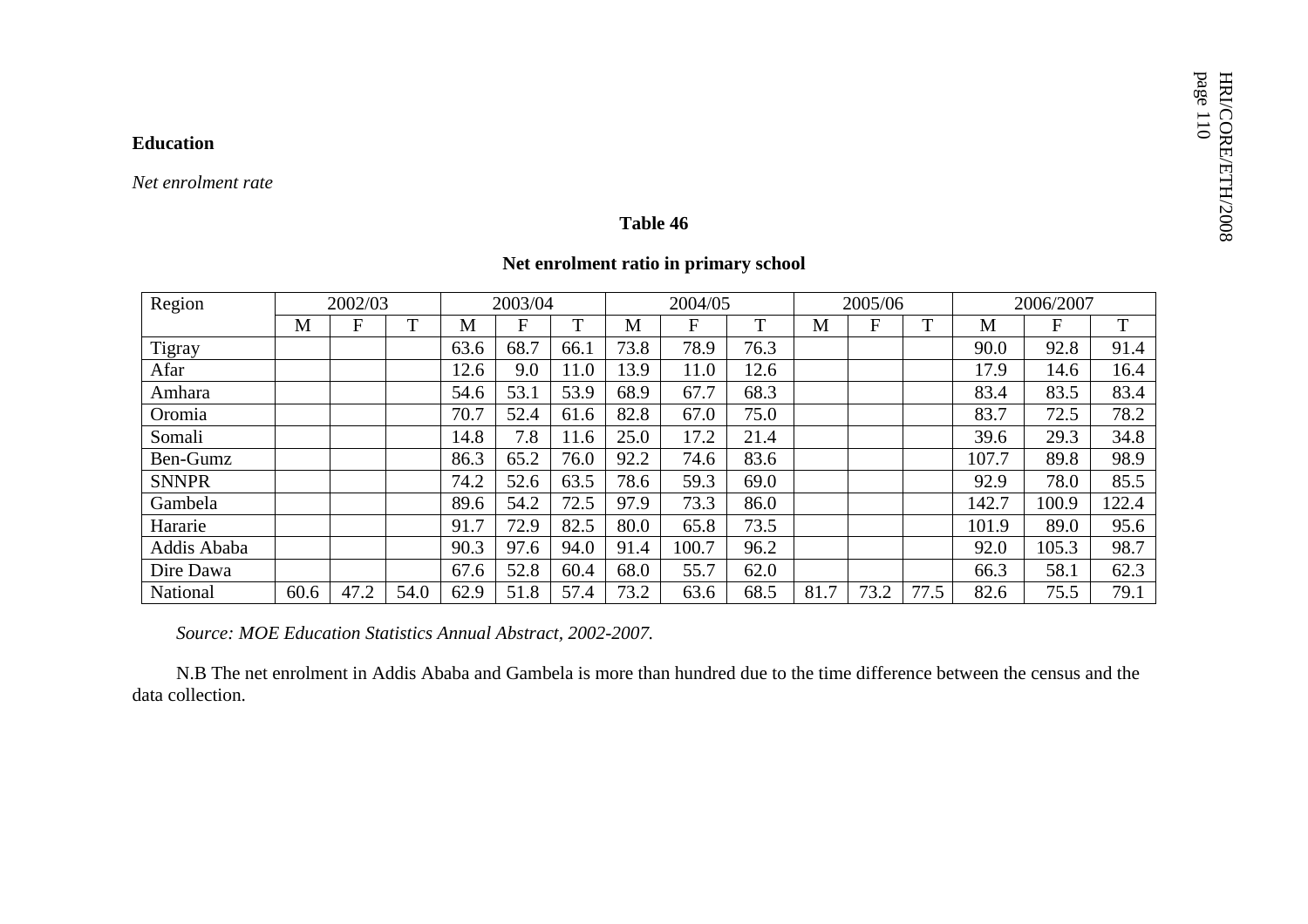## **Net enrolment ratio in secondary first cycle (9-10)**

| Year    | Net enrolment ratio for secondary school |                              |      |  |  |  |  |
|---------|------------------------------------------|------------------------------|------|--|--|--|--|
|         | Boys $(\%)$                              | Girls $(\%)$<br>Total $(\%)$ |      |  |  |  |  |
| 2002/03 | 10.1                                     | 6.7                          | 8.4  |  |  |  |  |
| 2003/04 | 12.0                                     | 7.5                          | 9.8  |  |  |  |  |
| 2004/05 | 14.2                                     | 9.3                          | 11.8 |  |  |  |  |
| 2005/06 | 15.5                                     | 10.7                         | 13.2 |  |  |  |  |
| 2006/07 | 16.8                                     | 12.6                         | 14.7 |  |  |  |  |

 *Source: MOE Education Statistics Annual Abstract 2006/07.*

## **Figure 5**

## **Net enrolment ratio in secondary first cycle (9-10)**



 *Source: MOE Education Statistics Annual Abstract 2006/07.*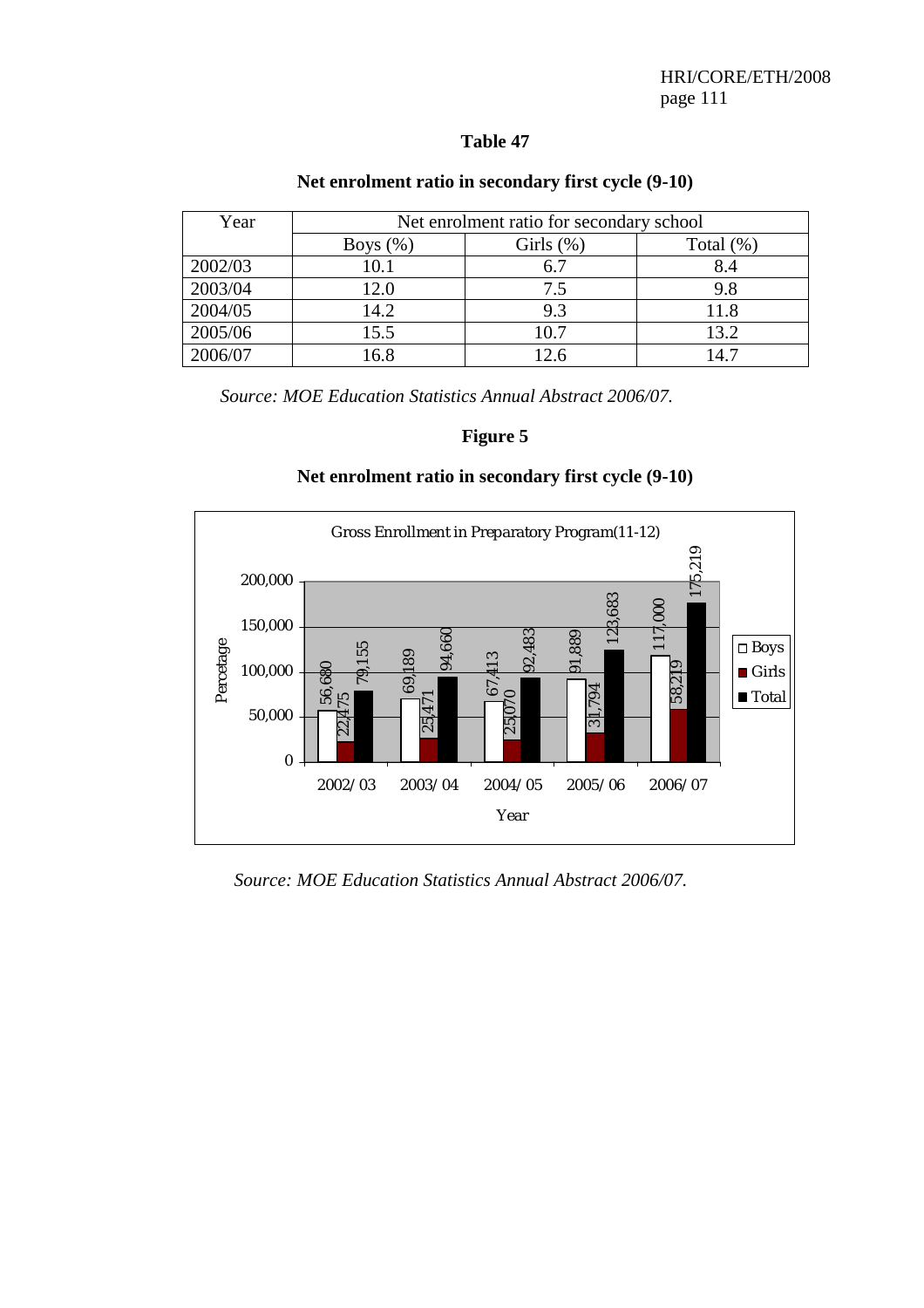## *Gross enrolment rate*

## **Table 48**

## **Gross enrolment in preparatory programme (second cycle) (11-12)**

| Year    | Enrolment   |          |         |  |  |  |
|---------|-------------|----------|---------|--|--|--|
|         | <b>Boys</b> | Girls    | Total   |  |  |  |
| 2002/03 | 56 680      | 22 4 7 5 | 79 155  |  |  |  |
| 2003/04 | 69 189      | 25 4 71  | 94 660  |  |  |  |
| 2004/05 | 67413       | 25 070   | 92 4 83 |  |  |  |
| 2005/06 | 91 889      | 31.794   | 123 683 |  |  |  |
| 2006/07 | 117 000     | 58.219   | 175 219 |  |  |  |
| AAGR    | 19.9%       | 26.9     | 22.0%   |  |  |  |

 *Source: MOE Education Statistics Annual Abstract 2006/07.*

## **Figure 6**

## **Gross enrolment in preparatory programme (second cycle) (11-12)**



37. As noted in the table, the total number of students enrolled in grades 11 and 12 (preparatory grades) 2006/07 was 175,219, out of which 33.2 per cent were girls. When compared to 2002/03 the enrolment at this level showed an average annual increase of 22 per cent just slightly faster than the first cycle of secondary. In 2006/07 the GER for the preparatory programme was overall 3.9 per cent and 5.7 per cent and 2.0 per cent for boys and girls respectively.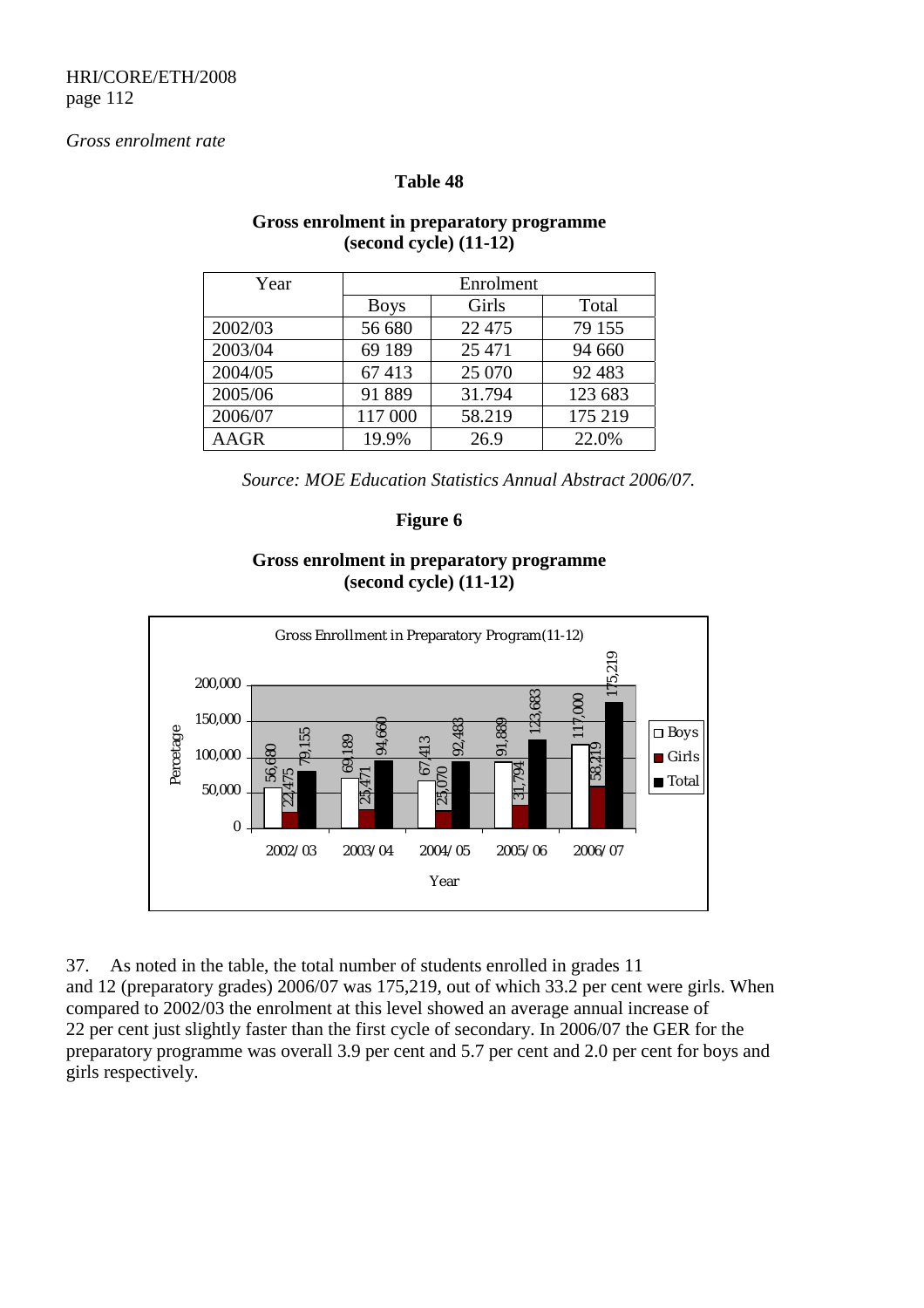## **Urban rural disparity by level**

|                        | Urban enrolment |           |       |               | Rural enrolment      |               |                  |      |                   |                        |
|------------------------|-----------------|-----------|-------|---------------|----------------------|---------------|------------------|------|-------------------|------------------------|
|                        |                 |           |       |               | 2003/05              |               |                  |      |                   |                        |
| Level                  | Male            | female    | $\%$  | $\frac{0}{0}$ | $\%$                 | male          | female           | $\%$ | $\%$              | $\%$                   |
|                        |                 |           | male  | female        | urban                |               |                  | male | female            | rural                  |
| primary                | 1598038         | 1 365 869 | 53.9  | 46.1          | 31.1                 | 3 880 083     | 2 698 648        | 59.0 | 41.0              | 68.9                   |
| $(1-8)$<br>secondary   | 422 575         | 233 138   | 64.4  | 35.6          | 95.6                 | 21 204        | 9 0 5 9          | 70.1 | 29.9              | 4.5                    |
| $(9-10)$               |                 |           |       |               |                      |               |                  |      |                   |                        |
| secondary<br>$(11-12)$ | 68 714          | 25 25 8   | 73.1  | 26.9          |                      | 475           | $\overline{213}$ | 69.0 | $\overline{31.0}$ |                        |
|                        |                 |           |       |               | $\overline{2004/05}$ |               |                  |      |                   |                        |
| Level                  | Male            | female    | $\%$  | $\frac{0}{6}$ | $\%$                 | male          | female           | $\%$ | $\frac{0}{0}$     | $\frac{0}{0}$          |
|                        |                 |           | male  | female        | urban                |               |                  | male | female            | rural                  |
| primary<br>$(1-8)$     | 1 607 527       | 1 434 252 | 52.8  | 47.2          | 26.6                 | 4 783 934     | 3 622 928        | 56.9 | 43.1              | 73.4                   |
| secondary<br>$(9-10)$  | 512 437         | 288 932   | 63.95 | 36.05         | 91.3                 | 41 477        | 17888            | 69.9 | $\overline{30.1}$ | 6.9                    |
| secondary<br>$(11-12)$ | 65 036          | 242 226   | 72.9  | 27.1          |                      | 2 3 7 7       | 844              | 73.8 | 26.2              |                        |
|                        |                 |           |       |               | 2005/06              |               |                  |      |                   |                        |
| Level                  | Male            | female    | $\%$  | $\%$          | $\%$                 | male          | female           | $\%$ | $\%$              | $\frac{0}{0}$          |
|                        |                 |           | male  | female        | urban                |               |                  | male | female            | rural                  |
| primary<br>$(1-8)$     | 16 040 61       | 1 481 499 | 52.0  | 48.0          | 24.3                 | 5 3 3 5 1 0 8 | 4 236 674        | 57.7 | 44.3              | 75.7                   |
| secondary<br>$(9-10)$  | 612 630         | 356 511   | 63.2  | 36.8          | 90.9                 | 66 086        | 31 196           | 67.9 | 32.1              | 9.1                    |
| secondary<br>$(11-12)$ | 86159           | 30 274    | 74.4  | 26.0          |                      | 5 7 3 0       | 1520             | 79.0 | 21.0              |                        |
|                        |                 |           |       |               | 2006/07              |               |                  |      |                   |                        |
| Level                  | Male            | female    | $\%$  | $\%$          | $\%$                 | male          | female           | $\%$ | $\%$              | $\%$                   |
|                        |                 |           | male  | female        | urban                |               |                  | male | female            | $\operatorname{rural}$ |
| primary<br>$(1-8)$     | 1 575 201       | 1 505 813 | 51.1  | 48.9          | 22.0                 | 6 008 224     | 4 9 25 0 38      | 55.0 | 45.0              | 78.0                   |
| secondary<br>$(9-10)$  | 688 613         | 426 295   | 61.8  | 38.2          | 91.1                 | 72 061        | 36 693           | 66.3 | 33.7              | 8.9                    |
| secondary<br>$(11-12)$ | 112 408         | 56 364    | 66.6  | 33.4          | 96.3                 | 4 5 9 2       | 1855             | 71.2 | 28.8              | $\overline{3.7}$       |

 *Source: MOE Education Statistics Annual Abstract, 2002-2007.* 

38. A comparison of urban and rural enrolment indicates that 78.0 per cent of primary enrolment (regular and evening) was accounted for by rural areas and 22.0 per cent by urban areas. In comparison between the year 2003/04 and 2006/07 rural enrolment at primary level is at the increasing level from 68.9 per cent in 2003/04 to 78 per cent in 2006/07. However, for secondary school (9-10), conditions were almost reversed. Urban enrolment is 95.6 per cent, with 4.4 per cent rural enrolment for the year 2003/04; and for the year 2006/07, secondary enrolment is 91.1 per cent for urban and 8.9 per cent for rural areas. Still secondary enrolment in rural areas is at an increasing level (from 4.4 per cent to 8.9 per cent). However, rural enrolment in the secondary level (9-10) is still minimal. The proportion of girls in all levels of schooling tends to be higher in urban areas than rural. However, it is much lower in rural than in urban areas.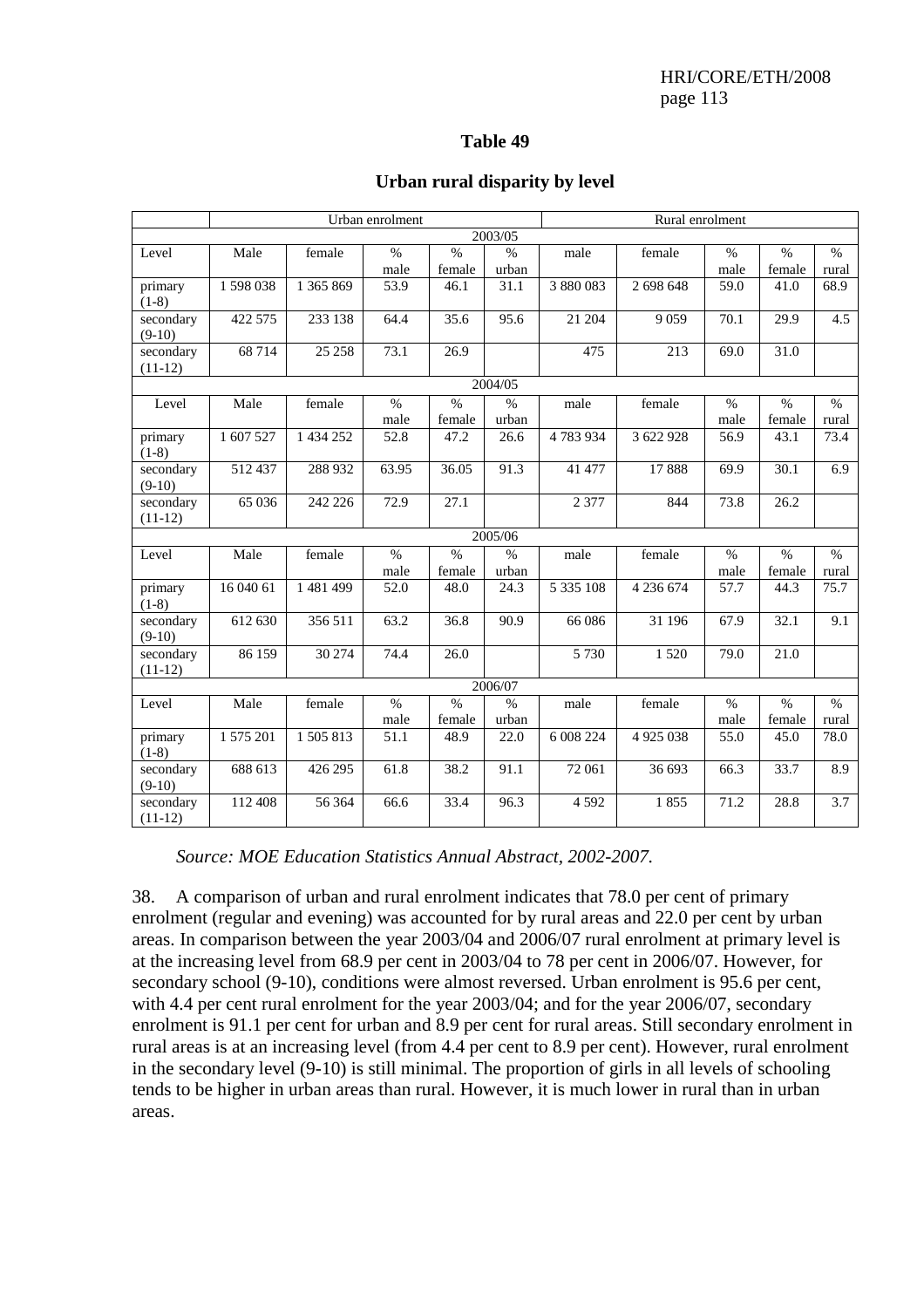| Year<br><b>Sex</b> | 2002/03 | 2003/04 | 2004/05 | 2005/06 | 2006/07 | Average annual<br>growth rate |
|--------------------|---------|---------|---------|---------|---------|-------------------------------|
| Male               | 37 377  | 45 798  | 51 940  | 61 415  | 107 327 | 30.2%                         |
| Female             | 34 7 85 | 41 360  | 54 39 6 | 62 142  | 83 824  | 24.6%                         |
| Total              | 72 162  | 87 158  | 106 366 | 123 557 | 191 151 | 27.6%                         |
| % Male             | 51.8    | 52.5    | 48.8    | 49.7    | 56.1    |                               |
| % Female           | 48.2    | 47.5    | 51.2    | 50.3    | 43.9    |                               |

## **Enrolment in vocational schools (TVET)**

 *Source: MOE Education Statistics Annual Abstract, 2006/07.* 

39. The total enrolment in TVET in the year 2002/03 is 72,162. As for the year 2006/07, enrolment has increased to 191,151 which exceed the enrolment in preparatory secondary. Female enrolment is also 43.9 per cent of the total enrolment that is slightly down from the last year, indicating a gender balance at the national level.

## **Table 51**

## Undergraduate enrolment in higher education Year Male Remale Total 2002/03 1 45 626 8 659 54 285 2003/04 75 440 19 330 94 770 2004/05 102 251 30 617 132 868 2005/06 130 835 43 066 173 901 2006/07 150 530 52 869 203 399 Post graduate enrolment in higher education 2002/03 1 814 135 1 949 2003/04 2 388 172 2 560 2004/05 3 274 3 330 3 3604 2005/06 5 746 639 6385 2006/07 6 349 708 7 057

## **Enrolment in higher education (gross)**

 *Source: MOE Education Statistics Annual Abstract, 2006/07.* 

40. This shows a systematic increase in undergraduate degree enrolment where the number of students enrolled in degree programme has increased from 54,285 in 2002/03 to 203,399 in 2006/07; and that females remain relatively small percentage of that enrolment-26.0 per cent. However, female enrolment is in an increasing rate for the last five years, jumping from 8,659 to 52,869 for the years 2002/03 and 2006/2007 respectively. Although enrolment in post graduate programmes is still small, it is in an increasing rate-going from 1,949 in 2002/03 to 7,057 in 2006/07. The enrolment of female is also very small namely about 10 per cent.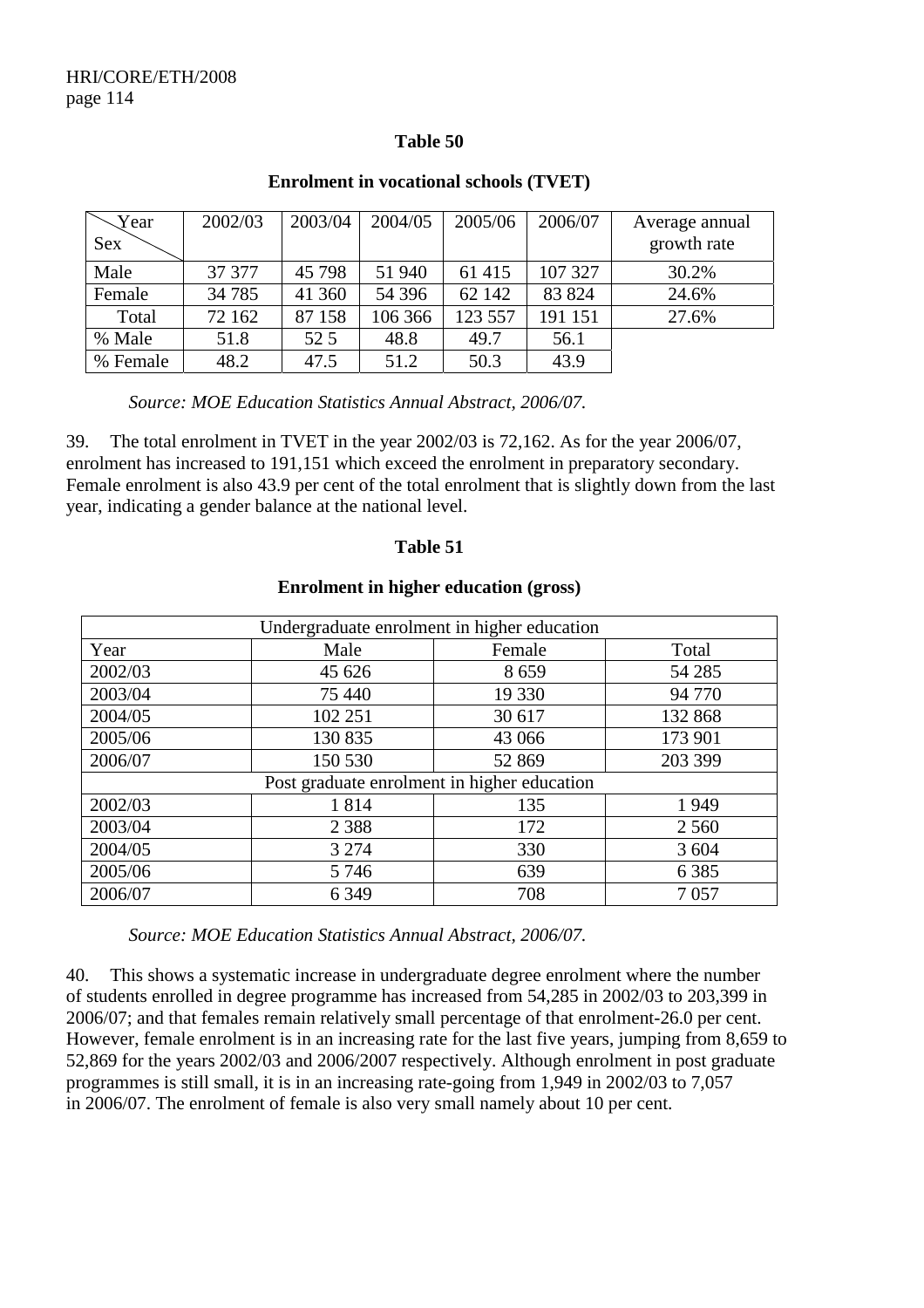## *Drop out rate of primary education*

## **Table 52**

## **Dropout rate in primary education (1-8)**

| Year    | Dropout rate |       |       |  |  |
|---------|--------------|-------|-------|--|--|
|         | <b>Boys</b>  | Girls | Total |  |  |
| 2001/02 | 16.7         | 17.8  | 17.2  |  |  |
| 2002/03 | 19.6         | 18.5  | 19.2  |  |  |
| 2003/04 | 14.9         | 13.6  | 14.4  |  |  |
| 2004/05 | 12.3         | 11.3  | 11.8  |  |  |
| 2005/06 | 12.6         | 12.1  | 12.4  |  |  |

 *Source: MOE Education Statistics Annual Abstract, 2006/07.* 

# **Figure 7**

## **Dropout rate**



 *Source: MOE Education Statistics Annual Abstract, 2006/07.* 

41. Drop-out rate at the primary level nationally has been going downward, except for the year 2005/06, at about the same rate for both genders for the last five years.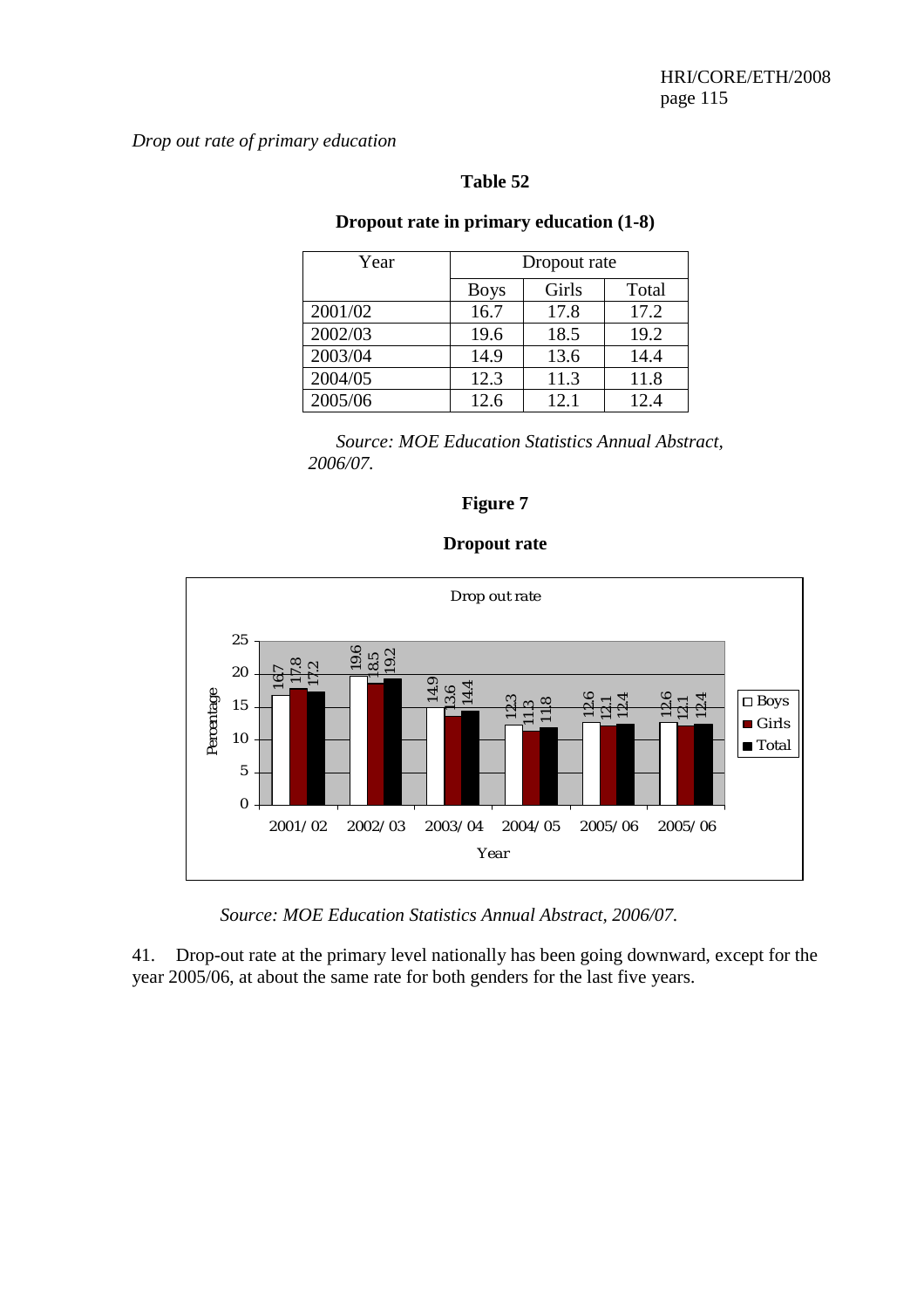## *Teacher student ratio*

## **Figure 8**



## **Teacher student ratio in primary school**

 *Source: Education statistics 1999.* 

42. In Ethiopia, the standard set for the pupil/teacher ratio is 50 pupils per teacher at primary level (1-8). Despite substantial growth in enrolment, Ethiopia has managed to reduce the pupil teacher ratio (PTR) in all but one year. It also indicates that current (2006-07), the pupil teacher ratio is still above the national standard of 50 pupils per teacher.

*Literacy rate* 

## **Table 53**

## **Literacy rate, age ten years and above**

| Regions |        | 1996  | 1998 | 2000 | 2004  |
|---------|--------|-------|------|------|-------|
| Tigray  | Female |       |      | 22.5 | 37.04 |
|         | Male   |       |      | 37.8 | 24.83 |
|         | Rural  |       |      | 22.5 | 50    |
|         | Urban  |       |      | 62.5 | 72.11 |
|         | Total  |       |      | 29.3 | 43.61 |
| Afar    | Female |       |      | 13.7 | 23.43 |
|         | Male   |       |      | 22.6 | 42.42 |
|         | Rural  | 12.95 | 6.3  | 6.7  | 16.85 |
|         | Urban  |       |      | 60.5 | 57.48 |
|         | Total  |       |      | 18.5 | 32.92 |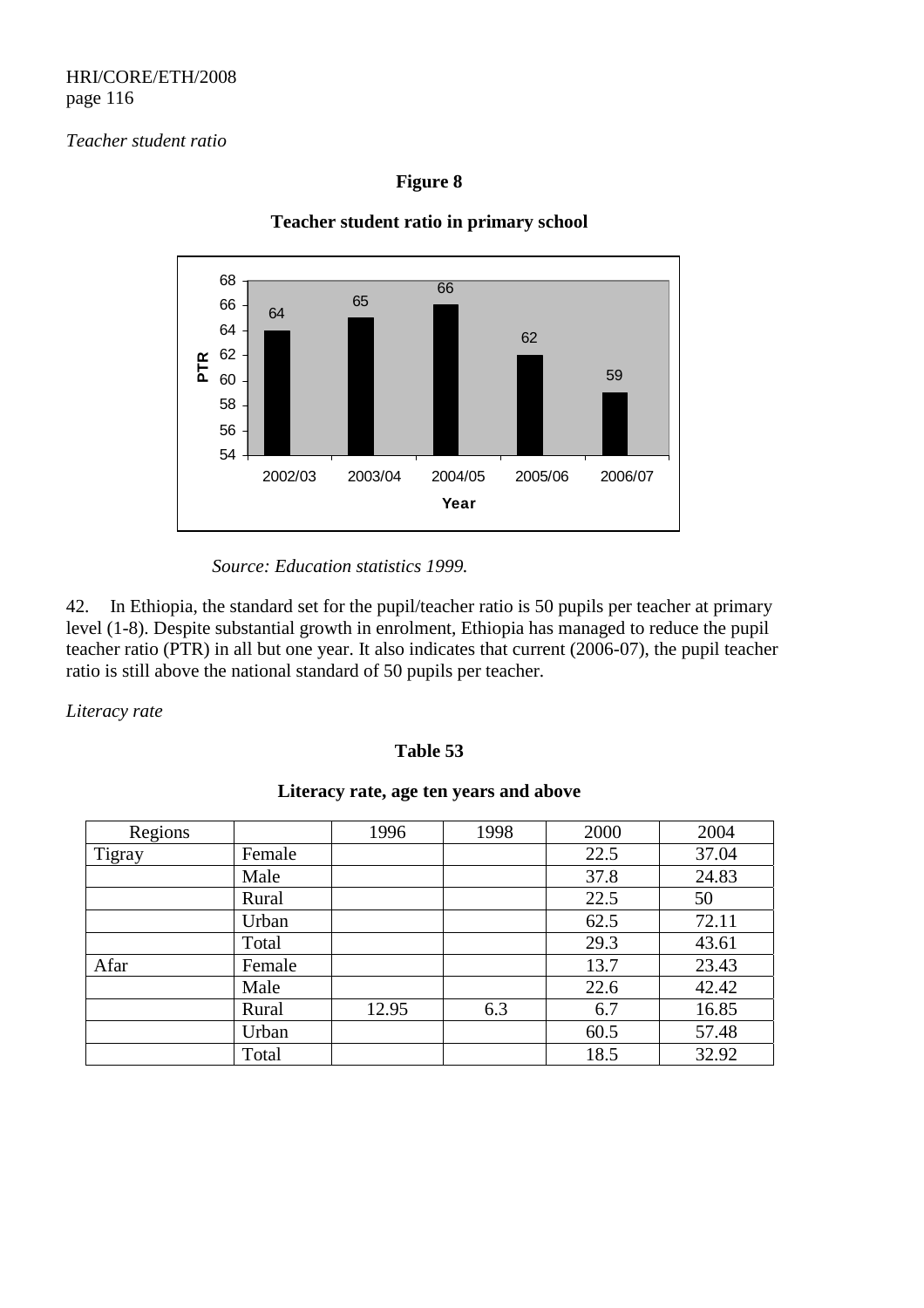HRI/CORE/ETH/2008 page 117

| Regions               |        | 1996  | 1998 | 2000 | 2004  |
|-----------------------|--------|-------|------|------|-------|
| Amhara                | Female |       |      | 15.6 | 22.67 |
|                       | Male   |       |      | 30.9 | 40.03 |
|                       | Rural  | 13.71 | 16.1 | 17.9 | 26.61 |
|                       | Urban  |       |      | 66.9 | 68.48 |
|                       | Total  |       |      | 23.1 | 31.12 |
| Oromia                | Female |       |      | 16   | 22.84 |
|                       | Male   |       |      | 38.4 | 49.37 |
|                       | Rural  | 19.17 | 18.3 | 21.6 | 31.07 |
|                       | Urban  |       |      | 67.7 | 72.39 |
|                       | Total  |       |      | 26.9 | 35.92 |
| Somalia               | Female |       |      | 14.4 | 15.16 |
|                       | Male   |       |      | 33.8 | 37.4  |
|                       | Rural  | 4.75  | 6.6  | 10.4 | 12.74 |
|                       | Urban  |       |      | 48.3 | 55.09 |
|                       | Total  |       |      | 24.1 | 26.34 |
| Benishangul-<br>Gumuz | Female |       |      | 16.1 | 22.51 |
|                       | Male   |       |      | 47.9 | 49.52 |
|                       | Rural  | 16.9  | 24.3 | 28.7 | 31.42 |
|                       | Urban  |       |      | 63.5 | 67.92 |
|                       | Total  |       |      | 31.3 | 35.98 |
| <b>SNNPR</b>          | Female |       |      | 16.5 |       |
|                       | Male   |       |      | 43.3 |       |
|                       | Rural  | 23.28 | 23   | 26.5 | 34.92 |
|                       | Urban  |       |      | 65.8 | 71.47 |
|                       | Total  |       |      | 29.6 | 38.15 |
| Gambela               | Female |       |      | 30.8 |       |
|                       | Male   |       |      | 62.4 |       |
|                       | Rural  | 31.01 | 31.4 | 39.5 |       |
|                       | Urban  |       |      | 68.1 |       |
|                       | Total  |       |      | 46   |       |
| Harari                | Female |       |      | 44.6 | 48.75 |
|                       | Male   |       |      | 67.4 | 74.95 |
|                       | Rural  | 17.79 | 20.3 | 23.2 | 30.46 |
|                       | Urban  |       |      | 76   | 81.2  |
|                       | Total  |       |      | 54.7 | 61.12 |
| Addis Ababa           | Female |       |      | 70.6 | 74.11 |
|                       | Male   |       |      | 89.1 | 91.88 |
|                       | Rural  | 34.25 | 38.5 | 32.8 | 44.9  |
|                       | Urban  |       |      | 79.5 | 82.78 |
|                       | Total  |       |      | 78.9 | 82.37 |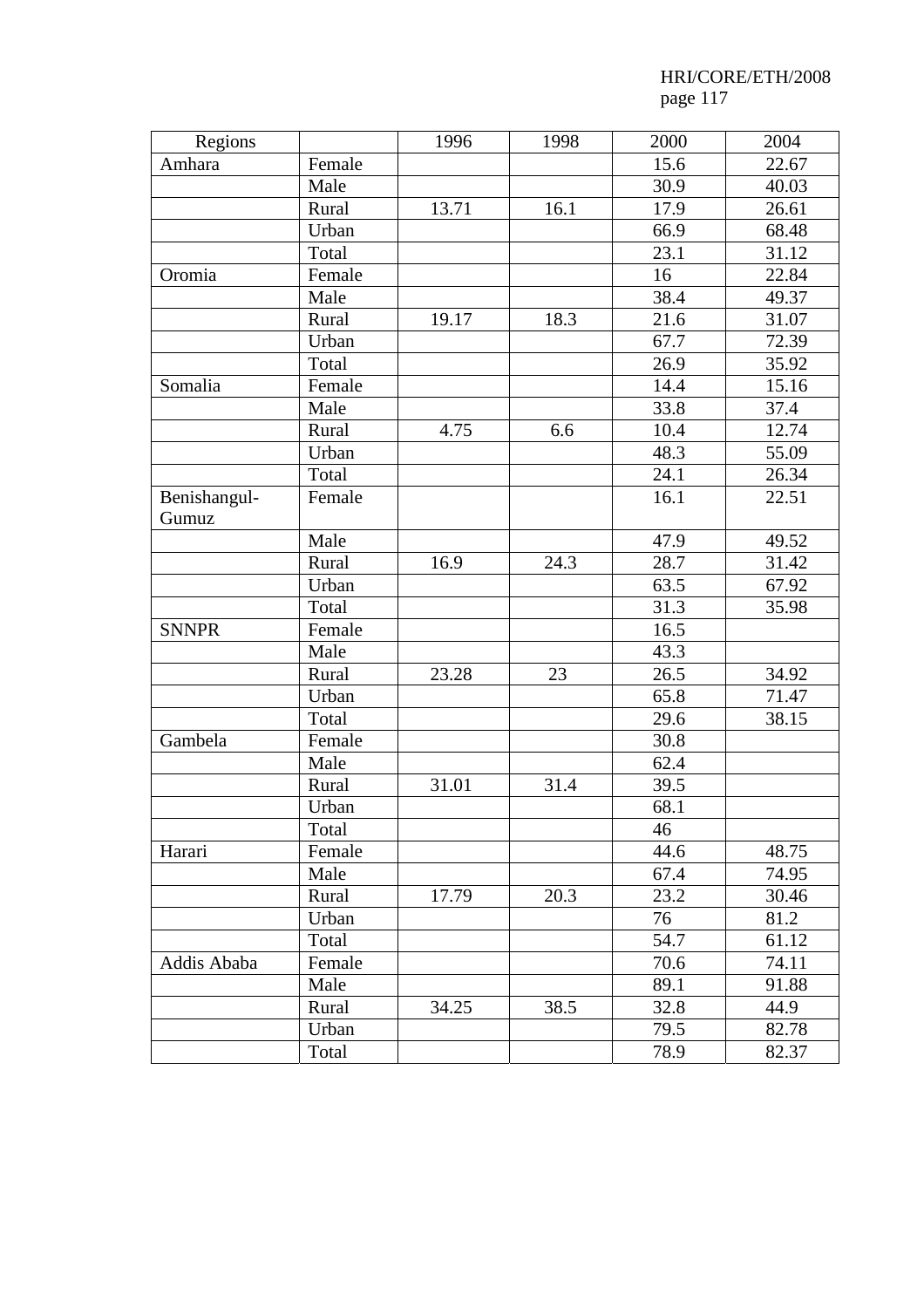## HRI/CORE/ETH/2008 page 118

| Regions   |        | 1996  | 1998 | 2000 | 2004  |
|-----------|--------|-------|------|------|-------|
| Dire Dawa | Female |       |      | 45.9 | 48.36 |
|           | Male   |       |      | 64.5 | 73.62 |
|           | Rural  | 13.18 | 14.1 | 13.2 | 22.34 |
|           | Urban  |       |      | 69.1 | 75.69 |
|           | Total  |       |      | 34.4 | 60.53 |
| Ethiopia  | Female | 16.9  | 17.1 | 19.4 | 26.6  |
|           | Male   | 34.8  | 36.3 | 39.7 | 49.86 |
|           | Rural  | 18.3  | 18.8 | 21.7 | 30.88 |
|           | Urban  | 65.8  | 69   | 69.9 | 74.21 |
|           | Total  | 25.8  | 26.6 | 29.2 | 37.91 |

 *Source: CSA, WMS 1996/98/00/04.* 

43. Table 53 presents literacy rate for population aged 10 years and over by gender and place of residence. Of the total population in the country, only 37.9 per cent are found to be literate (Literacy rate at national level has increased from 26 per cent in 1996 to 38 per cent in 2004) with a large discrepancy between rural and urban residents. At all levels, irrespective of gender, the proportion of literate population is increasing over the survey years. The findings also show that in all regions, higher literacy rate for male than for female population is reported.

44. Literacy rate in urban areas is more than two times higher than that of rural areas (74.2 per cent against 30.9 per cent). This variation might be considered as a clue to difference in accessibility of schools between urban and rural areas. Though narrowing over time, gaps in literacy rate between rural and urban areas and males and females is still significant.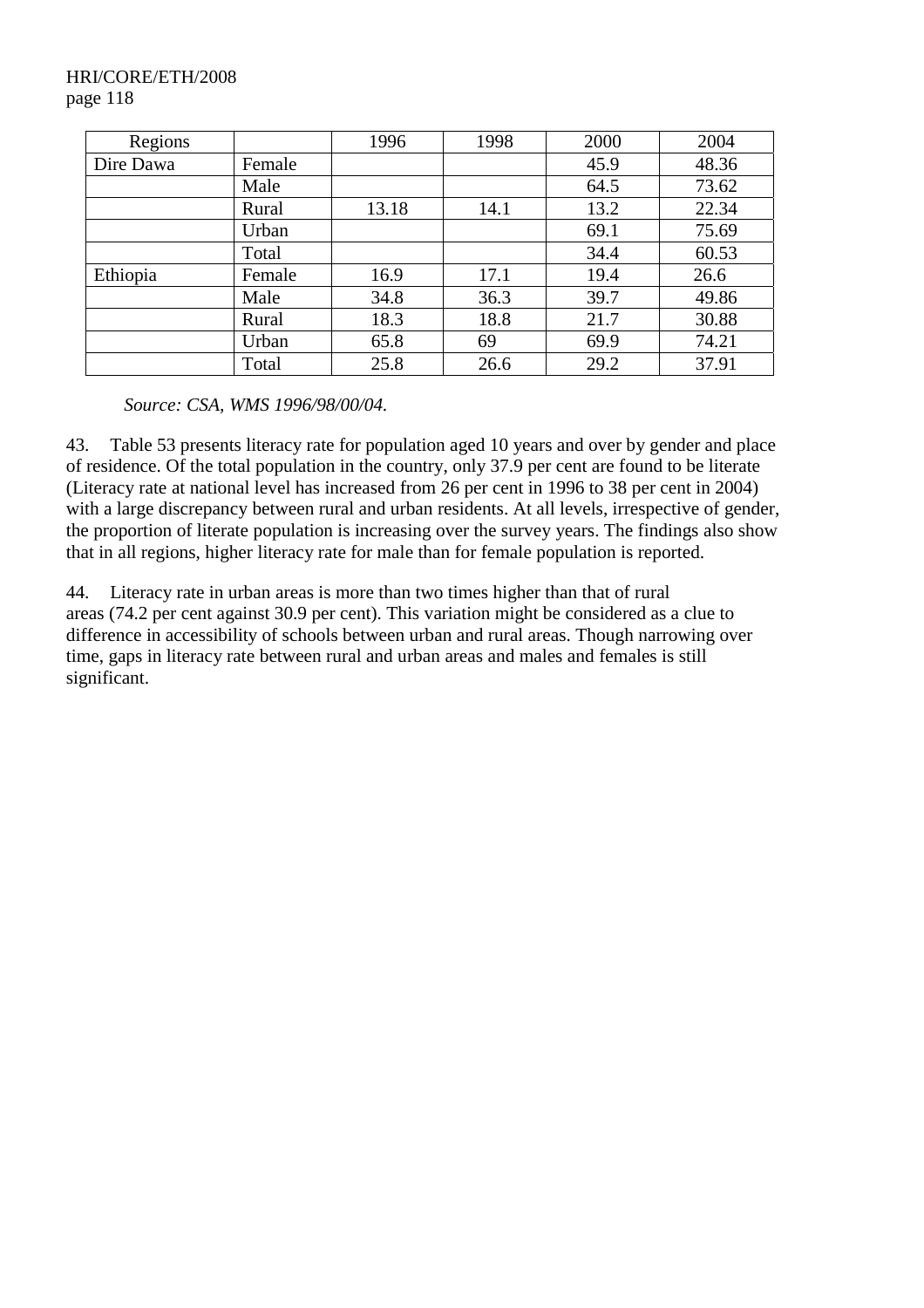## **Annex 3**

## **Indicators on the political system**

## **Political parties recognized at national level**

## **Table 54**

## **Number of recognized political parties at national level**

| Level    | 1995 | 2000 | 2005 |
|----------|------|------|------|
| National |      |      |      |
| Regional | 57   | 57   | 56   |
| Total    |      |      |      |

 *Source: NEBE, March 2008.* 

## **Population coverage and breakdown of ownership of major media channels**

## **Table 55**

## **Broadcasters (television and radio) registered and authorized by the Ethiopian Broadcasting Agency**

| No.            | <b>Broadcaster</b>         | Ownership                   | Date licensed               | Coverage              |
|----------------|----------------------------|-----------------------------|-----------------------------|-----------------------|
| 1              | Ethiopian television       | Government                  | 1972                        | All-over the nation   |
| $\overline{2}$ | Ethiopian radio            | $\times$ $\times$           | 1943                        | All-over the country  |
| $\overline{3}$ | Amhara national            | $\gg$ $\gg$                 | 2005                        | Amhara region and few |
|                | regional State government  |                             |                             | Oromia zones          |
|                | radio                      |                             |                             |                       |
| $\overline{4}$ | SNNPR government           | $\gg$ $\gg$                 | $\times$                    | 150 k.m.              |
|                | (south fm)                 |                             |                             |                       |
| 5              | Addis Ababa city           | $\rightarrow$ $\rightarrow$ | $\times$                    | Addis Ababa           |
|                | administration (fm radio   |                             |                             |                       |
|                | Addis)                     |                             |                             |                       |
| 6              | Diredawa city              | $\rightarrow$ $\rightarrow$ | $\rightarrow$ $\rightarrow$ | Direadawa and         |
|                | administration (fm Dirre)  |                             |                             | surroundings          |
| $\overline{7}$ | Diredawa provisional       | $\rightarrow$ $\rightarrow$ | 2008                        | Direadawa and         |
|                | administration             |                             |                             | Surroundings          |
|                | (Dire television)          |                             |                             |                       |
| 8              | Harrari people national    | $\times$                    | $\times$                    | 15 k.m surrounding    |
|                | regional State (fm Harrar) |                             |                             |                       |
| 9              | Oromia regional State      | $\rightarrow$ $\rightarrow$ | $\times$                    | Adama                 |
|                | (Oromia radio channel)     |                             |                             |                       |
| 10             | Oromia regional State      | $\rightarrow$ $\rightarrow$ | $\times$                    | Adama and the region  |
|                | (Oromia television)        |                             |                             |                       |
| 11             | Ethiopian radio (fm        | $\gg$ $\gg$                 | 2005                        | Addis Ababa           |
|                | Addis)                     |                             |                             |                       |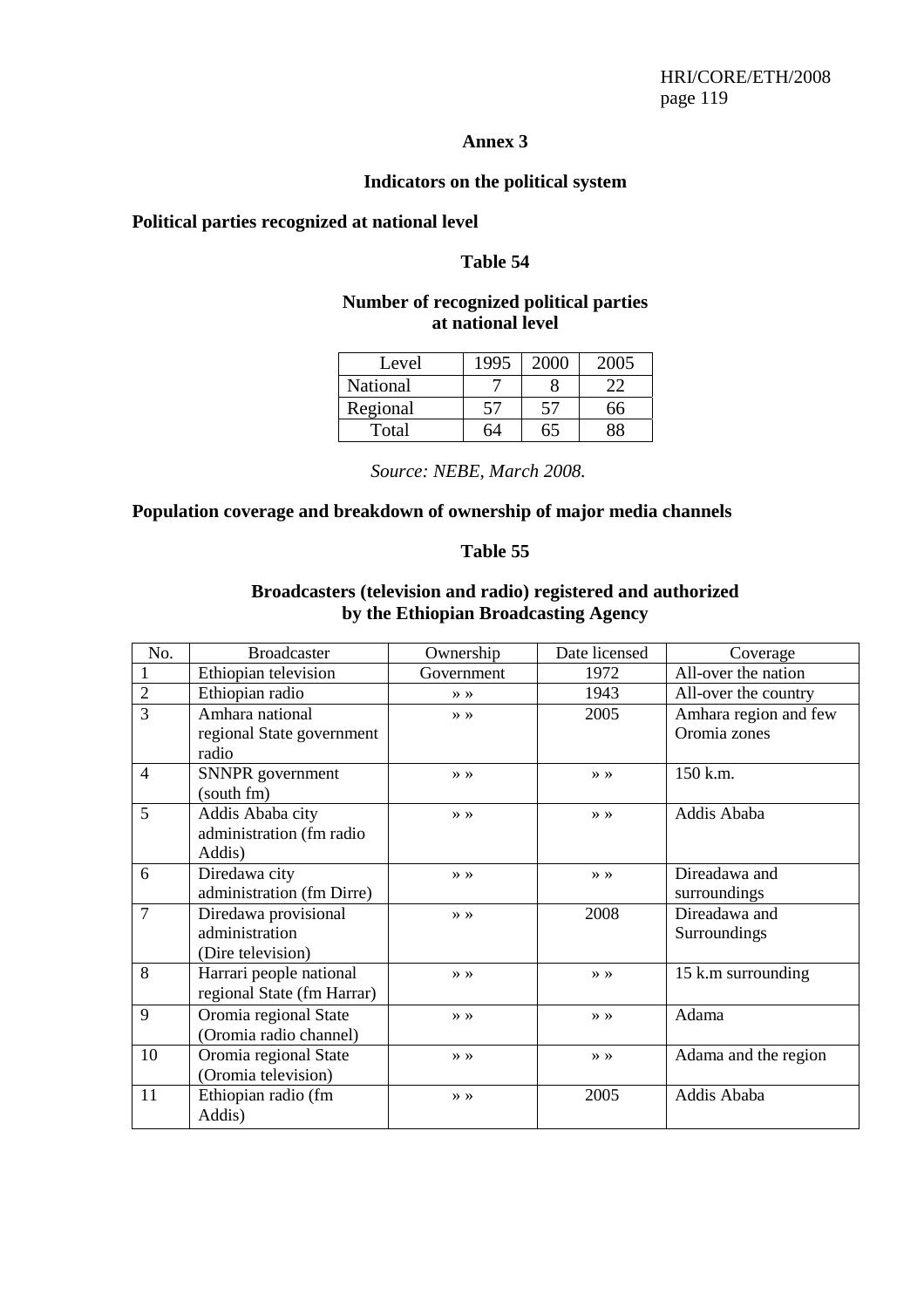## HRI/CORE/ETH/2008 page 120

| No. | <b>Broadcaster</b>              | Ownership         | Date licensed               | Coverage               |
|-----|---------------------------------|-------------------|-----------------------------|------------------------|
| 12  | <b>Addey Peoples' Relations</b> | Commercial        | $\rightarrow$ $\rightarrow$ | Addis Ababa            |
|     | and Tensae Art (fm              |                   |                             |                        |
|     | Sheger)                         |                   |                             |                        |
| 13  | Radio Fanna                     | Commercial        | 1992                        | All-over the country   |
| 14  | Radio Fanna (Fanna fm)          | Commercial        | 2007                        | Addis Ababa            |
| 15  | Voice of Tigray                 | Commercial        | 2005                        | Mekelle                |
|     | <b>Liberation PLC</b>           |                   |                             |                        |
| 16  | Zami public connection          | $\times$ $\times$ | 2006                        | Addis Ababa            |
|     | (Zami radio)                    |                   |                             |                        |
| 17  | Kore society (radio)            | Community         | 2005                        | All-over Amaro special |
|     |                                 |                   |                             | zone                   |
| 18  | Kanbata community               | $\times$ $\times$ | 2008                        | Kanbata                |
|     | (radio)                         |                   |                             |                        |

 *Source: Ethiopian Broadcasting Agency, www. eba.gov.et, April 2008.* 

## **Table 56**

# **Press products that circulate beyond the confinement of one region (from 10 March 2008 to 8 April 2008)**

# **Newspapers**

| No.            | Name of the        | Ownership  | Language     | Schedule     | Content                                                     | Average     |
|----------------|--------------------|------------|--------------|--------------|-------------------------------------------------------------|-------------|
|                | press              |            |              |              |                                                             | circulation |
| $\mathbf{1}$   | <b>Addis Zemen</b> | Government | Amharic      | Daily        | Political,                                                  | 18 4 43     |
|                |                    |            |              |              | Economic &                                                  |             |
|                |                    |            |              |              | <b>Social Issues</b>                                        |             |
|                |                    |            |              |              | (Current Affairs)                                           |             |
| $\overline{2}$ | The                | Government | English      | $\mathbf{H}$ | $\mathbf{H}$                                                | 9 9 3 0     |
|                | Ethiopian          |            |              |              |                                                             |             |
|                | Herald             |            |              |              |                                                             |             |
| 3              | <b>Barrissa</b>    | Government | Oromifa      | Weekly       | $\mathbf{H}$<br>$\mathbf{H}$<br>$^{\prime}$                 | 2 000       |
| 4              | Al-alem            | Government | Arabic       | $^{\prime}$  | $\mathbf{H}$<br>$^{\prime\prime}$<br>$^{\prime\prime}$      | 1 000       |
| 5              | Abiotawy           |            | Amharic      | Fortnightly  | $^{\prime\prime}$<br>$\mathbf{H}$<br>$^{\prime}$            | 63 230      |
|                | Democracy          |            |              |              |                                                             |             |
|                | (APDM)             |            |              |              |                                                             |             |
| 6              | Abiotawy           |            | $^{\dagger}$ | $\mathbf{H}$ | $^{\prime\prime}$<br>$^{\prime\prime}$<br>$^{\prime\prime}$ | 10 670      |
|                | Democracy          |            |              |              |                                                             |             |
|                | (SPDM)             |            |              |              |                                                             |             |
| $\overline{7}$ | Woyien             |            | Tigrigna     | $\mathbf{H}$ | $\boldsymbol{\mathsf{H}}$<br>$\mathbf{H}$<br>$\mathbf{H}$   | 19 9 34     |
| 8              | Oromiya            |            | Oromifa      | $\mathbf{H}$ | $\mathbf{H}$<br>$\mathbf{H}$<br>$\mathbf{H}$                | 77 709      |
| 9              | Reporter           | Private    | Amharic      | Bi-Weekly    | $\mathbf{H}$<br>$\mathbf{H}$<br>$\mathbf{H}$                | 11 000      |
| 10             | <b>Addis Admas</b> | Private    |              | Weekly       | $\mathbf{H}$<br>$^{\dagger}$<br>$^{\prime\prime}$           | 31 000      |
| 11             | <b>Addis Nagar</b> | Private    | $\epsilon$   |              | $\mathbf{H}$<br>$^{\prime\prime}$<br>$^{\prime\prime}$      | 20 000      |
| 12             | Hedasse            |            | $\epsilon$   | $\mathbf{H}$ | $\mathbf{H}$<br>$\mathbf{H}$<br>$\mathbf{H}$                | 30 000      |
| 13             | Capital            | Private    | English      | Weekly       | Economic &                                                  | 5 000       |
|                |                    |            |              |              | <b>Business</b>                                             |             |
| 14             | Fortune            | Private    | $^{\dagger}$ | $\mathbf{H}$ | $\epsilon$                                                  | 7 000       |
| 15             | Lambadina          | Private    | Amharic      | $\mathbf{H}$ | Social Issues                                               | 25 000      |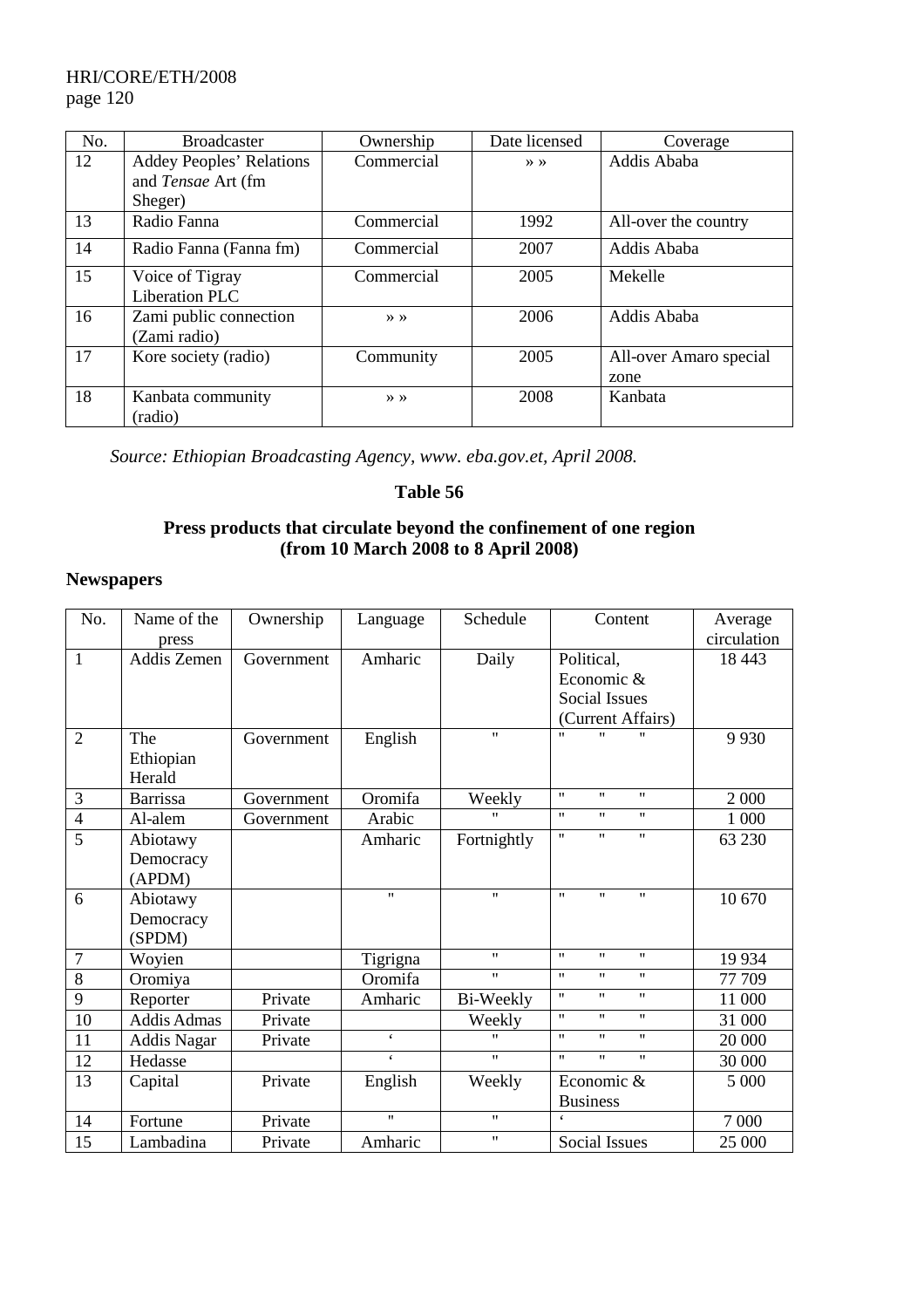HRI/CORE/ETH/2008 page 121

| No. | Name of the | Ownership | Language          | Schedule          | Content   | Average     |
|-----|-------------|-----------|-------------------|-------------------|-----------|-------------|
|     | press       |           |                   |                   |           | circulation |
| 16  | Medical     | Private   | $^{\prime\prime}$ | $^{\prime\prime}$ | Medical   | 14 200      |
| 17  | What is up  | Private   | English           | $^{\prime\prime}$ | $11 - 11$ | 16 000      |
|     | Addis       |           |                   |                   |           |             |
| 18  | World Sport | Private   | Amharic           | Weekly            | Sport     | 18 500      |
| 19  | Ethio Sport | Private   | "                 | $^{\prime\prime}$ | $11 - 11$ | 22 500      |
| 20  | Inter Sport | Private   | $\mathbf{H}$      | $^{\prime\prime}$ | $11 - 11$ | 15 500      |
| 21  | Zegernerse  | Private   | $^{\prime\prime}$ | $^{\prime\prime}$ | $11 - 11$ | 11 000      |
| 22  | Sematsidek  | Private   | $^{\prime\prime}$ | $^{\prime\prime}$ | Religion  | 10 000      |

## **Magazines**

| No.            | Name of the  |         | Language          | Schedule          | Content        | Average     |
|----------------|--------------|---------|-------------------|-------------------|----------------|-------------|
|                | <b>Press</b> |         |                   |                   |                | circulation |
|                | Negrsete     | Private | Amharic           | Monthly           | Culture & Art  | 18 000      |
| 2              | Kalkidan     | Private | "                 | $^{\prime\prime}$ | $11 - 11 - 11$ | 22 000      |
| 3              | Rodas        | Private | $^{\prime\prime}$ | $^{\prime\prime}$ | 11 11 11       | 11 000      |
| $\overline{4}$ | Kum Neger    | Private | $^{\prime\prime}$ | $^{\prime\prime}$ | $11 - 11 - 11$ | 12 000      |
| 5              | Rose         | Private | $^{\prime\prime}$ | $^{\prime\prime}$ | $11 - 11 - 11$ | 15 000      |
| 6              | Royal        | Private | $^{\prime\prime}$ | $^{\prime\prime}$ | 11 11 11       | 11 000      |
| 7              | Life         | Private | $^{\prime\prime}$ | $^{\prime\prime}$ | 11 11 11       | 19 000      |
| 8              | Hamrawi      | Private | $^{\prime\prime}$ | $^{\prime\prime}$ | 11 11 11       | 10 000      |
| $\mathbf Q$    | Enku         | Private | $^{\prime\prime}$ | $^{\prime\prime}$ | $11 - 11 - 11$ | 13 000      |
| 10             | Lamrot       | Private | $^{\dagger}$      | $^{\prime\prime}$ | $11 - 11 - 11$ | 10 000      |

 *Source: Ministry of Information, www.mof.gov.et, April 2008.* 

Newspapers and magazines in Amharic listed here have an average distribution of at least 10,000; for English, 5000 and for the rest as available. The Newspapers and Magazines indicated in the table are distributed nation-wide. Presently the electronic media is at its early stage and only one company owned by government provides Internet services.

## **Distribution of legislative seats by party and percentage of women in parliament**

## **Table 57**

## **Seats for the House of Peoples Representatives in 1995 and 2000**\*

| Parties      | 1995 |   |
|--------------|------|---|
| <b>EPRDE</b> |      |   |
| Others       |      |   |
| Independents |      | n |

## *Source: NEBE, March 2008.*

 \* These were the first two regular elections since the multi-party democracy has started in the State and these elections were mostly boycotted by opposition political parties.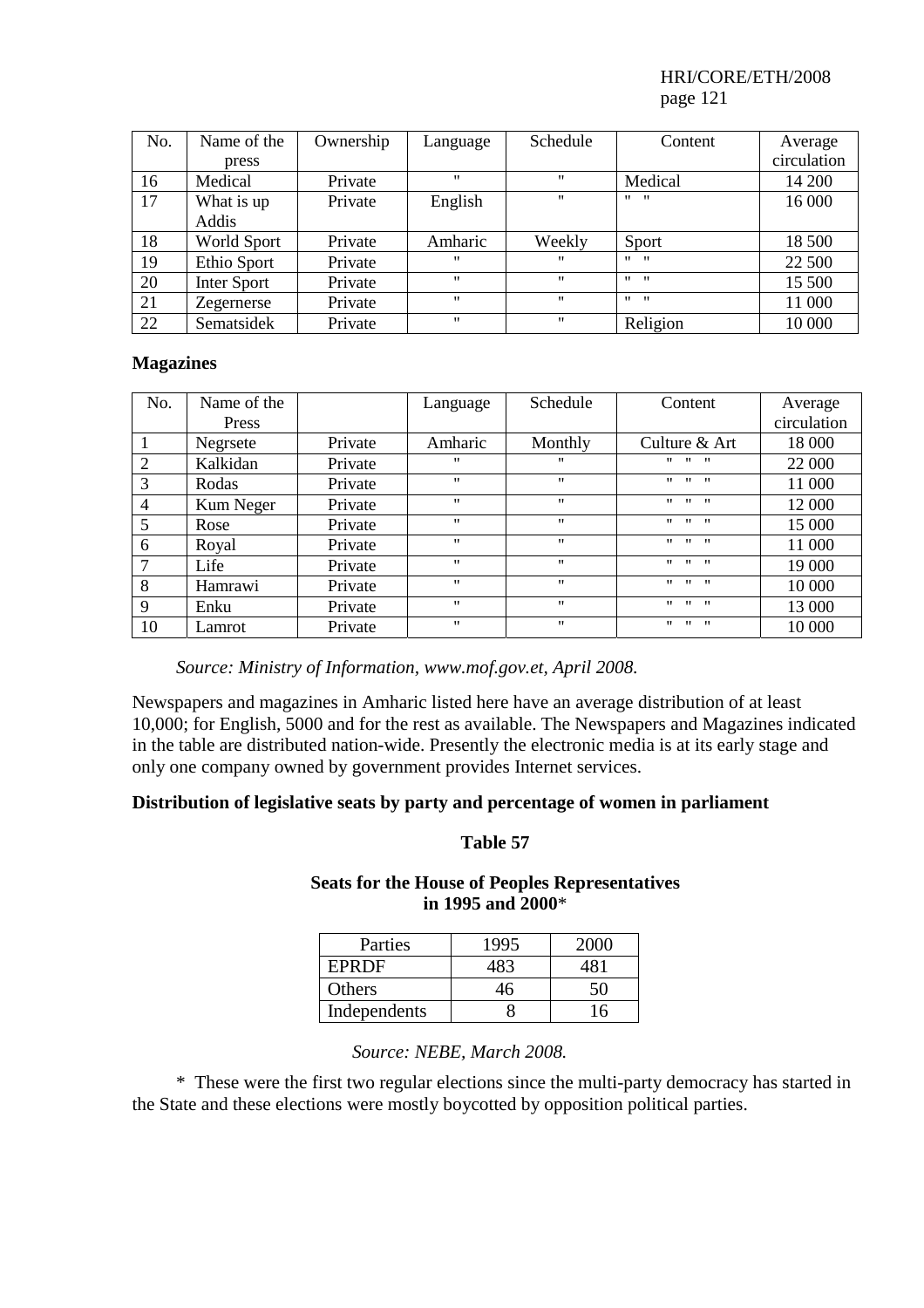| No.            | Region       |               |                | For federal parliament |                         |                  |               |                  | For regional councils |                  |                  |
|----------------|--------------|---------------|----------------|------------------------|-------------------------|------------------|---------------|------------------|-----------------------|------------------|------------------|
|                |              | Party         | M              | $F_{\rm}$              | Total                   | Women<br>$\%$    | Party         | F                | M                     | Total            | Women<br>$\%$    |
| $\mathbf{1}$   | Addis        | <b>CUD</b>    | 21             | $\overline{2}$         | 23                      | 8.7              | <b>CUD</b>    | 118              | 19                    | 137              | 13.9             |
|                | Ababa        |               |                |                        |                         |                  |               |                  |                       |                  |                  |
|                |              |               |                |                        |                         |                  | <b>EPRDF</b>  | $\mathbf{1}$     | $\mathbf{0}$          | 1                | $\mathbf{0}$     |
| $\overline{2}$ | Afar         | <b>ANDP</b>   | $\overline{7}$ | 1                      | 8                       | 12.5             | <b>ANDP</b>   | $\overline{77}$  | $\overline{7}$        | 84               | 8.3              |
|                |              |               |                |                        |                         |                  | <b>APDM</b>   | 3                | $\Omega$              | 3                | $\Omega$         |
| $\overline{3}$ | Amhara       | <b>EPRDF</b>  | 58             | 29                     | 87                      | 33.3             | <b>EPRDF</b>  | $\overline{115}$ | 71                    | 186              | 38.2             |
|                |              | <b>CUD</b>    | 50             | $\theta$               | 50                      | $\overline{0}$   | <b>CUD</b>    | 95               | 13                    | 108              | 12.0             |
|                |              | <b>ANDO</b>   | 1              | $\Omega$               | 1                       | $\Omega$         |               |                  |                       | $\Omega$         |                  |
| $\overline{4}$ | Benshangul   | <b>BGPDUF</b> | $\overline{7}$ | 1                      | $\overline{8}$          | 12.5             | <b>BGPDUF</b> | 74               | 11                    | 85               | 12.9             |
|                |              | <b>CUD</b>    | $\mathbf{1}$   | $\Omega$               | $\mathbf{1}$            | $\overline{0}$   | <b>CUD</b>    | 11               | $\Omega$              | 11               | $\mathbf{0}$     |
|                |              |               |                |                        |                         |                  | INDEP.        | $\overline{2}$   | $\boldsymbol{0}$      | $\overline{c}$   | $\boldsymbol{0}$ |
|                |              |               |                |                        |                         |                  | <b>EBPDO</b>  | $\mathbf{1}$     | $\Omega$              | $\mathbf{1}$     | $\boldsymbol{0}$ |
| 5              | Dire Dawa    | <b>SPDP</b>   | 1              | $\Omega$               | 1                       | $\mathbf{0}$     |               |                  |                       | $\overline{0}$   |                  |
|                |              | CUD           | $\mathbf{1}$   | $\Omega$               | 1                       | $\overline{0}$   |               |                  |                       | $\boldsymbol{0}$ |                  |
| 6              | Harari       | <b>HNL</b>    | $\,1\,$        | $\Omega$               | 1                       | $\overline{0}$   | <b>EPRDF</b>  | 8                | 6                     | 14               | 42.9             |
|                |              | <b>EPRDF</b>  | $\mathbf{1}$   | $\overline{0}$         | 1                       | $\boldsymbol{0}$ | <b>HNL</b>    | 12               | 6                     | 18               | 33.3             |
|                |              |               |                |                        |                         |                  | CUD           | $\overline{3}$   | $\boldsymbol{0}$      | 3                | $\boldsymbol{0}$ |
|                |              |               |                |                        |                         |                  | <b>UEDF</b>   | $\mathbf{1}$     | $\Omega$              | $\mathbf{1}$     | $\mathbf{0}$     |
| $\tau$         | Oromiya      | <b>EPRDF</b>  | 73             | 36                     | 109                     | 33.0             | <b>EPRDF</b>  | 196              | 186                   | 382              | 48.7             |
|                |              | <b>CUD</b>    | 15             | $\mathbf{1}$           | 16                      | 6.3              | <b>CEDF</b>   | 105              | 5                     | 110              | 4.5              |
|                |              | <b>UEDF</b>   | 39             | 1                      | 40                      | 2.5              | <b>CUD</b>    | 31               | $\overline{2}$        | 33               | 6.0              |
|                |              | <b>OFDM</b>   | 10             | 1                      | 11                      | 9.1              | <b>OFDM</b>   | $\overline{7}$   | $\overline{3}$        | 10               | 30.0             |
|                |              | <b>INDEP.</b> | $\mathbf{1}$   | $\Omega$               | $\mathbf{1}$            | $\Omega$         | <b>GSAP</b>   | $\overline{2}$   | $\Omega$              | 2                | $\mathbf{0}$     |
| 8.             | <b>SNNPR</b> | <b>EPRDF</b>  | 64             | $\overline{28}$        | 92                      | 30.4             | <b>EPRDF</b>  | 171              | 85                    | 256              | 33.2             |
|                |              | <b>CUD</b>    | 17             | 1                      | 18                      | 5.6              | <b>CUD</b>    | 42               | 3                     | 45               | 6.7              |
|                |              | <b>UEDF</b>   | 12             | $\theta$               | 12                      | $\mathbf{0}$     | <b>SLM</b>    | 7                | $\mathbf{0}$          | 7                | $\boldsymbol{0}$ |
|                |              | <b>SMPDUO</b> | 1              | $\Omega$               | 1                       | $\boldsymbol{0}$ | <b>SMPDUO</b> | 1                | $\mathbf{0}$          | $\mathbf{1}$     | $\boldsymbol{0}$ |
|                |              |               |                |                        |                         |                  | <b>UEDF</b>   | 36               | 3                     | 39               | 7.7              |
| 9.             | Somali       | <b>SPDP</b>   | 22             | 1                      | 23                      | 4.3              | <b>SPDP</b>   | 169              | 3                     | 172              | 1.7              |
|                |              |               |                |                        |                         |                  | INDEP.        | 10               | 1                     | 11               | 9.1              |
| 10             | Tigray       | <b>EPRDF</b>  | 24             | 14                     | 38                      | 36.8             | <b>EPRDF</b>  | 77               | 75                    | 152              | 49.3             |
| 11             | Gambella     | <b>GPDM</b>   | $\overline{3}$ | $\mathbf{0}$           | $\overline{\mathbf{3}}$ | $\overline{0}$   | <b>GPDM</b>   | 69               | 12                    | 81               | 14.8             |
|                |              |               |                |                        |                         |                  | <b>CUD</b>    | 1                | $\mathbf{0}$          | 1                | $\mathbf{0}$     |
| Total          |              |               | 430            | 116                    | 546                     | 21.2             |               | 1 4 4 5          | 511                   | 1956             | 26.1             |

# **Seats for House of Peoples' Representatives and regional councils for 2005**

 *Source: NEBE, March 2008.*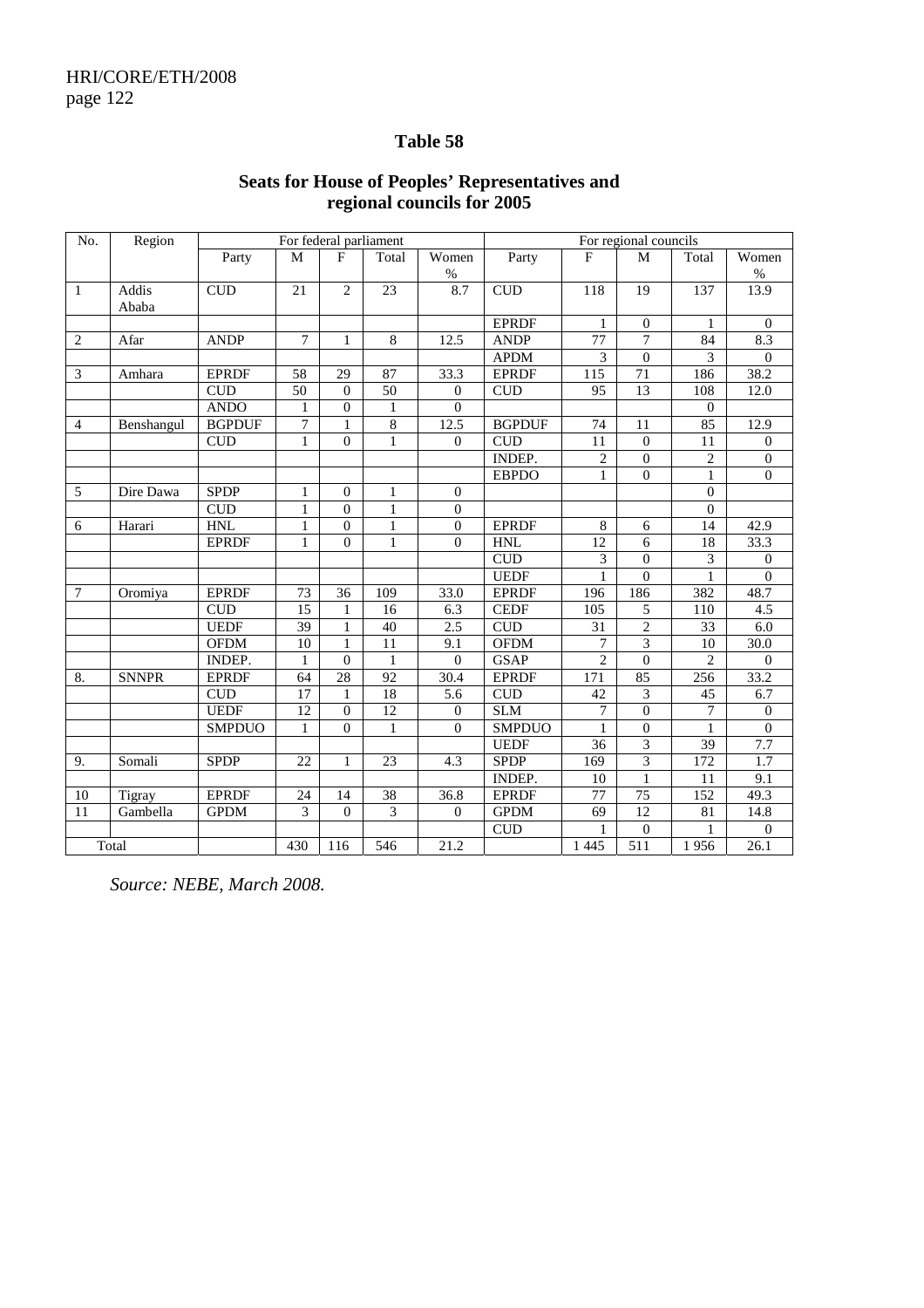HRI/CORE/ETH/2008 page 123

## **Average voter turnouts in the national and sub-national elections by administrative unit**

## **Table 59**

## **Voter turnouts by regions for the 2005 elections for national Parliament and regional councils**

| <b>Regional States</b>   |        | Voter turnouts $(\%)$ |       |
|--------------------------|--------|-----------------------|-------|
|                          | Female | Male                  | Total |
| Addis Ababa              | 90     | 90                    | 90    |
| Afar                     | 79     | 84                    | 82    |
| Amhara                   | 77     | 82                    | 80    |
| <b>Benishangul Gumuz</b> | 90     | 91                    | 91    |
| Dire Dawa                | 86     | 85                    | 86    |
| Gambella                 | 40     | 97                    | 71    |
| Harar                    | 91     | 87                    | 89    |
| Oromiya                  | 85     | 88                    | 86    |
| <b>SNNPR</b>             | 71     | 76                    | 73    |
| Somali                   | 83     | 86                    | 85    |
| Tigray                   | 91     | 94                    | 93    |
| Total                    | 81     | 84                    | 83    |

 *Source: NEBE, March 2008.* 

## **Table 60**

## **Average voter turnout nation-wide for the three regular elections**\*

| rear               | 1995 | 2000 | 2005 |
|--------------------|------|------|------|
| Average (per cent) | QД   | 89.8 |      |

 *Source: NEBE, March 2008.* 

 \* The decline in voter turnout in the later elections is attributed to the gradual increase in the number of registered voters.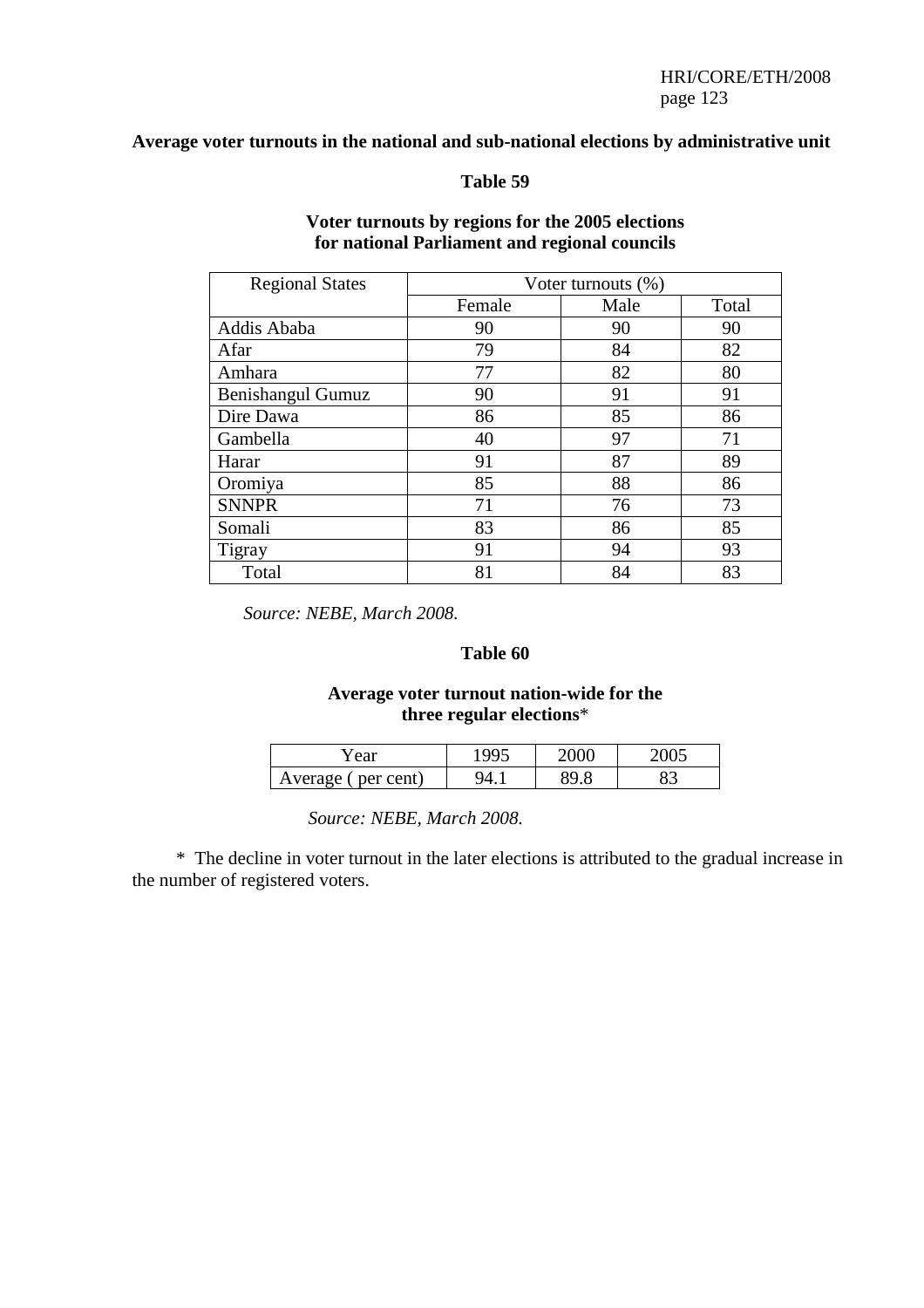## **Annex 4**

## **Crime statistics and information on administration of justice**

## **Incidence of violent death and life threatening crimes**

1. In the tables below, statistical data for six years have been provided for incidence of violent death and life-threatening crimes. The tables show the occurrence of these crimes per 100,000 persons. The data show a great decline from 13.6 per 100,000 persons for the year 2001/03 to 8.6 per 100,000 persons in the year 2003/04. But then again it rose in the continuing years and reached to 10.33 in the year 2006/07. But still it is less than the recorded number for the year 2001/02.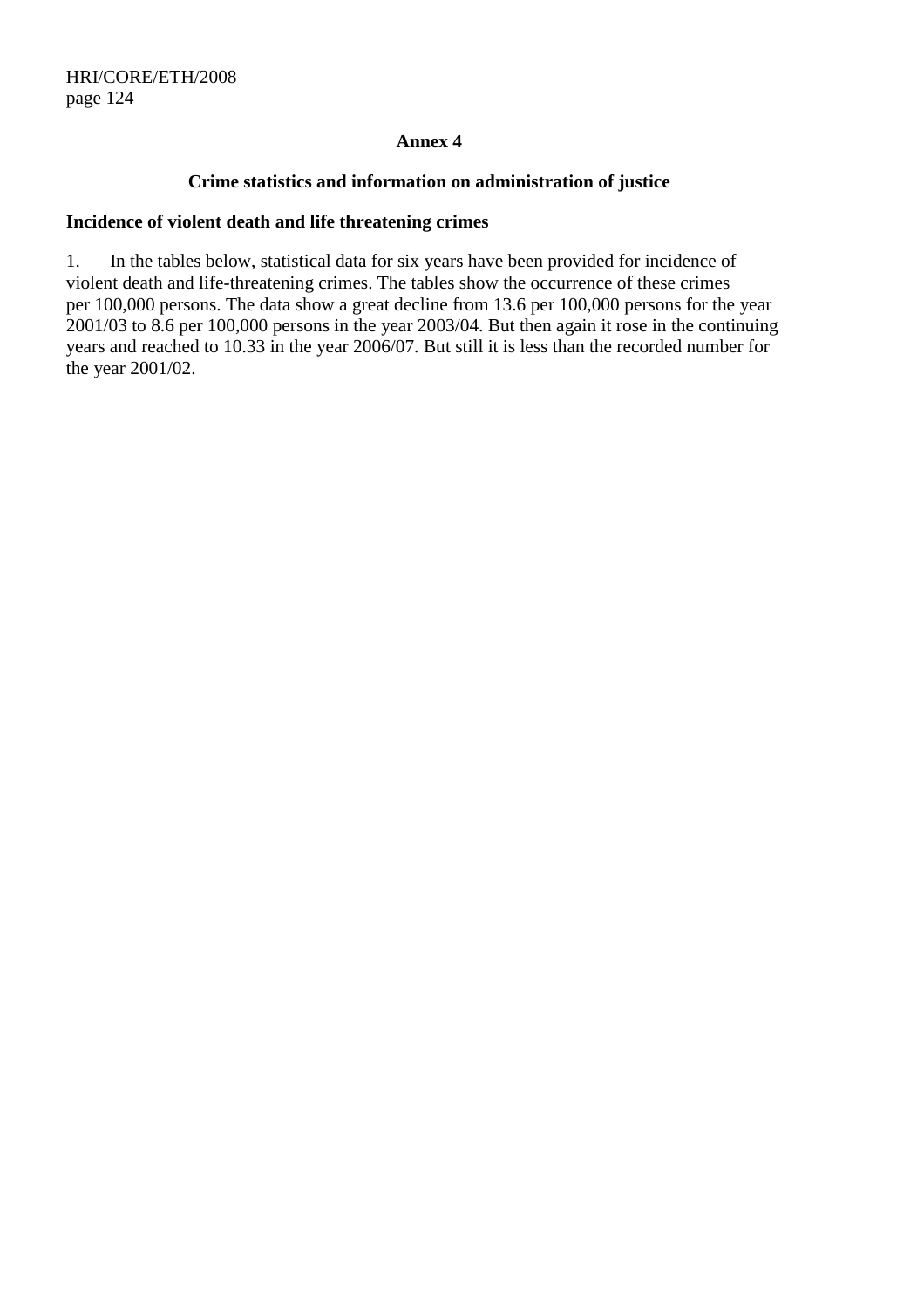| Type of crime |           | 2001-2002 |           | 2002-2003 |           | 2003-2004             |           | 2004-2005 |           | 2005-2006 |           | 2006-2007 |
|---------------|-----------|-----------|-----------|-----------|-----------|-----------------------|-----------|-----------|-----------|-----------|-----------|-----------|
|               | Number    | Ratio per | Number    | Ratio per | Number    | Ratio per             | Number    | Ratio per | Number    | Ratio per | Number    | Ratio per |
|               | of crimes | 100,000   | of crimes | 100,000   | of crimes | 100,000               | of crimes | 100,000   | of crimes | 100,000   | of crimes | 100,000   |
|               |           | persons   |           | persons   |           | persons               |           | persons   |           | persons   |           | persons   |
| Intentional/  | 4583      | 6.81      | 4 1 6 5   | 6.02      | 4687      | 6.59                  | 5 0 2 2   | 6.79      | 3759      |           | 3 7 9 2   | 4.91      |
| non-          |           |           |           |           |           |                       |           |           |           |           |           |           |
| intentional   |           |           |           |           |           |                       |           |           |           |           |           |           |
| homicide      |           |           |           |           |           |                       |           |           |           |           |           |           |
| Homicide      | 4 5 6 0   | 6.78      | 4 4 6 8   | 6.46      | l 425     | $\mathcal{D}_{\cdot}$ | 5 0 0 6   | 6.77      | 4 1 7 3   | 5.55      | 4 1 8 2   | 5.42      |
| attempted     |           |           |           |           |           |                       |           |           |           |           |           |           |
| Total         | 9 1 4 3   | 13.6      | 8633      | 12.48     | 6 1 1 2   | 8.6                   | 10 028    | 13.56     | 7896      | 10.51     | 7974      | 10.33     |

## **Incidence of violent death and life threatening crimes reported per 100,000 persons**

*Source*: CSA, Statistical Abstract 2004-2007.

## **Number of crimes recorded and persons recorded as offenders**

2. In the first three years for which data has been provided, the most frequent crime committed is assault and disabling while rule breaking takes the second place. This continues to be the case for the subsequent three years as can be seen from table 63. The tables below indicate that the total number of crimes has shown an increase from 2001/02-2003/04 while the total number of crimes constantly decreases since 2004/05.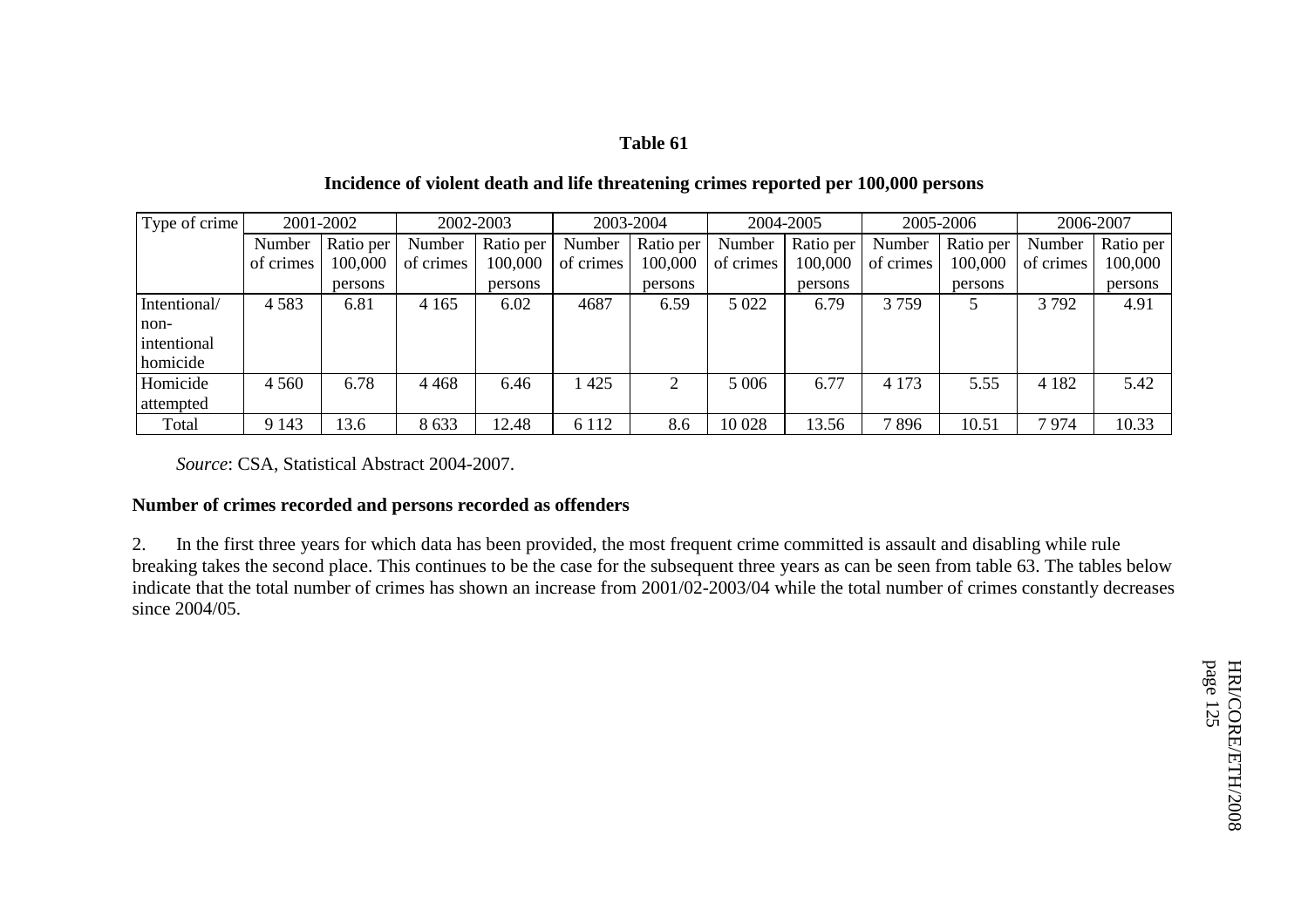| Type of crime        |           | 2001-2002           |           |           | 2002-2003           |           |           | 2003-2004           |           |
|----------------------|-----------|---------------------|-----------|-----------|---------------------|-----------|-----------|---------------------|-----------|
|                      | Number of | Number of offenders |           | Number of | Number of offenders |           | Number of | Number of offenders |           |
|                      | crimes    | Total F+M           | Ratio per | crimes    | Total F+M           | Ratio per | crimes    | Total F+M           | Ratio per |
|                      | recorded  |                     | 100,000   | recorded  |                     | 100,000   | recorded  |                     | 100,000   |
| Intentional/non-     | 4583      | 9086                | 13.51     | 4 1 6 5   | 9 5 7 2             | 13.84     | 4687      | 10 018              | 14.09     |
| intentional homicide |           |                     |           |           |                     |           |           |                     |           |
| Homicide-attempted   | 4 5 6 0   | 7 207               | 10.72     | 4 4 6 8   | 7 0 0 7             | 10.13     | 1425      | 8038                | 11.31     |
| Robbery              | 3810      | 7953                | 11.83     | 4 3 1 5   | 8 5 8 3             | 12.41     | 6436      | 10 687              | 15.03     |
| Theft                | 25 874    | 37 408              | 55.65     | 31 328    | 44 213              | 63.95     | 35 194    | 51836               | 72.94     |
| Assault & disabling  | 68 685    | 109 210             | 162.46    | 79 299    | 119 037             | 172.2     | 78 901    | 119 994             | 168.84    |
| Embezzlement         | 7489      | 10 0 34             | 14.92     | 7 2 0 3   | 9731                | 14.07     | 8617      | 11 317              | 15.92     |
| Fraud                | 5468      | 7605                | 11.31     | 5 606     | 8 0 4 6             | 11.63     | 6 0 0 7   | 8432                | 11.86     |
| Rape                 | 2 2 7 1   | 3 3 8 0             | 5.02      | 2 1 4 0   | 3 1 2 1             | 4.51      | 2 1 8 1   | 3 4 2 7             | 4.82      |
| Rule breaking        | 51 667    | 82 760              | 123.11    | 55 253    | 86 132              | 124.59    | 54 275    | 85 972              | 120.97    |
| Other crimes         | 45 132    | 72 734              | 108.2     | 54 041    | 88 5 65             | 128.11    | 63 378    | 97 913              | 137.77    |
| Total                | 219 539   | 347 377             |           | 247818    | 384 007             |           | 261 101   | 407 634             |           |

# Fable 62<br>Number of crimes and persons recorded as offenders by sex and type of crime per 100,000 persons

*Source*: CSA, Statistical Abstract 2004-05.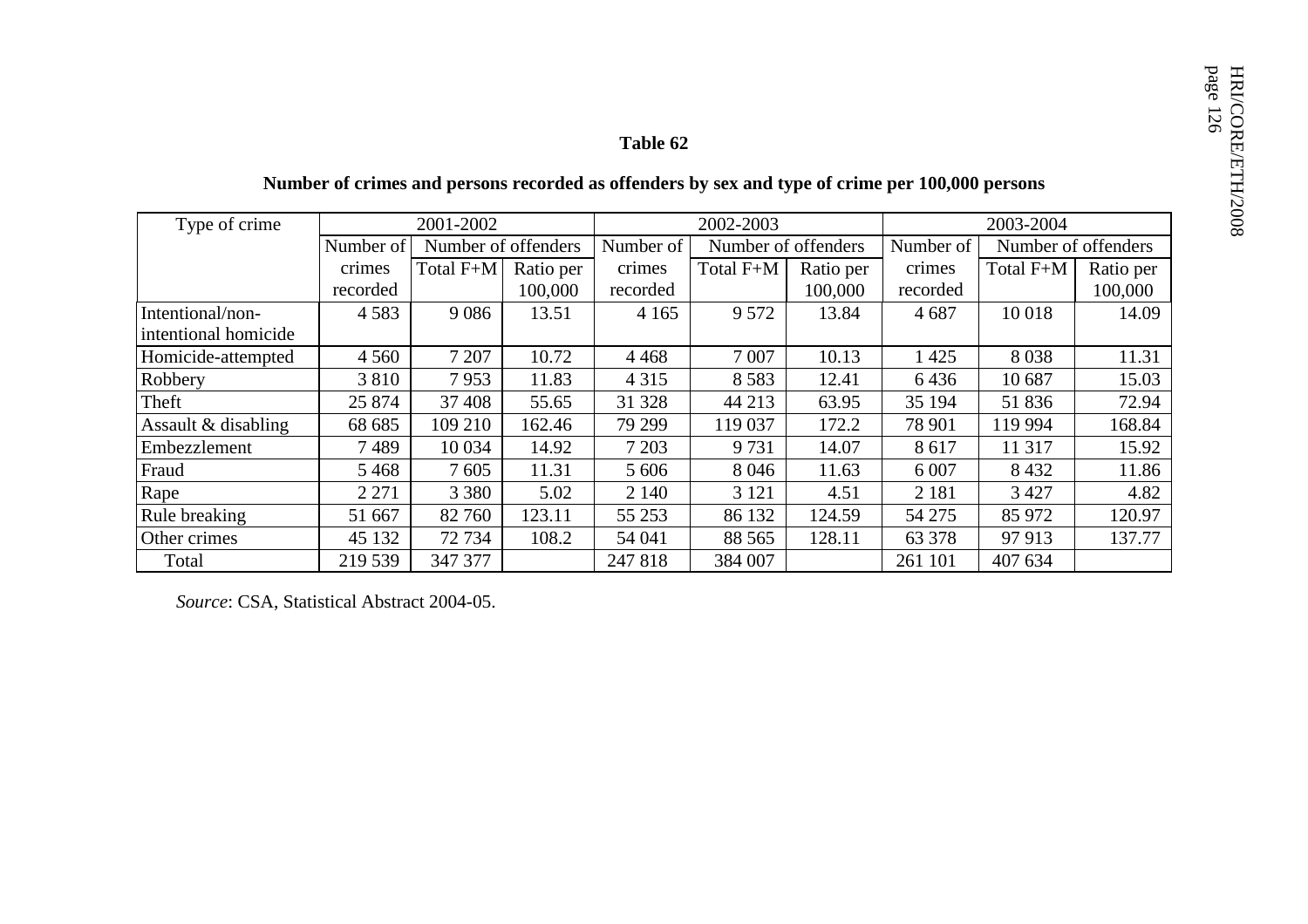| Type of crime         |                     | 2004-2005           |           |           | 2005-2006           |           |           | 2006-2007 |                     |  |
|-----------------------|---------------------|---------------------|-----------|-----------|---------------------|-----------|-----------|-----------|---------------------|--|
|                       | Number of           | Number of offenders |           | Number of | Number of offenders |           | Number of |           | Number of offenders |  |
|                       | Total F+M<br>crimes |                     | Ratio per | crimes    | Total F+M           | Ratio per | crimes    | Total F+M | Ratio per           |  |
|                       | recorded            |                     | 100,000   | recorded  |                     | 100,000   | recorded  |           | 100,000             |  |
| Intentional/non       | 5 0 2 2             | 8676                | 11.73     | 3759      | 7 1 6 1             | 9.54      | 3792      | 7673      | 10.78               |  |
| intentional homicide  |                     |                     |           |           |                     |           |           |           |                     |  |
| Homicide-attempted    | 5 0 0 6             | 7851                | 10.62     | 4 1 7 3   | 7019                | 9.35      | 4 1 8 2   | 5 5 7 8   | 7.23                |  |
| Robbery               | 5 3 1 0             | 9461                | 12.8      | 5 1 8 3   | 8 5 6 5             | 11.4      | 2 6 6 1   | 5976      | 7.74                |  |
| Theft                 | 35 019              | 50 556              | 68.4      | 31 7 25   | 49 196              | 65.53     | 28 3 64   | 42 7 85   | 55.47               |  |
| Assault $&$ disabling | 66 038              | 105 707             | 143.02    | 55 181    | 69 379              | 92.42     | 55 120    | 92 497    | 119.92              |  |
| Embezzlement          | 7011                | 9614                | 13        | 5 1 8 3   | 7058                | 9.4       | 5 4 4 8   | 7 5 5 1   | 9.79                |  |
| Fraud                 | 5 1 8 5             | 8 2 5 5             | 11.16     | 4598      | 6 5 5 7             | 8.73      | 4 4 3 5   | 6 3 7 6   | 8.26                |  |
| Rape                  | 2 1 0 6             | 3 3 0 6             | 4.47      | 1780      | 2 5 4 9             | 3.39      | 1882      | 2 7 2 5   | 3.53                |  |
| <b>Rule breaking</b>  | 52 340              | 70 243              | 95.04     | 41895     | 70 427              | 93.81     | 46 320    | 75 765    | 98.23               |  |
| Other crimes          | 48 127              | 97 023              | 131.27    | 49 768    | 86410               | 115.11    | 45 4 33   | 75 010    | 97.25               |  |
| Total                 | 231 164             | 370 692             |           | 203 245   | 314 321             |           | 197 637   | 321 936   |                     |  |

# **Number of crimes and persons recorded as offenders by sex and type of crime per 100,000 persons**

*Source*: CSA, Statistical Abstract 2006/07.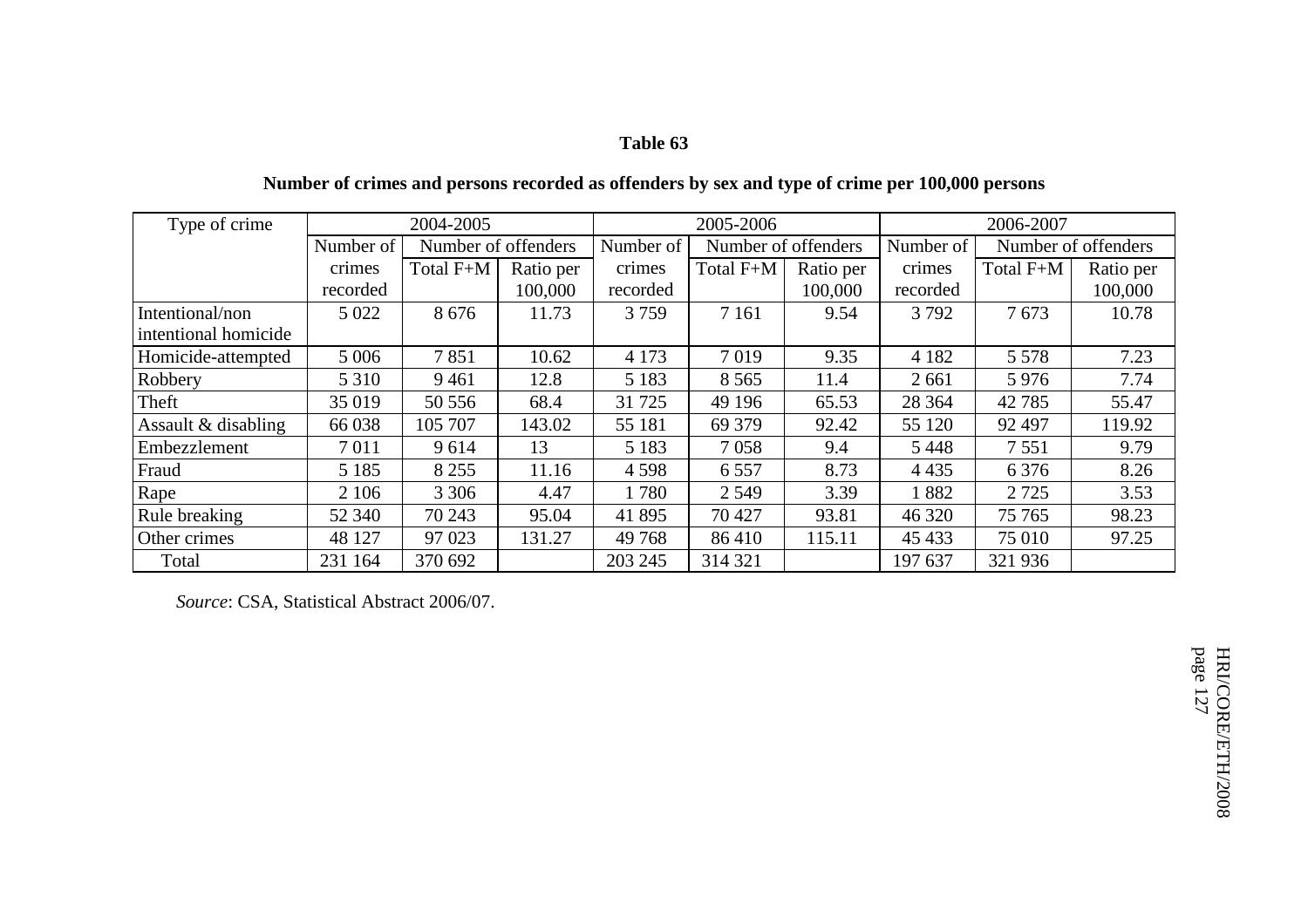## HRI/CORE/ETH/2008 page 128

3. As it can be inferred from tables above, the crime of rape has shown a decline for the last six years. Number of rape crimes recorded has decreased from 2,271 for the year 2001/02 to 1,882 for the year 2006/07.

## **Prison population**

4. The following tables (tables 64-75), give extensive data on the prison population disaggregated by sex and regions. Moreover the first six tables give further information on the types of sentence while the last six tables give data disaggregated by types of crimes committed.

5. Overall the data given in tables 64-69 indicate that most of the prisoners are in custody to serve sentences of four or less years. In some cases, the number of sentenced offenders is less than those whose cases are still pending. Tables 70- 75 show the number of prisoners by type of crimes committed. Total figures show that most of the prison population is in for intentional/non-intentional homicide.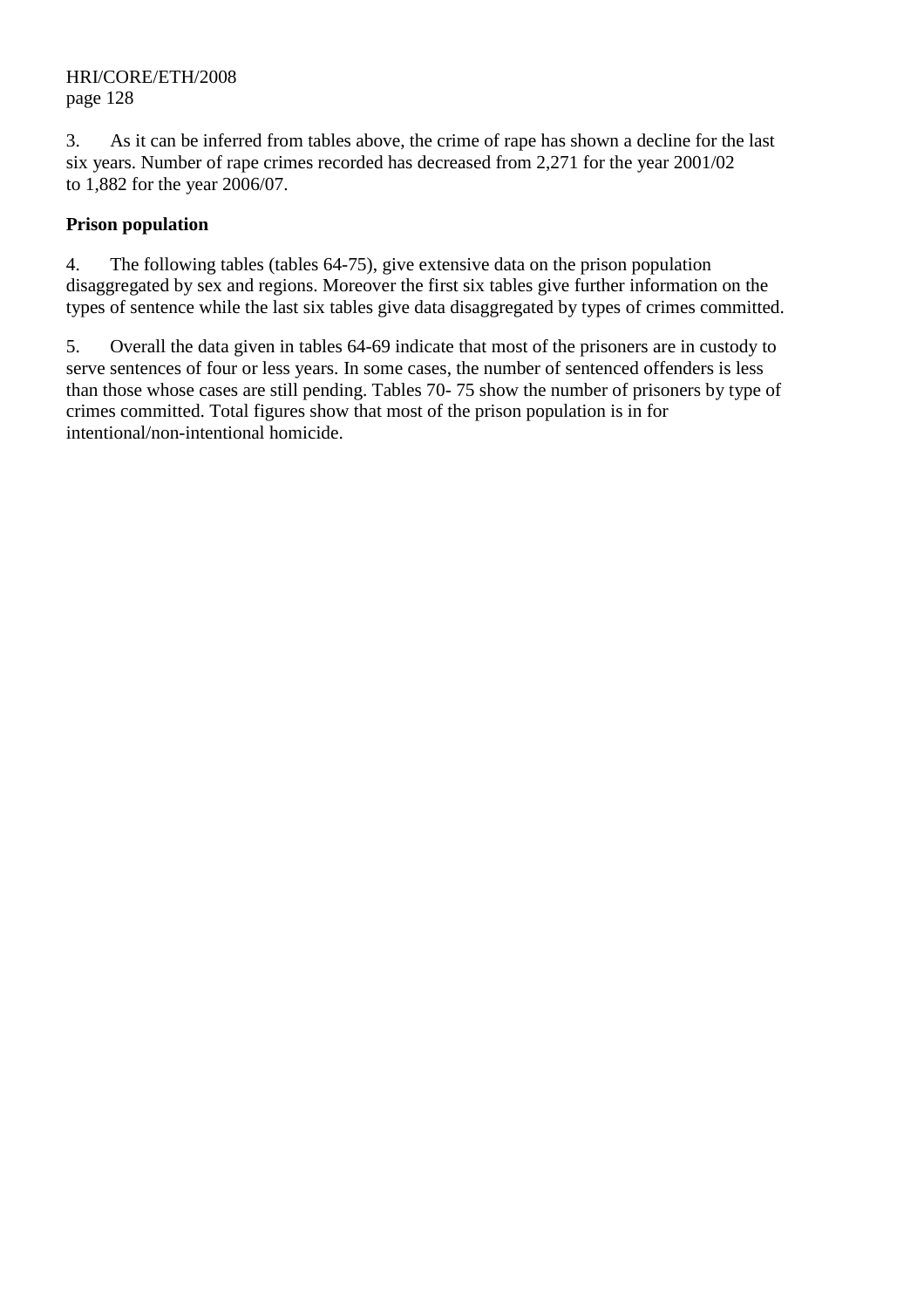| Region         | Sentence of 4  |                |         | Sentence of more |                | Lifetime       |          | Death sentence          | Pending cases |         | Total   |         | Grand   |
|----------------|----------------|----------------|---------|------------------|----------------|----------------|----------|-------------------------|---------------|---------|---------|---------|---------|
|                | and less years |                |         | than 4 years     |                | prisoners      |          |                         |               |         |         |         | total   |
|                | M              | F              | M       | F                | M              | F              | M        | $\overline{\mathrm{F}}$ | M             | F       | M       | F       |         |
| Tigray         | 854            | 48             | 731     | 18               | 119            |                | 12       | $\overline{0}$          | 1 1 8 4       | 31      | 3 900   | 98      | 3 9 9 8 |
| Afar           | 64             |                | 37      | $\overline{2}$   | $\overline{2}$ | $\overline{0}$ |          | $\overline{0}$          | 137           | 10      | 240     | 13      | 253     |
| Amhara         | 3 2 7 0        | 108            | 3019    | 70               | 89             |                | 5        | $\overline{0}$          | 6469          | 227     | 12852   | 406     | 13 258  |
| Oromia         | 8 2 1 4        | 269            | 5 8 5 4 | 136              | 246            | 12             | 12       |                         | 8998          | 352     | 23 3 24 | 770     | 24 094  |
| Somali         | 61             | $\overline{2}$ | 47      |                  | 4              | $\overline{0}$ | 4        | $\overline{0}$          | 147           | 9       | 263     | 12      | 275     |
| Benishangul    | 227            | 22             | 296     | 6                | 11             | $\overline{0}$ |          | $\overline{0}$          | 614           | 11      | 1 1 4 9 | 39      | 1 1 8 8 |
| Gumuz          |                |                |         |                  |                |                |          |                         |               |         |         |         |         |
| S.N.N.P.       | 2 4 0 8        | 88             | 2970    | 90               | 299            | 15             | 11       | $\theta$                | 5 6 6 0       | 309     | 11 348  | 502     | 11 850  |
| Gambela        | 18             | $\Omega$       | 48      | 0                | 2              | $\overline{0}$ | $\theta$ | $\Omega$                | 189           | 4       | 254     | 4       | 261     |
| Harari         | 49             | 6              | 68      |                  | 8              | $\overline{0}$ |          | $\overline{0}$          | 250           | 9       | 376     | 16      | 392     |
| Addis Ababa    | 757            | 31             | 626     | 20               | 56             | $\overline{2}$ | 22       | $\overline{0}$          | 2588          | 89      | 40      | 49      | 4 1 9 1 |
| Dire Dawa      | 58             |                | 61      |                  | 12             | $\overline{0}$ | $\theta$ | $\overline{0}$          | 300           | 13      | 431     | 15      | 446     |
| Central prison | 369            | $\Omega$       | 808     | $\mathcal{I}$    | $\overline{2}$ | $\overline{0}$ | $\theta$ | $\theta$                | 657           | 10      | 1836    | 17      | 1853    |
| Total          | 17 349         | 576            | 14 5 65 | 352              | 850            | 31             | 68       |                         | 27<br>193     | 1 0 7 4 | 60 025  | 2 0 3 4 | 62 059  |

# **Number of prisoners found in regional and central prisons by sex and type of sentence for the year 2001/2002**

*Source*: CSA, Statistical Abstract 2002.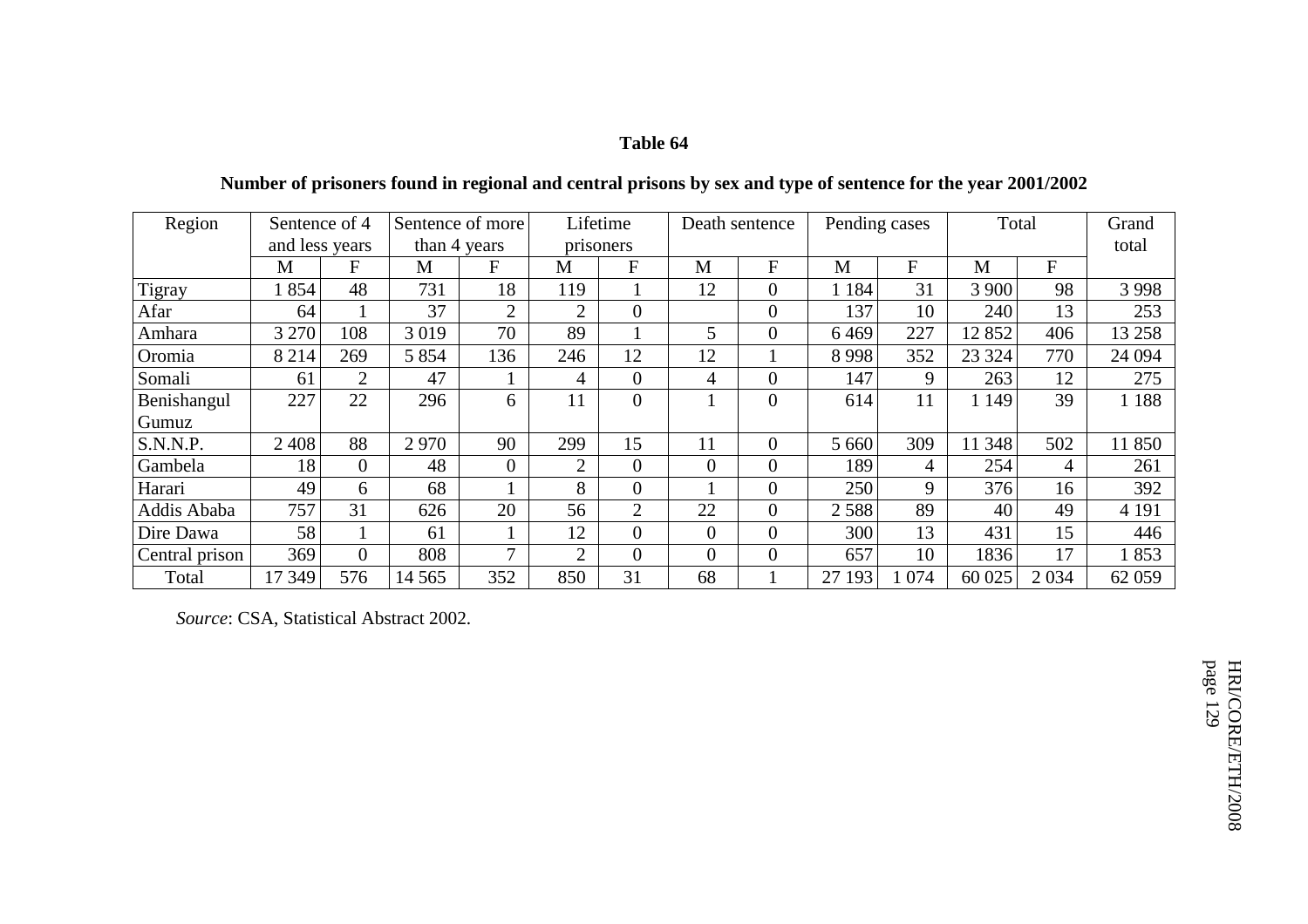| Region         | Sentence of 4  |                | Sentence of more |                |     | Lifetime       |                | Death sentence |         | Pending cases | Total   |         | Grand   |
|----------------|----------------|----------------|------------------|----------------|-----|----------------|----------------|----------------|---------|---------------|---------|---------|---------|
|                | and less years |                | than 4 years     |                |     | prisoners      |                |                |         |               |         |         | total   |
|                | M              | F              | M                | F              | M   | F              | M              | F              | M       | F             | M       | F       |         |
| Tigray         | 2 5 5 9        | 88             | 901              | 19             | 143 | $\overline{0}$ | 13             | $\overline{0}$ | 027     | 26            | 4 6 43  | 133     | 4776    |
| Afar           | 49             | $\overline{3}$ | 38               |                | 4   |                | $\theta$       | $\overline{0}$ | 159     | 20            | 250     | 25      | 275     |
| Amhara         | 4 3 3 8        | 171            | 3 3 8 5          | 93             | 72  | $\overline{0}$ | 5              | $\overline{0}$ | 6 2 2 2 | 224           | 14 022  | 486     | 14 508  |
| Oromiya        | 9607           | 342            | 5819             | 112            | 264 | 12             | 13             |                | 8 1 4 9 | 324           | 23 852  | 791     | 24 634  |
| Somali         | 40             | $\Omega$       | 28               |                | 4   | $\overline{0}$ | 3              | $\overline{0}$ | 186     |               | 261     | 8       | 269     |
| Benishangul    | 222            | 13             | 313              | 8              | 15  | $\overline{0}$ | $\overline{2}$ | $\overline{0}$ | 790     | 27            | 1 3 4 2 | 48      | 1 390   |
| Gumuz          |                |                |                  |                |     |                |                |                |         |               |         |         |         |
| S.N.N.P.       | 2701           | 89             | 3 2 4 8          | 95             | 339 | 18             | 11             | $\overline{0}$ | 2949    | 147           | 12 189  | 539     | 12728   |
| Gambella       | 15             | $\theta$       | 40               | $\overline{0}$ | 3   | $\overline{0}$ | 0              | $\overline{0}$ | 285     | 9             | 343     | 9       | 352     |
| Harari         | 24             |                | 84               |                | 16  | $\overline{0}$ | $\overline{2}$ | $\overline{0}$ | 296     | 17            | 422     | 19      | 441     |
| Addis Ababa    | 838            | 27             | 530              | 15             | 56  | $\overline{0}$ | 23             | $\overline{0}$ | 2797    | 94            | 4 2 4 4 | 136     | 4 3 8 0 |
| Dire Dawa      | 79             | 8              | 51               | 4              | 15  | $\overline{0}$ | $\theta$       | $\overline{0}$ | 277     | 18            | 422     | 30      | 452     |
| Central prison | 465            | $\Omega$       | 1 0 1 3          | 6              | 14  |                |                | $\overline{0}$ | 322     | 2             | 1815    | 8       | 823     |
| Total          | 20 937         | 741            | 15 450           | 355            | 945 | 32             | 73             |                | 23 459  | 915           | 63 805  | 2 2 3 2 | 66 037  |

# Table 65<br>Number of prisoners found in regional and central prisons by sex and type of sentence for the year 2002/2003

*Source*: CSA, Statistical Abstract 2003.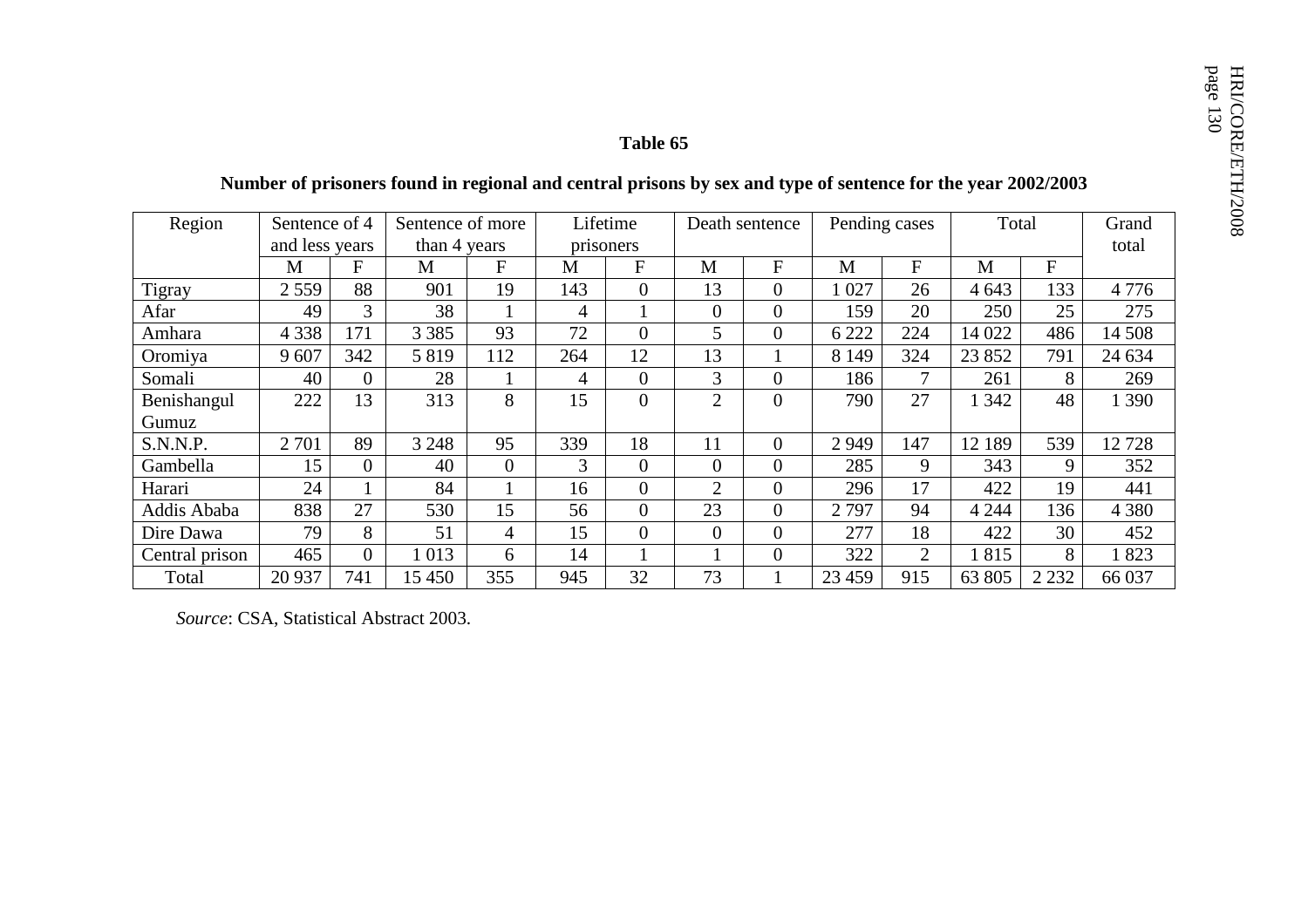| Region         | Sentence of 4  |          |         | Sentence of more |         | Lifetime       |                | Death sentence |         | Pending cases | Total    |          | Grand   |
|----------------|----------------|----------|---------|------------------|---------|----------------|----------------|----------------|---------|---------------|----------|----------|---------|
|                | and less years |          |         | than 4 years     |         | prisoners      |                |                |         |               |          |          | total   |
|                | M              | F        | M       | F                | M       | F              | M              | F              | M       | F             | M        | F        |         |
| Tigray         | 2925           | 97       | 1 0 24  | 18               | 174     | $\overline{2}$ | 14             | $\overline{0}$ | 1 1 7 8 | 36            | 5 3 1 5  | 153      | 5468    |
| Afar           | 43             | 4        | 38      | $\overline{2}$   | 6       | 3              | $\theta$       | $\Omega$       | 199     | 18            | 286      | 27       | 313     |
| Amhara         | 5 7 1 0        | 196      | 3 9 0 1 | 107              | 101     |                | 5              | $\theta$       | 5 7 5 8 | 214           | 15 4 75  | 518      | 15 9 93 |
| Oromiya        | 783            | 297      | 7 1 5 5 | 148              | 288     | 12             | 11             |                | 6 6 4 9 | 313           | 25 8 8 6 | 771      | 26 657  |
| Somali         | 50             | 2        | 49      | $\overline{2}$   | 3       | $\Omega$       | 4              | $\theta$       | 218     | 12            | 324      | 16       | 340     |
| Benishangul    | 421            | 33       | 431     | 7                | 29      | $\theta$       |                | $\Omega$       | 504     | 10            | 386      | 50       | 1436    |
| Gumuz          |                |          |         |                  |         |                |                |                |         |               |          |          |         |
| S.N.N.P.       | 4 4 7 4        | 125      | 3 5 5 5 | 92               | 396     | 15             | 11             | $\theta$       | 6 3 5 3 | 354           | 14789    | 586      | 15 375  |
| Gambela        | 23             | 0        | 31      | $\overline{0}$   | 5       | $\Omega$       | $\theta$       | $\theta$       | 584     | 14            | 643      | 14       | 657     |
| Harari         | 113            | 8        | 92      | 3                | 21      | $\Omega$       | $\overline{2}$ | $\theta$       | 204     | 14            | 432      | 25       | 457     |
| Addis Ababa    | 67             | 3        | 59      | 2                | 16      | $\Omega$       | $\theta$       | $\Omega$       | 302     | 18            | 444      | 23       | 467     |
| Dire Dawa      | 982            | 32       | 581     | 22               | 64      |                | 32             | $\theta$       | 3 4 3 9 | 128           | 5 0 9 8  | 183      | 5 2 8 1 |
| Central prison | 428            | $\theta$ | 1 357   | $\theta$         | 33      | $\Omega$       | 6              | $\theta$       | 145     | $\Omega$      | 969      | $\theta$ | 1969    |
| Total          | 27 019         | 797      | 18 273  | 403              | 1 1 3 6 | 34             | 86             |                | 25 5 33 | 1 1 3 1       | 72 047   | 2 3 6 6  | 74 413  |

# **Number of prisoners found in regional and central prisons by sex and type of sentence for the year 2003/2004**

*Source*: CSA, Statistical Abstract 2004.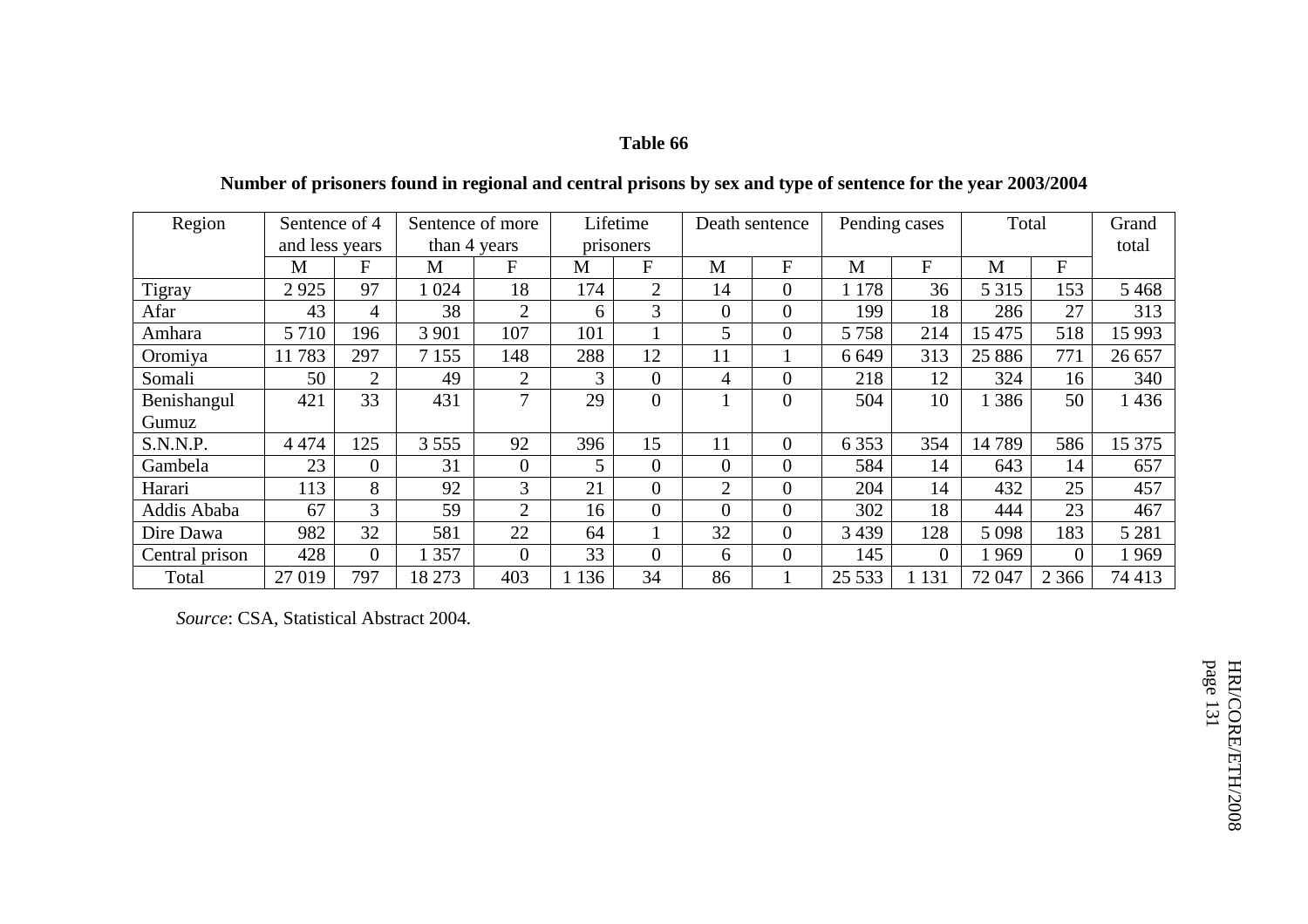| Region         | Sentence of 4  |          | Sentence of more |          | Lifetime  |                |                | Death sentence | Pending cases |          | Total   |          | Grand    |
|----------------|----------------|----------|------------------|----------|-----------|----------------|----------------|----------------|---------------|----------|---------|----------|----------|
|                | and less years |          | than 4 years     |          | prisoners |                |                |                |               |          |         |          | total    |
|                | M              | F        | M                | F        | M         | $\overline{F}$ | M              | F              | M             | F        | M       | F        |          |
| Tigray         | 2812           | 109      | 1 070            | 20       | 239       | 2              | 10             | $\overline{0}$ | 601           | 44       | 5 7 3 2 | 175      | 5 907    |
| Afar           | 22             | 4        | 62               |          | 7         | 2              |                | $\overline{0}$ | 293           | 9        | 385     | 16       | 401      |
| Amhara         | 6 5 6 3        | 223      | 7434             | 109      | 126       | 0              | 3              | $\overline{0}$ | 4 2 3 8       | 173      | 18 364  | 505      | 18 8 6 9 |
| Oromia         | 7825           | 137      | 567<br>11        | 377      | 303       | 14             | 14             |                | 4939          | 236      | 24 648  | 765      | 25 413   |
| Somali         | 724            | 54       | 781              | 25       | 47        | 0              | 51             | $\overline{0}$ | 2 3 5 8       | 77       | 3 9 6 1 | 156      | 4 1 1 7  |
| Benishangul    | 516            | 8        | 423              | 29       | 28        | 0              |                | $\overline{0}$ | 459           | 5        | 427     | 42       | 1 4 6 9  |
| Gumuz          |                |          |                  |          |           |                |                |                |               |          |         |          |          |
| S.N.N.P.       | 5 4 5 4        | 161      | 4 6 7 7          | 126      | 482       | 18             | 10             | $\theta$       | 5 1 7 9       | 204      | 15 802  | 509      | 16 3 11  |
| Gambella       | 39             | $\Omega$ | 34               |          | 5.        | 0              | 0              | $\Omega$       | 596           | 18       | 674     | 19       | 693      |
| Harari         | 44             | 9        | 103              | 2        | 21        | $\overline{0}$ | 4              | $\overline{0}$ | 294           | 11       | 466     | 22       | 488      |
| Addis Ababa    | 1 1 8 1        | 10       | 412              | 14       | 96        |                | 29             |                | 3 1 2 4       | 107      | 4 8 4 2 | 133      | 4975     |
| Dire Dawa      | 97             | 8        | 58               | 2        | 18        | $\overline{0}$ | $\overline{0}$ | $\Omega$       | 289           | 6        | 462     | 16       | 478      |
| Central prison | 240            | $\Omega$ | 056              | $\Omega$ | 35        | $\overline{0}$ | 7              | $\Omega$       | 260           | $\Omega$ | 598     | $\theta$ | 598      |
| Total          | 25 5 17        | 723      | 27 677           | 706      | 407       | 37             | 130            | $\overline{2}$ | 23 630        | 890      | 78 361  | 2 3 5 8  | 80719    |

# Table 67<br>Number of prisoners found in regional and central prisons by sex and type of sentence for the year 2004/2005

*Source*: CSA, Statistical Abstract 2005.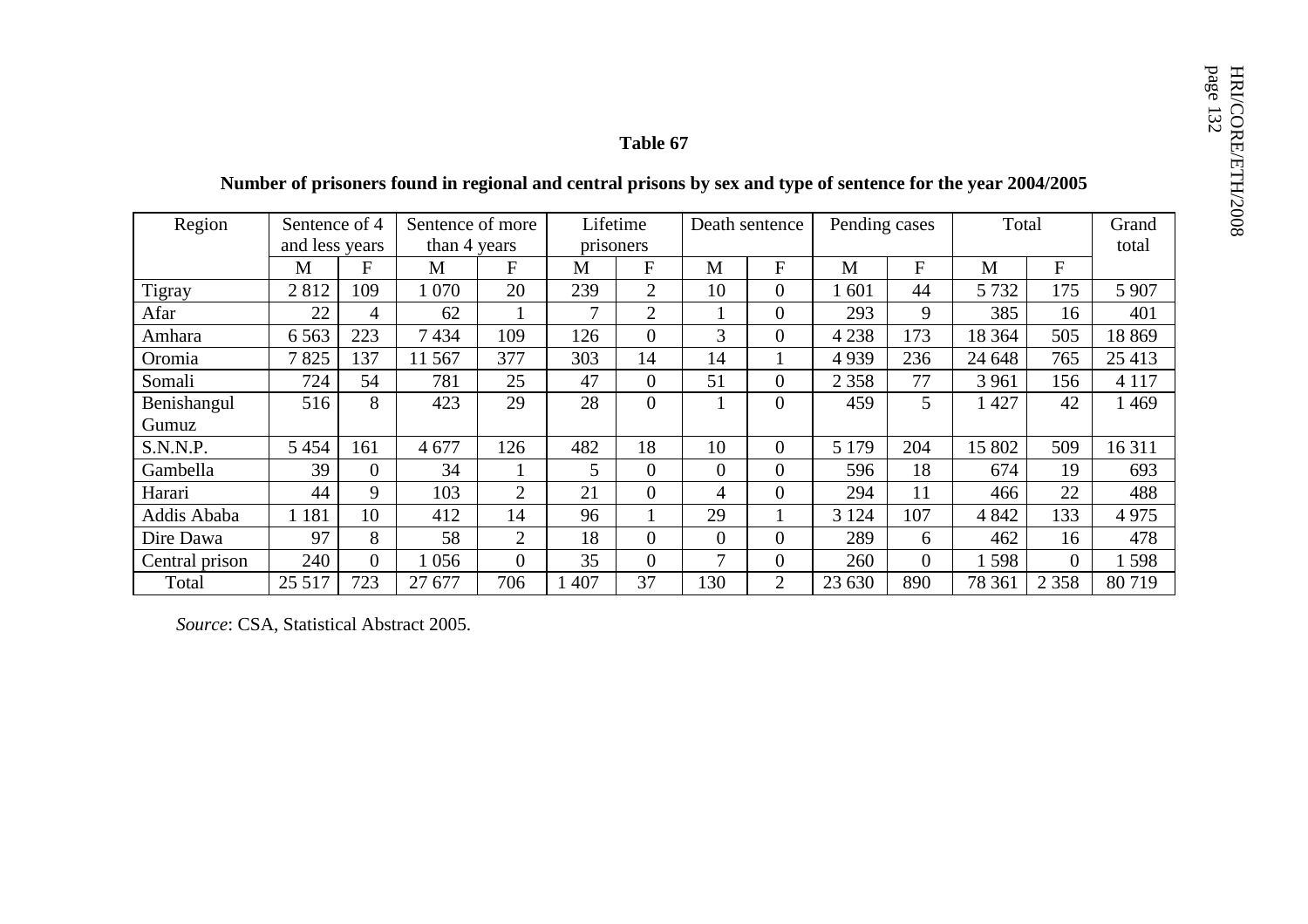| Region         | Sentence of 4  |          | Sentence of more |                | Lifetime  |                |                | Death sentence | Pending cases |                | Total    |                | Grand   |
|----------------|----------------|----------|------------------|----------------|-----------|----------------|----------------|----------------|---------------|----------------|----------|----------------|---------|
|                | and less years |          | than 4 years     |                | prisoners |                |                |                |               |                |          |                | total   |
|                | M              | F        | M                | F              | M         | F              | M              | F              | M             | $\overline{F}$ | M        | F              |         |
| Tigray         | 3 5 9 3        |          | 259              | 19             | 259       | $\mathfrak{Z}$ | 6              | $\overline{0}$ | 1 157         | 40             | 5 2 7 8  | 63             | 5 3 3 7 |
| Afar           | 22             | 4        | 62               |                | 7         | 2              |                | $\overline{0}$ | 293           | 9              | 385      | 16             | 401     |
| Amhara         | 4 9 5 0        | 142      | 5 2 7 5          | 113            | 136       | $\overline{2}$ | $\overline{2}$ | $\overline{0}$ | 4 5 5 5       | 152            | 14918    | 409            | 15 327  |
| Oromiya        | 9 3 7 9        | 289      | 8 4 8 0          | 147            | 346       | 16             | 17             |                | 5 3 9 8       | 202            | 23 620   | 655            | 24 27 5 |
| Somali         | 810            | 40       | 723              | 24             | 55        | $\Omega$       | 35             | $\theta$       | 703           | 87             | 3 3 2 6  | 151            | 3 4 7 7 |
| Benishangul    | 259            | 9        | 496              | 4              | 35        | $\Omega$       |                | $\overline{0}$ | 535           | 8              | 326      | 21             | 1 347   |
| Gumuz          |                |          |                  |                |           |                |                |                |               |                |          |                |         |
| S.N.N.P.       | 5 1 3 7        | 185      | 5 5 9 0          | 123            | 489       | 18             | 15             | $\overline{0}$ | 3 0 5 5       | 136            | 14 2 8 6 | 462            | 14748   |
| Gambela        | 35             | 0        | 33               | $\theta$       | 5         | $\Omega$       | $\Omega$       | $\theta$       | 423           | 12             | 496      | 12             | 508     |
| Harari         | 51             | 4        | 87               | $\overline{2}$ | 19        | $\Omega$       | 6              | $\overline{0}$ | 287           | 32             | 450      | 38             | 488     |
| Addis Ababa    | 526            | 30       | 160              | 23             | 47        | 2              | 30             |                | 2 8 0 5       | 85             | 3 5 6 8  | 141            | 3709    |
| Dire Dawa      | 149            | 8        | 132              | 7              | 27        |                |                | $\overline{0}$ | 150           | 10             | 459      | 26             | 485     |
| Central prison | 412            | $\theta$ | 1 555            | $\theta$       | 73        | $\Omega$       | 10             | $\theta$       | 59            | $\theta$       | 2 1 0 9  | $\overline{0}$ | 2 1 0 9 |
| Total          | 25 3 23        | 712      | 22 852           | 463            | 498       | 44             | 124            | $\overline{2}$ | 20 4 20       | 773            | 70 217   | 994            | 72 211  |

# **Number of prisoners found in regional and central prisons by sex and type of sentence for the year 2005/2006**

*Source*: CSA, Statistical Abstract 2006.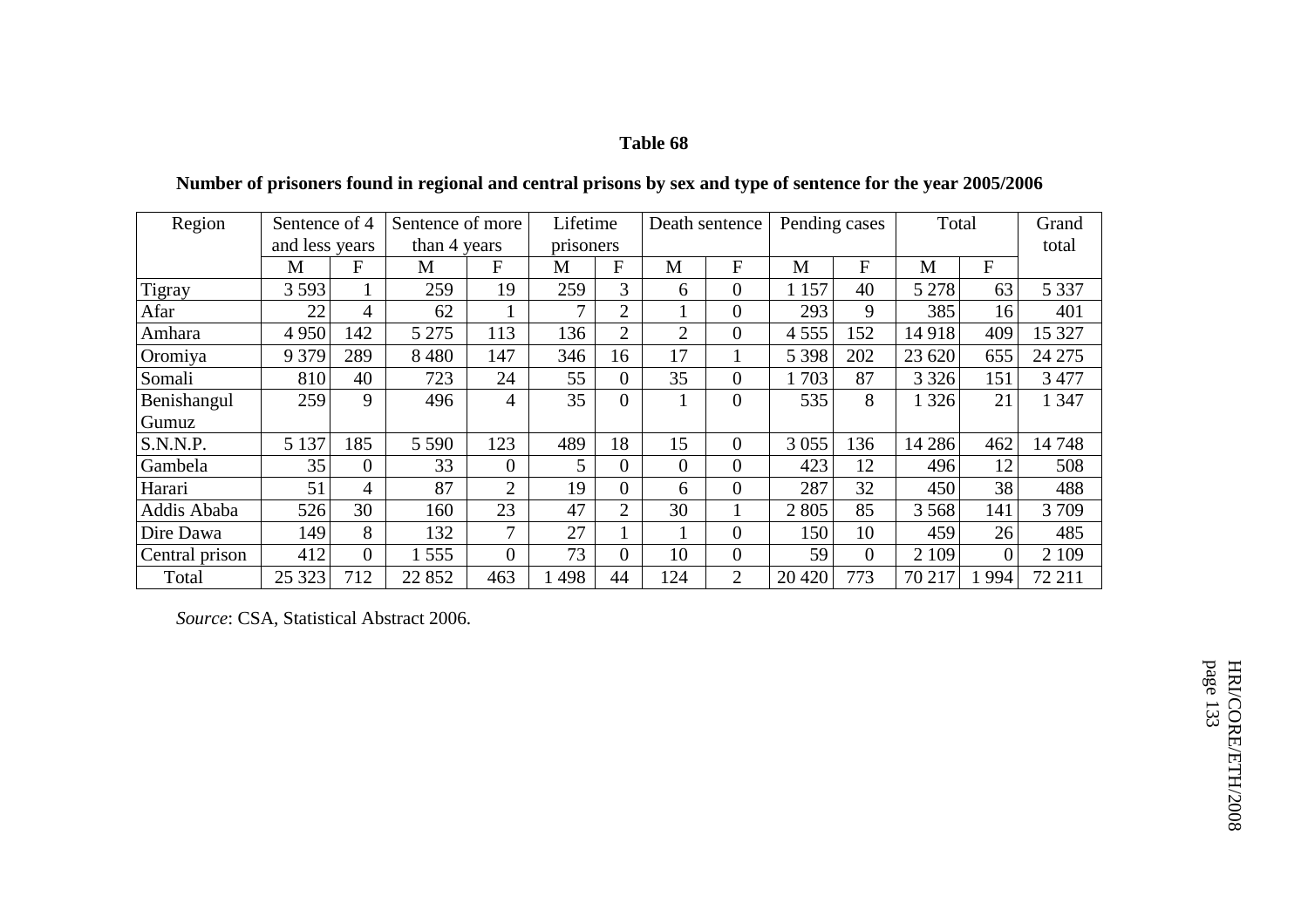| Region       | Sentence of 4  |                |          | Sentence of |          | Lifetime       |                | Death sentence   |         | Pending cases | Total   |        | Grand   |
|--------------|----------------|----------------|----------|-------------|----------|----------------|----------------|------------------|---------|---------------|---------|--------|---------|
|              | and less years |                |          | more than 4 |          | prisoners      |                |                  |         |               |         |        | total   |
|              |                |                |          | years       |          |                |                |                  |         |               |         |        |         |
|              | Male           | Female         | Male     | Female      | Male     | Female         | Male           | Female           | Male    | Female        | Male    | Female |         |
| Tigray       | 4 7 3 4        | 169            | 389      | 28          | 289      |                | 5              | $\mathbf{0}$     | 301     | 35            | 7718    | 233    | 7951    |
| Afar         | 55             | $\Omega$       | 49       |             | 5.       |                | $\overline{0}$ | $\overline{0}$   | 99      | 2             | 208     | 4      | 212     |
| Amhara       | 5 7 3 3        | 136            | 5 3 9 0  | 115         | 146      |                | $\overline{2}$ | $\boldsymbol{0}$ | 4706    | 158           | 15 977  | 410    | 16 3 87 |
| Oromiya      | 222            | 296            | 9 2 9 7  | 259         | 351      | 16             | 22             |                  | 5 3 7 7 | 226           | 26 26 9 | 798    | 27 067  |
| Somali       | 536            | $\overline{0}$ | 527      | 16          | 58       | $\theta$       | 36             | $\boldsymbol{0}$ | 2 5 5 9 | 108           | 3716    | 124    | 3 8 4 0 |
| Benishangul  | 692            | 30             | 748      | 6           | 45       | $\theta$       | $\overline{0}$ | $\overline{0}$   | 193     | 8             | 1678    | 44     | 1722    |
| Gumuz        |                |                |          |             |          |                |                |                  |         |               |         |        |         |
| S.N.N.P.     | 6 1 3 6        | 297            | 5 3 9 2  | 106         | 482      | 14             | 15             | $\overline{0}$   | 3 3 0 3 | 180           | 15 3 28 | 597    | 15 9 25 |
| Gambella     | 19             | 0              | 64       |             | $\Omega$ | 0              | $\overline{0}$ | $\overline{0}$   | 212     | 9             | 295     | 10     | 305     |
| Harari       | 67             | 3              | 92       |             | 16       | $\overline{0}$ | 7              | $\boldsymbol{0}$ | 255     | 30            | 437     | 34     | 471     |
| Federal      | 284            | 54             | 1811     | 30          | 202      | 3              | 29             |                  | 2836    | 116           | 6162    | 204    | 6 3 6 6 |
| prisons Adm. |                |                |          |             |          |                |                |                  |         |               |         |        |         |
| Total        | 30 478         | 985            | 24 7 5 9 | 563         | 594      | 36             | 116            | $\overline{2}$   | 20 841  | 872           | 77 788  | 2458   | 80 24 6 |

# Table 69<br>Number of prisoners found in regional and central prisons by sex and type of sentence for the year 2006/2007

*Source*: CSA, Statistical Abstract 2007.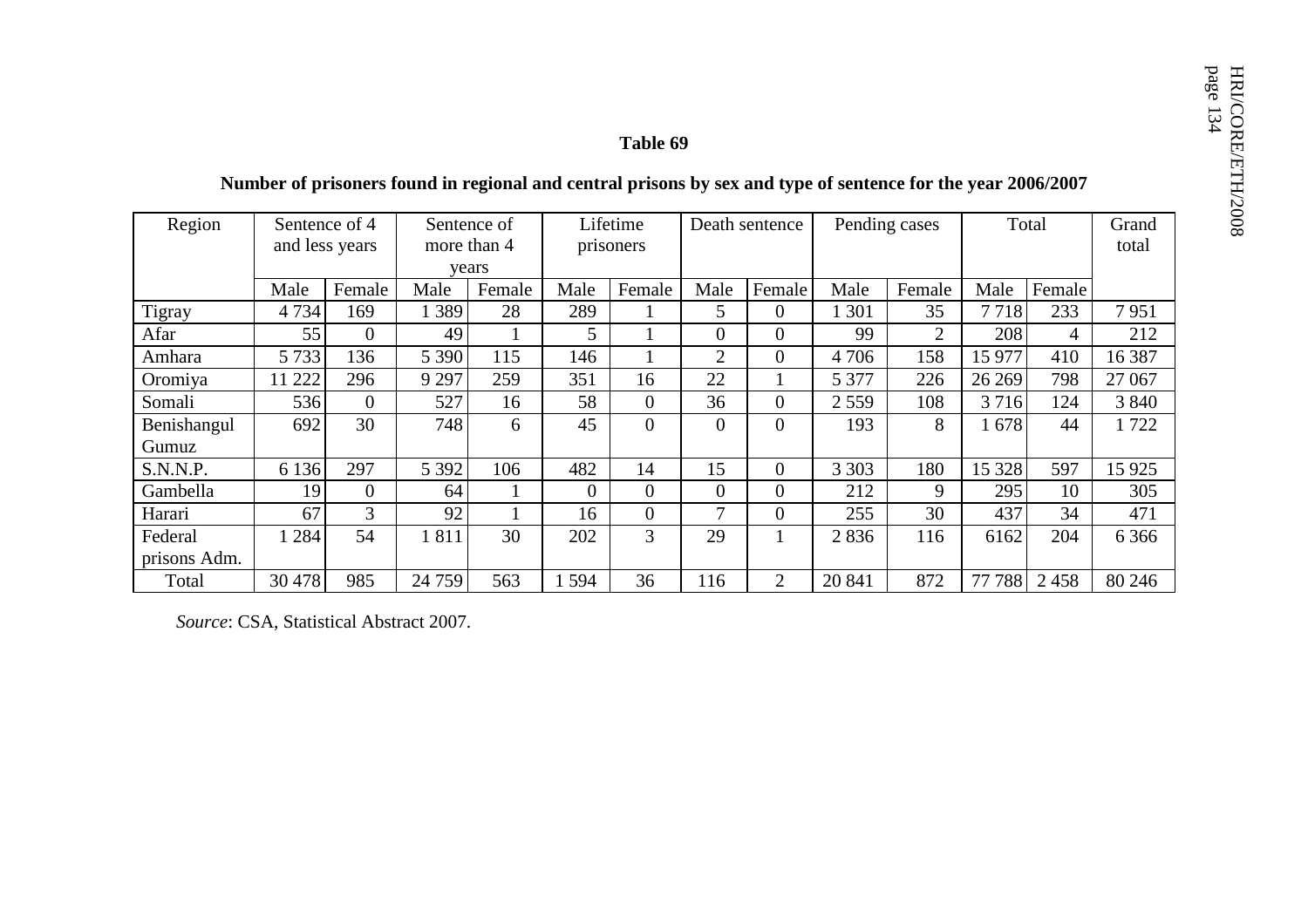| Region    |             |     |          |                          |                |                          |                 |     |         |                          |           |                          | Type of crime committed |                          |       |                          |                |                          |                |                          |        |      |         |      |
|-----------|-------------|-----|----------|--------------------------|----------------|--------------------------|-----------------|-----|---------|--------------------------|-----------|--------------------------|-------------------------|--------------------------|-------|--------------------------|----------------|--------------------------|----------------|--------------------------|--------|------|---------|------|
|           | Homicide    |     | Homicide |                          | Robbery        |                          | Theft           |     | Assault |                          | Disabling |                          |                         | Embezzlement             | Fraud |                          | Rape           |                          | Rule           |                          | Other  |      | Total   |      |
|           | non-        |     | attempt  |                          |                |                          |                 |     |         |                          |           |                          |                         |                          |       |                          |                |                          | breaking       |                          | crimes |      |         |      |
|           | intentional |     |          |                          |                |                          |                 |     |         |                          |           |                          |                         |                          |       |                          |                |                          |                |                          |        |      |         |      |
|           | Μ           | F   | M        | F                        | M              | F                        | M               | F   | M       | F                        | M         |                          | М                       | Е                        | M     | F                        | М              | F                        | M              | F                        | М      | F    | М       | F    |
| Tigray    | 658         | 18  | 122      | $\overline{\phantom{0}}$ | 44             |                          | 192             | 26  | 563     | 18                       | 78        |                          | 110                     | 5                        | 66    | $\sim$<br>f.             | 140            |                          | 167            |                          | 760    | 22   | 3 900   | 98   |
| Afar      | 81          |     | 14       | $\overline{\phantom{0}}$ | 6              |                          | 70              |     |         | $\overline{\phantom{a}}$ |           |                          |                         | C                        |       |                          |                |                          |                | $\overline{\phantom{a}}$ | 40     |      | 240     | 13   |
| Amhara    | 5 8 2 7     | 184 | 780      | 12                       | 433            |                          | 2 1 6 0         | 56  | 481     | 16                       | 369       | 17                       | 211                     | $\mathbf Q$              | 179   |                          | 87             | $\overline{\phantom{0}}$ | 82             | $\overline{\phantom{0}}$ | 2243   | '291 | 12852   | 429  |
| Oromia    | 8 2 2 2     | 332 | 913      | 42                       | 694            | 17                       | 2849            | 61  | 043     | 38                       | 732       | 29                       | 485                     | 22                       | 172   |                          | 402            |                          | 239            | $\overline{\phantom{0}}$ | 6573   | 1951 | 23 3 24 | 740  |
| Somali    | 54          |     | h        | $\overline{\phantom{0}}$ |                | $\overline{\phantom{a}}$ | 70              |     | 12      |                          |           |                          | 9                       | $\overline{\phantom{0}}$ | 12    |                          | $\overline{ }$ |                          | 20             |                          | 71     |      | 263     | 11   |
| Ben-Gumuz | 548         |     | 48       | 3                        |                | $\overline{\phantom{a}}$ | 106             |     |         | $\overline{\phantom{0}}$ | 35        | $\overline{2}$           | 32                      | $\overline{c}$           |       |                          |                |                          |                | $\overline{\phantom{0}}$ | 364    | 22   | 149     | 39   |
| S.N.N.P.  | 3878        | 226 | 004      | 31                       | 589            | 8                        | 30 <sup>°</sup> | 35  | 568     | 15                       | 446       | 15                       | 215                     | 5                        | 46    | $\overline{c}$           | 278            |                          | 36             | $\overline{\phantom{0}}$ | 2987   | 164  | 1 3 4 8 | 502  |
| Gambella  | 81          |     | 21       | $\overline{\phantom{0}}$ | 19             |                          | 33              |     |         | $\overline{\phantom{a}}$ |           | $\overline{\phantom{0}}$ | 34                      |                          |       |                          | $\overline{ }$ | $\overline{\phantom{0}}$ |                | $\overline{\phantom{a}}$ | 57     |      | 257     |      |
| Harari    | 113         |     |          | $\overline{\phantom{0}}$ | $\overline{2}$ |                          | 49              |     | 10      |                          | 18        | 3                        | 14                      | 2                        | 12    |                          |                |                          |                | $\overline{\phantom{0}}$ | 151    | 10   | 376     | 18   |
| Addis A.  | 1037        | 40  | 148      |                          | 90             |                          | 700             | 37  | 40      | $\overline{c}$           | 230       | 9                        | 60                      | $\mathcal{P}$            | 96    | <sub>0</sub>             | 82             |                          | $\overline{2}$ | $\overline{\phantom{0}}$ | 1564   | 40   | 4 0 4 9 | 148  |
| City      |             |     |          |                          |                |                          |                 |     |         |                          |           |                          |                         |                          |       |                          |                |                          |                |                          |        |      |         |      |
| Dire Dawa | 115         |     | 30       |                          | 30             |                          | 60              |     | 20      | 2                        | 30        | $\overline{\phantom{a}}$ |                         | $\overline{\phantom{a}}$ |       | $\overline{\phantom{0}}$ | 10             | $\overline{\phantom{0}}$ | 5              | $\overline{\phantom{a}}$ | 131    |      | 431     | 15   |
| Central   | 373         |     | 42       |                          | 25             |                          | 219             |     | 35      | $\overline{\phantom{0}}$ | 41        | $\overline{\phantom{0}}$ |                         | $\overline{\phantom{a}}$ |       |                          | 35             |                          |                | $\overline{\phantom{a}}$ | 1054   | 17   | 836     | 17   |
| prison    |             |     |          |                          |                |                          |                 |     |         |                          |           |                          |                         |                          |       |                          |                |                          |                |                          |        |      |         |      |
| Total     | 20 9 87     | 827 | 3<br>135 | 100                      | 2932           | 27                       | 8 8 0 9         | 217 | 2 7 9 5 | 92                       | 998       | 77                       | 185                     | 50                       | 596   | 21                       | 042            | 3                        | 551            |                          | 15 995 | 616  | 60 0 25 | 2034 |

# **Number of prisoners found in regional and central prisons by crime committed and sex: 2001/2002**

*Source*: CSA, Statistical Abstract 2002.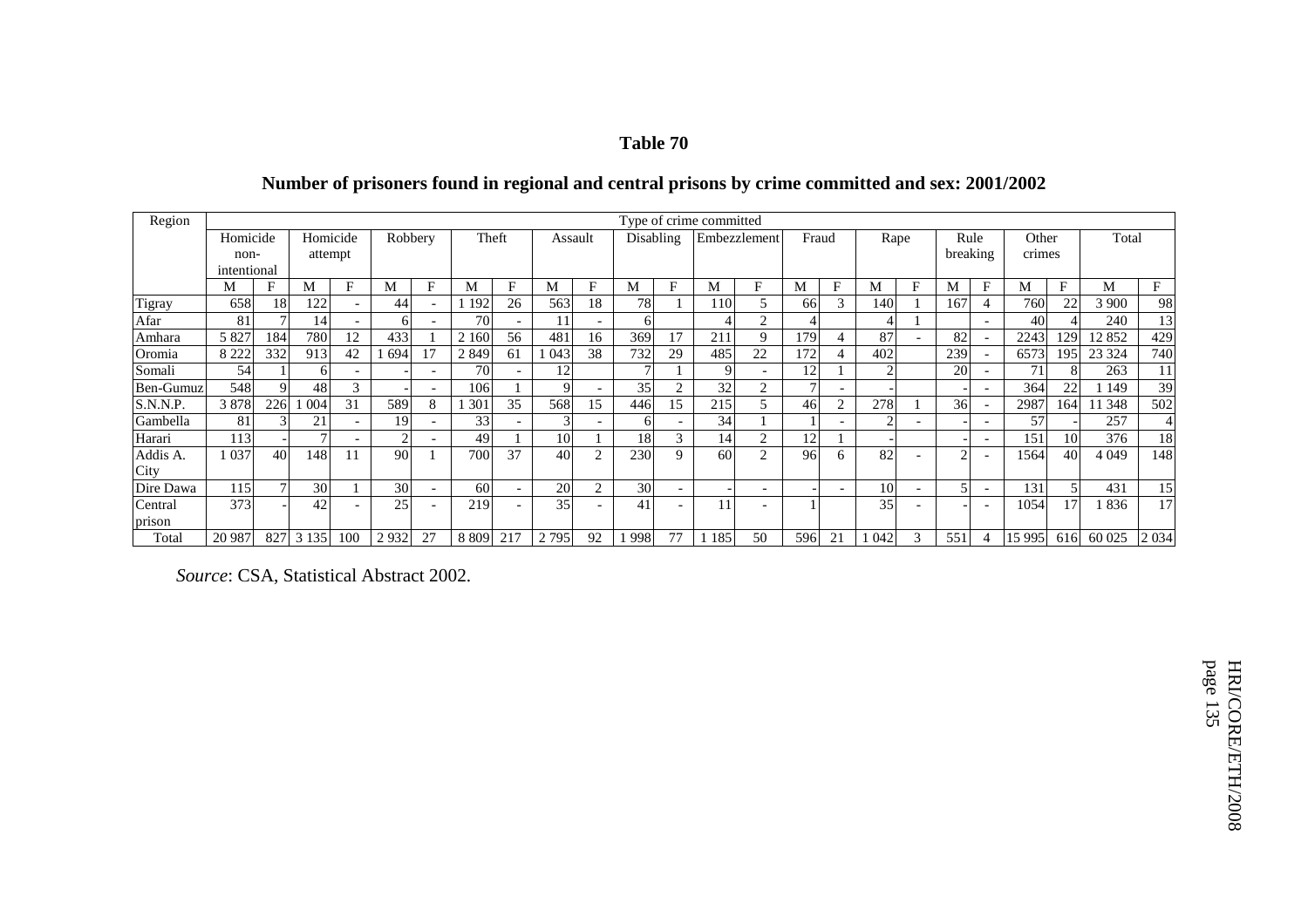| Region         |             |     |                 |                |          |    |            |          |         |          |           |          | Type of crime committed |    |       |          |                |          |          |             |              |     |         |         |
|----------------|-------------|-----|-----------------|----------------|----------|----|------------|----------|---------|----------|-----------|----------|-------------------------|----|-------|----------|----------------|----------|----------|-------------|--------------|-----|---------|---------|
|                | Homicide    |     | Homicide        |                | Robbery  |    | Theft      |          | Assault |          | Disabling |          | Embezzlement            |    | Fraud |          | Rape           |          |          | Rule        | Other crimes |     | Total   |         |
|                | non-        |     | attempt         |                |          |    |            |          |         |          |           |          |                         |    |       |          |                |          | breaking |             |              |     |         |         |
|                | intentional |     |                 |                |          |    |            |          |         |          |           |          |                         |    |       |          |                |          |          |             |              |     |         |         |
|                | M           |     | М               | F              | М        | F  | М          | Е        | М       |          | M         | F        | м                       | F  | М     | F        | М              | F        | М        | $\mathbf F$ | М            | F   | М       | F       |
| Tigray         | 782         | 24  | 143             | 3              | 40       |    | 376        | 37       | 926     | 27       | 62        |          |                         | 13 | 77    | 3        | 163            | $\Omega$ | $\Omega$ | $\Omega$    | 957          | 25  | 4 643   | 133     |
| Afar           | 76          |     | $\overline{2}$  |                | 50       |    |            |          |         | $\Omega$ |           | ↑        | 10                      |    |       | $\Omega$ |                | $\Omega$ | $\Omega$ | $\Omega$    | 62           |     | 250     | 25      |
| Amhara         | 6 1 0 4     | 214 | 646             | $\overline{3}$ | 511      |    | 195        | 66       | 733     | 22       | 694       | 30       | 186                     | 20 | 140   | 5        | 88             |          | 81       |             | 2 6 4 4      | 105 | 14 022  | 486     |
| Oromia         | 8 5 5 0     | 314 | 037             | 34             | 516      |    | 3 3 1 1    | 83       | 656     | 57       | 926       | 28       | 435                     | 20 | 187   |          | 479            |          | 251      | 18          | 5 5 0 4      | 227 | 23 852  | 791     |
| Somali         | 66          |     |                 |                | $\Omega$ |    | 42         | $\Omega$ |         |          | 6         | $\Omega$ | 50                      |    | 6.    |          | 41             | $\Omega$ | 10       | $\Omega$    | 67           |     | 261     | 8       |
| Ben-Gumuz      | 596         |     | 49              |                | 52       |    | 121        | 2        | 30      | $\sim$   | 32        | $\Omega$ | 28                      |    |       | $\Omega$ | 23             | $\Omega$ | $\Omega$ | $\Omega$    | 394          | 34  | 342     | 48      |
| S.N.N.P.       | 4 3 8 2     | 251 | 1026            | 32             | 785      |    | 428        | 39       | 489     | 24       | 481       |          | 226                     |    | 41    | $\Omega$ | 250            |          | 37       | 3           | 3 0 4 4      | 168 | 12 189  | 539     |
| Gambella       | 98          |     | 16              |                | 28       |    | 56         |          | 10      | $\Omega$ |           | $\Omega$ | 30                      |    |       | $\Omega$ | 2              | $\Omega$ | $\Omega$ | $\Omega$    | 97           |     | 343     | 9       |
| Harari         | 117         |     | 15 <sup>1</sup> |                | ◠        |    | 91         | 8        | 14      | $\Omega$ | 20        | $\Omega$ | 18                      |    |       | $\Omega$ | $\Omega$       | $\Omega$ | $\Omega$ | $\Omega$    | 141          |     | 422     | 19      |
| Addis A. City  | 964         | 47  | l 56 l          | $\overline{2}$ | 66       |    | 957        | 23       | 33      | 3        | 255       | $\Omega$ | 56                      |    | 105   | 6        | 83             |          | $\Omega$ | $\theta$    | 569          | 43  | 4 2 4 4 | 136     |
| Dire Dawa      | 115         | 10  | 20              | ◠              | 12       |    | 50         |          | 20      | 2        | 35        | 4        |                         |    |       | $\Omega$ | $\overline{3}$ | $\Omega$ | 0        | $\Omega$    | 167          |     | 422     | 30      |
| Central prison | 430         |     | 67              |                | 31       |    | 321        | $\Omega$ | 44      | $\Omega$ | 64        | $\Omega$ | 19                      |    |       | $\Omega$ | 71             | $\Omega$ | $\Omega$ | $\Omega$    | 761          |     | 1815    | 8       |
| Total          | 22 280      | 881 | 3 1 9 0         | 99             | 3 0 4 8  | 18 | 10 019 262 |          | 3 9 6 2 | 139      | 2586      | 76       | 175                     | 67 | 579   | 16       | 170            | 3        | 379      | 26          | 15 407       | 645 | 63 805  | 2 2 3 2 |

# Table 71<br>Number of prisoners found in regional and central prisons by crime committed and sex: 2002/2003

*Source*: CSA, Statistical Abstract 2003.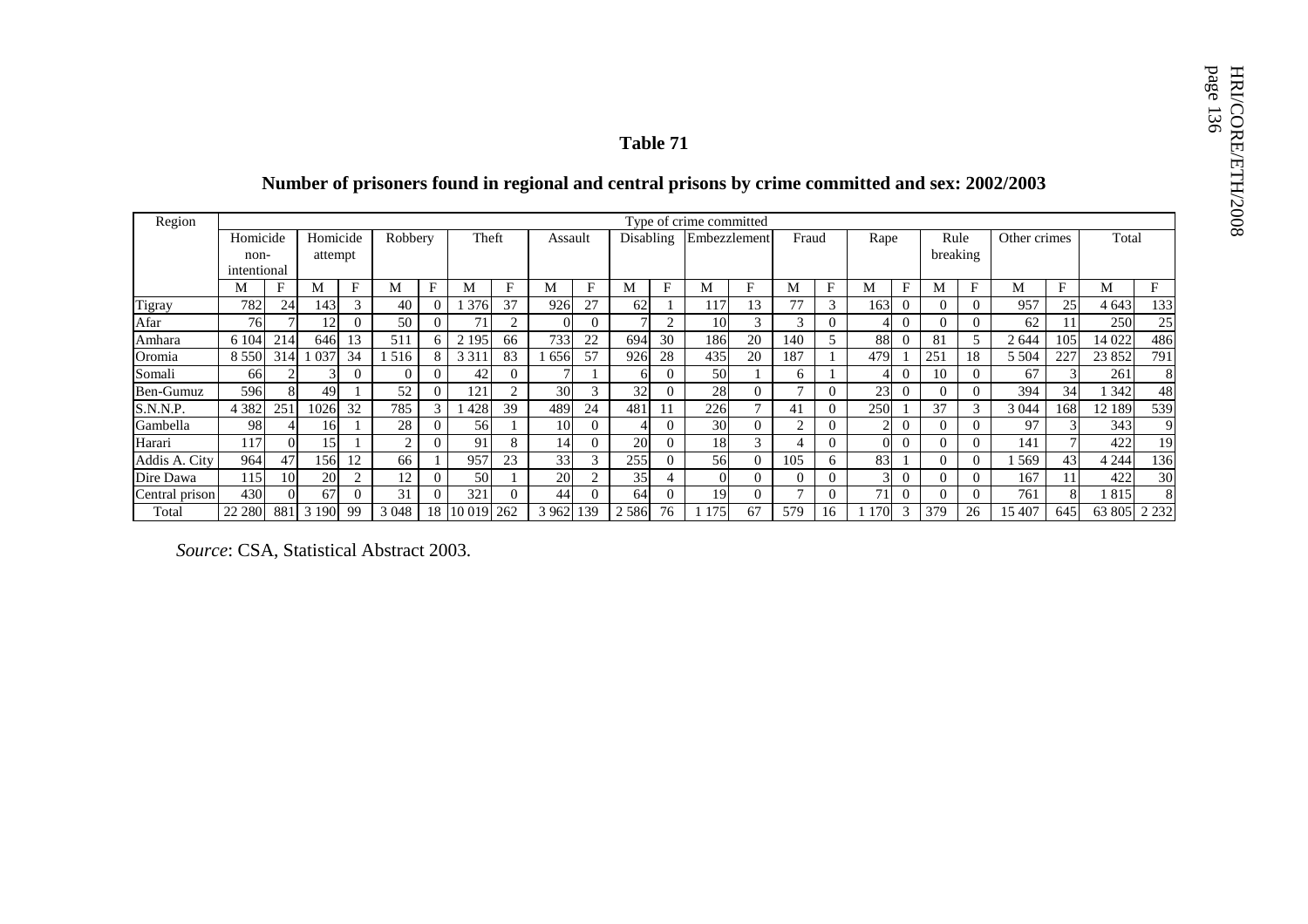| Region         |                   |          |          |          |          |    |         |     |         |                |           |          | Type of crime committed |              |          |          |      |   |     |                |         |     |         |          |
|----------------|-------------------|----------|----------|----------|----------|----|---------|-----|---------|----------------|-----------|----------|-------------------------|--------------|----------|----------|------|---|-----|----------------|---------|-----|---------|----------|
|                | Homicide          |          | Homicide |          | Robbery  |    | Theft   |     | Assault |                | Disabling |          |                         | Embezzlement | Fraud    |          | Rape |   |     | Rule           | Other   |     | Total   |          |
|                | (non-intentional) |          | attempt  |          |          |    |         |     |         |                |           |          |                         |              |          |          |      |   |     | breaking       | crimes  |     |         |          |
|                | М                 |          | M        |          | M        |    | M       |     | M       |                | M         |          | М                       | Ħ            | м        |          |      | Е | M   | F              | M       |     | М       |          |
| Tigray         | 831               | 17       | 179      |          | ΩI       |    | 386     | 35  | 216     | 34             | 84        | 4        | 0                       | 0            |          | $\Omega$ |      |   | 233 | 8              | 209     | 54  | 5 3 1 5 | 153      |
| Afar           | 83                |          |          | $\Omega$ | h        |    |         |     | 19      |                |           | 0        | 10                      | 0            | 6.       | $\Omega$ |      |   |     | $\Omega$       | 70      | 20  | 286     | 27       |
| Amhara         | 6 1 7 6           | 204      | 646      | 14       | 546      |    | 2450    | 93  | 864     | 24             | 990       | 15       | 232                     | 22           | 178      | 15       | .24  |   | 74  |                | 2963    | 100 | 15475   | 518      |
| Oromia         | 8646              | 323      | 132      | 32       | 388      | 8  | 3615    | 64  | -999    | 43             | 395       | 69       | 504                     | 15           | 212      | $\Omega$ | 602  |   | 563 | 18             | 5 3 2 6 | 183 | 25 886  | 771      |
| Somali         | 53                |          | 10       | $\Omega$ | $\Omega$ |    | 53      | 3   | 10      |                |           |          | 10                      |              |          | $\Omega$ |      |   | ⌒   | $\Omega$       | 165     |     | 324     | 16       |
| Ben-Gumuz      | 573               |          | 99       |          | 66       |    | 169     |     | 19      |                | 78        | 6        | 34                      | $\sim$       | 20       | $\Omega$ | 44   |   |     | $\Omega$       | 250     | 26  | 386     | 50       |
| S.N.N.P.       | 4 3 8 3           | 222      | 937      | 32       | 768      |    | 2 2 3 8 | 40  | 023     | 23             | 605       | 21       | 301                     | 8            | 87       | $\sim$   | 310  |   | 39  | $\overline{ }$ | 3797    | 226 | 14 789  | 586      |
| Gambella       | 117               |          | 21       |          | 37       |    | 87      |     |         |                | 10        |          | 25                      |              | $\sim$   |          |      |   |     | $\Omega$       | 91      |     | 431     | 11       |
| Harari         | 114               |          | 22       |          | 150      |    | 94      | 3   |         |                | 28        | ◠        | 0                       |              |          |          |      |   |     | $\left($       | 158     | 16  | 432     | 25       |
| Addis Ababa    | 115               |          | 20       | $\Omega$ | 15       |    | 90      |     |         | $\overline{ }$ | 25        |          | 0                       | $\Omega$     |          | $\Omega$ |      |   |     | $\Omega$       | 159     | 8   | 444     | 23       |
| Dire Dawa      | 025               | 46       | 190      | 14       | 42       |    | 194     | 35  | 20      |                | 323       | 13       | 48                      | $\sim$       | 129      |          | 79   |   |     | $\Omega$       | 2 0 0 0 | 61  | 5 0 9 8 | 182      |
| Central prison | 519               | $\Omega$ | 91       | 0        | 38       |    | 304     |     | 54      |                | 53        | $^{(1)}$ | 25                      | $^{\circ}$   | $\Omega$ | $\Omega$ | 67   |   |     | $\left($       | 784     | 0   | 969     | $\theta$ |
| Total          | 22 6 35           | 843      | 3 350    | 96       | 2 9 0 6  | 16 | 75.     | 275 | 5 2 6 3 | 135            | 3 5 9 8   | 136      | 189                     |              | 654      |          | 416  |   | 33  | 33             | 16972   | 702 | 71835   | 2 3 6 3  |

# **Number of prisoners found in regional and central prisons by crime committed and sex: 2003/2004**

*Source*: CSA, Statistical Abstract 2004.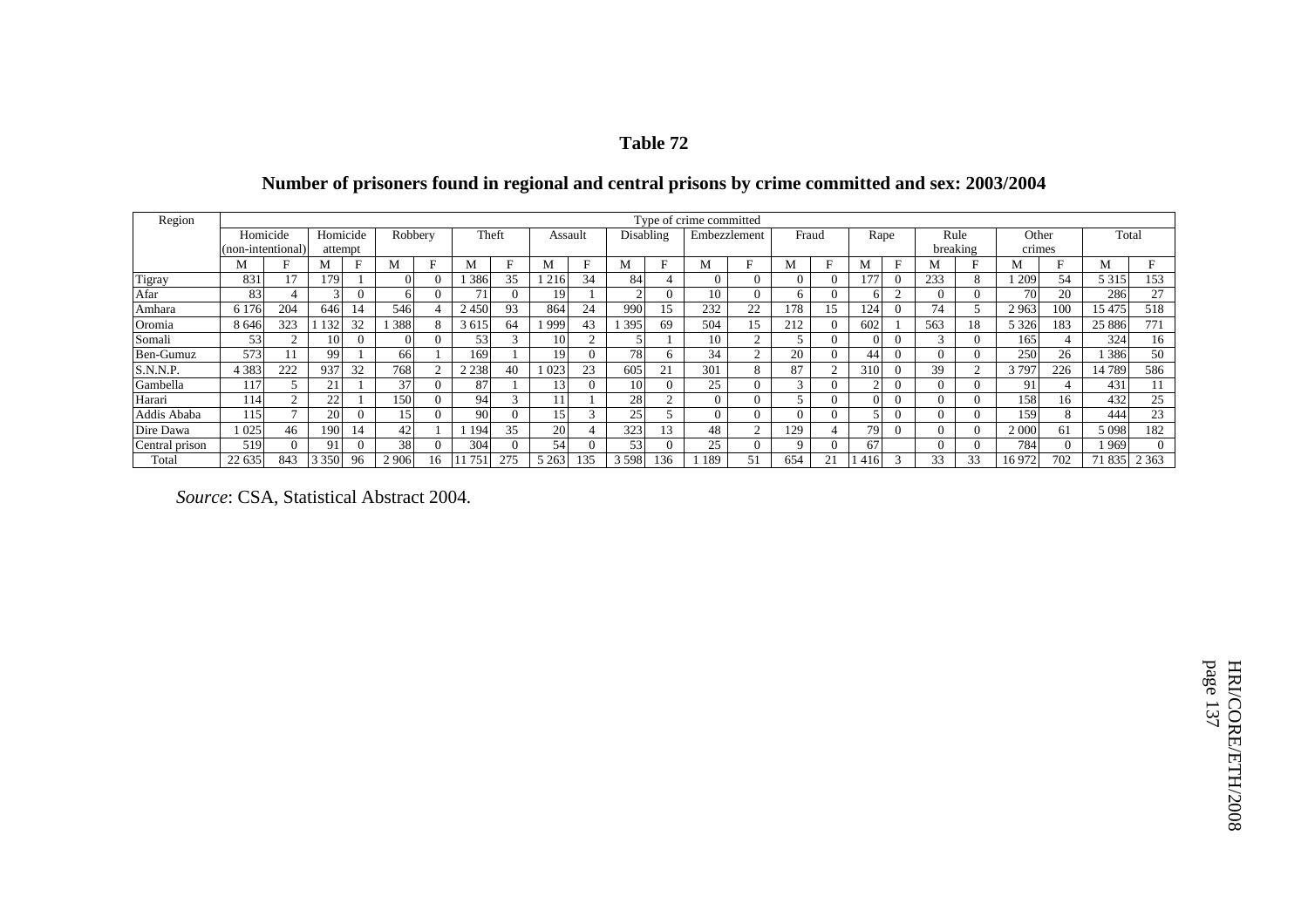| Region         |               |              |          |        |           |         |          |         |     |           |                | Type of crime committed |            |        |                |          |               |    |              |     |         |          |
|----------------|---------------|--------------|----------|--------|-----------|---------|----------|---------|-----|-----------|----------------|-------------------------|------------|--------|----------------|----------|---------------|----|--------------|-----|---------|----------|
|                | Homicide non- |              | Homicide |        | Robbery   | Theft   |          | Assault |     | Disabling |                | Embezzlement            |            | Fraud  |                | Rape     | Rule breaking |    | Other crimes |     | Total   |          |
|                | intentiona.   |              | attempt  |        |           |         |          |         |     |           |                |                         |            |        |                |          |               |    |              |     |         |          |
|                | М             |              | М        | T.     |           | IV      | F        |         |     | M         | $\blacksquare$ | М                       |            | IVI    | F              | м        | М             | н  | М            |     | м       | Е        |
| <b>Tigray</b>  | 927           | 28           | 235      | $\sim$ | 165       | 464     | 29       | 229     | 45  | 861       | ◠              |                         |            | 0      | $\Omega$       | 206      |               |    | 420          | 68  | 5 7 3 2 | 175      |
| Afar           | 128           |              |          |        | 16        | 80      |          |         |     | $\Omega$  | $\theta$       | 25                      | $\sqrt{2}$ | n.     | $\Omega$       | 10       |               |    | 102          |     | 385     | 16       |
| Amhara         | 6 0 5 9       | 199          | 812      |        | 443       | 2 1 8 1 | 73       | 797     | 31  | 190       | 38             | 270                     | 22         | 225    | 8              | 72       | 157           |    | 6058         | 124 | 18 3 64 | 505      |
| Oromia         | 8438          | 264          | 152      | 32     | 222       | 3 2 3 0 | 63       | 718     | 92  | 389       | 61             | 47 <sup>1</sup>         | 13         | 229    | $\overline{c}$ | 492      | 385           |    | 5922         | 216 | 24 648  | 765      |
| Somali         | 795           | 18           | 145      | $\sim$ |           | 773.    | 39       | 137     | 19  | 84        |                | 88                      | 26         | 75     | 5              | 29       | 48            |    | 787          | 36  | 3 9 6 1 | 156      |
| Ben-Gumuz      | 603           | 13           | 89       | ∠      | 22        | 1461    |          | 30      | O   | 79        | $\sim$<br>∠    | 16                      |            |        | $\Omega$       | 51       |               |    | 380          | 24  | 427     | 42       |
| S.N.N.P.       | 4 5 8 7       | 206          | 250      | 30     | 747       | 932     | 38       | 259     | 25  | 572       | 15             | 172                     |            | 61     | 3              | 292      | 28            |    | 4 9 0 2      | 178 | 15 802  | 509      |
| Gambella       | 212           | 16           | 53       |        | 71        | 15      | 0        |         |     | I 51      | $\theta$       | 25                      |            | 6      | $\Omega$       | ◠        |               |    | 153          |     | 674     | 19       |
| Harari         | 128           | $\sim$       | 22       |        |           | 81      |          | 23      |     | 13        |                | 19                      |            | $\sim$ | $\Omega$       | $\Omega$ |               |    | 177          | 9   | 466     | 22       |
| Addis A. City  | 1097          | 47           | 189      |        | 32        | 794     |          |         |     | 2201      | 6              | 51                      | ⌒          | 90     | 4              | 77       | 0             |    | 2 2 9 1      | -61 | 4842    | 133      |
| Dire Dawa      | 105           | <sub>6</sub> | 35       |        | <b>20</b> | 40      | $\Omega$ | 15      |     | 40        | $\bigcirc$     |                         |            | 0      | $\overline{0}$ |          |               |    | 202          | 8   | 462     | 18       |
| Central prison | 374           | $\Omega$     | 65       |        | 18        | 154     | 0        | 21      |     | 42        | $\theta$       | 15                      |            |        | $\Omega$       | $\Omega$ |               |    | 908          |     | 598     | $\Omega$ |
| Total          | 23 453        | 804          | 4056     | 84     | 756       | 10 990  | 252      | 5 2 5 6 | 215 | 730       | 138            | 152                     | 73         | 707    | 22             | 336      | 623           | 20 | 24 302       | 73  | 78 361  | 2 3 6 0  |

# Table 73<br> Number of prisoners found in regional and central prisons by crime committed and sex: 2004/2005

*Source*: CSA, Statistical Abstract 2005.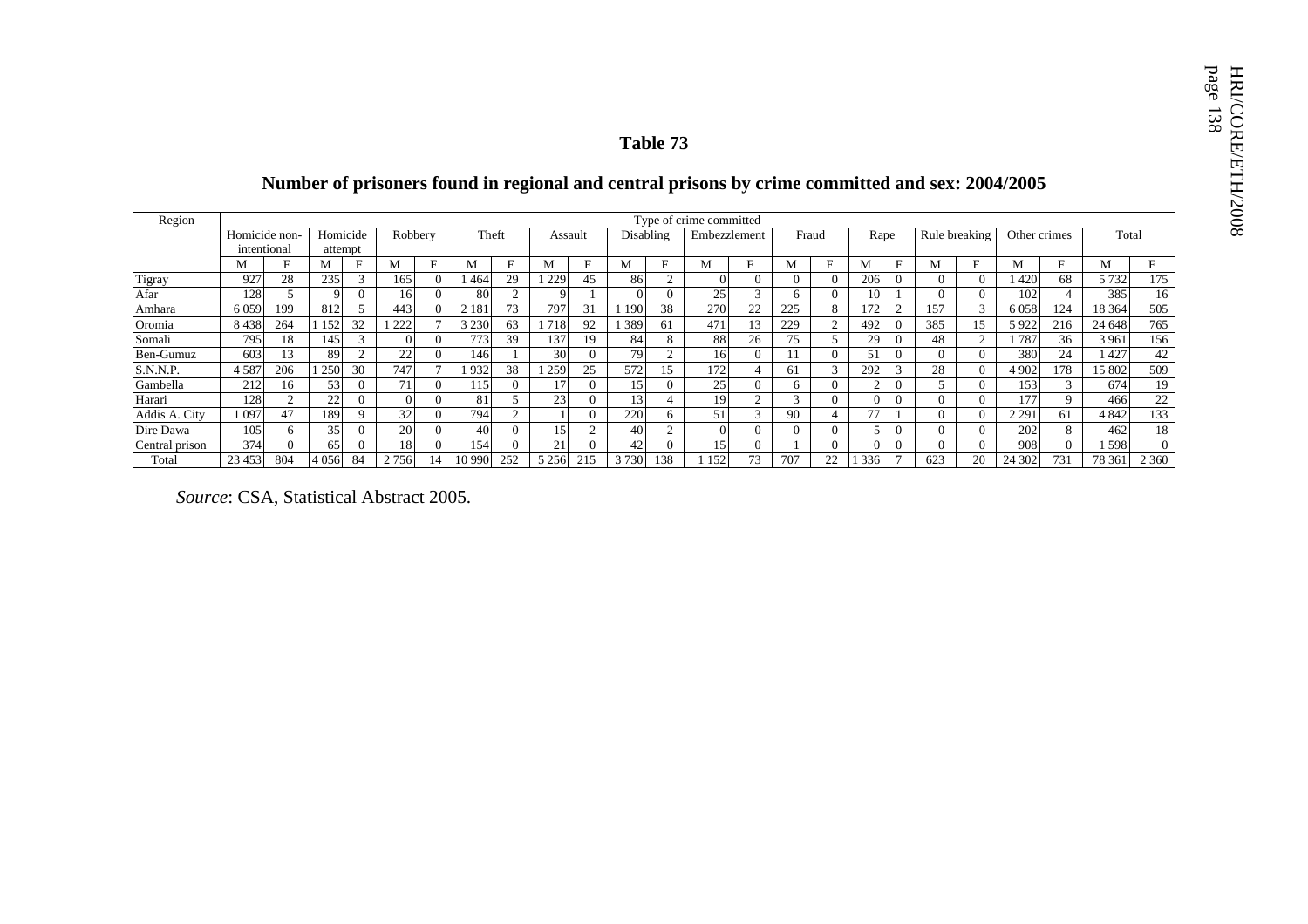| Region         |               |     |          |          |             |    |         |          |         |                |           |            | Type of crime committed |              |       |          |          |      |               |                     |              |               |          |          |
|----------------|---------------|-----|----------|----------|-------------|----|---------|----------|---------|----------------|-----------|------------|-------------------------|--------------|-------|----------|----------|------|---------------|---------------------|--------------|---------------|----------|----------|
|                | Homicide non- |     | Homicide |          | Robbery     |    | Theft   |          | Assault |                | Disabling |            |                         | Embezzlement | Fraud |          |          | Rape | Rule breaking |                     | Other crimes |               | Total    |          |
|                | intentional/  |     | attempt  |          |             |    |         |          |         |                |           |            |                         |              |       |          |          |      |               |                     |              |               |          |          |
|                | intentional   |     |          |          |             |    |         |          |         |                |           |            |                         |              |       |          |          |      |               |                     |              |               |          |          |
|                | M             |     | M        | Е        |             | Е  | M       | $\Gamma$ | M       |                | M         | E          | М                       | F            | м     |          |          | Е    | ΙVΙ           | Е                   | М            | E             | M        | F        |
| Tigray         | 075           | 34  | 207      |          | 197         |    | 422     | 42       | 1431    | 65             | 120       | $\sqrt{2}$ | 110                     |              | 34    |          | 216      |      | 247           |                     | 055          | 40            | 6 1 1 4  | 203      |
| Afar           | 128           |     |          | U        | 16          |    | 80      |          |         |                |           |            | 25                      | $\sim$       | h.    | $\Omega$ | 10       |      | $\Omega$      |                     | 102          |               | 385      | 16       |
| Amhara         | 6059          | 199 | 812      |          | 443         |    | 2 1 8 1 | 73       | 797     | 31             | 190       | 38         | 270                     | 22           | 225   | 8        |          |      | 157           |                     | 2612         | 28            | 14 918   | 409      |
| Oromia         | 8852          | 251 | .042     | 37       | 055         | 10 | 2864    | 55       | 640     | 64             | 186       | 33         | 407                     | 12           | 200   |          | 530      |      | 269           |                     | 5 5 7 5      | 180           | 23 620   | 655      |
| Somali         | 785           |     | 259      |          | $^{\prime}$ |    | 600     | 45       | 135     |                | 287       | 16         | 71                      | 10           | 73    |          | 38       |      | 64            |                     | 014          | $\Omega$      | 3 3 2 6  | 106      |
| Ben-Gumuz      | 603           | 13  | 89       | $\sim$   | 22          |    | 146     |          | 30      |                | 79        | ◠          | 16                      | $\Omega$     |       | $\Omega$ | 51       |      | $\Omega$      |                     | 279          | $\mathcal{R}$ | 326      | 21       |
| S.N.N.P.       | 4788          | 164 | 552      | 47       | 479         |    | 730     | 30       | 551     | 20             | 742       | 31         | 136                     |              | 60    |          | 372      |      | 24            |                     | 3852         | 144           | 14 2 8 6 | 459      |
| Gambella       | 218           | 13  | 22       | $\Omega$ | 63          |    | 57      | $\Omega$ | 19      | 0              | 10        | v          | h                       | 0            |       | $\Omega$ | $\Omega$ |      | $\Omega$      |                     | 96           | $\Omega$      | 495      | 13       |
| Harari         | 135           | 4   | 14       | $\Omega$ | $\Omega$    |    | 82      | 4        | 21      | $\overline{ }$ | 18        |            | 21                      |              |       | $\Omega$ | $\Omega$ |      | $\Omega$      |                     | 157          | 25            | 450      | 38       |
| Addis A. City  | .097          | 47  | 189      |          | 32          |    | 794     |          |         |                | 220       | n.         | 51                      | $\sim$       | 90    |          | 771      |      | $\Omega$      |                     | 1017         | 69            | 3568     | 141      |
| Dire Dawa      | 135           |     | 40       | $\sim$   | 10          |    | 77      | 8        | 40      | ⌒              | 24        |            | 0                       | 0            | 0     | $\Omega$ |          |      | 0             |                     | 132          | $\Omega$      | 459      | 26       |
| Central prison | 374           | 0   | 65       |          | 18          |    | 154     |          | 21      |                | 42        |            | 15                      |              |       | $\Omega$ | 85       |      | 0             |                     | 334          | $\Omega$      | 2 1 0 9  | $\Omega$ |
| Total          | 24 24 9       | 741 | 4 3 0 0  | 106      | 2 3 3 5     | 19 | 10 187  | 262      | 4 6 9 5 | 204            | 3918      | 130        | 128                     | 63           | 706   | 28       | 552      |      | 761           | $\mathcal{L}$<br>23 | 17 225       | 502           | 71 056   | 2087     |

# **Number of prisoners found in regional and central prisons by crime committed and sex: 2005/2006**

*Source*: CSA, Statistical Abstract 2006.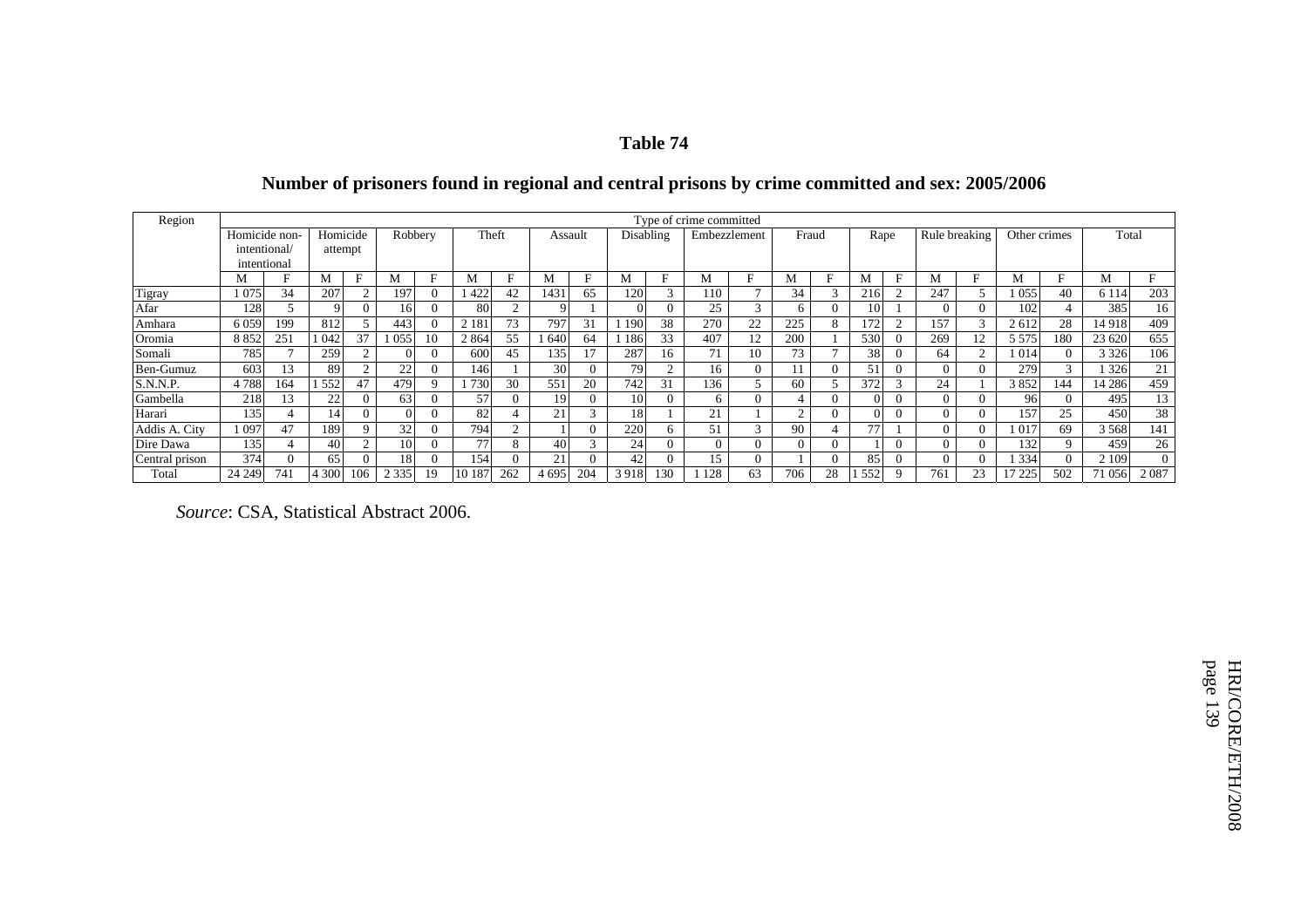| Region          |                             |              |            |     |          |         |     |         |        |            |              | Type of crime committed |          |       |          |      |                |               |    |              |          |         |      |
|-----------------|-----------------------------|--------------|------------|-----|----------|---------|-----|---------|--------|------------|--------------|-------------------------|----------|-------|----------|------|----------------|---------------|----|--------------|----------|---------|------|
|                 | Intentional/                |              | Homicide - |     | Robbery  | Theft   |     | Assault |        | Disabling  |              | Embezzlement            |          | Fraud |          | Rape |                | Rule breaking |    | Other crimes |          | Total   |      |
|                 | non-intentional<br>homicide |              | attempted  |     |          |         |     |         |        |            |              |                         |          |       |          |      |                |               |    |              |          |         |      |
|                 | м                           |              | м          | F   | M        | M       |     | M       |        | м          | F            | ΙVΙ                     | Е        | м     |          | M    |                | М             |    | М            |          | м       |      |
| Tigray          | 995                         | 32           | 266        |     | 207      | 755     | 37  | 801     | ⇁      | 74         | 9            | $\Omega$                | 0        |       | 0        | 361  | $\overline{ }$ | $\Box$        |    | 2 1 5 9      | 79       | 7718    | 233  |
| Afar            | 64                          | $\sim$       | 8          | 0   | $\Omega$ | 39      |     | 10      |        |            | $\Omega$     | 17                      | 0        |       | 0        |      |                |               |    | 47           |          | 208     | 4    |
| Amhara          | 6 1 4 3                     | 72           | 861        |     | 410      | 2 2 2 6 | 49  | 890     | 26     | 196        | 40           | 210                     | Q        | 163   |          | 106  |                | 55            |    | 3 3 7 7      | 99       | 15 637  | 410  |
| Oromia          | 9 2 3 5                     | 295          | 139        | 36  | 156      | 3495    | 61  | 482     | 63     | <b>121</b> | 37           | 269                     | 8        | 159   | 0        | 494  |                | 599           | 43 | 7460         | 240      | 26 609  | 789  |
| Somali          | 536                         | $\Omega$     | 194        |     | $\Omega$ | 678     | 43  | 235     | 37     | 149        | 8            | 101                     | 16       | 106   | Q        | 52   | $\mathbf{U}$   | 97            |    | 568          | $\Omega$ | 3 7 1 6 | 124  |
| Ben-Gumuz       | 683                         | 10           | 105        |     | 69       | 212     | 8   |         |        | 80         |              | 18                      | 0        |       | 0        | 45ء  |                | 0             |    | 350          | 16       | 678     | 44   |
| S.N.N.P.        | 3 9 4 4                     | 182          | 401        | 53  | 569      | 2498    | 40  | 708     | 29     | 842        | 54           | 158                     |          | 131   |          | 253  |                | 87            |    | 4 7 3 7      | 207      | 15 3 28 | 597  |
| Gambella        | 126                         | 8            | 12         | 0   | 13       | 91      |     |         | 0      | 14         | $\theta$     |                         | $^{(1)}$ |       | $\Omega$ |      |                | $\Omega$      |    | 12           |          | 295     | 10   |
| Harari          | 121                         | <sub>0</sub> | 10         |     |          | 80      |     |         |        | 391        | <sub>6</sub> |                         | $\sim$   | 31    |          |      | $\mathbf{U}$   | 0.            |    | 148          |          | 437     | 34   |
| Federal prisons | 435                         | 42           | 217        |     | 47       | 941     | 32  | 29      | $\sim$ | 186        | 14           | 132                     | $\perp$  | 62    |          | l 14 |                | 0.            |    | 2999         | 90       | 6 1 6 2 | 204  |
| adm.            |                             |              |            |     |          |         |     |         |        |            |              |                         |          |       |          |      |                |               |    |              |          |         |      |
| Total           | 23 28 2                     | 750          | 4 2 1 3    | 118 | 2474     | 12015   | 280 | 5 1 7 5 | 228    | 3 8 0 9    | 175          | 921                     | 53       | 666   | 16       | 1527 | -              | 849           | 67 | 22 857       | 740      | 77 788  | 2449 |

# Table 75<br>Number of prisoners found in federal and regional prisons by crime committed and sex: 2006/2007<br>

*Source*: CSA, Statistical Abstract 2007.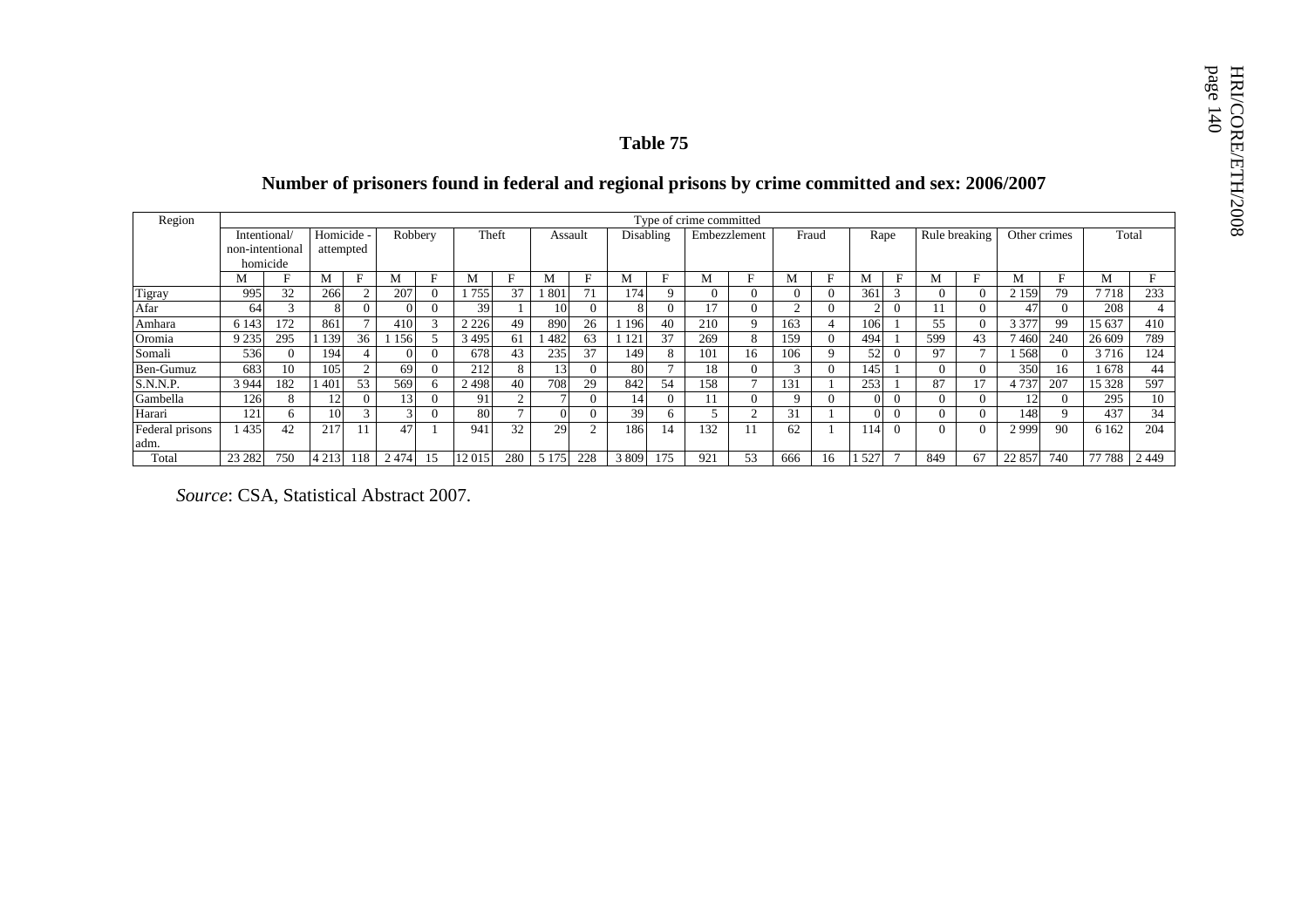## **Number of prosecutors and judges**

6. The tables below provide six-year data for the number of prosecutors and judges found per 100,000 persons throughout the country disaggregated by sex and main population groups. At national level the number of prosecutors and judges serving 100,000 persons keeps increasing during the last six years.

## **Table 76**

| Region              |          | 2001/2002 |          |      | 2002/2003 |       |      | 2003/2004      |       |
|---------------------|----------|-----------|----------|------|-----------|-------|------|----------------|-------|
|                     | Male     | Female    | Total    | Male | Female    | Total | Male | Female         | Total |
| <b>Tigray</b>       | 3.4      | 1.0       | 4.4      | 3.5  | 1.07      | 4.6   | 3.64 | 1.06           | 4.7   |
| Afar                | 2.0      | .4        | 2.5      | 2.1  | 0.46      | 2.6   | 2.18 | 0.37           | 2.5   |
| Amhara              | 2.3      | .6        | 2.9      | 2.37 | 0.7       | 3.1   | 2.67 | 0.95           | 3.63  |
| Oromia              | 1.3      | .07       | 1.37     | 1.7  | 0.17      | 1.9   | 1.78 | 0.17           | 1.95  |
| Somali              | 2.2      | .05       | 2.3      | 3.47 | 0.025     | 3.49  | 3.67 | 0.024          | 3.69  |
| Ben-Gumuz           | .7       | $\Omega$  | .7       | 0.68 | $\Omega$  | 0.68  | 7.23 | 2.35           | 9.5   |
| S.N.N.P.            | $\Omega$ | $\theta$  | $\Omega$ | 1.44 | 0.13      | 1.57  | 1.25 | 0.28           | 1.54  |
| Gambella            | 5.4      | $\Omega$  | 5.4      | 5.26 | $\Omega$  | 5.26  | 5.55 | $\overline{0}$ | 5.55  |
| Harari              | 10.4     | 1.74      | 12.2     | 10.1 | 1.68      | 11.79 | 9.7  | 1.62           | 11.35 |
| Addis Ababa         |          |           | ۰        | 0.77 | 0.14      | 0.9   | 0.71 | 0.25           | 0.96  |
| Dire Dawa           | .8       | $\Omega$  | .8       | 0.8  | $\Omega$  | 0.8   |      |                |       |
| Anti-corruption     | 0.46     | $\Omega$  | 0.4      | 0.77 | $\Omega$  | 0.77  | 0.44 | 0.06           | 0.5   |
| prosecution         |          |           |          |      |           |       |      |                |       |
| Special prosecution | ۰        |           | -        | ۰    | -         |       |      | ۰              |       |
| Federal prosecution | 4.18     | 0.8       | 4.98     | 4.63 | 0.9       | 5.54  | 4.4  | 0.85           | 5.25  |
| Total               | 1.60     | 0.30      | 2.00     | 2.28 | 0.39      | 2.67  | 2.37 | 0.5            | 2.88  |

## **Number of prosecutors (per 100,000 persons) serving at federal and regional levels by sex: 2001/2002-2003/2004**

 *Source: CSA, Statistical Abstract 2004*.

## **Table 77**

## **Number of prosecutors (per 100,000 persons) serving at federal and regional levels by sex: 2004/2005-2006/2007**

| Region          |      | 2004/2005* |       |      | 2005/2006 |       |      | 2006/2007 |       |
|-----------------|------|------------|-------|------|-----------|-------|------|-----------|-------|
|                 | Male | Female     | Total | Male | Female    | Total | Male | Female    | Total |
| Tigray          | 3.69 | 1.136      | 4.83  | 3.76 | 1.03      | 4.79  | 3.6  |           | 4.6   |
| Afar            | 2.13 | 0.36       | 2.5   | 0.21 | $\Omega$  | 0.21  | 0.2  | $\Omega$  | 0.2   |
| Amhara          | 2.6  | 0.94       | 3.55  | 2.9  | 0.95      | 3.85  | 3.2  | 0.59      | 3.79  |
| Oromia          | 2.2  | 0.27       | 2.478 | 2.29 | 0.38      | 2.68  | 2.15 | 0.3       | 2.46  |
| Somali          | 3.6  | 0.02       | 3.62  | 3.95 | 0.02      | 3.97  | 8.1  | 0.13      | 8.2   |
| Ben-Gumuz       | 5.7  | 2.13       | 7.86  | 8.64 | 2.56      | 11.2  | 7.8  | 2.5       | 10.3  |
| S.N.N.P.        | 1.57 | 0.0069     | 1.58  | 2.4  | 0.3       | 2.71  | 2.2  | 0.3       | 2.6   |
| Gambella        | 1.35 | $\Omega$   | 1.35  | 8.9  | 0.4       | 9.31  | 14.2 | 0.4       | 14.6  |
| Harari          | 8.9  | 1.57       | 10.52 | 8.16 | 3.06      | 11.2  | 12.3 | 2.4       | 14.7  |
| Addis Ababa     | 0.69 | 0.24       | 0.93  | 0.43 | 0.23      | 0.67  | 0.49 | 0.2       | 0.7   |
| Dire Dawa       | 1.3  | $\Omega$   | 1.3   | 1.25 | $\Omega$  | 1.25  | 1.2  | $\Omega$  | 1.2   |
| Anti-corruption | 0.51 | 0.09       | 0.6   | 0.47 | 0.05      | 0.53  | 0.46 | 0.02      | 0.48  |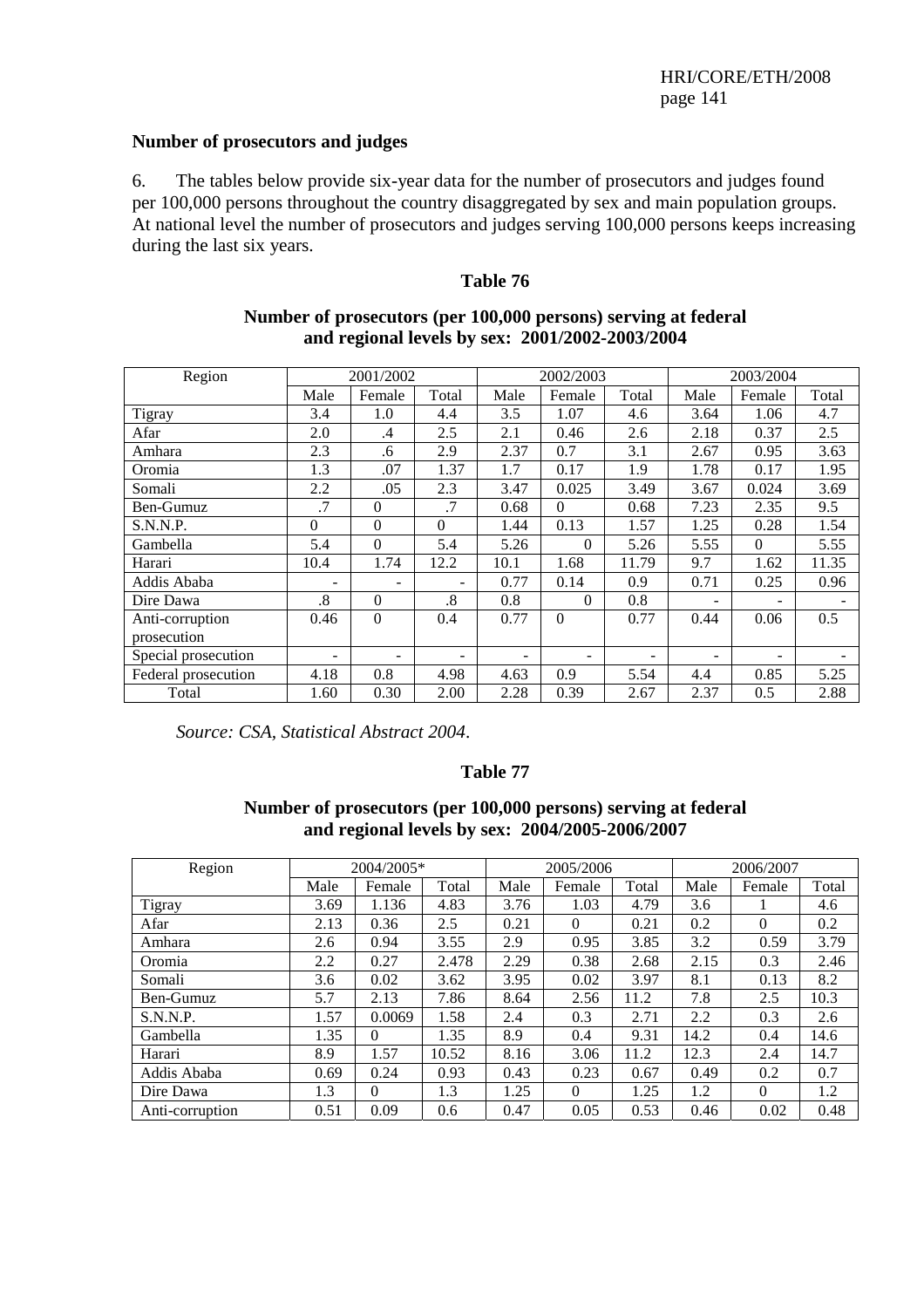## HRI/CORE/ETH/2008 page 142

| Region              | 2004/2005* |        |       |           | 2005/2006 |       | 2006/2007 |        |       |
|---------------------|------------|--------|-------|-----------|-----------|-------|-----------|--------|-------|
|                     | Male       | Female | Total | Male      | Female    | Total | Male      | Female | Total |
| prosecution         |            |        |       |           |           |       |           |        |       |
| Special prosecution | NA         | NA     | NA    | <b>NA</b> | <b>NA</b> | NA    | NA        | NA     | NA    |
| Federal prosecution | 4.34       | 0.79   | 5.13  | 4.18      |           | 5.19  | 4.46      | 1.15   | 5.61  |
| Total               | 2.53       | 0.47   | 3.01  | 2.83      | 0.59      | 3.42  | 3.11      | 0.47   | 3.59  |

*Source: CSA, Statistical Abstract 2007*.

 \* The number of prosecutors of 2004/2005 for Afar and Addis Ababa regions refers to that of 2003/04.

## **Table 78**

## **Number of judges (per 100,000 persons) serving at federal and regional courts by sex and region: 2001/2002-2003/2004**

| Region         |       | 2001/2002 |       |       | 2002/2003 |       |      | 2003/2004 |       |
|----------------|-------|-----------|-------|-------|-----------|-------|------|-----------|-------|
|                | Male  | Female    | Total | Male  | Female    | Total | Male | Female    | Total |
| Tigray         | 4.4   | 0.8       | 5.3   | 3.96  | 0.74      | 4.7   | 3.64 | 0.63      | 4.27  |
| Afar           | 2.2   | 0.4       | 2.7   | 3.45  | 0.53      | 3.99  | 3.38 | 0.6       | 3.9   |
| Amhara         | 1.9   | 0.38      | 2.3   | 2.64  | 0.81      | 3.45  | 2.7  | 1.04      | 3.78  |
| Oromia         | 1.68  | 0.09      | 1.78  | 2.25  | 0.24      | 2.49  | 2.6  | 0.18      | 2.84  |
| Somali         | 2.66  | 0.05      | 2.7   | 3.07  | 0.04      | 3.12  | 3.79 | 0.14      | 3.9   |
| Ben-Gumuz      | 8.49  | 0.8       | 9.3   | 8.27  | 2.9       | 11.2  | 7.2  | 2.6       | 9.9   |
| S.N.N.P.       | 2.04  | 0.04      | 2.09  | 2.18  | 0.05      | 2.24  | 2.1  | 0.07      | 2.19  |
| Gambella       | 13.96 | 0.45      | 14.4  | 11.8  | 0.43      | 12.2  | 15.8 | 0.42      | 16.23 |
| Harari         | 9.8   | 0.58      | 10.46 | 10.67 | 0.5       | 11.23 | 11.8 | 1.08      | 12.97 |
| Addis Ababa    | 0.79  | 0.03      | 0.83  | 0.95  | 0.11      | 1.06  | 0.9  | 0.141     | 1.06  |
| Dire Dawa      | 0.5   | 0.29      | 0.87  | 0.56  | 0.28      | 0.84  | 0.5  | 0.2       | 0.8   |
| Federal courts | 2.14  | 0.63      | 2.77  | 4.86  | 1.65      | 6.52  | 4.5  | 1.88      | 6.39  |
| Total          | 2.22  | 0.24      | 2.46  | 2.77  | 0.46      | 3.23  | 2.93 | 0.52      | 3.45  |

 *Source: CSA, Statistical Abstract 2004*.

## **Table 79**

## **Number of judges (per 100,000 persons) serving at federal and regional level courts by sex and region: 2004/2005-2006/2007**

| Region      | 2004/2005 |          |       |       | 2005/2006 |       |      | 2007/2008 |       |
|-------------|-----------|----------|-------|-------|-----------|-------|------|-----------|-------|
|             | Male      | Female   | Total | Male  | Female    | Total | Male | Female    | Total |
| Tigray      | 3.7       | 0.7      | 4.4   | 3.69  | 0.7       | 4.4   | 3.6  | 0.69      | 4.3   |
| Afar        | 3.3       | 0.5      | 3.8   | 3.09  | 0.57      | 3.67  | 3.03 | 0.56      | 3.59  |
| Amhara      | 2.4       | 0.9      | 3.4   | 2.89  | 0.89      | 3.79  | 2.9  | 0.9       | 3.8   |
| Oromia      | 2.7       | 0.17     | 2.8   | 2.98  | 0.2       | 3.18  | 3.04 | 0.2       | 3.25  |
| Somali      | 3.9       | 0.14     | 4.1   | 3.85  | 0.14      | 3.99  | 3.75 | 0.13      | 3.89  |
| Ben-Gumuz   | 7         | 2.6      | 9.6   | 7.68  | 2.56      | 10.2  | 7.5  | 2.5       | 10.0  |
| S.N.N.P.    | 2.6       | 0.1      | 2.7   | 2.5   | 0.13      | 2.64  | 2.44 | 0.12      | 2.57  |
| Gambella    | 2.7       | 0.09     | 2.8   | 16.19 | 0.4       | 16.59 | 15.8 | 1.18      | 16.9  |
| Harari      | 10.5      | 1.05     | 11.5  | 10.2  | 1.02      | 11.22 | 7.38 | 1.97      | 9.3   |
| Addis Ababa | 0.8       | 0.13     | 1.0   | 0.8   | 0.2       | 1.04  | 0.75 | 0.2       | 0.98  |
| Dire Dawa   | 1.8       | $\Omega$ | 1.8   | 1.75  | $\Omega$  | 1.75  | 1.69 | $\Omega$  | 1.69  |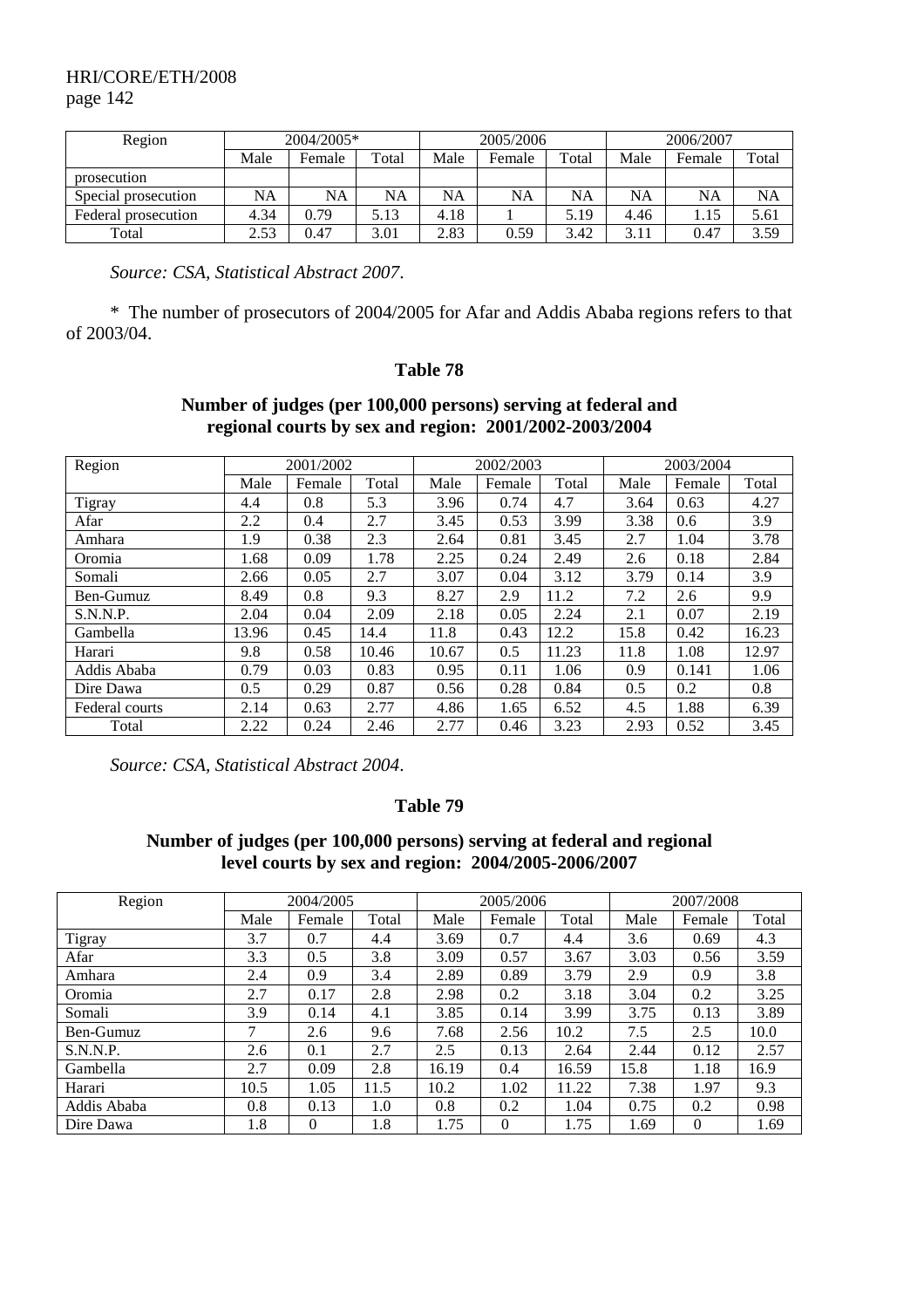## HRI/CORE/ETH/2008 page 143

| Region                       | 2004/2005 |        |       |      | 2005/2006 |       | 2007/2008 |        |       |  |
|------------------------------|-----------|--------|-------|------|-----------|-------|-----------|--------|-------|--|
|                              | Male      | Female | Total | Male | Female    | Total | Male      | Female | Total |  |
| Federal 1st Instance         | 0.88      | 0.51   | 1.4   | .03  | 0.5       | 1.54  | 1.09      | 0.51   | l.61  |  |
| Court                        |           |        |       |      |           |       |           |        |       |  |
| Federal High Court           | 0.91      | 0.27   | 1.19  | 0.86 | 0.29      | 1.15  | 0.92      | 0.28   | 1.21  |  |
| <b>Federal Supreme Court</b> | 0.3       | 0.15   | 0.45  | 0.32 | 0.11      | 0.44  | 0.46      | 0.08   | 0.54  |  |
| Total                        | 2.83      | 0.47   | 3.31  | 3.07 | 0.46      | 3.53  | 3.06      | 0.46   | 3.53  |  |

 *Source: CSA, Statistical Abstract 2007*.

## **Incidence of death in custody**

### **Table 80**

## **Incidence of death in custody**

| Region      | 2000/03 |   | 2003/04    |   |    | 2004/05 |                          | 2005/06 | 2006/07 |   | 2007/08 |             | Total     |   |
|-------------|---------|---|------------|---|----|---------|--------------------------|---------|---------|---|---------|-------------|-----------|---|
|             |         |   |            |   |    |         |                          |         |         |   |         | (half year) | (2002/07) |   |
|             | М       | F | M          | E | M  | F       | M                        | F       | М       | F | M       | F<br>л.     | М         | F |
| Tigray      | -       | - | 27<br>ا کے | - | 24 |         | 20                       |         | 27      |   | -       |             | 98        |   |
| Afar        | -       | - | -          | - |    | 0       | 0                        | 0       | 0       | v | 0       | $\theta$    |           |   |
| Amhara      | -       | - | -          | - | -  | -       | ۰                        | -       | -       | - | 33      |             | -         |   |
| <b>SNNP</b> |         |   | -          |   |    | -       | $\overline{\phantom{0}}$ | -       | -       | - | ⌒<br>∠  | ി<br>∠      |           |   |
| Gambela     |         |   | -          |   | -  | -       | -                        |         | -       | - | -       | -           | 27        |   |
| Harari      | 4       |   | ◠          | - |    | -       | 3                        | -       |         | - | -       | -           | 18        |   |

 *Source: Regional Prison Administration, April 2008*.

7. The data was gathered from different detention centres throughout the country and still information from some Regions is lacking. Moreover, except for Tigray and Harari regions, data is not available on a yearly basis.

## **Average backlog of cases per judge at different levels of the judicial system**

## **Table 81**

## **Backlog of cases at federal courts for 1997 to 2008**

| .`ourts                      | Number of cases | Cases disposed | Congestion | Backlog |
|------------------------------|-----------------|----------------|------------|---------|
| <b>Federal Supreme Court</b> | 36 473          | 34 193         |            | 0.07    |
| Federal High Court           | 67 764          | 59 053         |            | 0.15    |
| <b>First Instance Court</b>  | 354 125         | 304 866        | 1.16       | 0.16    |

 *Source: Federal Courts, March 2008*.

- Number of cases refers to cases transferred from previous years, new cases opened, and cases reopened
- Congestion refers to the ratio of cases before courts to that of cases disposed
- Backlog refers to the ratio of cases undecided for each case disposed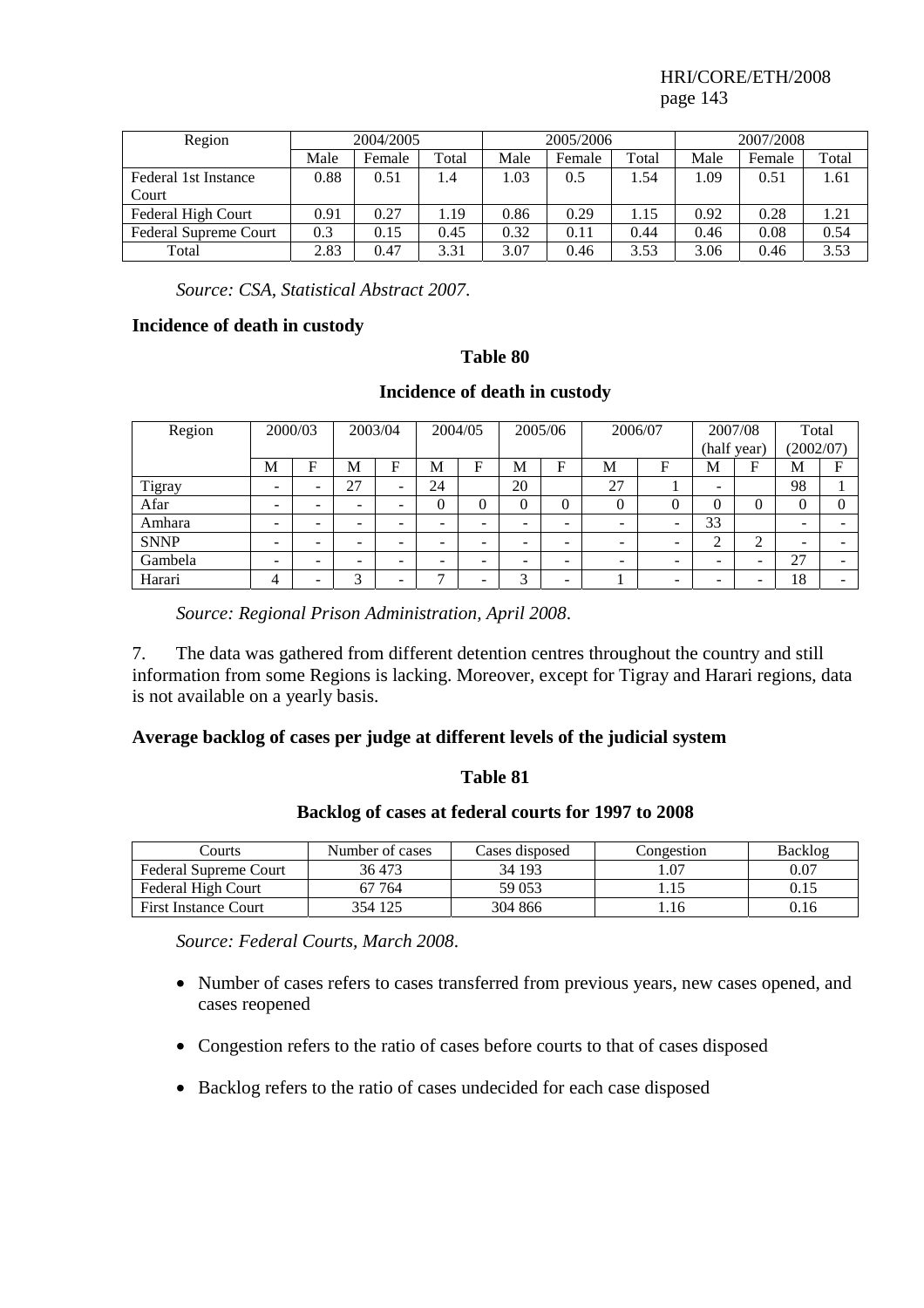## **Backlog of cases at regional courts**

| Regional      | 2002/03                  |          | 2003/04                  |                          | 2004/05                  |                          | 2005/06                  |                          | 2006/07                  |                          |
|---------------|--------------------------|----------|--------------------------|--------------------------|--------------------------|--------------------------|--------------------------|--------------------------|--------------------------|--------------------------|
| <b>States</b> | Congestion               | Backlog  | Congestion               | Backlog                  | Congestion               | Backlog                  | Congestion               | Backlog                  | Congestion               | Backlog                  |
| Amhara        | 1.32                     | 0.32     | 1.23                     | 1.23                     | 1.11                     | 0.11                     | 1.13                     | 0.13                     | 1.10                     | 0.10                     |
| Afar*         | 1.12                     | 0.12     | 1.12                     | 0.12                     | 1.12                     | 0.12                     | 1.12                     | 0.12                     | 1.12                     | 0.12                     |
| Ben-          | 1.79                     | 0.79     | 1.54                     | 0.54                     | 1.53                     | 0.53                     | 1.53                     | 0.53                     | 1.05                     | 0.05                     |
| Gumuz**       |                          |          |                          |                          |                          |                          |                          |                          |                          |                          |
| Gambela       | ۰                        | <b>-</b> | $\overline{\phantom{a}}$ | ٠                        | -                        | $\overline{\phantom{a}}$ | $\overline{\phantom{a}}$ | $\overline{\phantom{a}}$ | 1.36                     | 0.36                     |
| Harari***     |                          |          | $\overline{\phantom{0}}$ |                          |                          |                          | $\overline{\phantom{0}}$ | -                        |                          | $\overline{\phantom{a}}$ |
| Oromia        | 1.45                     | 1.45     | 1.23                     | 0.23                     | 1.20                     | 0.20                     | 1.28                     | 0.28                     | 1.26                     | 0.26                     |
| <b>SNNPR</b>  | $\overline{\phantom{a}}$ |          | $\overline{\phantom{0}}$ |                          |                          |                          | $\overline{\phantom{a}}$ | $\overline{\phantom{a}}$ | 1.28                     | 0.28                     |
| Somali        | ۰                        | <b>-</b> | $\overline{\phantom{a}}$ | $\overline{\phantom{a}}$ | $\overline{\phantom{0}}$ | $\overline{\phantom{a}}$ | $\overline{\phantom{a}}$ | $\overline{\phantom{a}}$ | $\overline{\phantom{a}}$ | $\overline{\phantom{a}}$ |
| Tigray        | ۰                        | <b>-</b> | $\overline{\phantom{a}}$ | $\overline{\phantom{a}}$ | -                        | $\overline{\phantom{a}}$ | $\overline{\phantom{a}}$ | $\overline{\phantom{a}}$ | 1.08                     | 0.08                     |

*Source: Regional Supreme Courts, April 2008*.

 *\* The data represent for the last ten years and indicate the situation in the Region's Supreme Court. In this region, customary laws are widespread and only few cases are brought to ordinary courts.* 

 *\*\* The data represent that of the Supreme Court of the Region.* 

*\*\*\* Presently the ratio of judge to cases in the Region is one-to-10, 555.* 

## **Public expenditure for justice and security**

8. The budget allocated for justice and public order by the Federal Government goes to government organs functioning in the justice and security sector including ministry of justice, federal courts found at every level, federal police commission, federal prison administration, justice and legal research institution, security immigration and refugee affairs authority and others.

## **Table 83**

## **Share of public expenditure on police/security and judiciary**

| Fiscal year | Federal government budget | Expenditure for justice and public security | Share in percentage |
|-------------|---------------------------|---------------------------------------------|---------------------|
| 2001/2002   | 15 012 950 900            | 231 636 800                                 | $1.54$ per cent     |
| 2002/2003   | 17 241 600 000            | 248 146,700                                 | 1.44 per cent       |
| 2003/2004   | 19 260 211 028            | 248 766 000                                 | $1.29$ per cent     |
| 2004/2005   | 22 070 039 690            | 367 453 600                                 | $1.66$ per cent     |
| 2005/2006   | 30 043 634 044            | 387 471 300                                 | $1.289$ per cent    |
| 2006/2007   | 35 444 658 999            | 587 267 100                                 | $1.65$ per cent     |
| 2007/2008   | 43 947 669 337            | 773 083 800                                 | $1.76$ per cent     |

 *Source: HPR, May 2008*.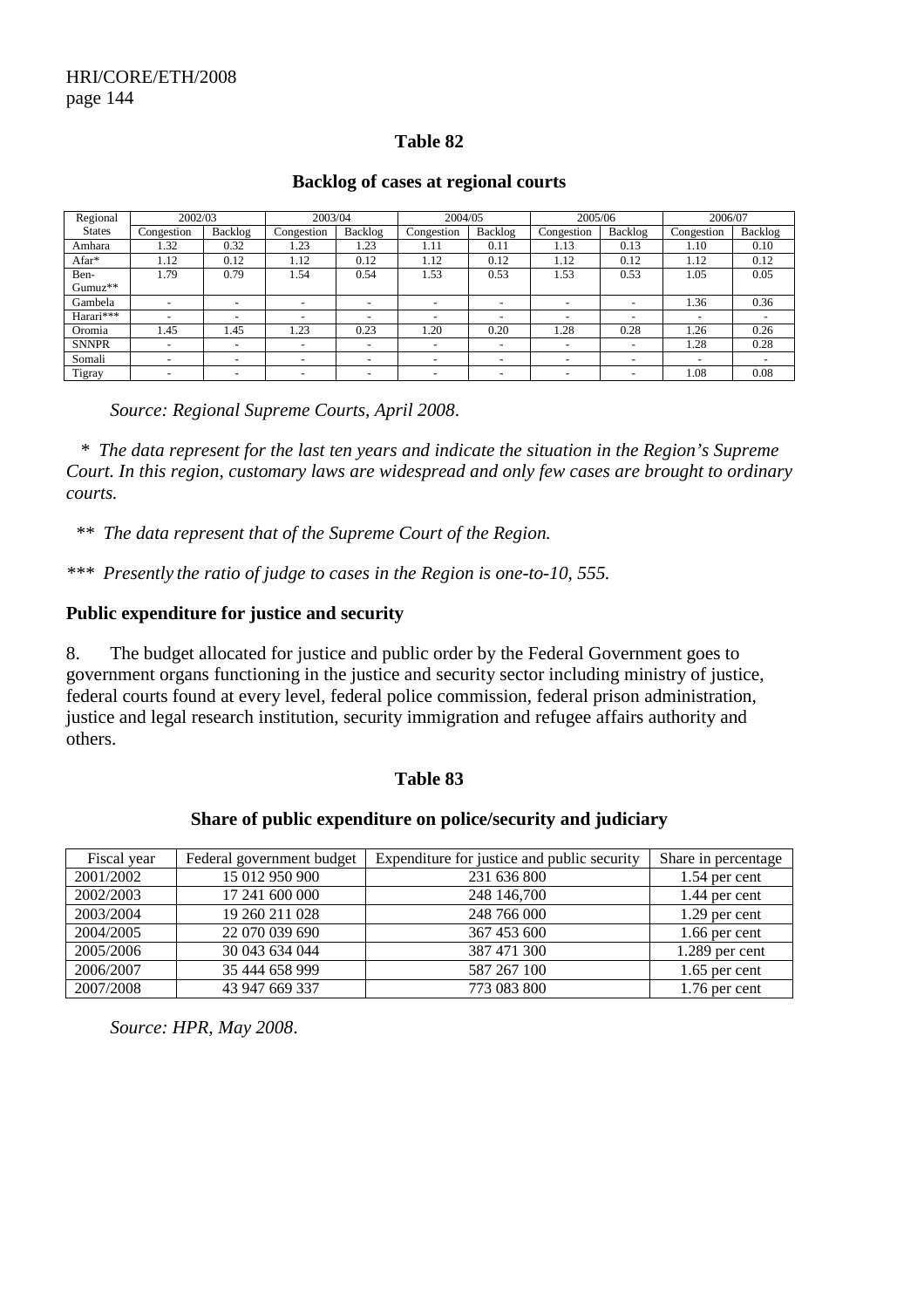#### **Annex 5**

# **Legal framework**

#### **1. International and regional human rights instruments ratified or acceded to by Ethiopia**

# **Table 84**

#### **Main international human rights conventions to which Ethiopia is a party**

| No.              | Name of the Instrument                                               | Party since   |
|------------------|----------------------------------------------------------------------|---------------|
| 1.               | International Covenant on Economic, Social and Cultural Rights       | 11 June 1993  |
|                  | (ICESCR), 1966                                                       |               |
| 2.               | International Covenant on Civil and Political Rights (ICCPR), 1966   | 11 June 1993  |
| 3.               | International Convention on the Elimination of All Forms of Racial   | 23 June 1976  |
|                  | Discrimination, (ICERD), 1965                                        |               |
| $\overline{4}$ . | Convention on the Elimination of All Forms of Discrimination against | 8 July 1980   |
|                  | Women (CEDAW), 1979                                                  |               |
| 5.               | Convention against Torture and Other Cruel, Inhuman or Degrading     | 14 March 1994 |
|                  | Treatment or Punishment (CAT), 1984                                  |               |
| 6.               | Convention on the Rights of the Child (CRC), 1989                    | 14 May 1991   |

### **Table 85**

# **Other United Nations human rights and related conventions**

| No. | Name of the Instrument                                                       | Party since  |
|-----|------------------------------------------------------------------------------|--------------|
| 1.  | Convention on the Prevention and Punishment of the Crime of                  | 1 July 1949  |
|     | Genocide, 1948                                                               |              |
| 2.  | Slavery Convention, 1926 as amended 1955                                     | 21 Jan. 1969 |
| 3.  | Convention for the Suppression of the Traffic in Persons and of the          | 10 Sep. 1981 |
|     | Exploitation of the Prostitution of Others, 1949                             |              |
| 4.  | Convention relating to the Status of Refugees, 1951, and its 1967 Protocol   | 10 Nov. 1969 |
| 5.  | United Nations Convention against Transnational Organized Crime, 2000,       | 23 July 2007 |
|     | and its Protocols against the smuggling of migrants by land, sea and air,    |              |
|     | and to prevent, suppress and punish trafficking in persons, especially women |              |
|     | and children                                                                 |              |

#### **Table 86**

# **Conventions of the International Labour Organization**

| No. | Name of the Instrument                                                | Party since  |
|-----|-----------------------------------------------------------------------|--------------|
|     | Weekly Rest (Industry) Convention, 1921 (No. 14)                      | 28 Jan. 1991 |
| 2.  | Forced or Compulsory Labour Convention, 1930 (No. 29)                 | 2 Sep. 2003  |
| 3.  | Freedom of Association and Protection of the Right to Organise        | 4 June 1963  |
|     | Convention, 1948 (No. 87)                                             |              |
| 4.  | Right to Organize and Collective Bargaining Convention, 1949 (No. 98) | 4 June 1963  |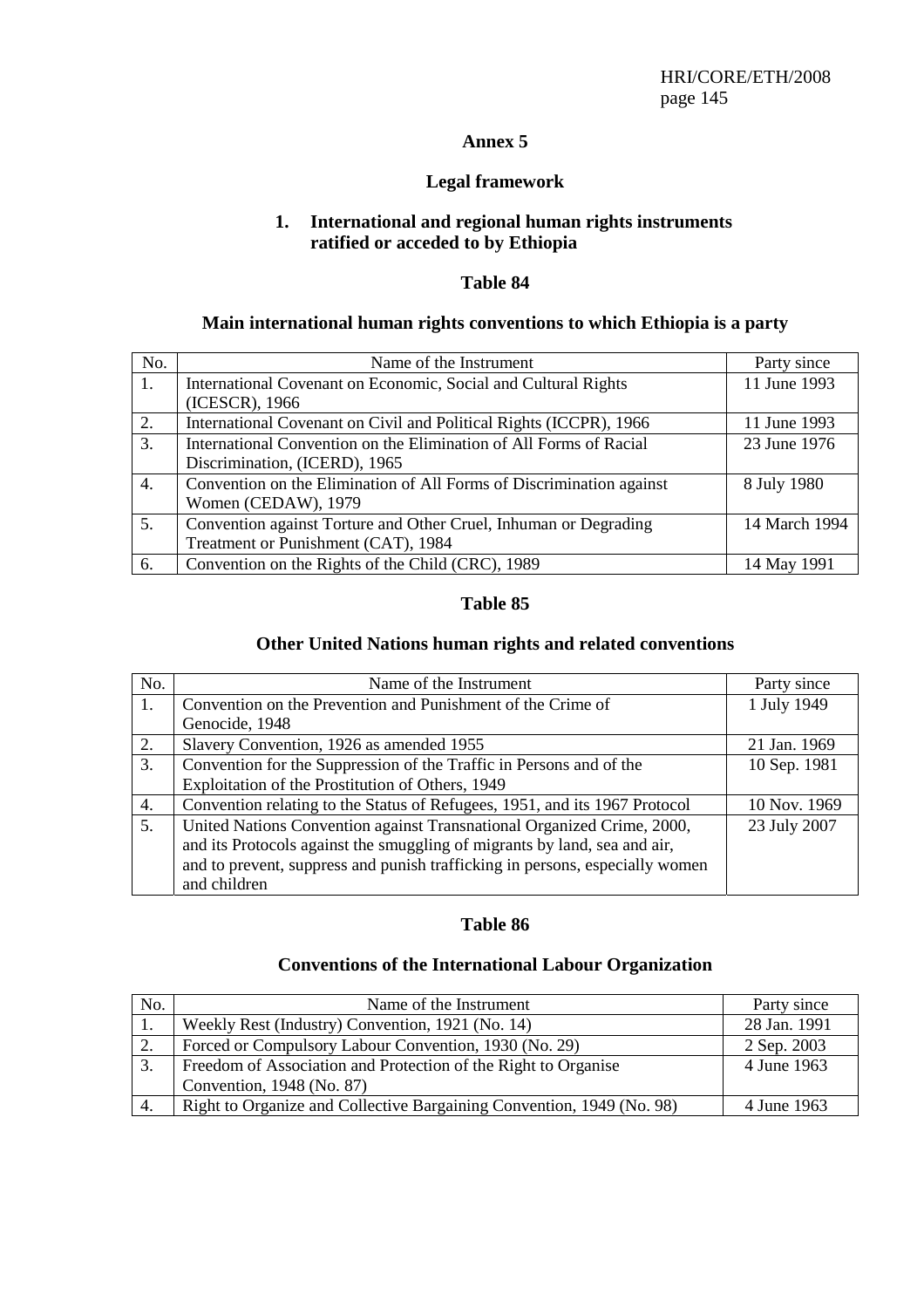# HRI/CORE/ETH/2008

# page 146

| No. | Name of the Instrument                                                | Party since   |
|-----|-----------------------------------------------------------------------|---------------|
| 5.  | Equal Remuneration Convention 1951 (No. 100)                          | 24 March 1999 |
| 6.  | Abolition of Forced Labour Convention, 1957 (No. 105)                 | 24 March 1999 |
| 7.  | Weekly Rest (Commerce and Offices) Convention, 1957 (No. 106)         | 28 Jan. 1991  |
| 8.  | Discrimination (Employment and Occupation) Convention, 1958 (No. 111) | 11 June 1966  |
| 9.  | Minimum Age Convention, 1973 (No. 138)                                | 27 May 1999   |
| 10. | Occupational Safety and Health Convention, 1981 (No. 155)             | 28 Jan. 1991  |
| 11. | Equal Opportunities and Equal Treatment for Men and Women Workers:    | 28 Jan. 1991  |
|     | Workers with Family Responsibilities Convention, 1981 (No. 156)       |               |
| 12. | Worst Forms of Child Labour Convention, 1999 (No. 182)                | 2 Sep. 2003   |

# **Table 87**

# **Geneva Conventions and other treaties on international humanitarian law**

| No.              | Name of the Instrument                                                       | Party since  |
|------------------|------------------------------------------------------------------------------|--------------|
| 1.               | Geneva Convention (I) for the Amelioration of the Condition of the Wounded   | 2 Oct. 1969  |
|                  | and Sick in Armed Forces in the Field, 1949                                  |              |
| 2.               | Geneva Convention (II) for the Amelioration of the Condition of Wounded,     | 2 Oct. 1969  |
|                  | Sick and Shipwrecked Members of Armed Forces at Sea, 1949                    |              |
| 3.               | Geneva Convention (III) relative to the Treatment of Prisoners               | 2 Oct. 1969  |
|                  | of War, 1949                                                                 |              |
| $\overline{4}$ . | Geneva Convention (IV) relative to the Protection of Civilian Persons        | 2 Oct. 1969  |
|                  | in Time of War, 1949                                                         |              |
| 5 <sub>1</sub>   | Protocol Additional to the Geneva Conventions of 12 August 1949, and         | 8 April 1994 |
|                  | relating to the Protection of Victims of International Armed Conflicts       |              |
|                  | (Protocol I)                                                                 |              |
| 6.               | Protocol Additional to the Geneva Conventions of 12 August 1949, and         | 8 April 1994 |
|                  | relating to the Protection of Victims of Non-International Armed Conflicts   |              |
|                  | (Protocol II), 1977                                                          |              |
| 7.               | Ottawa Convention on the Prohibition of the Use, Stockpiling, Production and | 17 Dec. 2004 |
|                  | Transfer of Anti-Personnel Mines and On Their Destruction, 1997              |              |

#### **Table 88**

# **Regional human rights conventions**

| No. | Name of the Instrument                                               | Party since  |
|-----|----------------------------------------------------------------------|--------------|
|     | The African Charter on Human and Peoples Rights, June 1981           | 15 June 1998 |
| 2.  | African Charter on the Rights and Welfare of the Child, 11 July 1990 | 2 Oct. 2002  |
| 3.  | OAU Convention Governing the Specific Aspects of Refugee Problems    | 15 Oct. 1973 |
|     | in Africa, 10 September 1969                                         |              |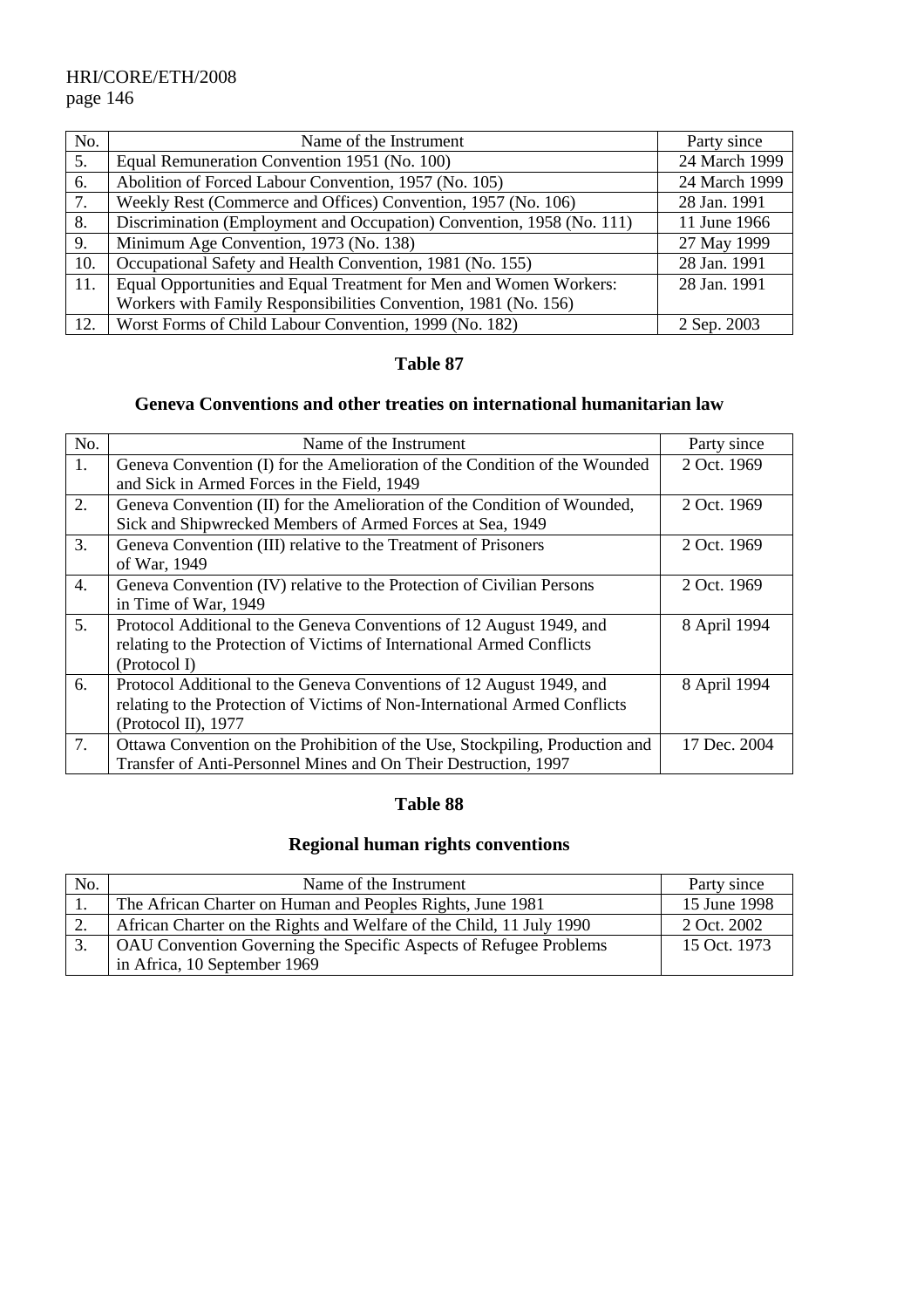# **2. The Constitution of the Federal Democratic Republic of Ethiopia**

#### **Selected articles of the Constitution**

#### **Preamble**

We, the Nations, Nationalities and Peoples of Ethiopia:

 Strongly committed, in full and free exercise of our right to self-determination, to building a political community founded on the rule of law and capable of ensuring a lasting peace, guaranteeing a democratic order, and advancing our economic and social development;

 Firmly convinced that the fulfillment of this objective requires full respect of individual and people's fundamental freedoms and rights, to live together on the basis of equality and without any sexual, religious or cultural discrimination;

 Further convinced that by continuing to live with our rich and proud cultural legacies in territories we have long inhabited, have, through continuous interaction on various levels and forms of life, built up common interest and have also contributed to the emergence of a common outlook;

 Fully cognizant that our common destiny can best be served by rectifying historically unjust relationships and by further promoting our shared interests;

 Convinced that to live as one economic community is necessary in order to create sustainable and mutually supportive conditions for ensuring respect for our rights and freedoms and for the collective promotion of our interests;

 Determined to consolidate, as a lasting legacy, the peace and the prospect of a democratic order, which our struggles and sacrifices have brought about;

 Have therefore adopted, on 8 December 1994 this constitution through representatives we have duly elected for this purpose as an instrument that binds us in a mutual commitment to fulfill the objectives and the principles set forth above.

# **Chapter One**

#### **GENERAL PROVISIONS**

#### **Article 1**

#### **Nomenclature of the State**

This Constitution establishes a Federal and Democratic State structure. Accordingly, the Ethiopian State shall be known as the Federal Democratic Republic of Ethiopia.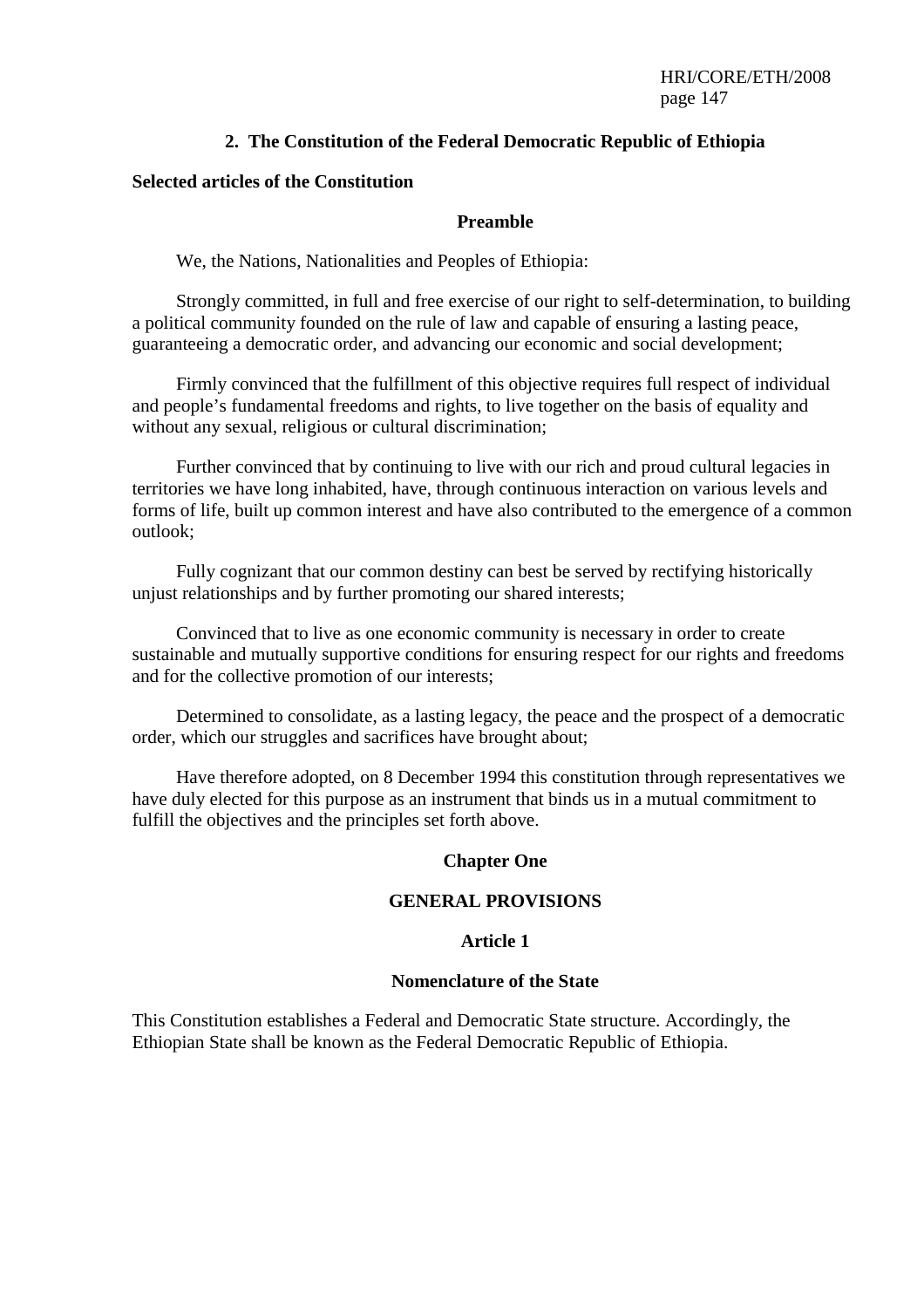#### **Languages**

1. All Ethiopian languages shall enjoy equal state recognition.

2. Amharic shall be the working language of the Federal Government.

3. Members of the Federation may by law determine their respective working languages.

#### **Article 6**

#### **Nationality**

1. Any person of either sex shall be an Ethiopian national where both or either parent is Ethiopian.

- 2. Foreign nationals may acquire Ethiopian nationality.
- 3. Particulars relating to nationality shall be determined by law.

#### **Article 7**

#### **Gender reference**

Provisions of this Constitution set out in the masculine gender shall also apply to the feminine gender.

# **Chapter Two**

# **FUNDAMENTAL PRINCIPLES OF THE CONSTITUTION**

#### **Article 8**

# **Sovereignty of the people**

1. All sovereign power resides in the nations, nationalities and peoples of Ethiopia.

2. This Constitution is an expression of their sovereignty.

3. Their sovereignty shall be expressed through their representatives elected in accordance with this Constitution and through their direct democratic participation.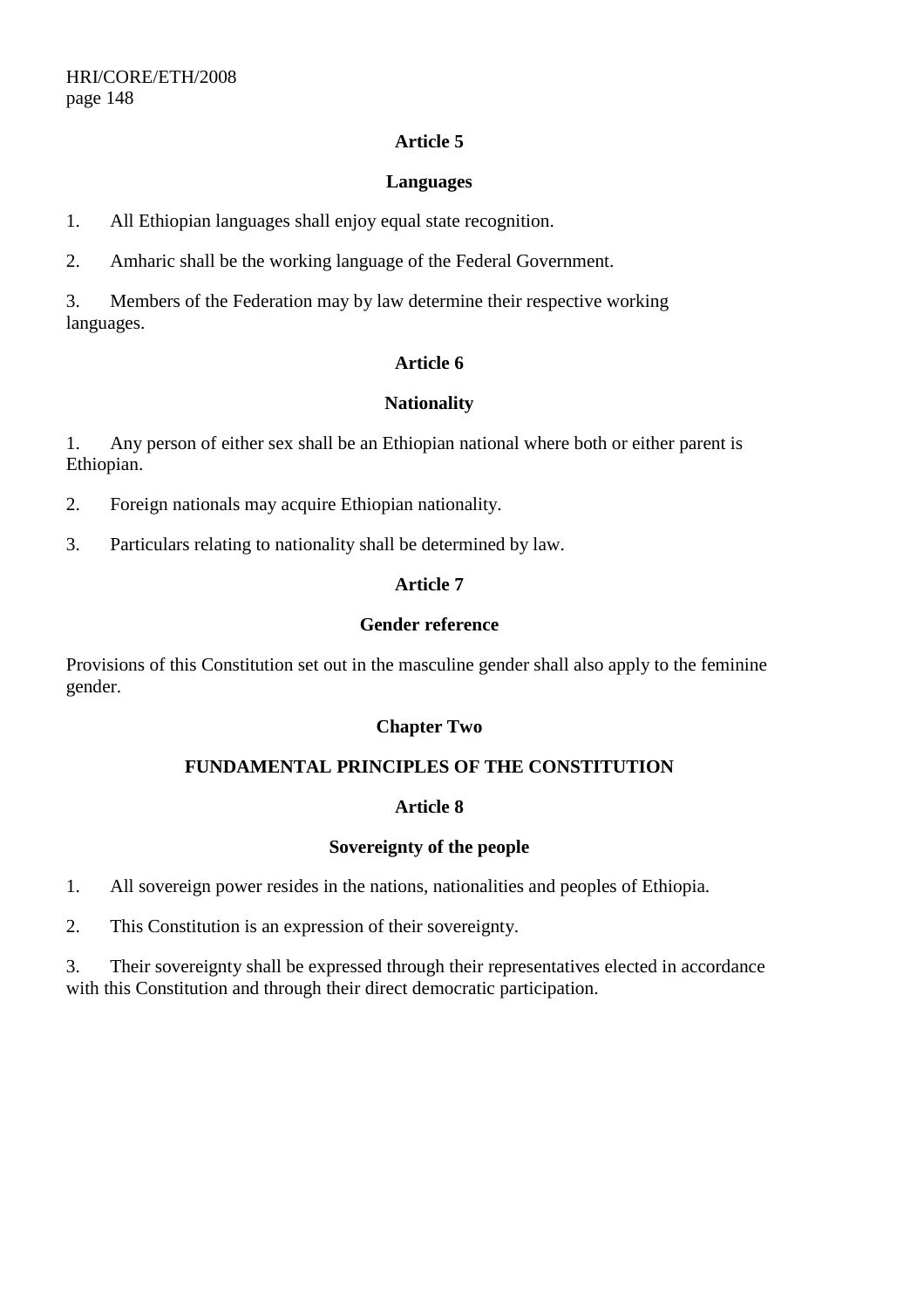#### **Supremacy of the Constitution**

1. The Constitution is the supreme law of the land. Any law, customary practice or a decision of an organ of state or a public official that contravenes this Constitution shall be of no effect.

2. All citizens, organs of state, political organizations, other associations as well as their officials have the duty to ensure observance of the Constitution and obey it.

3. It is prohibited to assume state power in any manner other than that provided under the Constitution.

4. All international agreements ratified by Ethiopia are an integral part of the law of the land.

#### **Article 10**

#### **Human and democratic rights**

1. Human rights and freedoms, emanating from the nature of mankind are inalienable and inviolable.

2. Human and democratic rights of citizens and peoples shall be respected.

# **Article 11**

#### **Separation of State and religion**

1. State and religion are separate.

2. There shall be no state religion.

3. The State shall not interfere in religious affairs and religion shall not interfere in state affairs.

# **Article 12**

# **Conduct and accountability of Government**

1. The conduct of affairs of government shall be transparent.

2. Any public official or an elected representative is accountable for any failure in official duties.

3. In case of loss of confidence, the people may recall an elected representative. The particulars of recall shall be determined by law.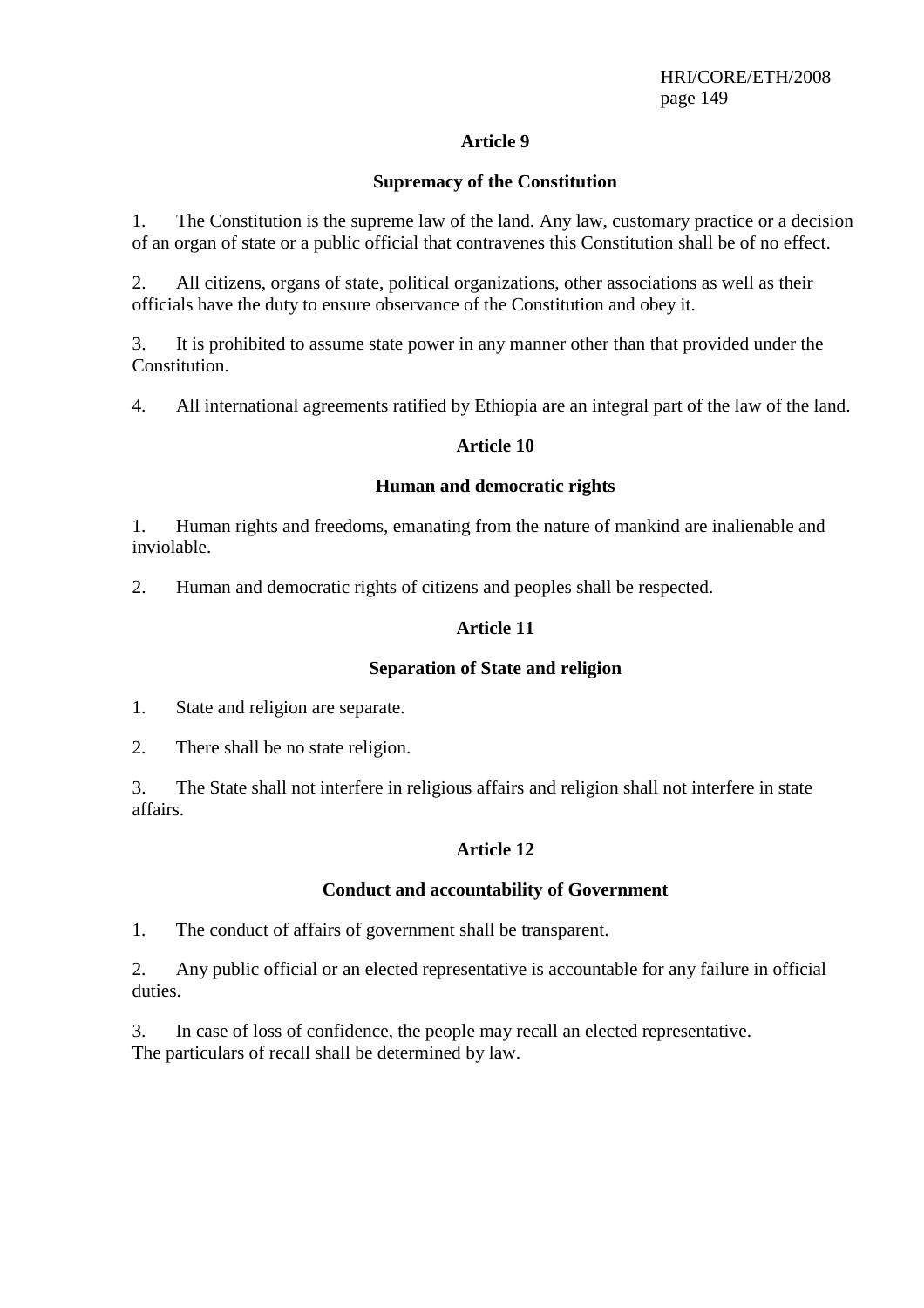#### **Chapter Three**

# **FUNDAMENTAL RIGHTS AND FREEDOMS**

#### **Article 13**

#### **Scope of application and interpretation**

1. All federal and State legislative, executive and judicial organs at all levels shall have the responsibility and duty to respect and enforce the provisions of this Chapter.

2. The fundamental rights and freedoms specified in this Chapter shall be interpreted in a manner conforming to the principles of the Universal Declaration of Human Rights, International Covenants on Human Rights and international instruments adopted by Ethiopia.

#### **PART ONE**

#### **Human rights**

#### **Article 14**

#### **Rights to life, the security of person and liberty**

Every person has the inviolable and inalienable right to life, the security of person and liberty.

#### **Article 15**

#### **Right to life**

Every person has the right to life. No person may be deprived of his life except as a punishment for a serious criminal offence determined by law.

#### **Article 16**

#### **The right of the security of person**

Everyone has the right to protection against bodily harm.

# **Article 17**

#### **Right to liberty**

1. No one shall be deprived of his or her liberty except on such grounds and in accordance with such procedures as are established by law.

2. No person may be subjected to arbitrary arrest, and no person may be detained without a charge or conviction against him.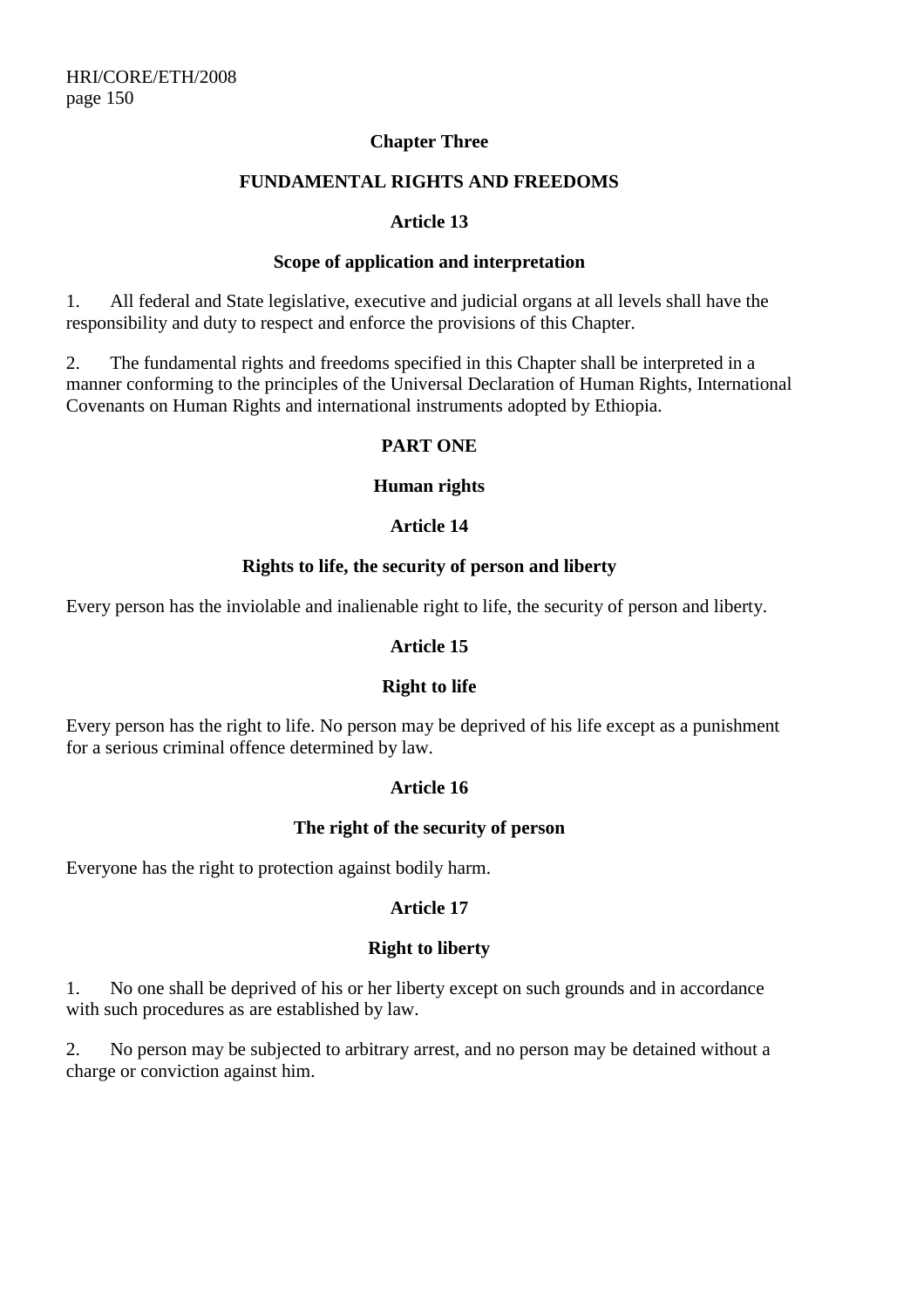#### **Prohibition against inhuman treatment**

1. Everyone has the right to protection against cruel, inhuman or degrading treatment or punishment.

2. No one shall be held in slavery or servitude. Trafficking in human beings, for whatever purpose is prohibited.

3. No one shall be required to perform forced or compulsory labour.

4. For the purpose of sub-article 3 of this article, the phrase "forced or compulsory labour" shall not include:

 (a) Any work or service normally required of a person who is under detention in consequence of a lawful order, or of a person during conditional release from such detention;

 (b) In the case of conscientious objectors, any service exacted in lieu of compulsory military service;

 (c) Any service exacted in cases of emergency or calamity threatening the life or well being of the community;

 (d) Any economic or social development activity voluntarily performed by a community within its locality.

# **Article 19**

# **Rights of persons arrested**

1. Persons arrested have the right to be informed promptly, in a language they understand, of the reasons for their arrest and of any charge against them.

2. Persons arrested have the right to remain silent. Upon arrest, they have the right to be informed promptly, in a language they understand, that any statement they make may be used as evidence against them in court.

3. Persons arrested have the right to be brought before a court within 48 hours of their arrest. Such time shall not include the time reasonably required for the journey from the place of arrest to the court. On appearing before a court, they have the right to be given prompt and specific explanation of the reasons for their arrest due to the alleged crime committed.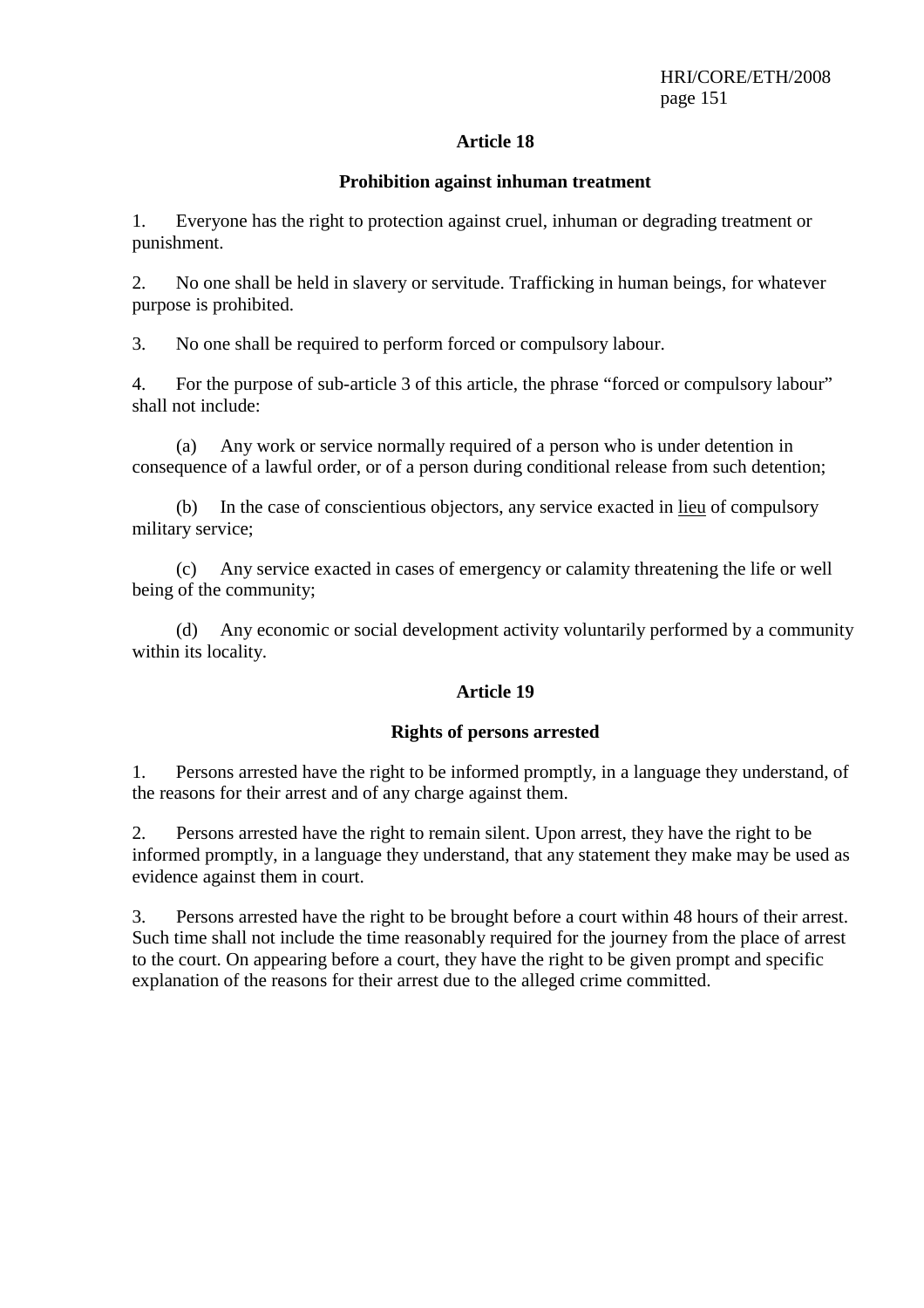4. All persons have an inalienable right to petition the court to order their physical release where the arresting police officer or the law enforcer fails to bring them before a court within the prescribed time and to provide reasons for their arrest. Where the interest of justice requires, the court may order the arrested person to remain in custody or, when requested, remand him for a time strictly required to carry out the necessary investigation. In determining the additional time necessary for investigation, the court shall ensure that the responsible law enforcement authorities carry out the investigation respecting the arrested person's right to a speedy trial.

5. Persons arrested shall not be compelled to make confessions or admissions that could be used in evidence against them. Any evidence obtained under such coercion shall not be admissible.

6. Persons arrested have the right to be released on bail. In exceptional circumstances prescribed by law, the court may deny bail or demand adequate guarantee or the conditional release of the arrested person.

# **Article 20**

# **Rights of persons accused**

1. Accused persons have the right to a public trial by an ordinary court of law within a reasonable time after having been charged. The court may hear cases in a closed session only with a view to protecting the right to privacy of the parties concerned, public morals and national security.

2. Accused persons have the right to be informed with sufficient particulars of the charge brought against them and to be given the charge in writing.

3. During proceedings accused persons have the right to be presumed innocent until proved guilty according to law and not to be compelled to testify against themselves.

4. Accused persons have the right to full access to any evidence presented against them, to examine witnesses testifying against them, to adduce or to have evidence produced in their own defense, and to obtain the attendance of and examination of witnesses on their behalf before the court.

5. Accused persons have the right to be represented by legal counsel of their choice, and, if they do not have sufficient means to pay for it and miscarriage of justice would result, to be provided with legal representation at state expense.

6. All persons have the right of appeal to the competent court against an order or a judgment of the court that first heard the case.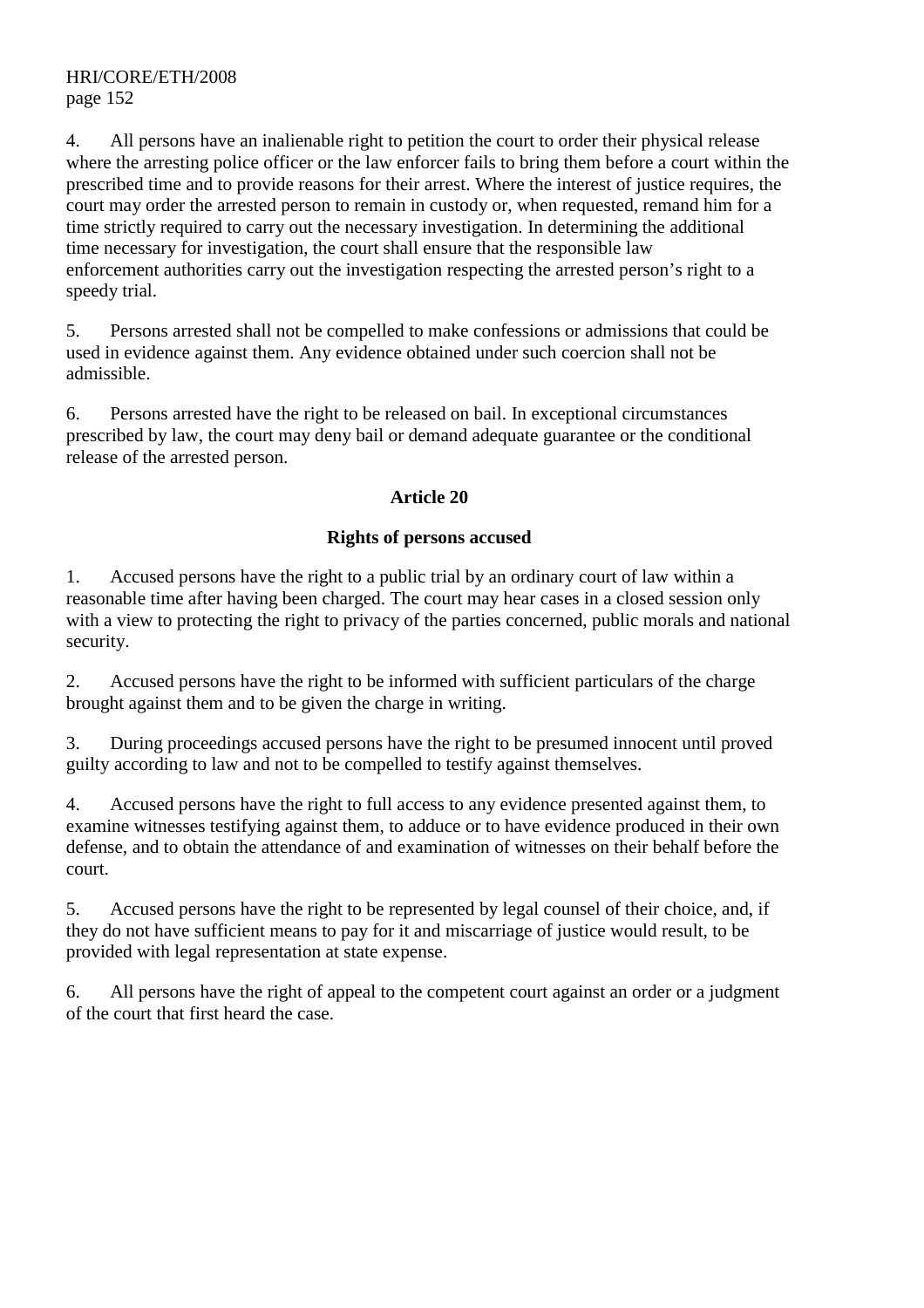7. They have the right to request the assistance of an interpreter at state expense where the court proceedings are conducted in a language that they do not understand.

#### **Article 21**

#### **The rights of persons held in custody and convicted prisoners**

1. All persons held in custody and persons imprisoned upon conviction and sentencing have the right to treatments respecting their human dignity.

2. All persons shall have the opportunity to communicate with, and to be visited by, their spouses or partners, close relatives, friends, religious counselors, medical doctors and their legal counsel.

#### **Article 22**

#### **Non-retroactivity of criminal law**

1. No one shall be held guilty of any criminal offence on account of any act or omission that did not constitute a criminal offence at the time when it was committed. Nor shall a heavier penalty be imposed on any person than the one that was applicable at the time when the criminal offence was committed.

2. Notwithstanding the provisions of sub-article 1 of this article, a law promulgated subsequent to the commission of the offence shall apply if it is advantageous to the accused or convicted person.

# **Article 23**

#### **Prohibition of double jeopardy**

No person shall be liable to be tried or punished again for an offence for which he has already been finally convicted or acquitted in accordance with the criminal law and procedure.

# **Article 24**

#### **Right to honour and reputation**

1. Everyone has the right to respect for his human dignity, reputation and honour.

2. Everyone has the right to the free development of his personality in a manner compatible with the rights of other citizens.

3. Everyone shall have the right to recognition everywhere as a person.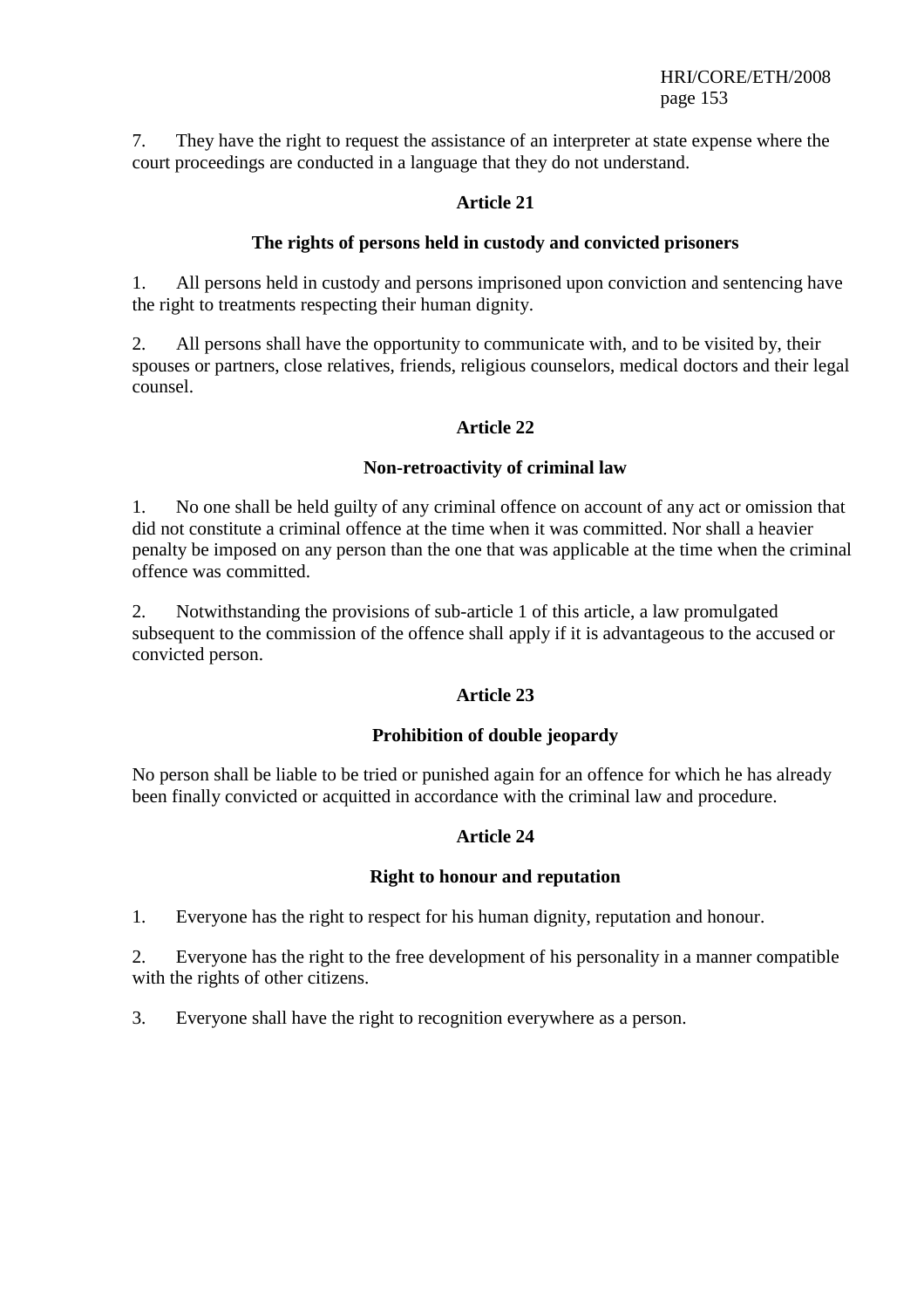# **Right to equality**

All persons are equal before the law and are entitled without any discrimination to the equal protection of the law. In this respect, the law shall guarantee to all persons equal and effective protection without discrimination on grounds of race, nation, nationality, or other social origin, colour, sex, language, religion, political or other opinion, property, birth or other status.

#### **Article 26**

# **Right to privacy**

1. Everyone has the right to privacy. This right shall include the right not to be subjected to searches of his personal possession.

2. Everyone has the right to the inviolability of his notes and correspondence including postal letters, and communications made by means of telephone, telecommunications and electronic devices.

3. Public officials shall respect and protect these rights. No restrictions may be placed on the enjoyment of such rights except in compelling circumstances and in accordance with specific laws whose purposes shall be the safeguarding of national security or public peace, the prevention of crimes or the protection of health, public morality or the rights and freedoms of others.

# **Article 27**

# **Freedom of religion, belief and opinion**

1. Everyone has the right to freedom of thought, conscience and religion. This right shall include the freedom to hold or to adopt a religion or belief of his choice, and the freedom, either individually or in community with others, and in public or private, to manifest his religion or belief in worship, observance, practice and teaching.

2. Without prejudice to the provisions of sub-Article 2 of Article 90, believers may establish institutions of religious education and administration in order to propagate and organize their religion.

3. No one shall be subject to coercion or other means that would restrict or prevent his freedom to hold a belief of his choice.

4. Parents and legal guardians have the right to bring to up their children ensuring their religious and moral education in conformity with their own convictions.

5. Freedom to express or manifest one's religion or belief may be subject only to such limitations as are prescribed by law and are necessary to protect public safety, peace, health, education, public morality or the fundamental rights and freedoms of others, and to ensure the independence of the state from religion.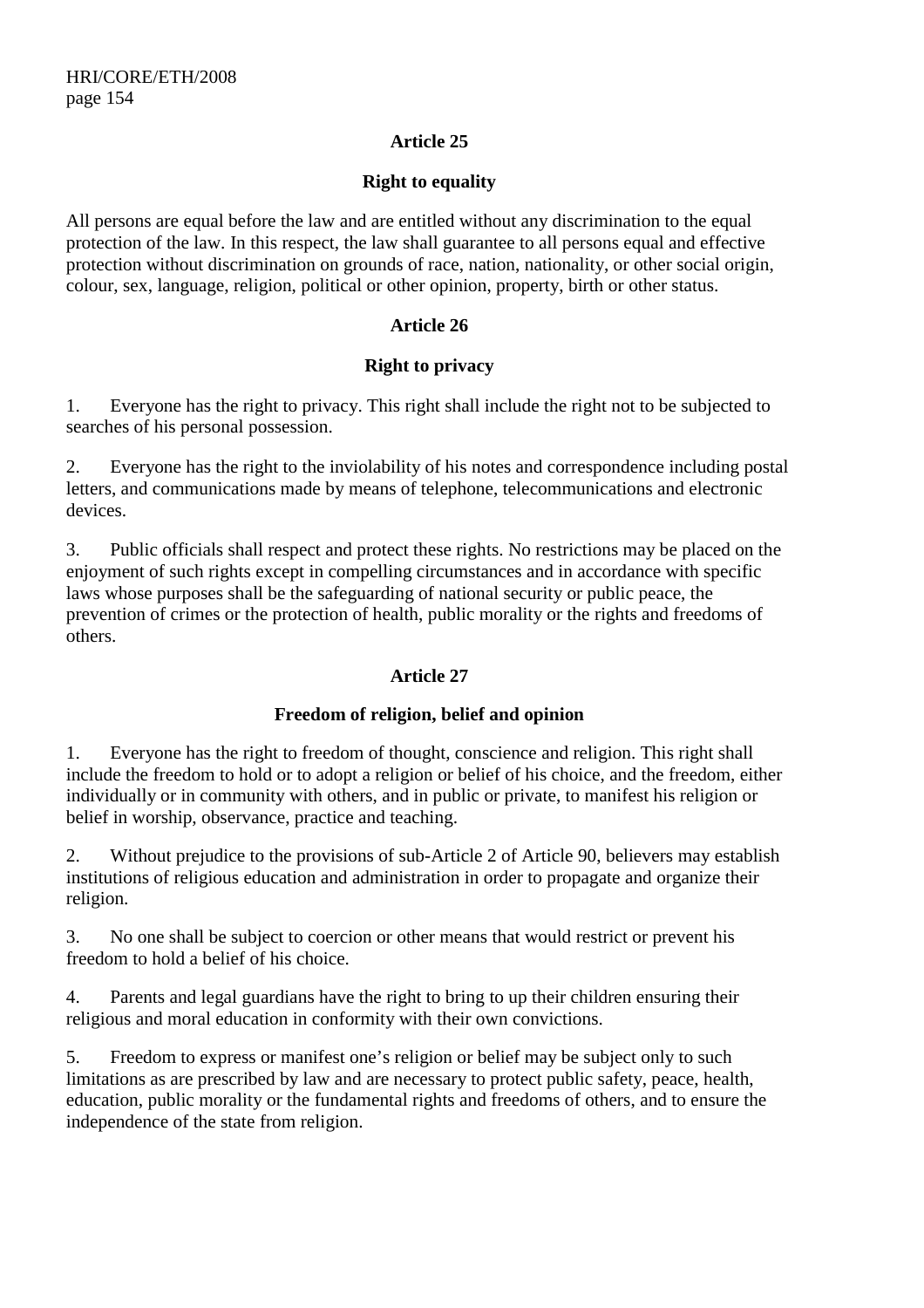#### **Crimes against humanity**

1. Criminal liability of persons who commit crimes against humanity, so defined by international agreements ratified by Ethiopia and by other laws of Ethiopia, such as genocide, summary executions, forcible disappearances or torture shall not be barred by statute of limitation. Such offences may not be commuted by amnesty or pardon of the legislature or any other state organ.

2. In the case of persons convicted of any crime stated in sub-Article 1 of this Article and sentenced with the death penalty, the Head of State may, without prejudice to the provisions herein above, commute the punishment to life imprisonment.

# **PART TWO**

#### **Democratic rights**

#### **Article 29**

# **Right of thought, opinion and expression**

1. Everyone has the right to hold opinions without interference.

2. Everyone has the right to freedom of expression without any interference. This right shall include freedom to seek, receive and impart information and ideas of all kinds, regardless of frontiers, either orally, in writing or in print, in the form of art, or through any media of his choice.

3. Freedom of the press and other mass media and freedom or artistic creativity is guaranteed. Freedom of the press shall specifically include the following elements:

- (a) Prohibition of any form of censorship;
- (b) Access to information of public interest.

4. In the interest of the free flow of information, ideas and opinions that are essential to the functioning of a democratic order, the press shall, as an institution, enjoy legal protection to ensure its operational independence and its capacity to entertain diverse opinions.

5. Any media financed by or under the control of the State shall be operated in a manner ensuring its capacity to entertain diversity in the expression of opinion.

6. These rights can be limited only through laws which are guided by the principle that freedom of expression and information cannot be limited on account of the content or effect of the point of view expressed. Legal limitations can be laid down in order to protect the well being of the youth, and the honour and reputation of individuals. Any propaganda for war, as well as the public expression of opinion intended to injure human dignity, shall be prohibited by law.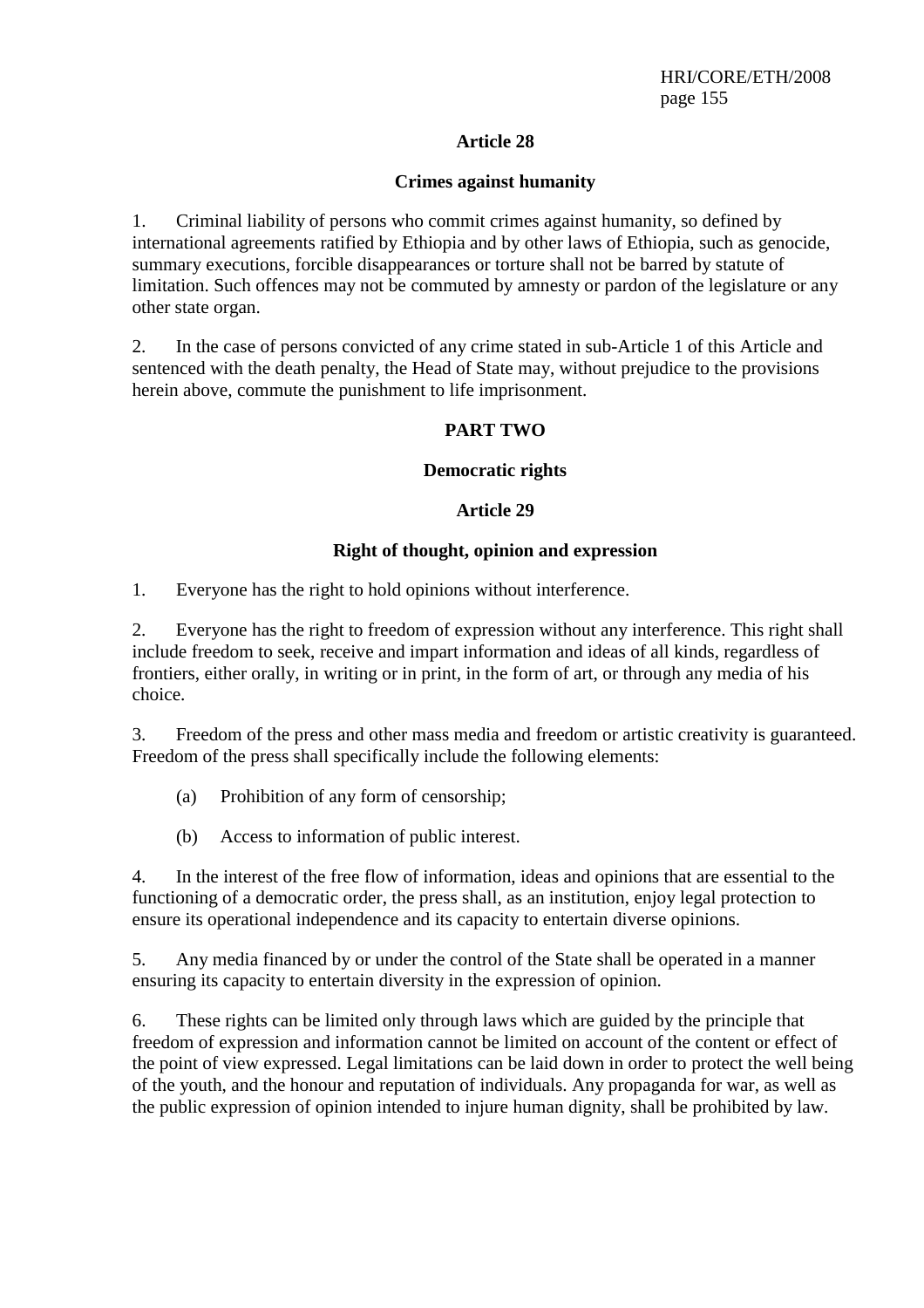7. Any citizen who violates any legal limitations on the exercise of these rights may be held liable under the law.

#### **Article 30**

#### **The right of assembly, demonstration and petition**

1. Everyone has the right to assemble and to demonstrate together with others peaceably and unarmed, and to petition. Appropriate regulations may be made in the interest of public convenience relating to the location of open-air meetings and the route of movement of demonstrators or, for the protection of democratic rights, public morality and peace during such a meeting or demonstration.

2. This right does not exempt from liability under laws enacted to protect the well-being of the youth or the honour and reputation of individuals, and laws prohibiting any propaganda for war and any public expression of opinions intended to injure human dignity.

# **Article 31**

#### **Freedom of association**

Every person has the right to freedom of association for any cause or purpose. Organizations formed, in violation of appropriate laws, or to illegally subvert the constitutional order, or which promote such activities, are prohibited.

#### **Article 32**

# **Freedom of movement**

1. Any Ethiopian or foreign national lawfully in Ethiopia has, within the national territory, the right to liberty of movement and freedom to choose his residence, as well as the freedom to leave the country at any time he wishes to.

2. Any Ethiopian national has the right to return to his country.

# **Article 33**

# **Rights of nationality**

1. No Ethiopian national shall be deprived of his or her Ethiopian nationality against his or her will. Marriage of an Ethiopian national of either sex to a foreign national shall not annul his or her Ethiopian nationality.

2. Every Ethiopian national has the right to the enjoyment of all rights, protection and benefits derived from Ethiopian nationality as prescribed by law.

3. Any national has the right to change his Ethiopian nationality.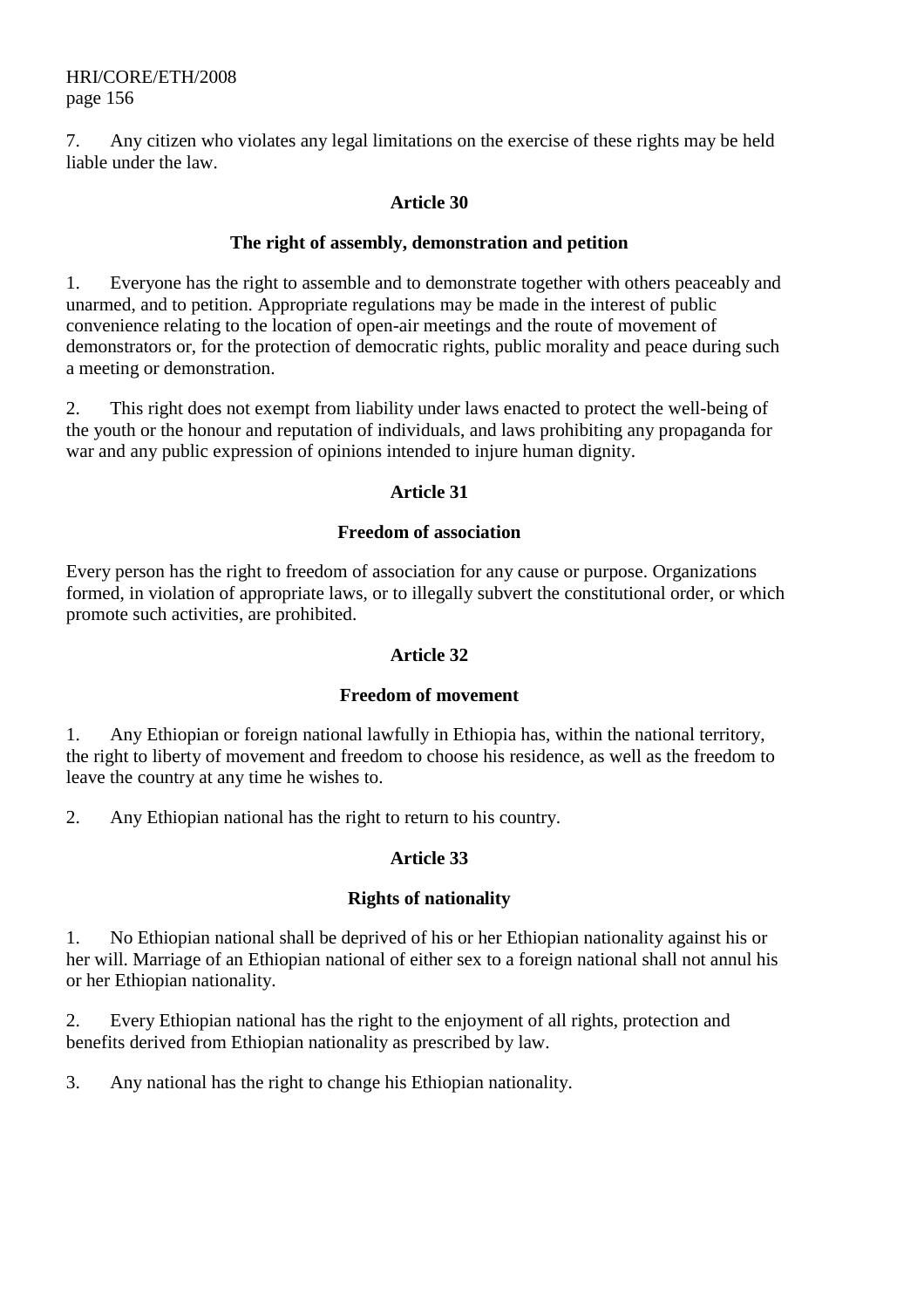4. Ethiopian nationality may be conferred upon foreigners in accordance with law enacted and procedures established consistent with international agreements ratified by Ethiopia.

# **Article 34**

#### **Marital, personal and family rights**

1. Men and women, without any distinction as to race, nation, nationality or religion, who have attained marriageable age as defined by law, have the right to marry and found a family. They have equal rights while entering into, during marriage and at the time of divorce. Laws shall be enacted to ensure the protection of rights and interests of children at the time of divorce.

2. Marriage shall be entered into only with the free and full consent of the intending spouses.

3. The family is the natural and fundamental unit of society and is entitled to protection by society and the State.

4. In accordance with provisions to be specified by law, a law giving recognition to marriage concluded under systems of religious or customary laws may be enacted.

5. This Constitution shall not preclude the adjudication of disputes relating to personal and family laws in accordance with religious or customary laws, with the consent of the parties to the dispute. Particulars shall be determined by law.

#### **Article 35**

#### **Rights of women**

1. Women shall, in the enjoyment of rights and protections provided for by this Constitution, have equal right with men.

2. Women have equal rights with men in marriage as prescribed by this Constitution.

3. The historical legacy of inequality and discrimination suffered by women in Ethiopia taken into account, women, in order to remedy this legacy, are entitled to affirmative measures. The purpose of such measures shall be provide special attention to women so as to enable them to compete and participate on the basis of equality with men in political, social and economic life as well as in public and private institutions.

4. The State shall enforce the right of women to eliminate the influences of harmful customs. Laws, customs and practices that oppress or cause bodily or mental harm to women are prohibited.

5. (a) Women have the right to maternity leave with full pay. The duration of maternity leave shall be determined by law taking into account the nature of the work, the health of the mother and the well being of the child and family;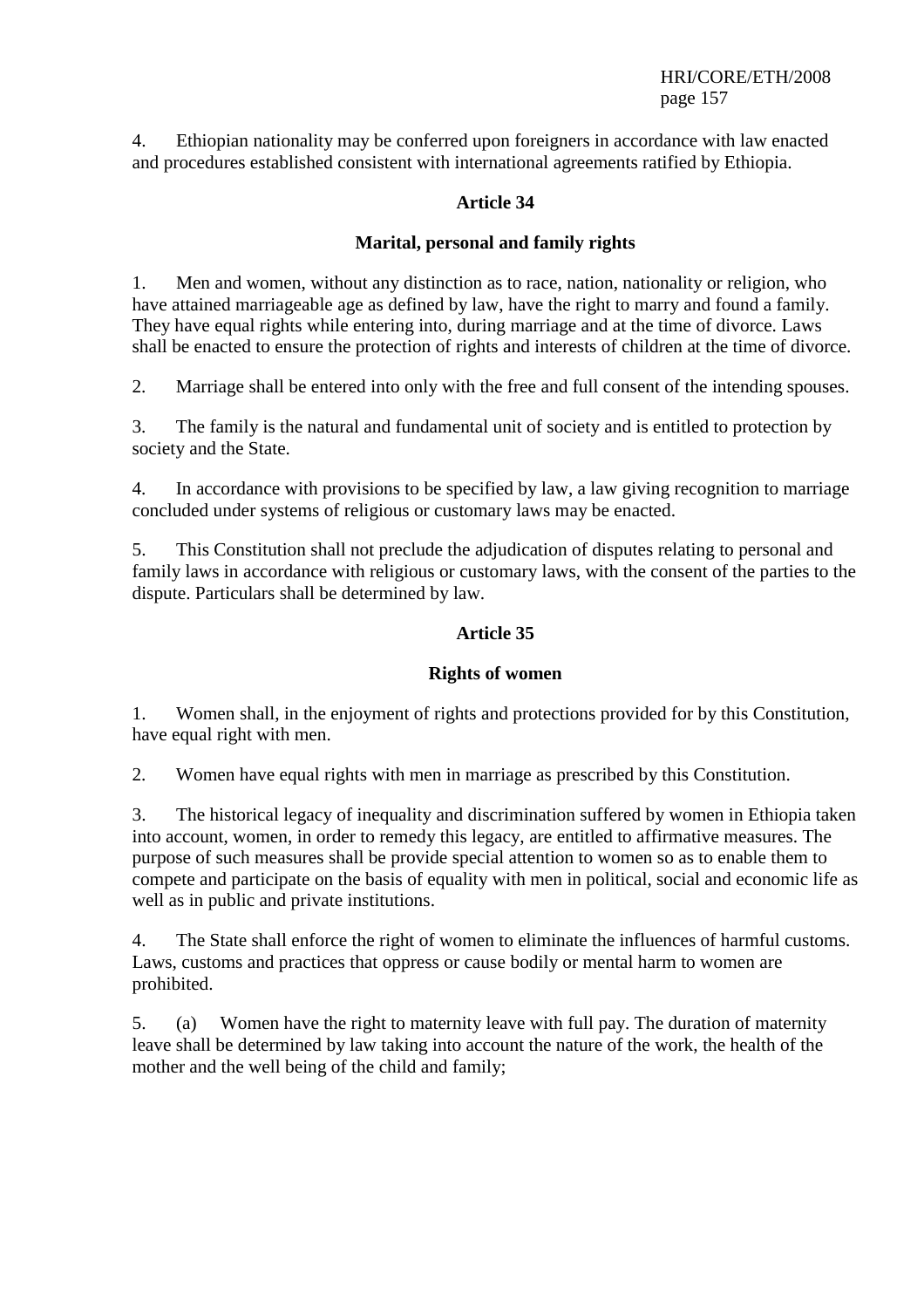(b) Maternity leave may, in accordance with the provisions of law, include prenatal leave with full pay.

6. Women have the right to full consultation in the formulation of national development policies, the designing and execution of projects, and particularly in the case of projects affecting the interests of women.

7. Women have the right to acquire, administer, control, use and transfer property. In particular, they have equal rights with men with respect to use, transfer, administration and control of land. They shall also enjoy equal treatment in the inheritance of property.

8. Women shall have a right to equality in employment, promotion, pay, and the transfer of pension entitlements.

9. To prevent harm arising from pregnancy and childbirth and in order to safeguard their health, women have the right of access to family planning education, information and capacity.

# **Article 36**

# **Rights of children**

1. Every child has the right:

(a) To life;

(b) To a name and nationality;

(c) To know and be cared for by his or her parents or legal guardians;

 (d) Not to be subject to exploitative practices, neither to be required nor permitted to perform work which may be hazardous or harmful to his or her education, health or well-being;

 (e) To be free of corporal punishment or cruel and inhumane treatment in schools and other institutions responsible for the care of children.

2. In all actions concerning children undertaken by public and private welfare institutions, courts of law, administrative authorities or legislative bodies, the primary consideration shall be the best interest of the child.

3. Juvenile offenders admitted to corrective or rehabilitative institutions, and juveniles who become wards of the State or who are placed in public or private orphanages, shall be kept separately from adults.

4. Children born out of wedlock shall have the same rights as children born of wedlock.

5. The State shall accord special protection to orphans and shall encourage the establishment of institutions that ensure and promote their adoption and advance their welfare, and education.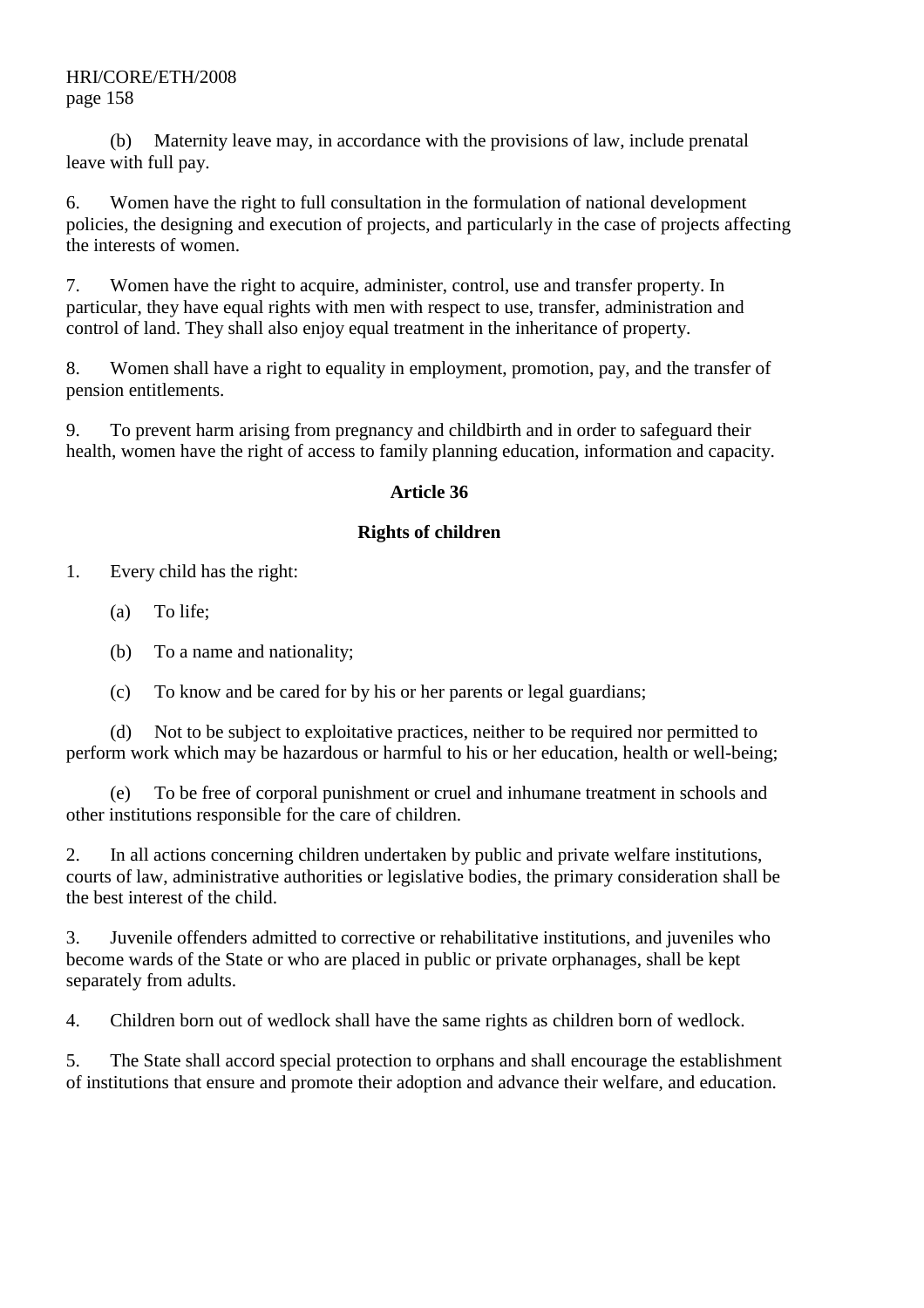#### **Right of access to justice**

1. Everyone has the right to bring a justiciable matter to, and to obtain a decision or judgment by, a court of law or any other competent body with judicial power.

2. The Decision or judgment referred to under sub-article 1 of this article may also be sought by:

(a) Any association representing the Collective or individual interest of its members; or

 (b) Any group or person who is a member of, or represents a group with similar interests.

#### **Article 38**

#### **The right to vote and to be elected**

1. Every Ethiopian national, without any discrimination based on color, race, nation, nationality, sex, language, religion, political or other opinion or other status, has the following rights:

 (a) To take part in the conduct of public affairs, directly and through freely chosen representatives;

(b) On the attainment of 18 years of age, to vote in accordance with law;

 (c) To vote and to be elected at periodic elections to any office at any level of government; elections shall be by universal and equal suffrage and shall be held by secret ballot, guaranteeing the free expression of the will of the electors.

2. The right of everyone to be a member of his own will of a political organization, labour union, trade organization, or employers' or professional association shall be respected if he or she meets the special and general requirements stipulated by such organization.

3. Elections to positions of responsibility with any of the organizations referred to under sub-Article 2 of this Article shall be conducted in a free and democratic manner.

4. The provisions of Sub-Articles 2 and 3 of this article shall apply to civic organizations that significantly affect the public interest.

#### **Article 39**

#### **Rights of nationalities, and peoples**

1. Every Nation, Nationality and People in Ethiopia has an unconditional right to self-determination, including the right to secession.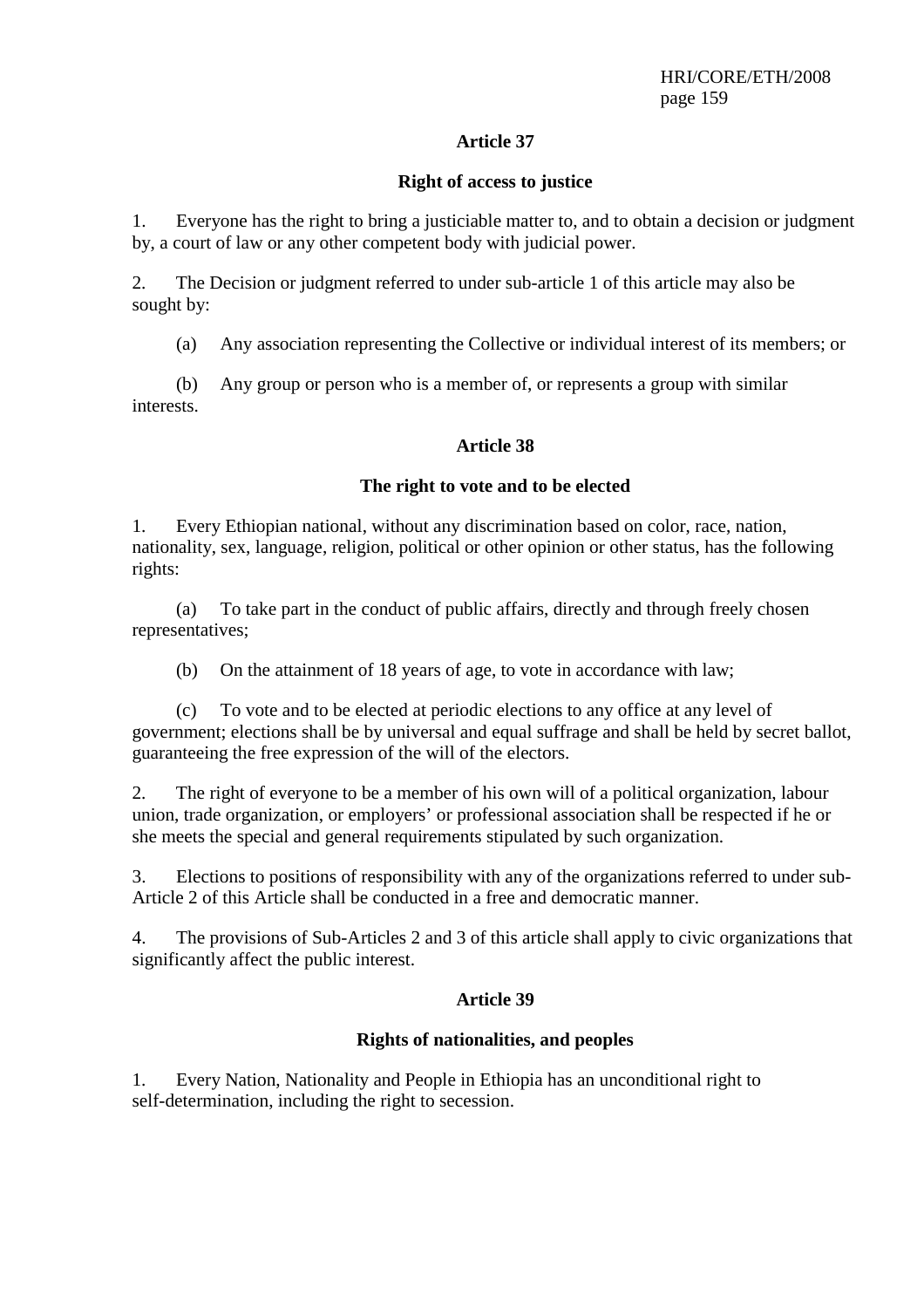2. Every Nation, Nationality and People in Ethiopia has the right to speak, to write and to develop its own language; to express, to develop and to promote its culture; and to preserve its history.

3. Every Nation, Nationality and People in Ethiopia has the right to a full measure of self-government that includes the right to establish institutions of government in the territory that it inhabits and to equitable representation in State and federal governments.

4. The right to self-determination, including secession of every Nation, Nationality and People shall come into effect:

 (a) When a demand for secession has been approved by a two-thirds majority of the members of the Legislative Council of the Nation, Nationality or People concerned;

 (b) When the Federal Government has organized a referendum which must take place within three years from the time it received the concerned council's decision for secession;

(c) When the demand for secession is supported by majority vote in the referendum;

 (d) When the Federal Government will have transferred its powers to the council of the Nation, Nationality or People who has voted to secede; and

(e) When the division of assets is effected in a manner prescribed by law.

5. A "Nation, Nationality or People" for the purpose of this Constitution, is a group of people who have or share a large measure of a common culture or similar customs, mutual intelligibility of language, belief in a common or related identities, a common psychological make-up, and who inhabit an identifiable, predominantly contiguous territory.

# **Article 40**

# **The right to property**

1. Every Ethiopian citizen has the right to the ownership of private property. Unless prescribed otherwise by law on account of public interest, this right shall include the right to acquire, to use and, in a manner compatible with the rights of other citizens, to dispose of such property by sale or bequest or to transfer it otherwise.

2. "Private property", for the purpose of this Article, shall mean any tangible or intangible product that has value and is produced by the labour, creativity, enterprise or capital of an individual citizen, associations which enjoy juridical personality under the law, or in appropriate circumstances, by communities specifically empowered by law to own property in common.

3. The right to ownership of rural and urban land, as well as of all natural resources, is exclusively vested in the State and in the peoples of Ethiopia. Land is a common property of the Nations, Nationalities and peoples of Ethiopia and shall not be subject to sale or to other means of exchange.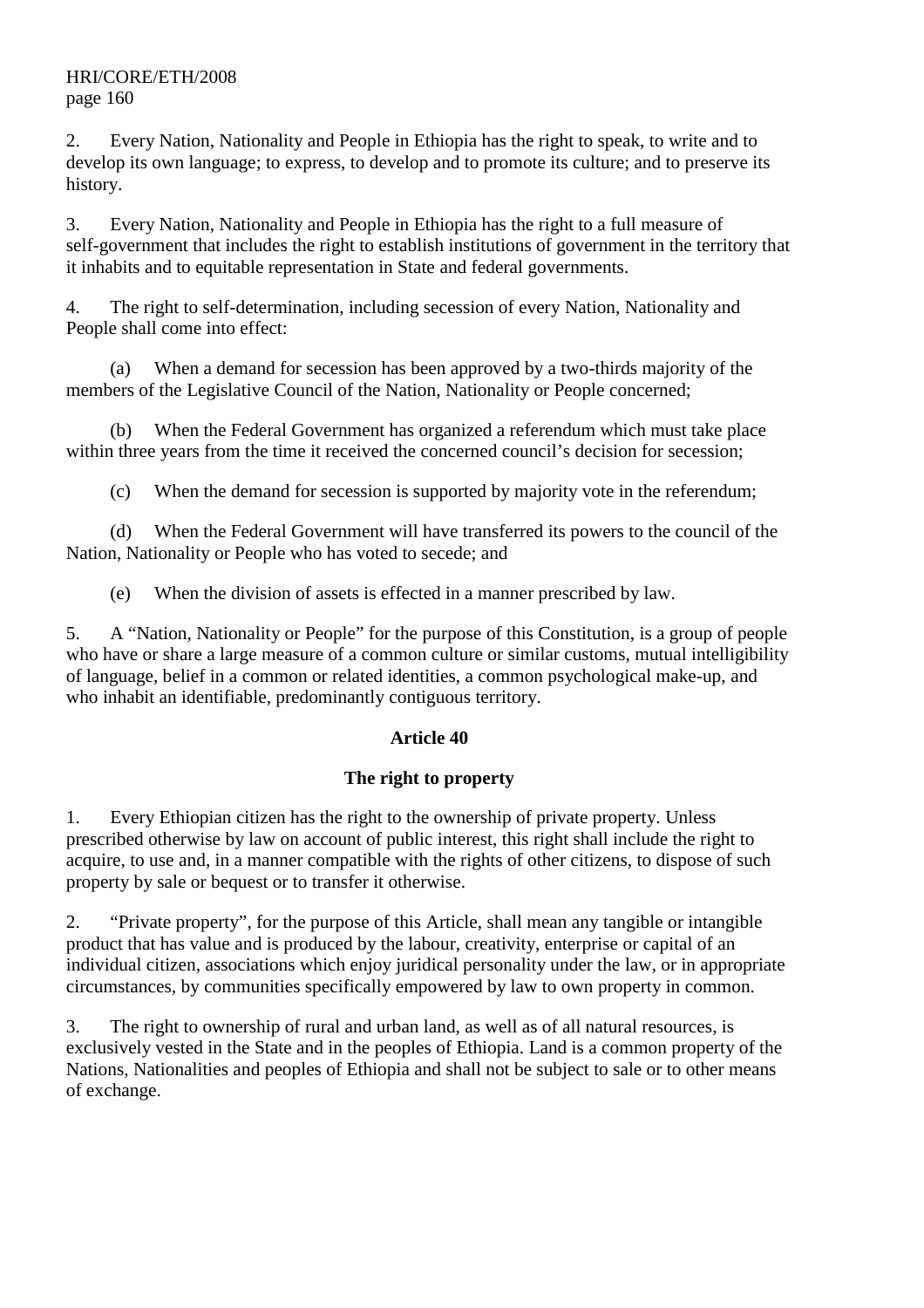4. Ethiopian peasants have the right to obtain land without payment and the protection against eviction from their possession. The implementation of this provision shall be specified by law.

5. Ethiopian pastoralists have the right to free land for grazing and cultivation as well as the right not to be displaced from their own lands. The implementation shall be specified by law.

6. Without prejudice to the right of Ethiopian Nations, Nationalities, and Peoples to the ownership of land, government shall ensure the right of private investors to the use of land on the basis of payment arrangements established by law. Particulars shall be determined by law.

7. Every Ethiopian shall have the full right to the immovable property he builds and to the permanent improvements he brings about on the land by his labour or capital. This right shall include the right to alienate, to bequeath, and, where the right of use expires, to remove his property, transfer his title, or claim compensation for it. Particulars shall be determined by law.

8. Without prejudice to the right to private property, the government may expropriate private property for public purposes subject to payment in advance of compensation commensurate to the value of the property.

# **Article 41**

# **Economic, social and cultural rights**

1. Every Ethiopian has the right to engage freely in economic activity and to pursue a livelihood of his choice anywhere within the national territory.

2. Every Ethiopian has the right to choose his or her means of livelihood, occupation and profession.

3. Every Ethiopian national has the right to equal access to public funded social services.

4. The State has the obligation to allocate ever increasing resources to provide to the public health, education and other social services.

5. The State shall, within available means, allocate resources to provide rehabilitation and assistance to the physically and mentally disabled, the aged, and to children who are left without parents or guardian.

6. The State shall pursue policies that aim to expand job opportunities for the unemployed and the poor and shall accordingly undertake programmes and public works projects.

7. The State shall undertake all measures necessary to increase opportunities for citizens to find gainful employment.

8. Ethiopian farmers and pastoralists have the right to receive a fair price for their products, that would lead to improvement in their conditions of life and to enable them to obtain an equitable share of the national wealth commensurate with their contribution. This objective shall guide the State in the formulation of economic, social and development policies.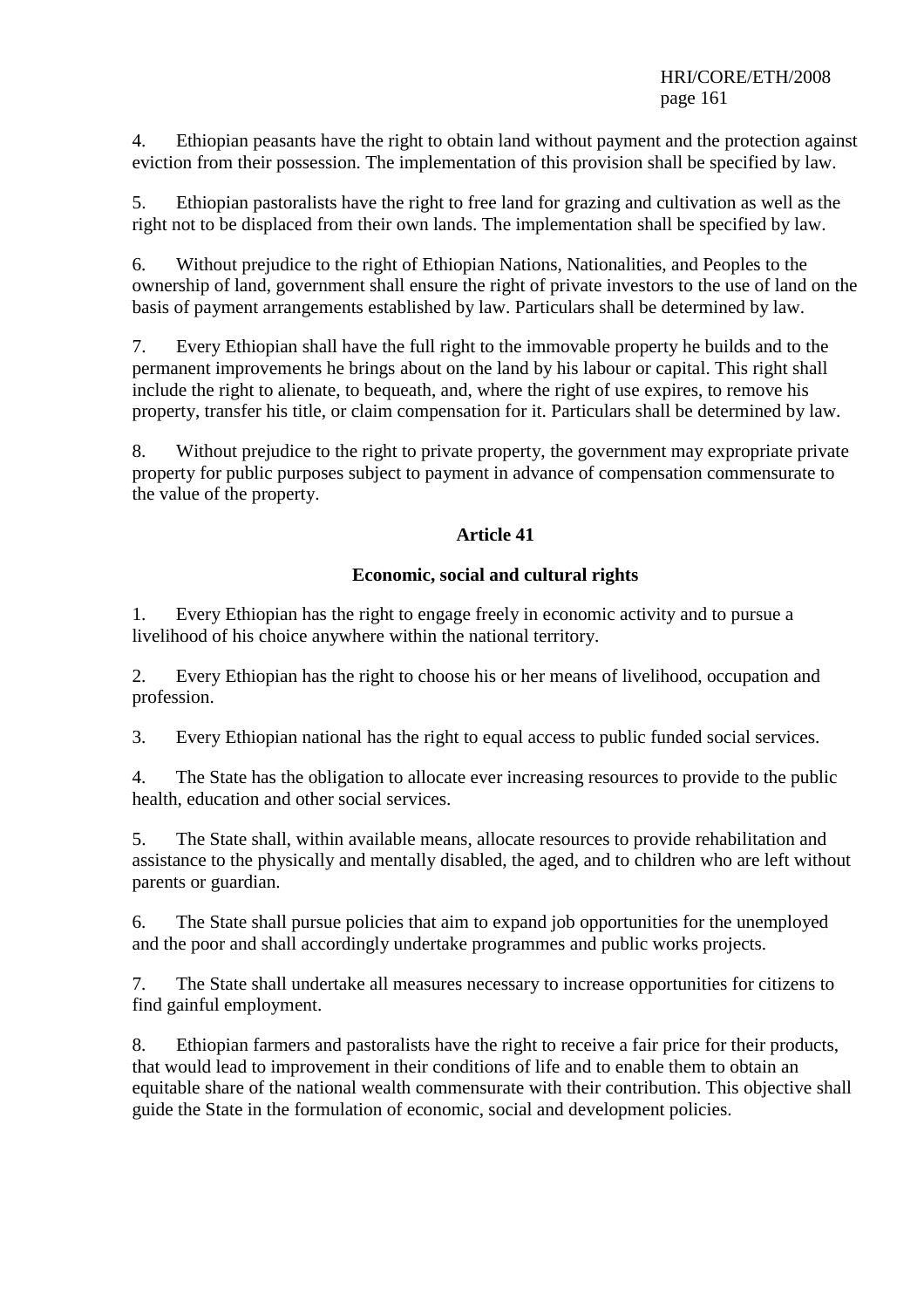9. The state has the responsibility to protect and preserve historical and cultural legacies, and to contribute to the promotion of the arts and sports.

#### **Article 42**

#### **Rights of labour**

1. (a) Factory and service workers, farmers, farm labourers, other rural workers and government employees whose work compatibility allows for it and who are below a certain level of responsibility, have the right to form associations to improve their conditions of employment and economic well-being. This right includes the right to form trade unions and other associations to bargain collectively with employers or other organizations that affect their interests;

 (b) Categories of persons referred to in paragraph (a) of this sub-article have the right to express grievances, including the right to strike;

 (c) Government employees who enjoy the rights provided under paragraphs (a) and (b) of this sub-article shall be determined by law;

(d) Women workers have the right to equal pay for equal work.

2. Workers have the right to reasonable limitation of working hours, to rest, to leisure, to periodic leaves with pay, to remuneration for public holidays as well as a healthy and safe work environment.

3. Without prejudice to the rights recognized under sub-article 1 of this article, laws enacted for the implementation of such rights shall establish procedures for the formation of trade unions and for the regulation of the collective bargaining process.

# **Article 43**

# **The right to development**

1. The peoples of Ethiopia as a whole, and each Nation, Nationality and People in Ethiopia in particular have the right to improved living standards and to sustainable development.

2. Nationals have the right to participate in national development and, in particular, to be consulted with respect to policies and projects affecting their community.

3. All international agreements and relations concluded, established or conducted by the State shall protect and ensure Ethiopia's right to sustainable development.

4. The basic aim of development activities shall be to enhance the capacity of citizens for development and to meet their basic needs.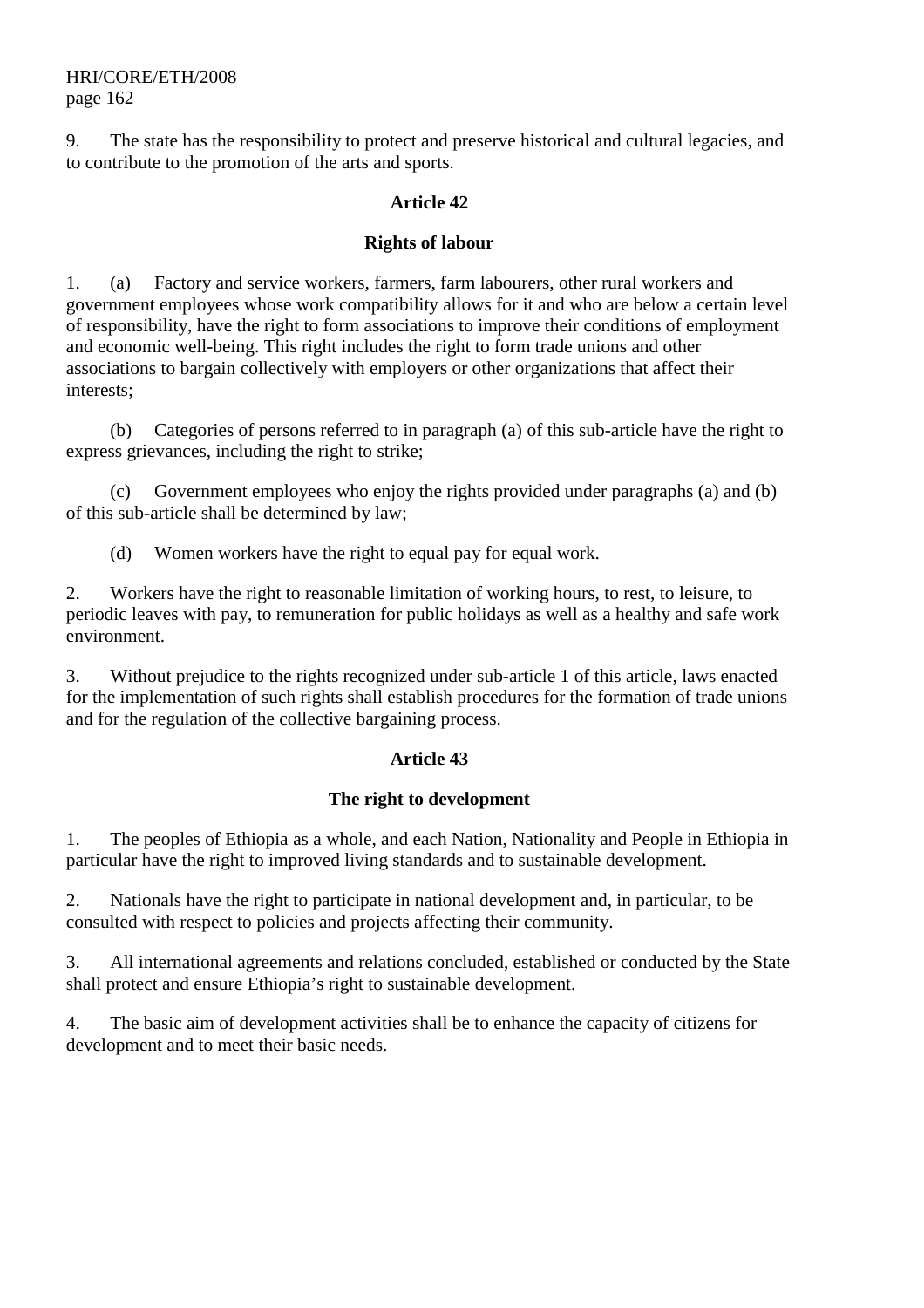#### **Environmental rights**

1. All persons have the right to a clean and healthy environment.

2. All persons who have been displaced or whose livelihoods have been adversely affected as a result of State programmes have the right to commensurate monetary or alternative means of compensation, including relocation with adequate State assistance.

# **Chapter Nine**

# **STRUCTURE AND POWERS OF THE COURTS**

# **Article 78**

#### **Independence of the judiciary**

1. An independent judiciary is established by this Constitution.

2. Supreme Federal judicial Authority is vested in the Federal Supreme Court. The House of Peoples' Representatives may, by two-thirds majority vote, establish nationwide, or in some parts of the country only, the Federal High Court and First Instance Courts it deems necessary. Unless decided in this manner, the jurisdictions of the Federal High Court and of the First-Instance Courts are hereby delegated to the State courts.

3. States shall establish State Supreme, High and First-Instance Courts. Particulars shall be determined by law.

4. Special or *ad hoc* courts that take judicial powers away form the regular courts or institutions legally empowered to exercise judicial functions and which do not follow legally prescribed procedures shall not be established.

5. Pursuant to sub-Article 5 of Article 34 the House of Peoples' Representatives and State Councils can establish or give official recognition to religious and customary courts. Religious and customary courts that had state recognition and functioned prior to the adoption of the Constitution shall be organized on the basis of recognition accorded to them by this Constitution.

# **Article 79**

# **Judicial powers**

1. Judicial powers, both at federal and State levels, are vested in the courts.

2. Courts of any level shall be free from any interference or influence of any governmental body, government official or from any other source.

3. Judges shall exercise their functions in full independence and shall be directed solely by the law.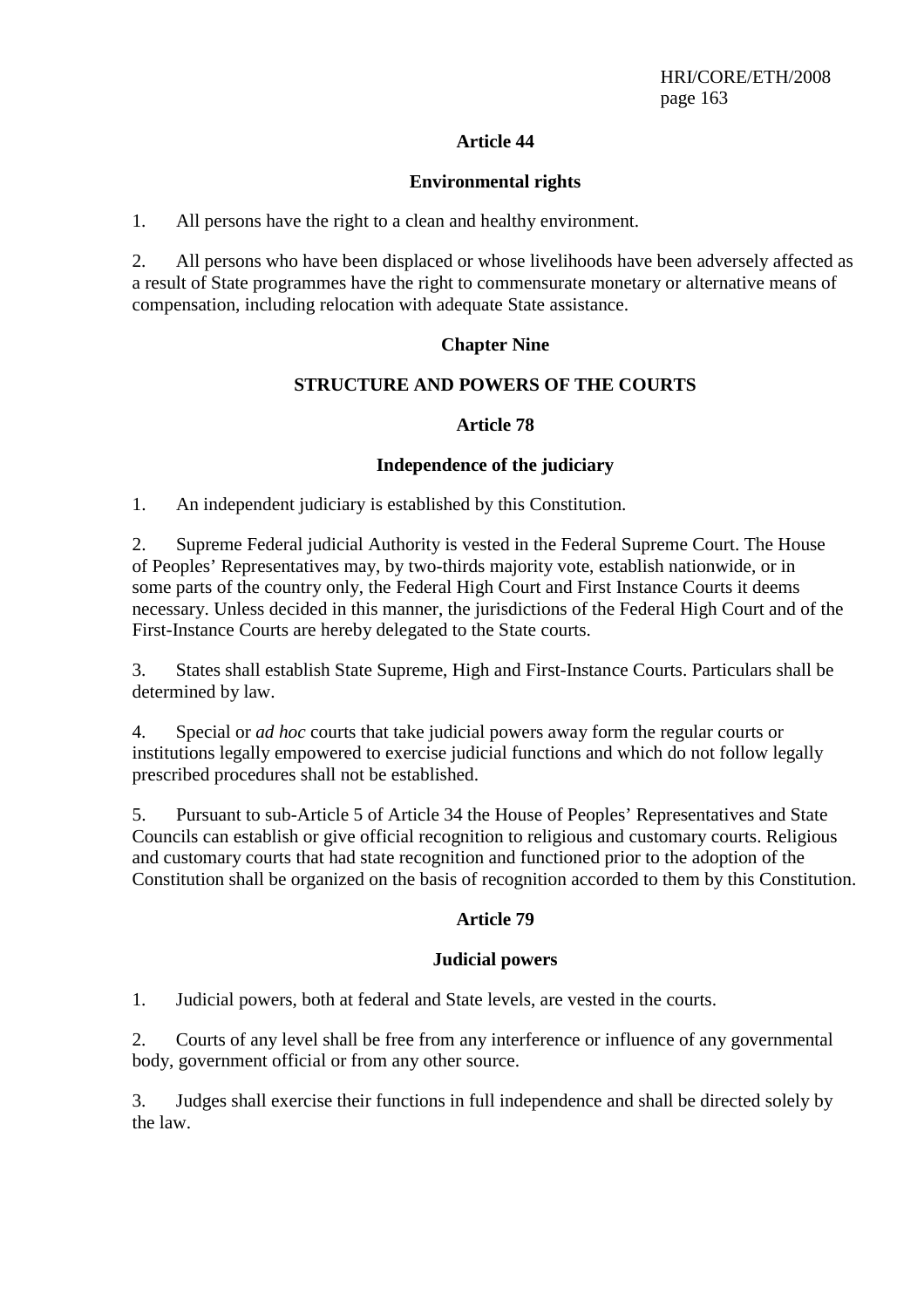4. No judge shall be removed from his duties before he reaches the retirement age determined by law except under the following conditions:

 (a) When the Judicial Administration Council decides to remove him for violation of disciplinary rules or on grounds of gross incompetence or inefficiency; or

 (b) When the Judicial Administration Council decides that a judge can no longer carry out his responsibilities on account of illness; and

 (c) When the House of Peoples' Representatives or the concerned State Council approves by a majority vote the decisions of the Judicial Administration Council.

5. The retirement of judges may not be extended beyond the retirement age determined by law.

6. The Federal Supreme Court shall draw up and submit to the House of Peoples' Representatives for approval the budget of the federal courts, and upon approval, administer the budget.

7. Budgets of State courts shall be determined by the respective State Council. The House of Peoples' Representatives shall allocate compensatory budgets for States whose Supreme and High Courts concurrently exercise the jurisdiction of the Federal High Court and Federal First-Instance Courts.

# **Article 80**

# **Concurrent jurisdiction of courts**

1. The Federal Supreme Court shall have the highest and final judicial power over federal matters.

2. State Supreme Courts shall have the highest and final judicial power over state matters. They shall also exercise the Jurisdiction of the Federal High Court.

3. Notwithstanding the provision of sub-articles 1 and 2 of this article;

 (a) The Federal Supreme Court has a power of causation over any final court decision containing a basic error of law. Particulars shall be determined by law;

 (b) The State Supreme Court has power of causation over any final court decision on State matters that contain a basic error of law. Particulars shall be determined by law.

4. State High Courts shall, in addition to State jurisdiction, exercise the jurisdiction of the Federal First-Instance Court.

5. Decisions rendered by a State High Court exercising the jurisdiction of the Federal First-Instance court are appealable to the State Supreme Court.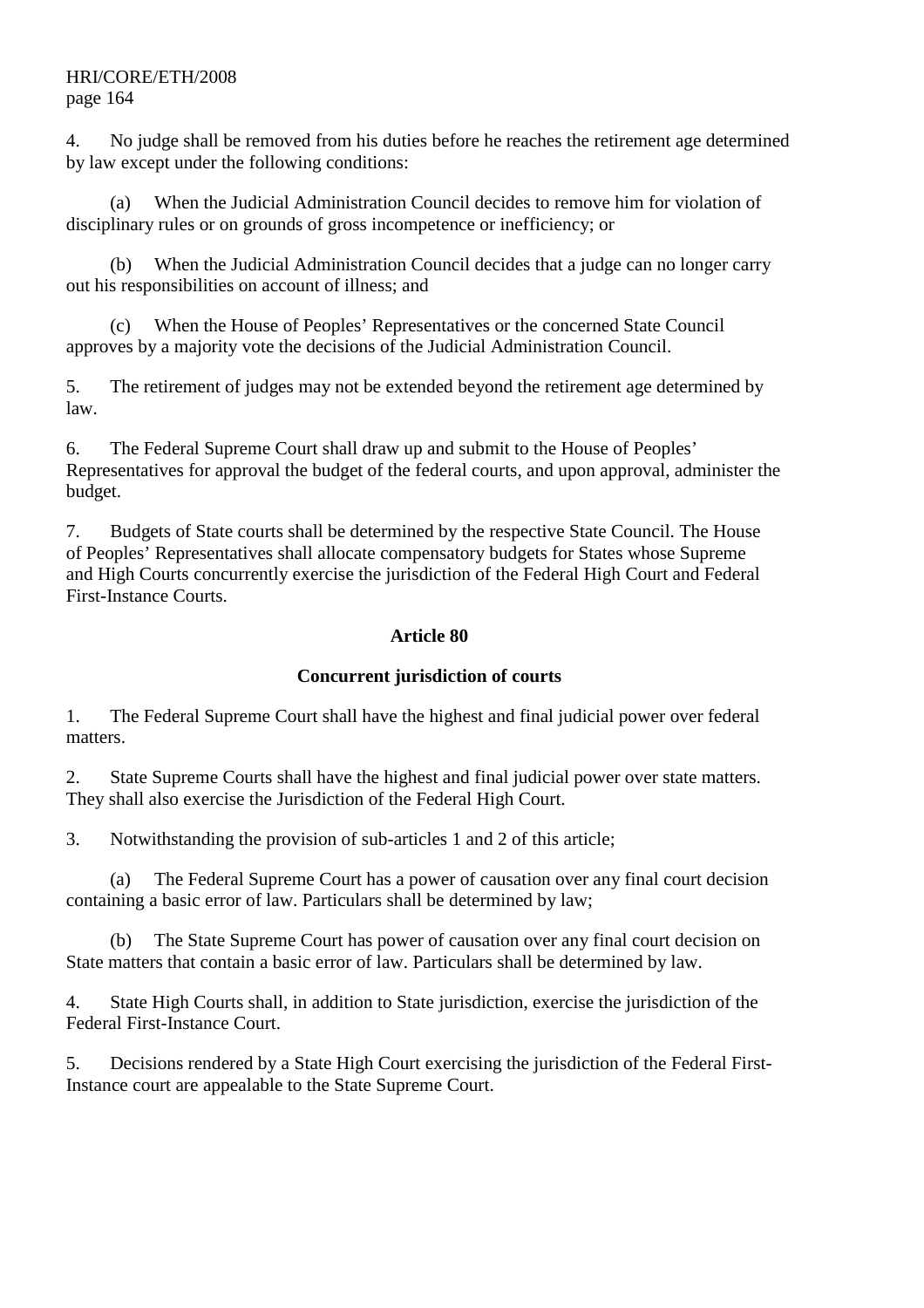6. Decisions rendered by a State Supreme Court on federal matters are appealable to the Federal Supreme Court.

#### **Chapter Ten**

#### **NATIONAL POLICY PRINCIPLES AND OBJECTIVES**

#### **Article 85**

#### **Objectives**

1. Any organ of Government shall, in the implementation of the Constitution, other laws and public policies, be guided by the principles and objectives specified under this Chapter.

2. The term "Government" in this Chapter shall mean a federal or State government as the case may be.

#### **Article 86**

#### **Principles for external relations**

1. To promote policies of foreign relations based on the protection of national interests and respect for the sovereignty of the country.

2. To promote mutual respect for national sovereignty and equality of states and non-interference in the internal affairs of other states.

3. To ensure that the foreign relations policies of the country are based on mutual interests and equality of states, as well as that international agreements promote the interests of Ethiopia.

4. To observe international agreements which ensure respect for Ethiopia's sovereignty and are not contrary to the interests of its Peoples.

5. To forge and promote ever-growing economic union and fraternal relations of Peoples with Ethiopia's neighbors and other African countries.

6. To seek and support peaceful solutions to international disputes.

#### **Article 87**

#### **Principles for national defence**

1. The composition of the national armed forces shall reflect the equitable representation of the Nations, Nationalities and Peoples of Ethiopia.

2. The Minister of Defence shall be a civilian.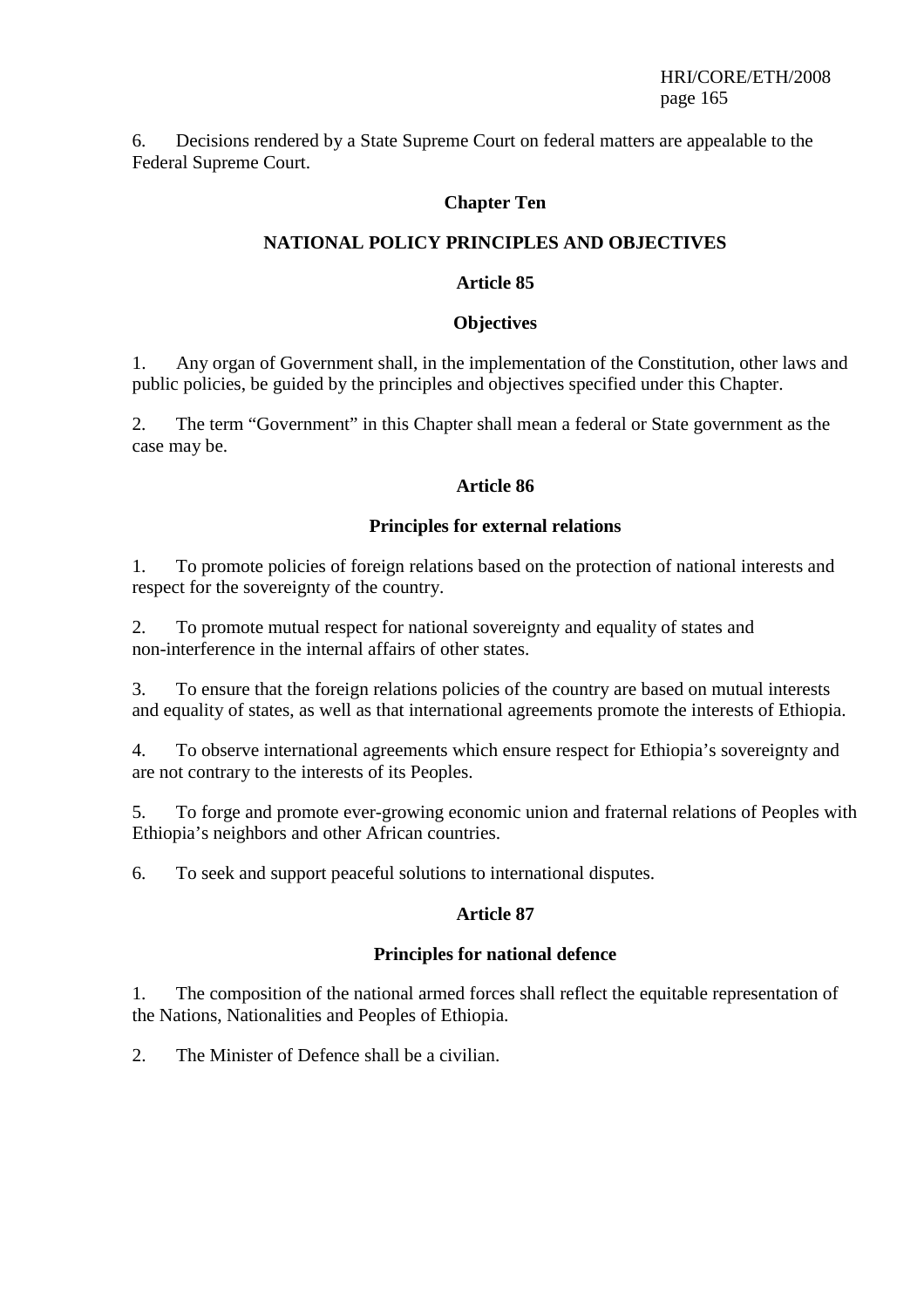3. The armed forces shall protect the sovereignty of the country and carry out any responsibilities as may be assigned to them under any state of emergency declared in accordance with the Constitution

4. The armed forces shall at all times obey and respect the Constitution.

5. The armed forces shall carry out their functions free of any partisanship to any political organization(s).

# **Article 88**

# **Political objectives**

1. Guided by democratic principles, Government shall promote and support the People's self-rule at all levels.

2. Government shall respect the identity of Nations, Nationalities and Peoples. Accordingly Government shall have the duty to strengthen ties of equality, unity and fraternity among them.

# **Article 89**

# **Economic objectives**

1. Government shall have the duty to formulate policies that ensure that all Ethiopians can benefit from the country's legacy of intellectual and material resources.

2. Government has the duty to ensure that all Ethiopians get equal opportunity to improve their economic condition and to promote equitable distribution of wealth among them.

3. Government shall take measures to avert any natural and manmade disasters, and, in the event of disasters, to provide timely assistance to the victims.

4. Government shall provide special assistance to Nations, Nationalities, and Peoples least advantaged in economic and social development.

5. Government has the duty to hold, on behalf of the People, land and other natural resources and to deploy them for their common benefit and development.

6. Government shall at all times promote the participation of the People in the formulation of national development policies and programmes; it shall also have the duty to support the initiatives of the People in their development endeavors.

7. Government shall ensure the participation of women in equality with men in all economic and social development endeavors.

8. Government shall endeavor to protect and promote the health, welfare and living standards of the working population of the country.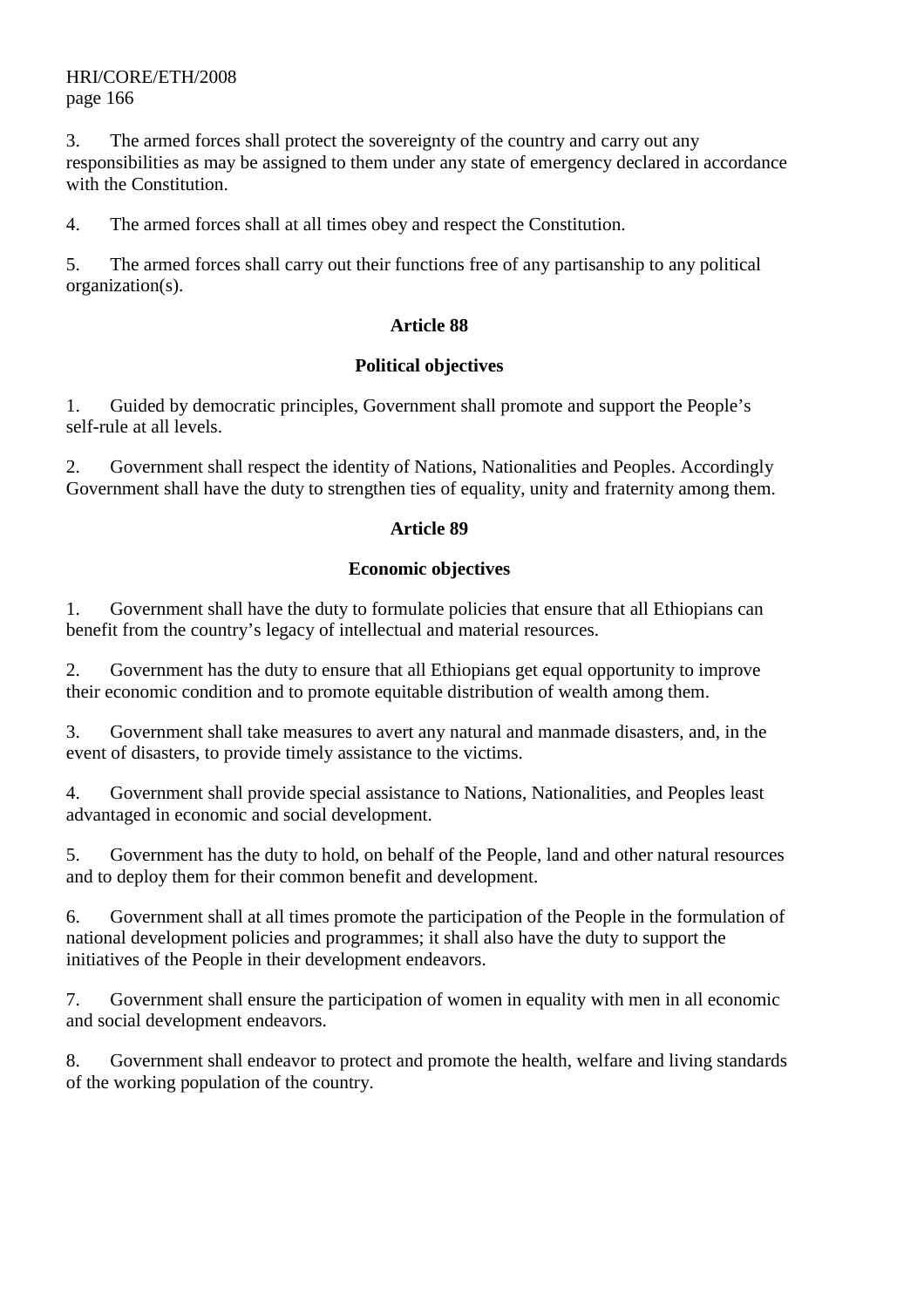#### **Social objectives**

1. To the extent the country's resources permit, policies shall aim to provide all Ethiopians access to public health and education, clean water, housing, food and social security.

2. Education shall be provided in a manner that is free form any religious influence, political partisanship or cultural prejudices.

# **Article 91**

#### **Cultural objectives**

1. Government shall have the duty to support, on the basis of equality, the growth and enrichment of cultures and traditions that are compatible with fundamental rights, human dignity, democratic norms and ideals, and the provisions of the Constitution.

2. Government and all Ethiopian citizens shall have the duty to protect the country's natural endowment, historical sites and objects.

3. Government shall have the duty, to the extent its resources permit, to support the development of the arts, science and technology.

#### **Article 92**

#### **Environmental objectives**

1. Government shall endeavor to ensure that all Ethiopians live in a clean and healthy environment.

2. The design and implementation of programmes and projects of development shall not damage or destroy the environment.

3. People have the right to full consultation and to the expression of views in the planning and implementations of environmental policies and projects that affect them directly.

4. Government and citizens shall have the duty to protect the environment.

# **Chapter Eleven**

# **MISCELLANEOUS PROVISIONS**

#### **Article 93**

#### **Declaration of state of emergency**

1. (a) The Council of Ministers of the Federal Government shall have the power to decree a state of emergency, should an external invasion, a break down of law and order which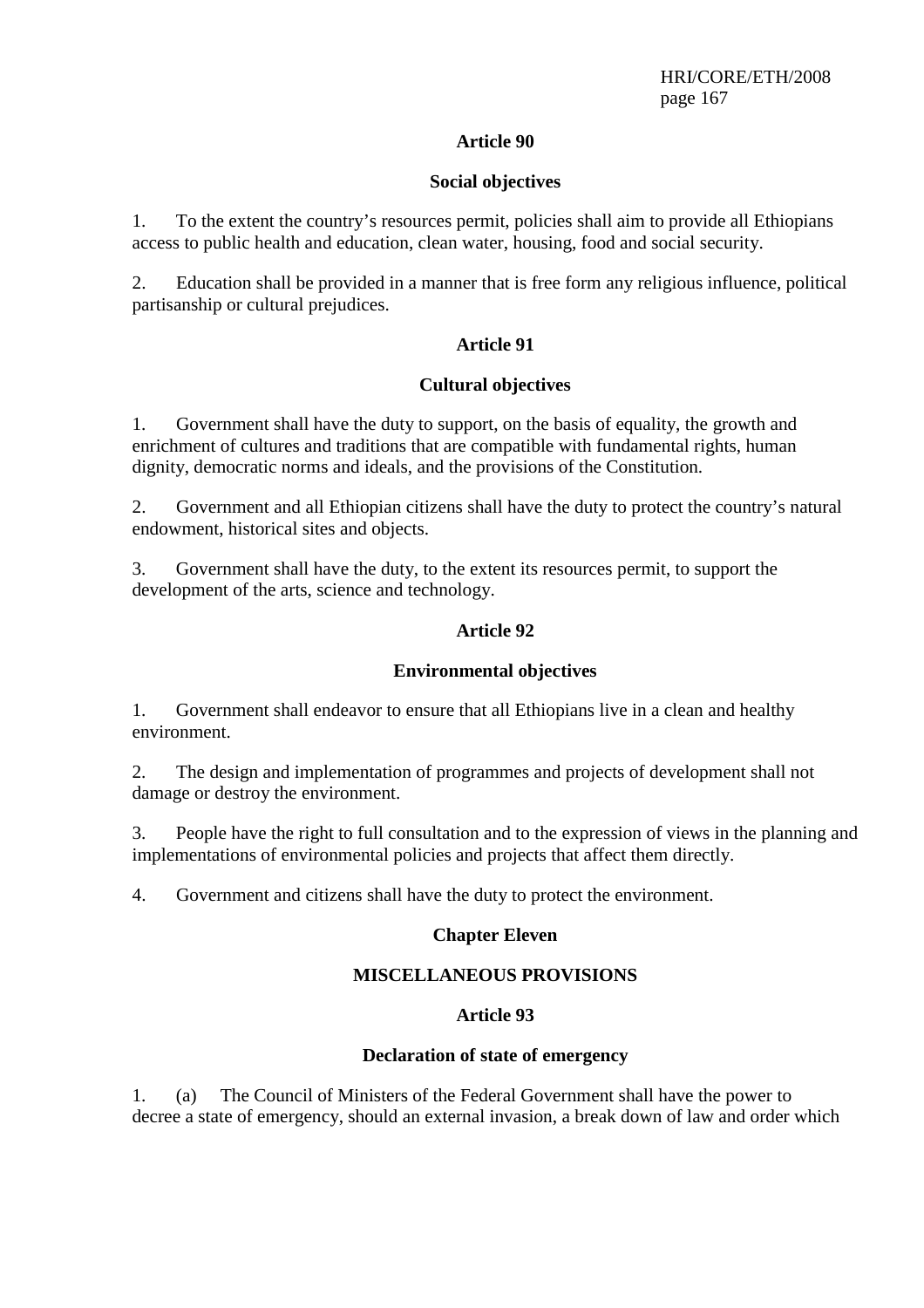endangers the Constitutional order and which cannot be controlled by the regular law enforcement agencies and personnel, a natural disaster, or an epidemic occur;

 (b) State executives can decree a statewide state of emergency should a natural disaster or an epidemic occur. Particulars shall be determined in State Constitutions to be promulgated in conformity with this Constitution.

2. A state of emergency declared in accordance with sub-article (a) of this article:

 (a) If declared when the House of Peoples' Representatives is in session, the decree shall be submitted to the House within forty-eight hours of its declaration. The decree, if not approved by a two-thirds majority vote of members of the House of peoples' Representatives, shall be repealed forthwith;

 (b) Subject to the required vote of approval set out in (a) of this sub-article, the decree declaring a state of emergency when the House of Peoples' Representatives, shall be submitted to it within fifteen days of its adoption.

3. A state of emergency decreed by the Council of Ministers, if approved by the House of Peoples' Representatives, can remain in effect up to six months. The House of Peoples' Representatives may by a two-thirds majority vote, allow the state of emergency proclamation to be renewed every four months successively.

4. (a) When a state of emergency is declared, the Council of Ministers shall, in accordance with regulations it issues, have all necessary power to protect the country's peace and sovereignty, and to maintain public security, law and order;

 (b) The Council of Ministers shall have the power to suspend such political and democratic rights contained in this Constitution to the extent necessary to avert the conditions that required the declaration of a state of emergency;

 (c) In the exercise of its emergency powers the Council of Ministers cannot, however, suspend or limit the rights provided for in articles 1, 18, 25, and sub-articles 1 and 2 of article 39 of this Constitution.

5. The House of Peoples' Representatives, while declaring a state of emergency, shall simultaneously establish a State of Emergency Inquiry Board, comprising of seven persons to be chosen and assigned by the House from among its members and from legal experts.

6. The State of Emergency Inquiry Board shall have the following powers and responsibilities:

 (a) To make public within one month the names of all individuals arrested on account of the state of emergency together with the reasons for their arrest;

 (b) To inspect and follow up that no measure taken during the state of emergency is inhumane;